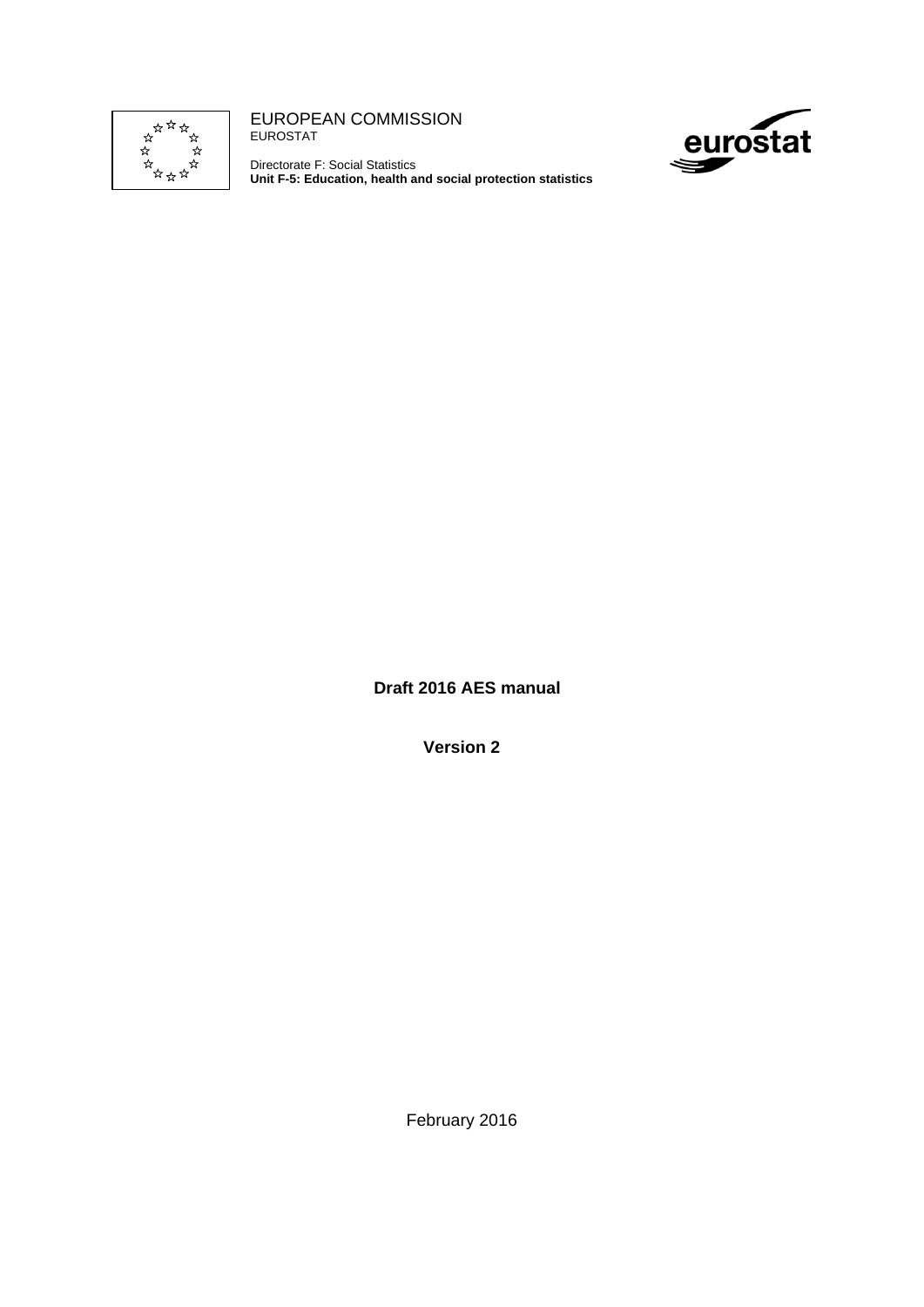# **TABLE OF CONTENTS**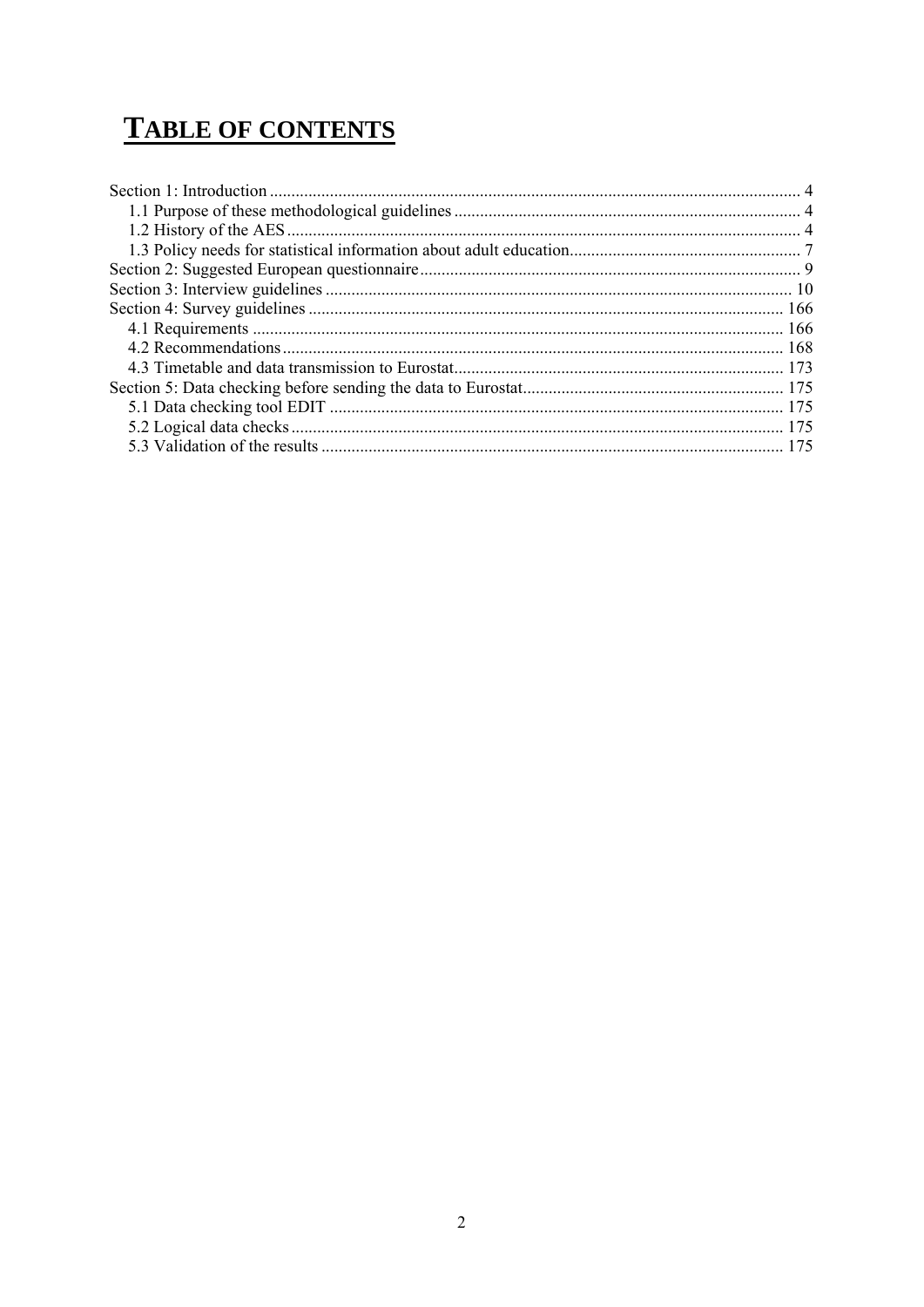## **ANNEXES** (see separate document)

#### **Part A – Fieldwork**

#### **Annexes 1 to 2: Methodology**

- o *Annex 1 Implementation of the forms of learning: FED, NFE, INF*
- o *Annex 2 Coherence with other sources*

#### **Annexes 3 to 4: Code book and euro exchange rates**

- o *Annex 3 Code book*
- o *Annex 4 Euro exchange rates*

#### **Annexes 5 to 10: classifications:**

- o *Annex 5 Country codes, NUTS*
- o *Annex 6 NACE Rev 2*
- o *Annex 7 ISCO-08*
- o *Annex 8 ISCED*
- o *Annex 9 Language codes*

#### **Annexes 10: Precision requirements**

#### **Annexes 11 to 15: comparability with previous surveys, regulations**

- o *Annex 11 Comparability with the previous surveys and changes explained*
- o *Annex 12 Integrated AES database including previous waves (SAS programme)*
- o *Annex 13 Main indicators and formulas*
- o *Annex 14 EP/Council Regulation (production and development of statistics on education and lifelong learning)*
- o *Annex 15 Commission Regulation (AES)*

### **Part B – Data transmission to Eurostat**

#### **Annexes 16 to 17: Quality report and control tables**

- o *Annex 16 Quality reporting*
- o *Annex 17 Control tables*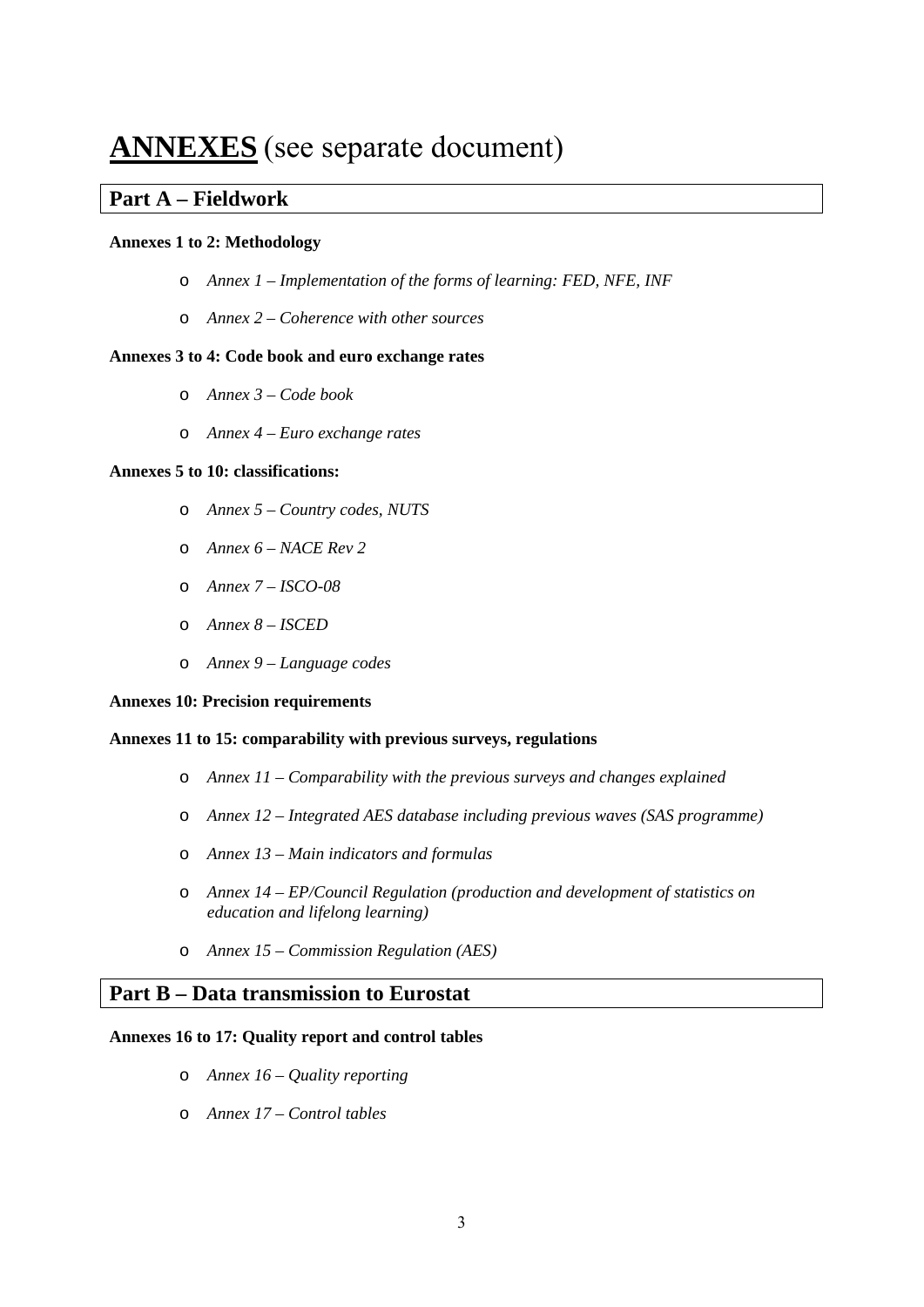# <span id="page-3-0"></span>**SECTION 1: INTRODUCTION**

## <span id="page-3-1"></span>*1.1 Purpose of these methodological guidelines*

This manual will be used as a handbook for planning and implementing the 2016 AES. It can also help in other data collections on education and training. More specifically, it aims at guiding national authorities to carry out the Adult Education Survey allowing for the collection of high quality data and the compilation of harmonised indicators on lifelong learning by Eurostat.

It is made of five sections. The first section covers issues of users' needs and objectives of the AES, the second section corresponds to the suggested standard questionnaire. The third section provides guidelines to support Member States in the elaboration of their national questionnaires and assist interviewers in using the questionnaire in the field.

The fourth section describes methodological aspects and provides guidelines for a harmonised implementation of the AES while the fifth chapter gives information on the validation of the data before sending them to Eurostat.

A set of annexes complement the five sections. They give details about the classifications needed to code some of the variables as well as additional methodological information among which: definition of concepts, technical elements to build an integrated series on lifelong learning, list of main indicators which can be computed from the AES, the programmes to compute them and the Commission Regulation that sets the European requirements (statistical requirements and content) of the 2016 Adult Education Survey.

## <span id="page-3-2"></span>*1.2 History of the AES*

The AES is one component of the system producing statistics on adult education in Europe. The other two components are the Labour Force Survey (LFS) and the Continuing Vocational Training Survey (CVTS). Regarding the other two sources of information, the LFS – the aim of which is to provide data on the labour market – provides information on the annual evolution of a limited set of indicators on participation in lifelong learning while the CVTS provides data on enterprises' strategies on continuing vocational training and skills development of the employed people.

Already two waves of the Adult Education Survey were carried out:

- $\triangleright$  first wave from 2005 to 2008: the 2007 (pilot) AES under a gentleman agreement;
- $\ge$  second wave in 2011 and 2012: the 2011 AES under a European legal framework.

#### *a) The genesis of a survey on adult education*

In March 2000, Eurostat launched a task force for measuring lifelong learning (TF MLLL). In its final report (in February 2001) the Eurostat TF MLLL highlighted the importance to improve the knowledge and statistical infrastructure on adult education and learning and to develop a standardised data collection. On this basis, Eurostat proposed in 2002, to the Directors of Social Statistics (DSS) a comprehensive system of Adult Education Statistics based on two pillars: the Continuing Vocational Training Survey (CVTS) and the planned Adult Education Survey.

In parallel, since 2000 a series of policy documents were produced by the Commission and Council among which the most important for lifelong learning was the European Commission Communication "Making a European area of lifelong learning a reality" released in November 2001. This Communication stressed the importance of lifelong learning for satisfying the four broad and mutually supporting objectives: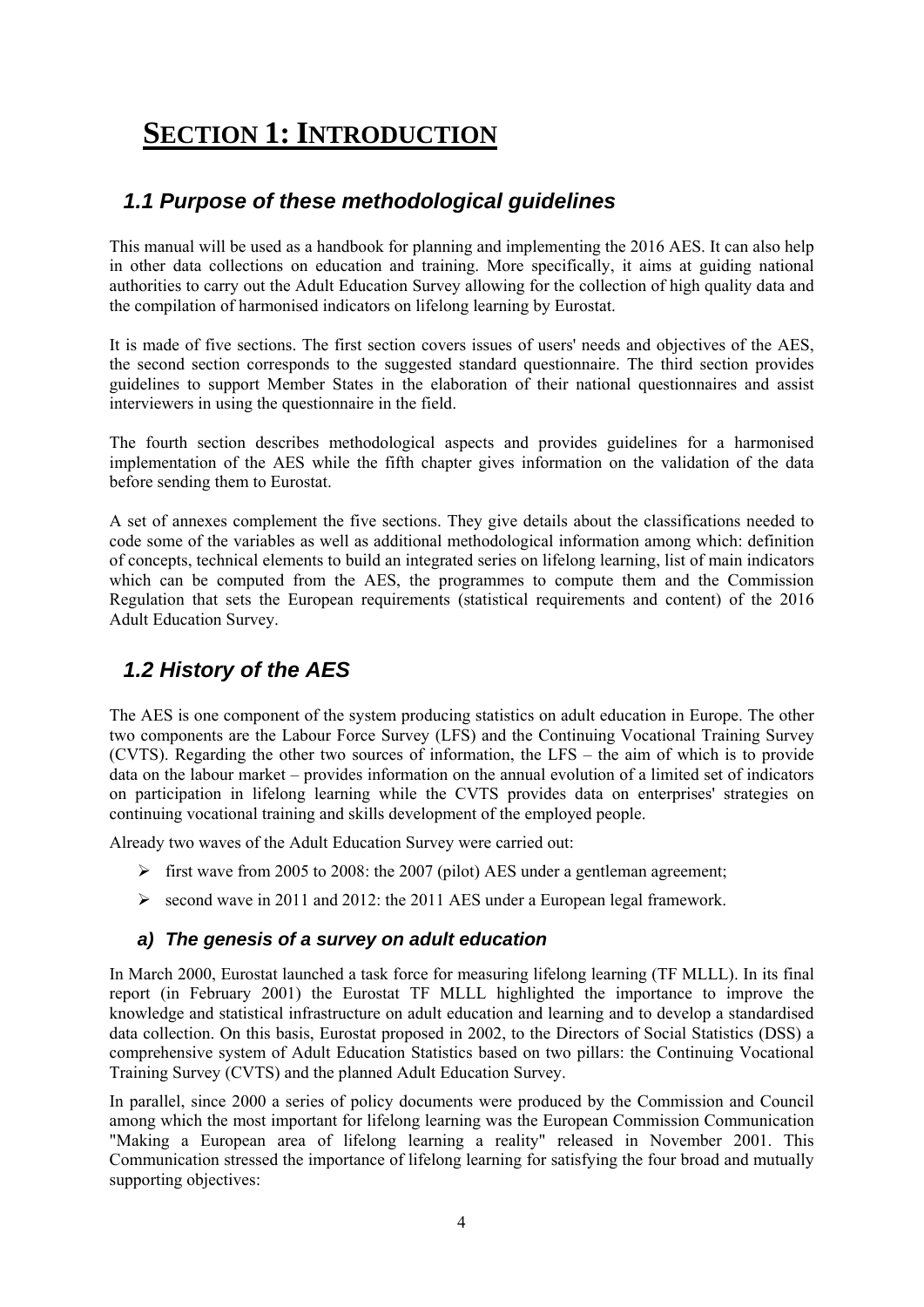- − personal fulfilment
- − active citizenship
- − social inclusion
- − employability/adaptability.

A Commission staff working paper complementing the Communication, entitled "Lifelong Learning Practice and Indicators" (SEC(2001)1939, 28.11.2001) proposed the Adult Education Survey as a source that would improve the information or fill information gaps for fulfilling the above broad objectives.

Subsequently a task force for the development of the Adult Education Survey (TF AES) was created to assist Eurostat to launch such a survey with the definition of the survey subject and the way to approach it being the main focus of its work.

In June 2003, the Task Force on the Adult Education Survey prepared a paper<sup>1</sup> the purpose of which was to define the policy framework and the related information needs of the Adult Education Survey. Its structure was based on the Commission Communication on lifelong learning, putting the learner in the centre of the learning process and proposed the following priorities for action:

- Valuing learning: it refers to the process of recognising participation in and outcomes of (formal, non-formal or informal) learning so as to raise awareness of its intrinsic worth and to reward learning. Focus is on the identification, assessment and recognition of non-formal and informal learning as well as on the transfer and mutual recognition of formal certificates and diplomas.
- Information, guidance and counselling: by means of facilitating access to learning through the availability of quality guidance services.
- Investing time and money in learning: by means of ensuring sufficient investment in education and training. This can be achieved by continuing public funding for the adult and higher education sectors along with an increasing private investment.
- Bringing learning and learners closer together: This can be achieved by developing learning communities, cities and regions, local learning centres and enabling workplaces to become learning organisations.
- Basic skills: improving basic skills (reading, writing and mathematics, IT and language skills, as well as social skills) will allow people and especially the early leavers from education and training to engage in further learning as a basis for personal fulfilment, active citizenship and employability.
- Innovative pedagogy: addresses the shift in emphasis from knowledge acquisition to competence development and the new roles for teachers and learners that this implies.

These principles set the foundations for the first collection of the Adult Education Survey.

#### *b) The pilot exercise: 2007 AES*

l

In June 2004, the Adult Education Questionnaire Development Group was created to prepare the 2007 AES questionnaire while the Classification of Learning Activities (CLA) was developed and tested. At the Education and Training Statistics Working Group meeting in February 2005, a draft questionnaire together with the precision requirements for the survey and the results of CLA testing were presented. After this meeting, the TF AES Pilots was created to a) assist countries in the implementation of the pilot AES and b) evaluate the content of the questionnaire and methods of testing as well as the results of the national pilot exercises. Following the discussion on the comments to the draft version

<sup>&</sup>lt;sup>1</sup> Vegliante, A. and Clifit-Minot, E. (2003) Adult Education Survey Policy Framework.  $3^{rd}$  meeting of the Eurostat Task Force on Adult Education Survey, 16-18 June 2003, Helsinki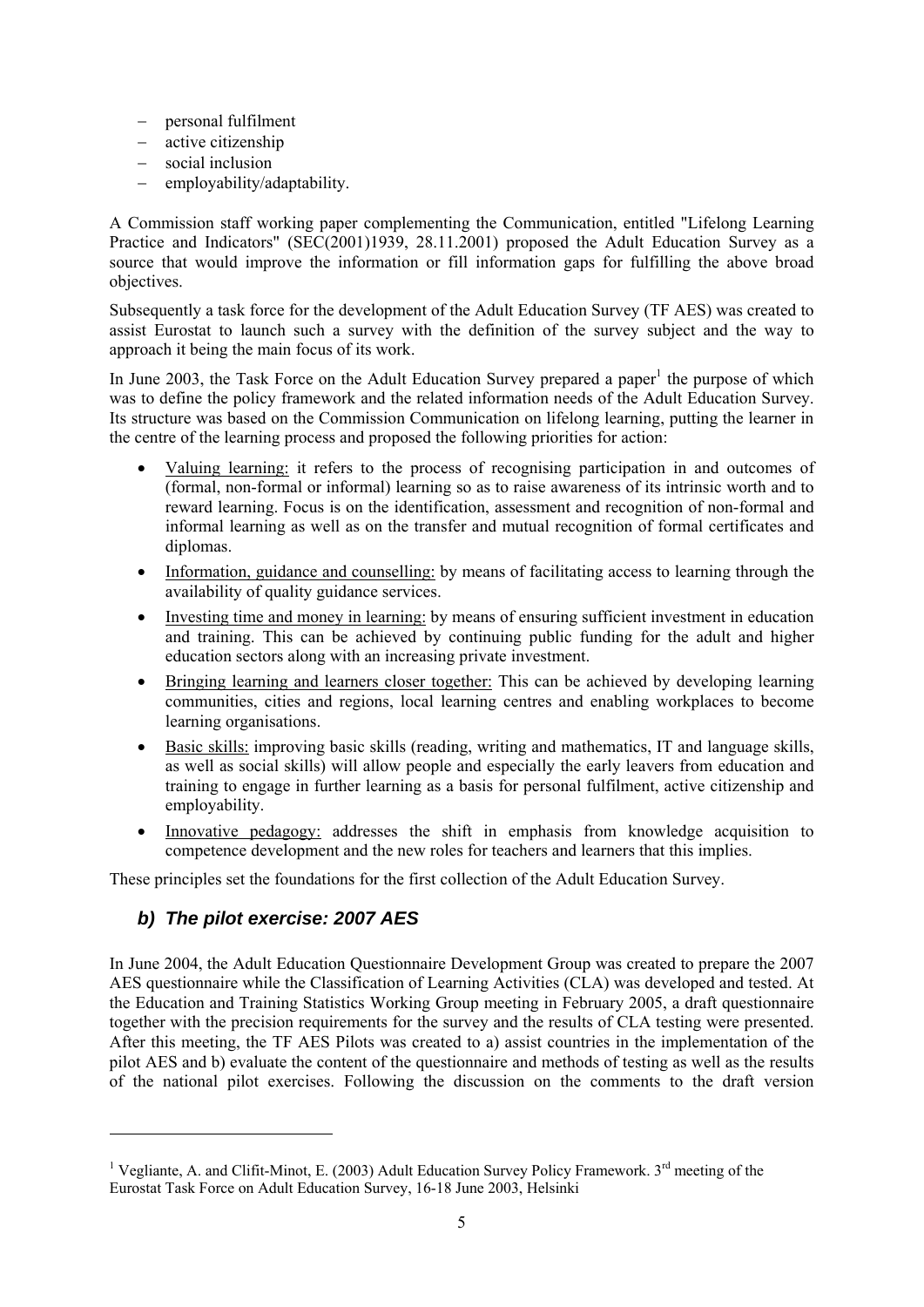questionnaire and the result of the first pilot exercises that took place in June 2005, the final version of the questionnaire was prepared.

Subsequently, the first pilot AES was carried out by EU, EFTA and candidate countries during the period 2005 to 2008. Its aim was to collect information on participation in lifelong learning (formal, non-formal and informal learning) including job-related activities, characteristics of learning activities, self-reported skills as well as social and cultural participation, foreign language skills, IT skills and background variables related to the main socio-demographic characteristics of the respondents.

The results from 22 countries that participated to the pilot AES were made available in July 2009.

### *c) Implementation of the 2011 AES*

In its June 2009 meeting, the TF AES finalised the pilot AES exercise, reviewed Eurostat's strategy [for lifelong learning statistics](https://circabc.europa.eu/sd/a/b5fb86e0-0c75-4549-a455-f93533337ddc/Point%204_8%20update%20education%20and%20LLL%20_revised%2017%2009_.pdf)<sup>2</sup> and initiated work for the planning of the 2011 AES. This work involved the development of a new questionnaire and manual as well as the drafting of the Commission Regulation on the Adult Education Survey.

Once adopted the Commission Regulation (EU) 823/2010 implementing measures of the Regulation (EC) No 452/2008 concerning the production and development of statistics on education and lifelong learning allowed for the data collection of a fully harmonised AES. According to the regulation the AES is carried out every five years. The fieldwork of the first AES under this legal framework took place between 1 July 2011 and 30 June 2012.

On the whole, 30 countries implemented the survey: Belgium, Bulgaria, Czech Republic, Denmark, Germany, Estonia, Ireland, Greece, Spain, France, Italy, Cyprus, Latvia, Lithuania, Luxembourg, Hungary, Malta, The Netherlands, Austria, Poland, Portugal, Romania, Slovenia, Slovakia, Finland, Sweden, The United Kingdom, Norway, Switzerland and The Republic of Serbia.

The first results were released on the Eurostat website in February 2013.

### *d) Preparation of the 2016 AES*

l

In order to prepare the 2016 AES, Eurostat set up – in agreement with the Directors of Social Statistics – an AES Task Force. The AES Task Force met three times (in June and December 2013 and in May 2014) in order to define the requirements for the 2016 AES in terms of data collection and reference period, variables covered, quality criteria and data transmission and the methodological guidelines.

Based on the recommendations of the TF Eurostat prepared the draft Commission Regulation for the 2016 AES. It built upon the countries' experiences of the 2011 AES and the needs of European policies in terms of education and training expressed by stakeholders such as DG EAC (Directorate General Education and Culture) and CEDEFOP (European Centre for the Development of Vocational Training). The Education and Training Statistics Working Group and the Directors of Social Statistics were consulted on the draft Commission Regulation.

According to the European statistical programme 2013-2017, the development of statistics provided on education and training includes a 'rationalisation and modernisation of the Adult Education Survey'. The setting up of the Task Force on the 2016 AES was an essential element to define the requirements for the 2016 AES data collection in a way that takes changes and new developments in lifelong learning into account while keeping coherence with 2011 AES where appropriate.

The 2016 AES Commission Regulation was voted in May 2014 by the European Statistical System Committee (see Annex 15).

 $2^{2}$  As agreed by the Directors of Social Statistics in September 2009 : https://circabc.europa.eu/sd/a/b5fb86e0-0c75-4549-a455 [f93533337ddc/Point%204\\_8%20update%20education%20and%20LLL%20\\_revised%2017%2009\\_.pdf](https://circabc.europa.eu/sd/a/b5fb86e0-0c75-4549-a455-f93533337ddc/Point%204_8%20update%20education%20and%20LLL%20_revised%2017%2009_.pdf)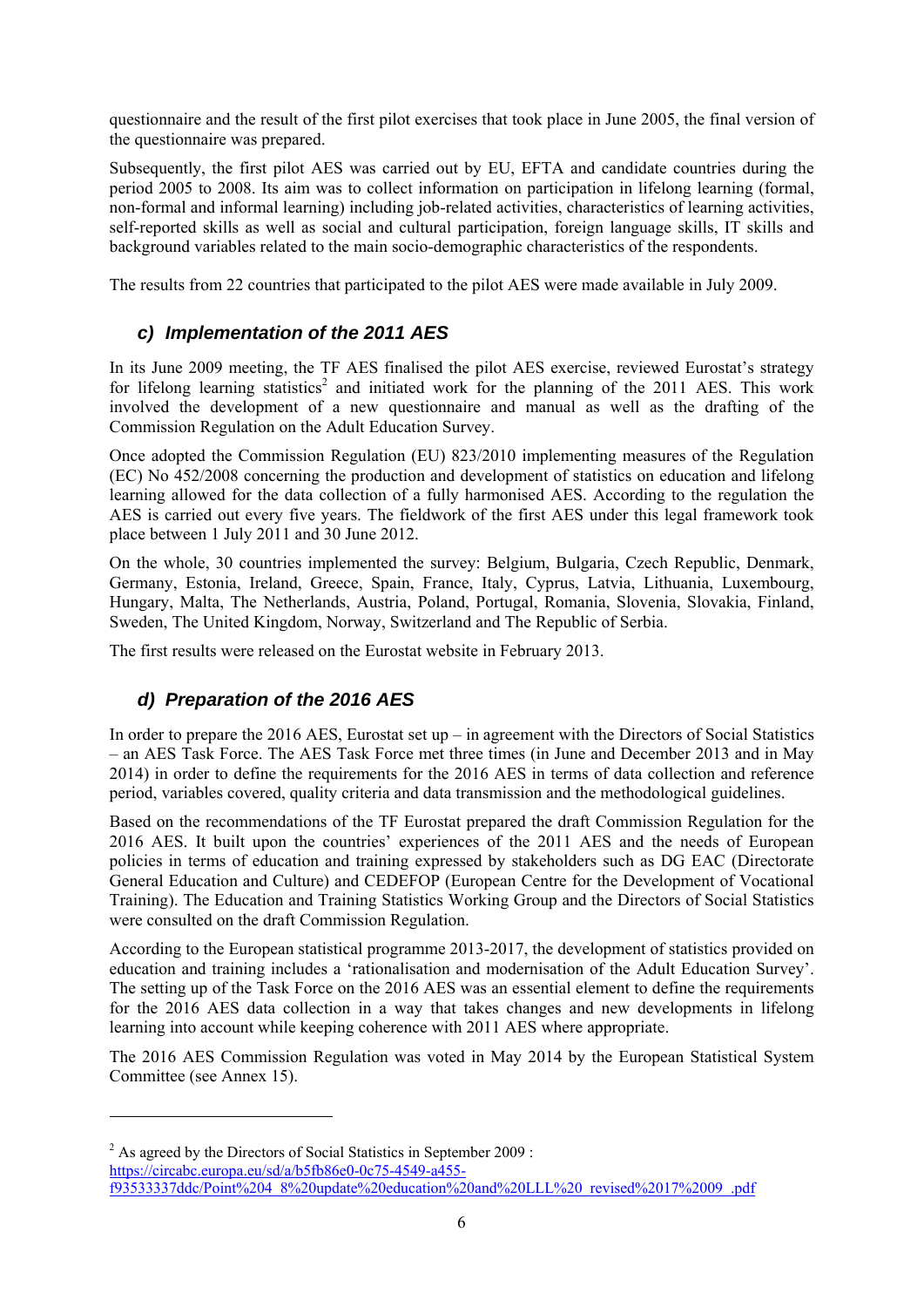## <span id="page-6-0"></span> *1.3 Policy needs for statistical information about adult education*

Lifelong learning was very important in the Lisbon strategy and more precisely in the "Education and Training 2010" work programme as well as in the European Employment Strategy, as it was reflected by the European Commission's 2007 Communication on the Integrated Guidelines for Growth and Jobs (2008-2010).

The conclusions of the Council on education and training of May 2009 confirmed that lifelong learning remained a strategic issue. The participation of adults in lifelong learning continues to hold a high profile both on the European policy agenda – particularly with a view to the Europe 2020 strategy as well as to the strategic framework for education and training (ET 2020) – and at national level where many countries put in place specific frameworks for enhancing the skills of the adult population in order to increase their employability. Moreover, at the European level, the 'Agenda for new skills and jobs' flagship initiative aims to provide people with the right skills for employment throughout their working lives.

Therefore, high quality data on participation in formal and non-formal education and training are crucial to better underpin the actions taken under the various initiatives targeting lifelong learning.

A list of policy relevant indicators can be obtained through the 2016 AES on the following topics:

#### ¾ **Valuing learning**:

- Participation in formal/non-formal learning activities by provider and field of learning, by training setting (during and outside working hours), by reasons for participation (jobrelated, non-job related);
- Courses started and successfully completed by field, courses dropped, certification of education and training by type of learning, opinion on usefulness of learning;
- Obstacles in participation (reasons for non-participation).

#### ¾ **Information, guidance and counselling:**

- Source of information and guidance, focused on free of charge information;
- Type of guidance/counselling services.
- ¾ **Investing time and money in learning:**
	- Volume of participation (time spent in learning) by type of learning activity (formal, nonformal);
	- Source of financing (learner, relative, government, employer, etc.);
	- Outcomes of learning.
- ¾ **Bringing learning and learners closer together:** 
	- Access to information about learning possibilities by knowledge of learning possibilities, by provision of financial support, by time of training (during working or leisure hours).

#### ¾ **Basic skills (key competences):**

- Self-perceived level of a foreign language;
- Use of acquired skills by type of setting (at the workplace or in social/cultural environment).

Moreover, as the lifelong learning is learner-centred a indicators can be broken down by:

- Demographic characteristics of the respondent (age, sex, citizenship, etc.) and
- Characteristics influencing access to learning (educational attainment, social profile, family situation, position on the labour market, income, etc.).

In the context of policy making/monitoring it is also of high interest to properly collect and disseminate data on:

• Job-related and employer-sponsored learning as they represent essential components of adult learning;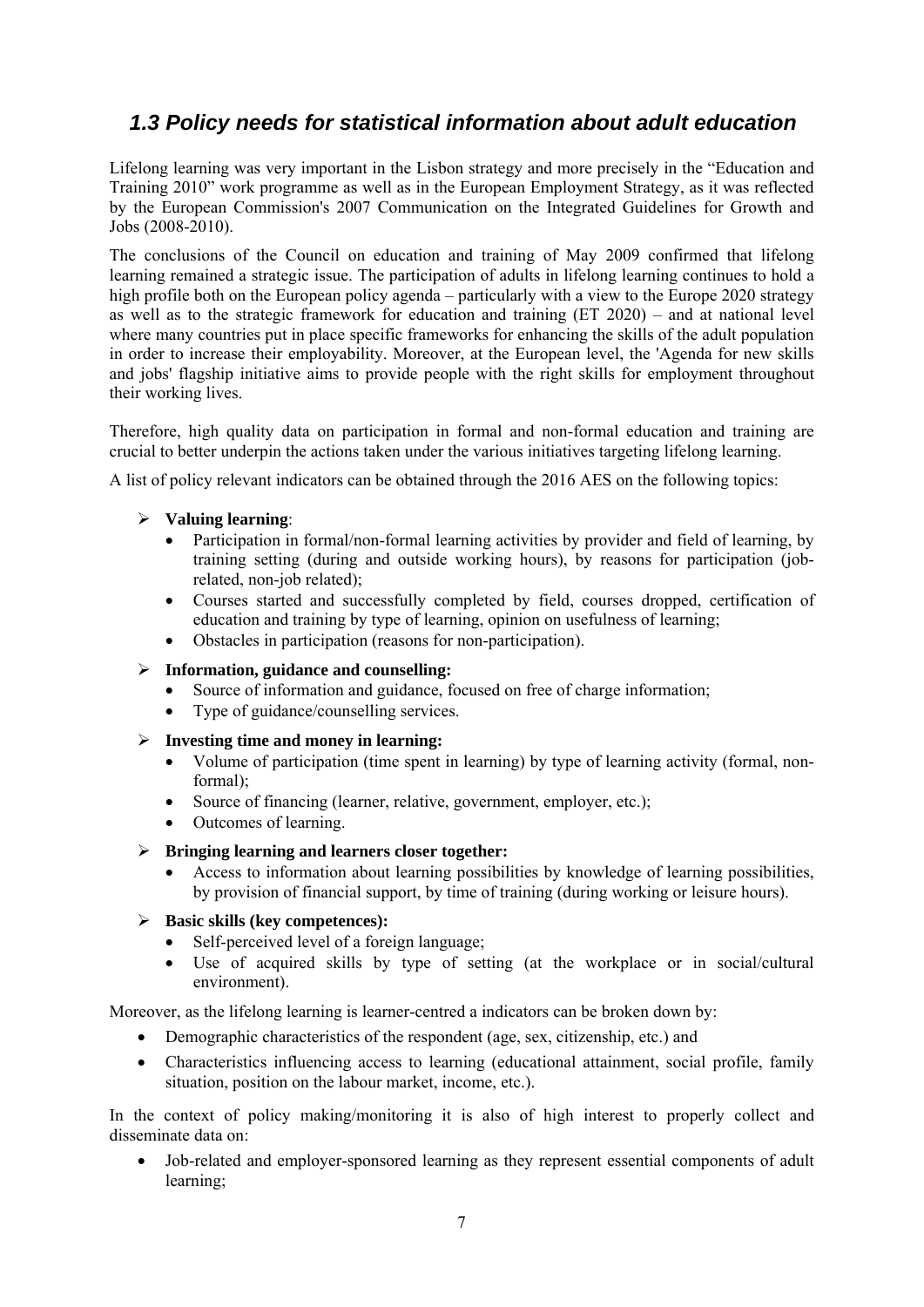- several types of non-formal learning, including forms of learning which are different from courses, in particular guided-on-the-job training as a form of work-based learning;
- quality of the learning (perceived usefulness and outcomes) as this is an essential component together with and beyond participation.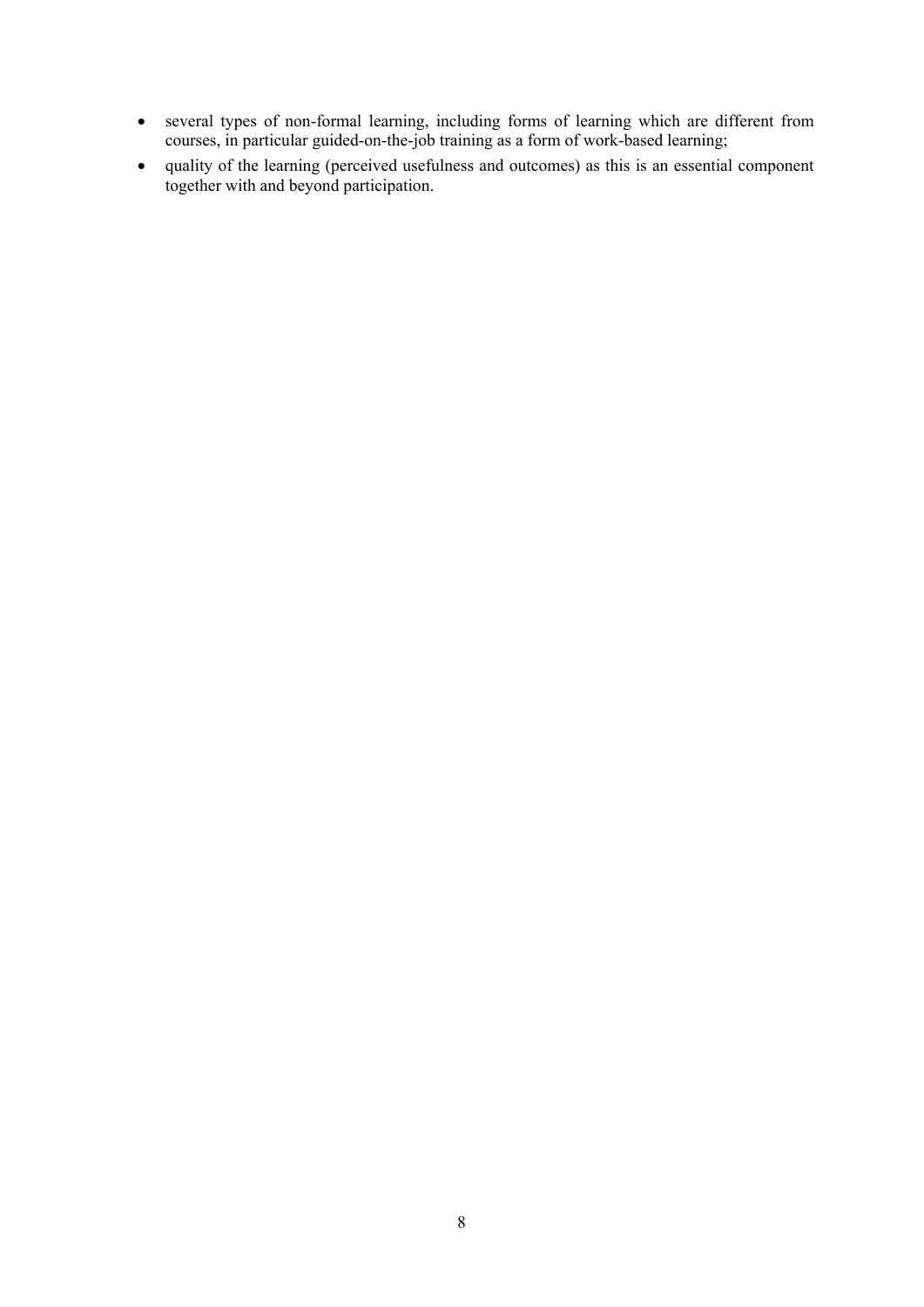# <span id="page-8-0"></span>**SECTION 2: SUGGESTED EUROPEAN QUESTIONNAIRE**

See separate Excel Questionnaire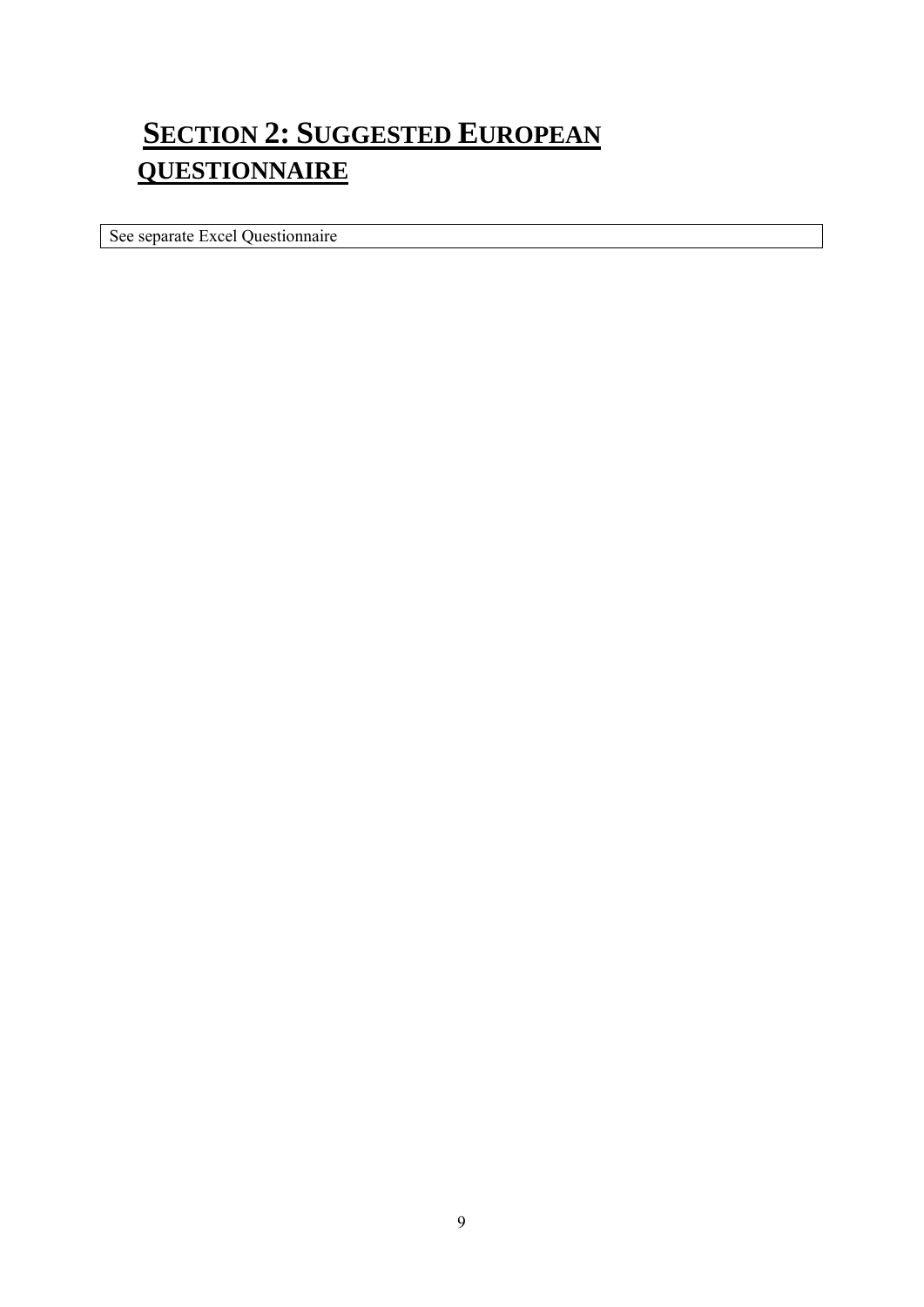# <span id="page-9-0"></span>**SECTION 3: INTERVIEW GUIDELINES**

#### **List of variables**

| HATFIELD: Field of the highest level of education or training successfully completed  48     |  |
|----------------------------------------------------------------------------------------------|--|
|                                                                                              |  |
| HATVOC: Orientation of the highest level of education or training successfully completed  51 |  |
|                                                                                              |  |
|                                                                                              |  |
| DROPEDUCLEVEL: Level of the formal education or training abandoned 55                        |  |
|                                                                                              |  |
|                                                                                              |  |
|                                                                                              |  |
|                                                                                              |  |
|                                                                                              |  |
|                                                                                              |  |
|                                                                                              |  |
|                                                                                              |  |
|                                                                                              |  |
|                                                                                              |  |
|                                                                                              |  |
|                                                                                              |  |
|                                                                                              |  |
|                                                                                              |  |
|                                                                                              |  |
|                                                                                              |  |
|                                                                                              |  |
|                                                                                              |  |
|                                                                                              |  |
|                                                                                              |  |
| FEDSTARTMONTH: Starting month of the most recent formal education activity 89                |  |
|                                                                                              |  |
|                                                                                              |  |
|                                                                                              |  |
|                                                                                              |  |
| FEDDIST: Distance learning for the most recent formal education or training activity  98     |  |
|                                                                                              |  |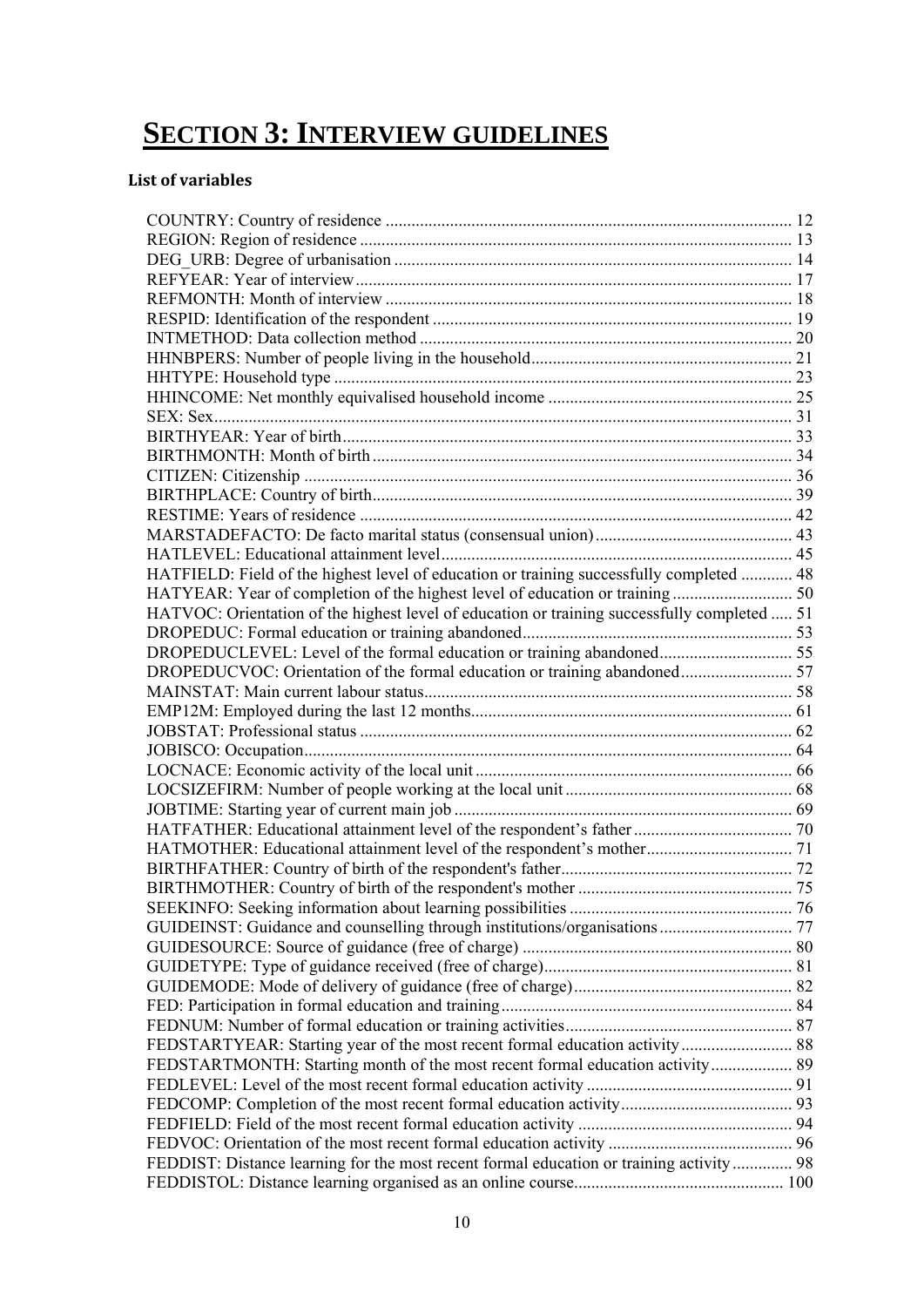| FEDOERA: Use of online educational resources for the most recent formal education or training                                                                                  |     |
|--------------------------------------------------------------------------------------------------------------------------------------------------------------------------------|-----|
|                                                                                                                                                                                |     |
| FEDREASON: Reasons for participating in the most recent formal education activity 103                                                                                          |     |
| FEDWORKTIME: Most recent formal education or training activity during paid working hours                                                                                       |     |
|                                                                                                                                                                                |     |
|                                                                                                                                                                                |     |
| FEDNBHOURS: Volume of instruction of formal education or training activity - Number of                                                                                         |     |
|                                                                                                                                                                                |     |
|                                                                                                                                                                                |     |
| FEDPAIDBY: Partial or full payment for formal education or training activity  111                                                                                              |     |
| FEDUSEA: Current use of skills/knowledge from the most recent formal education or training                                                                                     |     |
| 113                                                                                                                                                                            |     |
| FEDUSEB: Expected use of skills/knowledge from the most recent formal education or training                                                                                    |     |
|                                                                                                                                                                                |     |
| FEDOUTCOME: Outcomes of the most recent formal education activity  115                                                                                                         |     |
|                                                                                                                                                                                |     |
|                                                                                                                                                                                |     |
|                                                                                                                                                                                |     |
|                                                                                                                                                                                |     |
| NFEACTxx WORKTIME: Non-formal learning activity during paid working hours 124                                                                                                  |     |
| NFEACTxx PAIDBY: Non-formal learning activity partially or fully paid by the employer  126                                                                                     |     |
|                                                                                                                                                                                |     |
|                                                                                                                                                                                |     |
|                                                                                                                                                                                |     |
|                                                                                                                                                                                |     |
| NFEDISTOL1: Distance learning for the $1st$ non-formal learning activity organised as an online                                                                                |     |
|                                                                                                                                                                                | 133 |
| $course \dots \dots \dots \dots \dots \dots \dots \dots \dots \dots$<br>NFEOERA1: Use of online educational resources for the 1 <sup>st</sup> non-formal learning activity 134 |     |
|                                                                                                                                                                                |     |
| NFEOERB1: Interaction with other people through the internet for the 1 <sup>st</sup> non-formal learning                                                                       |     |
|                                                                                                                                                                                |     |
| NFEREASON1: Reasons for participating in the 1 <sup>st</sup> non-formal learning activity  136                                                                                 |     |
| NFENBHOURS1: Volume of instruction of the $1st$ non-formal learning activity – Number of                                                                                       |     |
| hours                                                                                                                                                                          |     |
|                                                                                                                                                                                |     |
|                                                                                                                                                                                |     |
|                                                                                                                                                                                |     |
|                                                                                                                                                                                |     |
|                                                                                                                                                                                |     |
| NFEUSEA1: Current use of skills/knowledge from the 1 <sup>st</sup> non-formal learning activity  148                                                                           |     |
| NFEUSEB1: Expected use of skills/knowledge from the 1 <sup>st</sup> non-formal learning activity 149                                                                           |     |
|                                                                                                                                                                                |     |
| DIFFICULTY: Difficulties related to participation (or more participation) in education and                                                                                     |     |
|                                                                                                                                                                                |     |
|                                                                                                                                                                                |     |
| DIFFTYPE: Type of difficulties encountered for any kind of education and training 155                                                                                          |     |
| DIFFMAIN: Most important difficulty encountered for any kind of education and training  157                                                                                    |     |
|                                                                                                                                                                                |     |
|                                                                                                                                                                                |     |
|                                                                                                                                                                                |     |
|                                                                                                                                                                                |     |
| LANGLEVEL1: First best-known language knowledge (other than mother tongue) 165                                                                                                 |     |
|                                                                                                                                                                                |     |
| LANGBEST2: Second best-known language other than mother tongue  166                                                                                                            |     |
| LANGLEVEL2: Second best-known language knowledge (other than mother tongue)  166                                                                                               |     |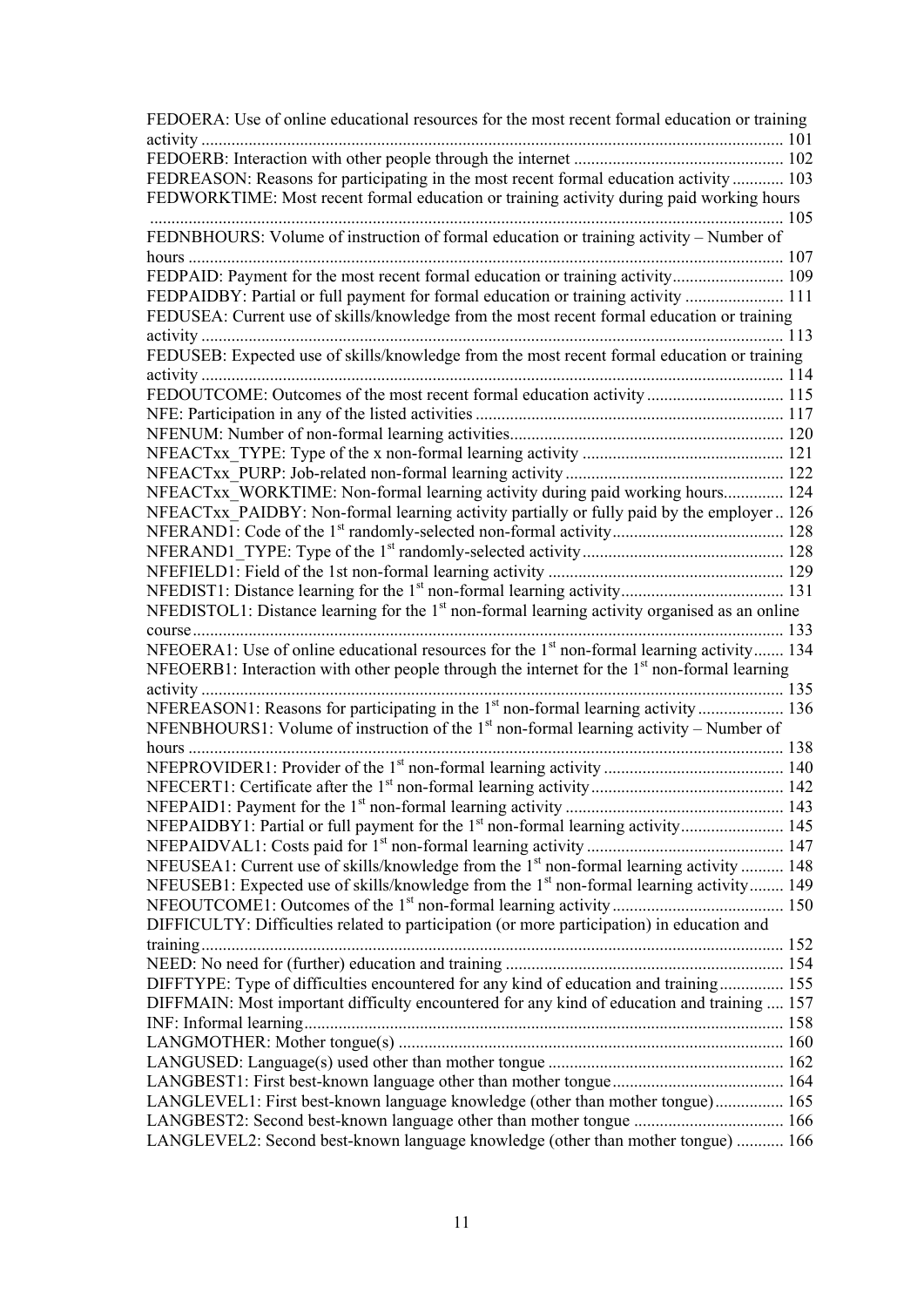## **COUNTRY: Country of residence**

#### <span id="page-11-0"></span>**Short description**

The respondent's country of residence

#### **Standard question**

-

#### **Coding**

o Transmission codes

| Codes    | Labels                                                           |  |
|----------|------------------------------------------------------------------|--|
| 2 digits | A standard Eurostat classification based on the ISO 3166 country |  |
|          | classification; codes provided in the Annex 5 of the AES manual  |  |

o Classification used Standard code list for countries (based on the ISO 3166 country classification)

#### **Definition**

- o Filter None
- o Reference period Moment of the interview
- o Concept The respondent's country of usual residence
- o Technical issues -

#### **Rationale**

'Country of residence' is to be considered as a basic and obvious variable, especially of the context of country-comparison within the European Statistical System. The information is complementary to the variables 'Country of birth' and 'Country of citizenship'.

#### **Issues and developments**

- o For most social surveys, such variable will not put any significant burden on respondents nor on the statistical institutes as the information is quasi automatically available. However, for certain groups of respondents, the 'Country of residence' may be ambiguous, such as (recent) expatriates or people with a second or holiday home (and who may be registered in administrative files in both countries).
- o Misclassification error is nevertheless possible where the statistical unit's country of residence cannot be checked or collected: e.g. in the Structure of Earnings Survey (SES), the employer reports on the employees' earnings and working time and although most workers will presumably live in the country where the enterprise or local unit is based, this assumption may be problematic in border regions (cross-border workers).

#### **Good practices**

Data collection from the sampling frame (or register)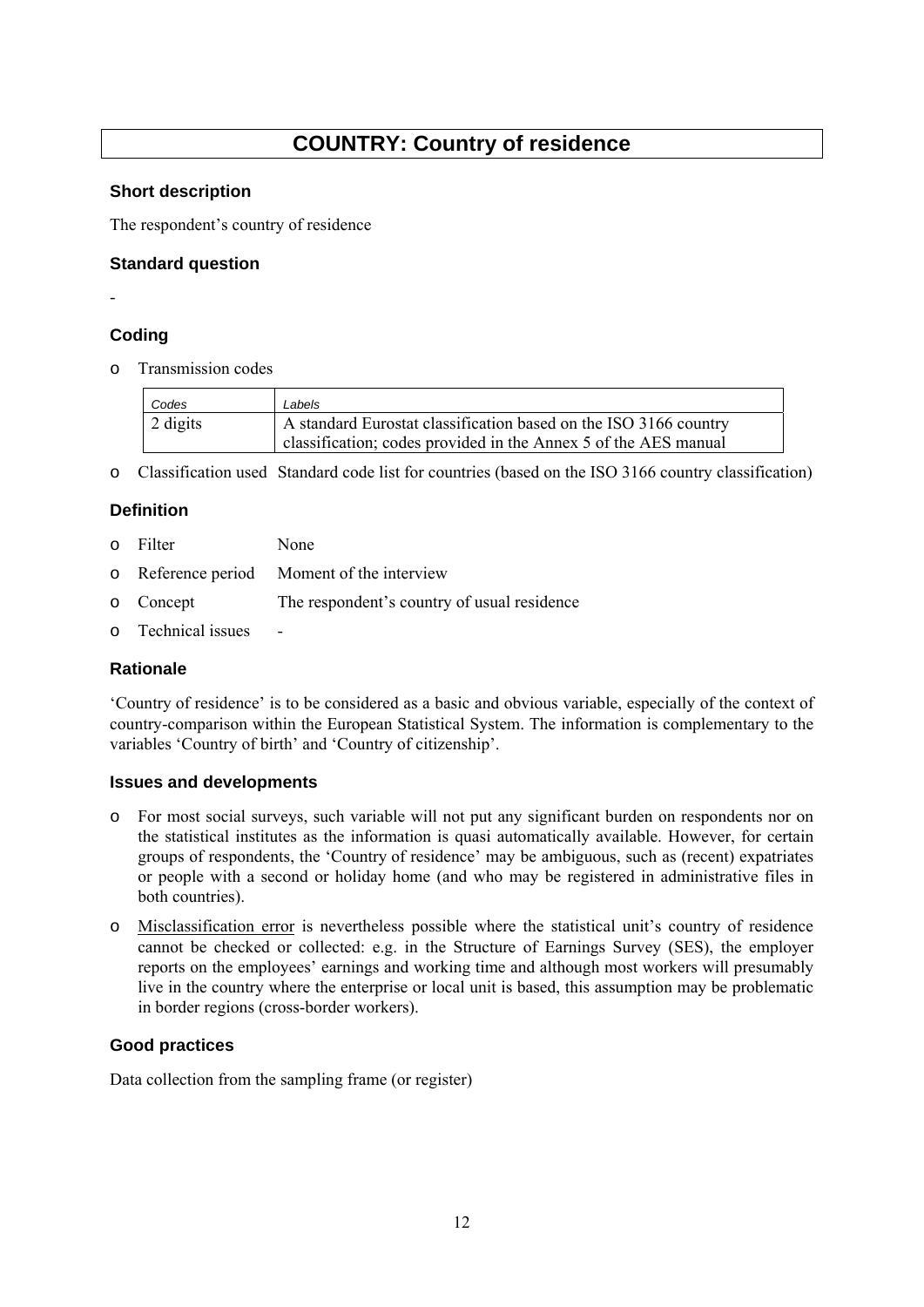## **REGION: Region of residence**

#### <span id="page-12-0"></span>**Short description**

The respondent's region of residence

#### **Standard question**

-

#### **Coding**

o Transmission codes

| Codes    | Labels                                                         |  |
|----------|----------------------------------------------------------------|--|
| 2 digits | Coding according to NUTS at 2-digit level; details provided in |  |
|          | the Annex 5 of the AES manual                                  |  |

o Classification used Nomenclature of Territorial Units for Statistics [\(NUTS\)](http://ec.europa.eu/eurostat/web/nuts/overview), level 2

#### **Definition**

- o Filter None
- o Reference period Moment of the interview

usual residence).

- o Concept The respondent's region of residence This variable indicates the region where the respondent is living (place of
- o Technical issues -

#### **Rationale**

Regional information is important in the context of social statistics for a number of reasons. First, major differences in living standards exist between regions within a country – even in smaller countries (e.g. capital region versus more rural areas). Second, many policies designed to address social exclusion and poverty, particularly those that address infrastructural deficits, are best implemented at regional level. Third, the labour market can differ a lot between regions within the same country, etc.

#### **Issues and developments**

o NUTS level recommended

From an analytical point of view, 2-digit level of NUTS is recommended. Note that for 1 third of EU countries the 2-digit level corresponds to the country level. However, for sample reasons, this goal may not be feasible due to sample size restrictions. Where this is the case, intermediate solutions could be considered, e.g. if a country is due to sample size restrictions not able to comply with the NUTS 2 breakdown, a simplified breakdown in, for example, 3 or 4 regions could be a pragmatic alternative.

#### **Good practices**

Data collection from the sampling frame (or register)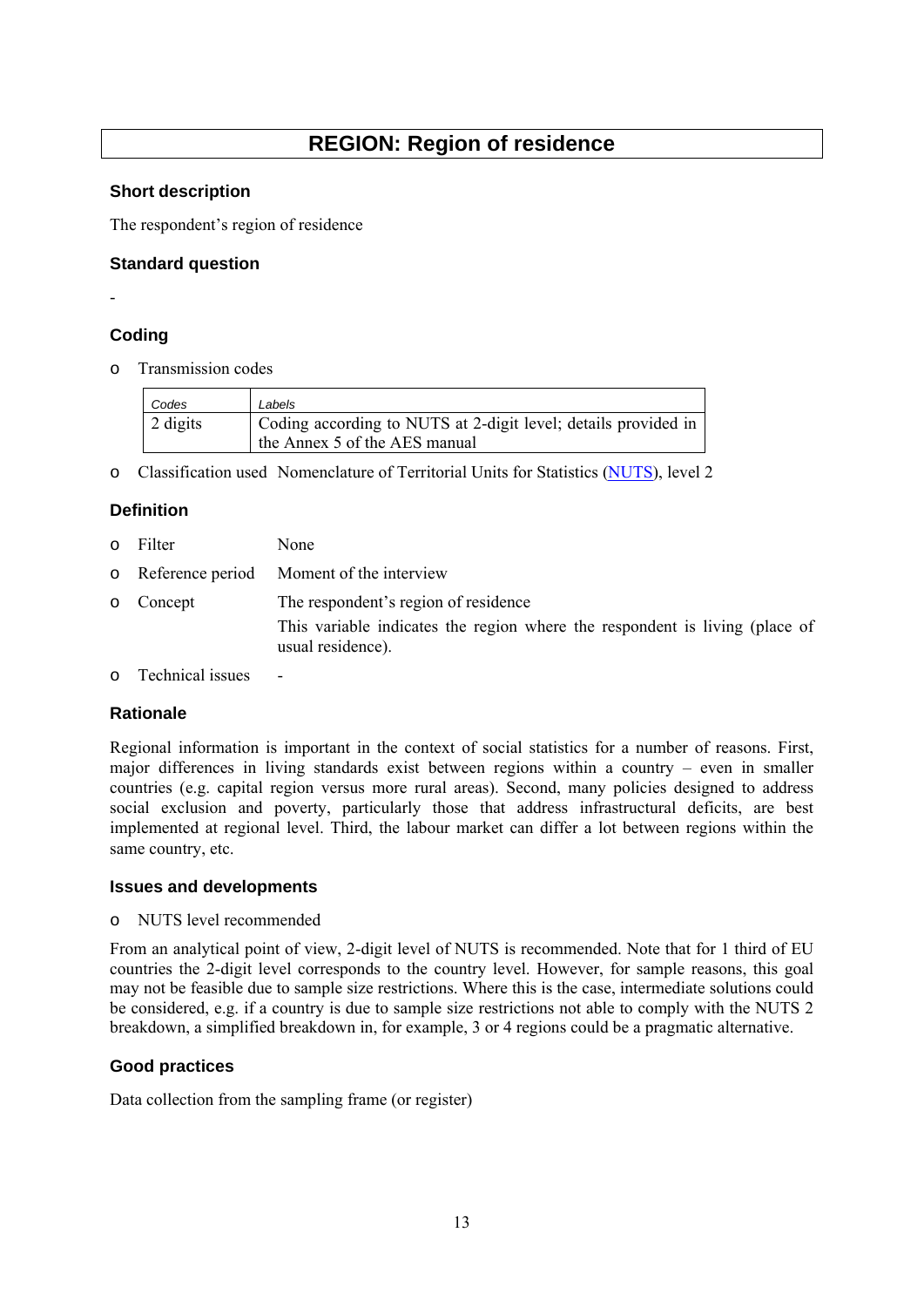## **DEG\_URB: Degree of urbanisation**

#### <span id="page-13-0"></span>**Short description**

Degree of urbanisation of the area the respondent lives in

#### **Standard question**

-

#### **Coding**

Transmission codes

| Codes | Labels            |  |
|-------|-------------------|--|
|       | Cities            |  |
|       | Towns and suburbs |  |
|       | Rural areas       |  |

o Classification used Classification on Local Administrative Units [\(LAU\)](http://ec.europa.eu/eurostat/web/nuts/local-administrative-units) developed by Eurostat

#### **Definition**

-

- o Filter None
- o Reference period Moment of the interview
- o Concept Degree of urbanisation

The concept 'urbanisation' has been introduced in order to indicate the features of the area where the respondent lives (for the definition of 'area', see section 'Issues and developments'). The definition of 'degree of urbanisation' contains a criterion of geographical contiguity in combination with a minimum population threshold based on population grid square cells of 1 km².

Three area types have been identified as follows:

**- Cities** (alternative name: densely-populated areas): at least 50% of the population lives in an urban centre (see definition below);

**- Towns and suburbs** (alternative name: intermediate density areas): less than 50 % of the population lives in an urban centre but more than 50% of the population lives in an urban cluster (see definition below);

**- Rural areas** (alternative name: thinly-populated areas): more than 50% of the population lives in rural grid cells (see definition below).

An **urban centre** is a cluster of contiguous<sup>3</sup> grid cells of 1 km<sup>2</sup> with a density of at least 1500 inhabitants per km² and a minimum population of 50 000. 'High-density cluster' and 'city centre' are alternative names for urban centre.

An **urban cluster** is a cluster of contiguous<sup>4</sup> grid cells of 1 km<sup>2</sup> with a density of at least 300 inhabitants per km² and a minimum population of 5 000.

A **rural grid cell** is a grid cell outside urban clusters.

<sup>&</sup>lt;sup>3</sup> Contiguity for urban centres does not include the diagonal (i.e. cells with only the corners touching). Gaps in the urban cluster are filled (i.e. cells surrounded by urban centres cells).

<sup>&</sup>lt;sup>4</sup> Contiguity for urban clusters does include the diagonal (i.e. cells with only the corners touching). Gaps in the urban cluster are not filled (i.e. cells surrounded by urban clusters cells).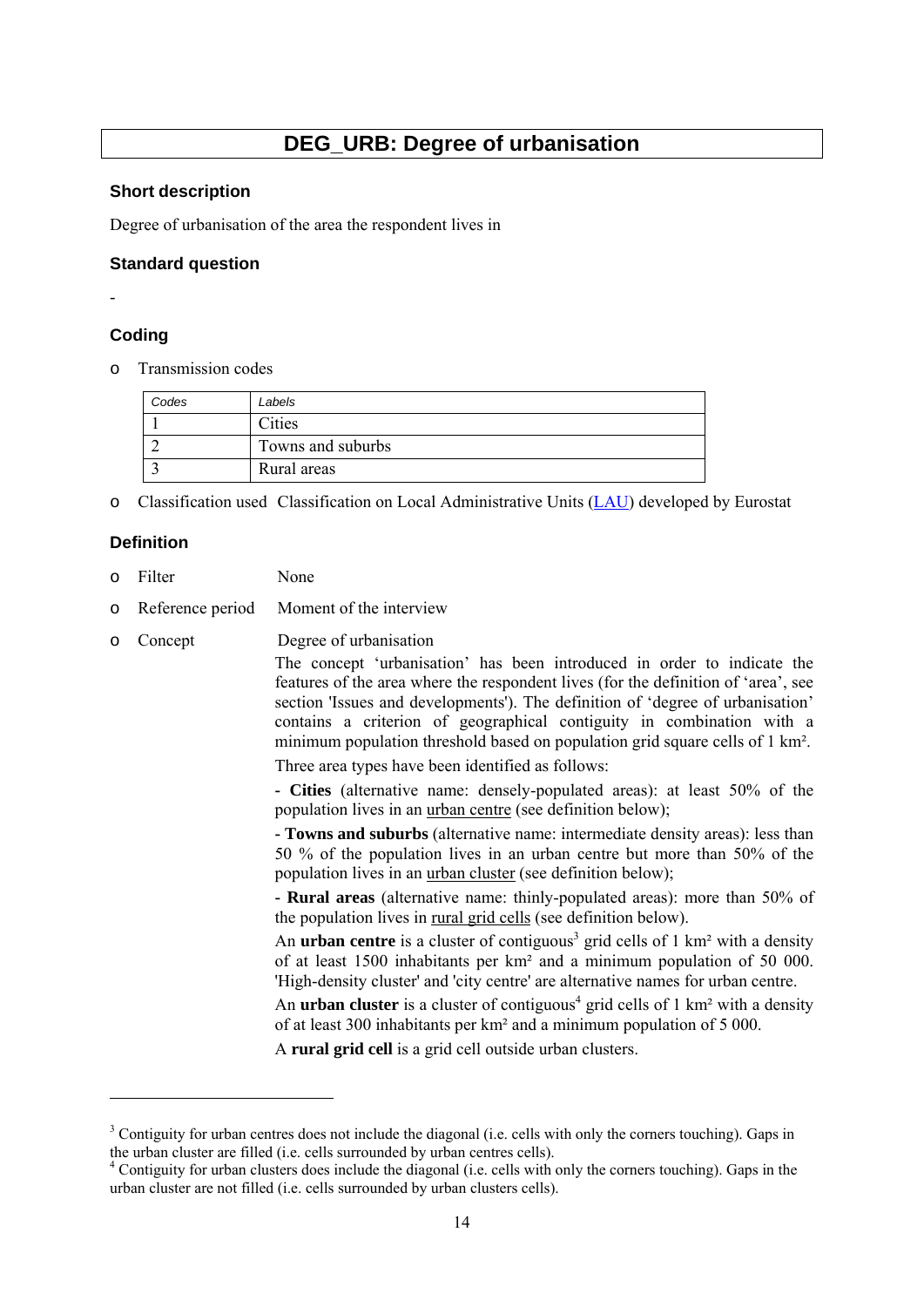o Technical issues Each urban centre should have at least 75% of its population in a city. This ensures that all urban centres are represented by at least one city, even when this urban centre represents less than 50% of the population of a LAU.

> In order to properly classify LAUs based on the grid cell approach described in the concepts above, a few additional correction rules must be provided:

> - if the LAUs do not have a raster equivalent, they are classified according to the share of territory in rural grid cells and urban centres;

> - rural LAUs (thinly-populated areas) may be classified as intermediate or densely populated due to border effects if rural grid cells cover most of the territory. For that reason, LAUs with a population below 5000 inhabitants and 90% of its area in rural grid cells are reclassified as rural areas;

> - very small densely-populated LAUs may be classified as rural areas due to the 'coarse' resolution (coarse in relation to the small area) of the population grid. For that reason, LAUs with an area less than 5km2 but with a share of surface outside rural grid higher than 30% are reclassified as intermediate density or densely-populated according to the share of the corresponding cluster.

> As local administrative units vary considerably in area, this methodology will lead to a closer match between an urban centre and a local administrative units classified as city in countries with small local administrative units than in those with large local administrative units. To take this difference into account, the classification can be adjusted as following:

> - a local administrative unit classified as city can be classified as town and suburb as long as 75% of the urban centre population remains in (other) local administrative units classified as city;

> - local administrative unit can be classified rural area or town and suburbs can be classified as a city if it belongs to a group of local administrative units with a political function and if the majority of population of this group of local administrative units lives in an urban centre.

> The calculations of the density of population for the "local unit", the total population of the contiguous area for the densely populated and intermediate areas, and the "situation" (enclosed or not) for the isolated local units have to be made in order to guarantee harmonised application of the definitions (see the corresponding footnotes in the above-mentioned concepts).

> The information on the urbanisation of the area may be available from the sampling frame, from registers, or the interviewer may record information on the locality (such as the name of the commune/Demos/Gemeinde/ municipio/ward etc.) which would permit it to be classified according to one of the three categories without any significant burden on the respondents.

> In cases when more than one administrative level of LAU exist in a Member State, Eurostat will consult with the Member State concerned to determine the administrative level of LAU which will be used for the attribution of typologies.

#### **Rationale**

There are important differences in the form that social exclusion takes between urban and rural areas. For instance, housing costs tend to be higher in urban areas, while access to essential services and opportunities for social and cultural participation may be more restricted in rural areas. Problems with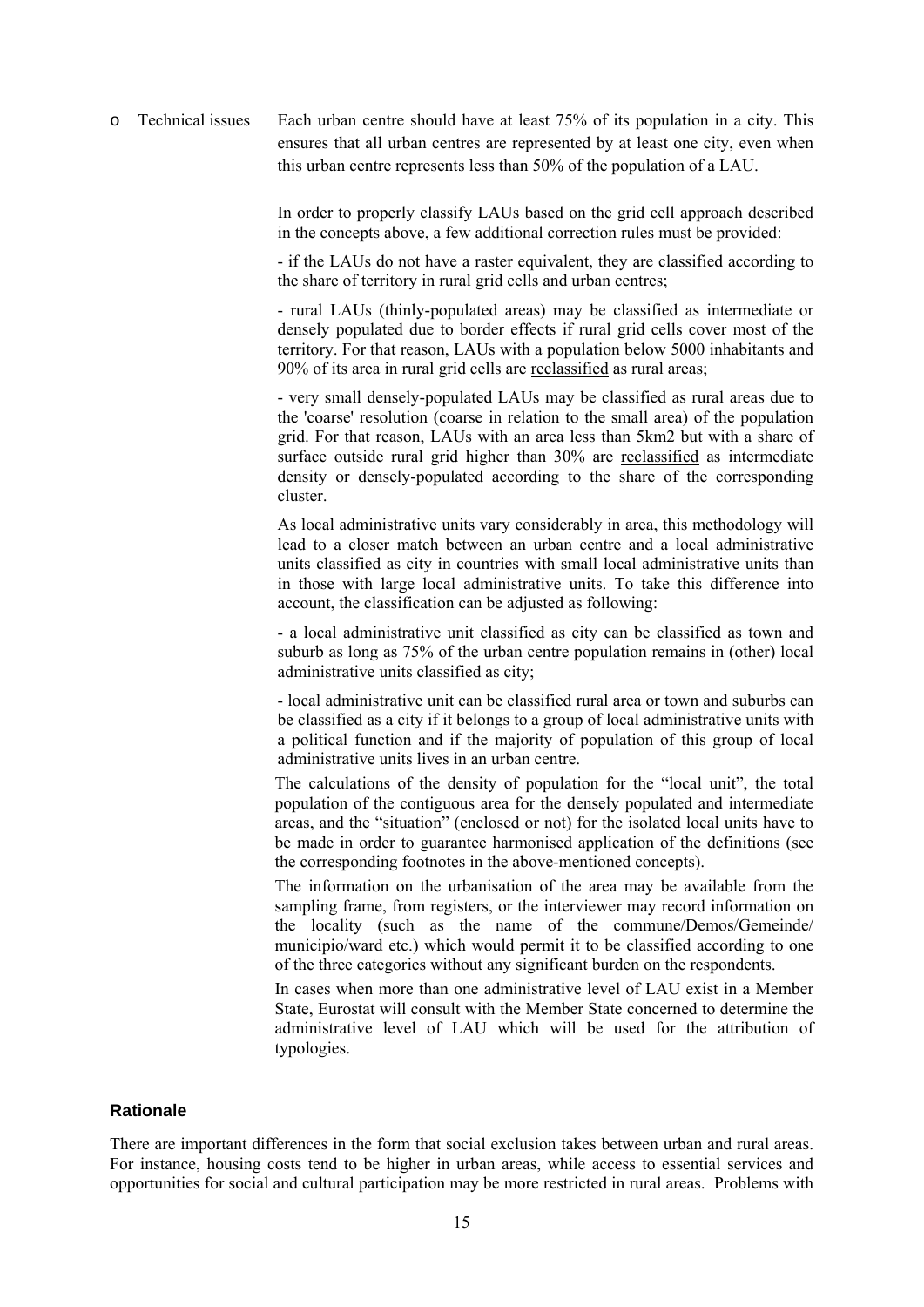vandalism and crime also tend to be more prevalent in urban areas. Labour market occupation tends also to be different in rural and urban areas. Access to broadband or mobile telecommunication networks can be problematic in more remote rural areas.

A measure of the extent of urbanisation of the area is important, therefore, as an explanatory variable in analyses of social statistics.

#### **Issues and developments**

o An 'area' consists of a group of contiguous 'local areas'. A 'local area' in each country corresponds to entities provided in the Annex 5.

- o Data collection from the sampling frame (or register).
- o Conversion tables to convert local administrative area (LAU) codes into the three degrees of urbanisation are made available by Eurostat to the NSIs through national coordinators of the social variables and also on CIRCABC. This brings the data collection burden down to recoding the LAU code in the survey database into the degree of urbanisation by a simple look-up in the conversion table.
- o The classification can be found on [RAMON.](http://ec.europa.eu/eurostat/ramon/miscellaneous/index.cfm?TargetUrl=DSP_DEGURBA) As the classification is updated by Eurostat based on new population grid data and/or changes to the LAU, Member States should make sure that the latest available version is used for each data collection round.
- $\circ$  For questions on the Degree of Urbanisation, please contact ESTAT-REGIO@ec.europa.eu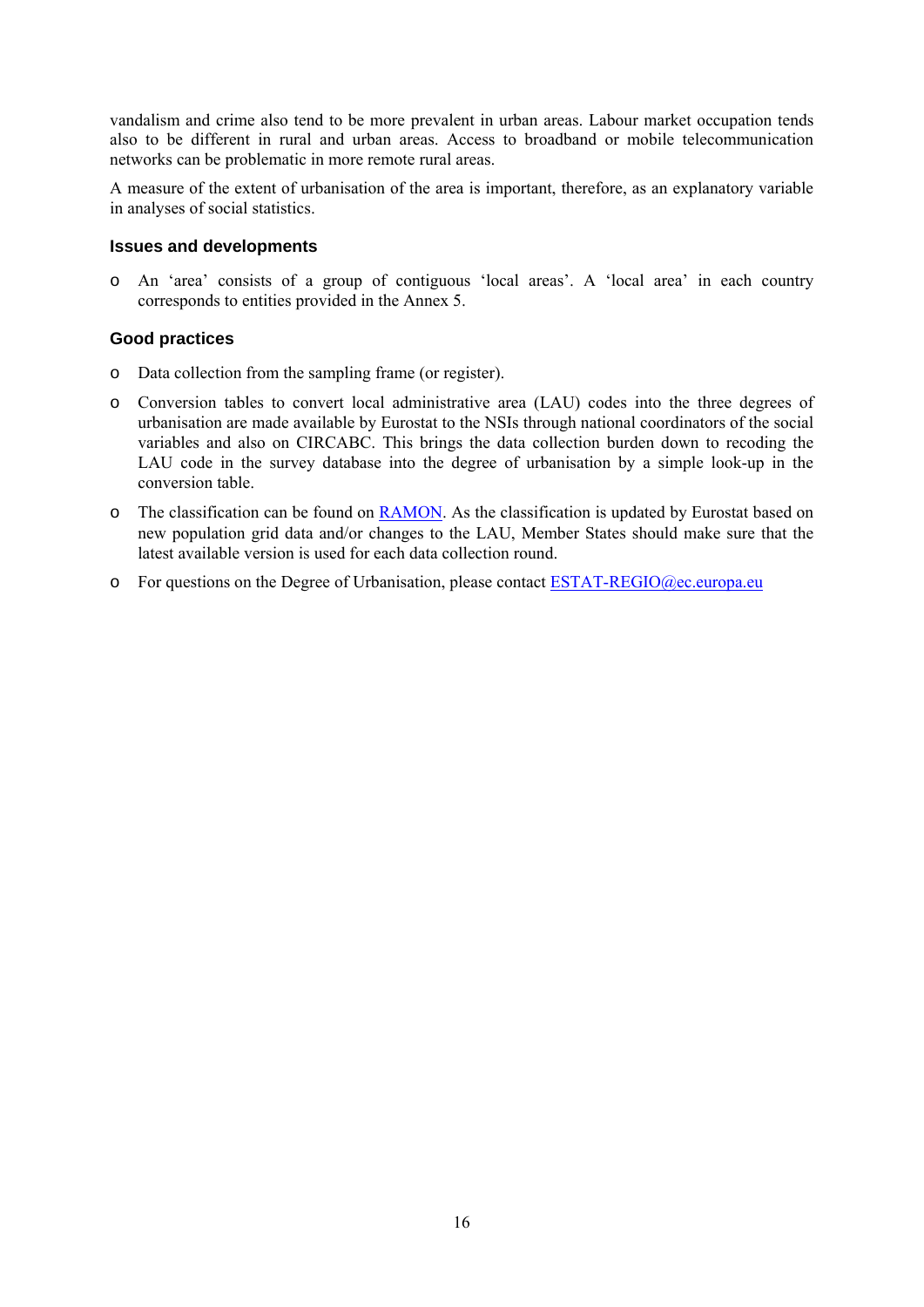## **REFYEAR: Year of interview**

#### <span id="page-16-0"></span>**Short description**

The year of the interview

#### **Standard question**

## -

#### **Coding**

o Transmission codes

| Codes    | Labels                                                   |
|----------|----------------------------------------------------------|
| 4 digits | The 4 digits of the reference year (either 2016 or 2017) |

o Classification used Not applicable

#### **Definition**

- o Filter None
- o Reference period No specific reference period should be mentioned (see concept) o Concept Year of interview This variable refers to the year when the interview took place. For instance, if the interview took place in September 2016, then REFYEAR should be equal to 2016. This variable does not refer to the reference period at all.
- o Technical issues -

#### **Rationale**

-

#### **Issues and developments**

-

- o This variable is filled in by the interviewers
- o REFYEAR may differ for respondents of a survey when the survey started in 2016 and ended in 2017. It is supposed to be filled in by the interviewer.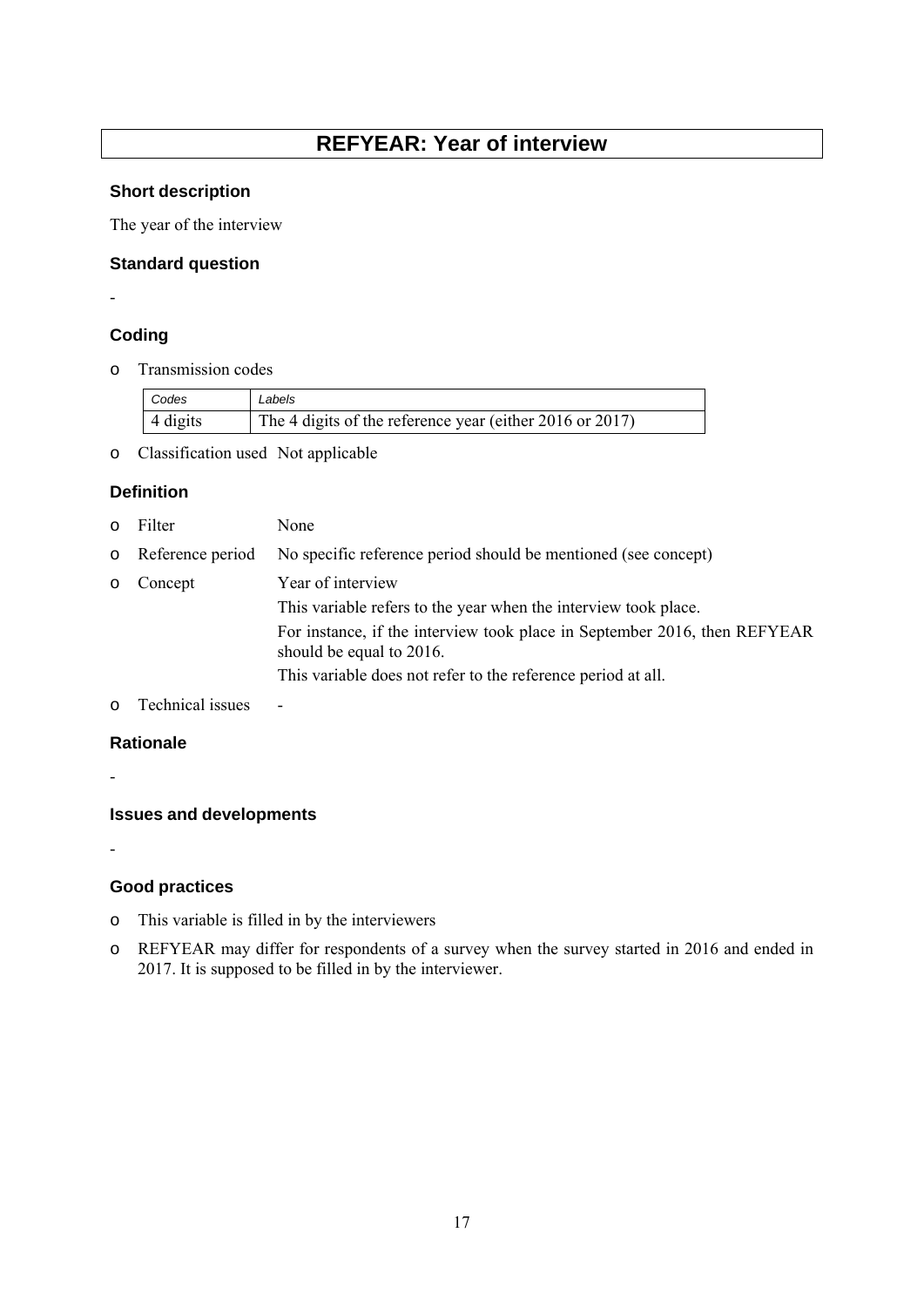## **REFMONTH: Month of interview**

#### <span id="page-17-0"></span>**Short description**

The month of the interview

#### **Standard question**

-

#### **Coding**

o Transmission codes

| Codes | Labels    |
|-------|-----------|
| 01    | January   |
| 02    | February  |
| 03    | March     |
| 04    | April     |
| 05    | May       |
| 06    | June      |
| 07    | July      |
| 08    | August    |
| 09    | September |
| 10    | October   |
| 11    | November  |
| 12    | December  |

o Classification used Not applicable

#### **Definition**

o Filter None

|           | o Reference period No specific reference period should be mentioned (see concept)                                                                   |  |
|-----------|-----------------------------------------------------------------------------------------------------------------------------------------------------|--|
| o Concept | Month of interview                                                                                                                                  |  |
|           | REFMONTH coincides with the month when the interview took place, e.g. if<br>the interview takes place in September 2016 REFMONTH shall be coded 09. |  |

o Technical issues -

#### **Rationale**

This variable is provided for reasons of reference and comparison with other related data. It helps knowing the end of the reference period which is 12 months prior to the interview.

#### **Issues and developments**

-

- o This variable is filled in by the interviewer
- o REFMONTH may differ for respondents to the same survey when the survey started in a given month and ended in another month.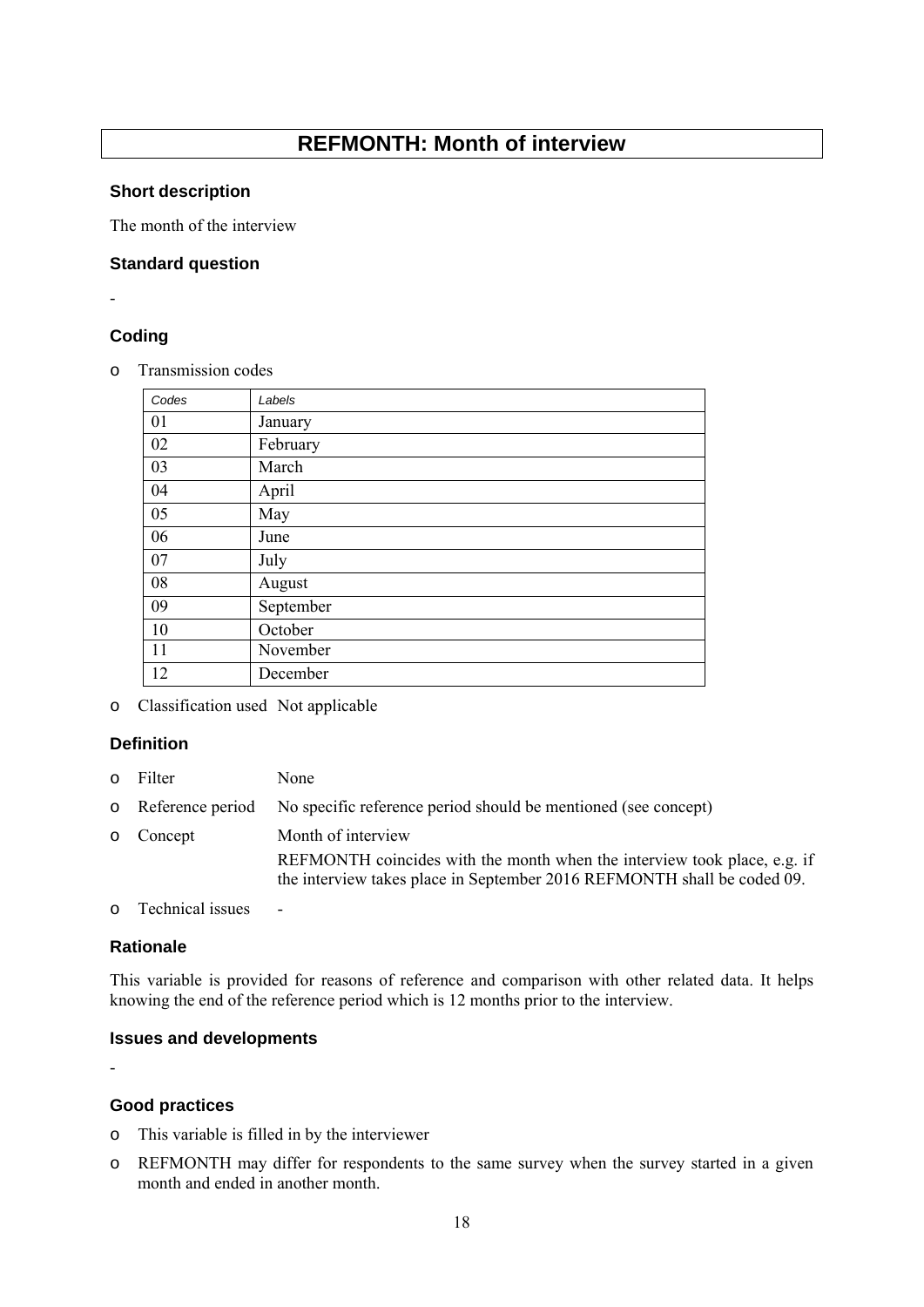## **RESPID: Identification of the respondent**

#### <span id="page-18-0"></span>**Short description**

The respondent's identification number

#### **Standard question**

## -

#### **Coding**

o Transmission codes

| Codes                     | Labels                             |
|---------------------------|------------------------------------|
| Numeric:                  | Identification code of each record |
| (from 1 to end of sample) |                                    |

o Classification used Not applicable

#### **Definition**

- o Filter None
- o Reference period No specific reference period should be mentioned (see concept)
- o Concept The respondent's identification number
- o Technical issues The identification number is unique for each record and shall correspond to one respondent only.

19

#### **Rationale**

-

-

This variable is useful for reasons of reference to each record / respondent.

#### **Issues and developments**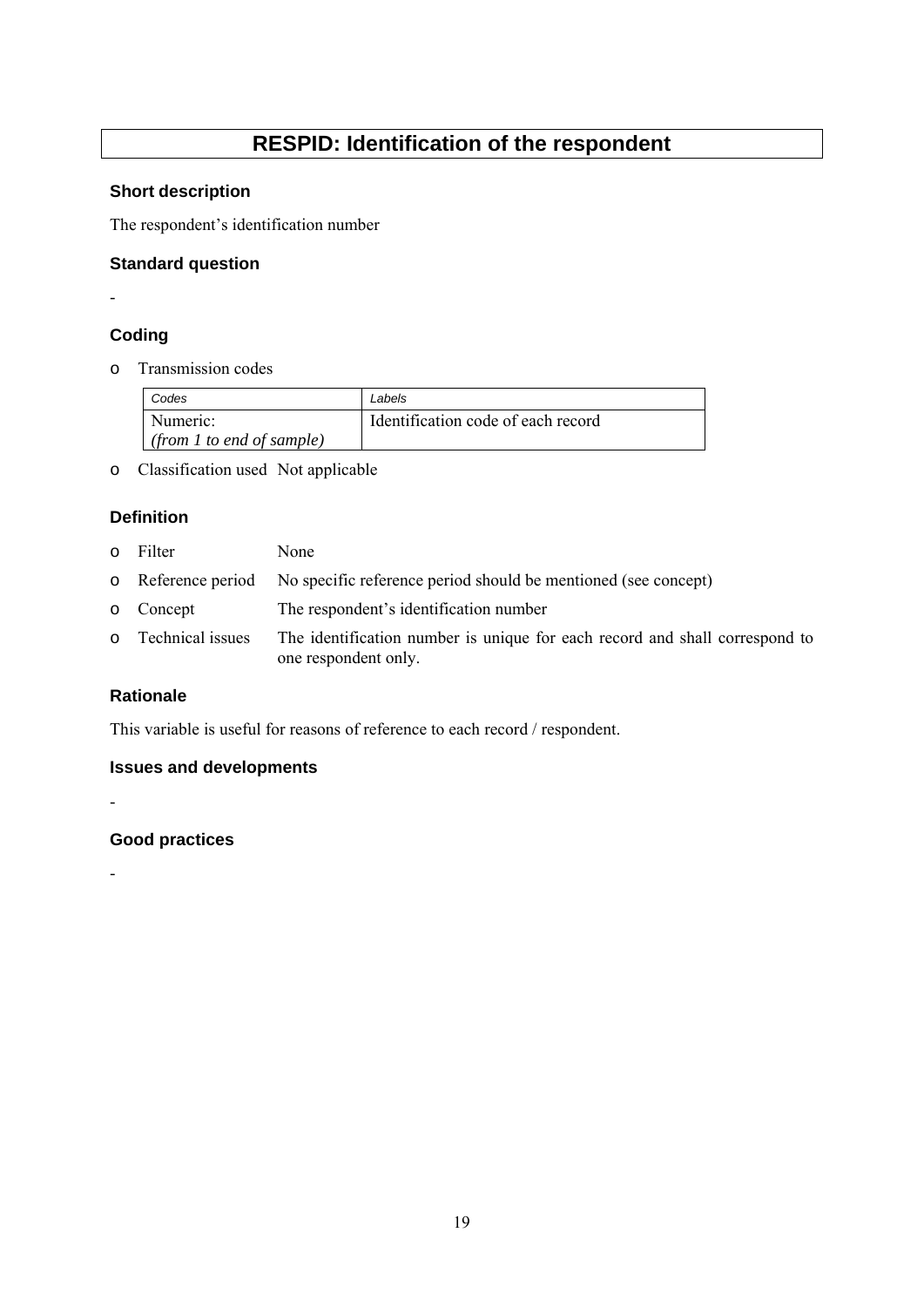## **INTMETHOD: Data collection method**

#### <span id="page-19-0"></span>**Short description**

The method used for the data collection

#### **Standard question**

-

#### **Coding**

o Transmission codes

| Codes | Labels                                                                  |  |  |
|-------|-------------------------------------------------------------------------|--|--|
| 10    | Postal, non-electronic version                                          |  |  |
| 11    | Postal, electronic version                                              |  |  |
| 20    | Face-to-face, non-electronic version                                    |  |  |
| 21    | Face-to-face, electronic version                                        |  |  |
| 30    | Telephone, non-electronic version                                       |  |  |
| 31    | Telephone, electronic version                                           |  |  |
| 40    | Use of internet                                                         |  |  |
| 50    | Mixed mode collection (e.g.: both postal and face-to-face<br>interview) |  |  |

o Classification used Not applicable

#### **Definition**

- o Filter None
- o Reference period The period in which the data collection took place
- o Concept Data collection method There are various collection modes. A detailed description of the most frequent methods can be found in the section "Survey guidelines".
- o Technical issues -

#### **Rationale**

This variable provides information which can be useful for the quality assessment of measurement errors as well as the data comparability across countries.

#### **Issues and developments**

-

#### **Good practices**

May be filled-in at the central office during data processing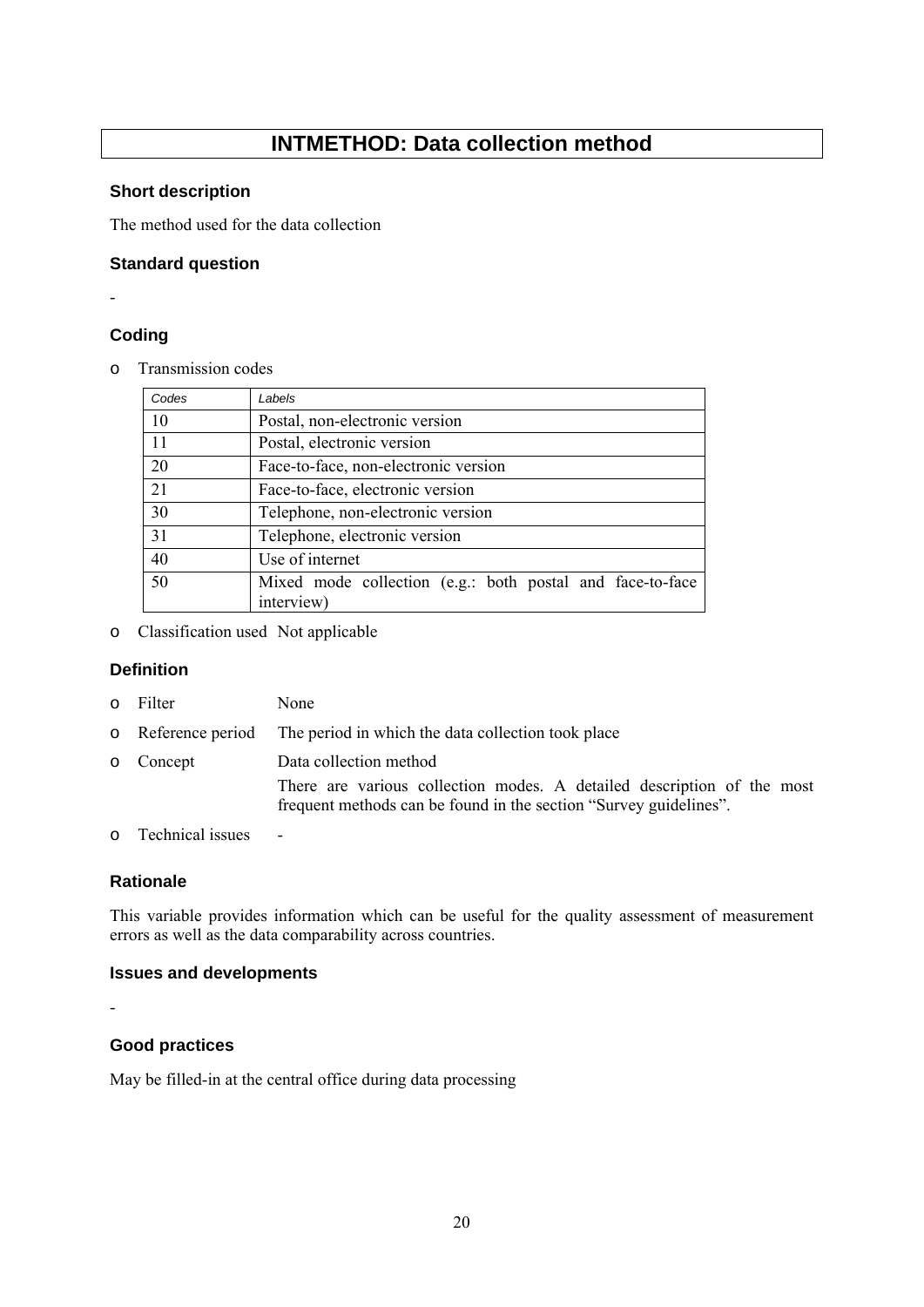## **HHNBPERS: Number of people living in the household**

#### <span id="page-20-0"></span>**Short description**

Number of people living in the same household (including the respondent)

#### **Standard question**

How many people live in this household (including you)?

#### **Coding**

o Transmission codes

| Variable name    | Codes       | Labels                                            |
|------------------|-------------|---------------------------------------------------|
| HHNBPERS tot     | $0-98$      | Total number                                      |
| HHNBPERS 0 13    | $0-98$      | $0-13$ years old                                  |
| HHNBPERS 14 24   | $\mid$ 0-98 | 14-24 years old                                   |
| HHNBPERS 25 plus | 1-98        | 25 years old and older (including the respondent) |
|                  | - 1         | No answer                                         |

o Classification used Not applicable

#### **Definition**

- o Filter None
- o Reference period Moment of the interview
- o Concept Number of people living in the same household

Private households are classified by the total number of household members, broken down by age. According to the EU-SILC definition of a household member, the following people must, if they share household expenses, be regarded as household members:

- 1. people usually resident, related to other members;
- 2. people usually resident, not related to other members;

3. resident borders, lodgers, tenants with no private address elsewhere, actual/intended stay one year or more;

4. visitors with no private address elsewhere, actual/intended stay one year or more;

5. live-in domestic servants, au-pairs with no private address elsewhere, actual/intended stay one year or more;

6. people usually resident, but temporarily absent from the dwelling (for reasons of holiday travel, work, education or similar) with no private address elsewhere, actual/intended absence less than one year;

7. children of the household being educated away from home with no private address elsewhere, continuing to retain close ties with the household;

8. people absent for long periods, but having household ties (e.g. people working away from home), child or partner of other household member, with no private address elsewhere, continuing to retain close ties with the household;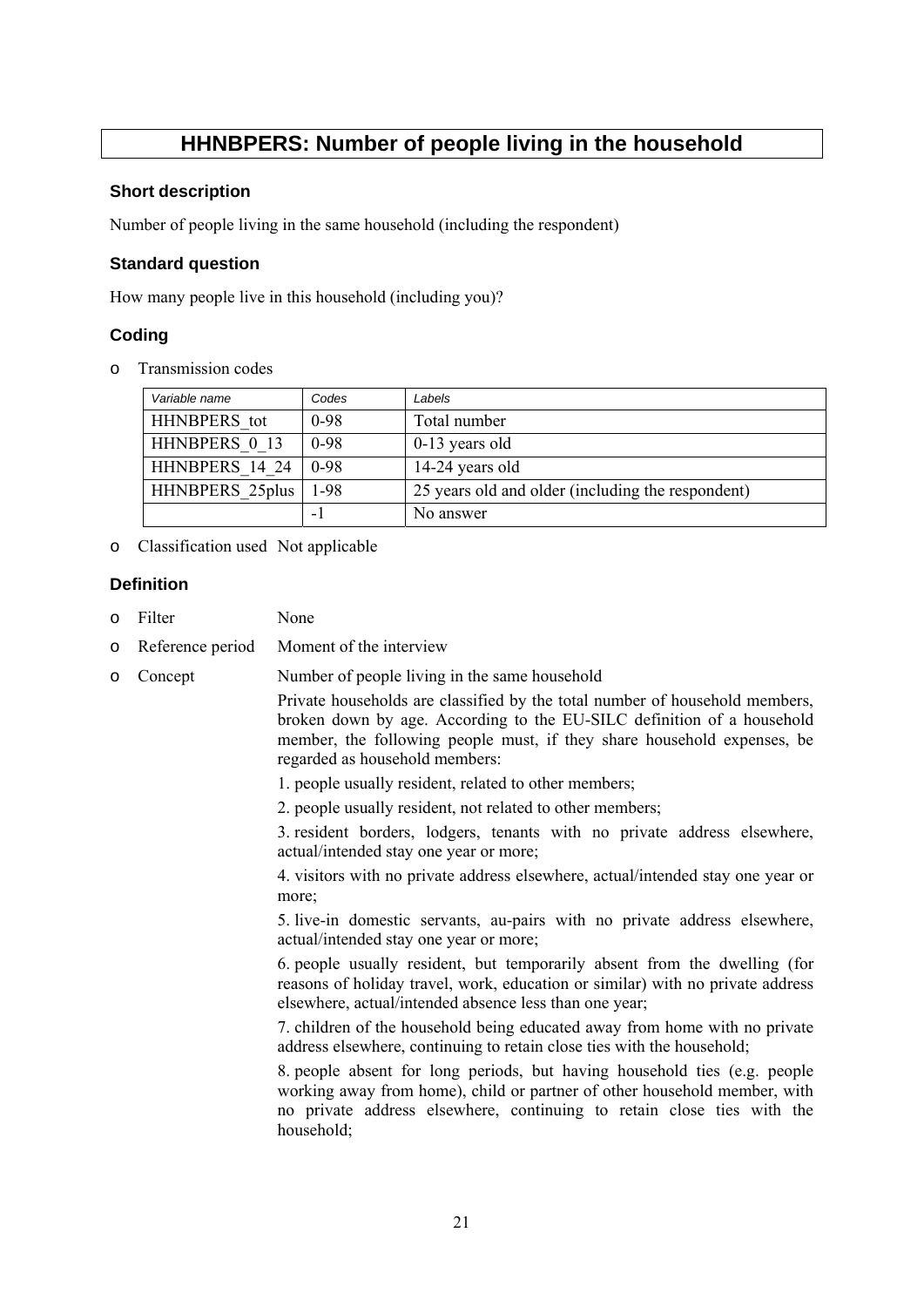9. people temporarily absent but having household ties (e.g. people in hospital, nursing homes or other institutions), with clear financial ties to the household, actual/prospective absence less than one year.

 $\triangleright$  'Shares in household expenses' include benefiting from expenses (e.g. children, people with no income) as well as contributing to expenses. If expenses are not shared, then the person constitutes a separate household at the same address.

 $\triangleright$  A person shall be considered as a 'usually resident' member of the household if he/she spends most of his/her daily rest there, evaluated over the past one year. People forming new households or joining existing households shall normally be considered as members at their new location; similarly, those leaving elsewhere shall no longer be considered as members of the original household.

o Technical issues Information shall be collected about all people living in private households on their relationship to other members of the household. Proxy answers are recommended, when not all the household members are interviewed.

> The variable is simplified compared to the 2011 AES. The focus is on the total number of people living in the household (respondent included) and on three sub-groups, the limits of which are given by the age of the household members. We are interested in knowing the number of people aged 13 and less, then the number of people aged 14 to 24 and finally the number of people aged 25 and more. The first sub-group helps computing the equivalised household income, and the second sub-group helps computing the household type.

Each of the four variables is coded -1 in case of no answer.

#### **Rationale**

The size and type of the household someone lives in influences the individual behaviours in society (time management, time spent on education, consumption patterns, etc...). Therefore, information on the household size may be quite useful in order to account for participation in lifelong learning and also for data comparison at household level.

#### **Issues and developments**

#### **Good practices**

-

Data collection through interviews.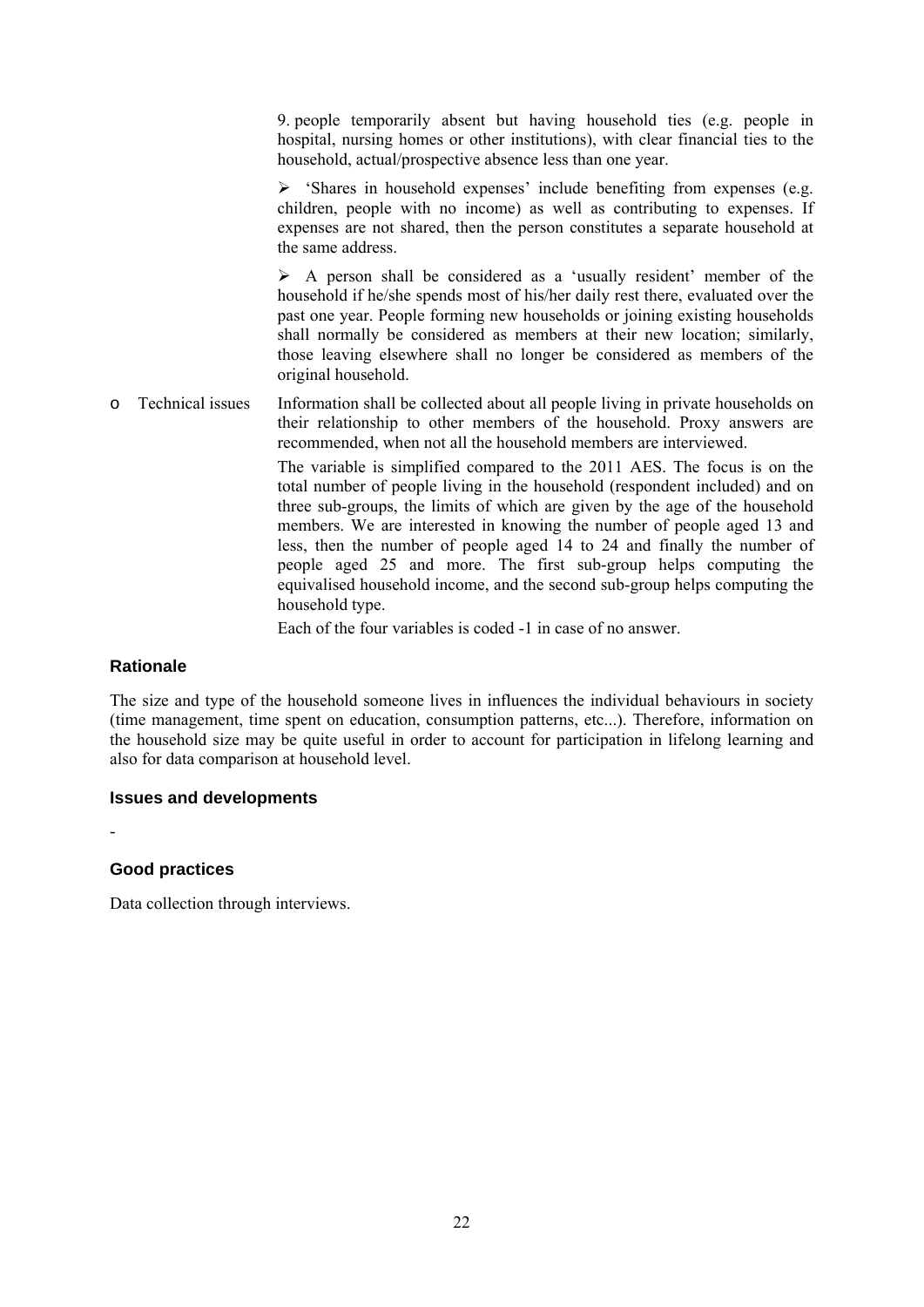## **HHTYPE: Household type**

#### <span id="page-22-0"></span>**Short description**

Type of the respondent's household

#### **Standard question**

What is the type of your household?

#### **Coding**

o Transmission codes

| Codes | Labels                                                                                           |
|-------|--------------------------------------------------------------------------------------------------|
| 10    | One person household                                                                             |
| 21    | Lone parent with child (ren) aged less than 25                                                   |
| 22    | Couple without child (ren) aged less than 25                                                     |
| 23    | Couple with child(ren) aged less than 25                                                         |
| 24    | Couple or lone parent with child(ren) aged less than 25 and<br>other people living in household* |
| 30    | Other**                                                                                          |
| $-1$  | No answer                                                                                        |

\* ''Other people'' are people who do not have any parent-child relationship with the couple or the lone parent

\*\* Category ''Other'' includes all other households in which there is no parent-child relationship

o Classification used Not applicable

#### **Definition**

- o Filter None
- o Reference period Moment of the interview
- o Concept The type of the respondent's household

The type refers to the people that comprise the household. Households are classified according to the number of adults and number of dependent children that are living in the household.

- ¾ The term 'couple' includes married couples, registered couples, and couples who live in a consensual union.
- ¾ 'Child' refers to a blood, step- or adopted son or daughter (regardless of age and marital status) who has usual residence in the household of at least one of the parents, and who has no partner or own child(ren) in the same household.
- o Technical issues One of the methods developed for identifying household type is the household relationship matrix method. This matrix allows for the collection of all relationships between all household members.

A second alternative is to record the relationship between each member and one 'key' individual in the household (the household reference person). When the household's reference person is chosen carefully, this method gives accurate information for most household types and family types. In certain cases, however, for instance in multiple family households, this method will not always give the information that is required.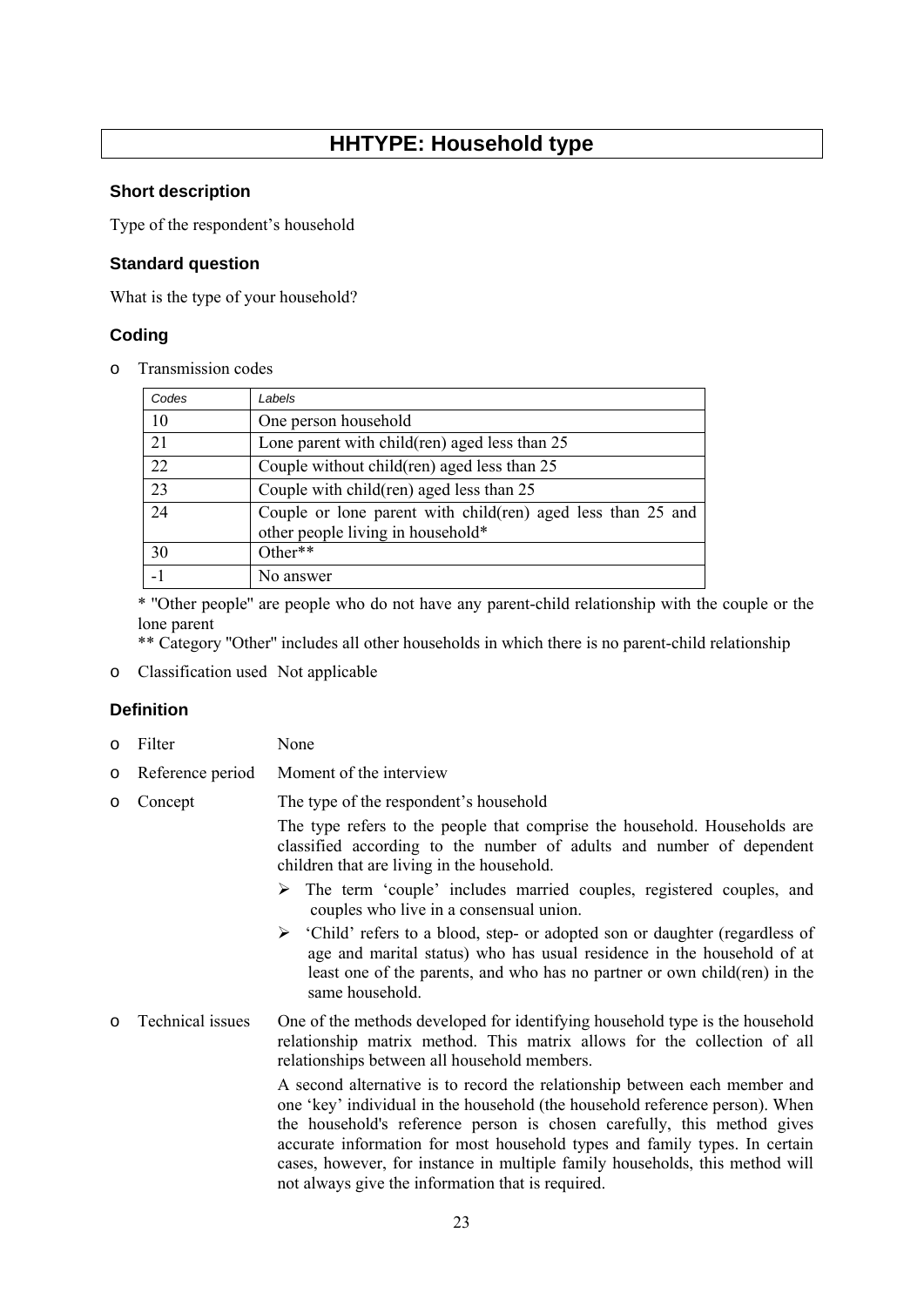A third option is to record for each person the person number of their spouse, mother, and father, if these people are in the household. In addition, the person number of own children could be recorded for each adult.

#### **Rationale**

Household type is extremely useful to have the information on dynamics of household structure.

#### **Issues and developments**

-

#### **Good practices**

Data collection through interviews.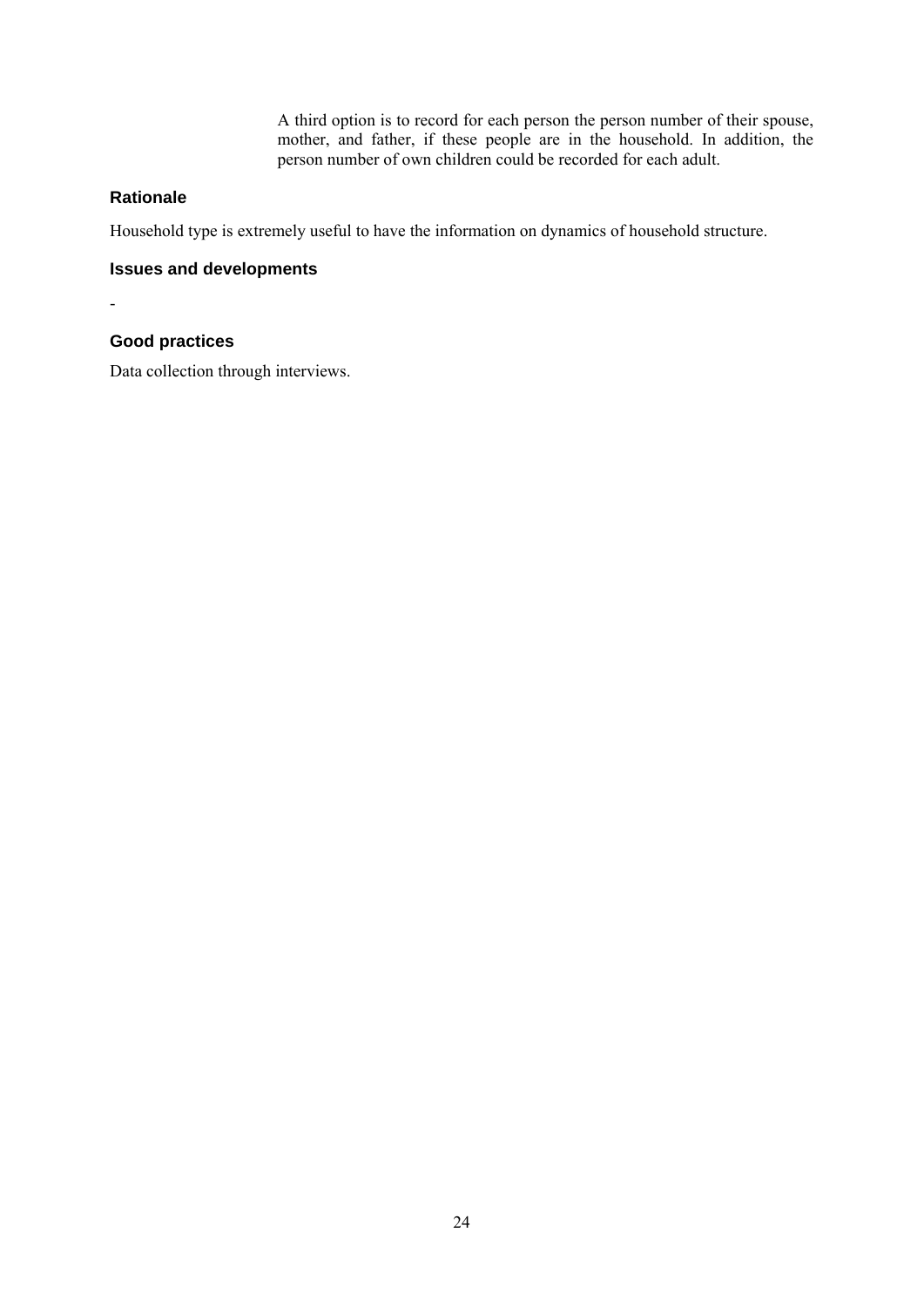## **HHINCOME: Net monthly equivalised household income**

#### <span id="page-24-0"></span>**Short description**

The "net monthly equivalised income of the household"

#### **Standard question**

See below, the proposed mini-questionnaire under 'technical issues'.

Collection code:

| Codes | Labels                                                                          |
|-------|---------------------------------------------------------------------------------|
|       | Net monthly equivalised income of the household<br>(value in national currency) |

#### **Coding**

| Transmission codes: EQUIVALISED household total net monthly income <sup>5</sup> |  |  |  |  |  |
|---------------------------------------------------------------------------------|--|--|--|--|--|
|---------------------------------------------------------------------------------|--|--|--|--|--|

| Codes          | Labels                                    |
|----------------|-------------------------------------------|
|                | Below $1st$ quintile                      |
| $\mathcal{L}$  | Between $1st$ quintile and $2nd$ quintile |
| 3              | Between $2nd$ quintile and $3rd$ quintile |
| $\overline{4}$ | Between $3rd$ quintile and $4th$ quintile |
|                | $4th$ quintile and above                  |
|                | Refusal (optional)                        |
|                | No answer                                 |

o Classification used Not applicable

#### **Definition**

1

The definition of the variable is taken from proposals from Eurostat Unit F4 (in charge of EU-SILC data collection), to be used in other social surveys. More information about EU-SILC implementation is available on CIRCABC<sup>6</sup>.

- o Filter None
- o Reference period Current month (if income varies between months, an average is to be given)
- o Reporting unit household/individuals
- $\circ$  Responding unit household respondent<sup>7</sup>
- o Concept *Household income*: The income of all people who are currently members of the household at the date of the interview as well as the income received by the household as a whole are to be taken into account.

*Monthly income*: To ease data collection, the general recommendation is to use the easiest reference period in each country monthly or yearly although

<sup>5</sup>  *i.e. household total net monthly income ÷ equivalent household size according to OECD – modified scale.*

<sup>6</sup> <https://circabc.europa.eu/w/browse/334d943f-6f71-4f4b-9c7e-a6767a3fe164>

<sup>&</sup>lt;sup>7</sup> As defined in COMMISSION REGULATION (EC) No 1981/2003 of 21 October 2003 implementing Regulation (EC) No *1177/2003 of the European Parliament and of the Council concerning Community statistics on income and living conditions (EU-SILC) as regards the fieldwork aspects and the imputation procedures.*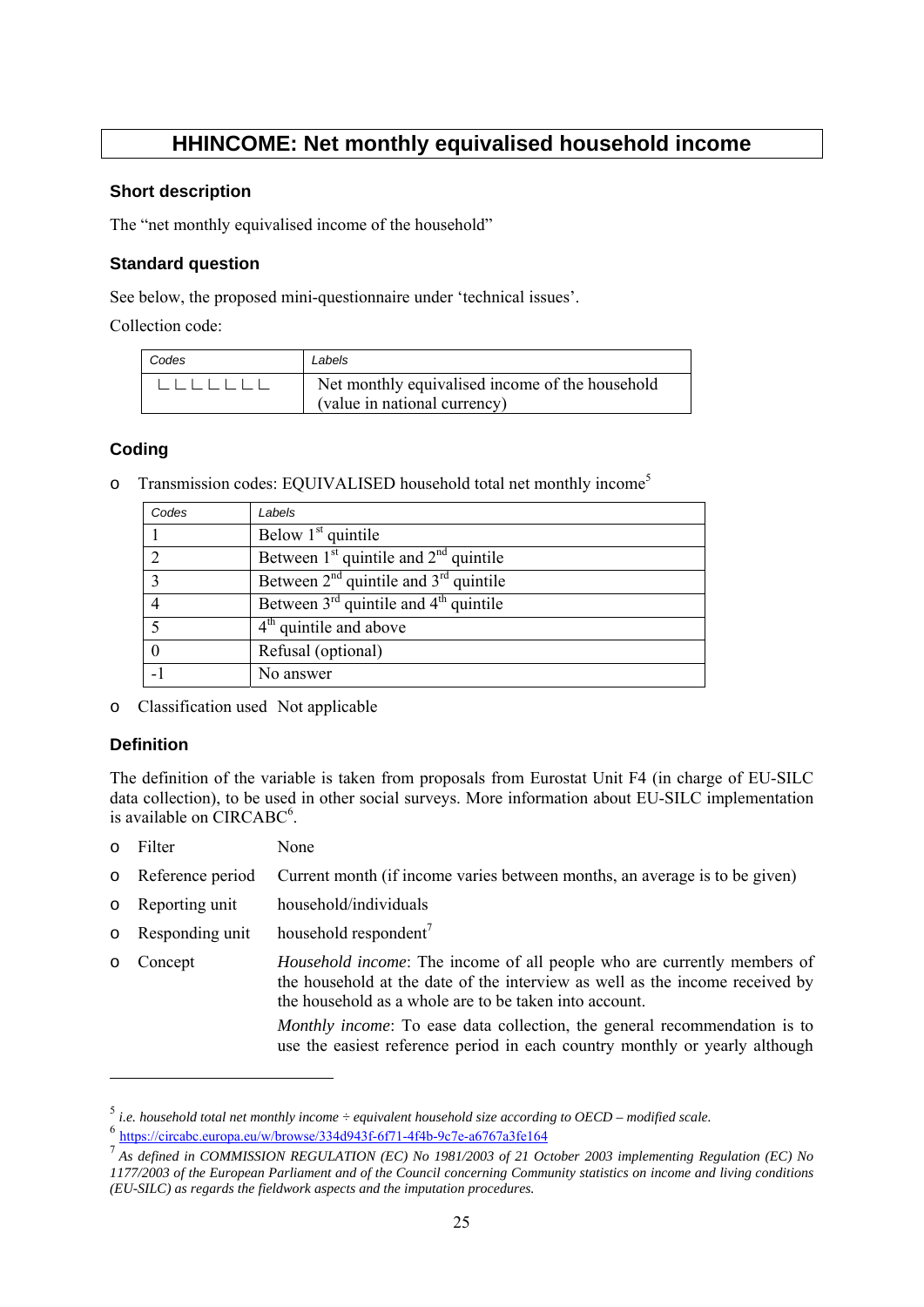annual income is the more commonly recommended reference period. In case the household income varies substantially over the year (in case of seasonal activity or dividends/bonuses for instance), it is recommended to collect average monthly income (in practice, to obtain the net household income over the past year and divide by twelve).

*Net income*: Net income means amounts as the household receives them, which is normally after deduction of tax and contributions to social insurance and pensions as well as after deduction of inter-household cash transfers paid, and thus represents the **amount available for consumption expenditure, savings and investment**.

*Income components*: In calculating the total net monthly income of the household, **the main income components are to be considered**:

(a) Income from work:

– Wages and salary earnings (including bonuses regularly paid at the time of each payment – such as regular overtime hours, bonuses for team, night or weekend work, tips and commissions) for the most recent month before the interview (or the monthly average for a recent period if this is easier to collect or estimate); net of any amounts deducted at source for tax and contributions to social insurance and pensions.

– For income from self-employment, the respondents can be asked for an estimate of their (usual) monthly disposable income, taking into account drawings from their own business. Alternatively, monthly trading profit estimates could be supplied, together with an estimate for income tax payable.

The income should be net of any amounts deducted at source for tax and contributions to social insurances and pensions.

Negative income (e.g. trading losses) should be treated as zero amounts.

#### PLUS

(b) Income from social benefits (unemployment benefits, old age and survivors' benefits, sickness and disability benefits, education-related allowances, family/children related allowances, social exclusion allowances not classified elsewhere and housing allowances). It should refer to the last monthly payment received before the interview (or the monthly average for a recent period if this is easier to collect or estimate); net of any amounts deducted at source for tax and contributions to social insurance and pensions.

#### **PLUS**

(c) Other cash income components: income from capital and investments (property, assets, savings, stocks, shares private pension plans, etc.); income transfers from other households (for example alimony payments)…

#### **MINUS**

(d) Income transfers paid to other households (for example alimony payments)

*Equivalised income*: the total income variable is to be corrected for the household composition (dividing the income by an equivalence scale that weights different members within the same household with different weights according to their ages).

For that purpose, the OECD modified scale should be used (giving a weight of 1.0 to the first member of the household aged 14 or more, 0.5 to each additional member aged 14 or more and 0.3 to each member aged less than 14 years old).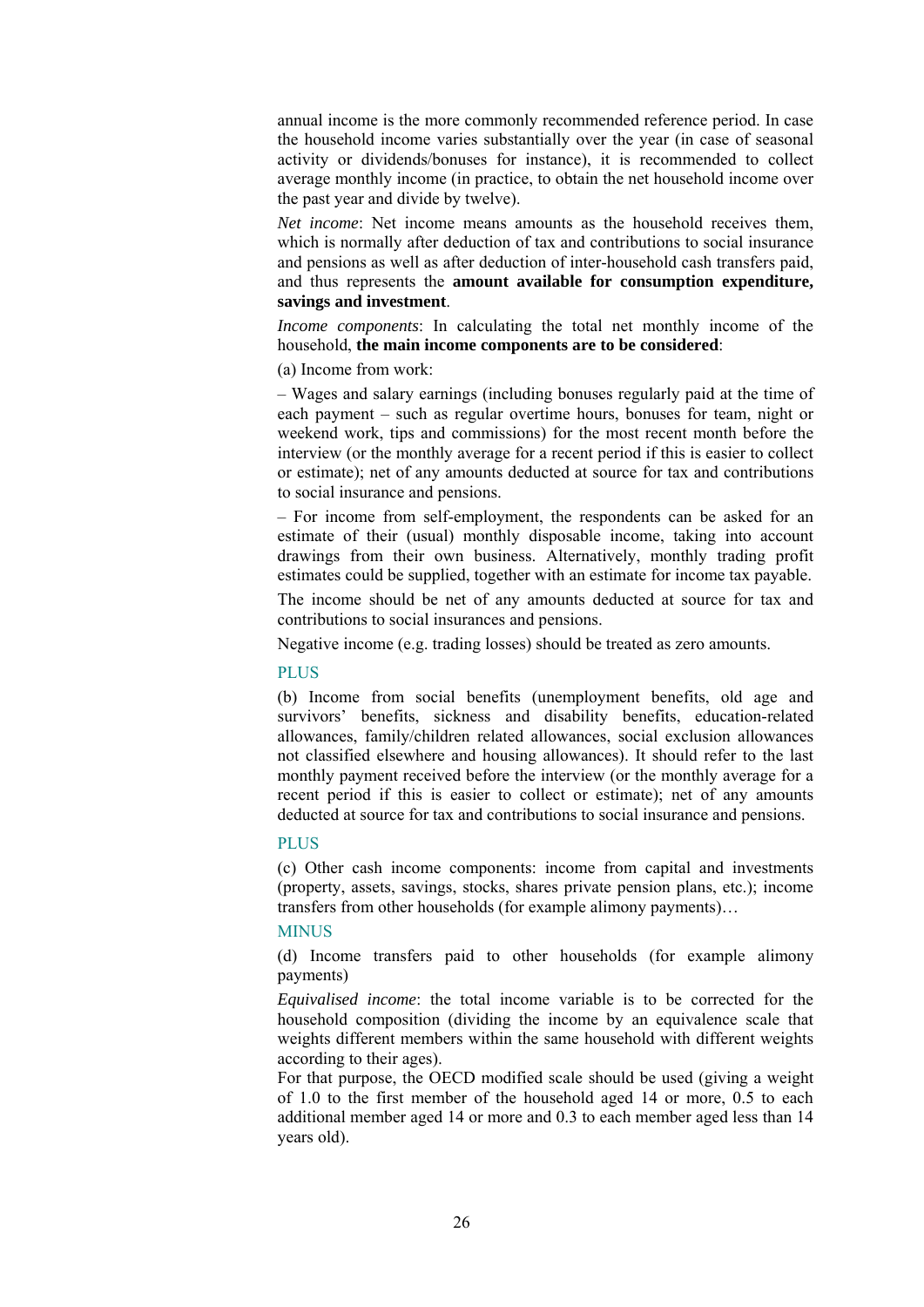#### o Technical issues

- − In case registers are used, the national consistency is ensured.
- − In case the information is collected via interviews:
- As the general public has little knowledge of equivalence scales, it is not feasible to collect information on equivalised income directly by interview for any relevant survey.

 Consequently, instead of the equivalised household income, it is proposed **to ask in the interview the total net household income, and to calculate the equivalised net income afterwards**, using the separate variable on the household composition (HHNBPERS and sub-groups) which gives the exact number of people aged above and below 14.

• For the total household net income, the exact or estimated total amount should be asked in a first stage.

#### *(See example questionnaire below.)*

 During subsequent data processing, the collected income value for the household (exact or approximate amount) will be converted to equivalised income using the separately collected data on household composition. This will be done by dividing the collected income value by an equivalence scale that weights different members within the same household with different weights according to their age. The OECD modified scale should be used. The resulting figure is attributed to each individual household member.

 Except for single person households, this equivalised value per individual will be higher than the simple household net income per capita (i.e. total net monthly income of the household divided by total number of household members) due to the implied economies of scale.

 If the respondent does not know the exact or approximate amount for his/her household, he/she should be requested to indicate the income range corresponding to the total household net income per month. The interviewer will be given a table where the household income range appears. *(See example questionnaire below.)* 

 *Note: The post treatment of grouped income distribution requires special attention. Given the aim is to gather individual equivalised net monthly disposable incomes into quintile classes, individuals for which household income is reported using ranges should be given an approximate income. The simplest approximation is to assume uniform distribution of income in each income classes (except for the open top class). The number of ranges has to be determined by an ex ante analysis of the household income distribution at national level. The number of classes should be enough so to obtain adequate a good shaping of the distribution and to limit approximation.* 

 Imputation of missing data: Where a respondent is unable or unwilling to supply actual income values or an approximate income range, there will be missing data on total household net monthly income. In these circumstances, it will be necessary to impute values. Imputation methods based on those used in EU-SILC at national level may be used for this purpose. It may be possible to use external sources (e.g. administrative registers) to complete this information.

 Where a respondent is unable or unwilling to supply actual information for the separate variable on household composition (people aged above/below 14), there will be a potential inability to convert collected income data into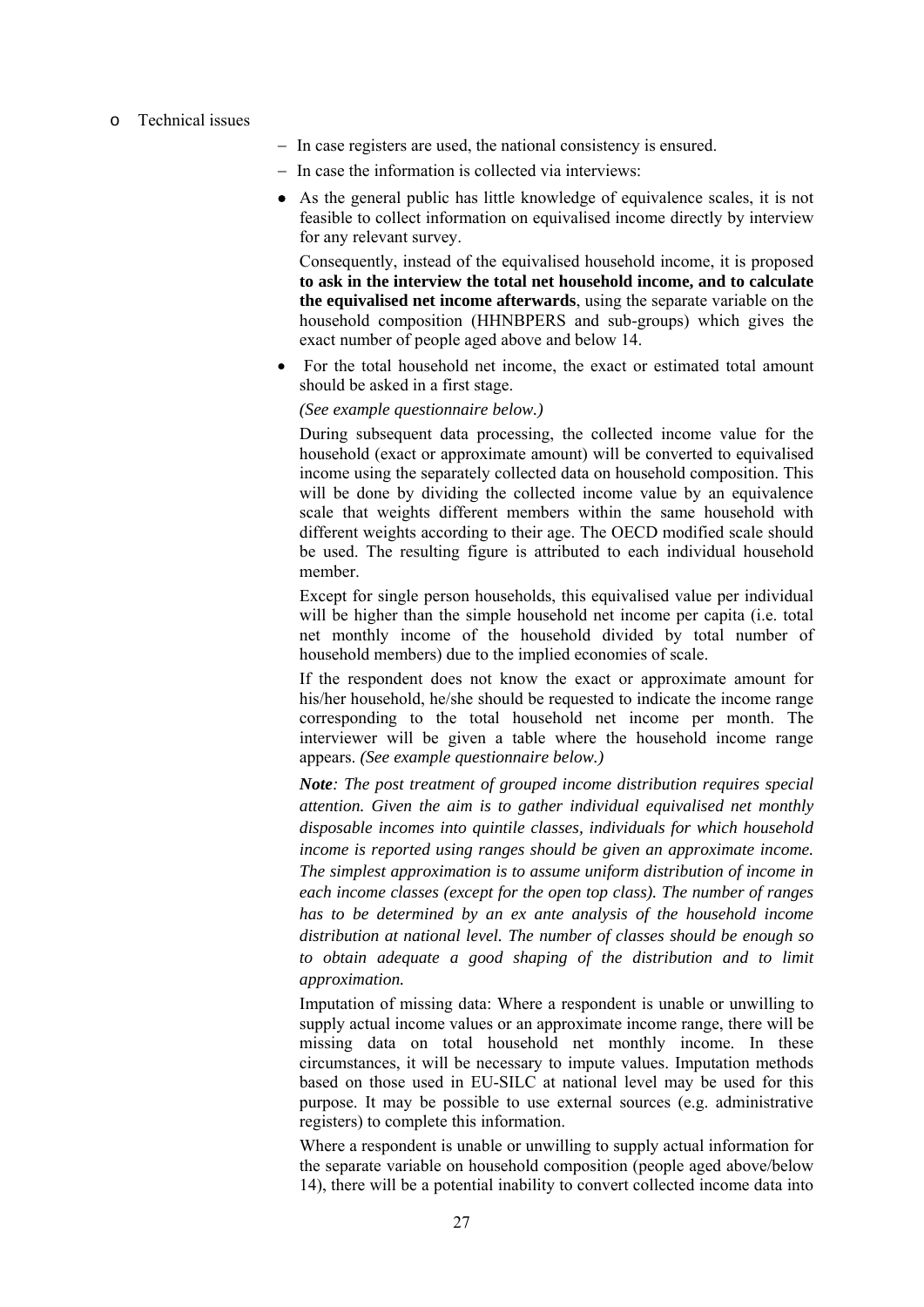per capita amounts or into equivalised income values. It may be possible to complete the household composition information from external sources.

#### **Proposal of a mini questionnaire to collect income (data on household income):**

**Q1:** If you add up the income from work and from social benefits, income from capital and any other regular source of income for all the members of your household, also taking into account the regular inter-household cash transfers paid and received, do you know what your household's total net monthly income per month is?

 $YES \Rightarrow Q2$  $NO \Rightarrow O3$ Refusal=> Q3

**Q2:** What is your household's total net income per month? If you don't know the exact figure, please give an estimate.

VALUE ∟∟∟∟∟

**Q3:** If you cannot provide an estimate or exact amount of your income, can you provide an approximate range instead? Is your household's total net monthly income<sup>8</sup>

 0 to under 600 EURO 600 to under 800 EURO 800 to under 900 EURO 900 to under 1000 EURO 1000 to under 1200 EURO 1200 to under 1300 EURO 1300 to under 1500 EURO 1500 to under 1700 EURO 1700 to under 2100 EURO 2100 EURO or more (MAX value)? MISSING

NB1. The EURO values should be replaced with approximate values in national currency.

NB2. To avoid coding errors, it is suggested to leave the calculation of equivalised amounts (and their conversion into quintiles) to the post-collection processing.

#### **Rationale**

1

• *For the collection of total household net income:* 

The aim of this variable is to obtain a proxy of the economic well-being of the respondent. The standard of living of a person not only depends on the income of this person but also on the income received by the rest of the people living with him/her. For this reason, the variable of interest for measuring the well-being is the total household income.

In addition, the net and not the gross income is of interest because it gives an idea of what households actually have available to spend or save.

• *For the adjustment to equivalised income:* 

Other things being equal, a large household will have a lower standard of living from the same income received by a small household. It is therefore standard practice to apply an "equivalence scale" to

 $8$  The income bands proposed here, for illustrative purposes only, are based on the EU income distribution derived from SILC 2005.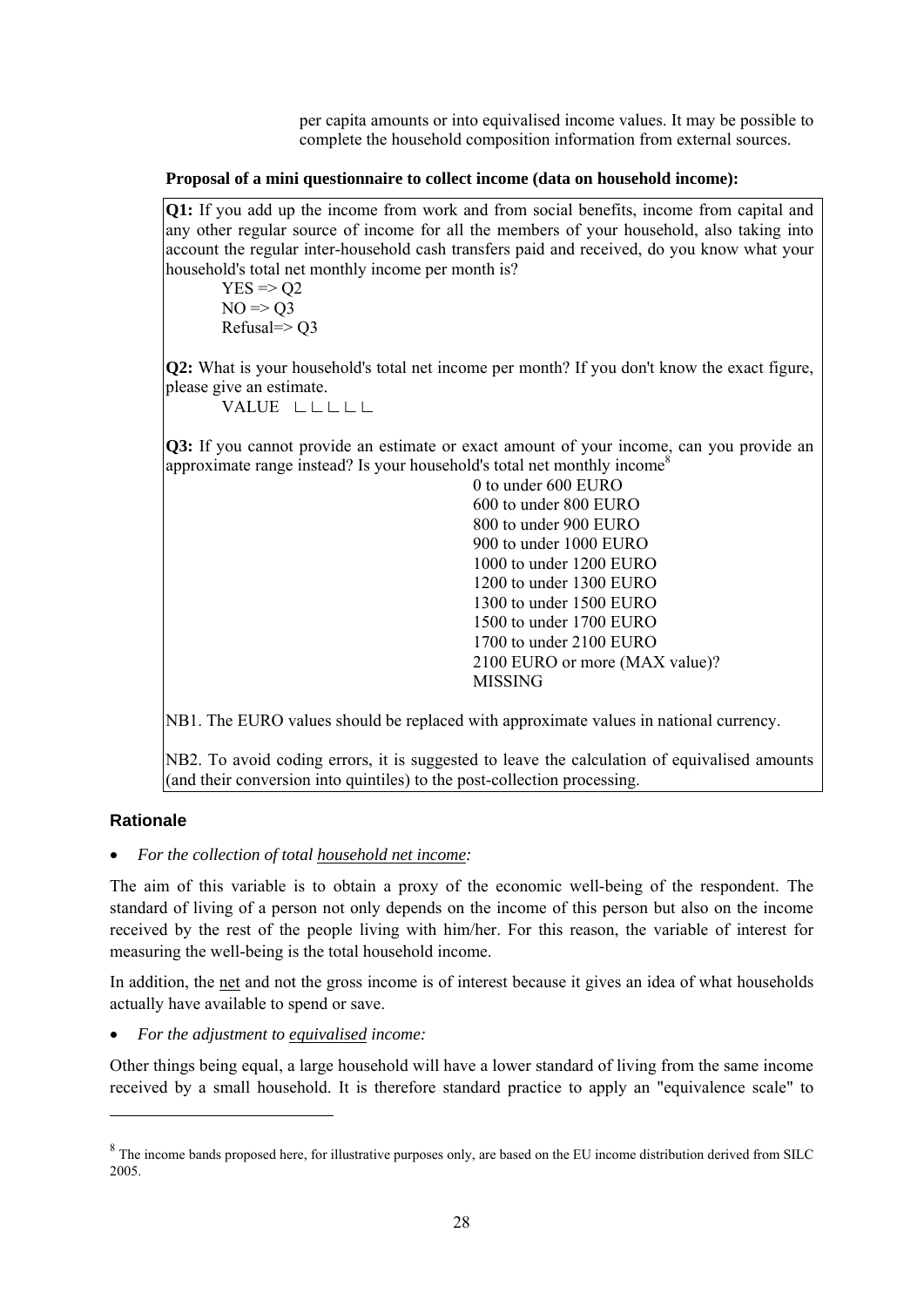income values in order to reflect differences in size and composition, and thereby obtain a more comparable measure of economic well-being.

• *For the collection of monthly income:* 

The spectrum of choices of reference period ranges from income received over the whole lifetime to income received over the most recent period (last week or month). Although annual income is the more commonly recommended reference period, monthly income is proposed here for its simplicity and because our goal is to use the variable to classify people in different "standard of living groups" and not to compare people at individual level according to the income received. For a high percentage of respondents, the monthly income multiplied by twelve will correspond to the annual amount; consequently, the majority of people will be classified correctly.

#### **Issues and developments**

The purpose of this variable is not to carry out in-depth studies on income (this remain in the scope of EU-SILC), but to classify households.

For that purpose, certain flexibility can be allowed among countries, provided that in each country, data collected are consistent.

In particular, some flexibility can therefore be allowed:

*On the monthly income recommendation:* 

for countries where only *annual* income is available in the survey vehicle or from administrative sources, this reference period can be used (in that case, the collected value would be divided by twelve). Moreover, in case the household income varies substantially over the year (in case of seasonal activity or dividends for instance), it is recommended to collect average monthly income (in practice, to obtain the net household income over the past year and divide it by twelve).

#### *On the choice of the equivalence scale to be used:*

a decision on the appropriate equivalence scale for the adjustment and comparison of household incomes has already been reached at EU level in the context of the Open Method of Coordination, concerning the use of the OECD-modified scale.

#### *On the order of the questioning:*

− due to its sensitive nature and the complexity of the concept, the question can be asked at the very end of the questionnaire so that the respondent is not tempted to stop the interview by judging that asking for income is not appropriate in a survey on education for instance.

#### **Good practices**

1

− In case of interviews:

• As a general rule, it is recommended that this information is collected to the household respondent<sup>9</sup>. If it is not possible/easy to ask the household respondent for a given survey (i.e. when no household component is included in the survey), and if the selected respondent does not know about the household income, it is recommended to ask additional information (such as, for instance, level of education and occupation of the head of the household etc.) in order to impute the household income (imputation methods may be based on those used at national level for EU-SILC).

<sup>&</sup>lt;sup>9</sup> As defined in the Commission Regulation (EC) No 1981/2003 of 21 October 2003: "Interview information relating to the whole household and general information on each household member shall be provided by (one or more) members of the household. The household respondent shall be chosen according to the following priorities:

 <sup>—</sup> Priority 1: the person responsible for the accommodation.

 <sup>—</sup> Priority 2: a household member aged 16 or over, who is best placed to give the information".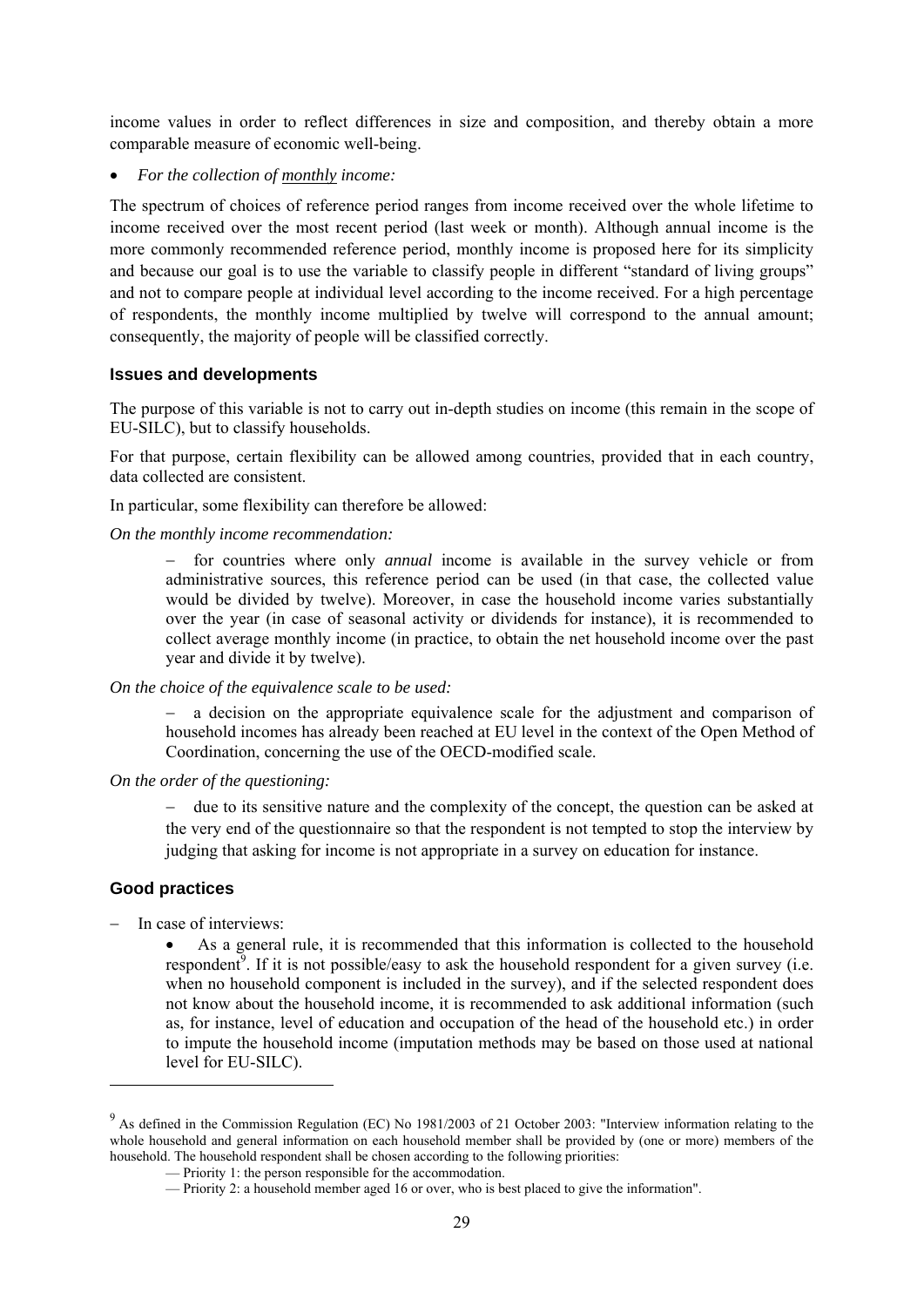• The question must be as simple as possible in order not to be cumbersome for the respondent. In a given country, in order to ensure consistency at national level, it is recommended that the instructions for interviewers provide a detailed list of/detailed guidelines on the components that are included in the definition, to be used only at the respondent's inquiry.

The exact or estimated total net household income should be asked in first stage. In case the interviewee does not know this amount/does not want to respond, he/she should be asked to indicate the income range corresponding to the total net household income per month (the interviewers will be provided with the household income ranges). To obtain an amount as detailed as possible, the number of income ranges should be high enough (close to or more than 10 categories); they could be defined on the basis of the information available at the national level.

During data processing, the target income variable is to be corrected for the household composition (dividing the income by an equivalence scale that weights different members within the same household with different weights according to their ages).

For that purpose, the OECD modified scale should be used (giving a weight of 1.0 to the first member of the household aged 14 or more, 0.5 to each additional member aged 14 or more and 0.3 to each member aged less than 14 years old).

− Only the net monthly equivalised income is transmitted to Eurostat.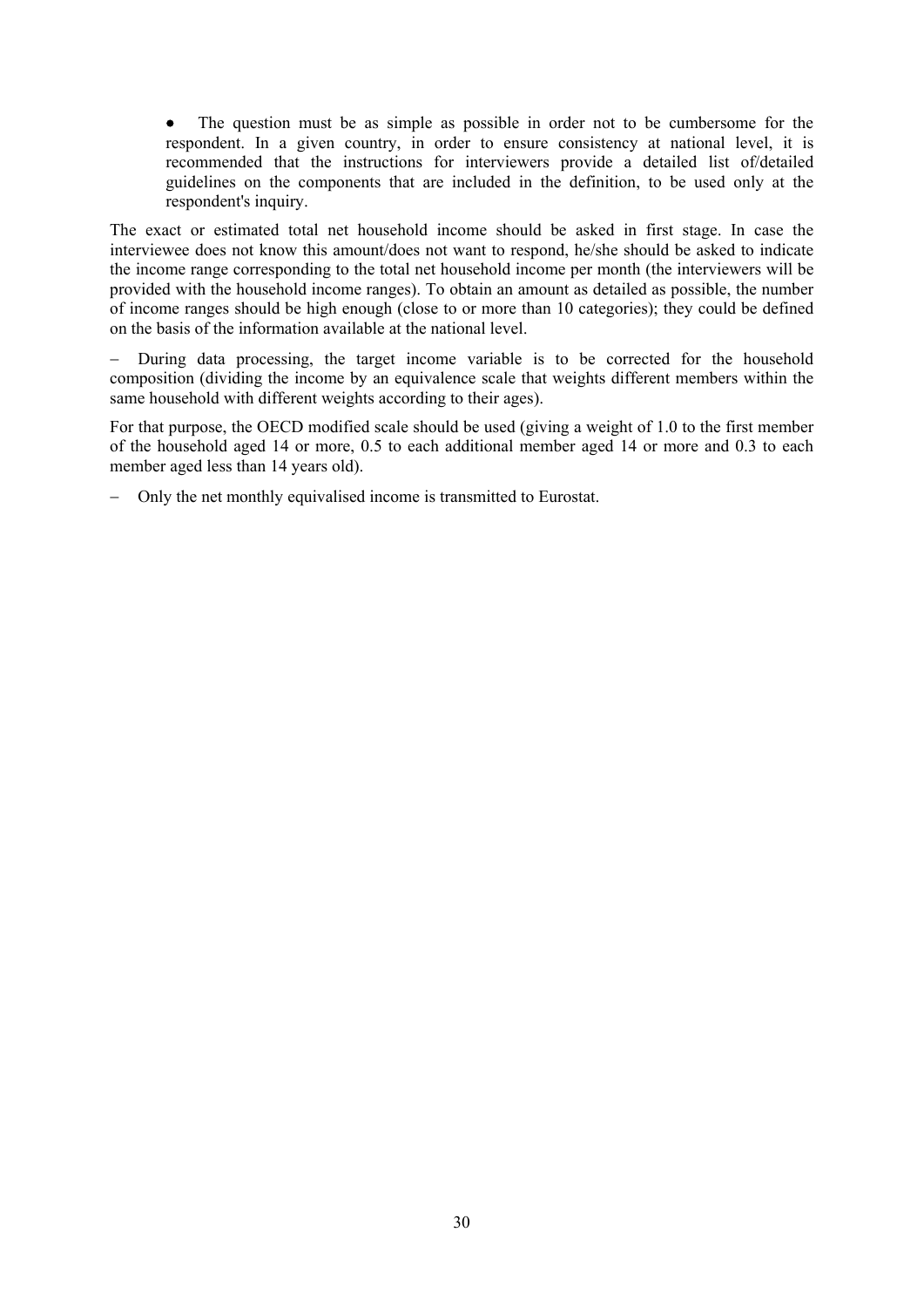#### <span id="page-30-0"></span>**Short description**

Sex of the respondent

#### **Standard question**

No specific question used. It can be filled in directly by the interviewer.

#### **Coding**

o Transmission codes

| Codes | Labels |
|-------|--------|
|       | Male   |
|       | Female |

o Classification used Not applicable

#### **Definition**

- o Filter None
- o Reference period No specific reference period should be mentioned (see concept)
- o Concept Sex of the person

Sex refers to the biological sex of the person. According to WHO, "sex" refers to the biological and physiological characteristics that define men and women while "gender" refers to the socially constructed roles, behaviours, activities, and attributes that a given society considers appropriate for men and women. Following this description, WHO considers that "male" and "female" are sex categories, while "masculine" and "feminine" are gender categories $^{10}$ .

 $\circ$  Technical issues

#### **Rationale**

The need for adequate information on the situation of women and men in all policy areas it is generally recognised. By studying the gender differences and inequalities it is possible to understand them, and on this basis, make plans, formulate and monitor policies in all spheres of society. Hence, the importance of the variable 'Sex', being cross-classified with other characteristics of the population, provides the basis for evaluating progress towards the complete elimination of still existing genderbased stereotypes.

#### **Issues and developments**

**Good practices** 

-

-

o Data collection through interviews or registers.

<sup>&</sup>lt;sup>10</sup> WHO website[: http://www.who.int/gender/whatisgender/en/](http://www.who.int/gender/whatisgender/en/)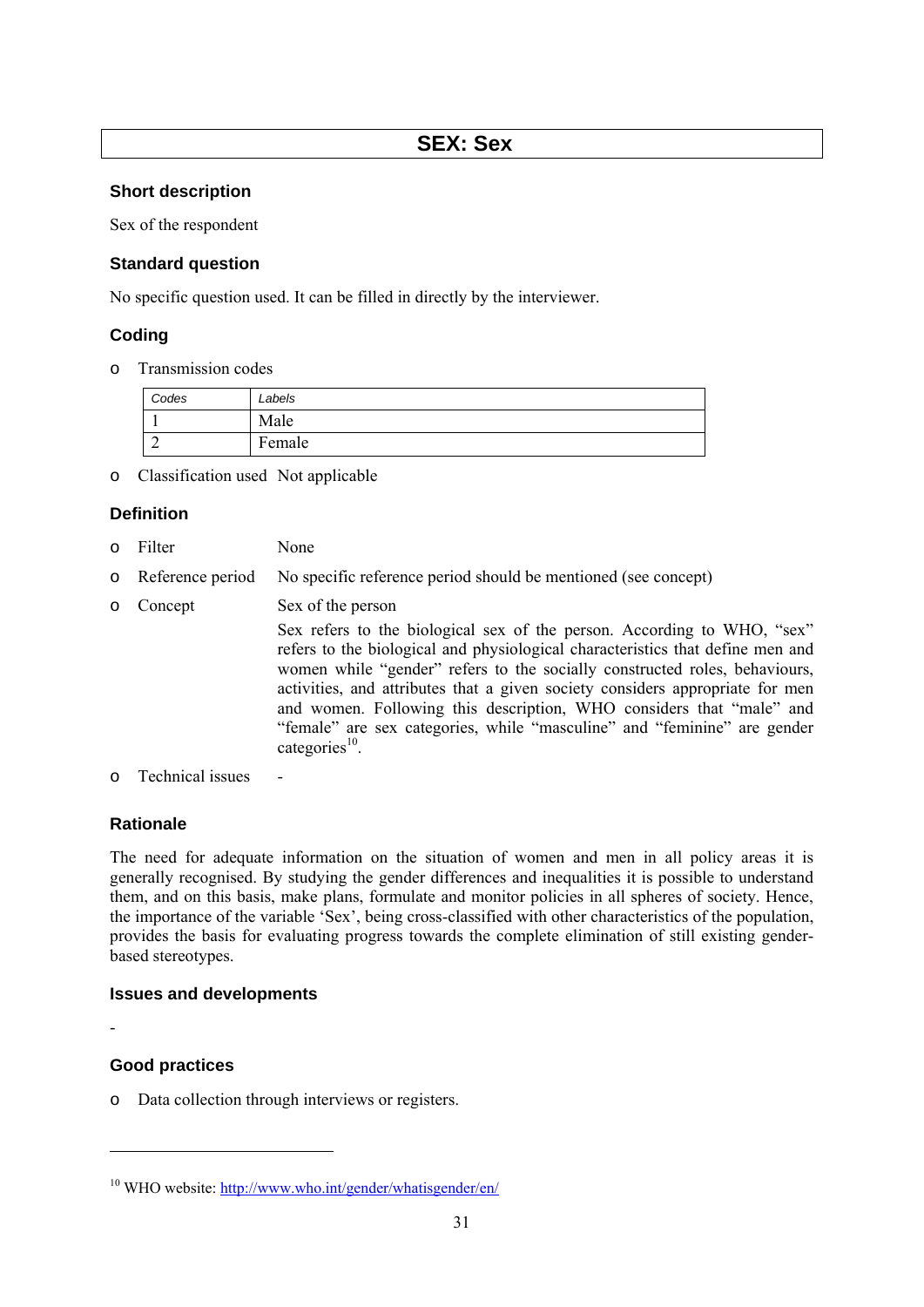o For analysis purposes, it is essential that information on sex is not only filled in, but also accurate as much as possible. If the information on sex is missing from the questionnaire, it should be imputed on the basis of the answers provided to other questions.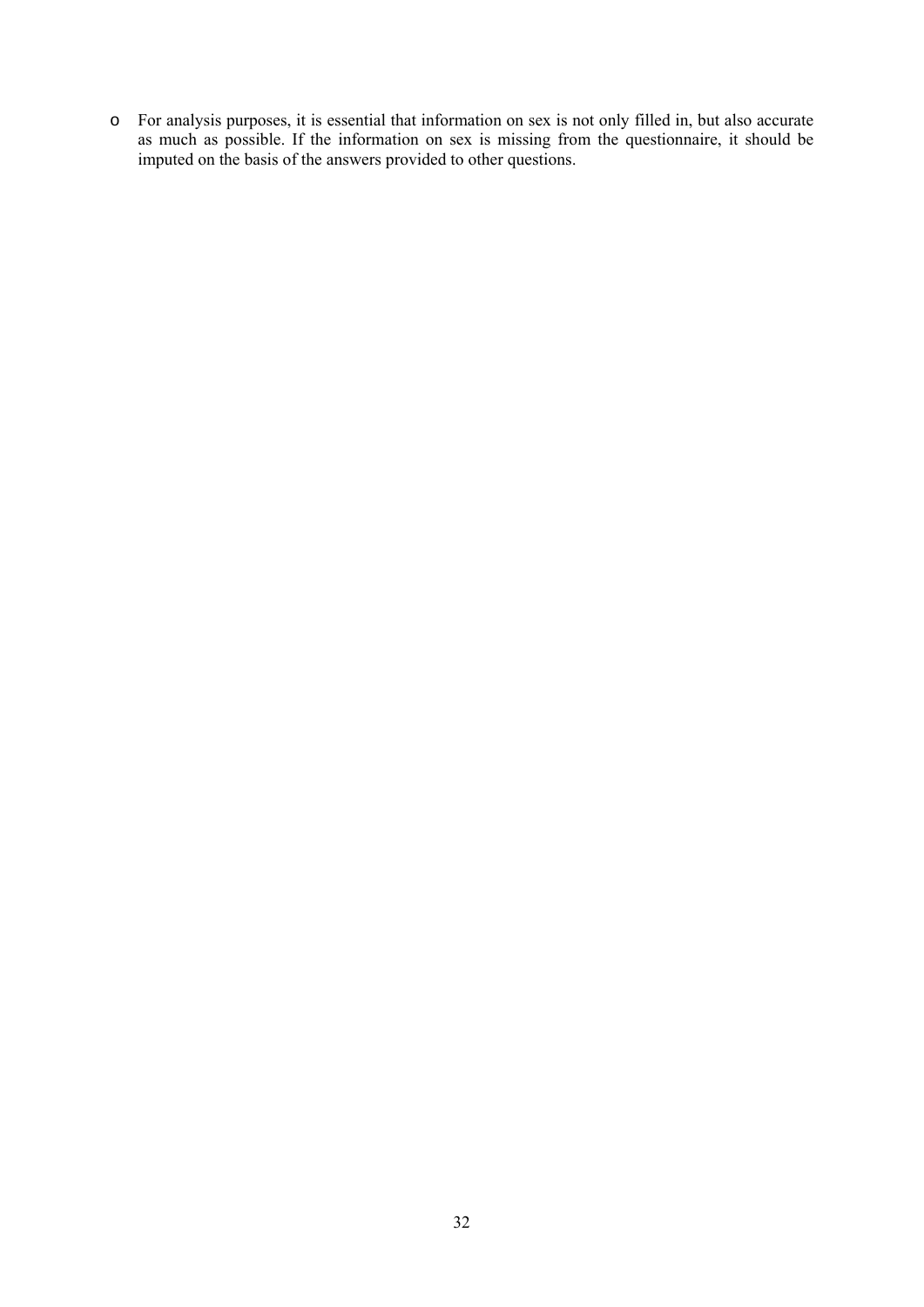## **BIRTHYEAR: Year of birth**

#### <span id="page-32-0"></span>**Short description**

Year of birth of the person

#### **Standard question**

What is your year of birth?

#### **Coding**

o Transmission codes

| Codes    | ∟abels                        |
|----------|-------------------------------|
| 4 digits | The 4 digits of year of birth |

o Classification used Not applicable

#### **Definition**

- o Filter None
- o Reference period No specific reference period should be mentioned (see concept)
- o Concept The respondent's year of birth
- o Technical issues -

#### **Rationale**

The information provided to this variable is complementary to the variable 'Birth month'. Both variables are combined in order to calculate the age of the respondent. 'Age' is a basic parameter in survey data analysis since it allows comparison within the same population sub-group as well as between different sub-groups.

#### **Issues and developments**

The respondent's age is calculated with the following formula:

|  | $AGE = int(((REFYEAR * 12 + REFMONTH) - (BIRTHYEAR * 12 + BIRTHMONTH))/12)$ |
|--|-----------------------------------------------------------------------------|
|--|-----------------------------------------------------------------------------|

It is therefore of utmost importance to select individuals aged 25 to 64 at the time of interview.

#### **Good practices**

Data collection through interviews or registers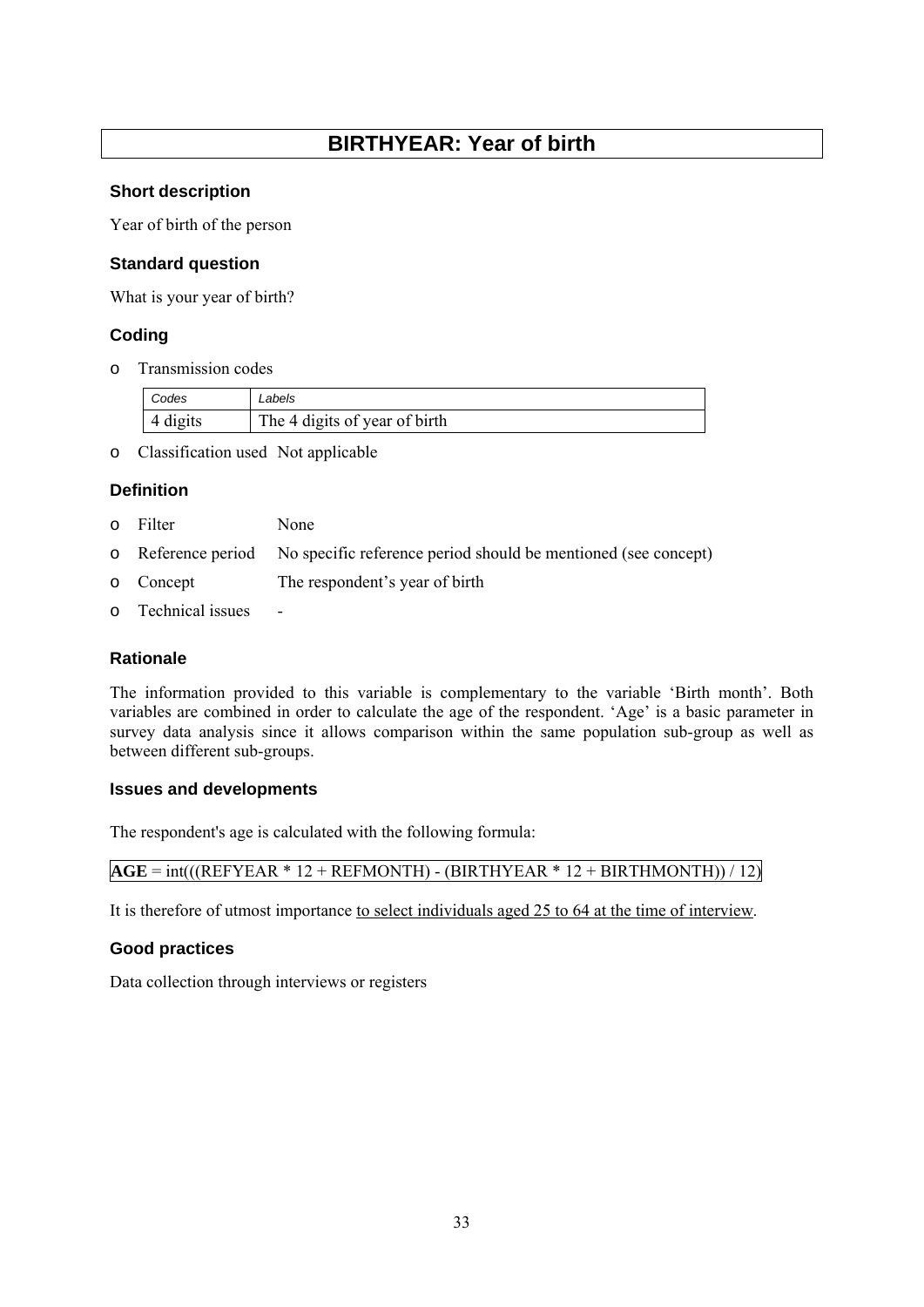## **BIRTHMONTH: Month of birth**

#### <span id="page-33-0"></span>**Short description**

Month of birth of the person

#### **Standard question**

What is your month of birth?

#### **Coding**

o Transmission codes

| Codes | Labels    |
|-------|-----------|
| 01    | January   |
| 02    | February  |
| 03    | March     |
| 04    | April     |
| 05    | May       |
| 06    | June      |
| 07    | July      |
| 08    | August    |
| 09    | September |
| 10    | October   |
| 11    | November  |
| 12    | December  |

o Classification used Not applicable

#### **Definition**

- o Filter None
- o Reference period No specific reference period should be mentioned (see concept)
- o Concept The respondent's month of birth.
- o Technical issues -

#### **Rationale**

The information provided to this variable is complementary to the variable 'Birth year'. Both variables are combined in order to calculate the age of the respondent. 'Age' is a basic parameter in survey data analysis since it allows comparisons within the same population group as well as between different population groups.

#### **Issues and developments**

The respondent's age is calculated with the following formula:

#### $AGE = int(((REFYEAR * 12 + REFMONTH) - (BIRTHYEAR * 12 + BIRTHMONTH))/12)$

It is therefore of utmost importance to select individuals aged 25 to 64 at the time of interview.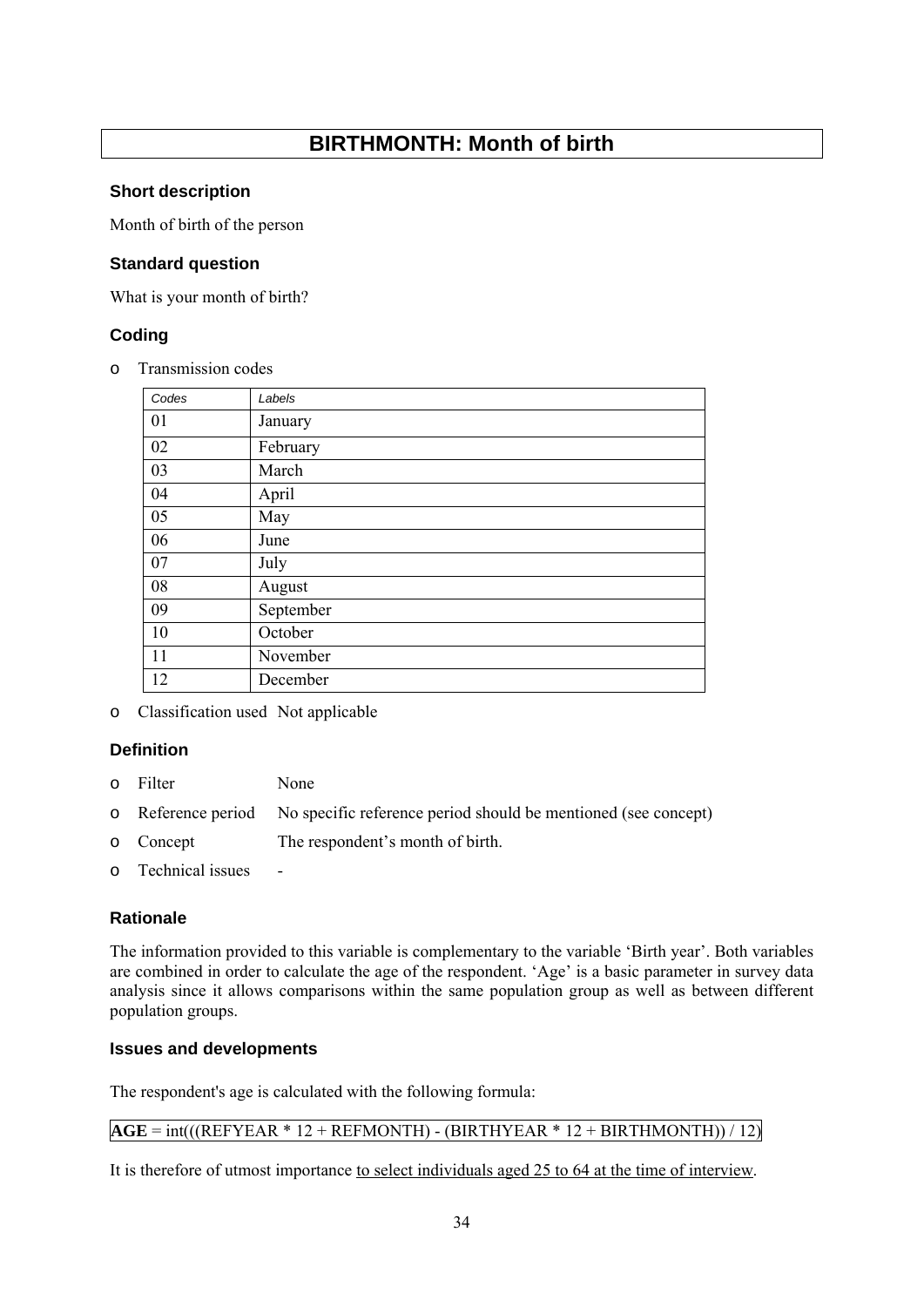## **Good practices**

Data collection through interviews or registers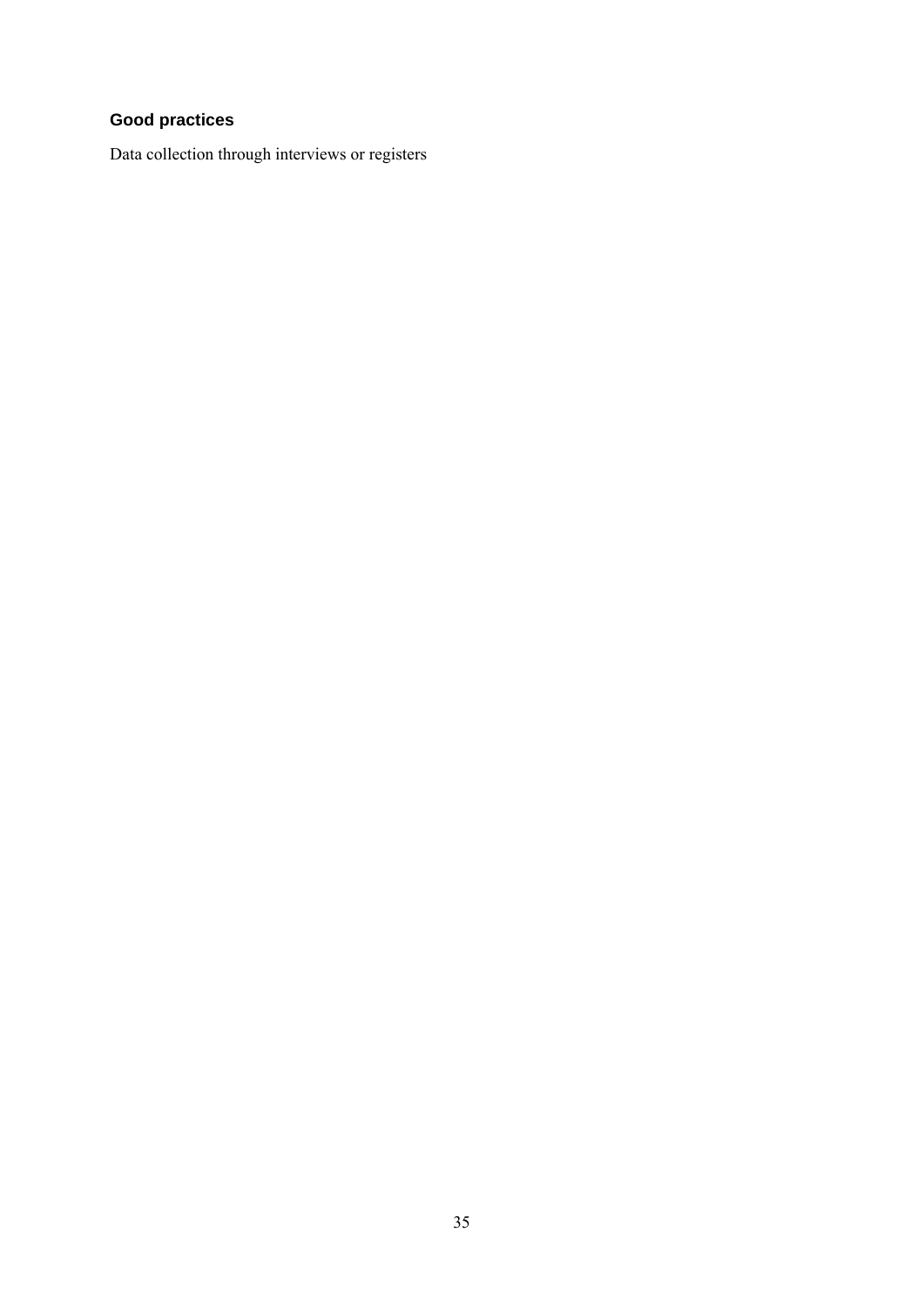## **CITIZEN: Citizenship**

#### <span id="page-35-0"></span>**Short description**

Citizenship is defined as the particular legal bond between an individual and his/her state, acquired by birth or naturalisation, whether by declaration, option, marriage or other means according to the national legislation.

#### **Standard question**

What is your citizenship?

#### **Coding**

o Transmission codes

| Codes    | Labels                                                                                      |
|----------|---------------------------------------------------------------------------------------------|
|          | Same as country of residence                                                                |
| 2 digits | Based on the ISO country classification; codes provided in the<br>Annex 5 of the AES manual |
|          | No answer                                                                                   |

o Classification used In the field work, classification of country of citizenship should be done on the basis of the Commission Regulation (EC) No 1201/2009 of 30 November 2009 implementing Regulation (EC) No 763/2008 of the European Parliament and of the Council on population and housing censuses as regards the technical specifications of the topic and of their breakdowns. This classification is compatible with the harmonised code list proposed by Eurostat.

#### **Definition**

- o Filter None
- o Reference period At the time of interview or reference date of survey.
- o Concept Citizenship is defined as the particular legal bond between an individual and his/her state, acquired by birth or naturalisation, whether by declaration, option, marriage or other means according to the national legislation. National: Resident person having citizenship of the country of residence (= country of survey/enumeration). Non-national (foreigners): Resident person who does not have citizenship of the country of residence (= country of survey/enumeration). The information sought is the country of current citizenship of the person concerned. Information on country of citizenship should be obtained in accordance with the administrative status/legal situation existing at the time of data collection. o Technical Issues It is recommended that the country of citizenship is recorded during interview while more aggregated classification according to transmission codes will be used for transmission of data. A person with two or more citizenships shall be allocated to only one country of citizenship, to be determined in the following order of precedence: 1. reporting country, or 2. if the person does not have the citizenship of the reporting country: other EU Member State; or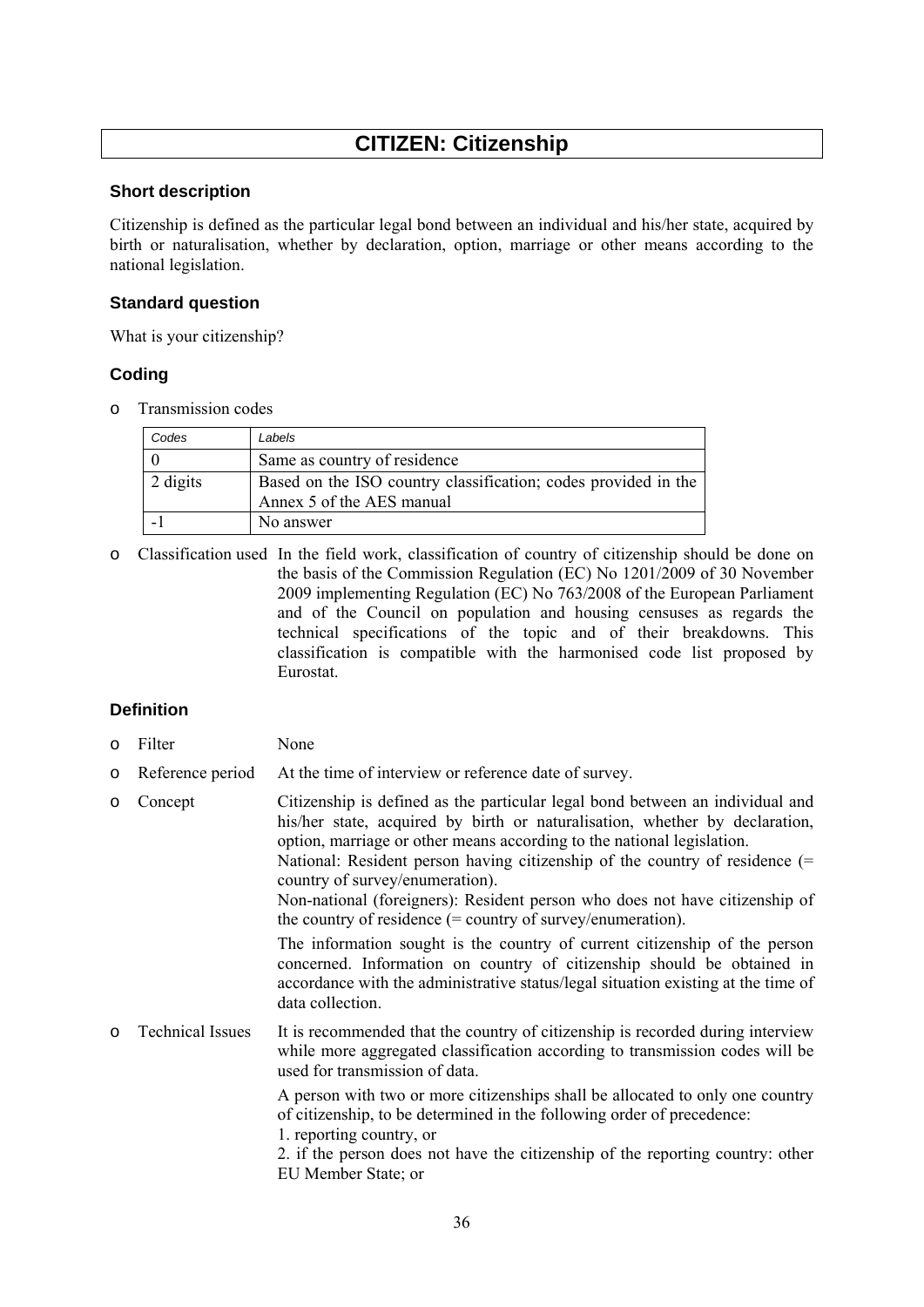3. if the person does not have the citizenship of another EU Member State; other country outside European Union.

In other cases (e.g. dual citizenship where both countries are within the European Union by neither is the reporting country) person may choose which country of citizenship will be recorded in survey.

#### **Rationale**

This item will identify nationals and non-nationals according to their legal links to the country of residence and will permits comparison of residents. In the context of free movement of people across the EU it is important to be able to examine the relationship between migration and, for example, employment or social exclusion.

#### **Issues and developments**

Citizenship at birth, and the way how the national citizenship was acquired, either at birth or by naturalisation or other means according to the national legislation and the year of acquisition, can be a useful supplement for surveys seeking more detailed analysis of integration processes and outcomes of immigrants and their descendants.

#### **Good practices**

-

o Data collection through interviews or registers.

The "Conference of European Statisticians Recommendations for the 2010 Censuses of Population and housing" (UN 2006<sup>11</sup>) par. 369 stated that "*in all topics related to international borders (country and topics related to international borders (country and topics) of birth, country of birth of parents, country of citizenship and country of previous/current residence) reference should be made to the boundaries existing at the time of the census*". This is for purposes of international comparability as stated in the par. 374 of the recommendations. The recommendations par. 370 suggest to provide "*complementary tabulations on the population stocks relevant to international migration should be provided, distinguishing the persons who migrated before the break-up of the former country from those who did so after the break-up*".

In statistics with annual or other frequent regularity, for better comparability it is reasonable to consider these boundaries as existing on 1 January of the reference (survey) year. It is particularly important in case where, due to changes of borders, two people born in the same place may appear as born in different countries (as seen from the point of the reporting country).

Rules for special cases of citizenship are the following:

- a. stateless people must be considered under non-EU;
- b. recognized non-citizens (special category mainly to those with former Soviet Union citizenship) must be considered in the group non-EU but among other European countries (as the Soviet Union was formerly considered among European countries);
- c. in case of formerly existing citizenship, where possible, the current situation should be taken into account. Thus, for example, ex-Czechoslovakian citizens can be considered as EU citizens while ex-Soviet Union citizens must be counted under non-EU.

However, in many cases it may not be possible to consider the current geo-political situation for people with formerly existing citizenships, simply because there is no information as to which citizenship the person may potentially have. Then, the classification can only be done using the names of these former countries. Generally, these cases must be included under non-EU, except citizenship of former Czechoslovakia that is potentially citizenship of one current EU Member State and therefore can be classified among EU citizens.

<sup>&</sup>lt;sup>11</sup> [http://www.unece.org/file](http://www.unece.org/fileadmin/DAM/stats/publications/CES_2010_Census_Recommendations_English.pdf)admin/DAM/stats/publications/CES\_2010\_Census\_Recommendations\_English.pdf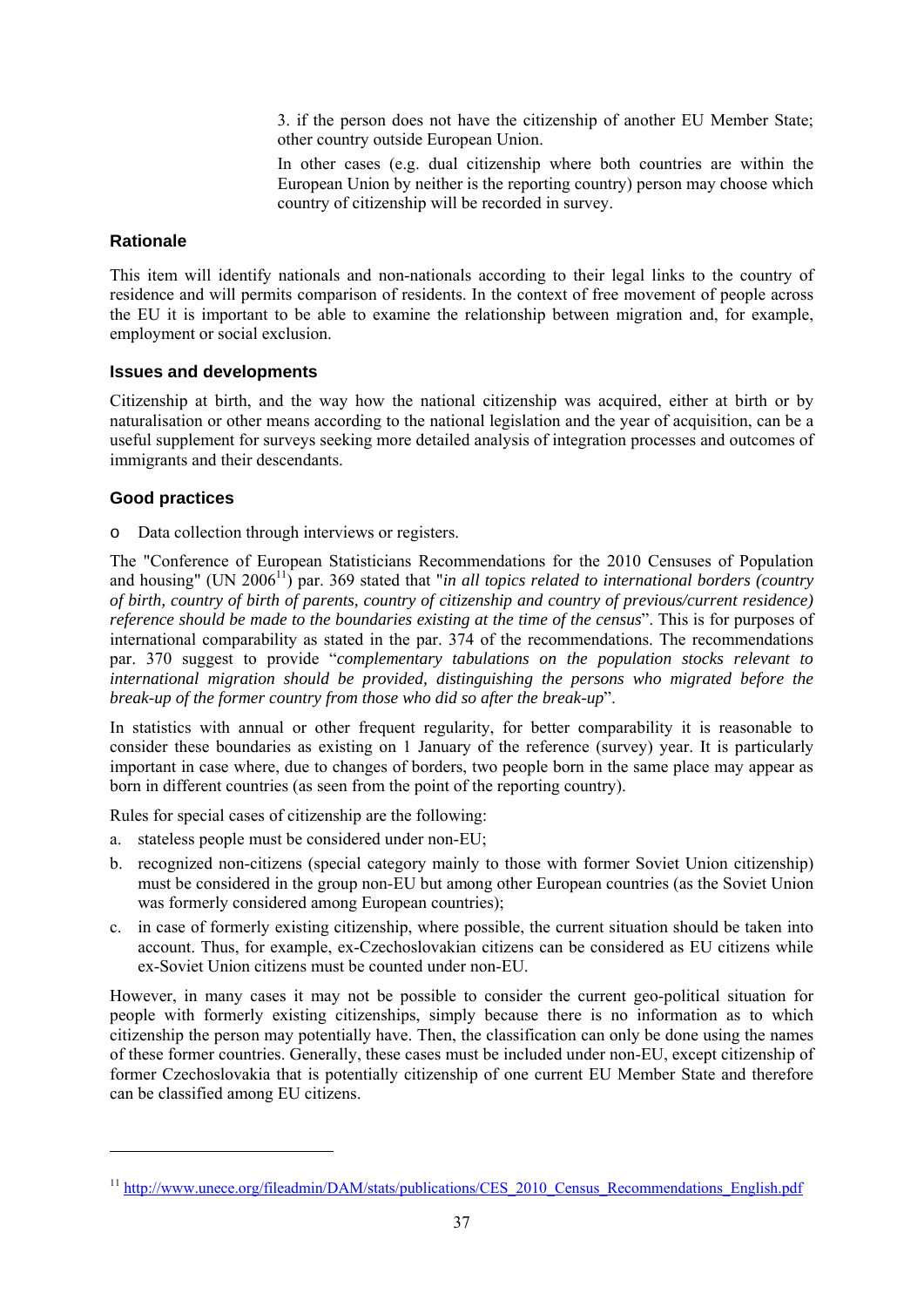It is important to record the country of citizenship and not just the citizenship of a person in terms of an adjective (for example, Chinese, German, British and so forth) in order to avoid confusion between ethnic background and citizenship.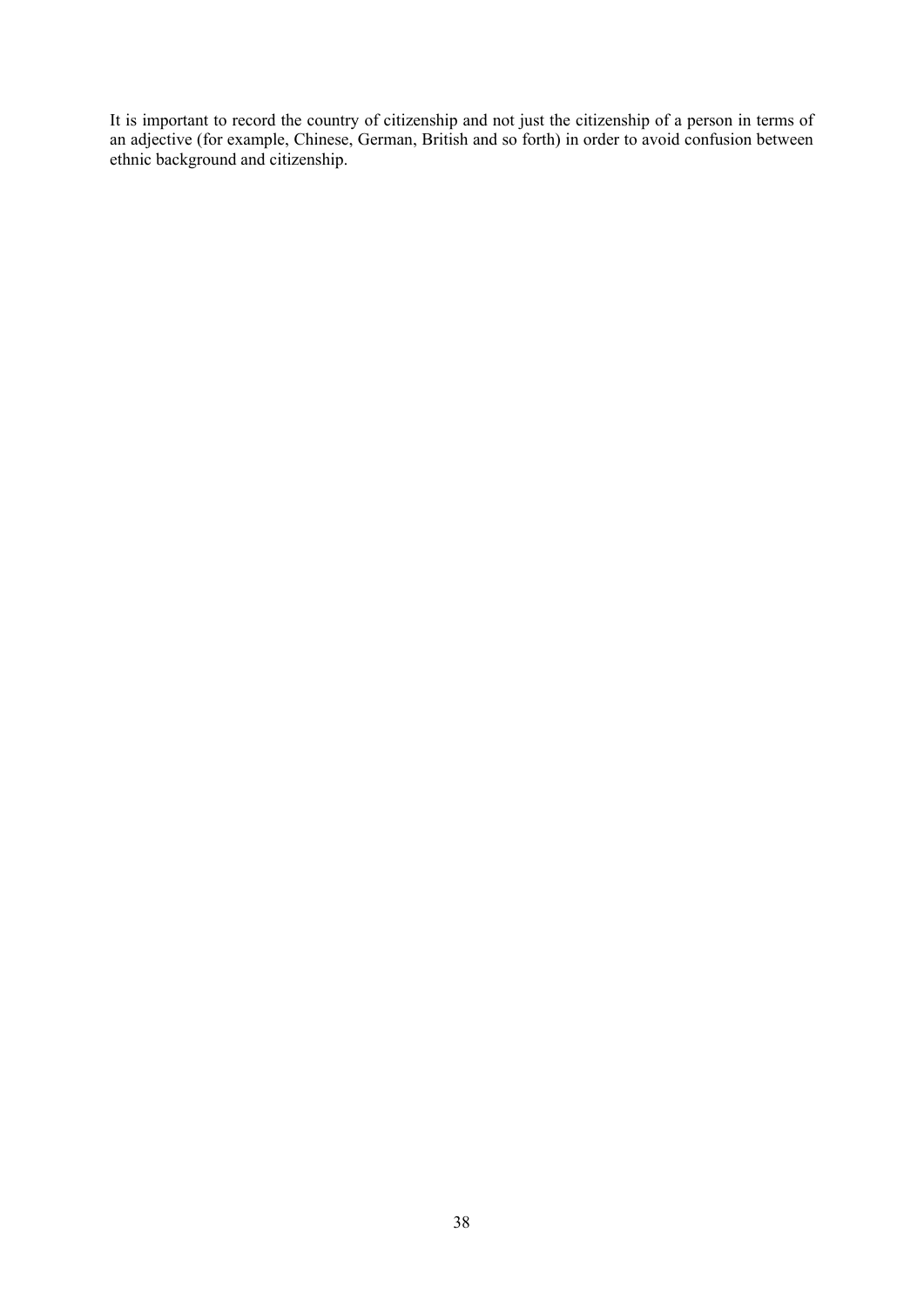# **BIRTHPLACE: Country of birth**

## **Short description**

Country of birth is the country of usual residence of the mother at the time of the birth.

#### **Standard question**

What is your country of birth?

# **Coding**

o Transmission codes

| Codes    | Labels                                                                                      |
|----------|---------------------------------------------------------------------------------------------|
|          | Born in this country                                                                        |
| 2 digits | Based on the ISO country classification; codes provided in the<br>Annex 5 of the AES manual |
|          | No answer                                                                                   |

o Classification used In the field work, classification of country of birth should be done on the basis of the Commission Regulation (EC) No 1201/2009 of 30 November 2009 implementing Regulation (EC) No 763/2008 of the European Parliament and of the Council on population and housing censuses as regards the technical specifications of the topic and of their breakdowns. This classification is compatible with the harmonised code list proposed by Eurostat.

#### **Definition**

- o Filter None
- o Reference period No specific reference period should be mentioned (see concept)
- o Concept The respondent's country of birth

Country of birth is defined as the country of residence of the mother at the time of birth. For people born outside the country, it is sufficient to ask for the country of residence of the mother at the time of birth.

Based on the respondent's country of birth, the following division may be made:

Native-born: person born in the country of residence (country of survey/enumeration).

Foreign-born: person born in other country than country of residence (country of survey/enumeration).

Information on country of birth should be obtained in accordance with the national boundaries existing at the time of data collection.

o Technical issues Even if the country of birth is the country where the survey takes place, it should still be reported.

> It is recommended that the questions related to country of birth directly target country of birth (or country of usual residence of mother) at the time of birth. This remark is relevant in case borders have changed since then. More aggregated classification according to transmission codes will then be used for transmission of data. See *Good practices* below.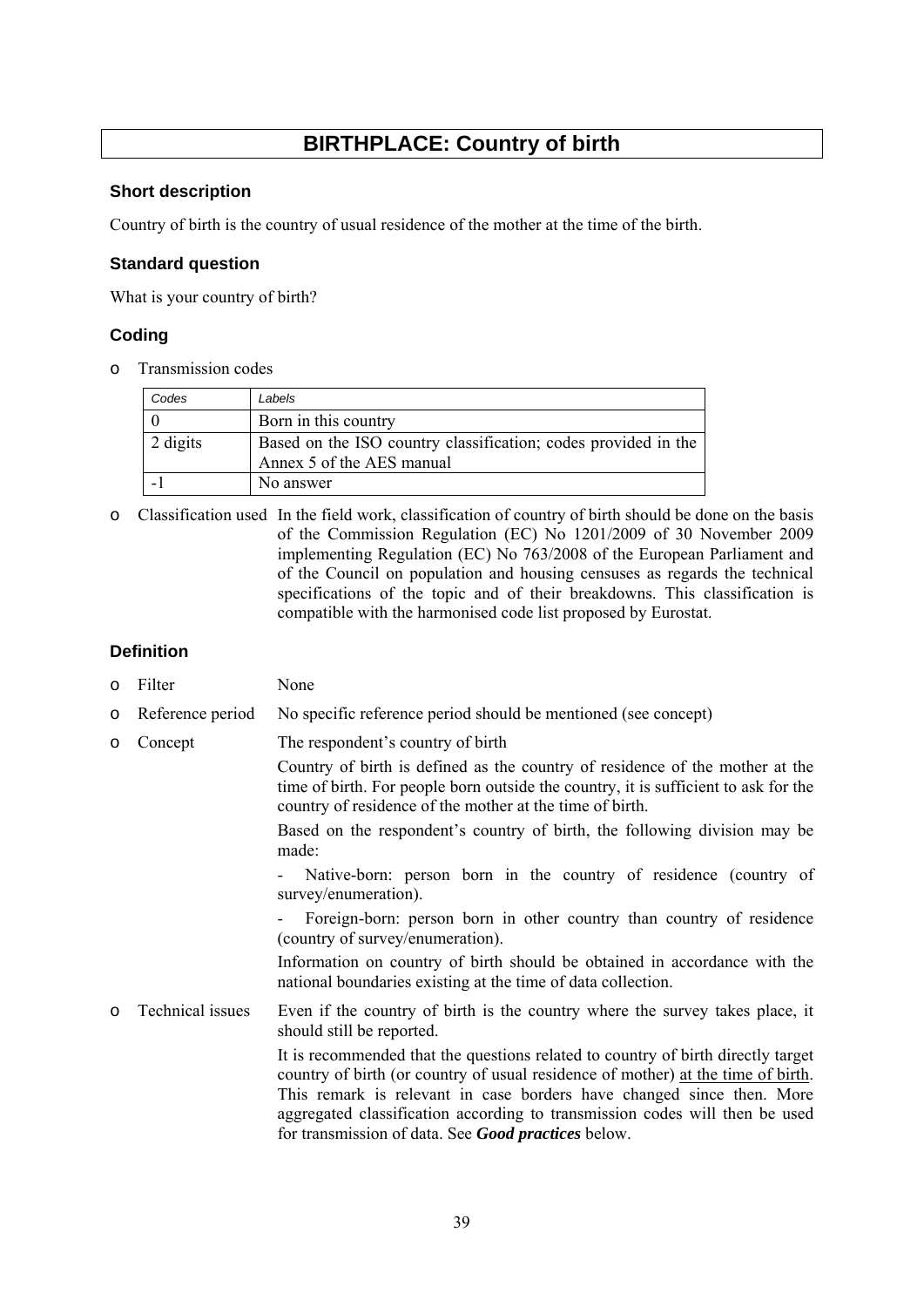If possible the exact country should be indicated; where this is not possible, one of the general groupings in bold print should be used. Member States must be coded individually.

#### **Rationale**

This item will identify migrants to a country and will permit analysis comparing the circumstances of migrants to native-born residents. In the context of free movement of people across the EU it is important to be able to examine the relationship between migration and, for example, employment or social exclusion. Of course, the AES sample sizes will not be sufficient for detailed breakdowns on this issue.

#### **Issues and developments**

-

-

## **Good practices**

o Data collection through interviews or registers.

The "Conference of European Statisticians Recommendations for the 2010 Censuses of Population and housing" (UN 2006<sup>12</sup>) par. 369 stated that "*in all topics related to international borders (country and \texty* f *of birth, country of birth of parents, country of citizenship and country of previous/current residence) reference should be made to the boundaries existing at the time of the census*". This is for purposes of international comparability as stated in the par. 374 of the recommendations. The recommendations par. 370 suggest to provide "*complementary tabulations on the population stocks relevant to international migration should be provided, distinguishing the persons who migrated before the break-up of the former country from those who did so after the break-up*".

In statistics with annual or other frequent regularity, for better comparability it is reasonable to consider these boundaries as existing on 1 January of the reference (survey) year. It is particularly important in case where, due to changes of borders, two people born in the same place may appear as born in different countries (as seen from the point of the reporting country).

However, there are several cases when it is difficult or not acceptable for the reporting country to strictly follow above mentioned recommendations. The UNECE recommendations on 2010 censuses explicitly say in par. 370, that if the boundary of country of birth changed, person will not become foreign-born (and accordingly is not immigrant).

Therefore the following interpretation is to be considered:

– If the place where the person was born belonged to another country at the time of birth but currently it is a part of the country where person lives, then this person shall be considered as native-born according current borders.

– If this person was born in the territory that was at the time of birth part of his/her country of origin (e.g. his/her citizenship or residence) but is not any more due to changed borders, the name of his or her country of birth is still the same as at the time of the birth. In this case the country of birth is enumerated as at the boundaries at the time of birth. If this country is currently the country of usual residence of the person, he or she shall be considered as native-born in this country.

Generally, there are cases where countries may be interested to consider current boundaries and others where the borders at the time of birth are preferred (or acceptable):

A. The following are situations when current borders and name of country of birth should be possible to apply without difficulties:

1) a person was born in a place that has always been part of the geo-political territory of the same country – no change;

<sup>&</sup>lt;sup>12</sup> [http://www.unece.org/file](http://www.unece.org/fileadmin/DAM/stats/publications/CES_2010_Census_Recommendations_English.pdf)admin/DAM/stats/publications/CES\_2010\_Census\_Recommendations\_English.pdf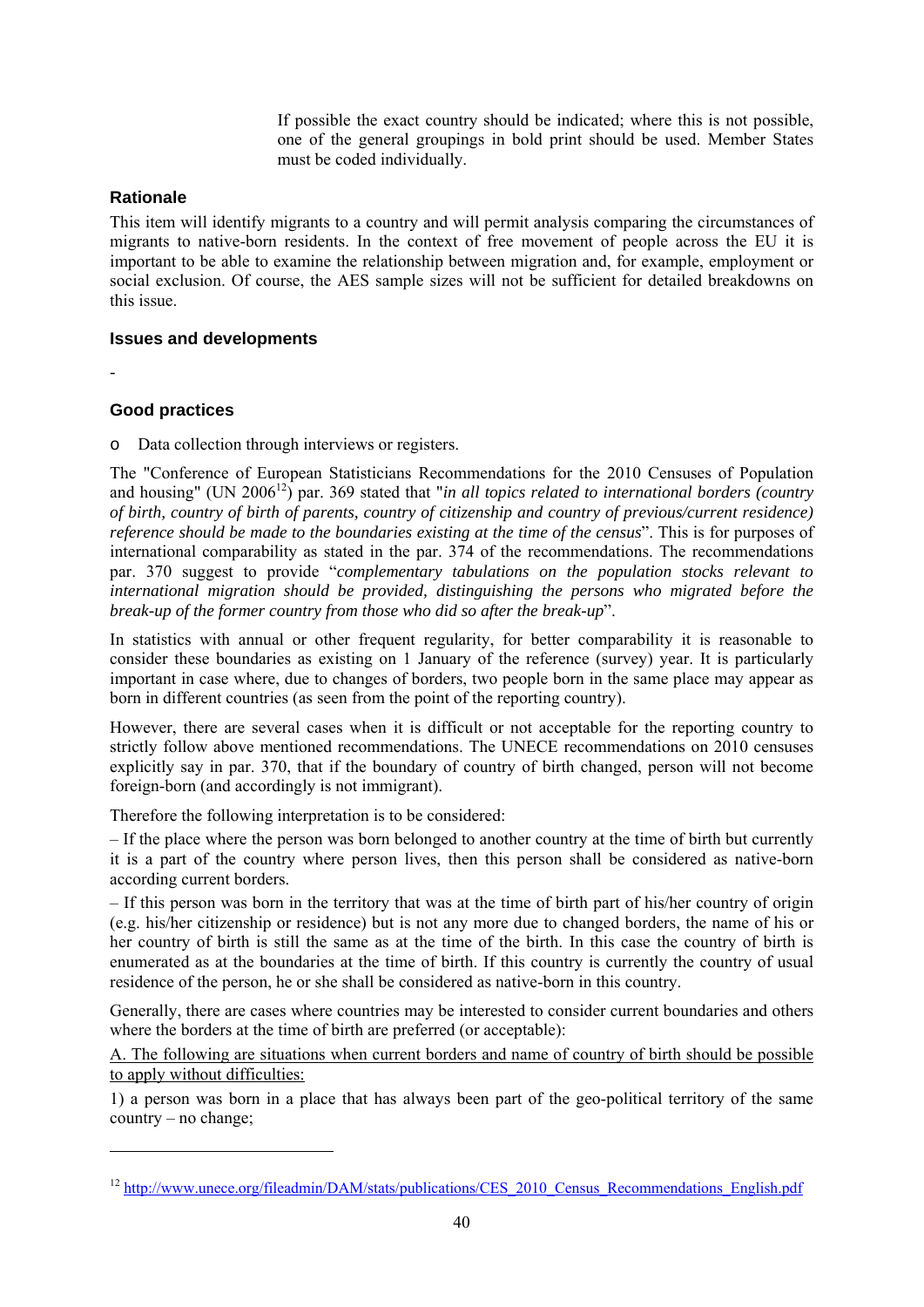2) a person was born in a place that, at the time of birth, belonged to a country that due to geo-political change became an another independent country – change of the name of the country.

3) a person was born in a place that, at the time of birth, belonged to a concretely definable dependent part of a country that due to geo-political change became an independent country – change of the name of country.

B. The situations where it is difficult or impossible to define the place of birth according current borders:

1) a person was born in a place that, at the time of birth, belonged to a country that does not exist and due to lack of detailed information cannot be located on the map of current geographical territories of countries:

a. only the country of birth at the time of birth is known;

b. it is not known in which country the settlement or town of birth currently belongs.

C. The cases where countries may have interest not to consider current borders:

1) a person currently living in its territory was born in a place that belonged to this country at the time of birth of this person but which, due to boundary changes, is no longer part of the country.

D. The cases where countries are interested to consider current borders:

1) a person was born at a place that was outside of the territory at the time of birth but currently belongs to this country.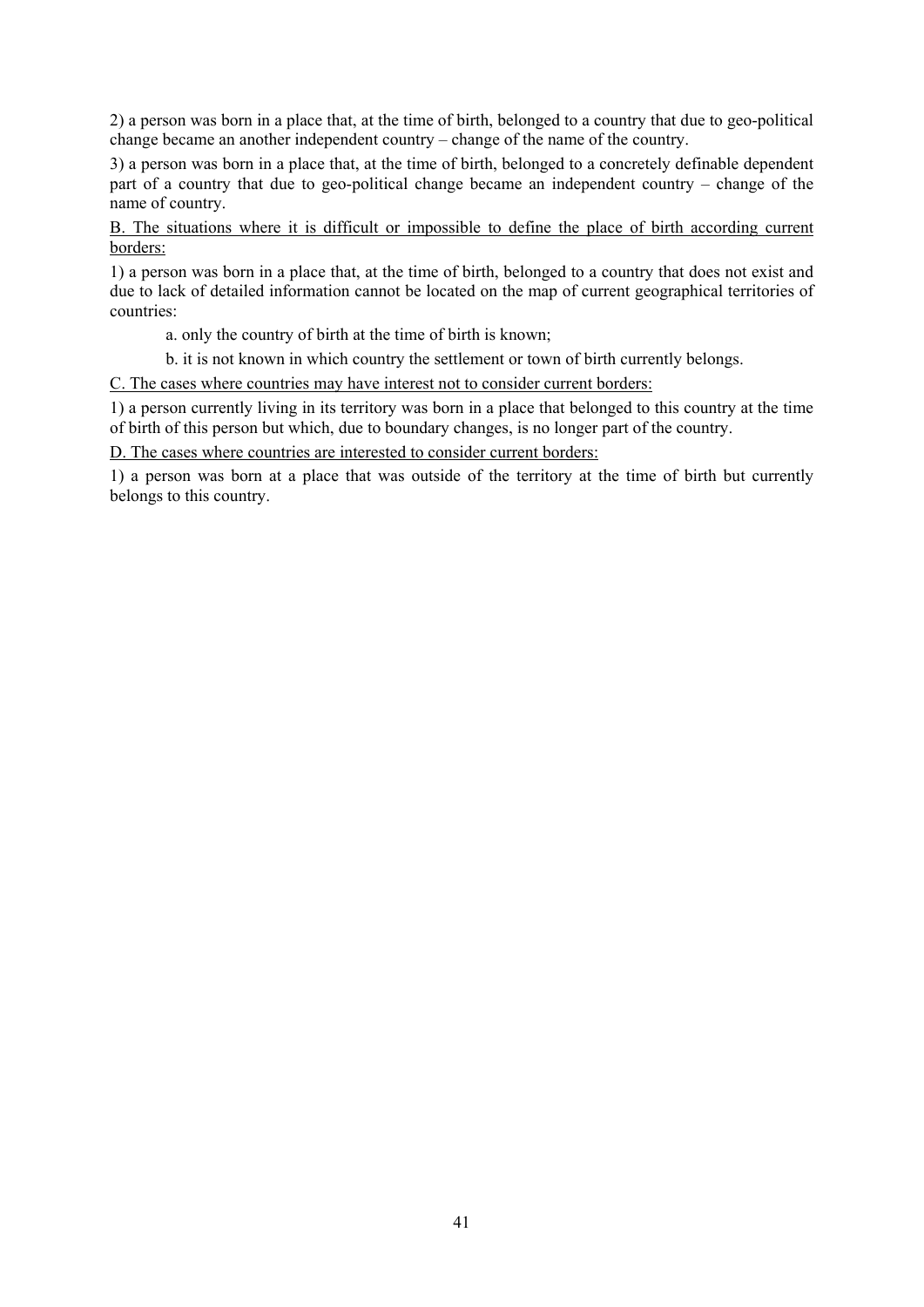# **RESTIME: Years of residence**

#### **Short description**

The respondent's years of residence in this country

# **Standard question**

How many years have you been living in this country?

# **Coding**

o Transmission codes

| Codes    | Labels                                                        |
|----------|---------------------------------------------------------------|
|          | Been in this country for one year and less                    |
| $2 - 10$ | Number of years for person who has been in this country for 2 |
|          | to 10 years                                                   |
|          | Been in this country for more than 10 years                   |
|          | No answer                                                     |
| $-2$     | Not applicable (BIRTHPLACE = $0$ )                            |

o Classification used Not applicable

## **Definition**

- o Filter All respondents who are not born in this country
- o Reference period No specific reference period should be mentioned (see concept)
- o Concept The respondent's years of residence in this country
- o Technical issues The years of residence should be calculated taking as starting point the last entrance in the country. For people with up to one year's residence in this Member State, 1 should be coded; between one year and two years, 2; and so on up to 10 for people with up to ten years of residence. All people already resident for over ten years should be coded 11.

# **Rationale**

This variable may be used to analyse the integration of migrants in the labour market according to the length of stay in the Member State.

## **Issues and developments**

-

# **Good practices**

Data collection through interviews.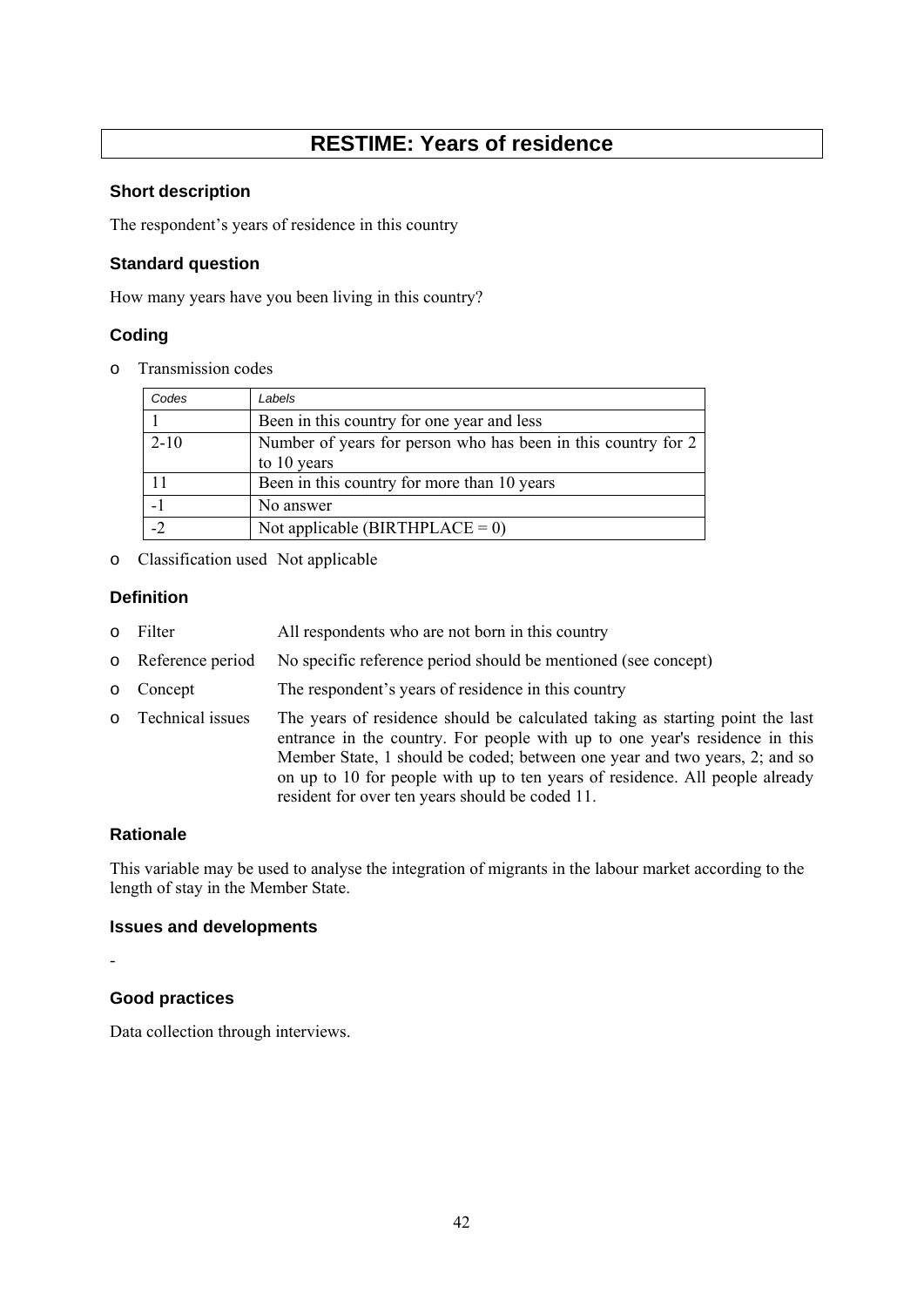# **MARSTADEFACTO: De facto marital status (consensual union)**

#### **Short description**

The respondent's de facto marital status (consensual union)

## **Standard question**

What is your de facto marital status? (Are you living in a consensual union?)

# **Coding**

o Transmission codes

| Codes | Labels                                  |
|-------|-----------------------------------------|
|       | Person living in a consensual union     |
|       | Person not living in a consensual union |
|       | No answer                               |

o Classification used Not applicable

# **Definition**

| $\circ$ | Filter           | None                                                                                                                                                            |
|---------|------------------|-----------------------------------------------------------------------------------------------------------------------------------------------------------------|
| $\circ$ | Reference period | Current status at the time of interview or reference date of survey                                                                                             |
| $\circ$ | Concept          | The respondent's de facto marital status (consensual union)                                                                                                     |
|         |                  | De facto marital status is defined as the marital status of each individual in<br>terms of his or her actual living arrangements within the household.          |
|         |                  | Consensual union is defined here as people living in the same household as<br>their partner, the union being with or without a legal basis.                     |
| $\circ$ | Technical issues | It was recommended by the AES Task Force to remove the variable<br>MARSTALEGAL following the recommendations endorsed by the Directors<br>of Social Statistics. |
|         |                  | As MARSTALEGAL is not collected anymore, people who are legally<br>married are coded as people in a consensual union.                                           |

## **Rationale**

Marital status with other demographic variables, like sex and age, is often used to classify and to base other information collected by census or survey to help in the understanding of various issues.

Increasing number of countries experienced increases of the number of people living in consensual unions. In some countries it is already possible to identify registered partnerships as this category may have status equivalent to legal marriage. The extent to which couples form consensual unions rather than formally marry varies across EU member states. In terms of the practical aspects of daily life living in consensual union does not significantly differ from the living with married or registered partner. Accordingly, collecting data only on the 'legal marital status' does not allow fully define family and identify family composition.

#### **Issues and developments**

As the distinction between the two concepts of marital status – 'legal marital status' and 'de facto marital status' – is becoming vague, a simplification by integrating the two variables into one is considered in the 2016 AES.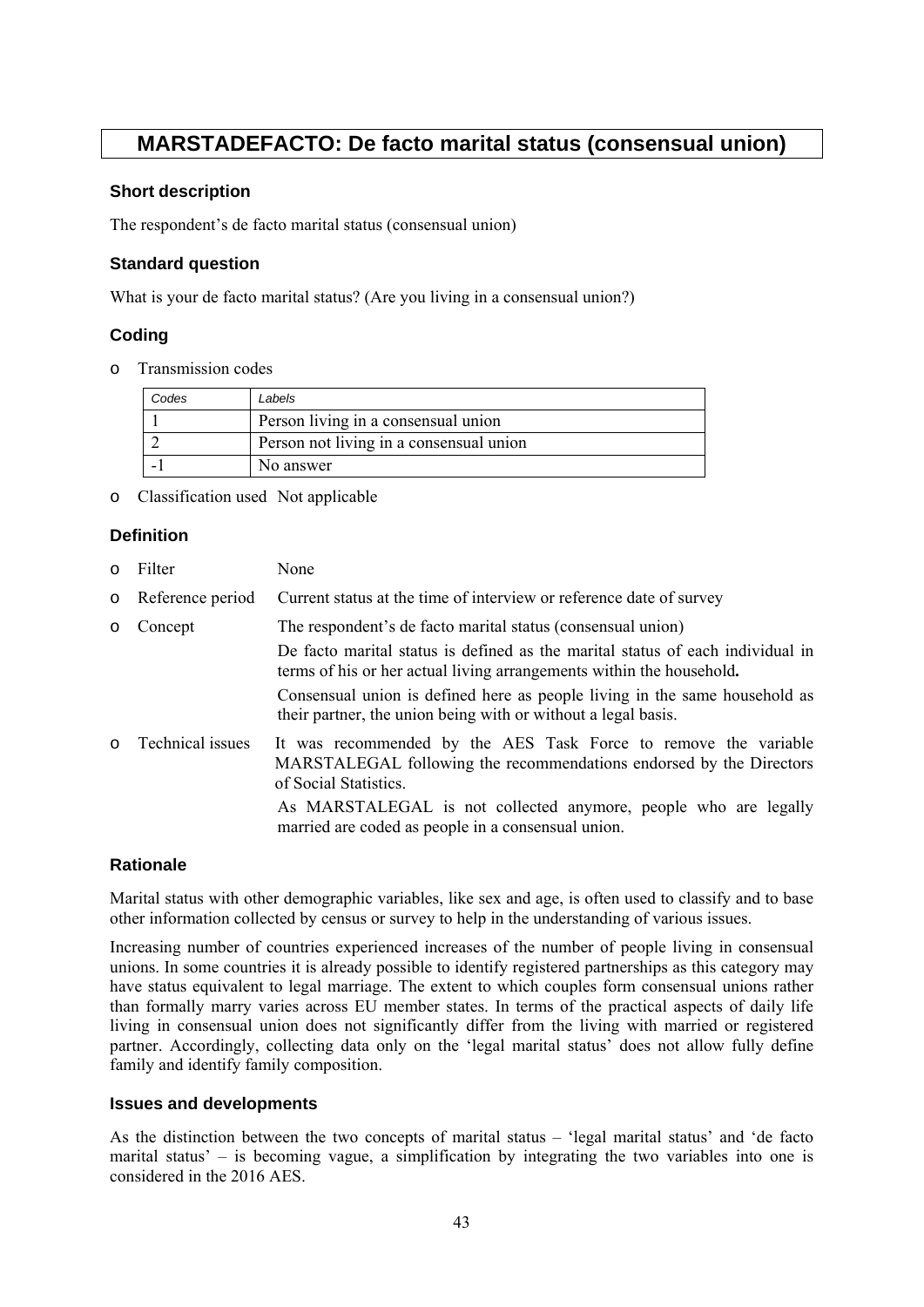It was recommended by the AES Task Force to remove the variable MARSTALEGAL following the recommendations endorsed by the Directors of Social Statistics.

As MARSTALEGAL is not collected anymore, people who are legally married are coded as people in a consensual union.

The name of the variable collecting information on the situation of a couple is still named MARSTADEFACTO but what we want to collect through the variable is 'the cohabitation' status.

Thus, the variable MARSTADEFACTO should take into account the consensual unions with or without a legal basis, where the consensual union with a legal basis includes both married couples and registered partners.

This variable integrates both concepts 'legal marital status' and 'consensual union'. The combination of the two concepts still enables to know whether the respondents live in a partnership and in the same household as their partner.

#### **Good practices**

- o Data collection through interviews or registers
- o The sensitivity of the information particularly in the case of same-sex partnership should be considered.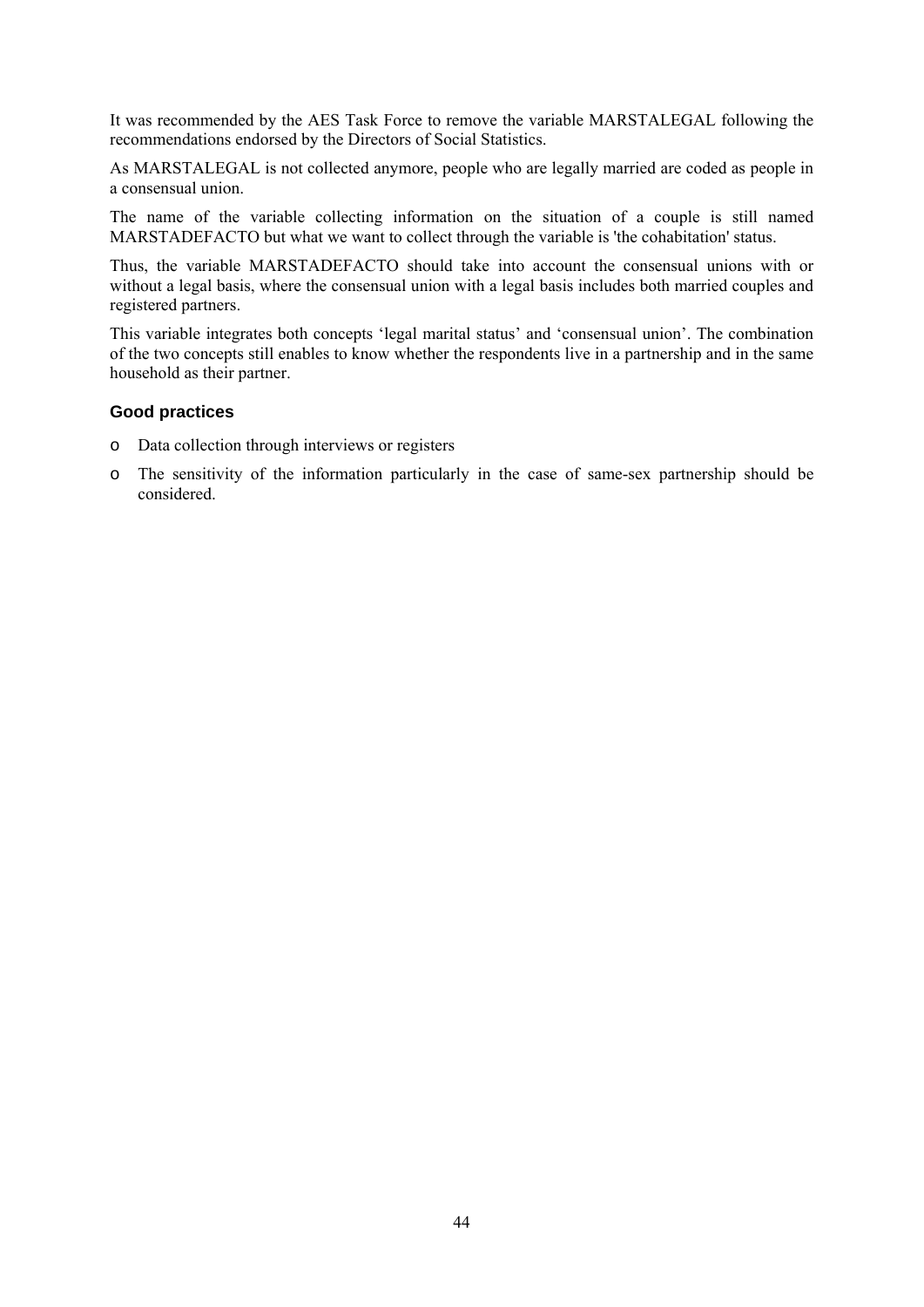# **HATLEVEL: Educational attainment level**

#### **Short description**

The respondent's highest level of education or training successfully completed

#### **Standard question**

What is your highest level of education or training successfully completed?

## **Coding**

o Transmission codes

| Codes | Labels                                                                                                          |
|-------|-----------------------------------------------------------------------------------------------------------------|
| 000   | No formal education or below ISCED 1                                                                            |
| 100   | <b>ISCED 1</b>                                                                                                  |
| 200   | ISCED 2 (including ISCED 3 programmes of a duration which<br>is less than 2 years)                              |
| 302   | ISCED 3 programme duration of 2 years and more, sequential<br>(i.e. access to next ISCED 3 programme only)      |
| 303   | ISCED 3 programme duration of 2 years and more, terminal or<br>access to ISCED 4 only                           |
| 304   | ISCED 3 with access to ISCED 5, 6 or 7                                                                          |
| 300   | ISCED 3 programme duration of 2 years and more, without<br>possible distinction of access to other ISCED levels |
| 400   | <b>ISCED 4</b>                                                                                                  |
| 500   | <b>ISCED 5</b>                                                                                                  |
| 600   | <b>ISCED 6</b>                                                                                                  |
| 700   | <b>ISCED 7</b>                                                                                                  |
| 800   | <b>ISCED 8</b>                                                                                                  |
| $-1$  | No answer                                                                                                       |

o Classification used International Standard Classification of Education [\(ISCED\)](http://ec.europa.eu/eurostat/statistics-explained/index.php/International_Standard_Classification_of_Education_(ISCED)) 2011

## **Definition**

- o Filter None
- o Reference period Moment of the interview
- o Concept Highest level of education/training successfully completed
- o Technical issues The **educational attainment** level of an individual is the highest ISCED level successfully completed, the successful completion of an educational programme being validated by a recognised qualification, i.e. a qualification officially recognised by the relevant national education authorities or recognised as equivalent to another qualification of formal education.

In countries where education programmes, in particular those belonging to ISCED levels 1 and 2, do not lead to a qualification the criterion of full attendance of the programme and normally gaining access to a higher level of education may have to be used instead.

When determining the highest level, both general and vocational education should be taken into consideration.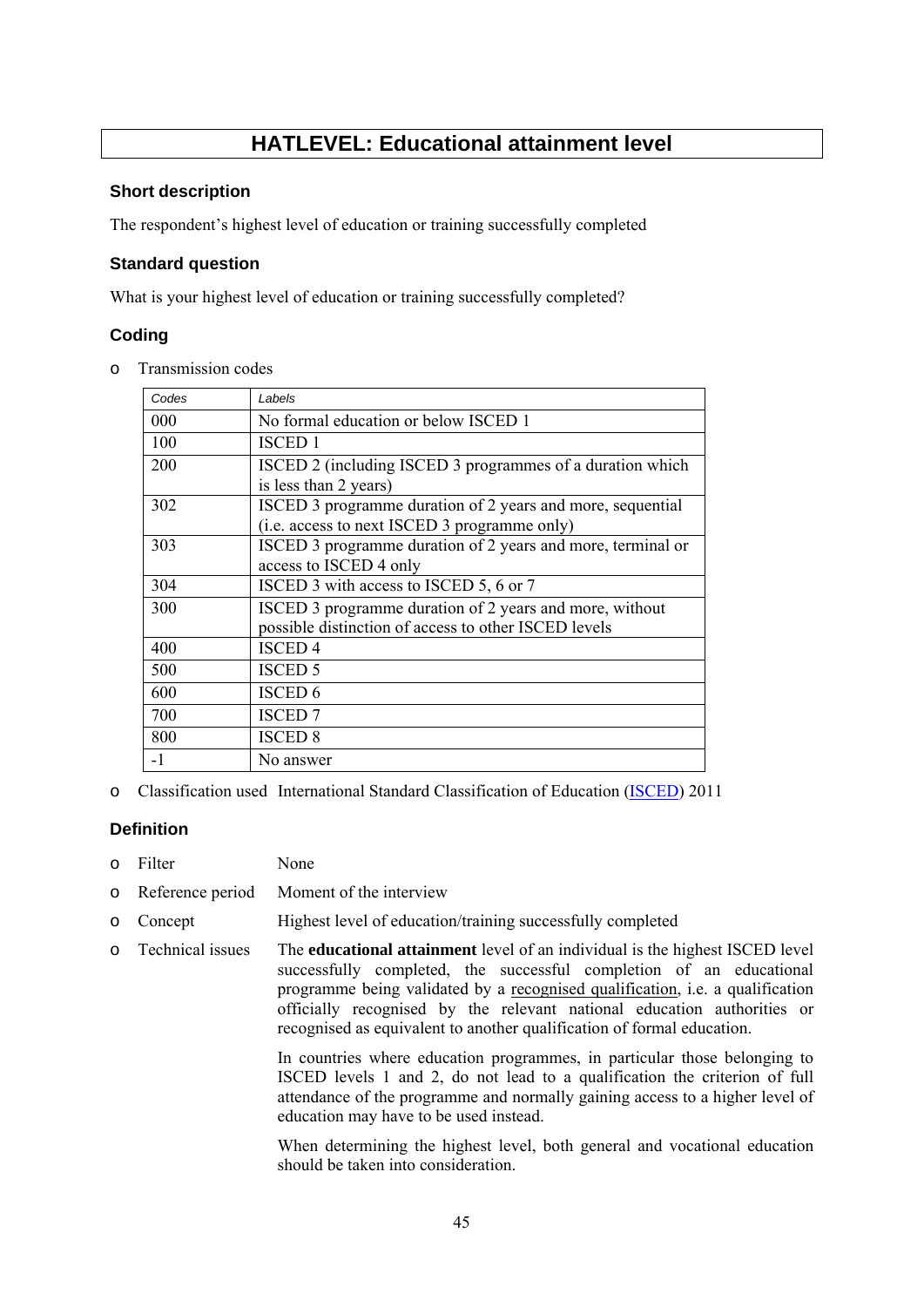- $\triangleright$  The educational attainment level is coded according to the International Standard Classification of Education (ISCED 2011). (For more information please see UNESCO site: http://www.uis.unesco.org/Education/Pages/international-standardclassification-of-education.aspx)
- ¾ The "ISCED 2011 Operational manual", the "Joint Eurostat-OECD guidelines on the measurement of educational attainment in household surveys" as well as the ISCED mappings are available [here.](https://circabc.europa.eu/w/browse/c2dc65ad-5163-4935-b0c2-e5ea1f44929b) Coding should be based on the ISCED integrated mapping which is elaborated in each country. It is a table including information of national educational programmes and qualifications - their main characteristics and coding in ISCED. One column of this table provides coding of the qualification (educational attainment) to be used in the EU-LFS, the same coding applies to AES.
- $\triangleright$  All questions about implementation of ISCED may be addressed to the national ISCED coordinator who was nominated in each country to ensure coherence of the variable "Educational attainment level" in different sources.
- $\triangleright$  When determining the highest educational level, both general and vocational education should be taken into consideration. In case of double qualifications obtained at the same highest educational level (and concerning especially ISCED level 3), the most recent qualification should be reported (see also guidelines for HATVOC).
- $\triangleright$  Persons who have not successfully completed their studies should be coded according to the highest level they have completed before and should not be coded with no answer.
- $\triangleright$  Code 300 should only be used for those cases where a distinction of different ISCED level 3 programmes giving (or not giving) access to other levels is not possible.
- ¾ Qualifications from old educational programmes (not existing anymore) should be classified on the basis of their characteristics at the time of completion.

# **Rationale**

The importance of educational level of people for their social position is largely recognised. A higher level of education generally creates more favourable employment prospects and consequently opens up the possibility for better living conditions. For the young people, educational attainment plays an important role in their start in adult life because of nowadays' economy exigencies for skills which become higher and higher. Educational attainment level of the young people and percentage of early leavers from education and training are two of five benchmarks used in evaluation of the progress of the Lisbon strategy. Many national and European programmes try to give more opportunities to the people to improve their knowledge and skills by raising the level of initial education and by promoting participation in lifelong learning.

## **Issues and developments**

The educational attainment of the respondent is implemented through the ISCED 2011.

The ISCED integrated mappings, listing national formal educational programmes and qualifications (including all programmes covered by the UOE-questionnaire), should be a basis for allocation of the national programmes – via ISCED 2011 – to the codes of this variable.

Level 4 may not exist in some countries. Please check your national ISCED mapping.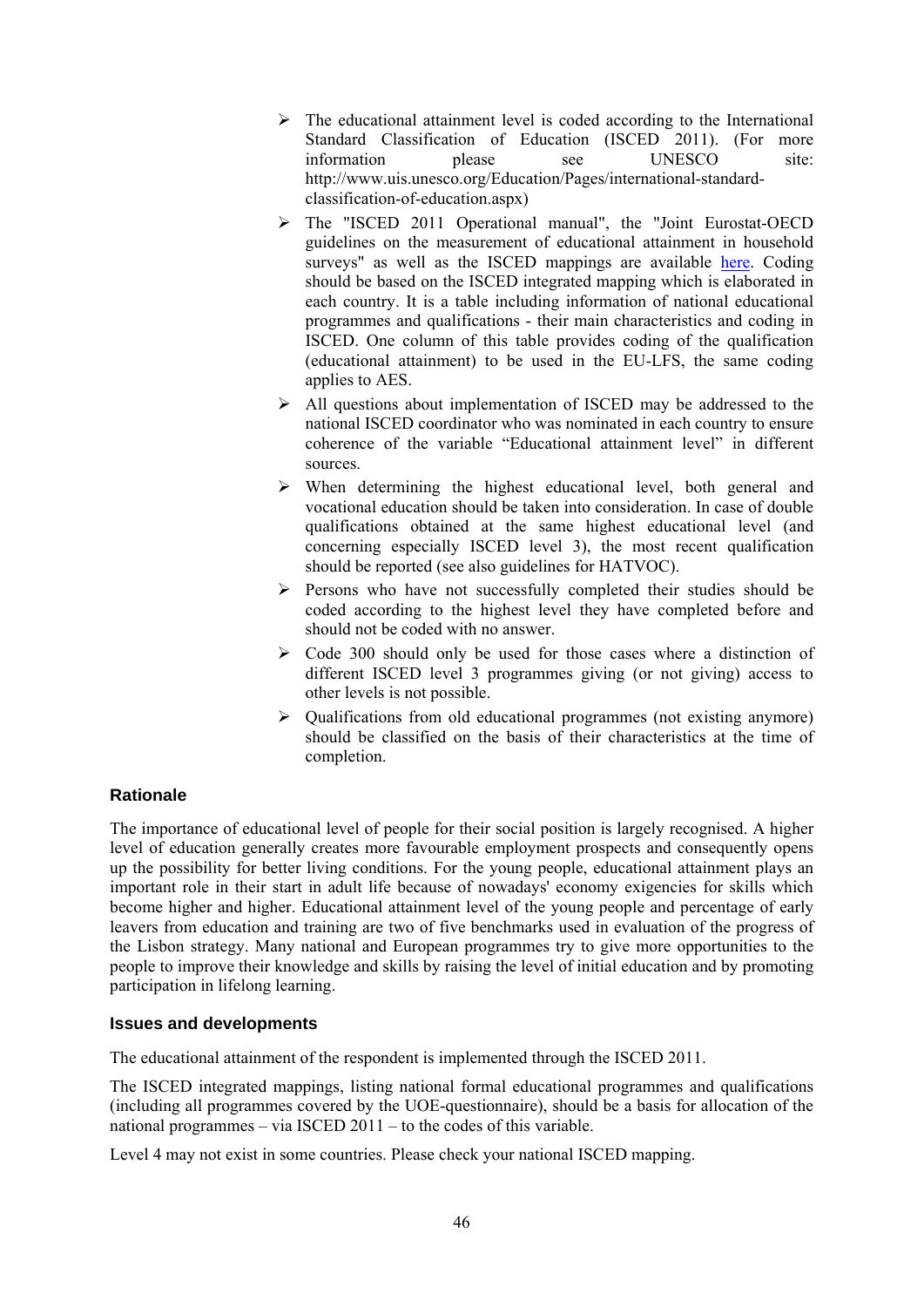# **Good practices**

o Data collection through interviews or registers.

Coding of the national educational levels using more detailed coding in ISCED when possible could be considered as a good practice.

The question about educational attainment can be asked as an open question in a survey and recoded afterwards or directly coded according to the national list of educational programmes. Information can be obtained from registers as well.

It should be recommended to avoid proxies (the use of proxies can be difficult to determine educational level of older people, of migrants or of people whose participation in formal/non-formal education programmes is uncertain for the person interviewed). Answer cards on which all categories of all relevant formal education and training programmes are listed can be used.

"Diploma approach" – asking about the diplomas instead of level of education – is strongly recommended, and to be applied, if possible, in all household surveys. It might require some investment– (e.g. creation of a specific tool for computer assisted interviews) but would improve quality and comparability of data on educational attainment. For more information, please see the guidelines mentioned above.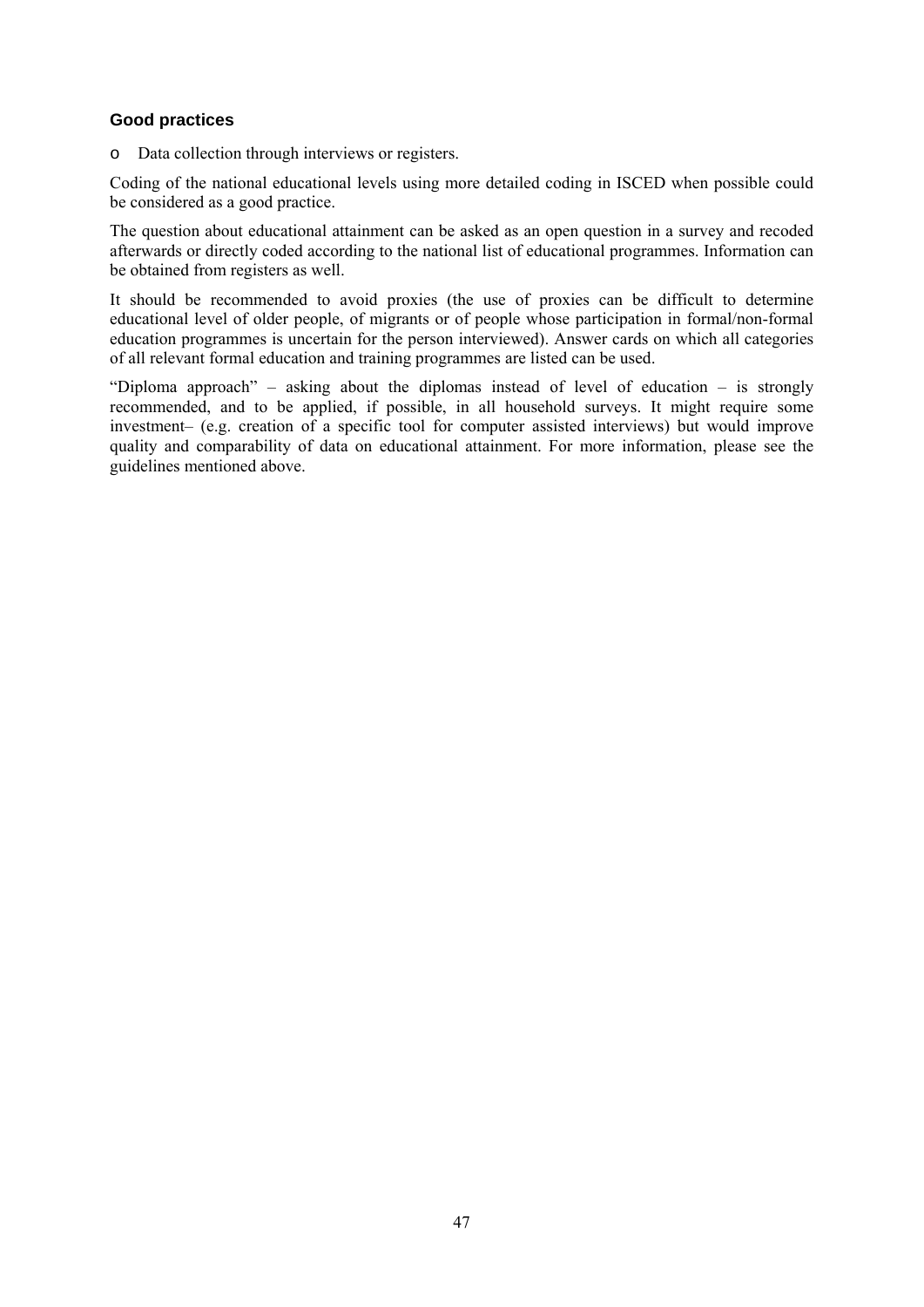# **HATFIELD: Field of the highest level of education or training successfully completed**

# **Short description**

The field of the respondent's highest level of education or training that is successfully completed

#### **Standard question**

What is the field of your highest level of education or training successfully completed?

## **Coding**

o Transmission codes

| Labels                                            |
|---------------------------------------------------|
| Generic programmes and qualifications             |
| Education                                         |
| Arts and humanities                               |
| Social sciences, journalism and information       |
| Business, administration and law                  |
| Natural sciences, mathematics and statistics      |
| Information and Communication technologies (ICTs) |
| Engineering, manufacturing and construction       |
| Agriculture, forestries, fisheries and veterinary |
| Health and welfare                                |
| Services                                          |
| Unknown                                           |
| No answer                                         |
| Not applicable (HATLEVEL $\neq$ 300 to 800)       |
|                                                   |

o Classification used Classification of fields of education and training, at level 1 of the classification. Subdivisions of the classification of fields of education and training can be used on an optional basis.

> The version used for 2016 AES is the 2013 ISCED Fields of Education Classification. Full classification available on the following link: [http://www.uis.unesco.org/Education/Documents/isced-fields-of-education](http://www.uis.unesco.org/Education/Documents/isced-fields-of-education-training-2013.pdf)[training-2013.pdf](http://www.uis.unesco.org/Education/Documents/isced-fields-of-education-training-2013.pdf)

## **Definition**

- o Filter All respondents with an ISCED3 to ISCED8 completed education level  $(HATLEVEL = 300$  (or 302 or 303 or 304) to 800)
- o Reference period No specific reference period should be mentioned (see concept)
- o Concept Field of highest level of education or training successfully completed Field of education or training is a classification of subject matters taught in an educational programme. The classification can be used to classify the main contents of educational programmes which contain a number of subjects. Then, the time spent on each subject is the main criteria for classification of the whole programme.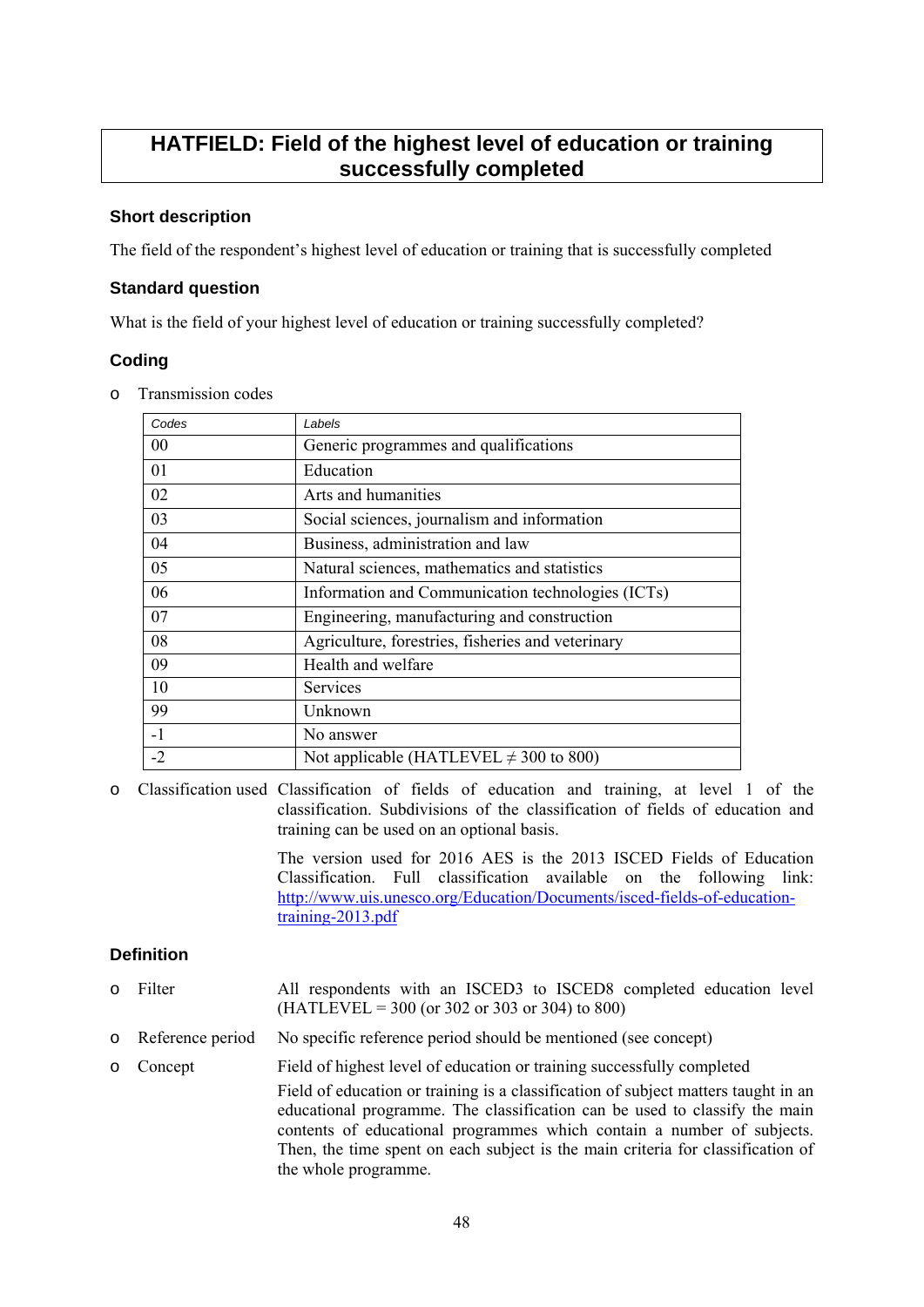o Technical issues In case of double qualifications obtained at the same level, the field of the most recent qualification should be reported. This aims at aligning the concept with the recommendations made in the ISCED 2011 in the situation when someone holds several degrees at the same level<sup>13</sup>.

#### **Rationale**

The knowledge of the field of the highest educational level attained is used in the analysis of the matching between education schemes and labour market needs.

#### **Issues and developments**

-

1

## **Good practices**

- o Data collection through interviews.
- o If the interviewer cannot code the answer with one of the codes presented above, an open answer and post-coding is recommended.

<sup>13</sup> According to the International Standard Classification of Education 2011, §87. *'Educational attainment can be classified according to completed (or partially completed) ISCED level, programme orientation and access to higher ISCED levels. If an individual has successfully completed the same ISCED level more than once (e.g. by taking two different programmes which are normally offered as parallel options), the characteristics of the most recent qualification obtained should be reported'.*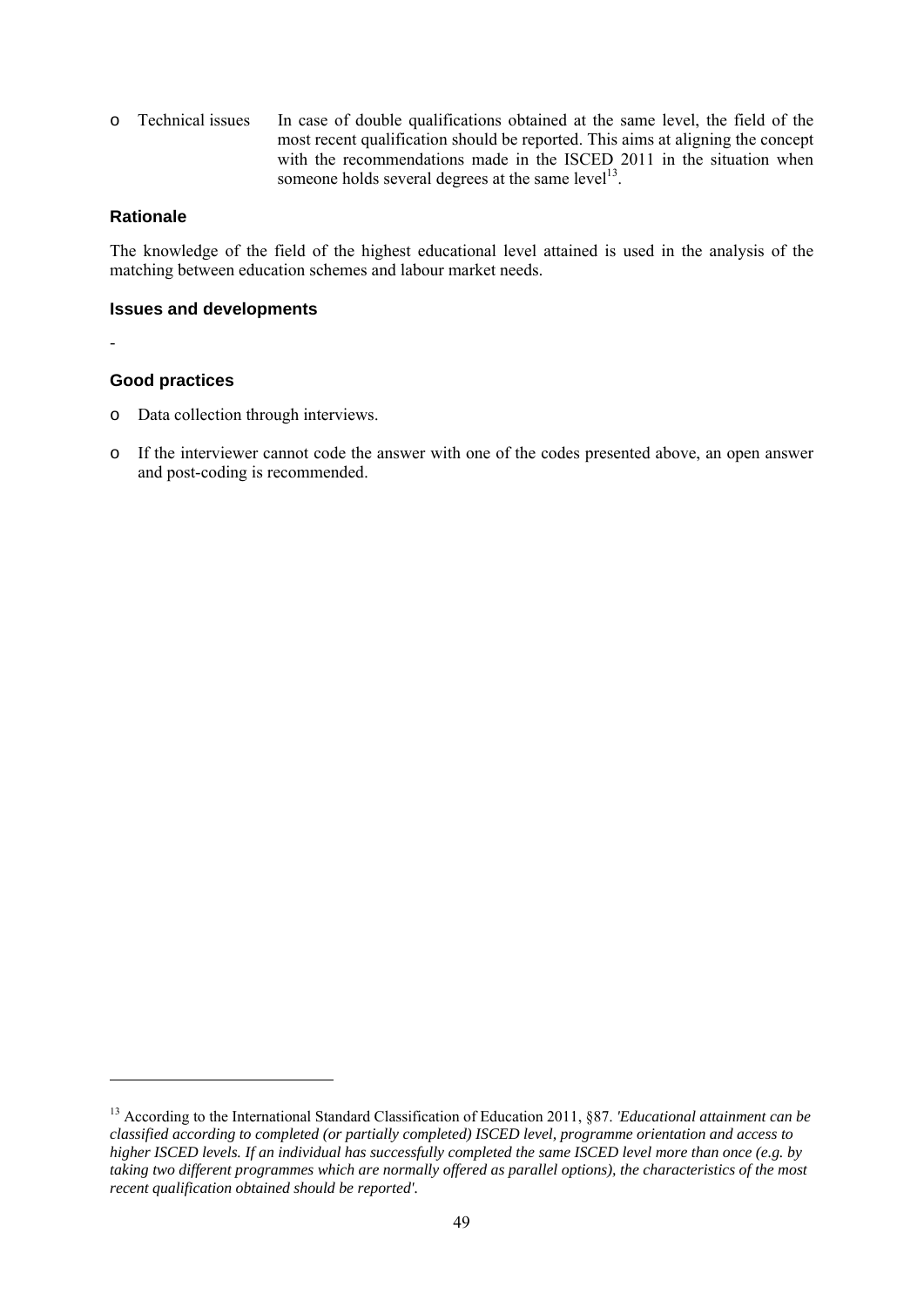# **HATYEAR: Year of completion of the highest level of education or training**

# **Short description**

Year when the respondent's highest level of education or training was successfully completed

# **Standard question**

What year did you complete your highest level of education or training?

# **Coding**

o Transmission codes

| Codes    | Labels                                                                                                            |
|----------|-------------------------------------------------------------------------------------------------------------------|
| 4 digits | The four digits of the year when highest level of education or<br>training was successfully completed are entered |
|          | No answer                                                                                                         |
|          | Not applicable (HATLEVEL = $000, -1$ )                                                                            |

o Classification used Not applicable

# **Definition**

o Filter All respondents who have successfully completed any level of education or training (from ISCED1 to ISCED8) o Reference period No specific reference period should be mentioned (see concept) o Concept Year when highest level of education or training was successfully completed. See also the concept of the variable HATLEVEL above. o Technical issues In case of double qualifications obtained at the same level, the year of the most recent qualification should be reported (see the technical issues for HATFIELD for further explanation). In case the respondent does not know the exact date (e.g. in case of a proxy), an estimation should be provided.

## **Rationale**

This variable may be used for analysis of the transition from school to work of the young people.

## **Issues and developments**

-

# **Good practices**

Data collection through interviews.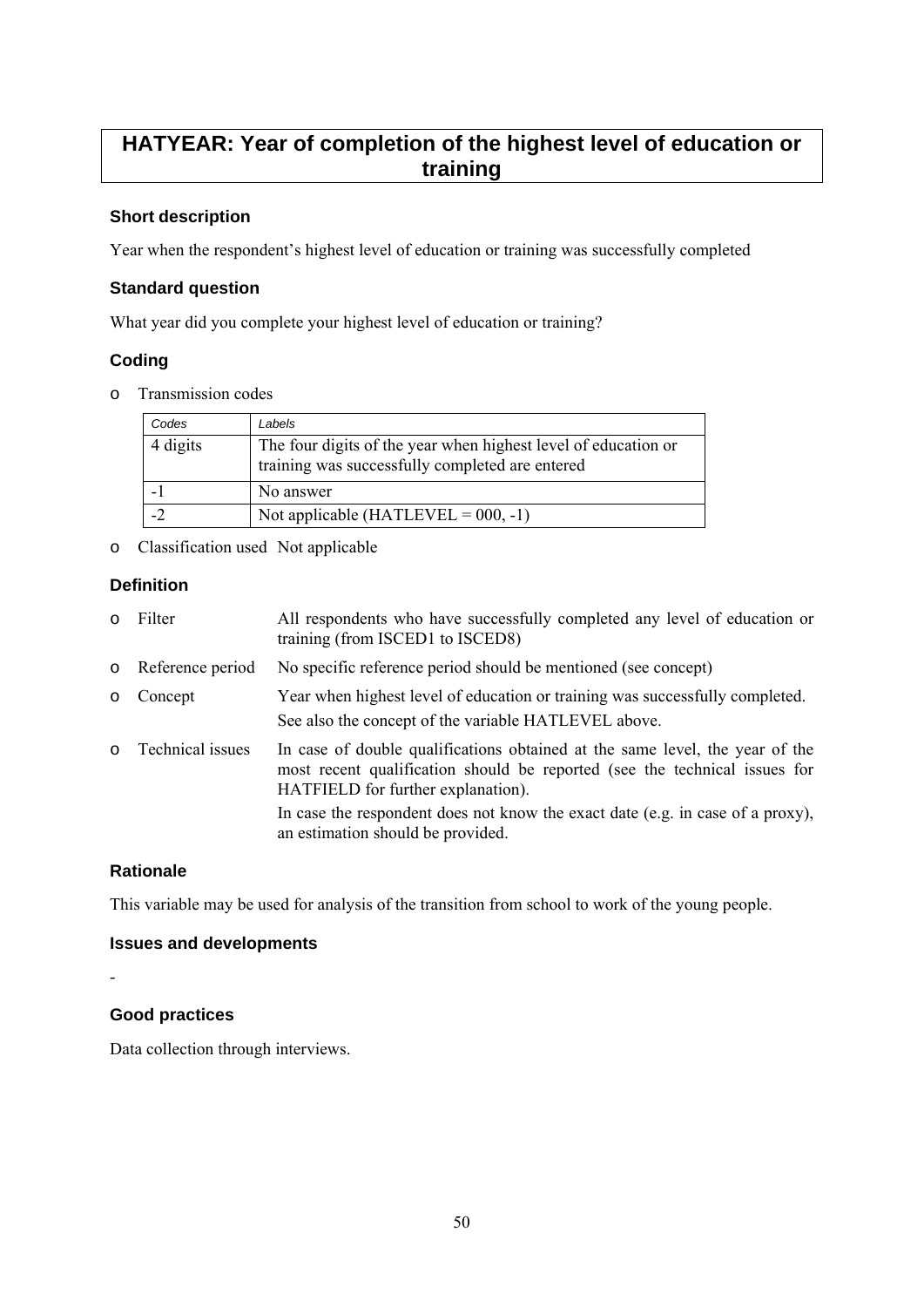# **HATVOC: Orientation of the highest level of education or training successfully completed**

## **Short description**

Orientation of the respondent's highest level of education or training successfully completed

## **Standard question**

What is the orientation of your highest level of education or training successfully completed, i.e. general or vocational education?

# **Coding**

o Transmission codes

| Codes | Labels                                                                      |
|-------|-----------------------------------------------------------------------------|
|       | General education                                                           |
|       | Vocational education                                                        |
|       | No answer                                                                   |
|       | Not applicable (HATLEVEL $\neq$ 300 to 400 or<br>$(REFYEAR - HATYEAR) > 20$ |
|       |                                                                             |

o Classification used Not applicable

# **Definition**

- o Filter All respondents with an ISCED3 to ISCED4 education level (HATLEVEL = 300 to 400) that was completed within the last 20 years before the year of interview (( $REFYEAR - HATYEAR$ )  $\leq$  20)
- o Reference period No specific reference period should be mentioned (see concept)
- o Concept The following concepts are described in the ISCED 2011 manual (articles 54 and 55) as such:

**General education** is defined as education programmes that are designed to develop learners' general knowledge, skills and competencies, as well as literacy and numeracy skills, often to prepare participants for more advanced education programmes at the same or a higher ISCED level and to lay the foundation for lifelong learning. These programmes are typically school-or college-based. General education includes education programmes that are designed to prepare participants for entry into vocational education but do not prepare for employment in a particular occupation, trade or class of occupations or trades, nor lead directly to a labour market-relevant qualification.

**Vocational education** is defined as education programmes that are designed for learners to acquire the knowledge, skills and competencies specific to a particular occupation, trade, or class of occupations or trades. Such programmes may have work-based components (e.g. apprenticeships, dualsystem education programmes). Successful completion of such programmes leads to labour market-relevant, vocational qualifications acknowledged as occupationally-oriented by the relevant national authorities and/or the labour market.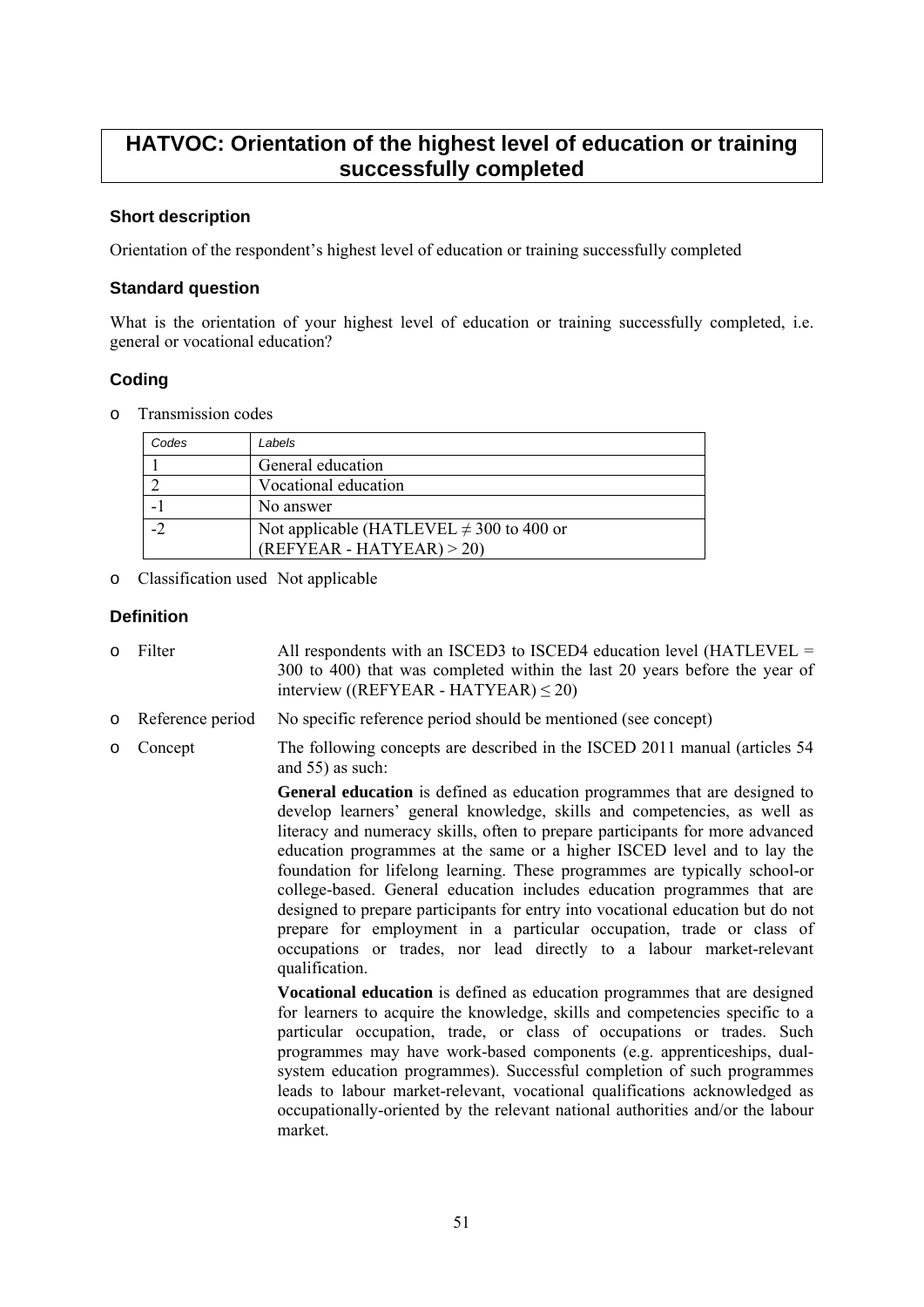o Technical issues In case of double qualifications obtained at the same level, the orientation of the most recent qualification should be reported (see the technical issues for HATFIELD for further explanation).

> It should be clarified in national guidelines for interviewers/interviewees that there is no hierarchy at ISCED level 3: qualification from the general programme with access to the higher education is not "higher" than the vocational one not giving such access. In the case of multiple qualifications in upper secondary education, the most recent one should be asked.

> In certain countries, some educational programmes provide general and vocational qualifications at the same time; in such cases vocational educational attainment could be prioritised under the assumption that it is of more direct relevance for the labour market.

> Information on the orientation of programmes can be found in the ISCED integrated mappings which show orientation of all programmes (and consequently qualifications) at ISCED level 3 and 4.

#### **Rationale**

This variable is needed to provide breakdowns and specification of indicators by orientation of education and for more specifically look at graduates from Vocational Education and Training (VET). Based on the EU policy context as specified under the Copenhagen process and more recently under the Bruges Communique, it is important to monitor participation of VET graduates in further education and training. This is to ensure that VET does not constitute a dead end in learning pathways and that VET graduates are trained to keep up with technological and organisational innovation as well as with more general labour market changes and developments.

#### **Issues and developments**

-

## **Good practices**

- o Data collection through interviews.
- o The collection of information on educational attainment through the diploma approach (as recommended in the LFS) is a good practice. Such approach may provide useful information on level and orientation of education as well, on the basis for instance of available lists of formal qualifications.

• In case there is a unique and direct question for collecting the orientation (i.e. where the recommended diploma approach is not adopted) another good (second best) practice is that countries add the following statement to the suggested question: 'Vocational means it is designed for acquiring knowledge skills and competencies closely linked to particular occupations or trades'.

• In some countries, there are some programmes/qualifications with a national name/label making reference to technical education and which by ISCED standard are typically vocational. Both in LFS and AES they should be classified as vocational as long as they meet the definition of vocational education.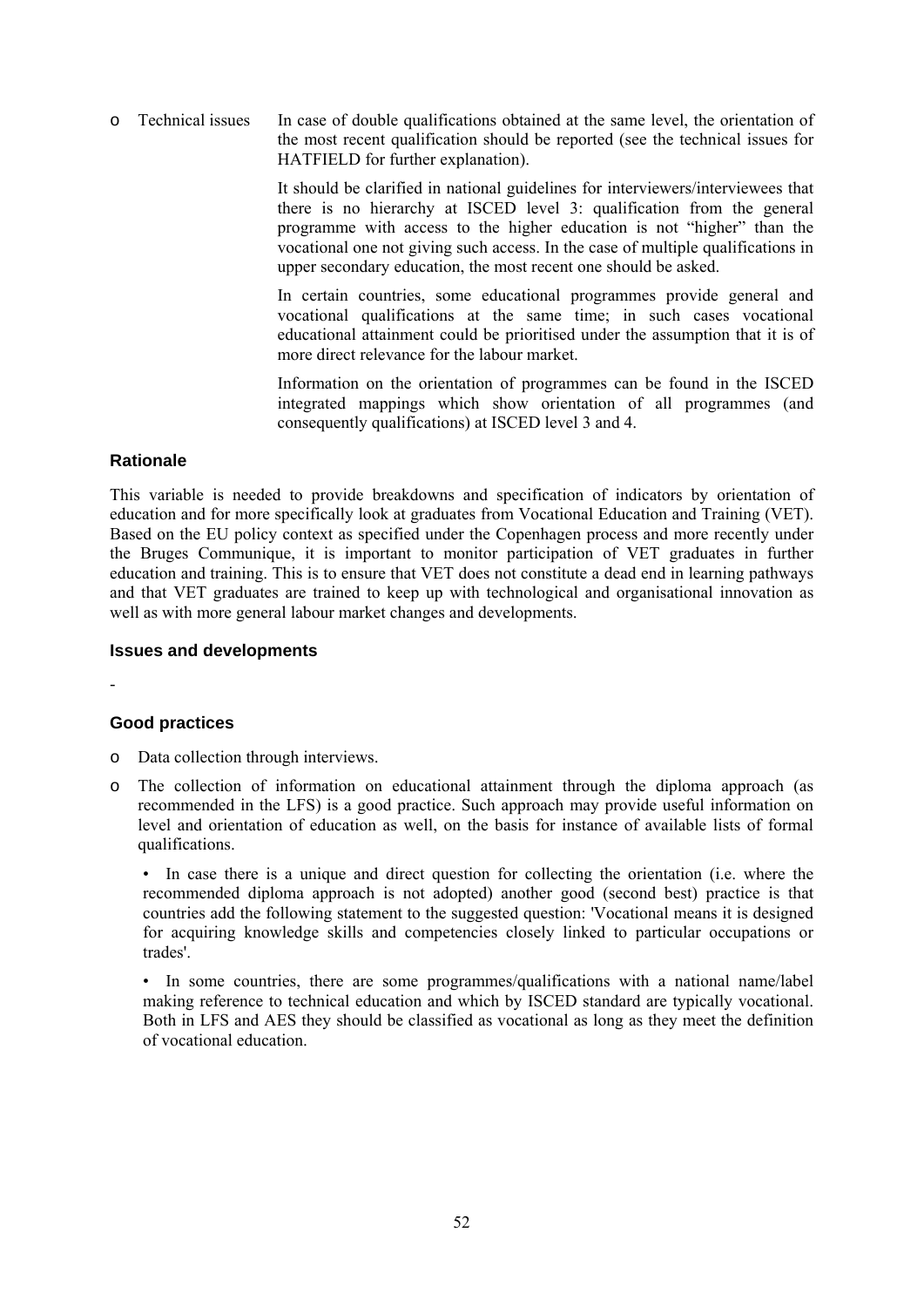# **DROPEDUC: Formal education or training abandoned**

#### **Short description**

Formal education or training abandoned

#### **Standard question**

Is there any educational programme that you started but then stopped without completing? (in case several programmes abandoned, report the programme with the highest level)

# **Coding**

o Transmission codes

| Codes                    | Labels                                                                 |
|--------------------------|------------------------------------------------------------------------|
|                          | Yes                                                                    |
|                          | No                                                                     |
|                          | No answer                                                              |
| $\overline{\phantom{a}}$ | Not applicable (HATLEVEL = $000$ , -1 or<br>$(REFYEAR - HATYEAR) > 20$ |

o Classification used Not applicable

## **Definition**

| $\Omega$ | Filter             | All respondents with an educational level from ISCED1 to ISCED8<br>(HATLEVEL $\neq$ 000, -1) that have successfully completed their education or<br>training within the last 20 years before the year of interview ((REFYEAR -<br>$HATYEAR$ ) $\leq$ 20) |
|----------|--------------------|----------------------------------------------------------------------------------------------------------------------------------------------------------------------------------------------------------------------------------------------------------|
|          | o Reference period | No specific reference period should be mentioned (see concept)                                                                                                                                                                                           |
| $\circ$  | Concept            | Educational programmes at level inferior to HATLEVEL can be reported.                                                                                                                                                                                    |
|          |                    | In case several programmes have been abandoned, the programme reported<br>should be the one with the highest level (ISCED level).                                                                                                                        |
|          | o Technical issues |                                                                                                                                                                                                                                                          |

## **Rationale**

This variable is needed to target the early leavers from education and training, drop-outs.

## **Issues and developments**

2016 AES will not collect DROPHIGH anymore (as in 2011 AES). It is substituted by this related but slightly different variable (DROPEDUC).

## **Good practices**

- o Data collection through interviews.
- o In case several programmes have been abandoned, the programme with the highest level should be reported. In case several programmes have been abandoned at that level of education (for instance from both general and vocational education), then the most recent one should be reported.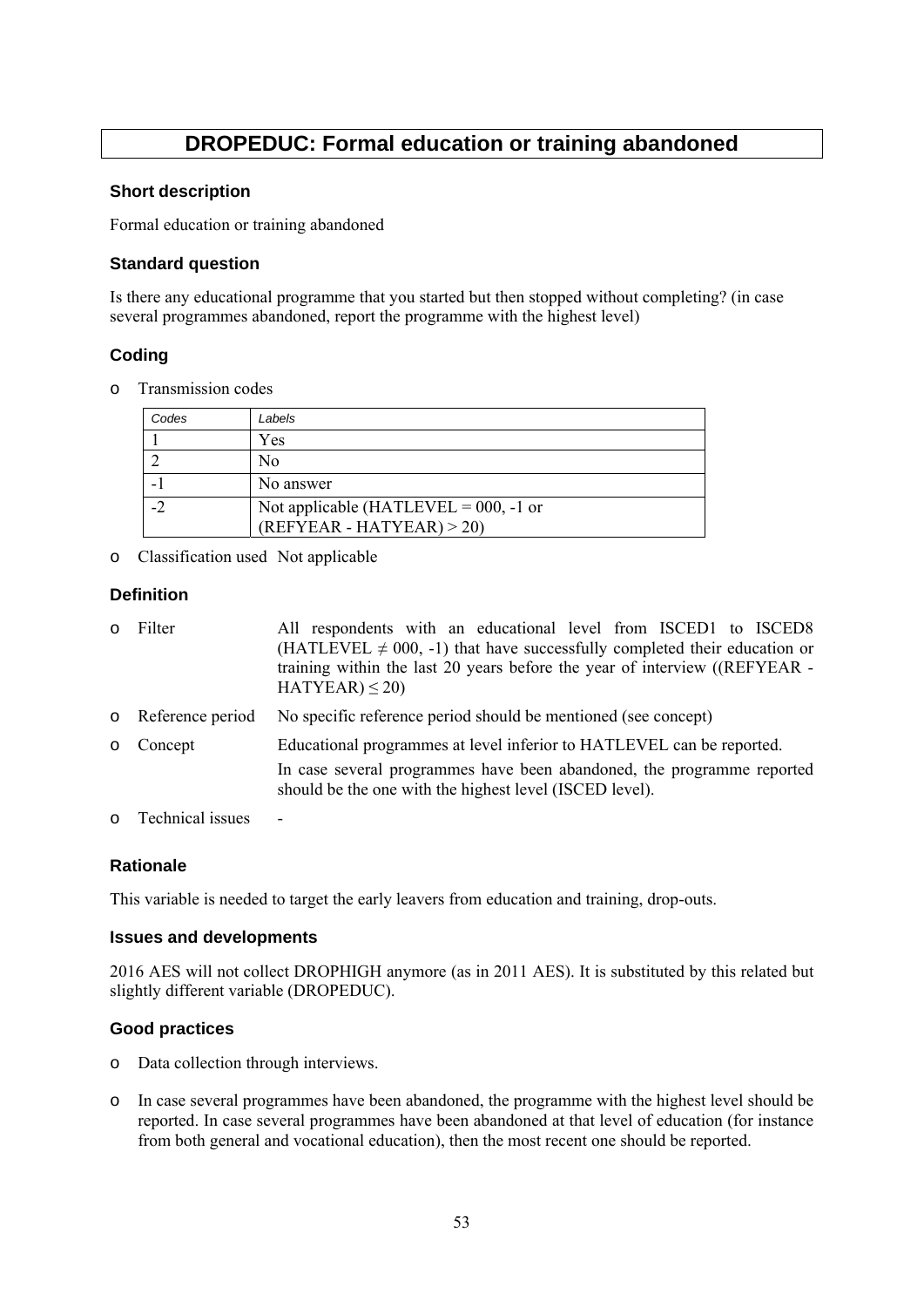o Answer cards can be used on which categories of all relevant formal education programmes are listed. This programme category approach could be developed in a way which would enable to collect information on level and orientation of education. For instance the approach with show cards could help identify specific programme categories or even specific programmes, in a way that makes possible to derive information about their level and orientation.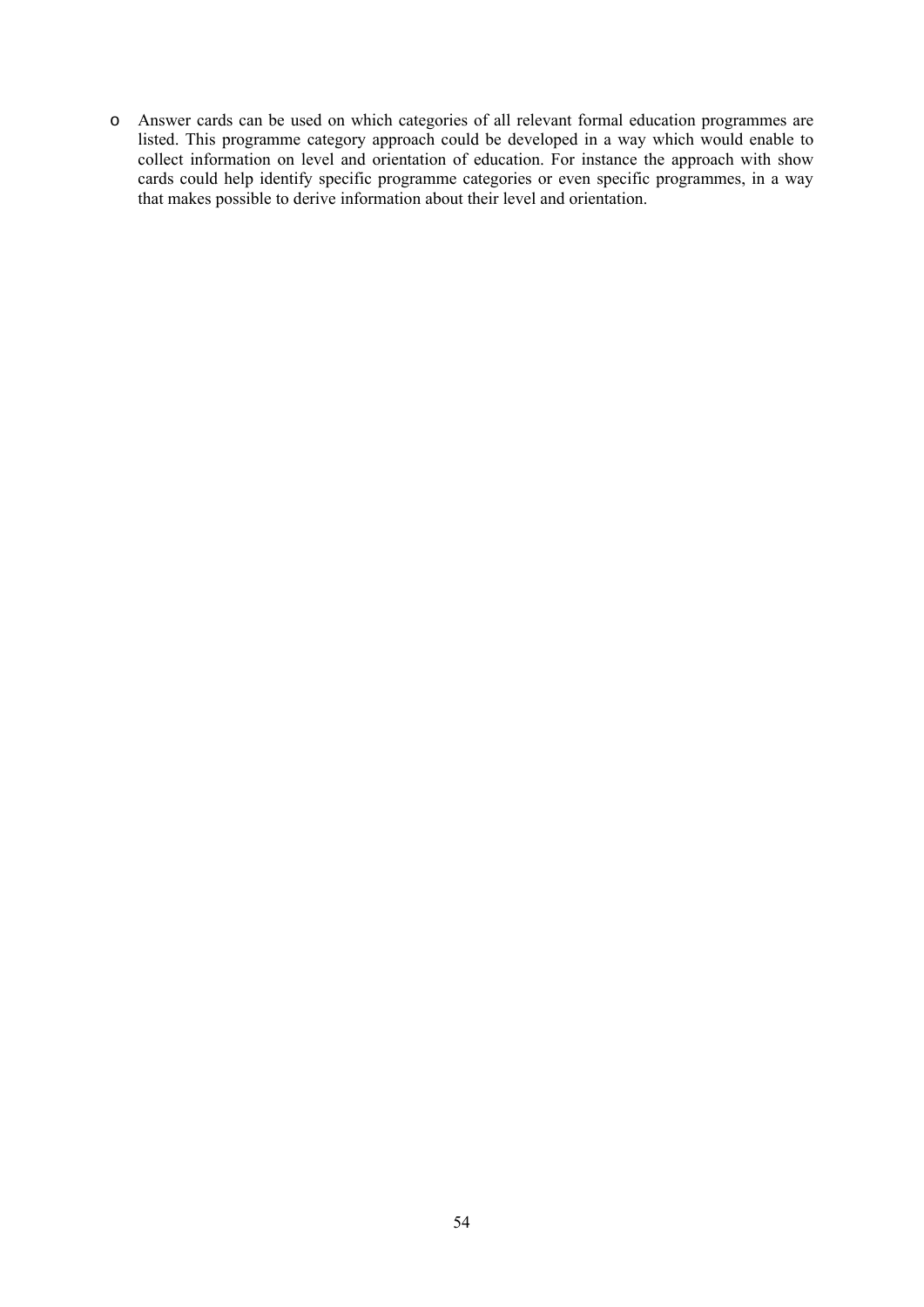# **DROPEDUCLEVEL: Level of the formal education or training abandoned**

## **Short description**

Level of the formal education or training abandoned

#### **Standard question**

What was the level of this programme? (in case several programmes abandoned, report the programme with the highest level)

## **Coding**

o Transmission codes

| Codes | Labels                                                      |
|-------|-------------------------------------------------------------|
| 100   | <b>ISCED 1</b>                                              |
| 200   | ISCED 2 (including ISCED 3 programmes of a duration which   |
|       | is less than 2 years                                        |
| 302   | ISCED 3 programme duration of 2 years and more, sequential  |
|       | (i.e. access to next ISCED 3 programme only)                |
| 303   | ISCED 3 programme duration of 2 years and more, terminal or |
|       | access to ISCED 4 only                                      |
| 304   | ISCED 3 with access to ISCED 5, 6 or 7                      |
| 300   | ISCED 3 programme duration of 2 years and more, without     |
|       | possible distinction of access to other ISCED levels        |
| 400   | <b>ISCED4</b>                                               |
| 500   | <b>ISCED 5</b>                                              |
| 600   | <b>ISCED 6</b>                                              |
| 700   | <b>ISCED 7</b>                                              |
| 800   | <b>ISCED 8</b>                                              |
| $-1$  | No answer                                                   |
| $-2$  | Not applicable (DROPEDUC $\neq$ 1)                          |

o Classification used International Standard Classification of Education [\(ISCED\)](http://ec.europa.eu/eurostat/statistics-explained/index.php/International_Standard_Classification_of_Education_(ISCED)) 2011

## **Definition**

|         | o Filter           | All respondents who have started an educational programme and stopped it<br>without completing it (DROPEDUC = 1) |
|---------|--------------------|------------------------------------------------------------------------------------------------------------------|
|         | o Reference period | No specific reference period should be mentioned (see concept)                                                   |
| $\circ$ | Concept            | Level of the highest formal education not completed                                                              |
|         |                    | The concept and coding of this variable is similar to the variable 'Formal<br>education or training abandoned'.  |
|         | o Technical issues | These are similar to the technical issues mentioned in the variable 'Formal<br>education or training abandoned'. |

## **Rationale**

The variable is needed to provide breakdowns and specification of early leavers/drop out by level of education.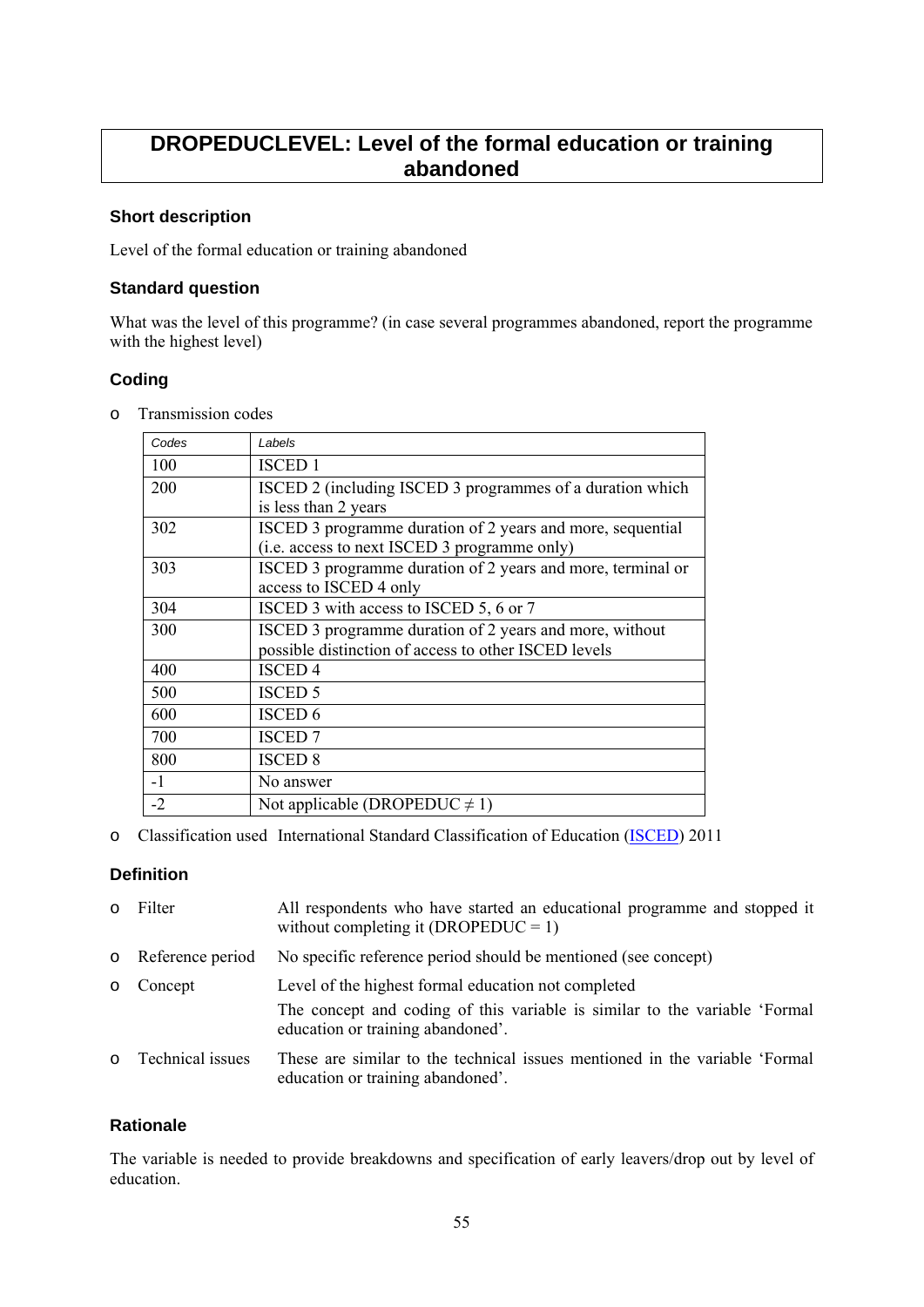## **Issues and developments**

#### **Good practices**

-

- o Data collection through interviews.
- o In case several programmes have been abandoned, the programme with the highest level should be reported. In case several programmes have been abandoned at that level of education (for instance from both general and vocational education), then the most recent one should be reported.
- o Answer cards can be used on which categories of all relevant formal education programmes are listed. This programme category approach could be developed in a way which would enable to collect information on level and orientation of education. For instance the approach with show cards could help identify specific programme categories or even specific programmes, in a way that makes possible to derive information about their level and orientation.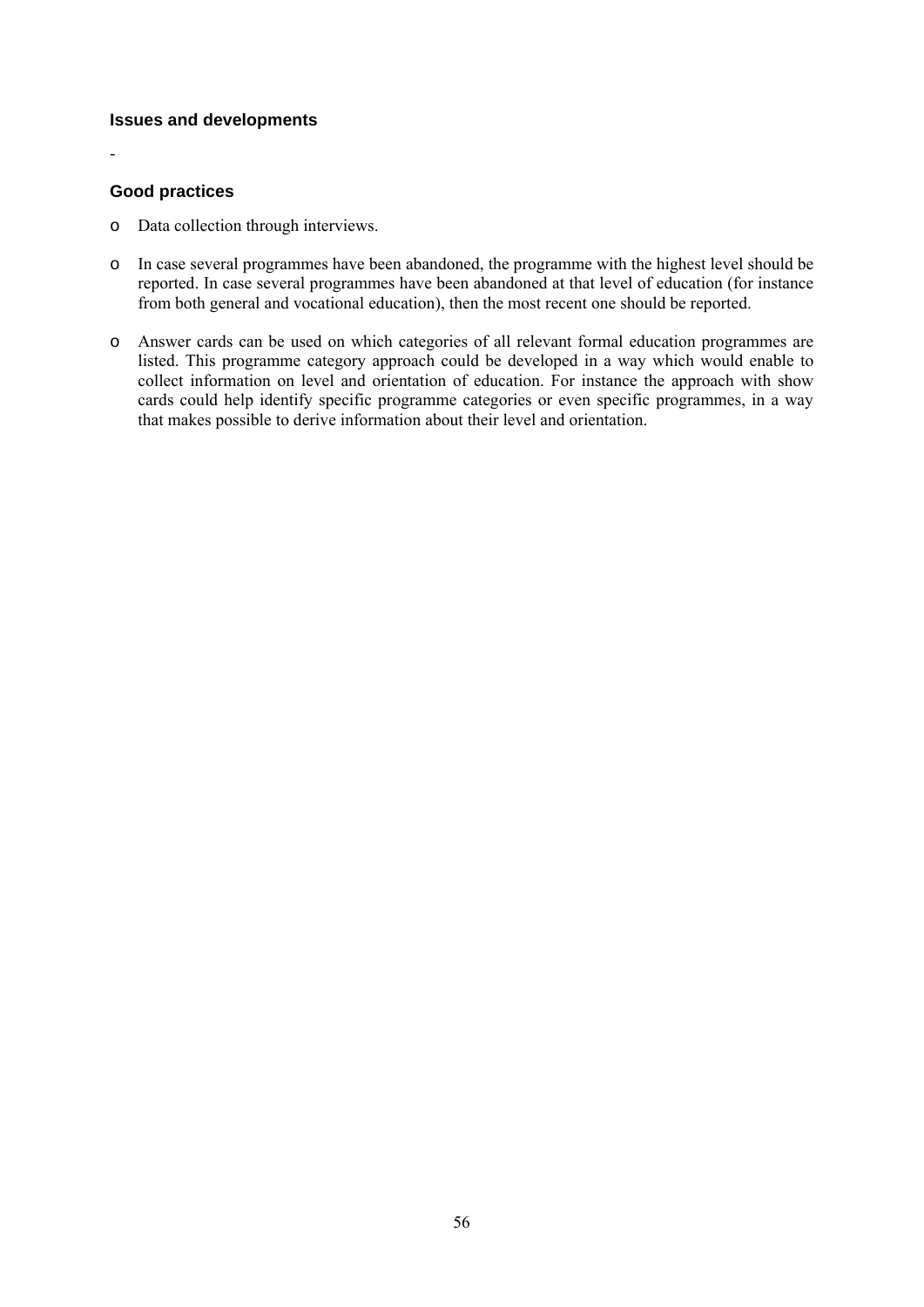# **DROPEDUCVOC: Orientation of the formal education or training abandoned**

# **Short description**

Orientation of the formal education or training abandoned

## **Standard question**

What was the orientation of this programme, i.e. general or vocational education?

# **Coding**

o Transmission codes

| Codes | Labels                                                                           |
|-------|----------------------------------------------------------------------------------|
|       | General education                                                                |
|       | Vocational education                                                             |
|       | No answer                                                                        |
| $-2$  | Not applicable (DROPEDUCLEVEL $\neq$ 300 to 400 or<br>$(REFYEAR - HATYEAR) > 20$ |

o Classification used Not applicable

## **Definition**

| $\circ$ | Filter             | All respondents with an educational level from ISCED3 to ISCED4<br>$(DROPLEVEL = 300$ to 400) that have completed their highest educational<br>level within the last 20 years before the year of interview ((REFYEAR -<br>$HATYEAR$ ) $\leq$ 20) |
|---------|--------------------|--------------------------------------------------------------------------------------------------------------------------------------------------------------------------------------------------------------------------------------------------|
|         | o Reference period | No specific reference period should be mentioned (see concept)                                                                                                                                                                                   |
| $\circ$ | Concept            | Orientation of the formal education or training abandoned                                                                                                                                                                                        |
|         |                    | The concept of this variable is similar to the concept mentioned in variable<br>'Formal education or training abandoned'.                                                                                                                        |
|         |                    |                                                                                                                                                                                                                                                  |

o Technical issues -

# **Rationale**

The variable is needed to provide breakdowns and specification of early leavers/drop out by orientation (from general and vocational education).

## **Issues and developments**

See educational attainment

## **Good practices**

- o Data collection through interviews.
- o In case several programmes have been abandoned, the programme with the highest level should be reported. In case several programmes have been abandoned at that level of education (for instance from both general and vocational education), then the most recent one should be reported.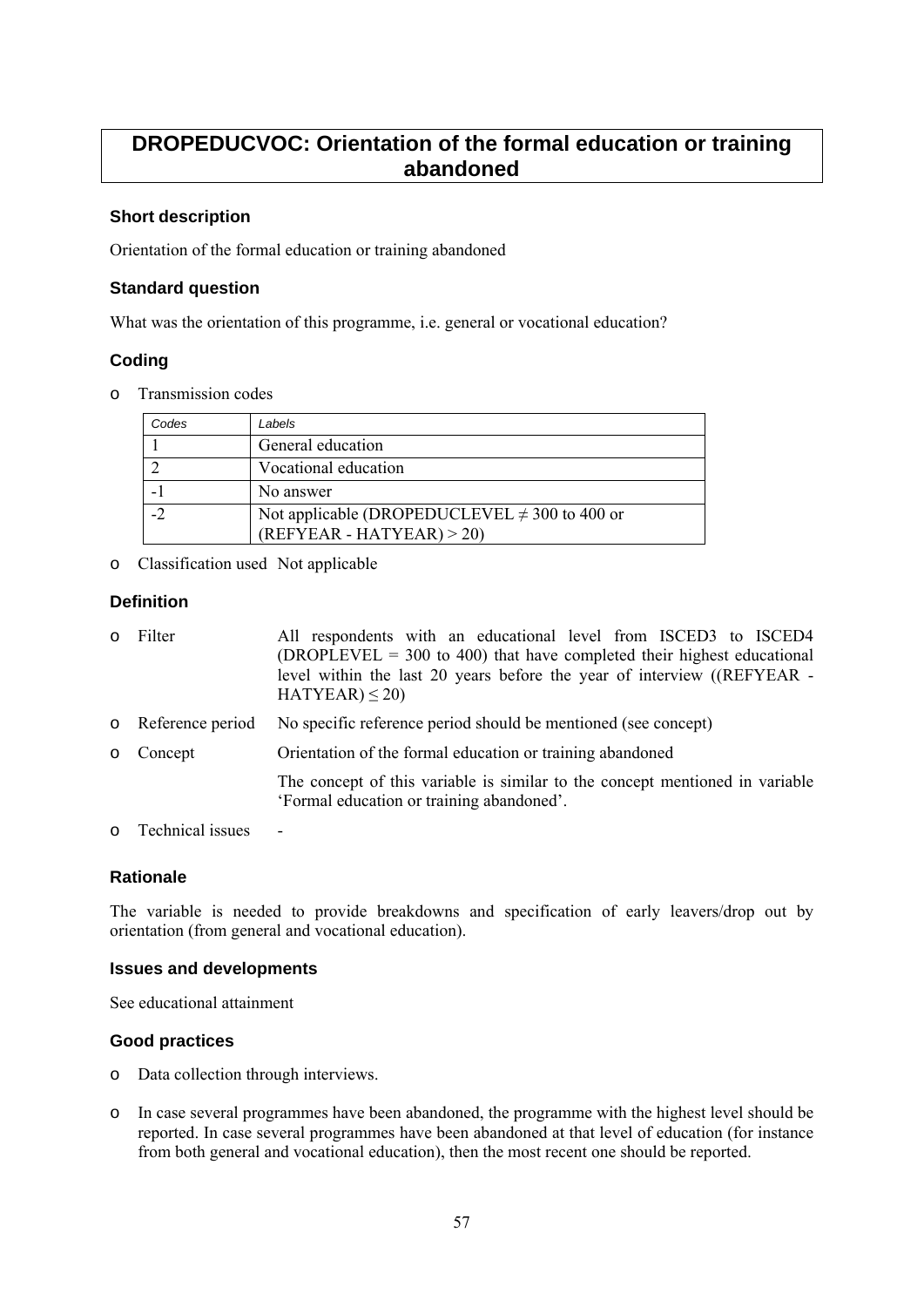# **MAINSTAT: Main current labour status**

#### **Short description**

The respondent's main current labour status

#### **Standard question**

What is your main current labour status (based on the main job)?

*or* 

Do you carry out a job or profession, including unpaid work for a family business or holding, an apprenticeship or paid traineeship, etc.?

## **Coding**

| $\circ$ | Transmission codes |  |
|---------|--------------------|--|
|         |                    |  |

| Codes | Labels                                                     |
|-------|------------------------------------------------------------|
| 11    | Full time                                                  |
| 12    | Part time                                                  |
| 20    | Unemployed                                                 |
| 31    | Pupil, student, further training, unpaid work experience   |
| 32    | In retirement or early retirement or has given up business |
| 33    | Permanently disabled                                       |
| 34    | In compulsory military service                             |
| 35    | Fulfilling domestic tasks                                  |
| 36    | Other inactive person                                      |
|       | No answer                                                  |

o Classification used Not applicable

## **Definition**

1

- o Filter None
- o Reference period Time of the interview
- o Concept The respondent's main **current** labour status

This variable indicates the labour status of the respondent at the moment of the interview according to the categories listed above. It captures the person's own perception of their main activity at present. The present variable differs from the  $1LO$ <sup>14</sup> concept to the extent that people's own perception of their main status differs from the strict definitions used in the ILO definitions. For instance, many people who would regard themselves as full-time students or homemakers may be classified as ILO-employed if they have a part-time job. Similarly, some people who consider themselves 'unemployed' may not meet

<sup>&</sup>lt;sup>14</sup> According to the International Labour Organisation, employed people are those aged 15 years and over who during the reference week did any work for pay, profit or family gain for at least one hour, or were not at work but had a job or business from which they were temporarily absent because of, e.g., illness, holidays, industrial dispute and education or training. Unemployed people comprise people aged 15 to 74 who were without work during the reference week, were currently available for work and were either actively seeking work or who found a job to start within the next three months.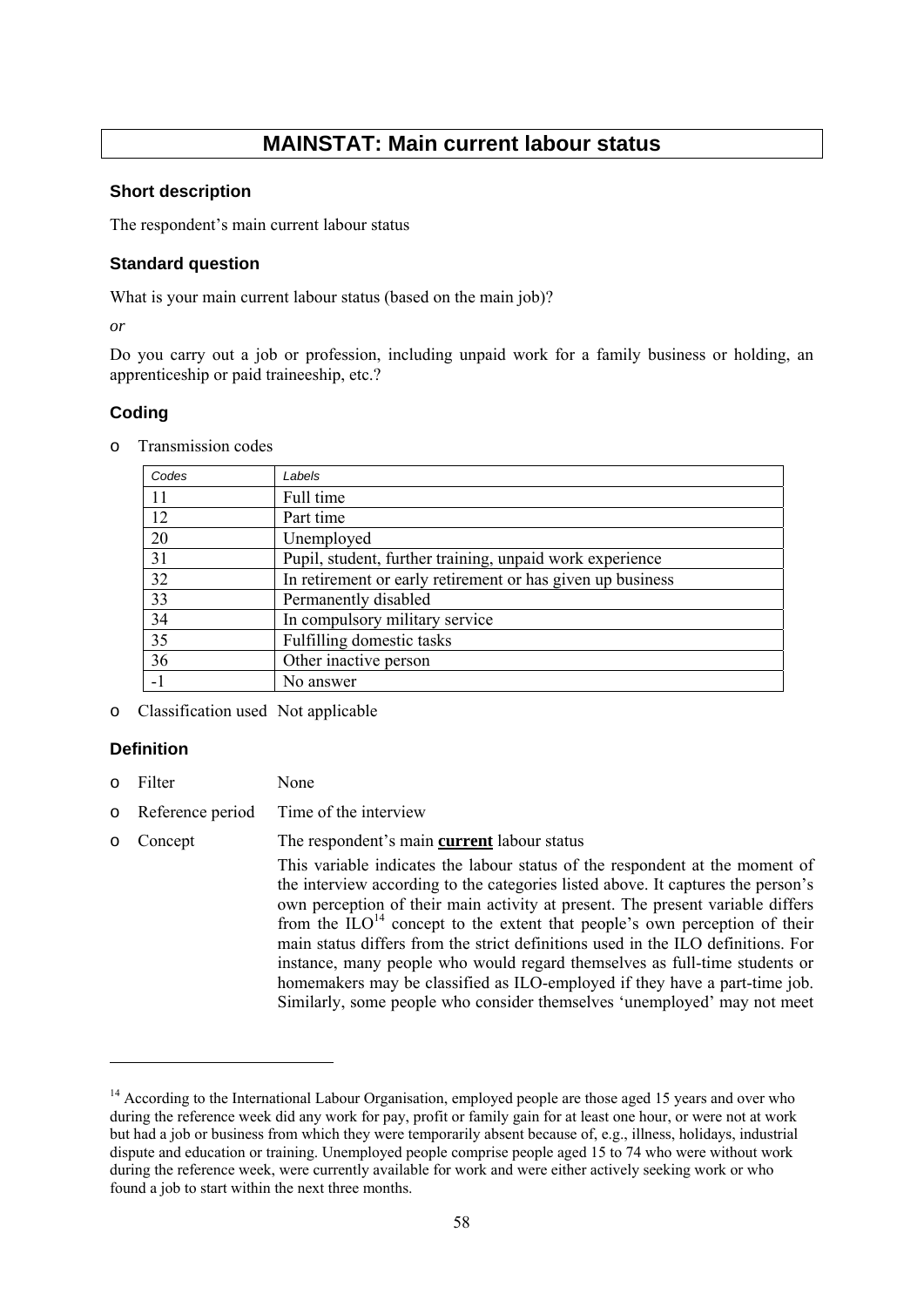the strict ILO criteria of taking active steps to find work and being immediately available.

It is also broader than the ILO definition in a number of respects. The term 'normal' refers to disregarding purely transient or other temporary changes in the situation, and to an averaging over time in case of fluctuations (such as over 4 weeks preceding the interview). Despite a certain degree of vagueness, the concept of 'normal' is useful and is widely employed in social research.

The concept of '*current*' implies that any definitive changes in the activity situation are taken into account. For instance, if a person has lost a job or has retired recently, or the activity status has changed otherwise in a definitive manner, then the situation as of the time of the interview should be reported. In this sense, '*current*' overrides any concept of averaging over any specific reference period.

o Technical issues The distinction between full-time and part-time work should be made on the basis of a **spontaneous answer** given by the respondent. It is impossible to establish a more exact distinction between part-time and full-time work, due to variations in working hours between Member States and also between branches of industry.

> ¾ A **part-time worker** is "an employed person whose normal hours of work are less than those of comparable full-time workers" (International Labour Conference,  $81<sup>st</sup>$  session, 1994).

 $\triangleright$  The variable refers to the main job.

 $\triangleright$  In case respondents hesitate between the answers 'permanently disabled' and 'in retirement', the code 'in retirement' should be privileged for people having reached the most frequent legal retirement age or the one in their previous occupation.

 $\triangleright$  The code 'in compulsory military' might not be relevant any longer in certain countries.

## **Rationale**

The person's main economic situation is a useful variable. It is the only practical definition to use in examining labour transitions, as it could be done in a panel survey or using a similar variable for the situation one year before.

In addition, it permits an important classification of the regular nature of the work or the main reason for not working as opposed the situation in one specific reference week as in the LFS. For those outside the labour force at present, the nature of their present activity has an important bearing on their likely future labour market participation. People who are retired or unable to work because of disability, for instance, are less likely to respond to an increase in demand for labour than are students or those engaged in home duties.

## **Issues and developments**

- o Self-declared versus International Labour Office concept: it was recognised that the high objectivity and comparability of the ILO status cannot overcome its inadequate number of questions and obvious burden on respondents for a too high degree of precision. However, the task force agreed that there was space for improvements of the self-declared status as concerns unemployed people and the criteria of active search for work. A preliminary analysis on the LFS data shows large discrepancies in many countries between the self-declared and the ILO definition of unemployment.
- o Distinction full-time/part time: although it implies a slight increase in burden for respondents, this dimension can bring additional information either in terms of time available, or in terms of possible lower labour integration and wage.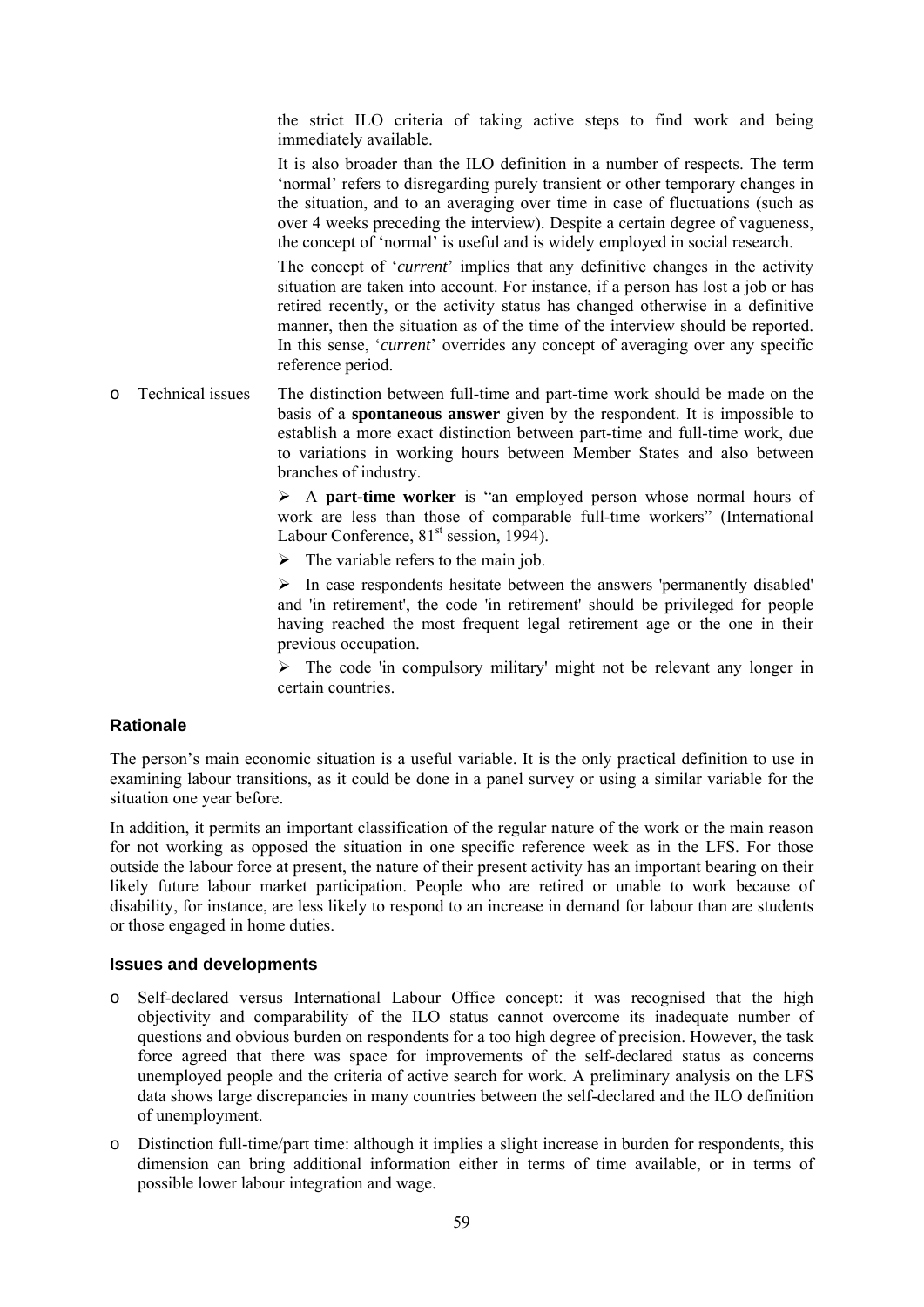o Categories of inactivity: some of them represent only a limited percentage of the population. They still need to be covered for the interviews since some respondents would find it difficult to classify themselves in other categories.

#### **Good practices**

o Data collection through interviews.

When collected via interview, the question should not in any case precede the questions on the labour status according to the ILO definition or questions on the registration at the public employment office.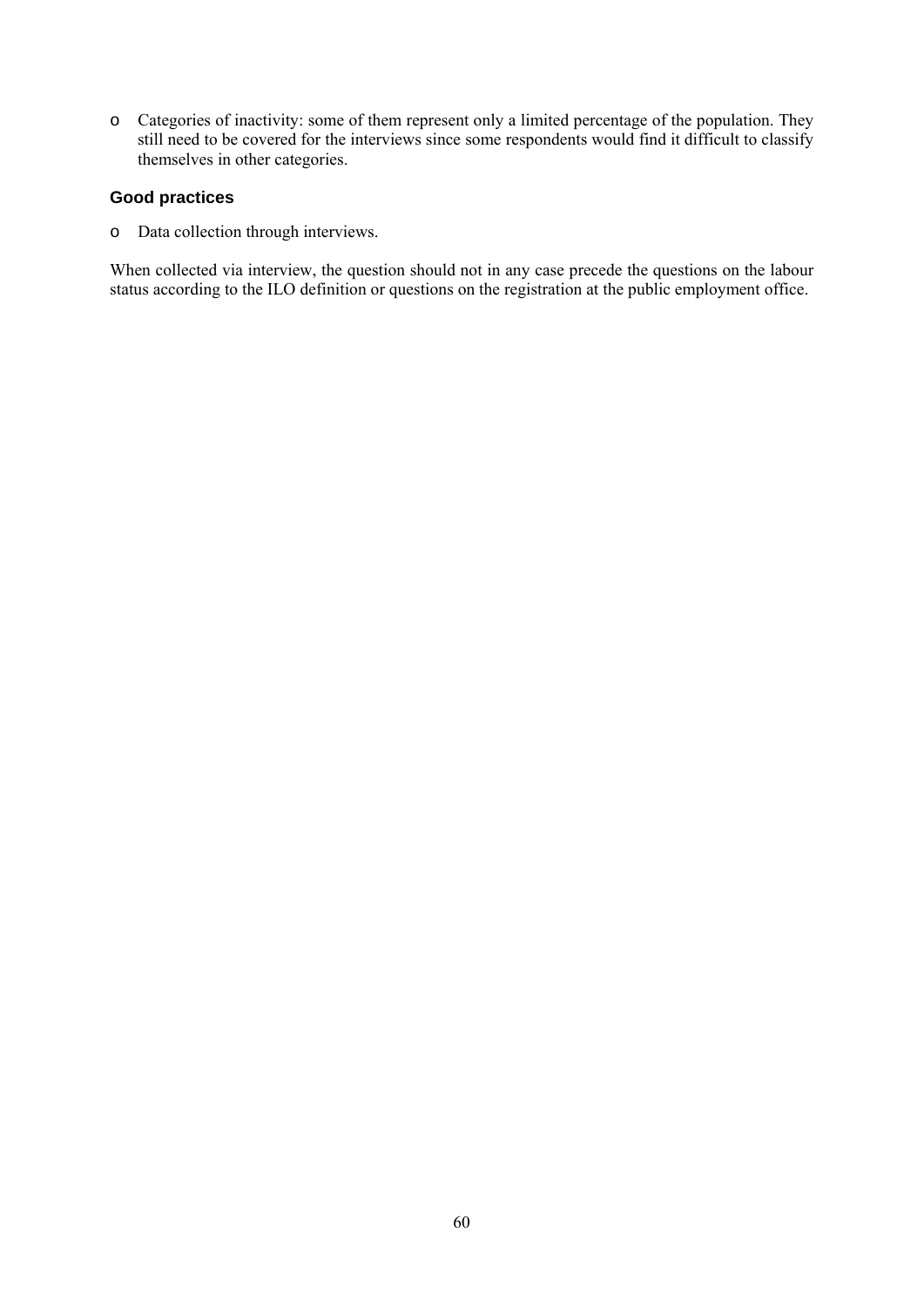# **EMP12M: Employed during the last 12 months**

#### **Short description**

Employment at any point in time during the last 12 months

#### **Standard question**

Did you carry out a job or profession at any time during the last 12 months, including unpaid work for a family business or holding, an apprenticeship or paid traineeship, etc.)?

# **Coding**

o Transmission codes

| Codes | Labels                             |
|-------|------------------------------------|
|       | Yes                                |
|       | No                                 |
|       | No answer                          |
|       | Not applicable (MAINSTAT = 11, 12) |

o Classification used Not applicable

## **Definition**

- o Filter All respondents who are not in employment at the time of the interview  $(MAINSTAT \neq 11, 12)$ .
- o Reference period The reference period is 12 months prior to the interview like the specific questions on the participation in education and training (see concept)
- o Concept The aim is to know whether the respondent has been in employment at least at one point in time during the last 12 months. Indeed, the variable MAINSTAT gives the labour status at the time of the interview. Therefore if the respondent worked before the interview but has just become unemployed, the variable MAINSTAT on its own is not enough to properly depict the situation of the respondent during the last 12 months.
- o Technical issues This variable, together with MAINSTAT, can help to better compute the indicators on Continuing Vocational Training in enterprises.

'No answer' to MAINSTAT will most likely lead to 'No answer' for EMP12M, therefore code 'No answer' for MAINSTAT (i.e. MAINSTAT= -1) is not included in the filter for 'Not applicable'.

## **Rationale**

-

#### **Issues and developments**

-

## **Good practices**

Data collection through interviews.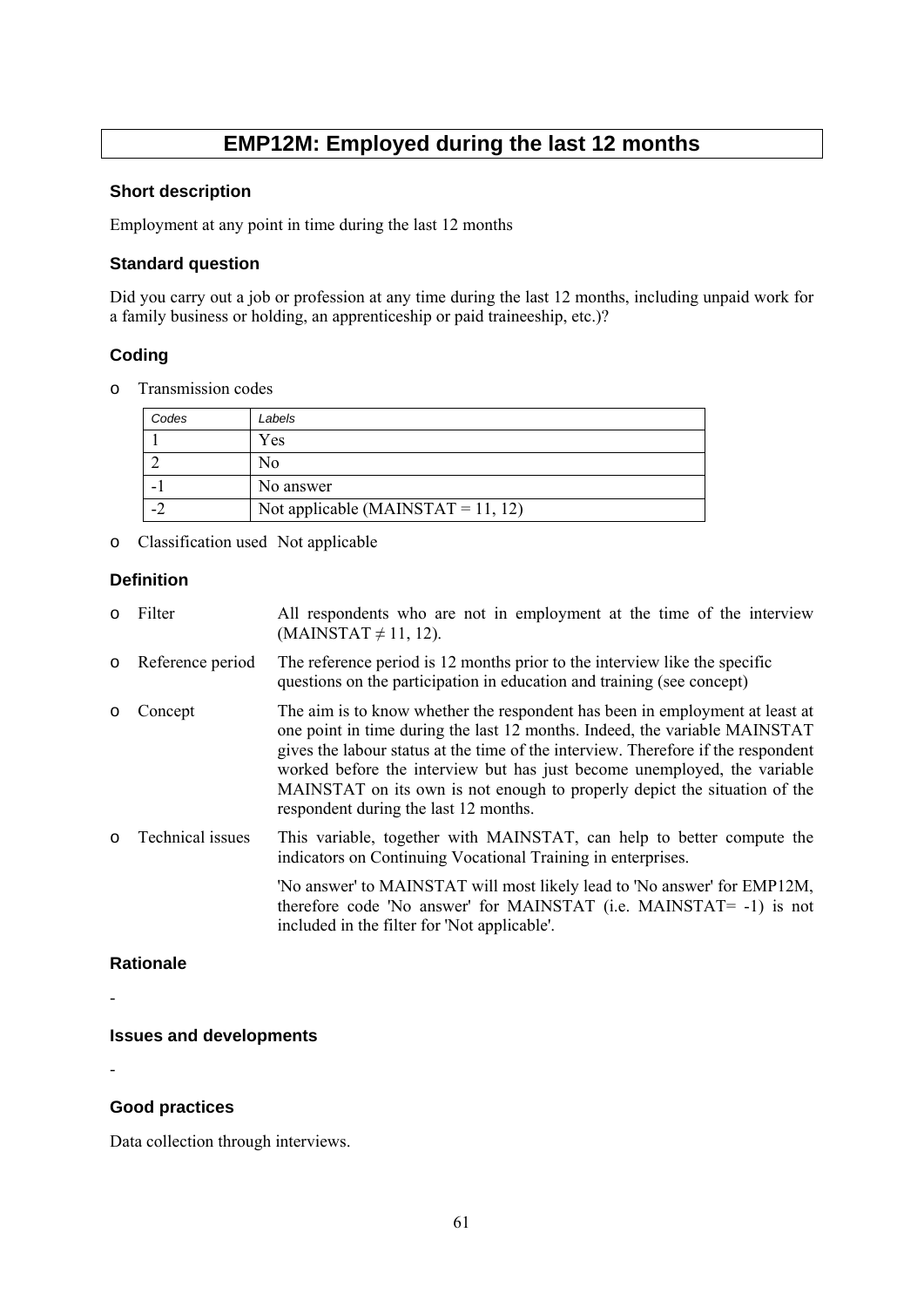# **JOBSTAT: Professional status**

#### **Short description**

The respondent's professional status

#### **Standard question**

What is your professional status (based on the main job)?

## **Coding**

o Transmission codes

| Codes | Labels                                                                 |
|-------|------------------------------------------------------------------------|
| 11    | Self-employed with employees                                           |
| 12    | Self-employed without employees                                        |
| 21    | Employee with a permanent job or work contract with unlimited duration |
| 22    | Employee with a temporary job or work contract with limited duration   |
| 30    | Family worker                                                          |
| $-1$  | No answer                                                              |
| $-2$  | Not applicable (MAINSTAT $\neq$ 11, 12)                                |

o Classification used Not applicable

## **Definition**

- o Filter All employed respondents who work either full-time or part-time  $(MAINSTAT = 11, 12)$
- o Reference period Time of the interview

o Concept The respondent's professional status regarding his/her main job

The definition is based on the ILO resolution concerning the International Classification of Status in Employment (15th ICLS, 1993). The two dimensions that are central to the concept of professional status are economic risk and authority.

The basic distinction is that between *employees* and the *self-employed*.

*Employees* are all those workers who hold the type of job defined as "paid employment jobs" – "jobs where the incumbents hold explicit (written or oral) or implicit employment contracts which give them a basic remuneration which is not directly dependent upon the revenue of the unit for which they work (this unit can be a corporation, a non-profit institution, a government unit or a household). Some or all of the tools, capital equipment, information systems and/or premises used by the incumbents may be owned by others, and the incumbents may work under direct supervision of, or according to strict guidelines set by the owner(s) or people in the owners' employment. People in "paid employment jobs" are typically remunerated by wages and salaries, but may be paid by commission from sales, by piece-rates, bonuses or in-kind payments such as food, housing or training.

*Self-employment jobs* are those jobs where the remuneration is directly dependent upon the profits (or the potential for profits) derived from the goods and services produced (where own consumption is considered to be part of profits). The self-employed make the operational decisions affecting the enterprise, or delegate such decisions while retaining responsibility for the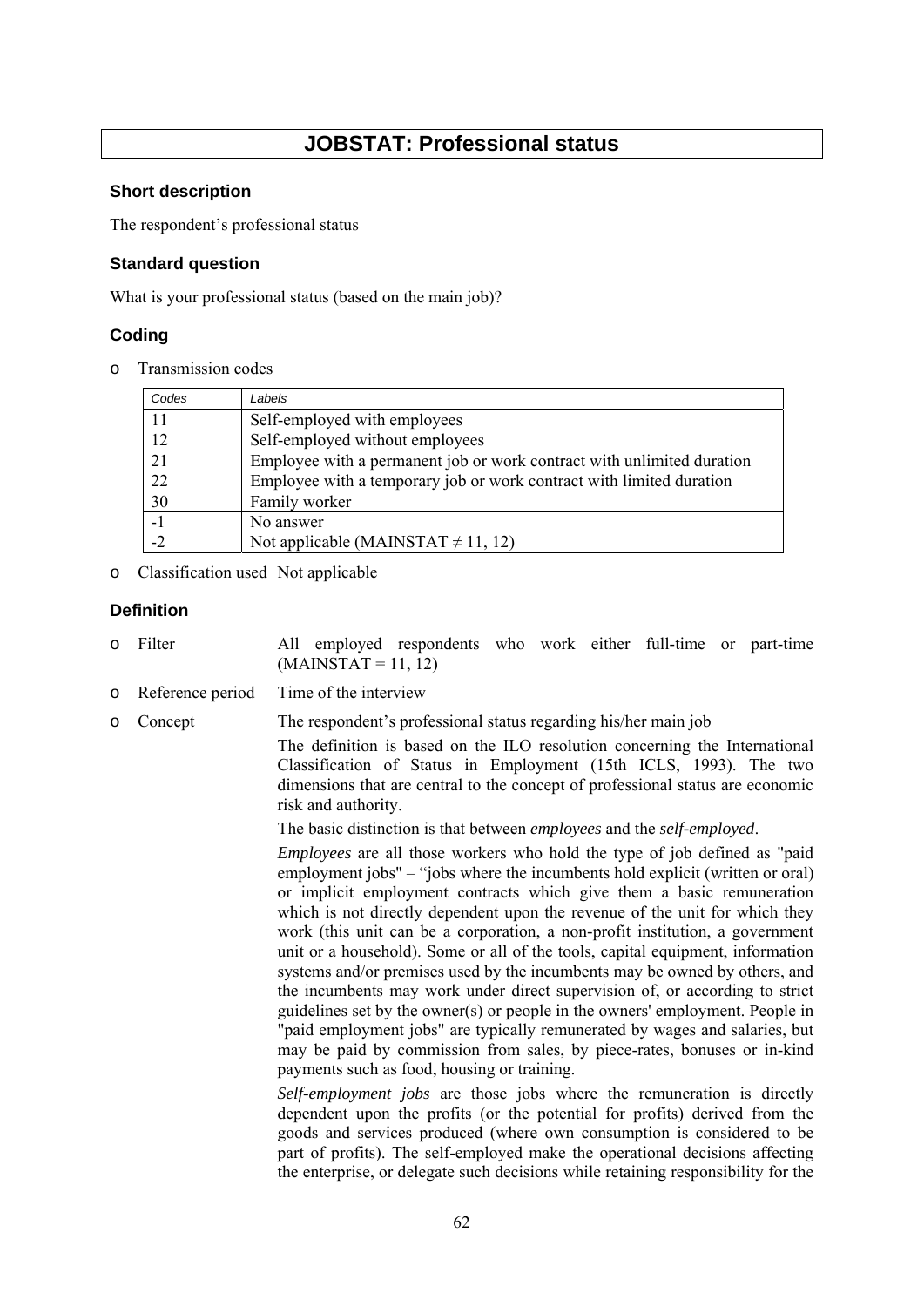welfare of the enterprise. In this context "enterprise" includes one-person operations.

- o Technical issues The following definitions are provided to facilitate the classification of 'Professional status':
	- ¾ **Self-employed people with employees** are defined as people who work in their own business, professional practice or farm for the purpose of earning a profit, and who employ at least one other person. If people working in the business, professional practice or farm are not paid then he/she should be considered as self-employed without staff.
	- ¾ **Self-employed people without employees** are defined as people who work in their own business, professional practice or farm for the purpose of earning a profit, and who do not employ any other person. Nevertheless he may engage members of his/her own family or apprenticed without payment. In this category one can find farmers working alone or using the assistance of members of family.
	- ¾ **Employees with a limited duration job/contract** are employees whose main job will terminate either after a period fixed in advance, or after a period not known in advance, but nevertheless defined by objective criteria, such as the completion of an assignment or the period of absence of an employee temporarily replaced.
	- ¾ **Family workers** are people who help another member of the family to run an agricultural holding or other businesses, provided they are not considered as employees. People working in a family business or on a family farm without pay should be living in the same household as the owner of the business or farm, or in a broader interpretation, in a house located on the same plot of land and with common household interests. Such people frequently receive remuneration in the form of fringe benefits and payments in kind. However, this applies only if the business is owned or operated by the individual themselves or by a relative. Thus, unpaid voluntary work done for charity should be excluded.

## **Rationale**

'Professional status' is associated with life chances in a number of important ways. People who are self-employed benefit directly from the level of profit made by the business or enterprise. On the other hand, they are generally more exposed than employees to economic risk, in that their remuneration is tied more directly to the level of profit. Status in employment is also needed for the proposed European Socio-Economic Classification with the addition at a later stage of the "employers" category. Information on status in employment will also need to be collected not only for those currently at work, but also at a later stage for those who previously held a job (people who are retired, the unemployed who worked before, those who worked before but are no longer in the labour force).

#### **Issues and developments**

The additional dimension permanent/temporary contract might appear burdensome but is useful. People with temporary contracts are numerous (around 15% of employees) and are more exposed to economic risks. Definitions and technical issues are the same as the 'LFS explanatory notes'15.

## **Good practices**

-

Data collection through interviews.

<sup>&</sup>lt;sup>15</sup> [http://ec.europa.eu/eurostat/ramon/coded\\_files/EU\\_LFS\\_explanatory\\_notes\\_from\\_2012\\_onwards.p](http://ec.europa.eu/eurostat/ramon/coded_files/EU_LFS_explanatory_notes_from_2012_onwards.pdf)df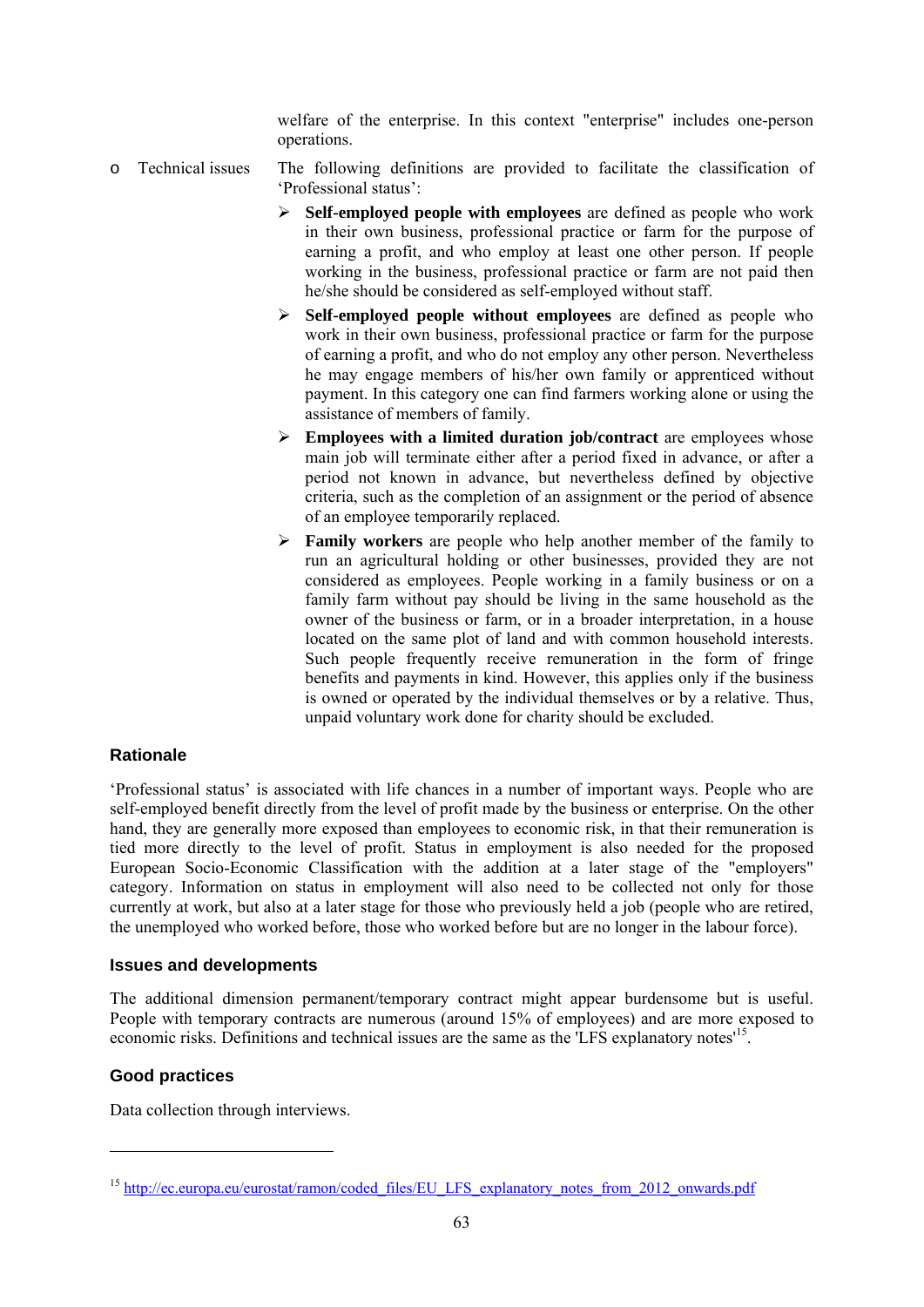# **JOBISCO: Occupation**

#### **Short description**

The respondent's occupation

#### **Standard question**

What is your occupation (based on the main job)?

## **Coding**

o Transmission codes

| Codes    | Labels                                  |
|----------|-----------------------------------------|
| 2 digits | ISCO-08 coded at 2-digit level          |
|          | No answer                               |
| . .      | Not applicable (MAINSTAT $\neq$ 11, 12) |

o Classification used International Standard Classification of Occupation [\(ISCO-08\)](http://www.ilo.org/public/english/bureau/stat/isco/isco08/index.htm) 

#### **Definition**

- o Filter All employed respondents who work either full-time or part-time  $(MAINSTAT = 11, 12)$
- o Reference period Moment of the interview
- o Concept The respondent's occupation regarding his/her main job The 'main job' is defined in harmony with the Labour Force Survey definition of 'first job' (Working Group on Employment Statistics, January 2001). The LFS normally takes a reference week to define the current situation of the respondent but the main status should be here considered. Multiple job holders decide for themselves which job is to be considered as the main job. In doubtful cases the main job should be the one with the greatest number of hours usually worked. The basis for the classification in the ISCO-08 scheme is the nature of the job itself and the level of skill required. A job is defined as the set of tasks and duties to be performed. Skills are the abilities to carry out the tasks and duties of a job. Skills consist of two dimensions: skill level and domain specialisation. The skill level is related to the level of educational attainment. o Technical issues The questions needed for the classification by occupation are the job title associated with the main job and a further description of the tasks and duties. For a few occupations, information on size group of workplace (the local unit of activity) is needed to code ISCO-08.

#### **Rationale**

It is generally recognised that the type of work performed can have a great influence on the living conditions of the individual and household. Hence, "social stratification" and "social mobility" researchers pay attention to the type of job as a central element in studies of inequalities of opportunities and results, and their reproduction over life cycles and generations.

Information on characteristics of the job and on social class have two uses: in studying deprivation and social exclusion such variables are used as covariates in the models, while in studying the labour market they have the role of dependent variables.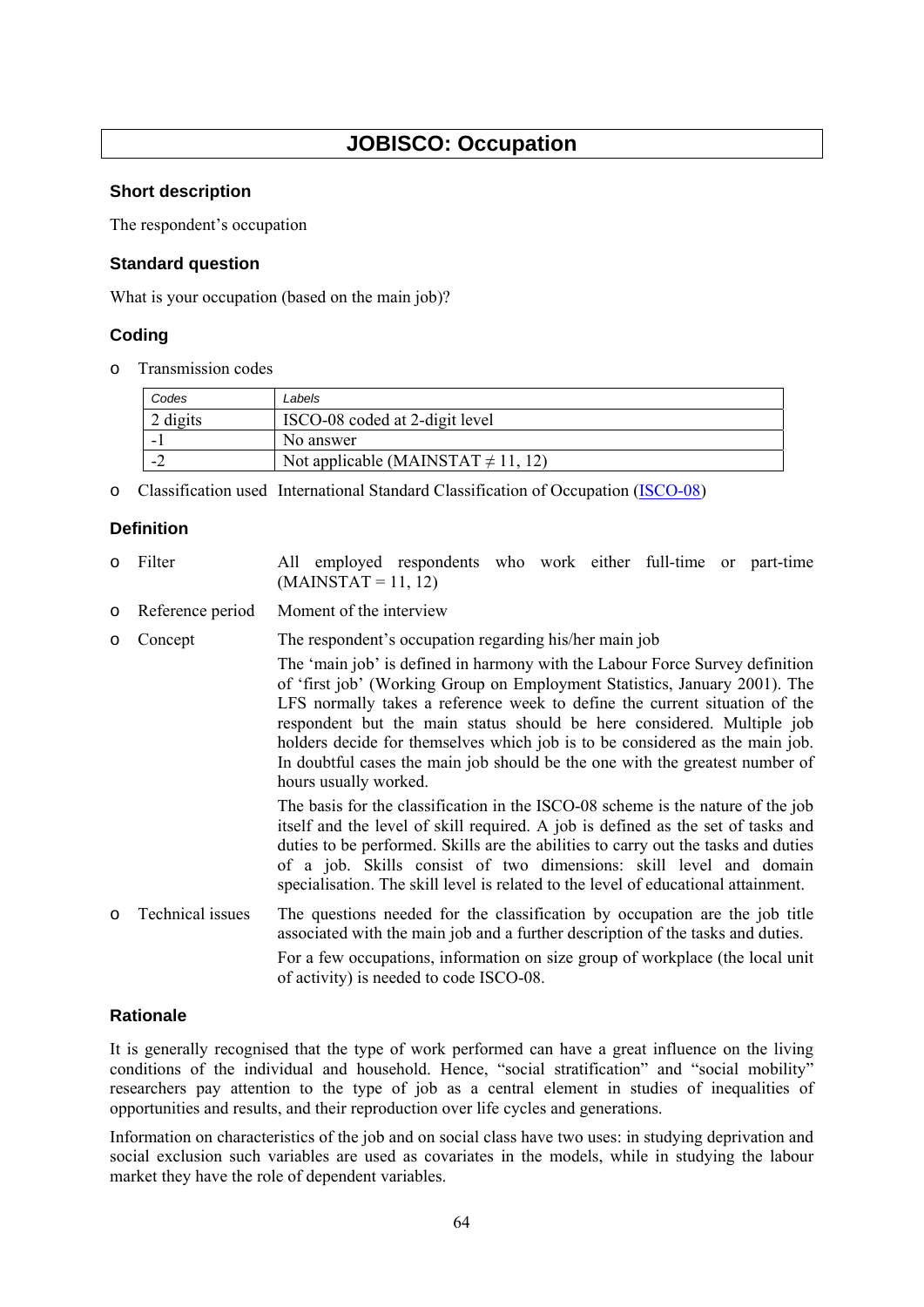Occupation is a major classifying variable, and is also used as input into various socio-economic classification schemes.

#### **Issues and developments**

o ISCO level recommended

Two digits is the requirement achievable for all surveys: the implementation of the collection at one digit level would not provide sufficient quality (level 1 is not appropriate for a direct collection). Level 2 is already implemented in most surveys and would constitute the level required for interviews. For register based data, ISCO is often coded at an even more precise level.

A shorter coding list could be studied in the case of reduced breakdowns (manual/non manual, skilled/unskilled) prove to be of better quality in such surveys. However, the needs for more details in certain categories would need to be checked for the implementation of the classification ESeC (European Socio-economic Classification).

o Quality of ISCO

There is not yet complete information at Eurostat on the way ISCO is collected or derived in each country and survey. Due to the numerous comparability issues for certain ISCO categories across countries, specific actions should be launched at EU level to ensure comparable ISCO data. This should be done in parallel to the implementation of the 2008 ISCO version.

o Coverage of the variable: people not currently working (last job)

The burden on respondents to cover people not currently working would be too high although it is relevant for certain surveys like the LFS, EU-SILC or EHIS. It would be needed for the full version of the classification 'ESeC': people not long-term unemployed are defined according to their previous job in the ESeC.

## **Good practices**

- o Data collection through interviews.
- o Two digits is the requirement achievable for all surveys although the implementation at a more detailed level in the field work could be considered as a good practice.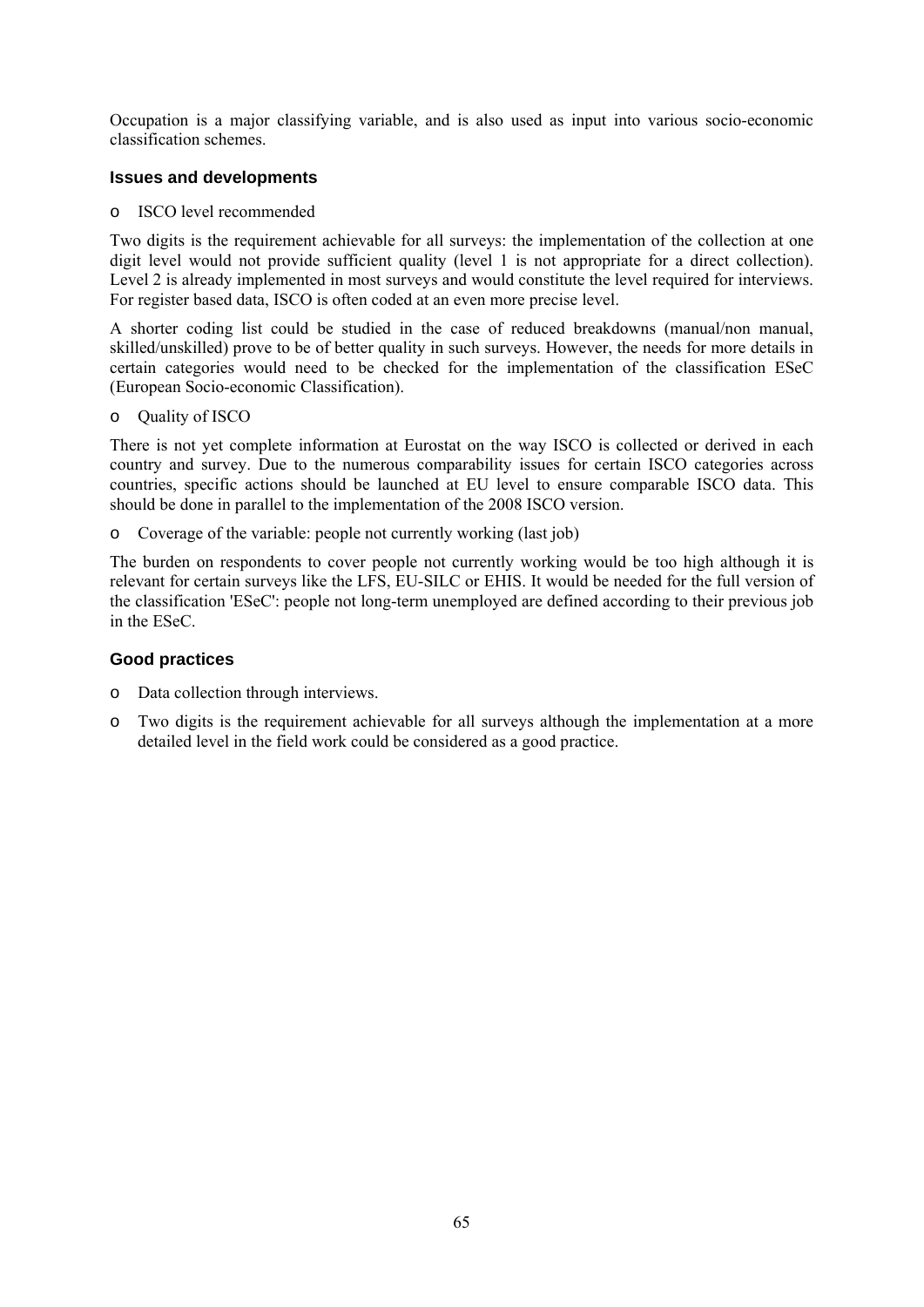# **LOCNACE: Economic activity of the local unit**

#### **Short description**

Economic activity of the local unit where the respondent is employed (incl. self-employed).

#### **Standard question**

What is the economic activity of the local unit where you are employed?

## **Coding**

o Transmission codes

| Codes                  | Labels                                  |
|------------------------|-----------------------------------------|
| 2 digits<br>(01 to 99) | NACE Rev.2 coded at 2-digit level       |
|                        | No answer                               |
|                        | Not applicable (MAINSTAT $\neq$ 11, 12) |

o Classification used NACE Rev.2

## **Definition**

- o Filter All employed respondents who work either full-time or part-time  $(MAINSTAT = 11, 12)$
- o Reference period No specific reference period should be mentioned (see concept)
- o Concept Economic activity of the local unit where the individual carries out his/her main professional activity.
- o Technical issues Where information for the 'local unit' is not available, the 'enterprise' can serve as a proxy. This approximation can be relevant for countries where the information can be derived from registers (for example by linking the respondent via a national register number to an enterprise by using a social security register).

Where the local unit or enterprise has more than one 'economic activity', the dominant should be retained. The ideal measure for determining the dominant activity would be the *number of employees* for the different activities, rather than more economical concepts like *added value* or *turnover*.

The "local unit" to be considered is the geographical location where the job is mainly carried out or, in the case of itinerant occupations, can be said to be based; normally it consists of a single building, part of a building, or, at the largest, a self-contained group of buildings. The "local unit" is therefore the group of employees of the enterprise who are geographically located at the same site.

## **Rationale**

The activity sector in which people are employed is a key descriptor for labour market analysis (including issues linked to skills, mobility of workers, quality of the job, etc.) and together with the occupation (ISCO) and the type of contract is very useful to describe the socio economic status of individuals.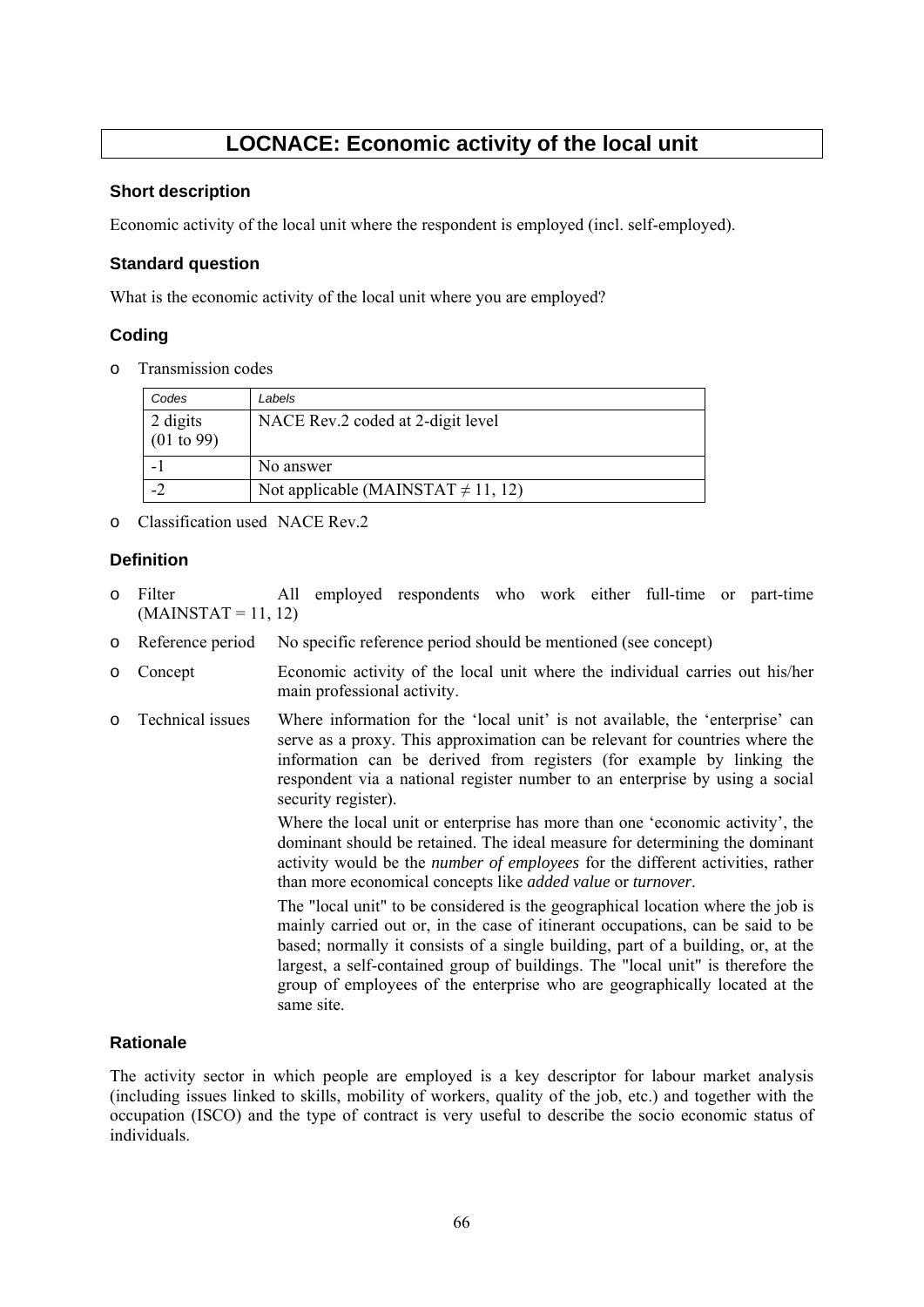# **Issues and developments**

#### **Good practices**

-

- o Data collection through interviews.
- o Ideally, information coming from the employer or the business register should be used. However, in most cases the information will be obtained using a self-assessment question in the interview. The interviewer can introduce the answering categories to the respondent or can ask for the sector of activity where he/she is employed and attribute the appropriate code.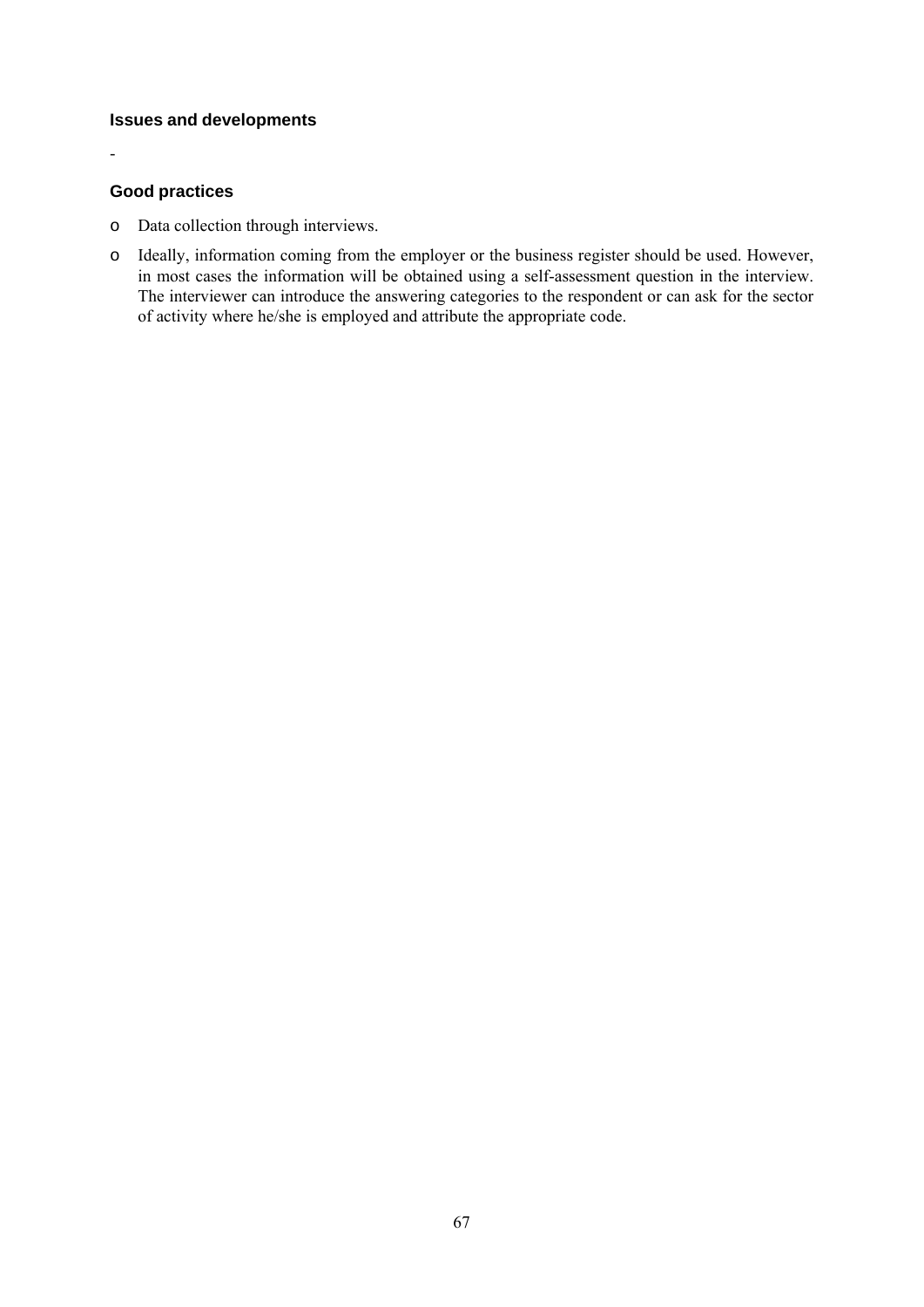# **LOCSIZEFIRM: Number of people working at the local unit**

#### **Short description**

The number of people working at the local unit where the respondent is employed

#### **Standard question**

How many people are working at the local unit where you are employed?

## **Coding**

o Transmission codes

| Codes | Labels                                         |
|-------|------------------------------------------------|
|       | 1 to 9 people                                  |
|       | 10 to 19 people                                |
|       | 20 to 49 people                                |
|       | 50 to 249 people                               |
|       | 250 people or more                             |
|       | Do not know precisely but 10 or more people    |
|       | No answer                                      |
| $-2$  | Not applicable (JOBSTAT $\neq$ 11, 21, 22, 30) |

o Classification used Not applicable

#### **Definition**

| $\circ$ | Filter             | All employed respondents who work either full-time or part-time<br>$(MAINSTAT = 11, 12)$ but are not self-employed without employees<br>$(JOBSTAT = 11, 21, 22, 30)$                                                                                           |
|---------|--------------------|----------------------------------------------------------------------------------------------------------------------------------------------------------------------------------------------------------------------------------------------------------------|
|         | o Reference period | No specific reference period should be mentioned                                                                                                                                                                                                               |
| $\circ$ | Concept            | The size of the local unit where the respondent is employed                                                                                                                                                                                                    |
|         |                    | The local unit is an enterprise or part thereof (e.g. a workshop, factory,<br>warehouse, office, mine, depot) situated in a geographically identified place.                                                                                                   |
|         |                    | The size of the local unit is determined by the number of people employed<br>there.                                                                                                                                                                            |
| $\circ$ | Technical issues   | The codes provided above permit either a reasonably exact number to be<br>indicated (codes 1-5) or simply an indication of whether it is greater than 10<br>people (code 7). Employer should be included in the number of people<br>working at the local unit. |

#### **Rationale**

This variable is essential for integrated studies and comparison with business surveys (e.g. CVTS)

#### **Issues and developments**

The first category (code '1') was changed compared to the 2011 AES (it used to concern local units with up to 10 people working in the unit).

# **Good practices**

Data collection through interviews or registers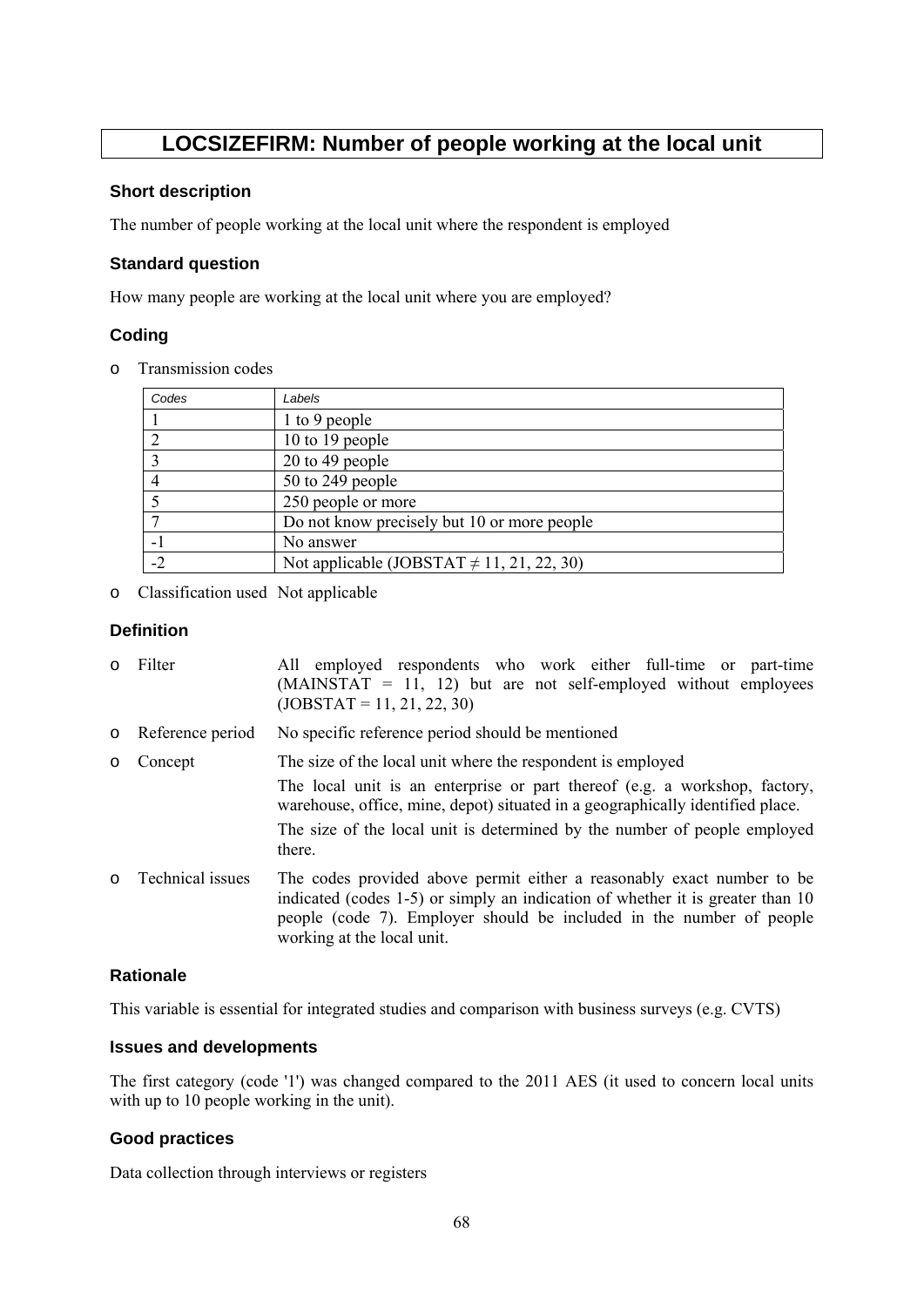# **JOBTIME: Starting year of current main job**

#### **Short description**

The year in which the respondent started working in his/her current main job

## **Standard question**

What year did you start working in your current main job?

# **Coding**

o Transmission codes

| Codes    | Labels                                  |
|----------|-----------------------------------------|
| 4 digits | 4 digits of the year concerned          |
|          | No answer                               |
| . .      | Not applicable (MAINSTAT $\neq$ 11, 12) |

o Classification used Not applicable

# **Definition**

- o Filter All employed respondents who work either full-time or part-time  $(MAINSTAT = 11, 12)$ .
- o Reference period No specific reference period should be mentioned
- o Concept The starting year of the respondent's current main job
- o Technical issues -

## **Rationale**

This information is valuable for estimating the degree of fluidity in the labour market and in identifying the areas of economic activity where the turnover of labour is rapid or otherwise.

## **Issues and developments**

-

## **Good practices**

Data collection through interviews.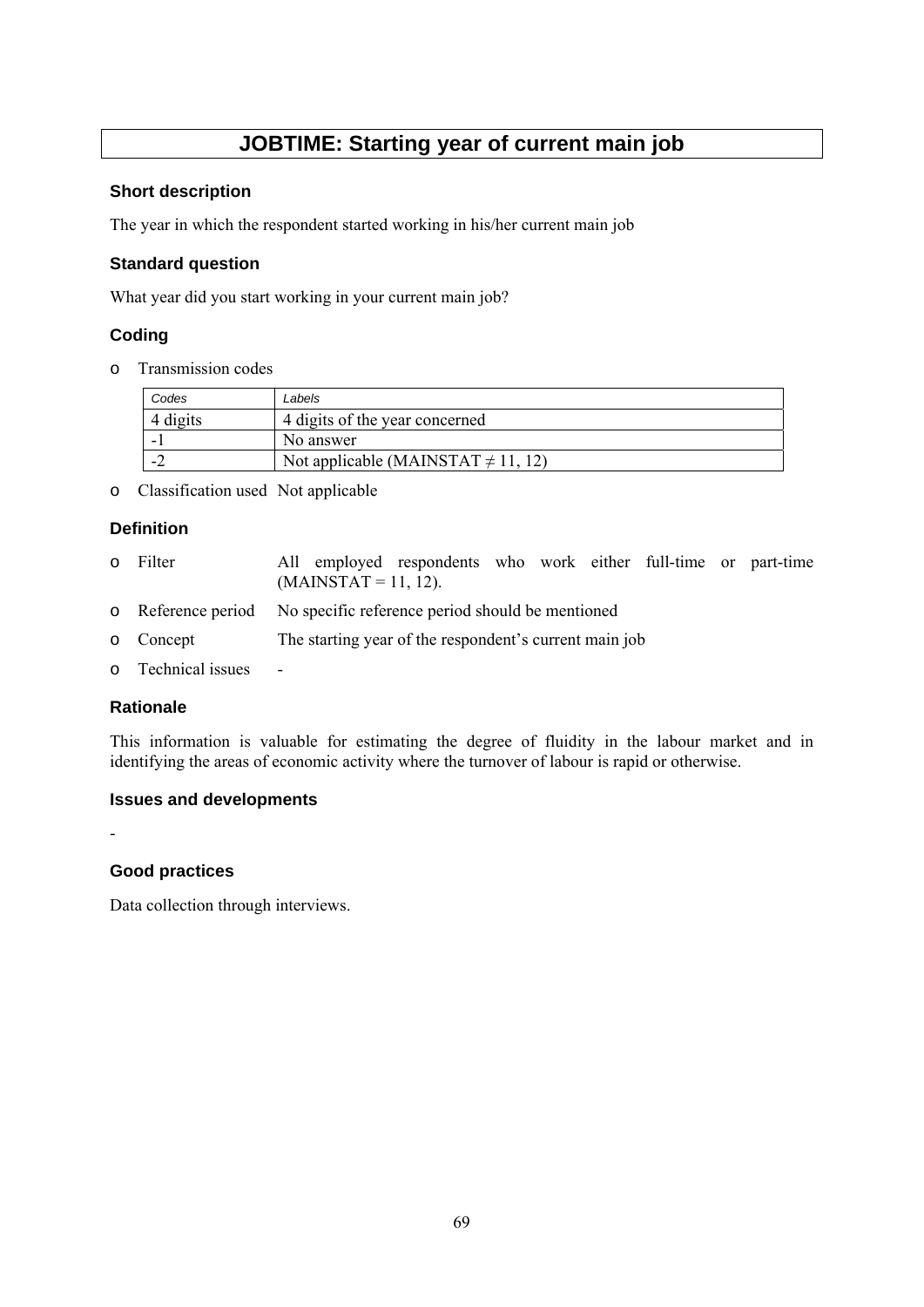# **HATFATHER: Educational attainment level of the respondent's father**

## **Short description**

The highest level of education or training that is successfully completed by the father of the respondent

#### **Standard question**

What is the highest level of education/training successfully completed by your father (male guardian)?

## **Coding**

o Transmission codes

| Codes                    | Labels                          |
|--------------------------|---------------------------------|
|                          | At most lower secondary         |
|                          | Upper secondary                 |
|                          | Tertiary                        |
| $\overline{\phantom{0}}$ | No answer                       |
| $-2$                     | Not applicable (father unknown) |

o Classification used Not applicable

#### **Definition**

| $\circ$ | Filter             | None                                                                                                                                                                                                                     |
|---------|--------------------|--------------------------------------------------------------------------------------------------------------------------------------------------------------------------------------------------------------------------|
|         | o Reference period | No specific reference period should be mentioned                                                                                                                                                                         |
| $\circ$ | Concept            | Highest level of education/training successfully completed by the father                                                                                                                                                 |
|         | o Technical issues | Similar to the technical issues mentioned in 'HATLEVEL'<br>- At most lower secondary corresponds to ISCED 2 and lower levels<br>- Upper secondary corresponds to ISCED 3 and 4<br>- Tertiary corresponds to ISCED 5 to 8 |

#### **Rationale**

The information provided in this variable is complementary to the one provided in variable 'HATMOTHER'. Both variables are useful to indicate the level of education of the parents of the respondent. Such information is important to determine the profile of the respondent as regards his/her family's educational background.

#### **Issues and developments**

See the variable HATLEVEL

#### **Good practices**

Data collection through interviews or registers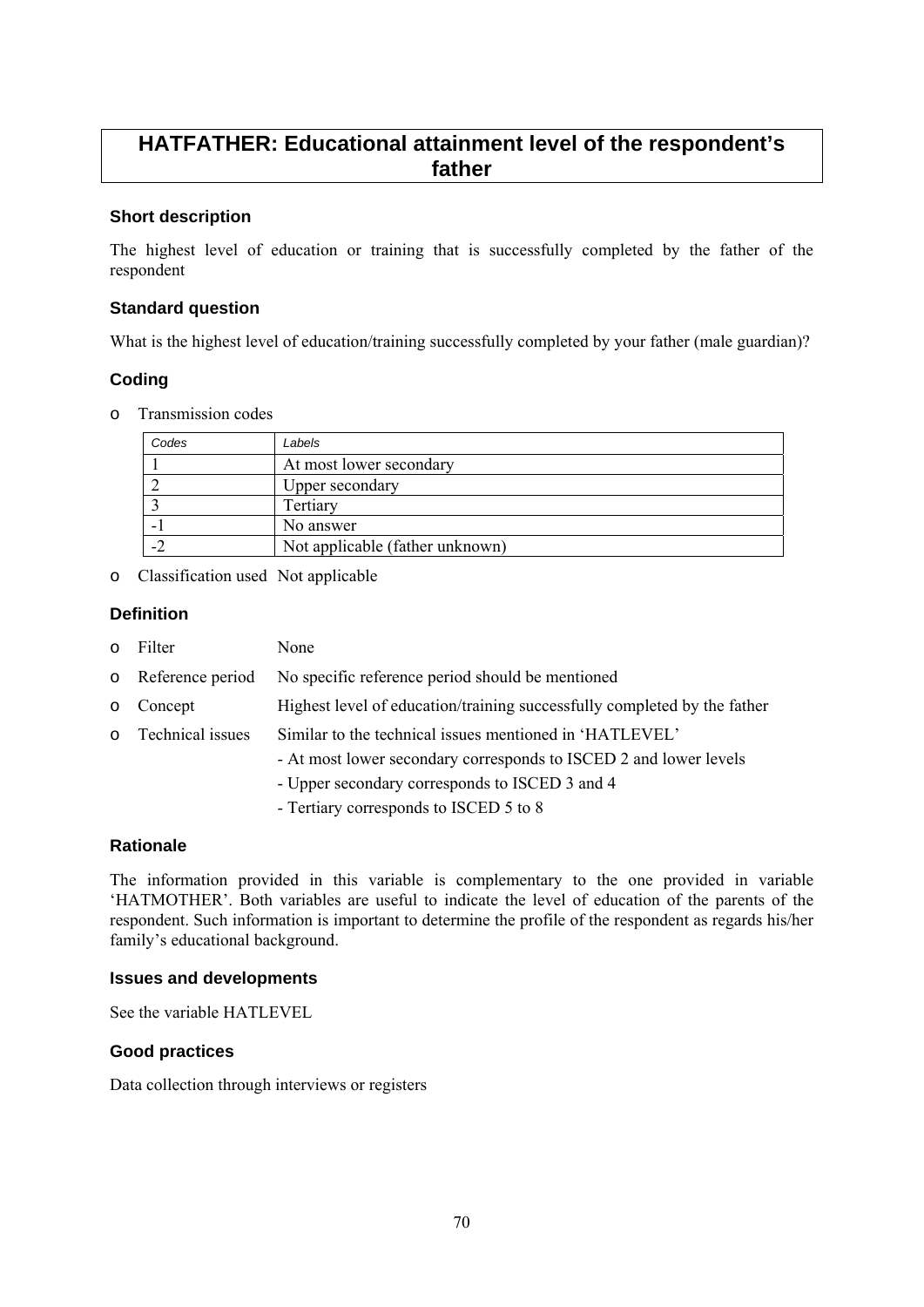# **HATMOTHER: Educational attainment level of the respondent's mother**

## **Short description**

The highest level of education or training that is successfully completed by the mother of the respondent

#### **Standard question**

What is the highest level of education/training successfully completed by your mother (female guardian)?

## **Coding**

o Transmission codes

| Codes | Labels                          |
|-------|---------------------------------|
|       | At most lower secondary         |
|       | Upper secondary                 |
|       | Tertiary                        |
|       | No answer                       |
|       | Not applicable (mother unknown) |

o Classification used Not applicable

#### **Definition**

- o Filter None
- o Reference period No specific reference period should be mentioned
- o Concept Highest level of education/training successfully completed by the mother
- o Technical issues Similar to the technical issues mentioned in 'HATLEVEL'

See HATFATHER

#### **Rationale**

The information provided in this variable is complementary to the one provided in variable 'HATFATHER'. Both variables are useful to indicate the level of education of the parents of the respondent. Such information is important to determine the profile of the respondent as regards his/her family's educational background.

#### **Issues and developments**

See the variable HATLEVEL

## **Good practices**

Data collection through interviews.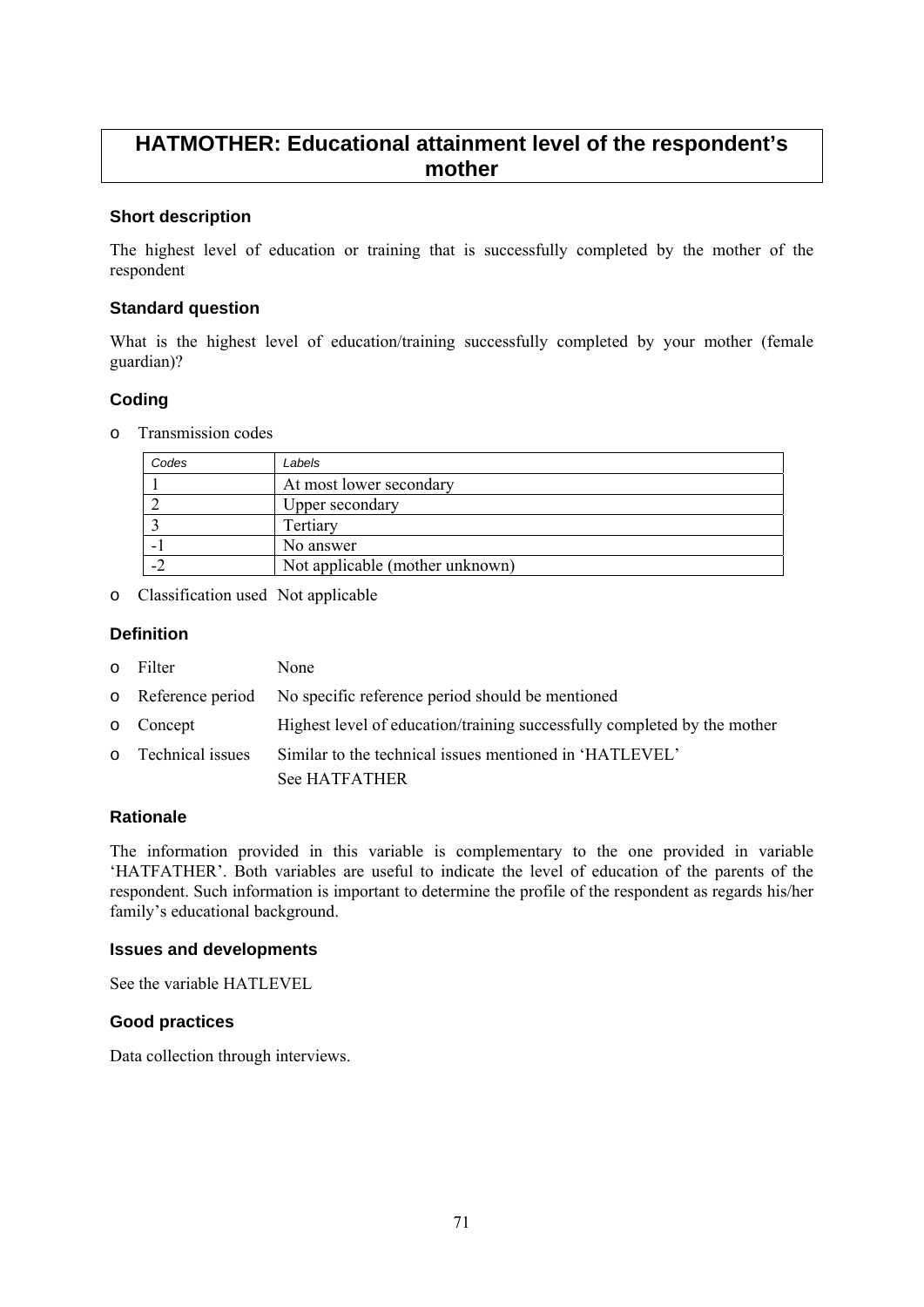# **BIRTHFATHER: Country of birth of the respondent's father**

#### **Short description**

Country of birth is the country of usual residence of the mother at the time of the birth.

#### **Standard question**

What is your father's country of birth (male guardian)?

## **Coding**

o Transmission codes

| Codes    | Labels                                                                                      |
|----------|---------------------------------------------------------------------------------------------|
|          | Born in this country                                                                        |
| 2 digits | Based on the ISO country classification; codes provided in the<br>Annex 5 of the AES manual |
|          | No answer                                                                                   |
|          | Not applicable (father unknown)                                                             |

o Classification used In the field work, classification of country of birth should be done on the basis of the Commission Regulation (EC) No 1201/2009 of 30 November 2009 implementing Regulation (EC) No 763/2008 of the European Parliament and of the Council on population and housing censuses as regards the technical specifications of the topic and of their breakdowns. This classification is compatible with the harmonised code list proposed by Eurostat.

# **Definition**

| $\circ$ | Filter           | None                                                                                                                                                                                                                                                                                                                         |
|---------|------------------|------------------------------------------------------------------------------------------------------------------------------------------------------------------------------------------------------------------------------------------------------------------------------------------------------------------------------|
| $\circ$ | Reference period | No specific reference period should be mentioned (see concept)                                                                                                                                                                                                                                                               |
| $\circ$ | Concept          | The respondent's father's country of birth                                                                                                                                                                                                                                                                                   |
|         |                  | Country of birth is defined as the country of residence of the father at the time<br>of birth. For people born outside the country, it is sufficient to ask for the<br>country of residence of the father at the time of birth.                                                                                              |
|         |                  | Based on the respondent's country of birth, the following division may be<br>made:                                                                                                                                                                                                                                           |
|         |                  | Native-born: person born in the country of residence (country of<br>survey/enumeration).                                                                                                                                                                                                                                     |
|         |                  | Foreign-born: person born in other country than country of residence<br>(country of survey/enumeration).                                                                                                                                                                                                                     |
|         |                  | Information on country of birth should be obtained in accordance with the<br>national boundaries existing at the time of data collection.                                                                                                                                                                                    |
| $\circ$ | Technical issues | Even if the country of birth is the country where the survey takes place, it<br>should still be reported.                                                                                                                                                                                                                    |
|         |                  | It is recommended that the questions related to country of birth directly target<br>country of birth (or country of usual residence of mother) at the time of birth.<br>This remark is relevant in case borders have changed since then. More<br>aggregated classification according to transmission codes will then be used |

for transmission of data. See *Good practices* below.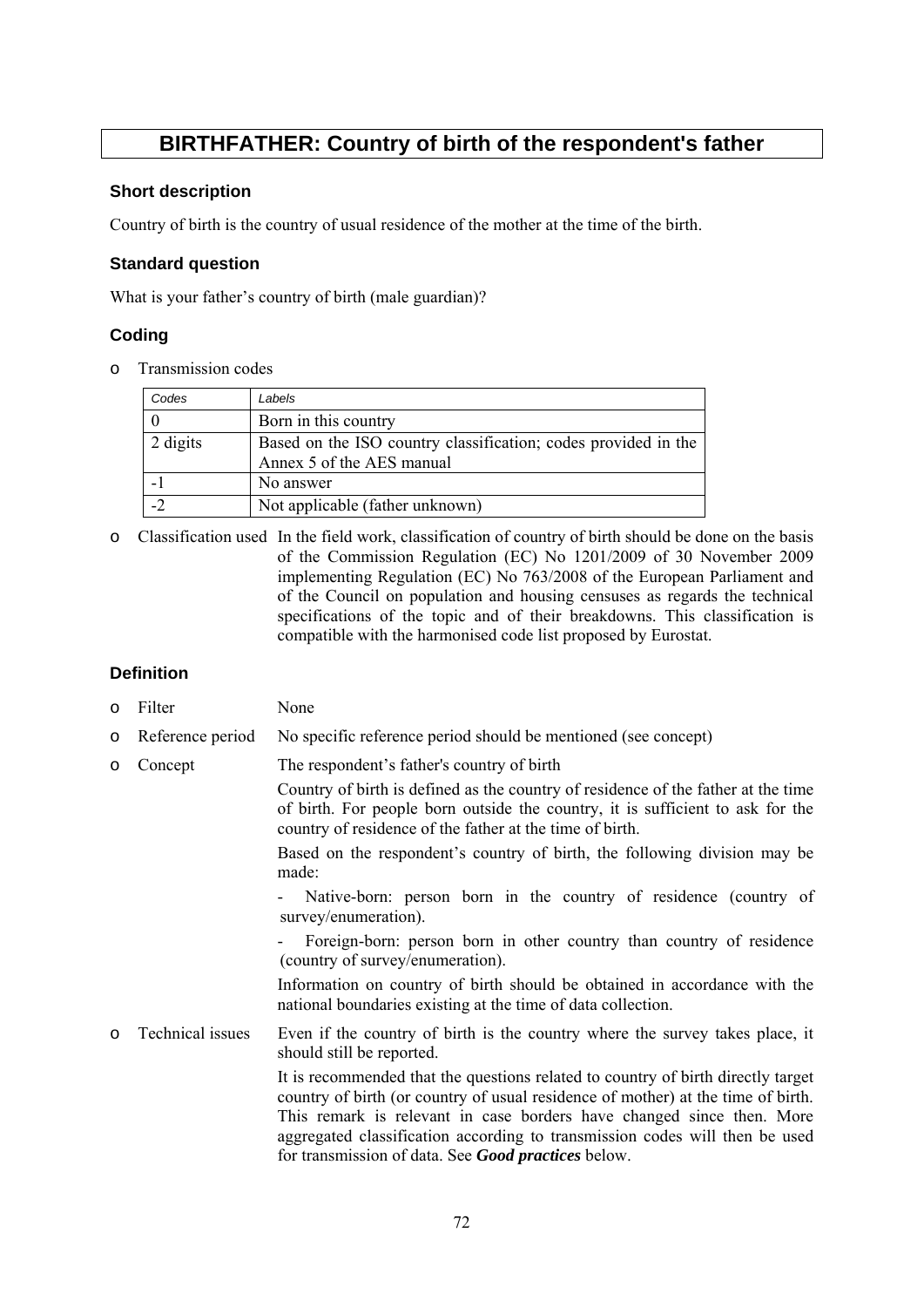If possible the exact country should be indicated; where this is not possible, one of the general groupings in bold print should be used. Member States must be coded individually.

#### **Rationale**

This item will identify migrants to a country and will permit analysis comparing the circumstances of migrants to native-born residents. In the context of free movement of people across the EU it is important to be able to examine the relationship between migration and, for example, employment or social exclusion. Of course, the AES sample sizes will not be sufficient for detailed breakdowns on this issue.

#### **Issues and developments**

-

-

#### **Good practices**

o Data collection through interviews or registers.

The "Conference of European Statisticians Recommendations for the 2010 Censuses of Population and housing" (UN 2006<sup>16</sup>) par. 369 stated that "*in all topics related to international borders (country and topics related to international borders (country and topics) of birth, country of birth of parents, country of citizenship and country of previous/current residence) reference should be made to the boundaries existing at the time of the census*". This is for purposes of international comparability as stated in the par. 374 of the recommendations. The recommendations par. 370 suggest to provide "*complementary tabulations on the population stocks relevant to international migration should be provided, distinguishing the persons who migrated before the break-up of the former country from those who did so after the break-up*".

In statistics with annual or other frequent regularity, for better comparability it is reasonable to consider these boundaries as existing on 1 January of the reference (survey) year. It is particularly important in case where, due to changes of borders, two people born in the same place may appear as born in different countries (as seen from the point of the reporting country).

However, there are several cases when it is difficult or not acceptable for the reporting country to strictly follow above mentioned recommendations. The UNECE recommendations on 2010 censuses explicitly say in par. 370, that if the boundary of country of birth changed, person will not become foreign-born (and accordingly is not immigrant).

Therefore the following interpretation is to be considered:

– If the place where the person was born belonged to another country at the time of birth but currently it is a part of the country where person lives, then this person shall be considered as native-born according current borders.

– If person was born in the territory that was at the time of birth part of his/her country of origin (e.g. his/her citizenship or residence) but is not any more due to changed borders, the name of his or her country of birth is still the same as at the time of the birth. In this case the country of birth is enumerated as at the boundaries at the time of birth. If this country is currently the country of usual residence of the person, he or she shall be considered as native-born in this country.

<sup>&</sup>lt;sup>16</sup> [http://www.unece.org/file](http://www.unece.org/fileadmin/DAM/stats/publications/CES_2010_Census_Recommendations_English.pdf)admin/DAM/stats/publications/CES\_2010\_Census\_Recommendations\_English.pdf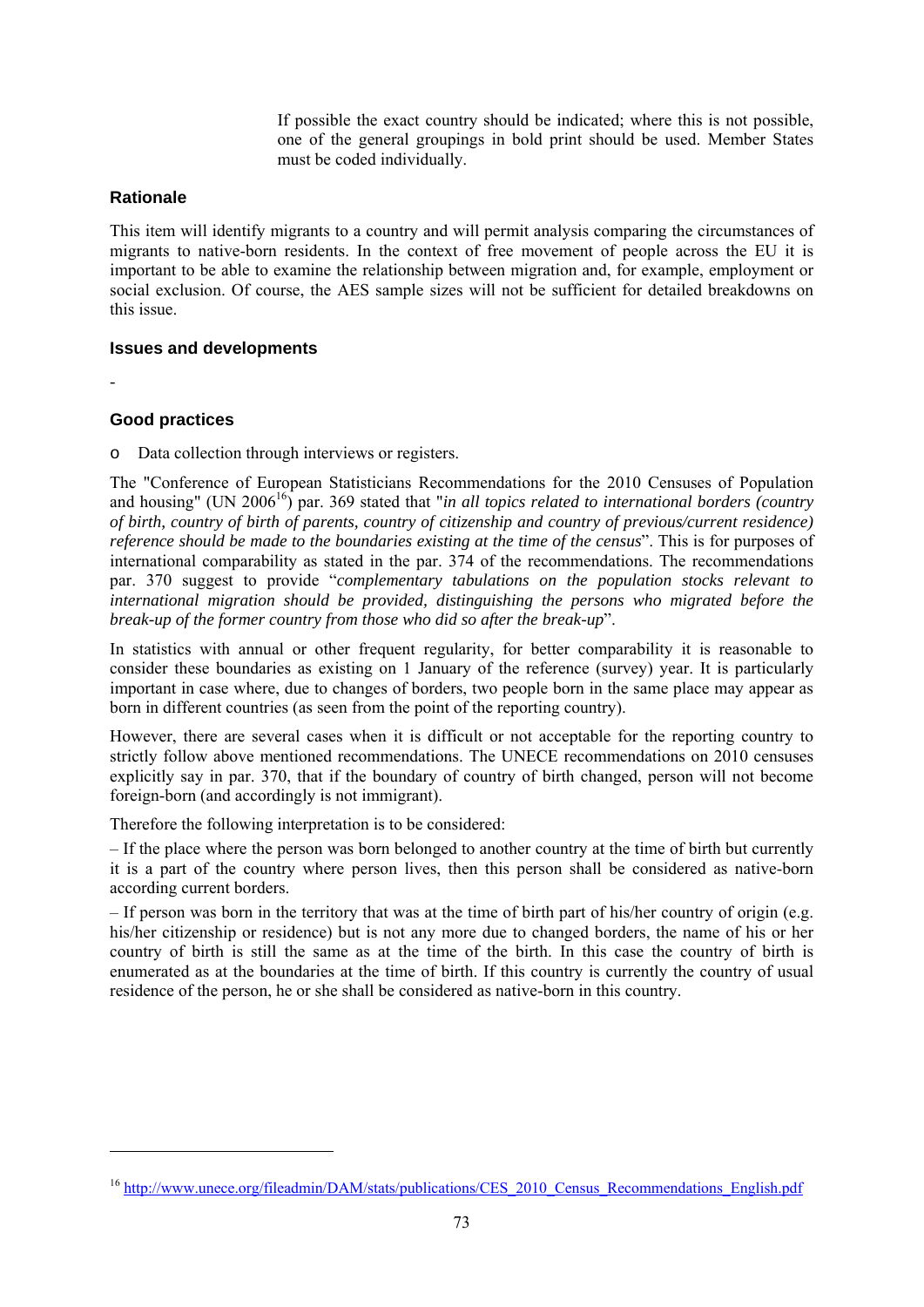Generally, there are cases where countries may be interested to consider current boundaries and others where the borders at the time of birth are preferred (or acceptable):

A. The following are situations when current borders and name of country of birth should be possible to apply without difficulties:

1) a person was born in a place that has always been part of the geo-political territory of the same country – no change;

2) a person was born in a place that, at the time of birth, belonged to a country that due to geo-political change became an another independent country – change of the name of the country.

3) a person was born in a place that, at the time of birth, belonged to a concretely definable dependent part of a country that due to geo-political change became an independent country – change of the name of country.

B. The situations where it is difficult or impossible to define the place of birth according current borders:

1) a person was born in a place that, at the time of birth, belonged to a country that does not exist and due to lack of detailed information cannot be located on the map of current geographical territories of countries:

a. only the country of birth at the time of birth is known;

b. it is not known in which country the settlement or town of birth currently belongs.

C. The cases where countries may have interest not to consider current borders:

1) a person currently living in its territory was born in a place that belonged to this country at the time of birth of this person but which, due to boundary changes, is no longer part of the country.

D. The cases where countries are interested to consider current borders:

1) a person was born at a place that was outside of the territory at the time of birth but currently belongs to this country.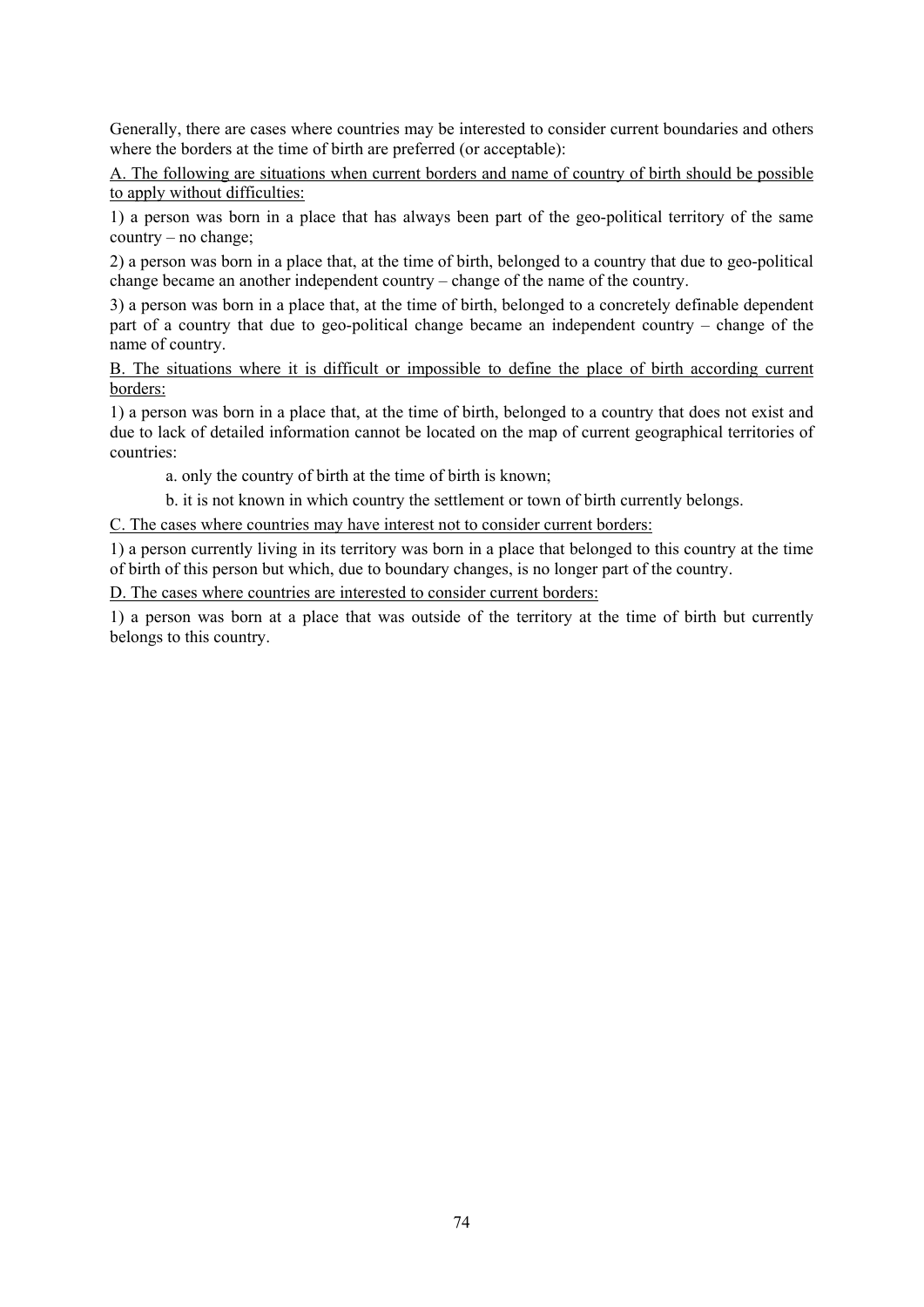# **BIRTHMOTHER: Country of birth of the respondent's mother**

# **Short description**

Country of birth is the country of usual residence of the mother at the time of the birth.

#### **Standard question**

What is your mother's country of birth (female guardian)?

# **Coding**

o Transmission codes

| Codes    | Labels                                                                                      |  |
|----------|---------------------------------------------------------------------------------------------|--|
|          | Born in this country                                                                        |  |
| 2 digits | Based on the ISO country classification; codes provided in the<br>Annex 5 of the AES manual |  |
|          | No answer                                                                                   |  |
| $-2$     | Not applicable (mother unknown)                                                             |  |

o Classification used In the field work, classification of country of birth should be done on the basis of the Commission Regulation (EC) No 1201/2009 of 30 November 2009 implementing Regulation (EC) No 763/2008 of the European Parliament and of the Council on population and housing censuses as regards the technical specifications of the topic and of their breakdowns. This classification is compatible with the harmonised code list proposed by Eurostat.

# **Definition**

| $\Omega$ | Filter             | None                                                                                |
|----------|--------------------|-------------------------------------------------------------------------------------|
|          | o Reference period | No specific reference period should be mentioned (see concept)                      |
|          | o Concept          | The respondent's mother's country of birth<br><b>See BIRTHFATHER</b>                |
|          | o Technical issues | Similar to the technical issues mentioned in 'BIRTHPLACE'<br><b>See BIRTHFATHER</b> |

# **Rationale**

The information provided in this variable is complementary to the one provided in variable 'BIRTHFATHER'. Both variables are useful to indicate the level of education of the parents of the respondent. Such information is important to determine the profile of the respondent as regards his/her family's educational background.

#### **Issues and developments**

See the variable BIRTHFATHER

# **Good practices**

See the variable BIRTHFATHER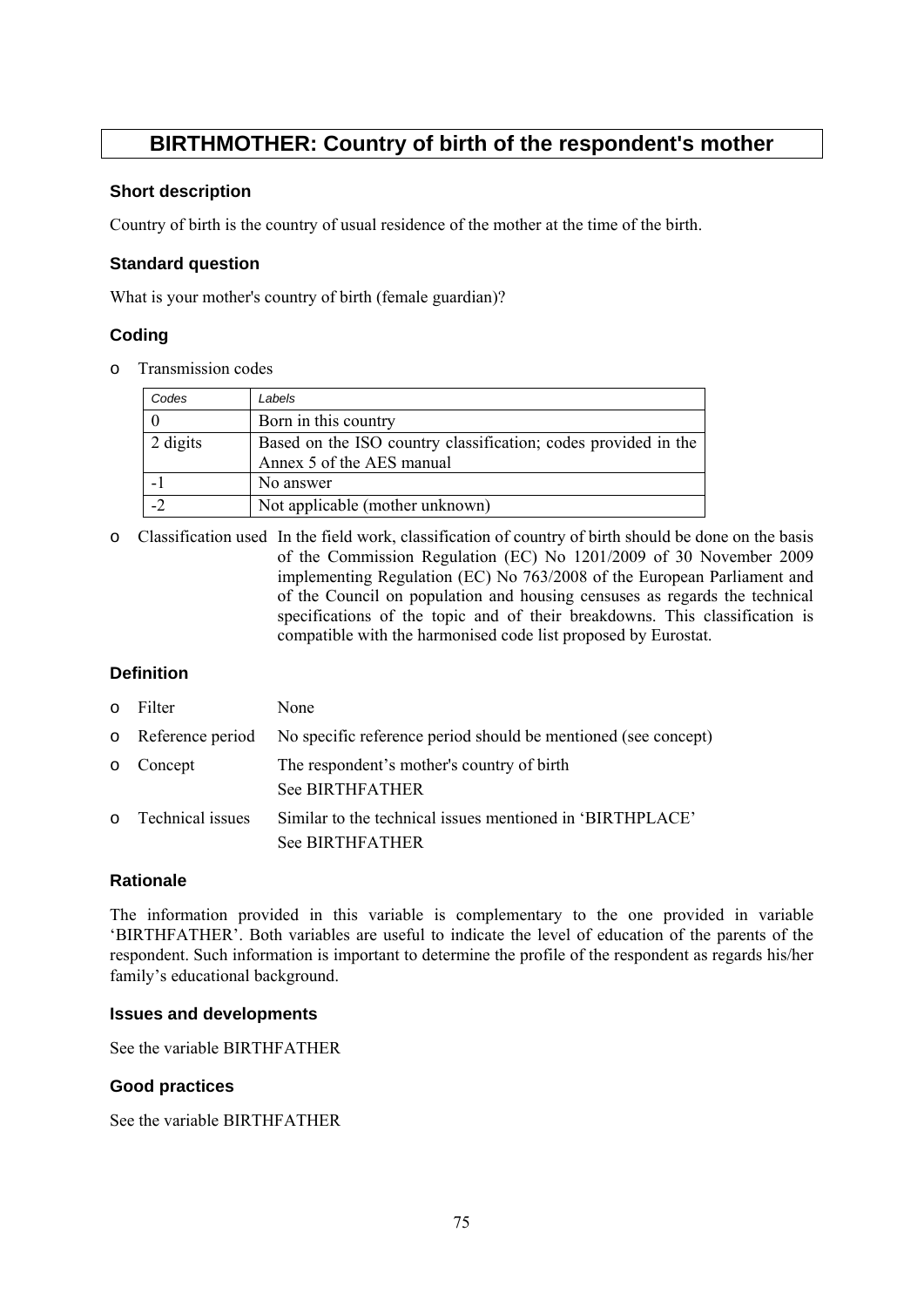# **SEEKINFO: Seeking information about learning possibilities**

#### **Short description**

This variable describes the respondent's interest to look for any information concerning learning possibilities (either on formal or non-formal education and training) during the last 12 months.

# **Standard question**

During the last 12 months, have you looked for any information concerning learning possibilities (either on formal or non-formal education and training)?

# **Coding**

o Transmission codes

| Codes | Labels    |
|-------|-----------|
|       | Yes       |
|       | 'NO       |
| -     | No answer |

o Classification used Not applicable

#### **Definition**

- o Filter None
- o Reference period Last 12 months
- o Concept Access to information about learning possibilities. This is also relevant to the concept of guidance for choosing a learning activity (e.g. course) and support during the learning activity. Learning activities should be understood here as any education and training, that is to say any formal or non-formal learning activity.
- o Technical issues -

#### **Rationale**

One important element of learning possibilities is the transparency of education and training offer (information and advice/guidance). Because of the growing interest in this issue, questions on the use of various sources of information has been included in the AES. The AES has the capacity to provide policy-relevant information on lifelong guidance through information on access to information.

#### **Issues and developments**

-

#### **Good practices**

It is important to emphasize 'for whose benefit the information was sought'. Respondents could have looked for information on learning possibilities for children/family. The variable refers only to the respondent.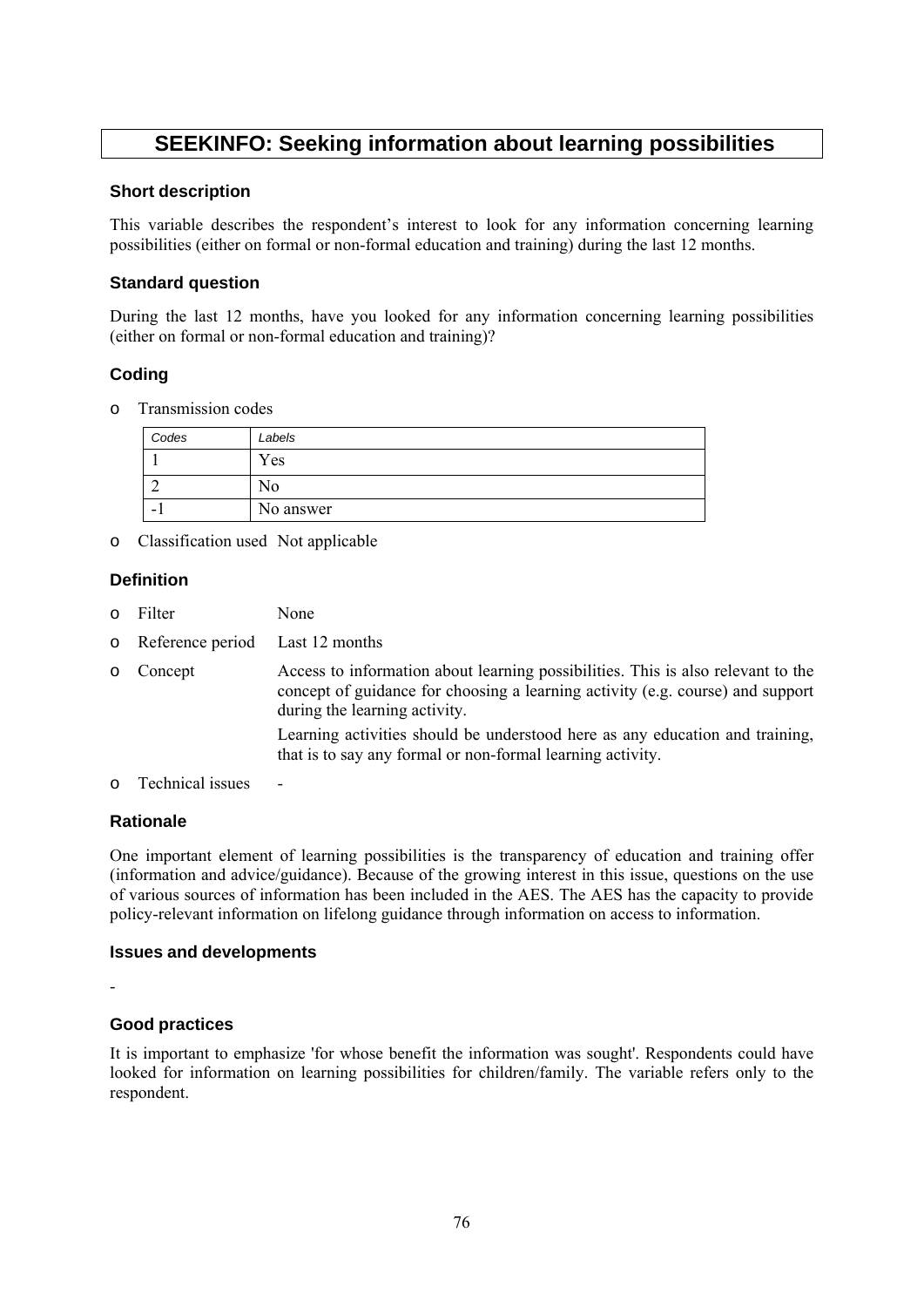# **GUIDEINST: Guidance and counselling through institutions/organisations**

# **Short description**

Information or advice/help on learning possibilities received from institutions/organisations during the last 12 months.

#### **Standard question**

During the last 12 months, have you received any information or advice/help on learning possibilities from institutions/organisations (include all types of services and all modes of service received: face to face, internet, mail, phone, fax, posters, leaflet, etc…)?

# **Coding**

o Transmission codes

| Variable name      | Codes          | Labels                                                       |  |
|--------------------|----------------|--------------------------------------------------------------|--|
| <b>GUIDEINST</b>   | -1             | No answer                                                    |  |
| <b>GUIDEINST 1</b> | Each           | Yes, I received free of charge information or advice/help on |  |
|                    | variable is    | learning opportunities from institutions/organisations       |  |
| <b>GUIDEINST 2</b> | coded 1 if     | Yes, I paid for information or advice/help on learning       |  |
|                    | selected, 2 if | opportunities from institutions/organisations                |  |
| <b>GUIDEINST 3</b> | not selected,  | No, I did not receive any information or advice/help on      |  |
|                    | -1 if there is | learning opportunities from institutions/organisations       |  |
|                    | no answer      |                                                              |  |

o Classification used Not applicable

# **Definition**

- o Filter None
- o Reference period Last 12 months
- o Concept The concept of guidance and counselling is operationalised through the expression "receiving information or advice/help on learning possibilities" taken and adapted from a similar question on guidance and counselling from PES (question E13 of a ILO questionnaire prototype [\(http://www.ilo.org/wcmsp5/groups/public/--](http://www.ilo.org/wcmsp5/groups/public/---ed_emp/documents/instructionalmaterial/wcms_140858.pdf) [ed\\_emp/documents/instructionalmaterial/wcms\\_140858.pdf\).](http://www.ilo.org/wcmsp5/groups/public/---ed_emp/documents/instructionalmaterial/wcms_140858.pdf) We mainly look at free information or advice/help and focus on information or advice/help provided by institutions and organisations. Information or advice/help provided by family/friends/neighbours/co-workers (informally) are excluded from the data collection.
- o Technical issues -

# **Rationale**

Guidance and counselling have been acknowledged in several EU policy reference documents as topical for the lifelong learning strategy and considered as a very important policy option for more and better lifelong learning.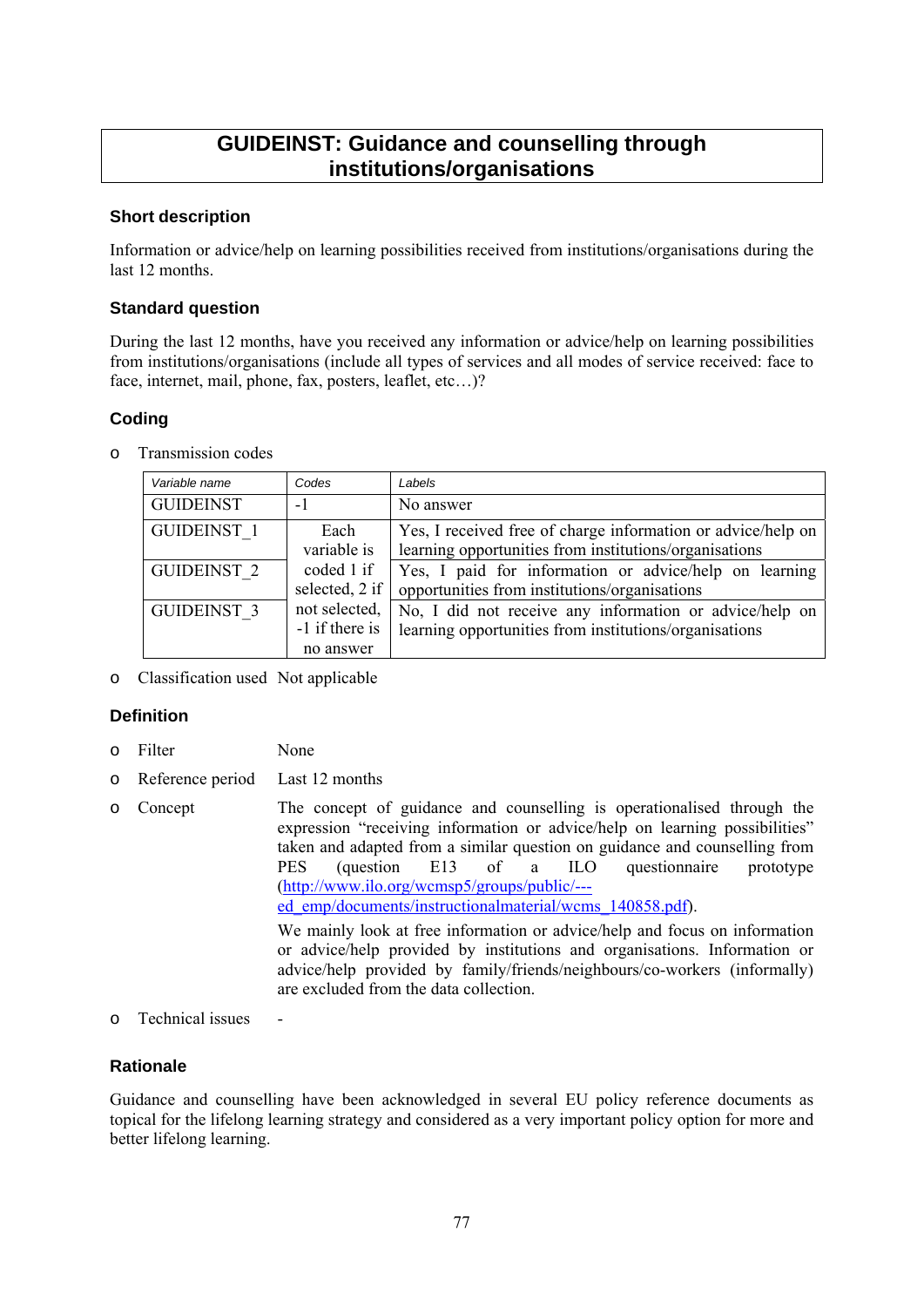Guidance and counselling embrace a set of activities that enables citizens at any age and at any point in their lives to identify their capacities, competences and interests, to make educational, training and occupational decisions and to manage their individual life paths in learning, work and other settings in which those capacities and competences are learned and/or used. Guidance covers a range of individual and collective activities relating to information-giving, counselling, competence assessment, support and the teaching of decision-making and career management skills.

This transversal role of guidance has been identified as contributing to achieving EU policy targets and objectives, with particular regard to vocational education and training, namely by:

- Informing, motivating and advising young and adults about further, possible and suitable learning options, thus contributing to: ease access to education and training, increase participation levels, increase effectiveness and relevance of education and training, increase qualification levels ; improve skills match on the labour market and stimulate professional and organisational developments of individuals and enterprises;
- Informing, motivating and advising young people about labour market relevant education and training, increased work-based learning and apprenticeships, flexible learning pathways, content and methods that acknowledge young people's lifestyles and interests, while maintaining highlevel quality standards, contributing to the reduction of early drop-outs and to increase access and completion of tertiary education;
- Allowing for a clarification of personal skills, skills needs, interests and preferences that enables autonomous up-skilling choices, beyond traditional cultural and gender roles, directly contributing to the rise in the qualification of women and at-risk groups.

#### **Issues and developments**

In the context of the AES, we propose the following theoretical definition of Information, Guidance and Counselling for learning: a range of services (such as the provision of information, assessment, career management skills, orientation and advice) to assist learners and/or potential learners to make choices relating to education and training possibilities, all characterised by the following features:

- o Provision of services often relies on some information/knowledge of the user' specific situation (for instance in terms of needs, preferences, inclinations, etc.)
- o Provision of services can take place in various places and forms as well as through different media (including on the internet through on line automatic application as long as they provide for interaction)
- o It can be free or charged, but we propose to mainly look at free services
- o It can be provided by institutions, organisations, family, friends, media, etc. Information or advice/help provided by family/friends/neighbours/co-workers (informally) are excluded from the data collection (see *Concept* in the *Definition* section above).

This is largely based on the definition of Guidance and Counselling for lifelong learning taken from Decision No 1720/2006/EC of the European Parliament and of the Council of 15 November 2006 establishing an action programme in the field of lifelong learning. In there, guidance and counselling is defined as a range of activities such as information, assessment, orientation and advice to assist learners, trainers and other staff to make choices relating to education and training programmes or employment opportunities.

The concept becomes more complex than the pure concept of access to information (i.e. information searched and found) currently adopted in the AES of course, but when it comes to analysing the results the Commission proposes to look at:

- o Receipt of guidance and counselling services
- o The provider of guidance and counselling
- o The type of guidance and counselling received
- o The mode of provision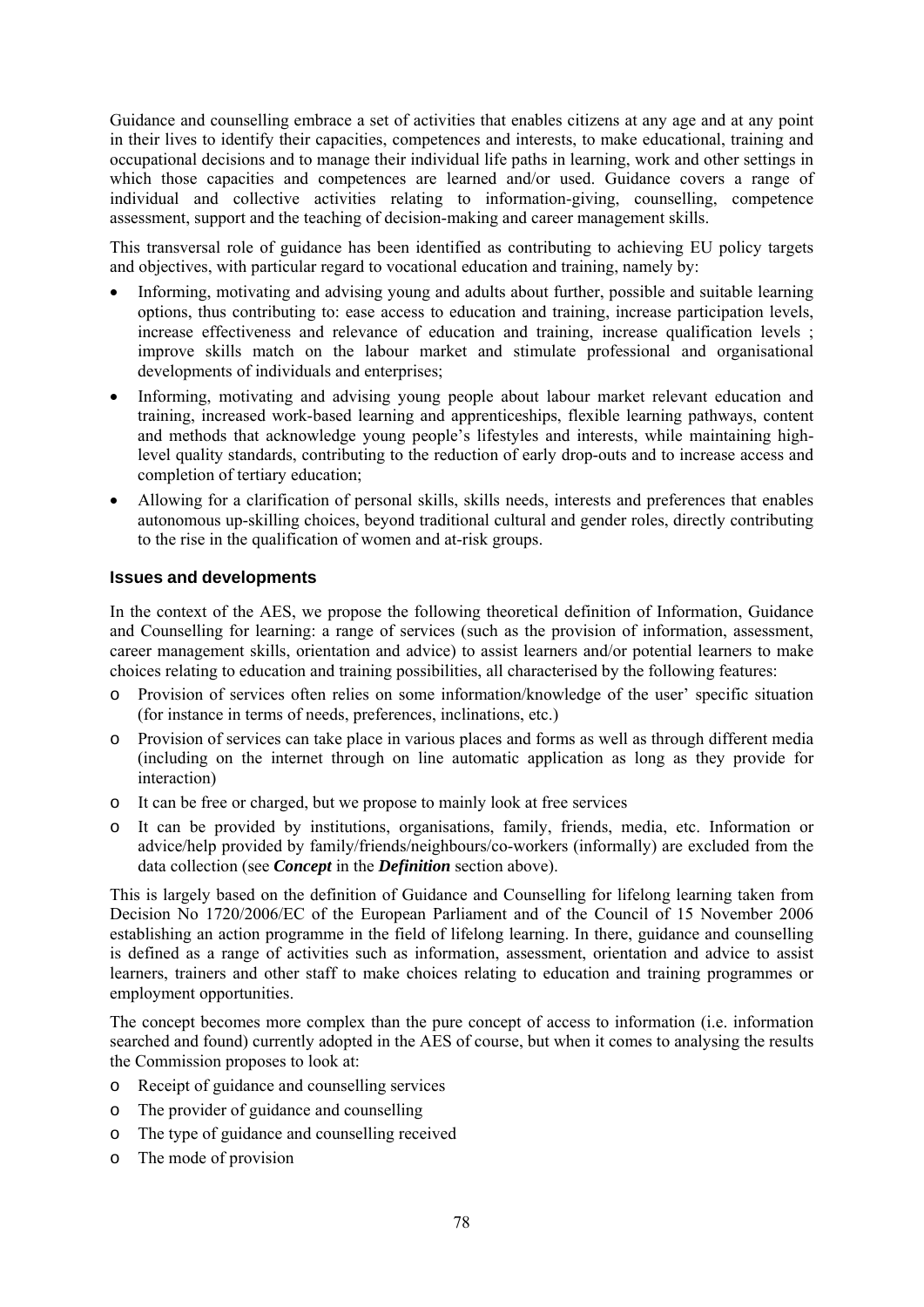We propose not to look at satisfaction with (and self-assessed usefulness of) guidance and counselling services. Furthermore, we propose not to ask direct questions on how guidance and counselling influenced individuals' participation in LLL.

However, we acknowledge that even though there will be some conceptual and methodological limitations, proxy information could be statistically derived at the analytical stage by crossing info on guidance and counselling with participation in (and outcomes of) learning.

Indicators to be derived:

- Individuals benefiting from guidance and counselling services
- Provider of guidance and counselling
- Types of guidance and counselling services provided
- Modes of delivering guidance and counselling
- Various breakdowns and cross-tabulations including joint analysis of guidance, participation in and outcomes of learning

#### **Good practices**

This variable can be collected through two questions as an alternative. Indeed the interviewer can ask a first question whether the respondent received any advice/help and then ask another question whether the information received was free of charge or not.

See the suggested questions in the questionnaire.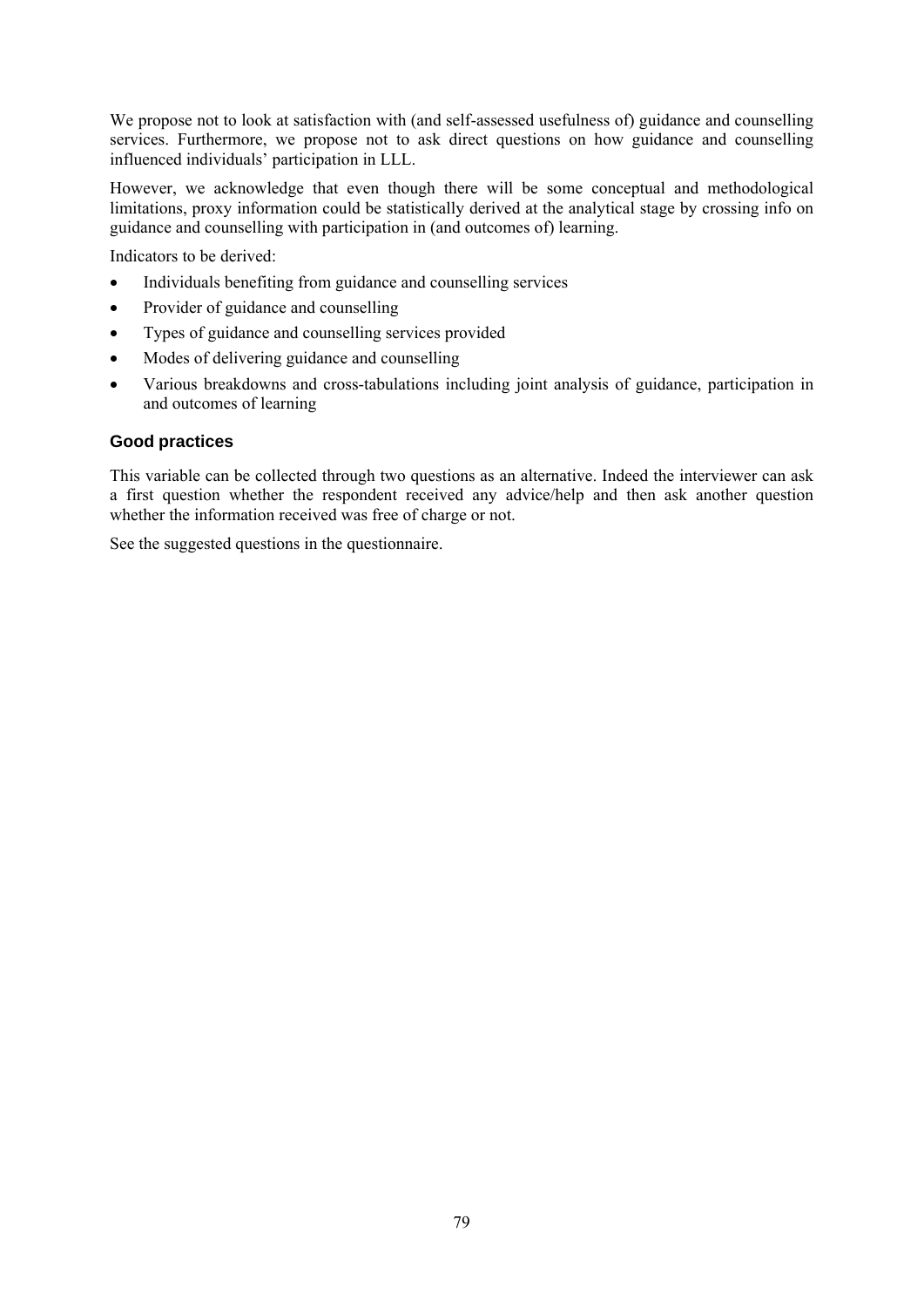# **GUIDESOURCE: Source of guidance (free of charge)**

#### **Short description**

Source of the free of charge information or advice/help on learning possibilities received during the last 12 months

# **Standard question**

Did you receive this free of charge information or advice/help on learning possibilities from any of the following institutions/organisations? (mark all that apply)

# **Coding**

o Transmission codes

There should be **6 variables transmitted on the whole**: GUIDESOURCE, GUIDESOURCE\_1, GUIDESOURCE\_2, GUIDESOURCE\_3, GUIDESOURCE\_4 and GUIDESOURCE\_5

| Variable name        | Codes                                                              | Labels                                                                                                                                        |
|----------------------|--------------------------------------------------------------------|-----------------------------------------------------------------------------------------------------------------------------------------------|
| <b>GUIDESOURCE</b>   | $-1$                                                               | No answer                                                                                                                                     |
|                      | $-2$                                                               | Not applicable (GUIDEINST $1 \neq 1$ )                                                                                                        |
| <b>GUIDESOURCE 1</b> | Each variable is<br>coded: 1 if selected,<br>2 if not selected, -2 | From education or training institutions (school,<br>college, university, VET centre, institution for<br>adult learning, validation centre)    |
| <b>GUIDESOURCE 2</b> | for not applicable<br>(GUIDEINST $1\neq 1$ ),<br>-1 if there is no | From employment services                                                                                                                      |
| <b>GUIDESOURCE 3</b> |                                                                    | From employer or employer organisations                                                                                                       |
| <b>GUIDESOURCE 4</b> |                                                                    | From trade unions or work council                                                                                                             |
| <b>GUIDESOURCE 5</b> | answer                                                             | From other institutions/organisations providing<br>free information or advice/help on learning<br>opportunities (other than mentioned before) |

o Classification used Not applicable

# **Definition**

- o Filter Respondents who received free of charge information or advice/help on learning possibilities (GUIDEINST  $1 = 1$ )
- o Reference period Last 12 months
- o Concept See GUIDEINST variable
- o Technical issues -

# **Rationale**

-

**Issues and developments** 

**Good practices** 

-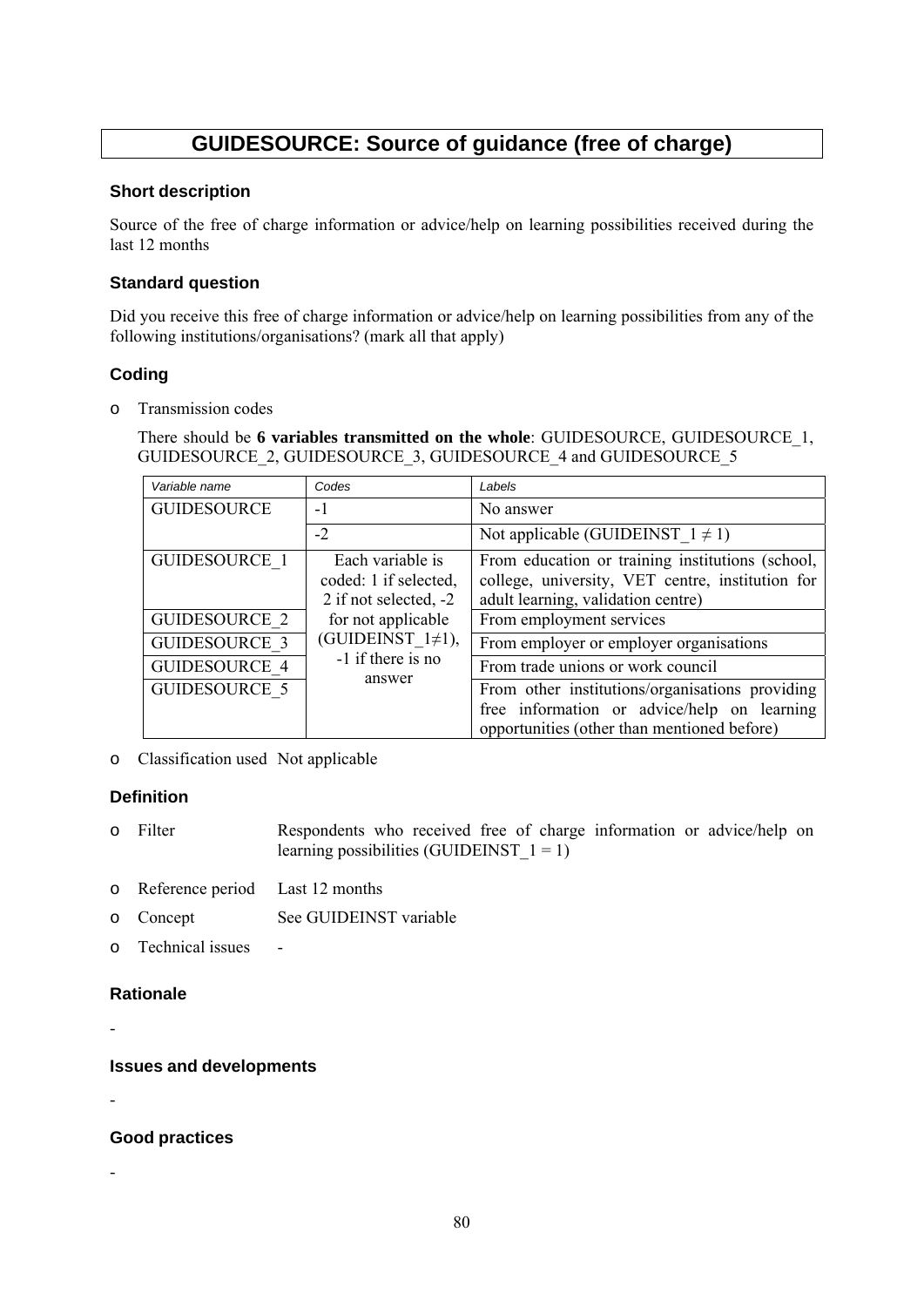# **GUIDETYPE: Type of guidance received (free of charge)**

#### **Short description**

Type of the free of charge information or advice/help on learning possibilities received during the last 12 months

# **Standard question**

Which type of free information or advice/help concerning learning possibilities have you received? (*mark all that apply*)

# **Coding**

o Transmission codes

There should be **5 variables transmitted on the whole**: GUIDETYPE, GUIDETYPE\_1, GUIDETYPE\_2, GUIDETYPE\_3 and GUIDETYPE\_4

| Variable name      | Codes                                                                                                                          | Labels                                                                                                               |
|--------------------|--------------------------------------------------------------------------------------------------------------------------------|----------------------------------------------------------------------------------------------------------------------|
| <b>GUIDETYPE</b>   | $-1$                                                                                                                           | No answer                                                                                                            |
|                    | $-2$                                                                                                                           | Not applicable (GUIDEINST $1 \neq 1$ )                                                                               |
| <b>GUIDETYPE 1</b> | Each variable is                                                                                                               | Information or advice/help on learning possibilities                                                                 |
| <b>GUIDETYPE 2</b> | coded: 1 if selected,<br>2 if not selected, -2<br>for not applicable<br>(GUIDEINST $1\neq 1$ ),<br>-1 if there is no<br>answer | Assessment of skills and competences through tests,<br>skills audits or interviews                                   |
| <b>GUIDETYPE 3</b> |                                                                                                                                | Information or advice/help on procedure<br>for<br>validation/recognition of skills, competences or<br>prior learning |
| <b>GUIDETYPE 4</b> |                                                                                                                                | Other type of information or advice/help                                                                             |

o Classification used Not applicable

# **Definition**

- o Filter Respondents who received free of charge information or advice/help on learning possibilities (GUIDEINST 1=1)
- o Reference period Last 12 months
- o Concept See GUIDEINST variable
- o Technical issues -

# **Rationale**

-

**Issues and developments** 

# **Good practices**

-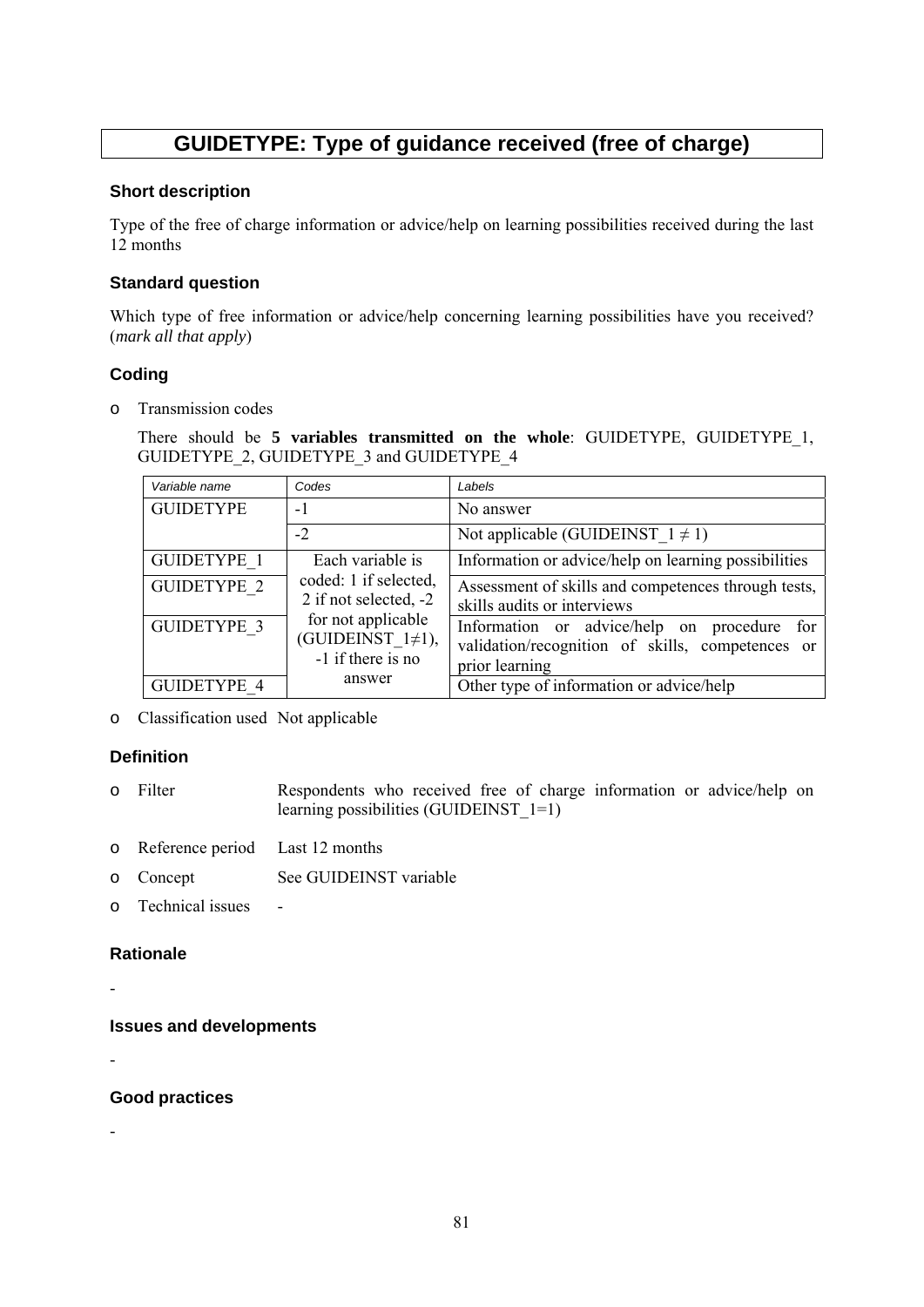# **GUIDEMODE: Mode of delivery of guidance (free of charge)**

#### **Short description**

Mode of delivery of the free of charge information or advice/help on learning possibilities received during the last 12 months

# **Standard question**

In which way did you receive this free information or advice/help on learning possibilities? (*mark all that apply*)

# **Coding**

o Transmission codes

There should be **5 variables transmitted on the whole**: GUIDEMODE, GUIDEMODE\_1, GUIDEMODE\_2, GUIDEMODE\_3 and GUIDEMODE\_4

| Variable name      | Codes                                                                                                                                              | Labels                                                                                                                       |
|--------------------|----------------------------------------------------------------------------------------------------------------------------------------------------|------------------------------------------------------------------------------------------------------------------------------|
| <b>GUIDEMODE</b>   | $\Omega$                                                                                                                                           | None of the items below                                                                                                      |
|                    | $-1$                                                                                                                                               | No answer                                                                                                                    |
|                    | $-2$                                                                                                                                               | Not applicable (GUIDEINST $1 \neq 1$ )                                                                                       |
| <b>GUIDEMODE 1</b> |                                                                                                                                                    | Face-to-face interaction                                                                                                     |
| <b>GUIDEMODE 2</b> | Each variable is<br>coded: 1 if selected,<br>2 if not selected, -2<br>for not applicable<br>(GUIDEINST $1\neq 1$ ),<br>-1 if there is no<br>answer | Interaction with a person through internet, phone, e-<br>mail or any other media                                             |
| <b>GUIDEMODE 3</b> |                                                                                                                                                    | Interaction with a computer based application for<br>information or advice/help (including online self-<br>assessment tools) |
| <b>GUIDEMODE 4</b> |                                                                                                                                                    | No interaction, only information through dedicated<br>material (books, posters, websites, leaflet, TV<br>programme, etc.)    |

o Classification used Not applicable

# **Definition**

- o Filter Respondents who received free of charge information or advice/help on learning possibilities (GUIDEINST  $1 = 1$ )
- o Reference period Last 12 months
- o Concept See GUIDEINST variable
- o Technical issues Face-to-face interaction intends that the person providing information is physically present (as opposed to an interaction through the internet).

Face-to-face can include situations in which the person provides advice/help to a whole group of people/students.

# **Rationale**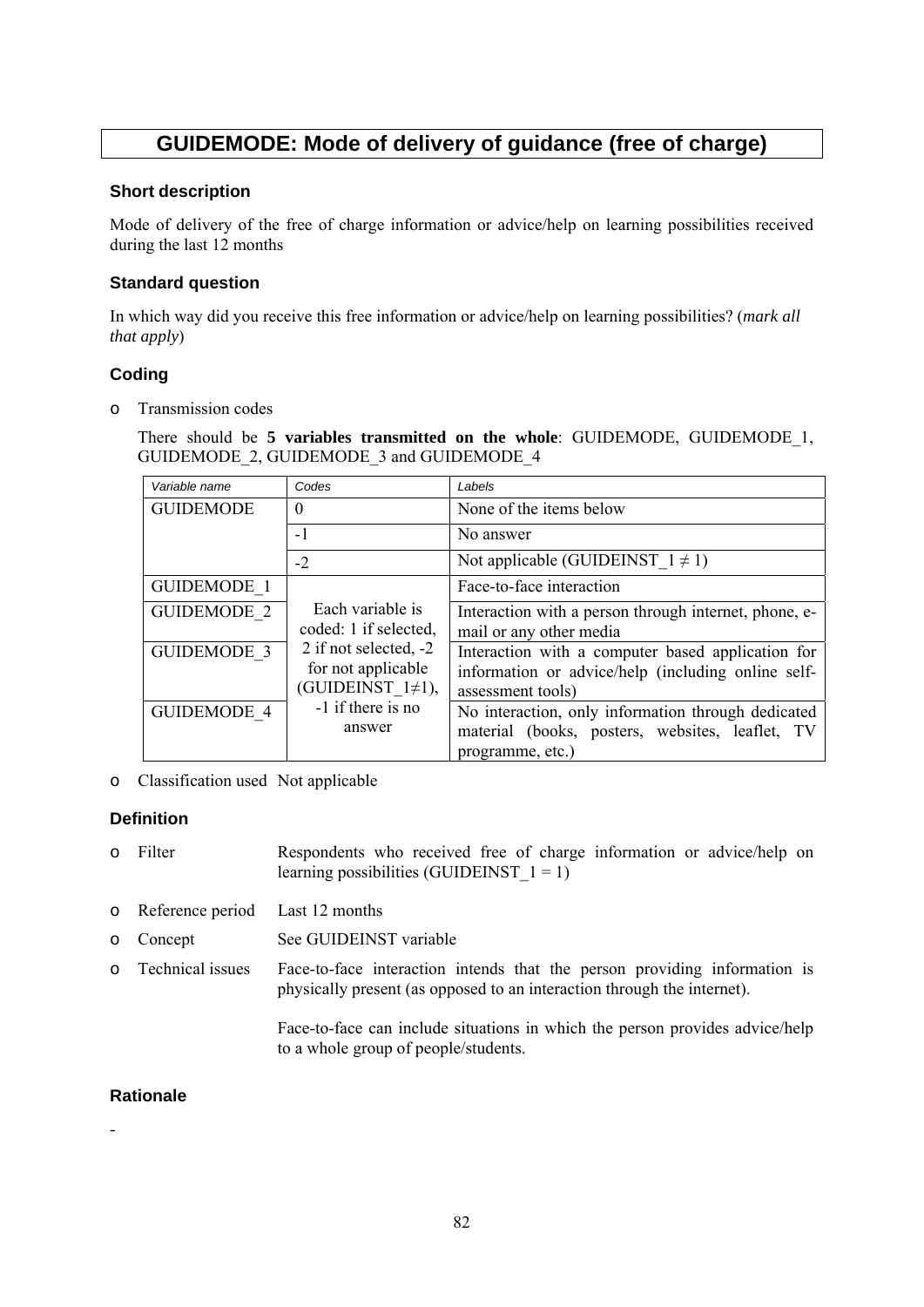**Issues and developments** 

**Good practices** 

-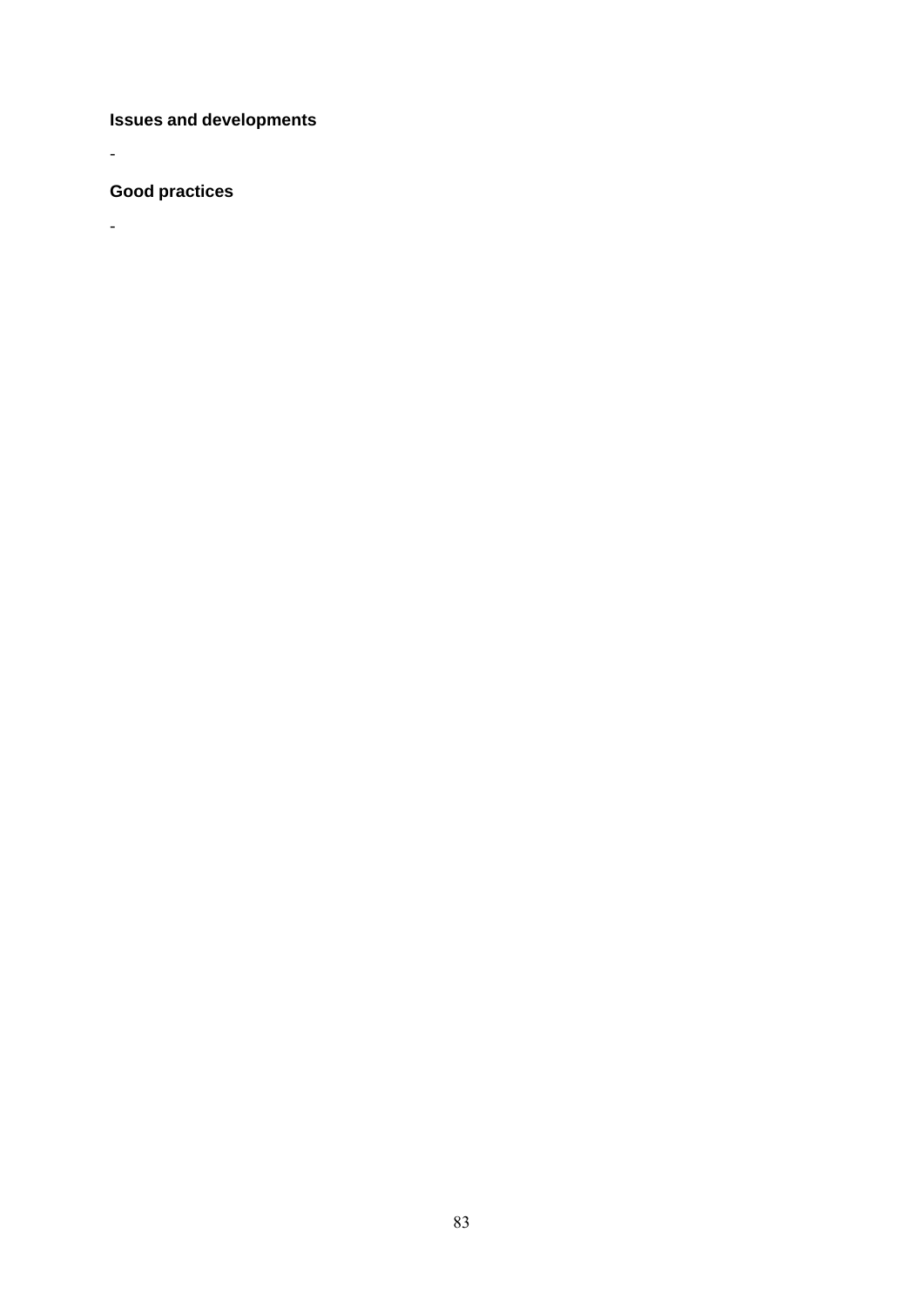# **FED: Participation in formal education and training**

#### **Short description**

Participation in formal education and training during the last 12 months

#### **Standard question**

During the last 12 months, that is since << month, year >> have you been a student or apprentice in formal education or training?

# **Coding**

o Transmission codes

| Codes | Labels  |
|-------|---------|
|       | Yes     |
| -     | -<br>No |

o Classification used Not applicable

# **Definition**

- o Filter None
- o Reference period Last 12 months

| $\circ$ | Concept          | Formal education or training.                                                                                                                                                                                                                                                                                                                                                                                                                                                                                                                                                                                                                                                                                                                         |
|---------|------------------|-------------------------------------------------------------------------------------------------------------------------------------------------------------------------------------------------------------------------------------------------------------------------------------------------------------------------------------------------------------------------------------------------------------------------------------------------------------------------------------------------------------------------------------------------------------------------------------------------------------------------------------------------------------------------------------------------------------------------------------------------------|
|         |                  | Formal education is defined as "Education that is institutionalised, intentional<br>and planned through public organisations and recognised private bodies and<br>$-$ in their totality $-$ constitute the formal education system of a country.<br>Formal education programmes are thus recognised as such by the relevant<br>national education authorities or equivalent authorities, e.g. any other<br>institution in cooperation with the national or sub-national education<br>authorities. Formal education consists mostly in initial education. Vocational<br>education, special needs education and some parts of adult education are<br>often recognised as being part of the formal education system." (ISCED 2011<br>glossary, page 80). |
|         |                  | See Issues and developments for a definition of apprenticeship                                                                                                                                                                                                                                                                                                                                                                                                                                                                                                                                                                                                                                                                                        |
| $\circ$ | Technical issues | The question(s) for this variable should be phrased by countries in a way that<br>the concept of education designed to lead to achievement included in the<br>National Framework of Qualifications is described as fully as possible. The<br>phrasing can be for example:                                                                                                                                                                                                                                                                                                                                                                                                                                                                             |
|         |                  | During the last 12 months, that is since $\langle\langle \rangle$ = $\langle \rangle$ = $\langle \rangle$ , have you been<br>studying towards a qualification?                                                                                                                                                                                                                                                                                                                                                                                                                                                                                                                                                                                        |
|         |                  | Another possibility would be to list institutions providing formal education or<br>list formal education and training programmes.                                                                                                                                                                                                                                                                                                                                                                                                                                                                                                                                                                                                                     |
|         |                  | This includes completed and ongoing learning activities.                                                                                                                                                                                                                                                                                                                                                                                                                                                                                                                                                                                                                                                                                              |
|         |                  | As it is considered a key variable on participation in lifelong learning, the 'No<br>answer' category is not recommended. Moreover, as it is a key variable,<br>appropriate time should be dedicated by the interviewer to this question.                                                                                                                                                                                                                                                                                                                                                                                                                                                                                                             |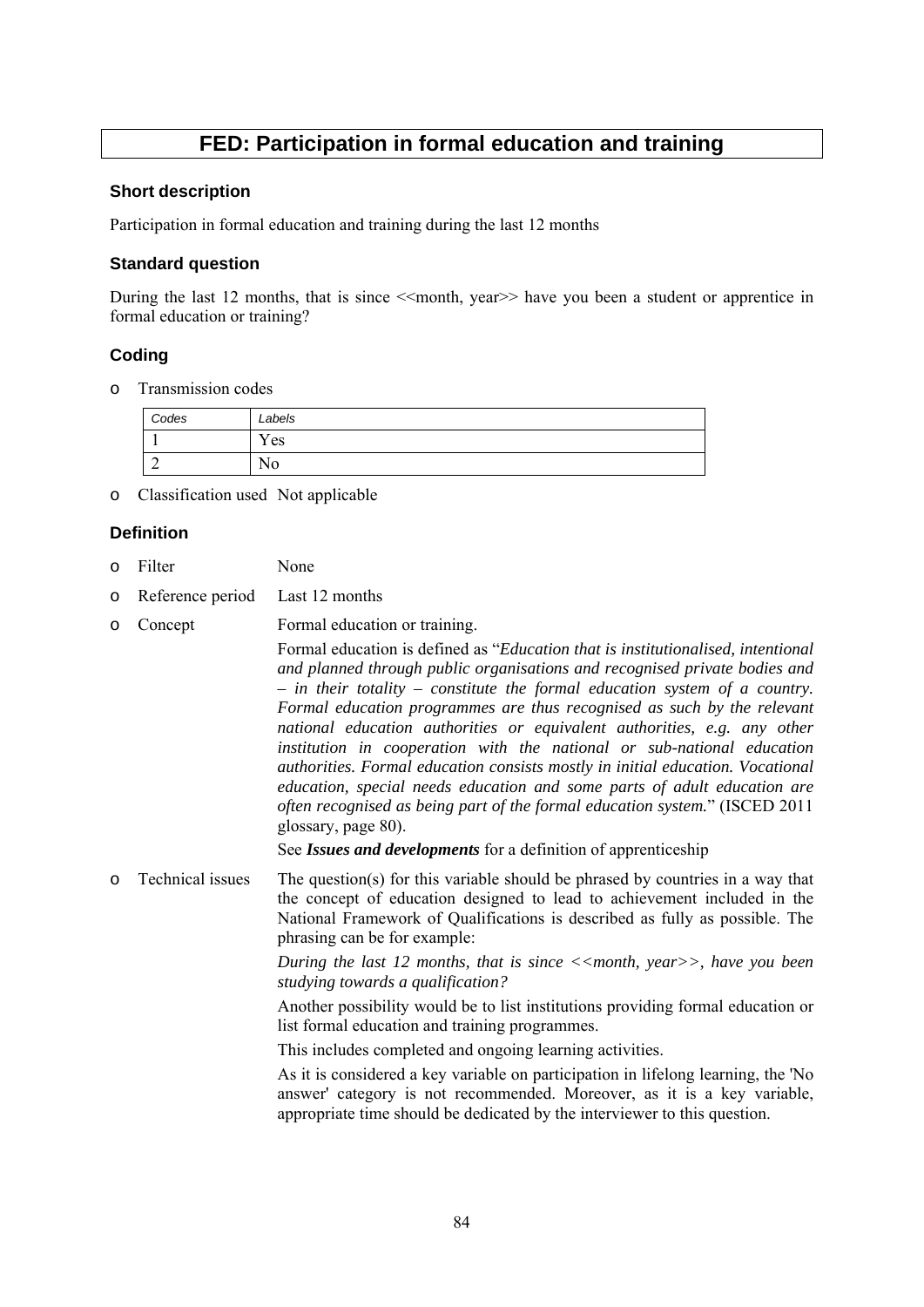# **Rationale**

Learning activities cover many fields. According to the broad and commonly used definition in the European Union, lifelong learning encompasses the entire spectrum of formal, non-formal and informal learning.

#### **Issues and developments**

A learning activity is considered to be formal when upon its completion it leads to a learning achievement (qualification or award) that can be positioned to the National Framework of Qualification (NFQ).

It should be noted that the concept of NFQ should not be confused with the concept of "Framework of national qualifications". The latter includes only the qualifications awarded by national education and training bodies while the NFQ covers also the qualifications delivered by awarding bodies operating in other countries.

Within the NFQ concept, several other criteria are involved for distinguishing formal from non-formal education and training.

- The "hierarchy-level" criterion: This is based on the ISCED definition according to which a formal learning activity can be seen as a complex "ladder" of education that requires the successful completion of one level-grade before proceeding to the next one.
- Admission requirements: a formal learning activity is subject to admission requirements which have to be fulfilled to have access to training. These usually relate to age and prior education attainment while such requirements may not exist for admission to a non-formal education and training programme.
- Registration requirements: a formal education is typically subject to registration, i.e. the requirement or set of requirements that need to be filled to record formally the enrolment to learning. On the other hand, there is no need for such requirement in non-formal education.

Apprenticeship shall be defined in the following way (see *Terminology of European education and training policy* released by CEDEFOP in 2008): *'systematic, long-term training alternating periods at the workplace and in an educational institution or training centre. The apprentice is contractually linked to the employer and receives remuneration (wage or allowance). The employer assumes responsibility for providing the trainee with training leading to a specific occupation.*'

#### **Good practices**

- o Answer cards can be used on which categories of all relevant formal education programmes are listed. It is important that the programme has a theoretical duration of one semester/6 months. Information for the respondent on theoretical duration is only required if the duration of the programme is less than one semester or 6 months.
- o This programme category approach could be developed in a way which would enable to collect information on level and orientation of education. For instance the approach with show cards could help identify specific programme categories or even specific programmes, in a way that makes possible to derive information about their level and orientation.
- o Official programme lists can be used (e.g. UOE mappings, National Framework Qualifications) provided that these lists are up-to-date and comprehensive (no programme left aside).
- o This could also be used (i.e. adapted) in case the second type of standard question (have you been studying towards a qualification) is used.
- o In countries with a modular education system and in cases when it is difficult to assess whether a module is 'formal' or not, a question on the purpose of the module can be added: if intended to be used in a formal programme in the immediate future, it can be considered as formal itself.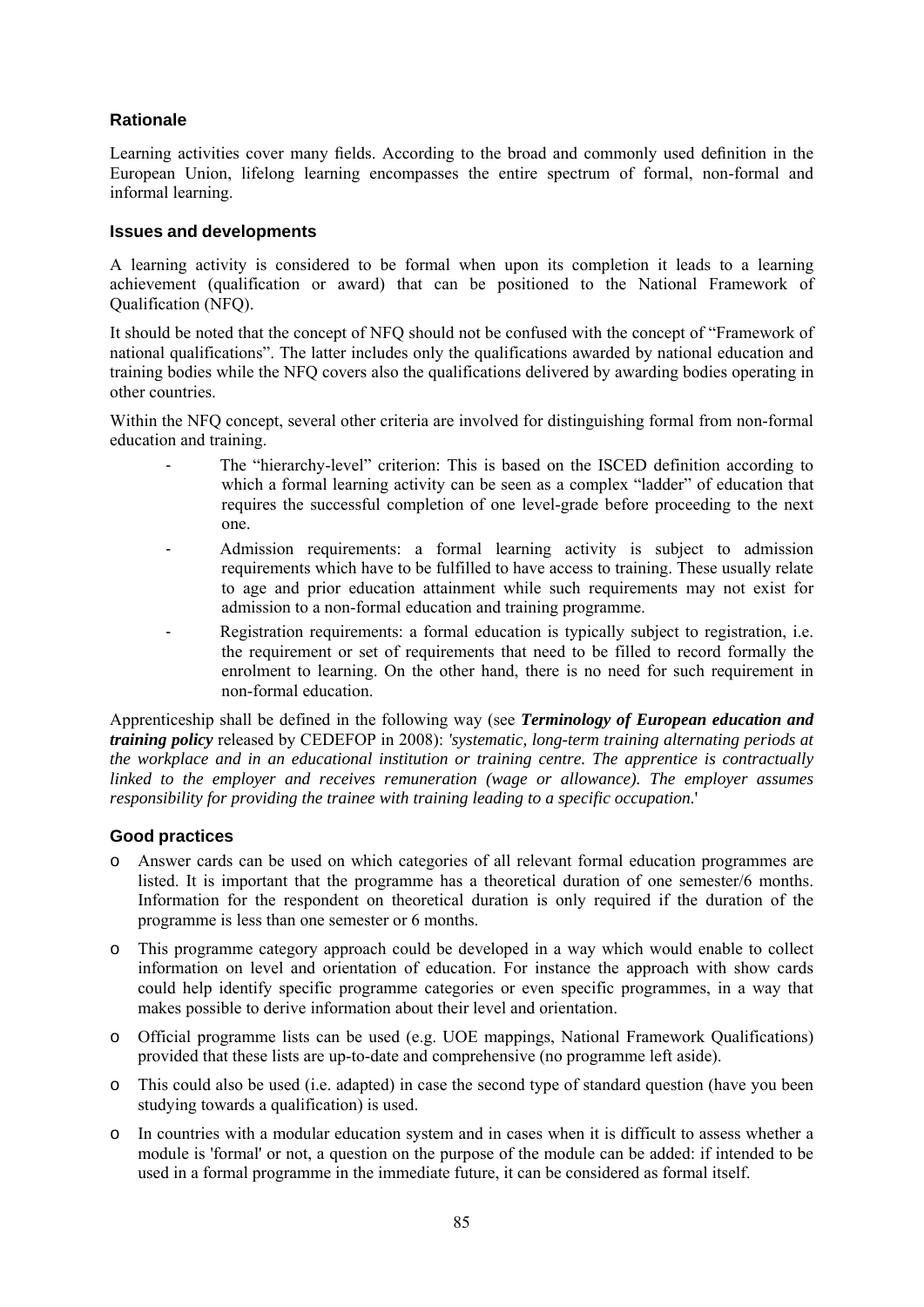o Qualification (National Framework Qualification)

When a non-formal learning programme leads to a qualification (in order to receive a formal qualification in the National Framework Qualification), the following rules should be followed:

- if the program directly leads to a NFQ qualification and the final examination is a part of it, it should be considered as formal;

- if the programme is designed to provide help for another formal programme, for instance to prepare for the final exam to obtain the formal NFO qualification, and the final exam is not included in the programme but has to be taken separately, it should be considered as non-formal.

o Pre-call or pre-letter and list of learning activities

A good practice already implemented in some countries during the 2011 AES data collection consists in anticipating the interview by either calling the respondents or sending them a letter to explain the aim of the survey and already present the types of learning the respondent will have to remember about.

In case a letter is sent, a form to be filled in by the respondent **prior to the interview** can be included in the letter where they can list all the learning activities (either formal or non-formal) they participated in during the last 12 months, separately for each four types.

The form can be sent along with a letter presenting the survey to the respondent for instance.

By keeping this list close at hand during the interview, it will ease the answering process as the respondents will both have taken some time to already think about their participation and have a list to refer to when it comes to the key questions of the survey.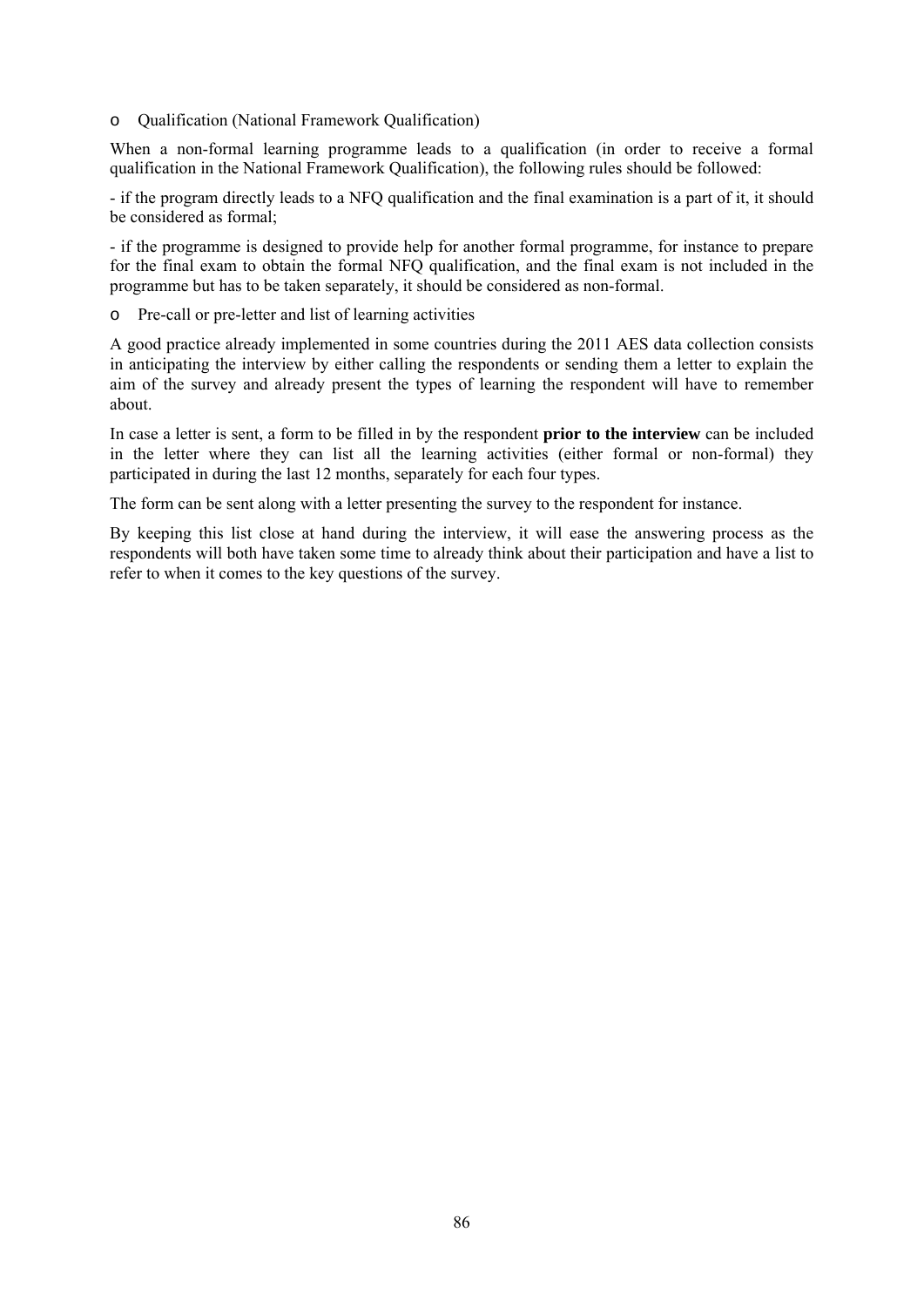# **FEDNUM: Number of formal education or training activities**

#### **Short description**

This variable refers to the number of formal education and training activities in which the respondent participated during the last 12 months

# **Standard question**

In how many formal education or training activities did you participate in during the last 12 months?

# **Coding**

o Transmission codes

| Codes  | Labels               |
|--------|----------------------|
|        | None (FED = 2)       |
| . - 99 | Number of activities |

o Classification used Not applicable

# **Definition**

o Filter All respondents who participated in formal education or training during the last 12 months (FED  $=$  1) o Reference period Last 12 months o Concept The number of formal education or training activities participated in during the last 12 months o Technical issues -

# **Rationale**

-

-

**Issues and developments** 

# **Good practices**

- o Data collection through interviews.
- o When it comes to asking for further details for the most recent formal education or training learning activity, the selected activity can be named and then referred to by its name in the questionnaire (see suggested questionnaire).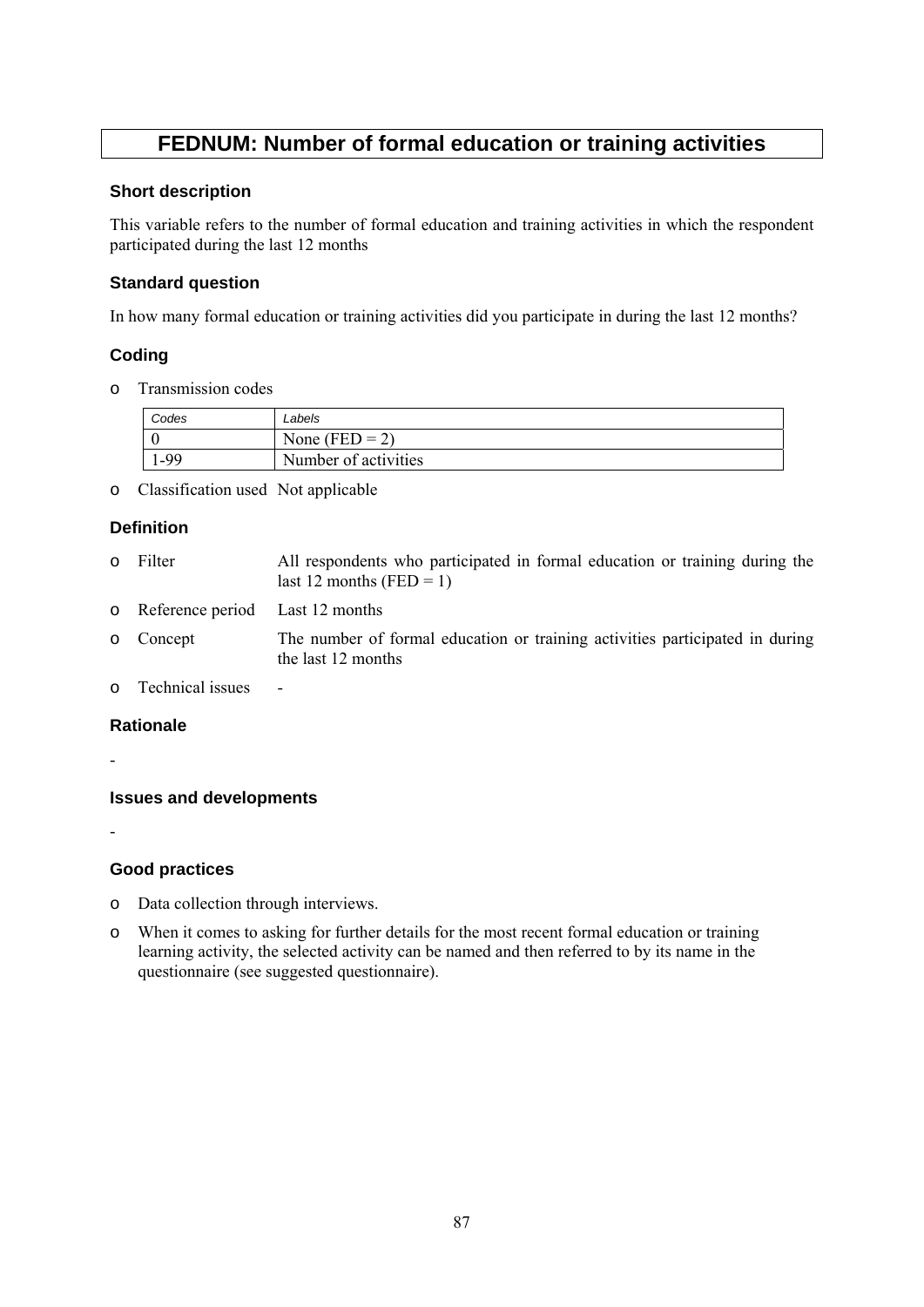# **FEDSTARTYEAR: Starting year of the most recent formal education activity**

# **Short description**

This variable refers to the year when the most recent formal education or training activity started

#### **Standard question**

What year did the most recent formal education or training activity start?

# **Coding**

o Transmission codes

| Codes    | Labels                                                                                            |
|----------|---------------------------------------------------------------------------------------------------|
| 4 digits | The four digits of the year when the most recent formal<br>education or training activity started |
|          | No answer                                                                                         |
|          | Not applicable (FEDNUM = 0)                                                                       |

o Classification used Not applicable

# **Definition**

| 0 Filter           | All respondents who participated in at least one formal education or training<br>activity during the last 12 months (FEDNUM $\geq$ 1) |
|--------------------|---------------------------------------------------------------------------------------------------------------------------------------|
|                    | o Reference period Last 12 months (see concept)                                                                                       |
| o Concept          | Year when the most recent formal education or training activity started.                                                              |
| o Technical issues | In case the respondent does not know the exact date an estimation should be<br>provided.                                              |

# **Rationale**

This variable may be used for analysis of the characteristics of the formal education and training. In particular, and together with the variable on the starting month (FEDSTARTMONTH) and the one on the completion of the learning activity (FEDCOMP), it provides an indication about the whole duration of the learning programme it refers to thus giving complementary information to the number of hours of instruction (NFENBHOURS).

#### **Issues and developments**

-

# **Good practices**

- o Data collection through interviews.
- o The question should be placed at the beginning of the section on formal education and training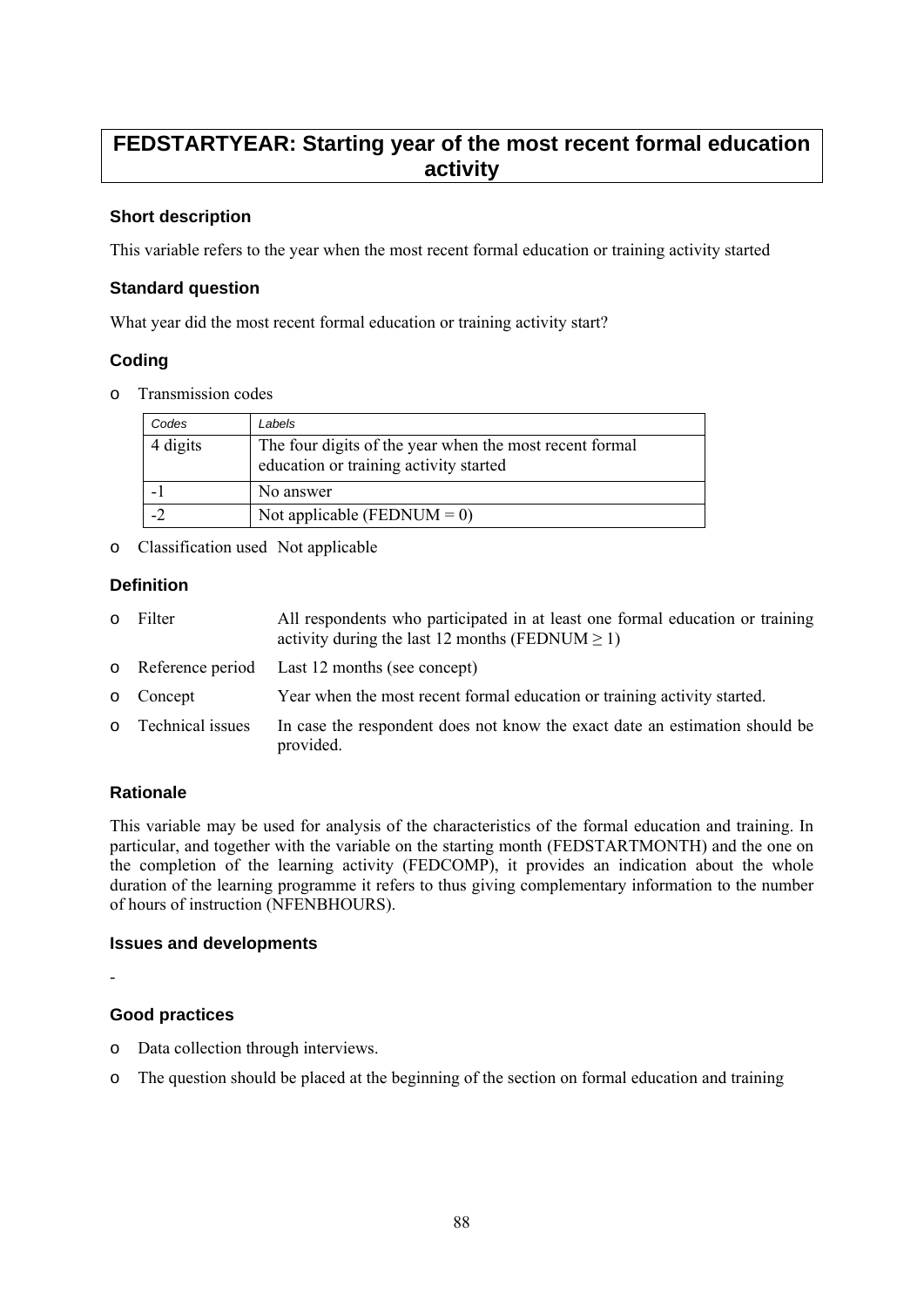# **FEDSTARTMONTH: Starting month of the most recent formal education activity**

# **Short description**

This variable refers to the month when the most recent formal education or training activity started

#### **Standard question**

What month did the most recent formal education or training activity start?

# **Coding**

o Transmission codes

| Codes | Labels                         |
|-------|--------------------------------|
| 01    | January                        |
| 02    | February                       |
| 03    | March                          |
| 04    | April                          |
| 05    | May                            |
| 06    | June                           |
| 07    | July                           |
| 08    | August                         |
| 09    | September                      |
| 10    | October                        |
| 11    | November                       |
| 12    | December                       |
| $-1$  | No answer                      |
| $-2$  | Not applicable (FEDNUM = $0$ ) |

o Classification used Not applicable

# **Definition**

| $\circ$ | Filter             | All respondents who participated in at least one formal education or training<br>activity during the last 12 months (FEDNUM $\geq$ 1) |
|---------|--------------------|---------------------------------------------------------------------------------------------------------------------------------------|
|         |                    | o Reference period Last 12 months (see concept)                                                                                       |
|         | o Concept          | Month when the most recent formal education or training activity started.                                                             |
|         | o Technical issues | In case the respondent does not know the exact date an estimation should be<br>provided.                                              |

# **Rationale**

See FEDSTARTYEAR

#### **Issues and developments**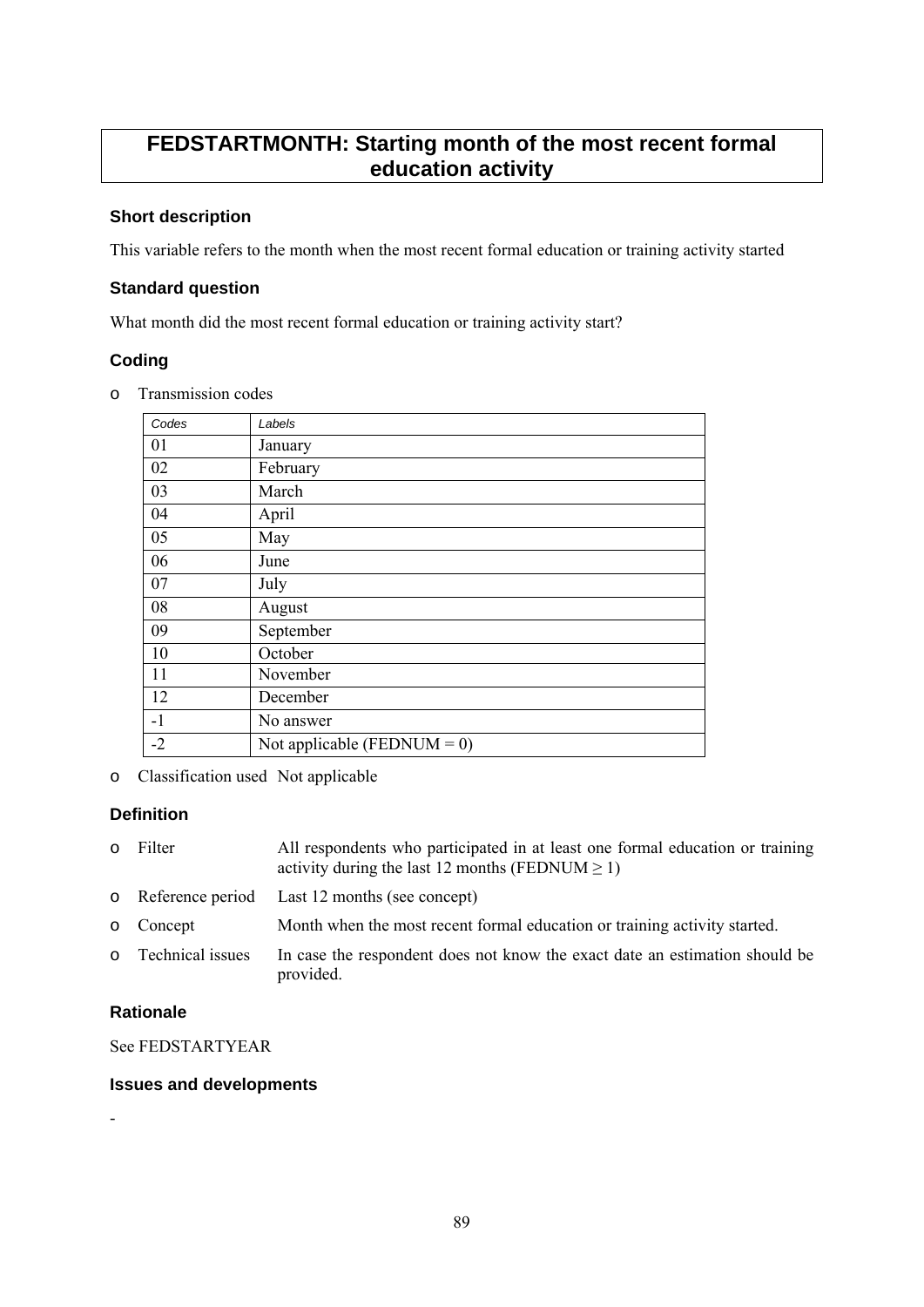# **Good practices**

- o Data collection through interviews.
- o The question should be placed at the beginning of the section on formal education and training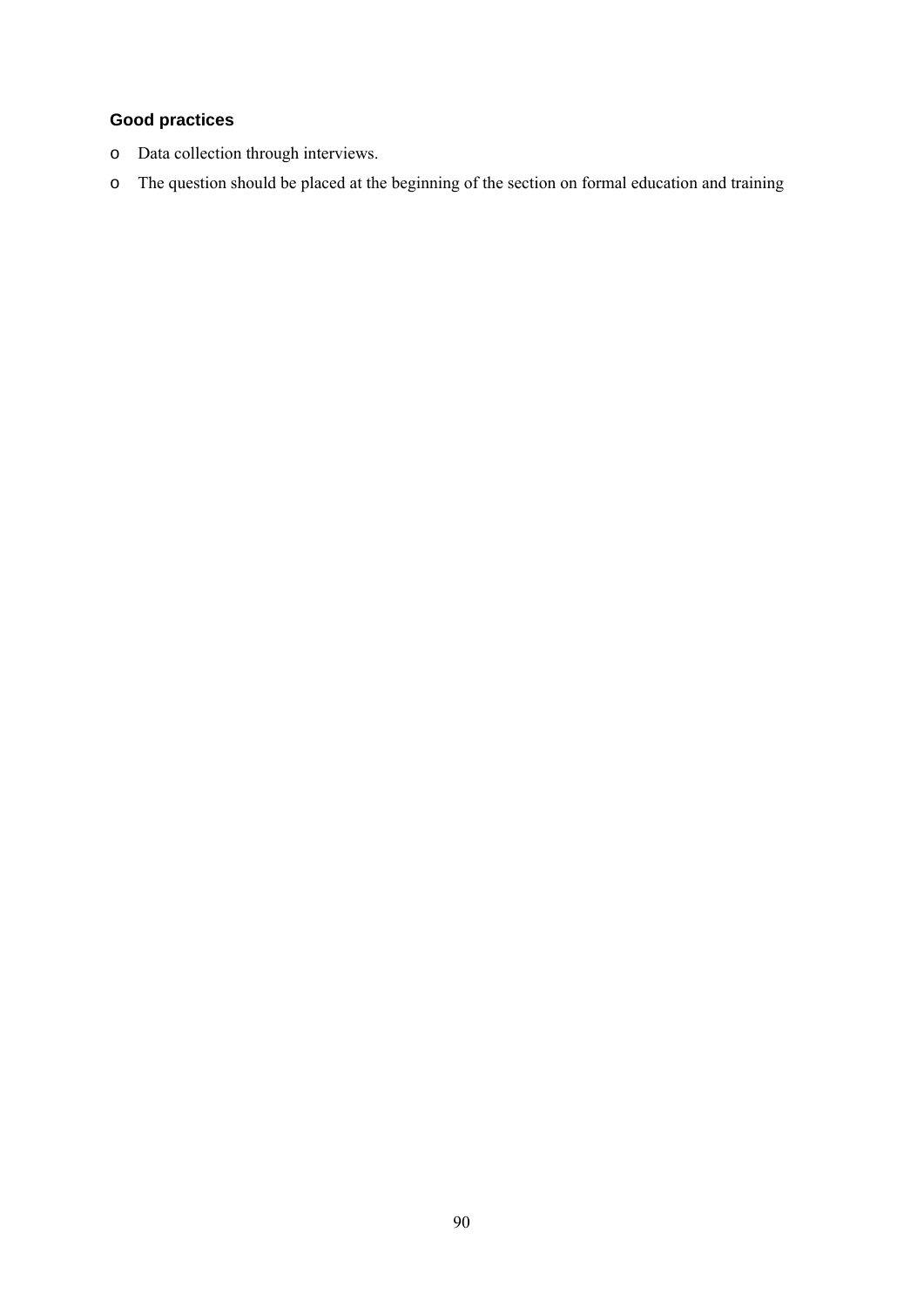# **FEDLEVEL: Level of the most recent formal education activity**

#### **Short description**

This variable indicates the level of the most recent formal education or training activity in which the respondent participated

#### **Standard question**

What was the level of the most recent formal education or training activity?

# **Coding**

o Transmission codes

| Codes | Labels                                                                                                          |
|-------|-----------------------------------------------------------------------------------------------------------------|
| 100   | <b>ISCED 1</b>                                                                                                  |
| 200   | ISCED 2 (including ISCED 3 programmes of a duration which<br>is less than 2 years                               |
| 302   | ISCED 3 programme duration of 2 years and more, sequential<br>(i.e. access to next ISCED 3 programme only)      |
| 303   | ISCED 3 programme duration of 2 years and more, terminal or<br>access to ISCED 4 only                           |
| 304   | ISCED 3 with access to ISCED 5, 6 or 7                                                                          |
| 300   | ISCED 3 programme duration of 2 years and more, without<br>possible distinction of access to other ISCED levels |
| 400   | <b>ISCED4</b>                                                                                                   |
| 500   | <b>ISCED 5</b>                                                                                                  |
| 600   | ISCED 6                                                                                                         |
| 700   | <b>ISCED</b> 7                                                                                                  |
| 800   | <b>ISCED 8</b>                                                                                                  |
| $-1$  | No answer                                                                                                       |
| $-2$  | Not applicable (FEDNUM = 0)                                                                                     |

o Classification used International Standard Classification of Education [\(ISCED\)](http://ec.europa.eu/eurostat/statistics-explained/index.php/International_Standard_Classification_of_Education_(ISCED)) 2011

# **Definition**

| $\circ$ | Filter                            | All respondents who participated in at least one formal education or training<br>activity during the last 12 months (FEDNUM $\geq$ 1) |
|---------|-----------------------------------|---------------------------------------------------------------------------------------------------------------------------------------|
|         | o Reference period Last 12 months |                                                                                                                                       |
|         | o Concept                         | The level of the most recent formal education or training activity                                                                    |
|         | o Technical issues                | Similar to the technical issues mentioned in variable 'HATLEVEL'                                                                      |
|         |                                   |                                                                                                                                       |

# **Rationale**

-

# **Issues and developments**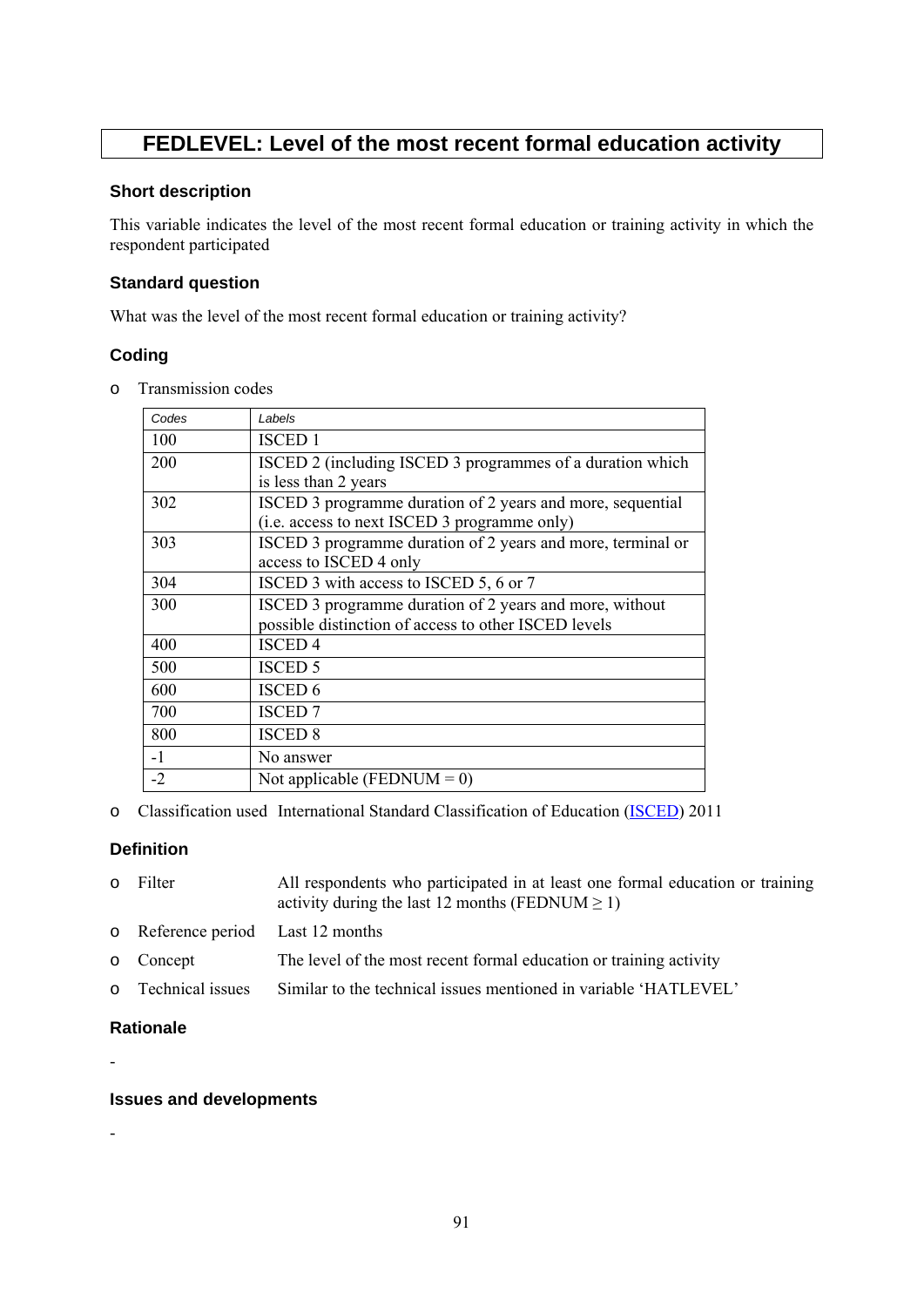# **Good practices**

Data bound to the information collected through variables FED and FEDVOC, according to a programme/programme category approach (or qualifications for countries using a question for FED related to qualifications).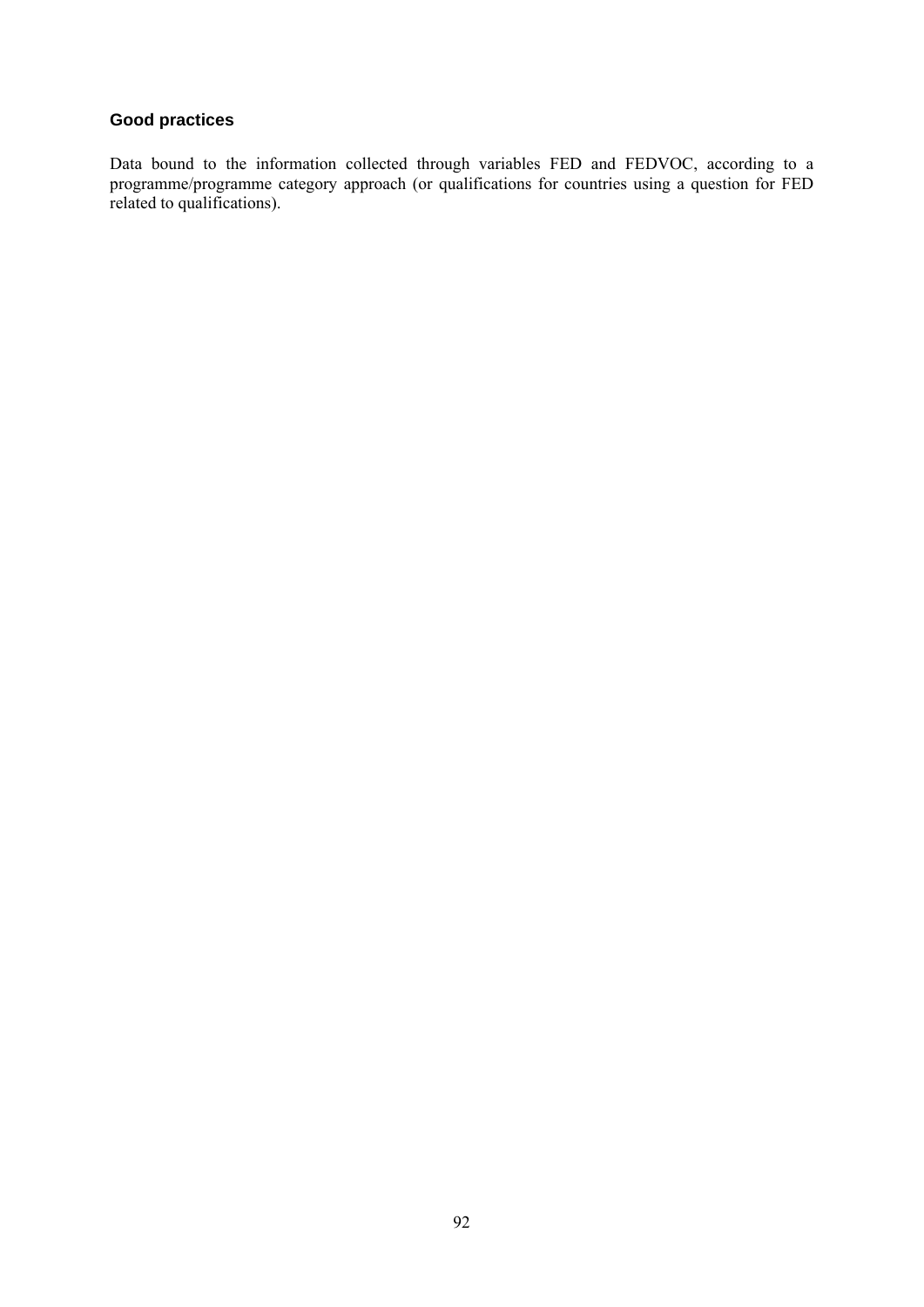# **FEDCOMP: completion of the most recent formal education activity**

#### **Short description**

This variable aims at knowing whether the most recent formal education or training activity has been completed, has been abandoned or is still on-going

#### **Standard question**

Have you completed the most recent formal education or training activity?

# **Coding**

o Transmission codes

| Codes | Labels                                    |
|-------|-------------------------------------------|
|       | No, I dropped out before the expected end |
|       | No, it is still on-going                  |
|       | Yes, I completed it                       |
|       | No answer                                 |
|       | Not applicable (FEDNUM = 0)               |

o Classification used Not applicable

# **Definition**

- o Filter All respondents who participated in at least one formal education or training activity during the last 12 months (FEDNUM  $\geq$  1)
- o Reference period Last 12 months
- o Concept Completion of the most recent formal education or training activity
- $\circ$  Technical issues

# **Rationale**

This variable may be used for analysis of the characteristics of the formal education and training. In particular, and together with the variable on the starting month (FEDSTARTMONTH) and the starting year (FEDSTARTYEAR), it provides an indication about the whole duration of the learning programme it refers to, thus giving complementary information to the number of hours of instruction (FEDNBHOURS).

The variable can also be used to investigate patterns of recent drop out from formal education and training.

#### **Issues and developments**

-

# **Good practices**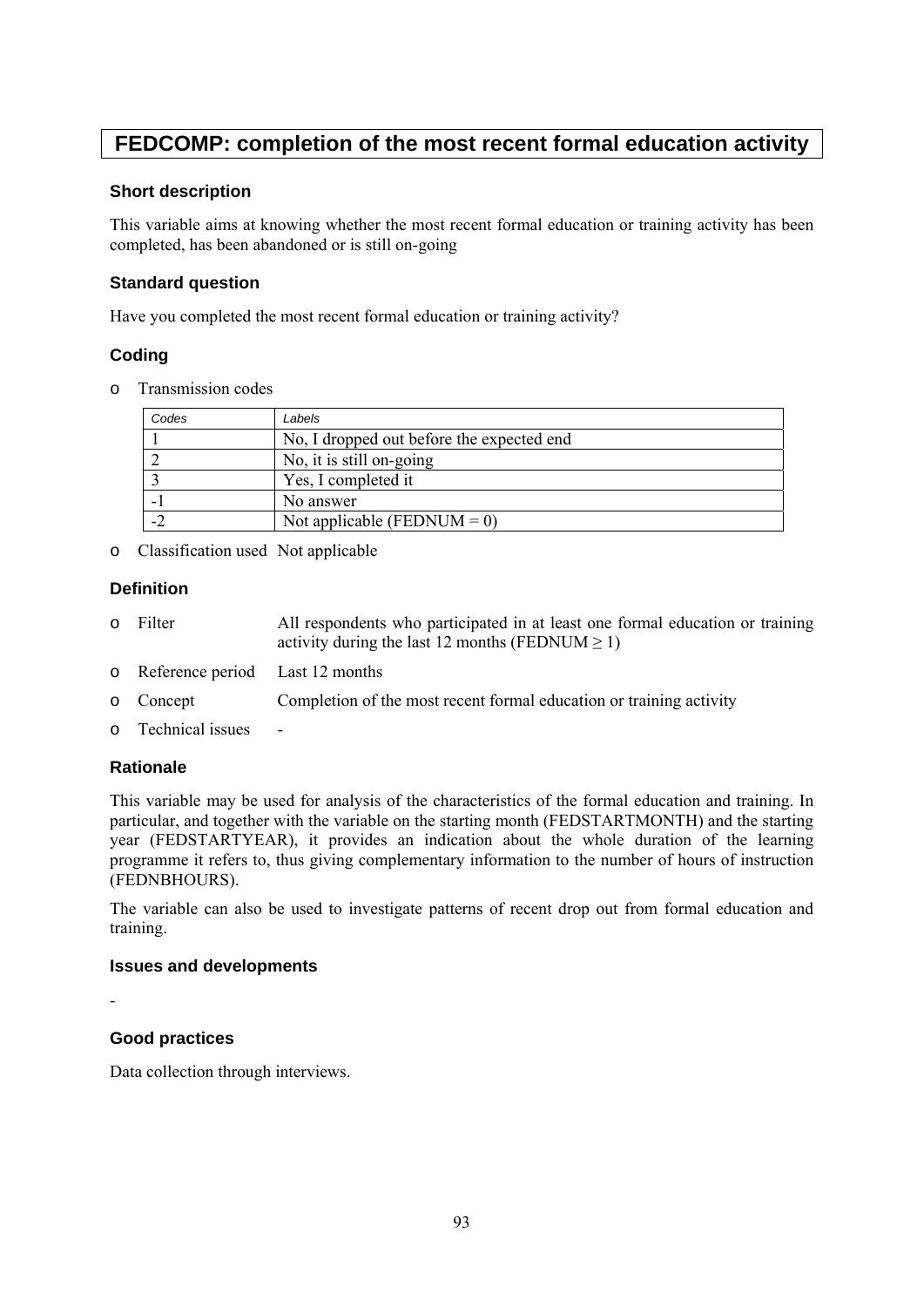# **FEDFIELD: Field of the most recent formal education activity**

#### **Short description**

This variable indicates the field of the most recent formal education or training activity in which the respondent participated

#### **Standard question**

What was the field of the most recent formal education or training activity?

# **Coding**

o Transmission codes

| Codes | Labels                                                    |
|-------|-----------------------------------------------------------|
| 00    | Generic programmes and qualifications                     |
| 01    | Education                                                 |
| 02    | Arts and humanities                                       |
| 03    | Social sciences, journalism and information               |
| 04    | Business, administration and law                          |
| 05    | Natural sciences, mathematics and statistics              |
| 06    | Information and Communication Technologies (ICTs)         |
| 07    | Engineering, manufacturing and construction               |
| 08    | Agriculture, forestries, fisheries and veterinary         |
| 09    | Health and welfare                                        |
| 10    | Services                                                  |
| 99    | Unknown                                                   |
| $-1$  | No answer                                                 |
| $-2$  | Not applicable (FEDNUM = 0 or FEDLEVEL $\neq$ 300 to 800) |

o Classification used Classification of fields of education and training, at level 1 of the classification. Subdivisions of the classification of fields of education and training can be used on an optional basis.

> The version used for 2016 AES is the 2013 ISCED Fields of Education Classification. Full classification available on the following link: [http://www.uis.unesco.org/Education/Documents/isced-fields-of-education](http://www.uis.unesco.org/Education/Documents/isced-fields-of-education-training-2013.pdf)[training-2013.pdf](http://www.uis.unesco.org/Education/Documents/isced-fields-of-education-training-2013.pdf)

# **Definition**

- o Filter All respondents who participated in at least one formal education or training activity during the last 12 months (FEDNUM  $> 1$ ) with at least an ISCED3 level of education (FEDLEVEL  $=$  300 to 800)
- o Reference period Last 12 months
- o Concept The field of the most recent formal education activity Field of education or training is a classification of subject matters taught in an educational programme. The classification can be used to classify the main contents of educational programmes which contain a number of subjects. Then, the time spent on each subject is the main criteria for classification of the whole programme.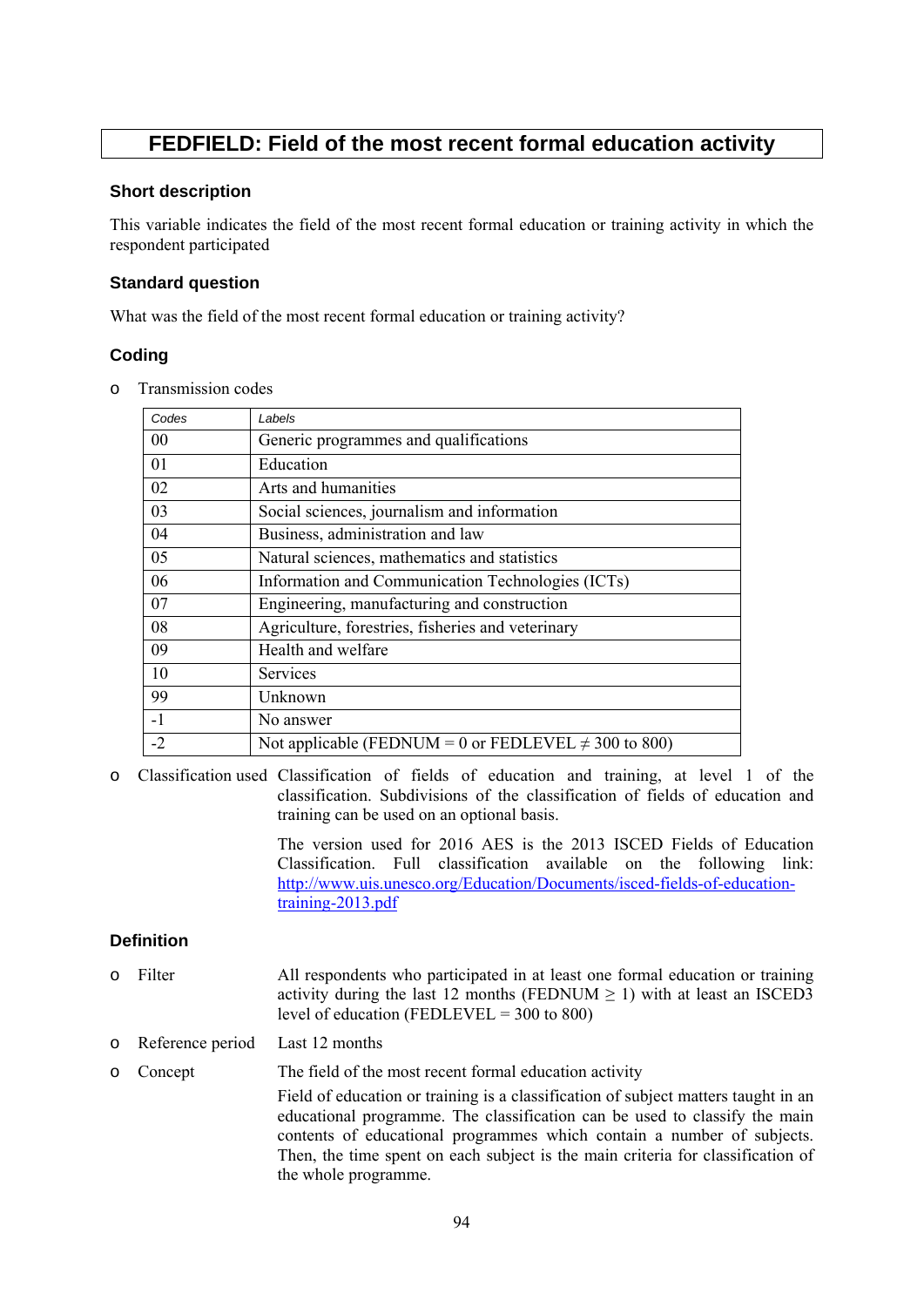o Technical issues -

#### **Rationale**

-

-

#### **Issues and developments**

#### **Good practices**

Field of training has to be transmitted according to ISCED 2013 – Fields of Education Classification. At the time of interview (first coding), the interviewer can refer to a national list of fields of training. The information is in some countries captured through asking about the subject/topic or content of each course/training/program. In other countries the respondent can choose from a specified list of fields of training for each course/training/program. Then when the data is managed at national institutes, post-coding should be done to code into the appropriate ISCED classification expected.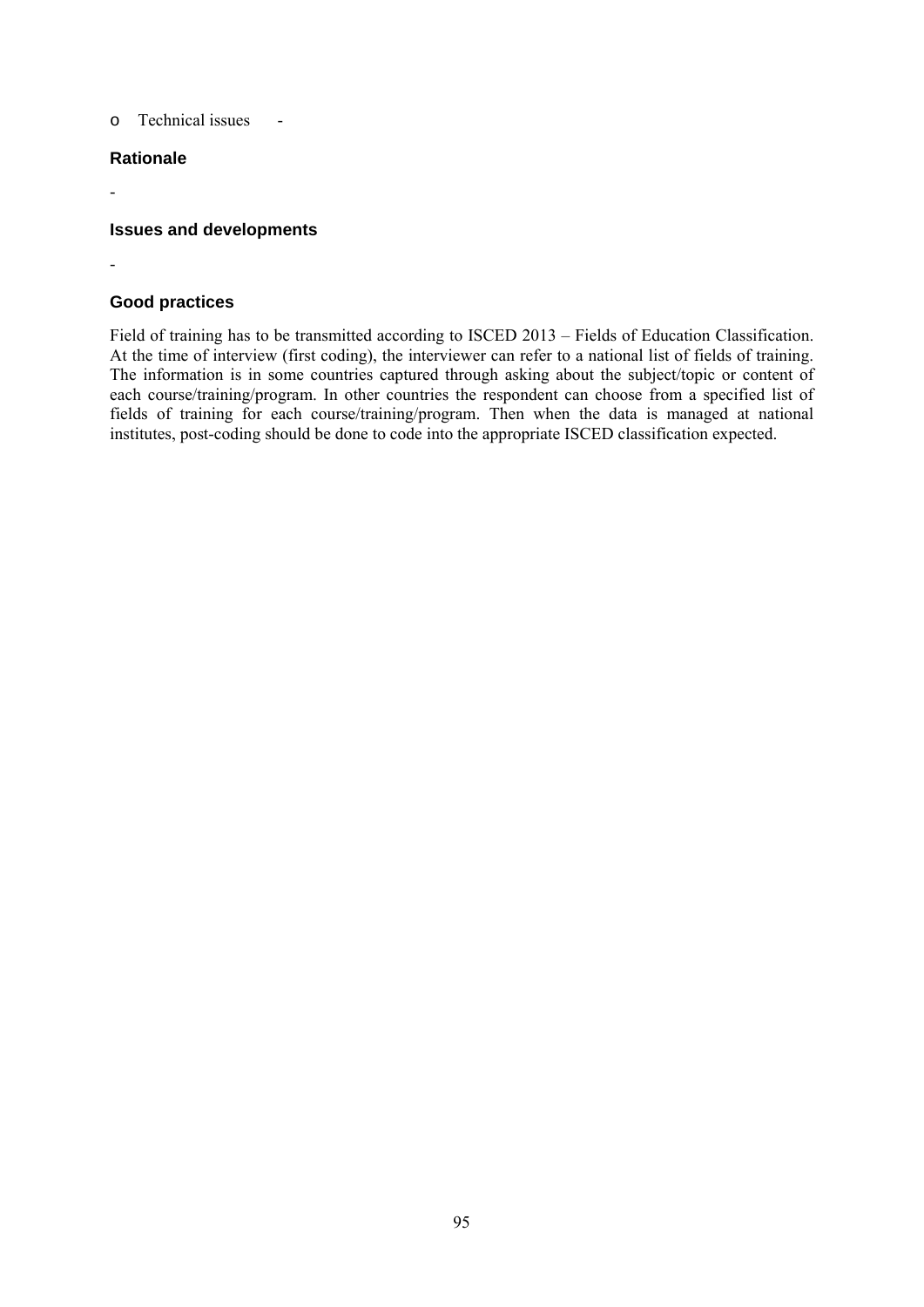# **FEDVOC: Orientation of the most recent formal education activity**

#### **Short description**

This variable indicates the orientation of the most recent formal education or training in which the respondent participated

#### **Standard question**

What was the orientation of the most recent education or training?

# **Coding**

o Transmission codes

| Codes | Labels                                      |
|-------|---------------------------------------------|
|       | General education                           |
|       | Vocational education                        |
|       | No answer                                   |
|       | Not applicable (FEDLEVEL $\neq$ 300 to 400) |

o Classification used Not applicable

#### **Definition**

- o Filter All respondents with an ISCED3 to ISCED4 level in the most recent formal education or training (FEDLEVEL =  $300$  to  $400$ ) o Reference period Last 12 months o Concept The orientation of the most recent formal education or training activity For the definition of 'general' and 'vocational' education please see the concept of the variable 'HATVOC'
- $\circ$  Technical issues

# **Rationale**

The variable is needed to provide breakdowns and specification of indicators by orientation of education and for more specifically look at the contribution of formal VET to adult learning.

#### **Issues and developments**

During the preparation of AES 2011 Eurostat recommended that the variable was restricted to ISCED 3 and 4. Moreover, classification was then aligned with the LFS.

# **Good practices**

- o Data bound to the information collected through variables FED and FEDLEVEL, according to a programme/programme category approach (or qualifications for countries using a question for FED related to qualifications).
- o The collection of information on educational attainment through the diploma approach (as recommended in the LFS) is a good practice. Such approach may provide useful information on level and orientation of education as well, on the basis for instance of available lists of formal qualifications.
	- In case there is a unique and direct question for collecting the orientation (i.e. where the recommended diploma approach is not adopted) another good (second best) practice is that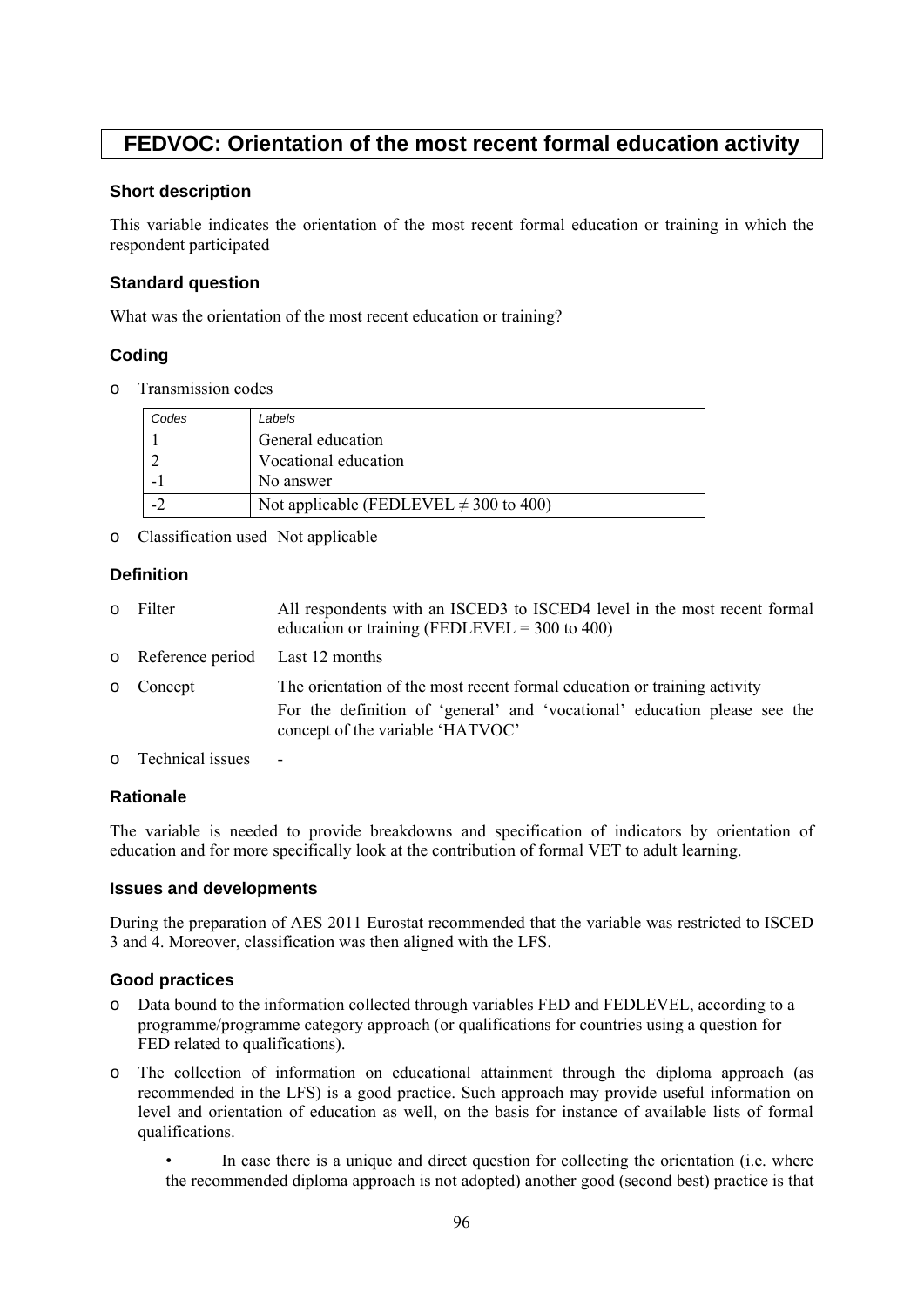countries add the following statement to the suggested question: 'Vocational means it is designed for acquiring knowledge skills and competencies closely linked to particular occupations or trades'.

• In some countries, there are some programmes/qualifications with a national name/label making reference to technical education and which by ISCED standard are typically vocational. Both in LFS and AES they should be classified as vocational as long as they meet the definition of vocational education.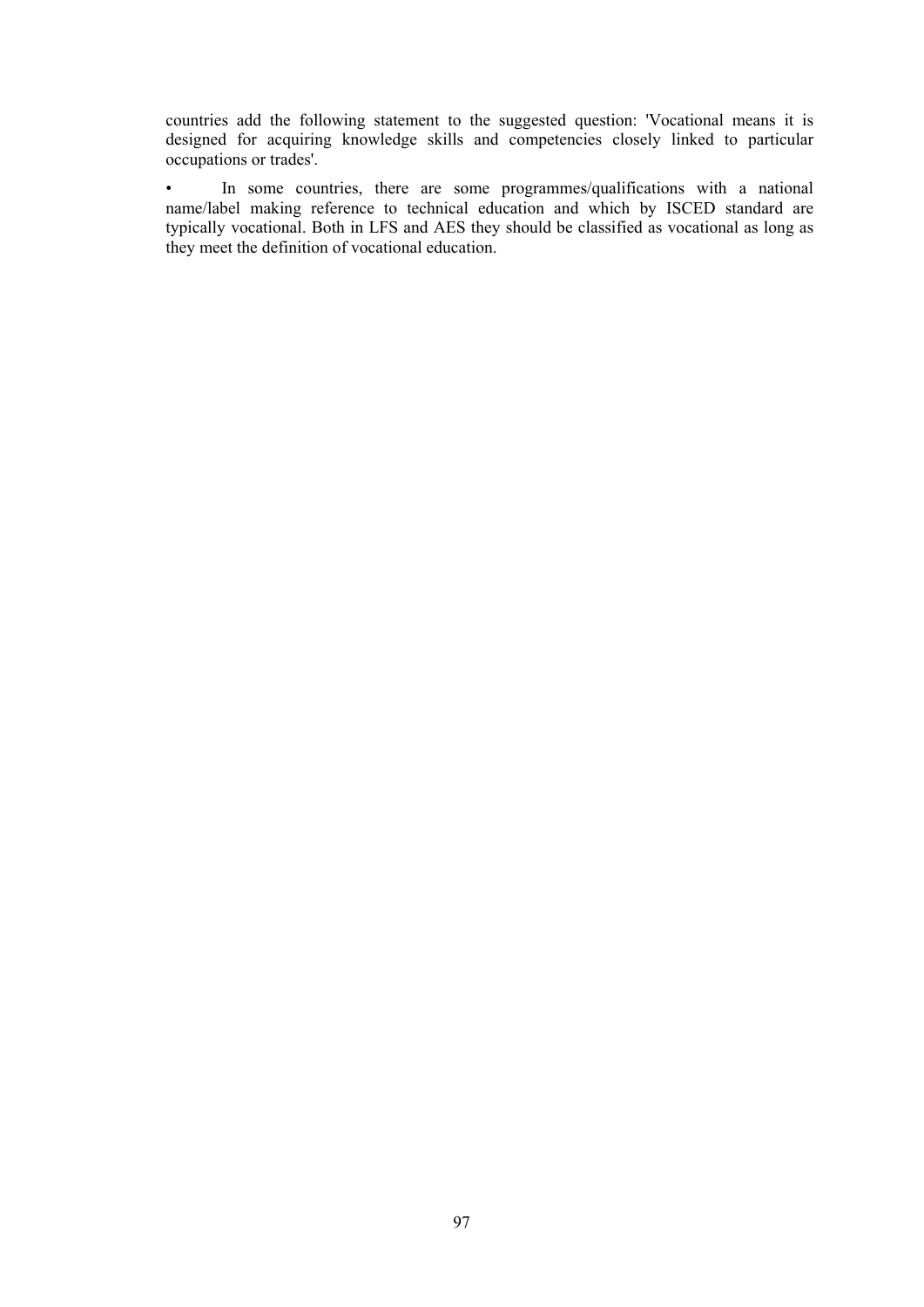# **FEDDIST: Distance learning for the most recent formal education or training activity**

#### **Short description**

This variable indicates whether the most recent formal education or training activity was mainly (more than 50% of instruction time) organised as distance learning

#### **Standard question**

Was the most recent formal education or training activity organised mainly as distance learning?

#### **Coding**

o Transmission codes

| Codes            | Labels                      |
|------------------|-----------------------------|
|                  | Yes                         |
|                  | No                          |
| -                | No answer                   |
| $\blacksquare$ . | Not applicable (FEDNUM = 0) |

o Classification used Not applicable

#### **Definition**

- o Filter All respondents who participated in at least one formal education or training activity during the last 12 months (FEDNUM  $\geq$  1)
- o Reference period Last 12 months
- o Concept Distance learning mainly used in the most recent formal education or training activity

Distance Learning: learning that takes place via postal correspondence or electronic media, linking instructors or students who are not together in a classroom. For this there is interaction between the teacher and the student, although it doesn't happen immediately but with a delay. *Comments: Distance learning is opposed to other learning patterns such as face-to-face learning, but both are taught learning settings* (based on: European Foundation for the Improvement of Living and Working Conditions)

**Mainly**: respondents should consider that the learning was **mainly** organised as distance learning when this particular mode of learning was used at least 50 % of the instruction time.

o Technical issues The question concerns the main method of learning. The fact that during the distance education study there were some meetings organised in order to consult the coach or for some lectures should not change the classification of the activity as distance education if the learning was mainly (at least 50 %) organised as distance learning.

#### **Rationale**

The initiative on Opening up Education (*Opening Up Education: Innovative teaching and learning for all through new technologies and open educational resources (COM(2013) 654 final)*) aims at better integrating ICT in education and training systems, in particular exploiting the potential of online learning resources, especially freely available Open Educational Resources (OER).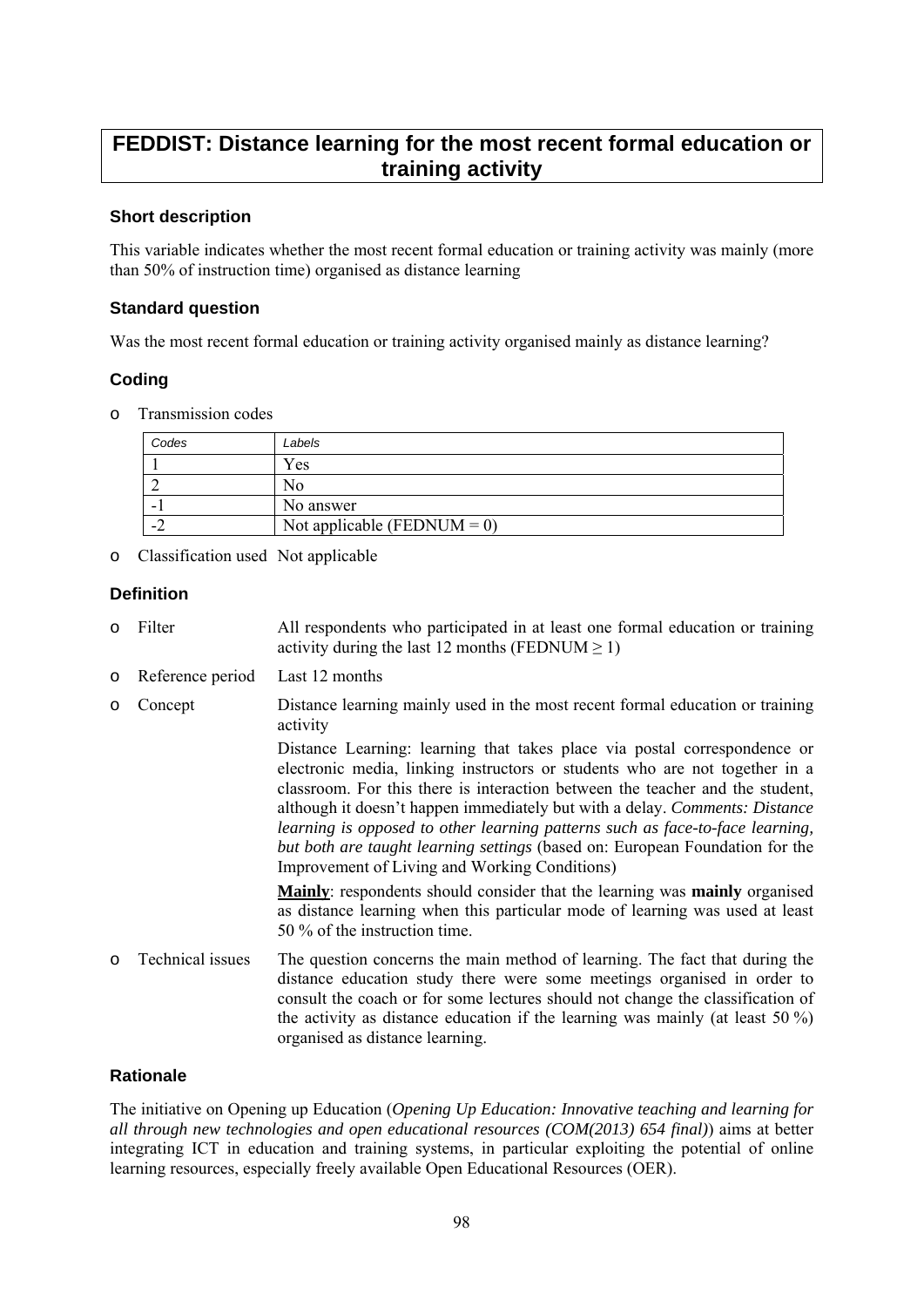In spite of an explosion of OER, like the Massive Open Online Courses (MOOCs), in recent years, there are no reliable data about their real demand. It is relatively easy to obtain data about the number of users of different platforms, but not to estimate the real use of digital technologies and Internet for learning, the time compared with other activities, and what is the educational context of their use (e.g. for formal or non-formal learning, for different fields of learning), etc...

To make the best use of AES and cover important gaps in existing evidence a major change was discussed by the 2016 AES Task Force consisting in a revision of the whole ICT part, to better cover the phenomena of the use of ICT tools for learning rather than ICT usage in general.

On the other hand, questions on ICT usage in general are not often cross-tabulated with education variables in the AES, and it therefore seems more suitable and sufficient to use the Community Survey on the usage of ICT in households and by individuals to collect data on ICT usage in general.

It was therefore proposed to remove the ICT variables from AES (ICTCOMPUTER, ICTINTERNET) and to introduce new variables on the method of learning replacing the former variables on the method used for the learning (FEDMETHOD and NFEMETHODx) focusing more on ICT-related concepts.

The variable FEDMETHOD aimed to differentiate between traditional teaching and distance learning. Furthermore they aim to distinguish between distance learning using online or offline computer and distance learning using traditional teaching material.

The outcome of the discussion during one of the Task Force meetings (December 2013) was that it is still important to be able to distinguish distance learning from non-distance learning, and to identify participation in distance learning through online courses. However, it would be better not to refer to traditional teaching or traditional learning material anymore.

The data collected on the method of learning is more relevant to policy needs if it also captures the use of online learning resources. For this new variable (FEDOERA), a frequency scale could be used instead of a binary question.

#### **Issues and developments**

#### **Good practices**

-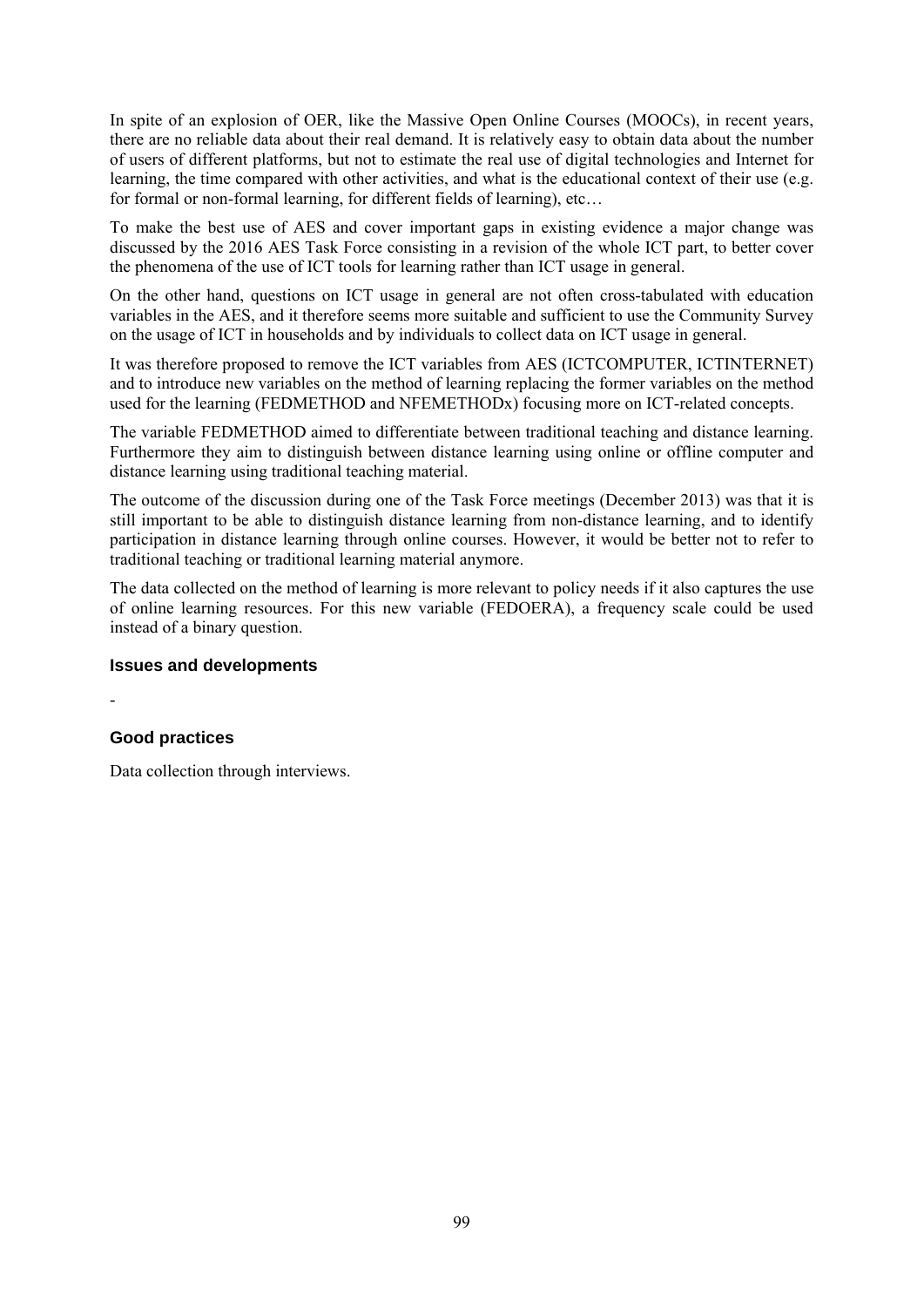# **FEDDISTOL: Distance learning organised as an online course**

#### **Short description**

This variable indicates whether the most recent formal education or training activity which was mainly (more than 50% of the instruction time) organised as distance learning was organised as an online course

#### **Standard question**

Was this distance learning for the most recent formal education or training activity mainly organised as an online course?

# **Coding**

o Transmission codes

| Codes | Labels                            |
|-------|-----------------------------------|
|       | ′es                               |
|       | NΟ                                |
| -     | No answer                         |
| ۰.    | Not applicable (FEDDIST $\neq$ 1) |

o Classification used Not applicable

#### **Definition**

- o Filter All respondents who participated in at least one formal education or training activity during the last 12 months (FEDNUM  $\geq$  1) which was mainly organised as distance learning (FEDDIST = 1)
- o Reference period Last 12 months
- o Concept Doing an online course reflects learning courses distant from the location of education and training organisations or employer where courses can be attended in person (often but not necessarily done at home). Interaction with teachers, trainers and/or learning material is done via the Internet. The use of e-learning software programmes can play a role. Online course is a form of instruction that involves a prescribed number of lessons or learning modules. The learning content of the course is focused around a specific main topic which is then structured in to a variety of multimedia elements such as presentations, interactive content, graphics, audio, and video to form the complete course.
- $\circ$  Technical issues

#### **Rationale**

-

See FEDDIST

# **Issues and developments**

#### **Good practices**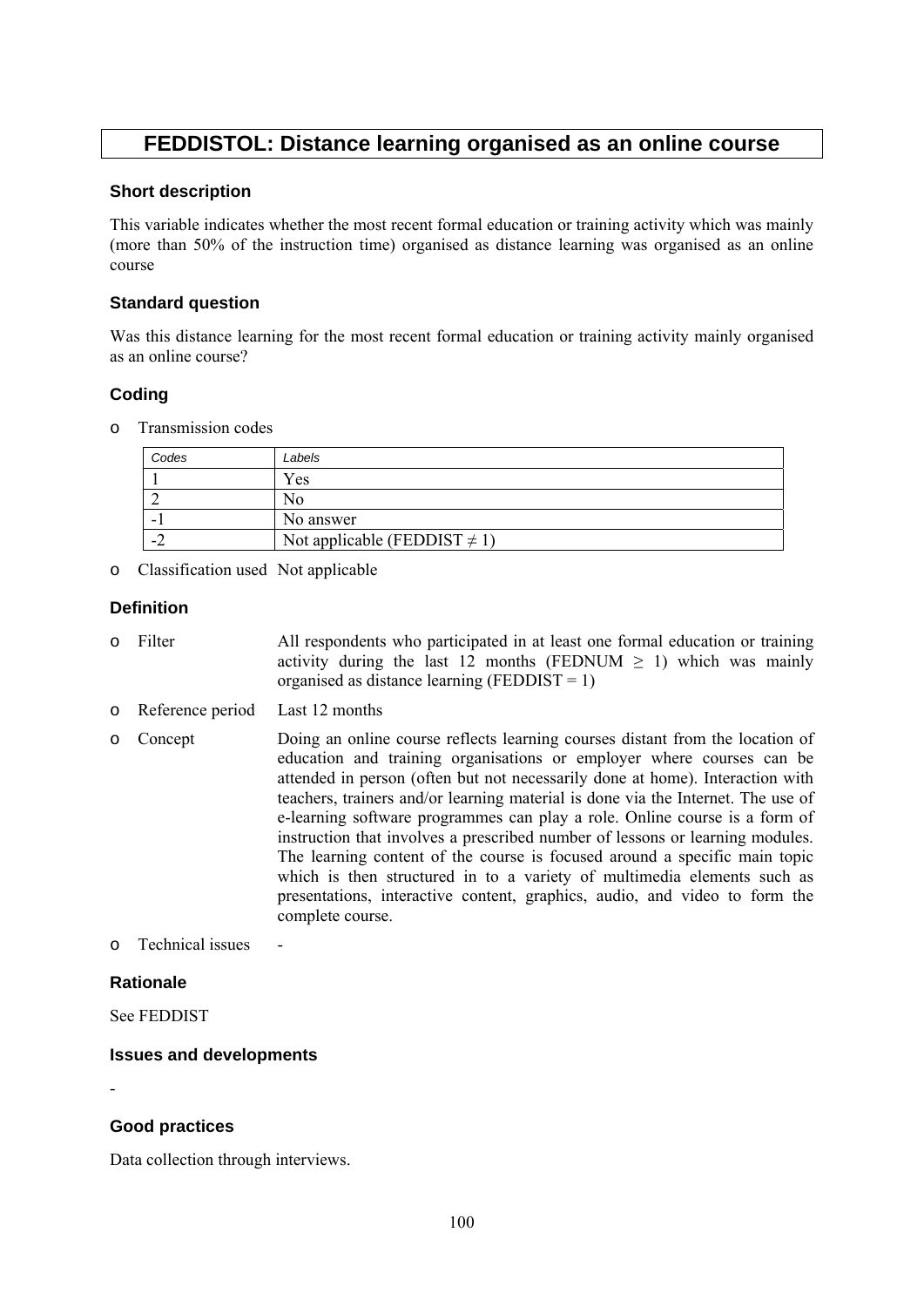# **FEDOERA: Use of online educational resources for the most recent formal education or training activity**

#### **Short description**

This variable refers to the use of online resources for the most recent formal education or training activity

#### **Standard question**

Have you used online educational resources in the most recent formal education or training activity (for instance audio-visual materials, online learning software, electronic textbooks, etc.)?

# **Coding**

o Transmission codes

| Codes | Labels                      |
|-------|-----------------------------|
|       | Very frequently             |
|       | Frequently                  |
|       | Sometimes                   |
|       | Never                       |
|       | No answer                   |
|       | Not applicable (FEDNUM = 0) |

o Classification used Not applicable

#### **Definition**

| 0 Filter                          | All respondents who participated in at least one formal education or training<br>activity during the last 12 months (FEDNUM $\geq$ 1) and not only those who<br>learnt through distance learning |
|-----------------------------------|--------------------------------------------------------------------------------------------------------------------------------------------------------------------------------------------------|
| o Reference period Last 12 months |                                                                                                                                                                                                  |
| o Concept                         | Use of online resources (see issues and development below)                                                                                                                                       |
| o Technical issues                | ۰                                                                                                                                                                                                |

#### **Rationale**

See FEDDIST

#### **Issues and developments**

Educational Resources (OERs): any type of educational materials that are in the public domain or introduced with an open license. The nature of these open materials means that anyone can legally and freely copy, use, adapt and re-share them. OERs range from textbooks to curricula, syllabi, lecture notes, assignments, tests, projects, audio, video and animation.

For further details, see the following link: [http://www.unesco.org/new/en/communication-and](http://www.unesco.org/new/en/communication-and-information/access-to-knowledge/open-educational-resources/what-are-open-educational-resources-oers/)[information/access-to-knowledge/open-educational-resources/what-are-open-educational-resources](http://www.unesco.org/new/en/communication-and-information/access-to-knowledge/open-educational-resources/what-are-open-educational-resources-oers/)[oers/](http://www.unesco.org/new/en/communication-and-information/access-to-knowledge/open-educational-resources/what-are-open-educational-resources-oers/)

#### **Good practices**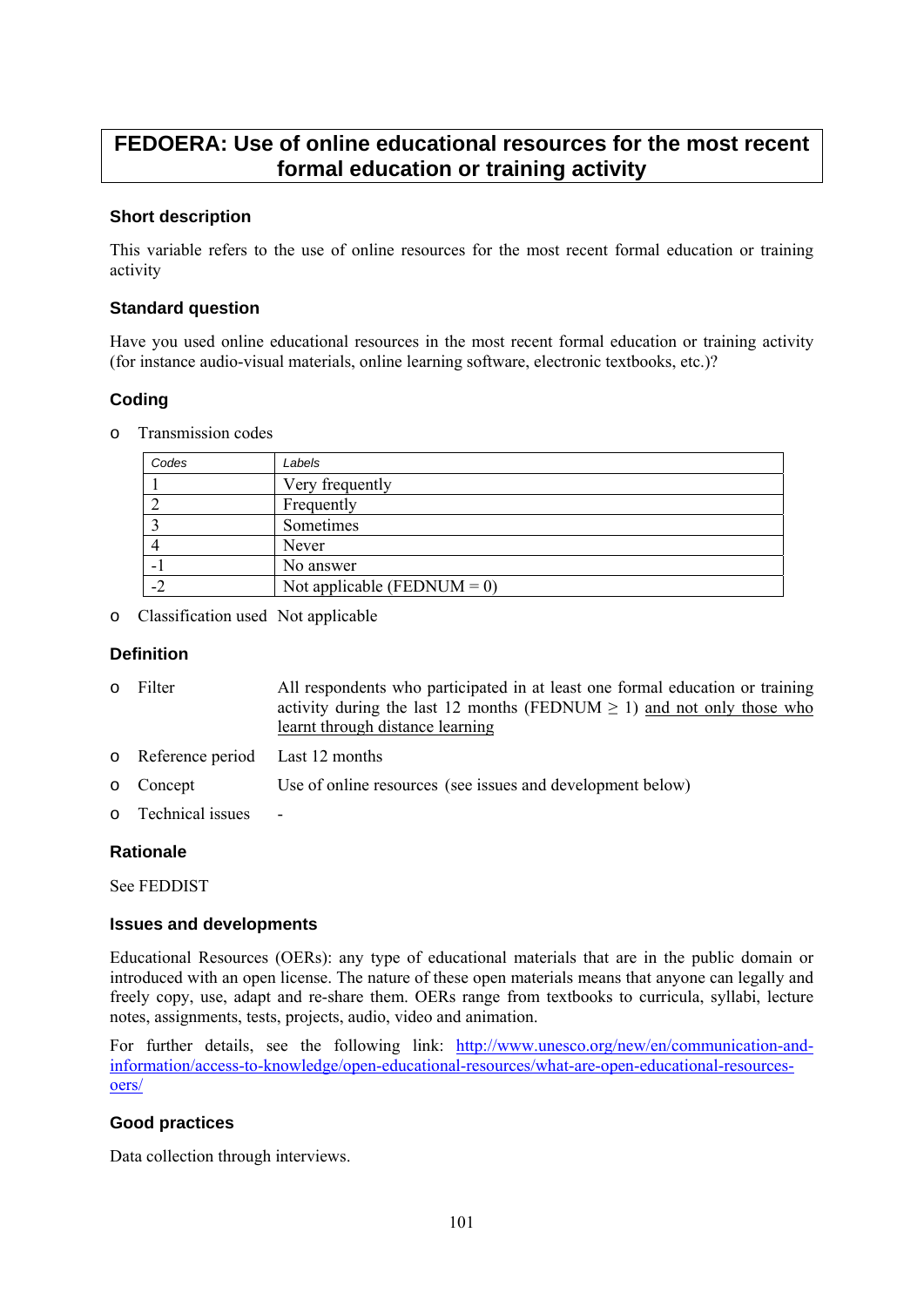# **FEDOERB: Interaction with other people through the internet**

#### **Short description**

This variable refers to the interaction with other people (e.g. teachers, learners) through educational websites/portals for the most recent formal education or training activity

# **Standard question**

Did you interact with other people (e.g. teachers, learners) through educational websites/portals for the most recent formal education or training activity?

# **Coding**

o Transmission codes

| Codes | Labels                      |
|-------|-----------------------------|
|       | Yes                         |
|       | NΟ                          |
|       | No answer                   |
| . .   | Not applicable (FEDNUM = 0) |

o Classification used Not applicable

# **Definition**

- o Filter All respondents who participated in at least one formal education or training activity during the last 12 months (FEDNUM  $\geq$  1) and not only those who learnt through distance learning
- o Reference period Last 12 months
- o Concept Use of online resources
- o Technical issues

# **Rationale**

-

See FEDDIST

# **Issues and developments**

**Good practices**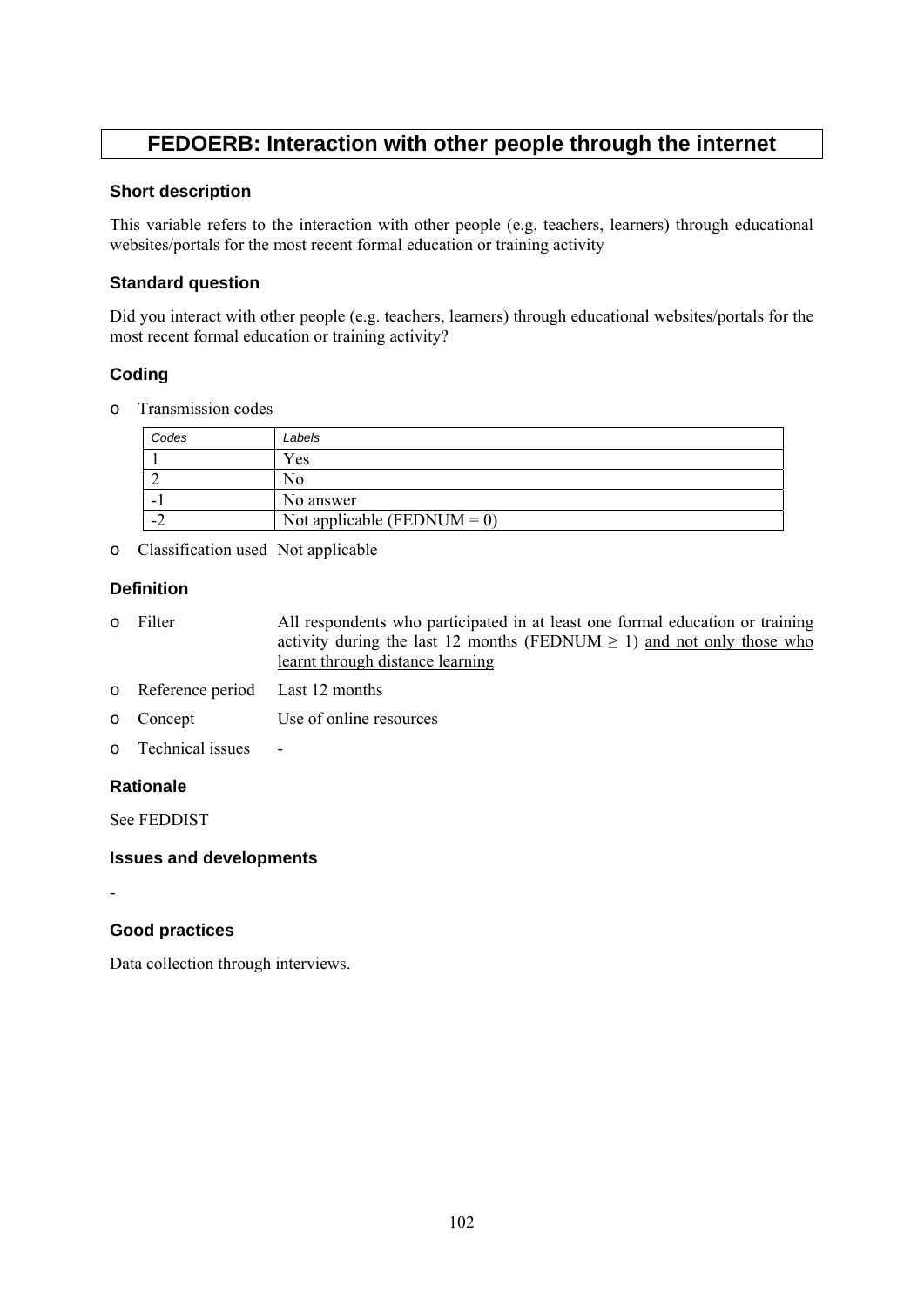# **FEDREASON: Reasons for participating in the most recent formal education activity**

# **Short description**

This variable provides information on the reasons for which the respondent participated in the most recent formal education activity

#### **Standard question**

What were the reasons for participating in the most recent formal education or training activity? (*mark all that apply*)

# **Coding**

o Transmission codes

There should be **11 variables transmitted on the whole**: FEDREASON, FEDREASON\_01a, FEDREASON 01b, FEDREASON 02, FEDREASON 03, FEDREASON 04, FEDREASON<sup>05</sup>, FEDREASON 06, FEDREASON 07, FEDREASON 08, FEDREASON 09

| Variable name    | Codes                               | Labels                                             |
|------------------|-------------------------------------|----------------------------------------------------|
| <b>FEDREASON</b> | $\theta$                            | None of the items below                            |
|                  | $-1$                                | No answer                                          |
|                  | $-2$                                | Not applicable (FEDNUM = $0$ )                     |
| FEDREASON 01a    |                                     | To do my job better                                |
| FEDREASON 01b    |                                     | To improve career prospects                        |
| FEDREASON 02     | Each variable                       | To be less likely to lose my job                   |
| FEDREASON 03     | is coded: 1 if<br>selected, 2 if    | To increase my possibilities of getting a job or   |
|                  | not selected, -2                    | changing a job/profession                          |
| FEDREASON 04     | for not<br>applicable<br>(FEDNUM=0) | To start my own business                           |
| FEDREASON 05     |                                     | I was obliged to participate                       |
| FEDREASON 06     |                                     | To get knowledge/skills useful in my everyday life |
| FEDREASON 07     | , -1 if there is                    | To increase my knowledge/skills on a subject that  |
|                  | no answer                           | interests me                                       |
| FEDREASON 08     |                                     | Obtain certificate                                 |
| FEDREASON 09     |                                     | To meet new people / For fun                       |

o Classification used Not applicable

# **Definition**

- o Filter All respondents who participated in at least one formal education or training activity during the last 12 months (FEDNUM  $\geq$  1)
- o Reference period Last 12 months

o Concept Reasons for participating in formal education or training activity

o Technical issues Unlike the 2011 AES, the regulation does not require the countries to provide the number of responses provided in the list. If none of the reasons are selected, this corresponds to the code 0 for variable FEDREASON.

# **Rationale**

This question is to understand the attitude and motivation towards learning.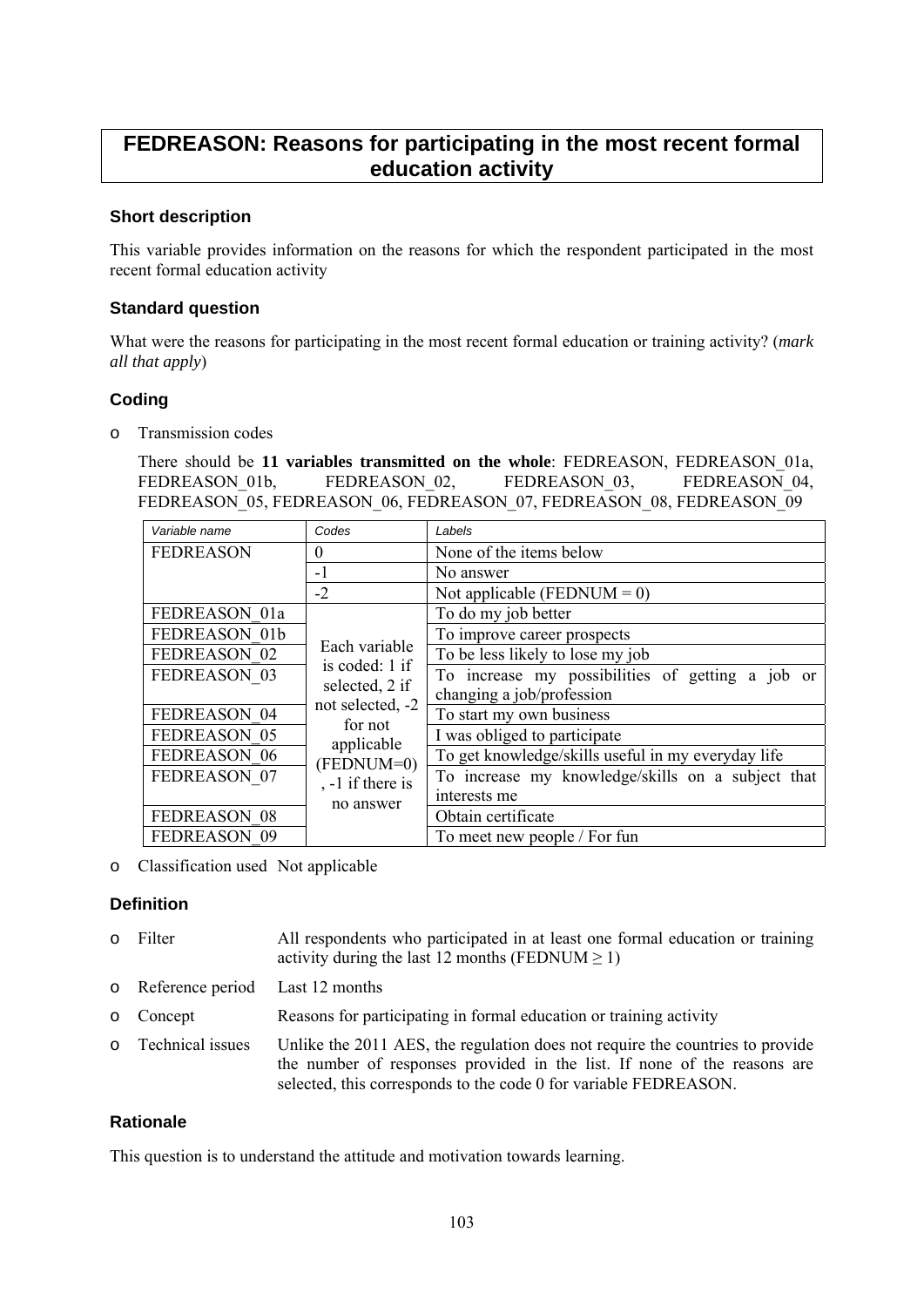- Reasons/motivations: Purpose of learning may be job-related or non-job-related (e.g. self-development, new job, new position at work, family reasons, integration in social life)
- Purposes/Expected outcomes (e.g. new qualification, certification, upgrading of skills)
- Benefits of these studies (e.g. higher wages, better working conditions, maintaining job, access to new jobs, self-esteem)

#### **Issues and developments**

-

# **Good practices**

In the majority of the national surveys the motives/purposes of learning are divided into more categories for both job-related and personal purposes. Job-related motives can be to increase income, avoid losing job, get a promotion/career, cope with evolving tasks, change job, start own business etc. Personal motives can be hobbies/leisure, personal development, social competence, meet other people, etc.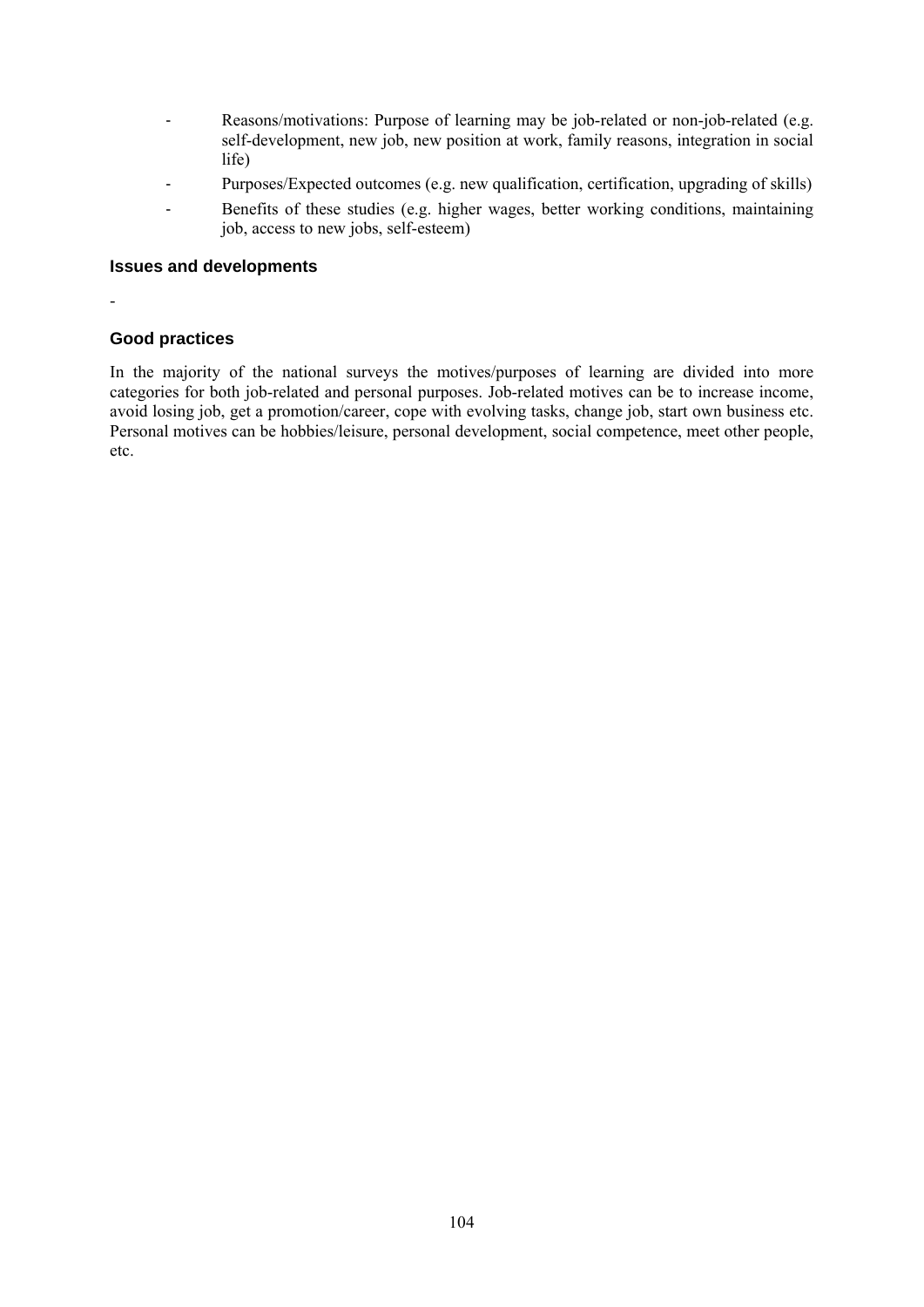# **FEDWORKTIME: Most recent formal education or training activity during paid working hours**

#### **Short description**

The variable indicates whether the most recent formal education or training activity in which the respondent participated took place during paid working hours, including paid leave or recuperation

#### **Standard question**

Did the most recent formal education or training activity take place during paid working hours (including paid leave or recuperation)?

# **Coding**

o Transmission codes

| Codes | Labels                            |
|-------|-----------------------------------|
|       | Only during paid working hours    |
|       | Mostly during paid working hours  |
|       | Mostly outside paid working hours |
|       | Only outside paid working hours   |
|       | Not working at that time          |
|       | No answer                         |
| $-2$  | Not applicable (FEDNUM = 0)       |

o Classification used Not applicable

# **Definition**

- o Filter All respondents who participated in at least one formal education or training activity during the last 12 months (FEDNUM  $> 1$ )
- o Reference period Last 12 months
- o Concept Most recent formal education or training that took place during paid working hours

 This question refers to the degree that the activity takes place during paid working hours meaning that the working hours are used to attend the activity instead of working. It also includes the case where a number of working hours are being replaced by the learning activity even if the activity itself takes place outside normal working time of the respondent.

o Technical issues In case when 50% of the activity took place during paid working hours and 50% outside, this activity should be classified as "mostly during paid working hours". If the learning activity takes place outside working time and the respondent has received payment for the hours or additional leisure hours, the activity should be coded as "only during paid working hours".

> The answer should only reflect the participation in the course itself and not homework.

- $\triangleright$  Self-employed should be treated as employed
- $\triangleright$  Contributing family workers (those workers who hold a 'selfemployment' job in a market-oriented establishment operated by a related person living in the same household), who cannot be regarded as partners, voluntary social workers and others working without being paid but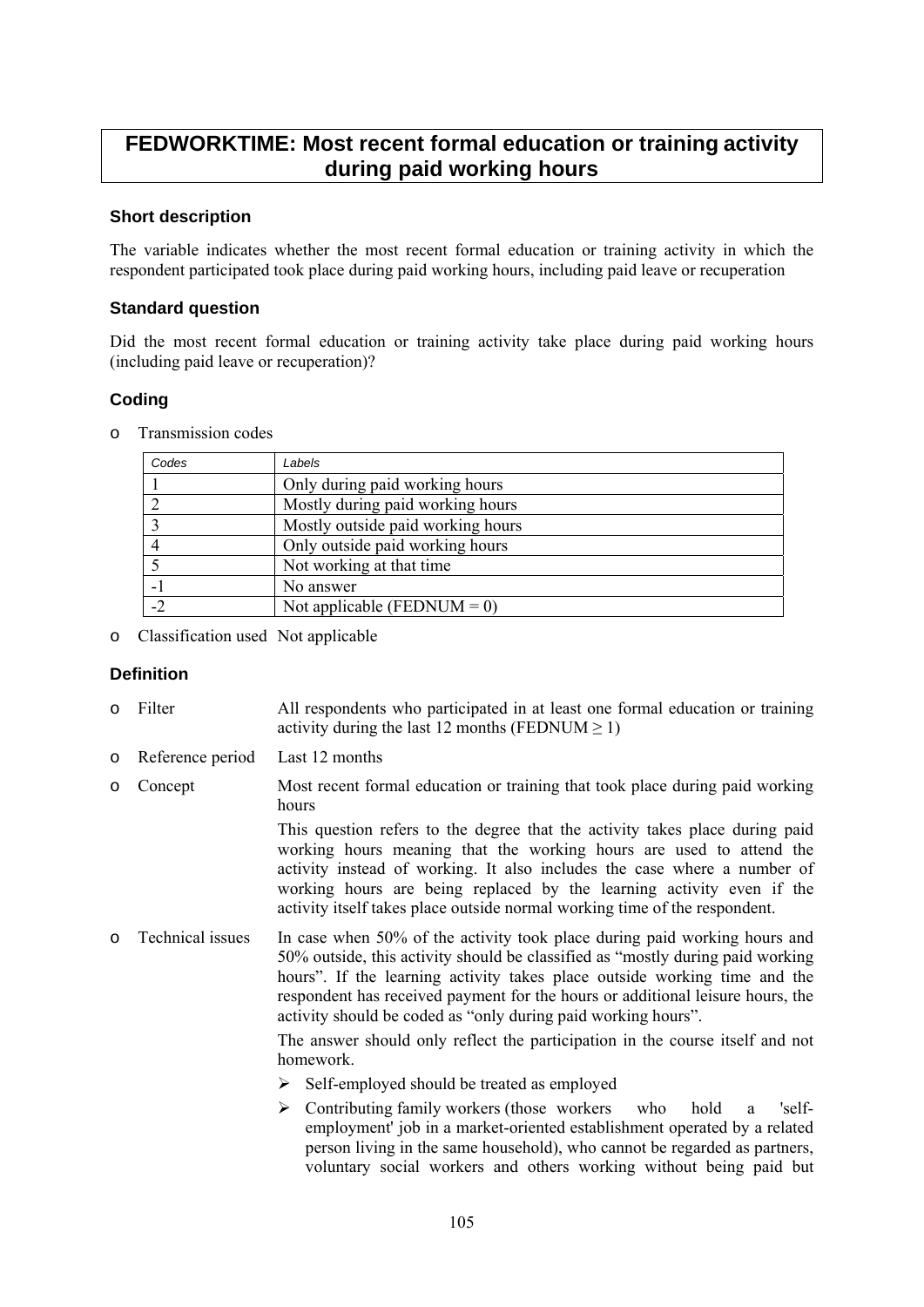attending a course within that area should be coded as "only outside paid hours", as there are no paid working hours.

 $\triangleright$  If in the time of attending formal education or training the respondent does not have a job during the full period of the course (during a reference period), there will be two periods of the course: the period where the person is in a job and the period where the person is not in job. The answer and coding should reflect the situation in the longest period of the course (again within the reference period).

#### **Rationale**

Learning during paid working hours roughly corresponds to learning organised and sponsored by the employers. Question on the time invested during working time or outside of working time is primarily to determine whether the learning activity was totally, partially or not at all supported by an employer.

#### **Issues and developments**

-

#### **Good practices**

- o Data collection through interviews.
- o Variable FEDPAIDBY can be asked before FEDWORKTIME to help distinguish between activities taking place in 'free time' and those within working hours paid by the employer.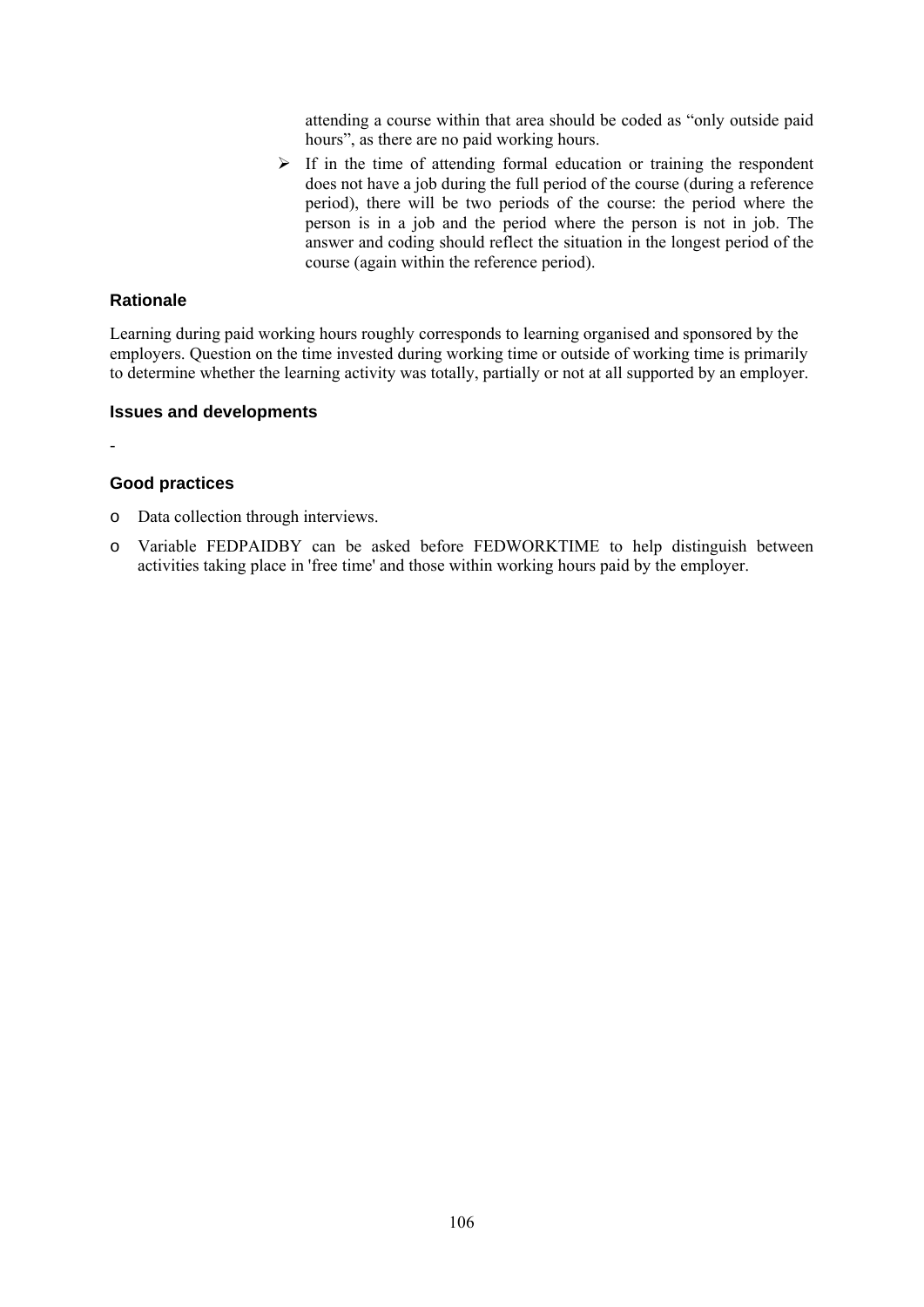# **FEDNBHOURS: Volume of instruction of formal education or training activity – Number of hours**

#### **Short description**

This variable refers to the total number of instruction hours the respondent has attended for the most recent formal education or training activity.

#### **Standard question**

How many instruction hours did you receive for the most recent formal education or training activity during the last 12 months?

# **Coding**

o Transmission codes

| Codes | Labels                            |
|-------|-----------------------------------|
| .9999 | Total number of instruction hours |
|       | No answer                         |
|       | Not applicable (FEDNUM = 0)       |

o Classification used Not applicable

# **Definition**

- o Filter All respondents who participated in at least one formal education or training activity during the last 12 months (FEDNUM  $\geq$  1)
- o Reference period Last 12 months
- o Concept Number of instruction hours

We are interested in the volume of the programme the respondent participated in during the last 12 months. It may be difficult to measure this time (some of the programmes have compulsory number of hours a person should participate in, but calculated for all the programme duration or for the duration in the school year and not for the last 12 months). So we should rather ask about number of hours the respondent really attended during the last 12 months.

o Technical issues The respondent may find it difficult to provide a precise number of hours. He/She may also forget about his/her absence caused by illness, professional duties, etc. An alternative solution to compute the number of hours is proposed in the item 'Good Practices' below.

# **Rationale**

-

# **Issues and developments**

-

# **Good practices**

Time spent on paid working hours is in most national surveys captured through asking if the course/program took place during working hours or on free time.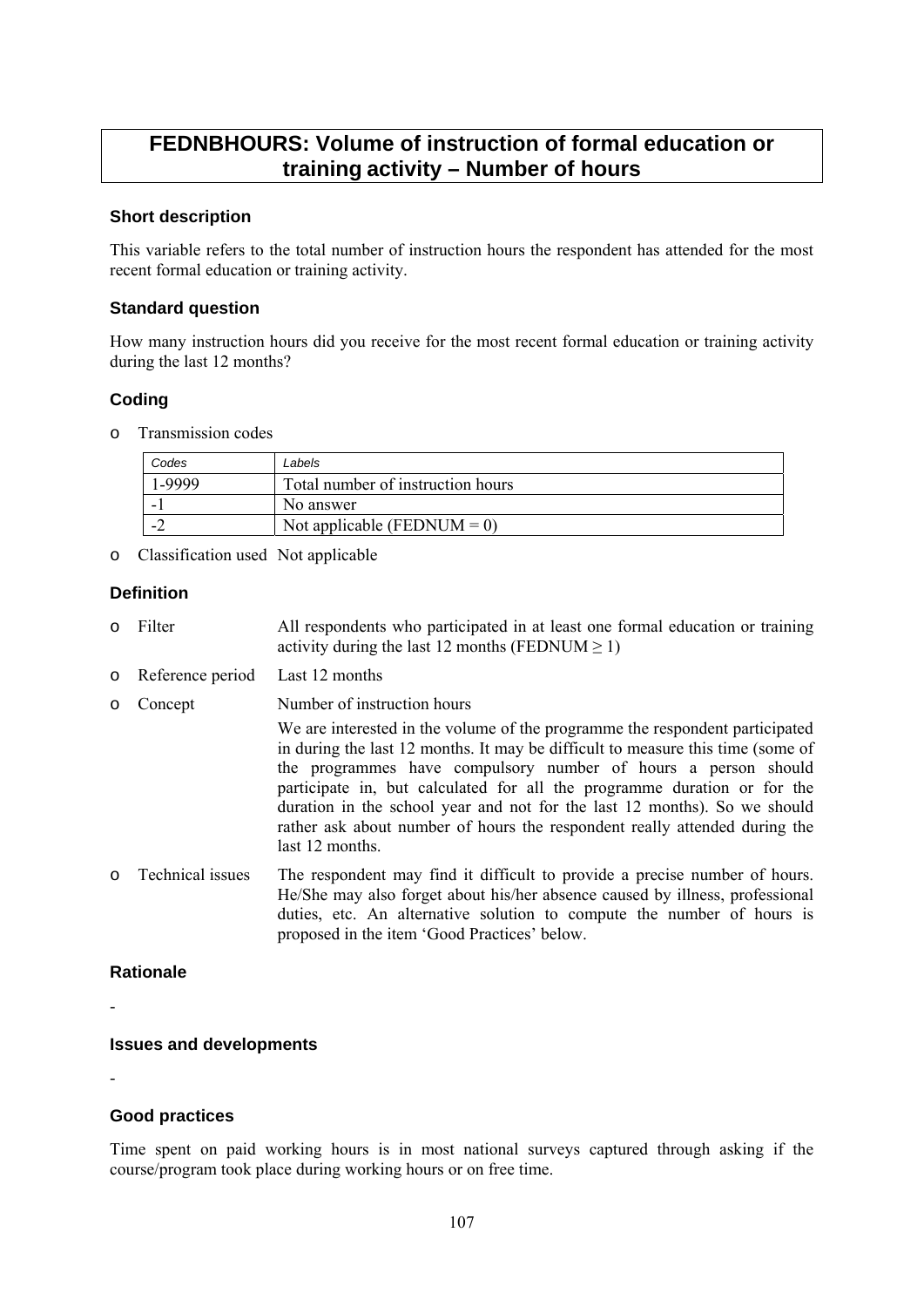- o Alternatively to the variable FEDNBHOURS, the interviewer may ask both FEDNBWEEKS (number of weeks) and FEDDURPERWEEK (average number of instruction hours per week) to compile the FEDNBHOURS variable. Proposed ways of asking questions for this variable:
	- *How many weeks during the last 12 months you participated in the "include the name of the program/course"? (FEDNBWEEKS)*
	- *What was the number of instruction hours per week on average? (FEDDURPERWEEK)*

Only the number of hours (FEDNBHOURS) should be transmitted to Eurostat.

o In case of difficulties to properly answer and in order to avoid non-response, the interviewer could ultimately ask for the best estimate that the respondent can provide.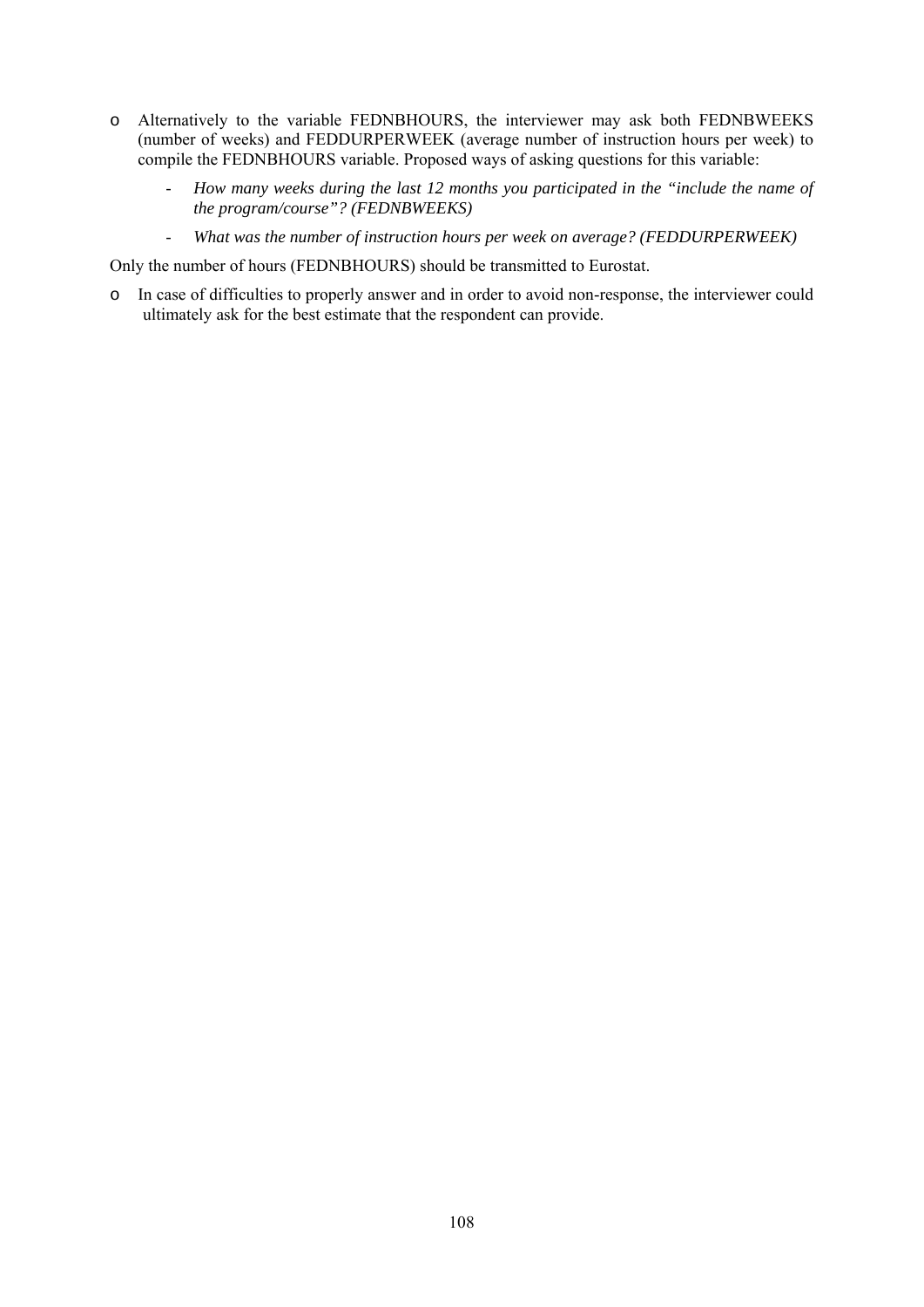## **FEDPAID: Payment for the most recent formal education or training activity**

## **Short description**

This variable refers to the payment for tuition, registration, exam fees, expenses for books or technical study means for the most recent formal education or training activity.

## **Standard question**

Which one of the following cases best describes the payment for tuition, registration, exam fees, and expenses for books or technical study means, regarding your studies for the most recent formal education or training activity?

## **Coding**

| Codes | Labels                                              |
|-------|-----------------------------------------------------|
|       | Fully paid by yourself                              |
|       | Partly paid by yourself and partly by somebody else |
|       | Fully paid by somebody else                         |
|       | Free activity                                       |
|       | You do not know                                     |
| $-1$  | No answer                                           |
| $-2$  | Not applicable (FEDNUM = 0)                         |

o Transmission codes

o Classification used Not applicable

## **Definition**

o Filter All respondents who participated in at least one formal education or training activity during the last 12 months (FEDNUM  $\geq$  1) o Reference period Last 12 months but payments beyond this period should also be included if they refer to the learning activity (fees might have to be paid prior to the start of the learning activity) o Concept Respondent paying for the most recent formal education or training activity In categories 2 and 3*, 'somebody else*' may refer to a relative, a friend but also to the employer for instance. If somebody else is involved in the payment (categories 2 and 3), then the next question FEDPAIDBY aims at knowing who was in charge of contributing to the payment. o Technical issues In the 2011 AES, this variable was only included in the AES standard questionnaire. For sake of clarity, the 2016 AES Task Force recommended to introduce it into the list of variables of the 2016 AES wave and to remove the variable FEDPAIDFULL instead. In the 2011 AES, a category for 'free activities' was missing as reported by many national coordinators of the AES. Therefore an extra 'free activity' category has been added here.

## **Rationale**

See rationale for FEDPAIDBY hereafter.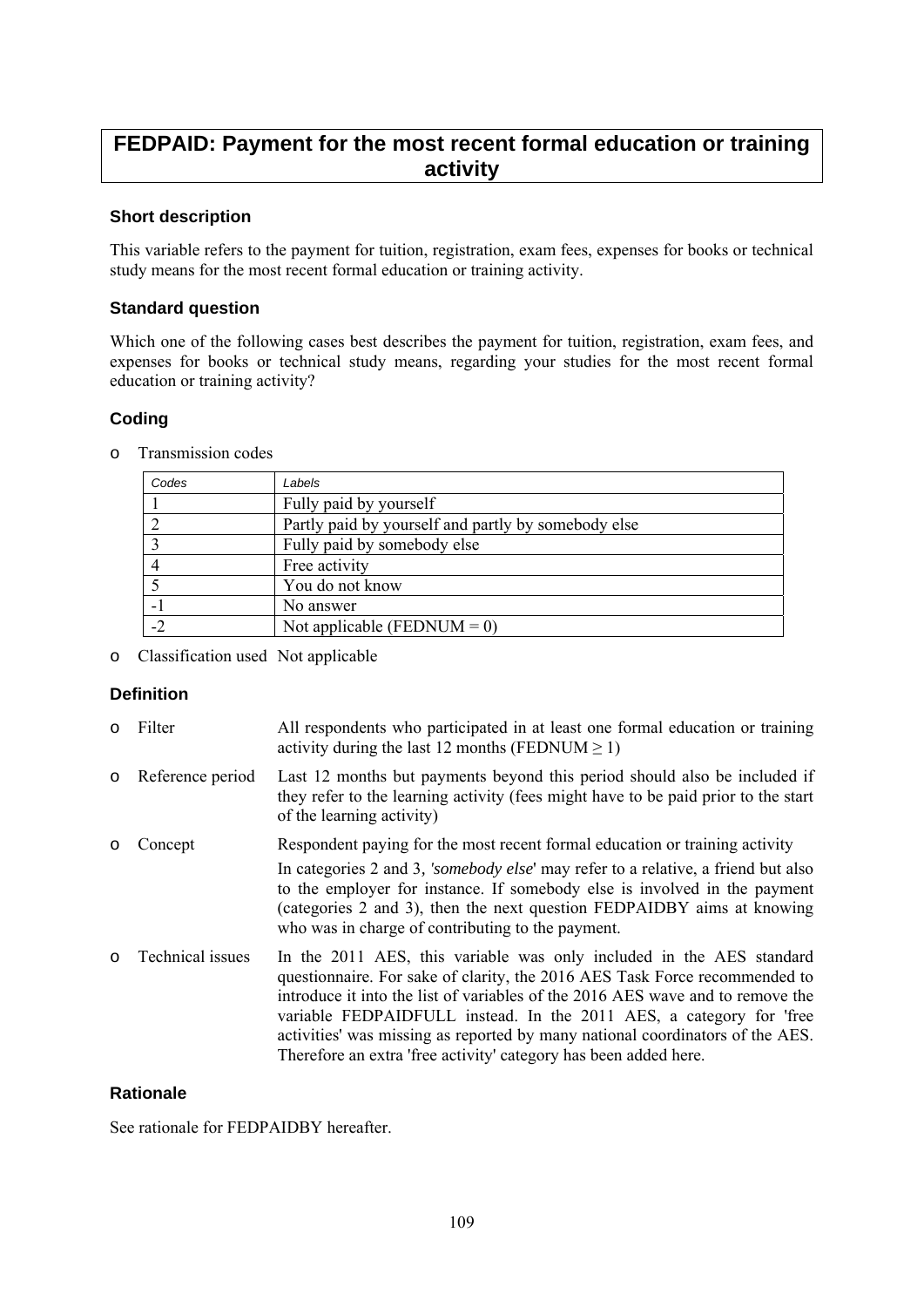## **Issues and developments**

## **Good practices**

-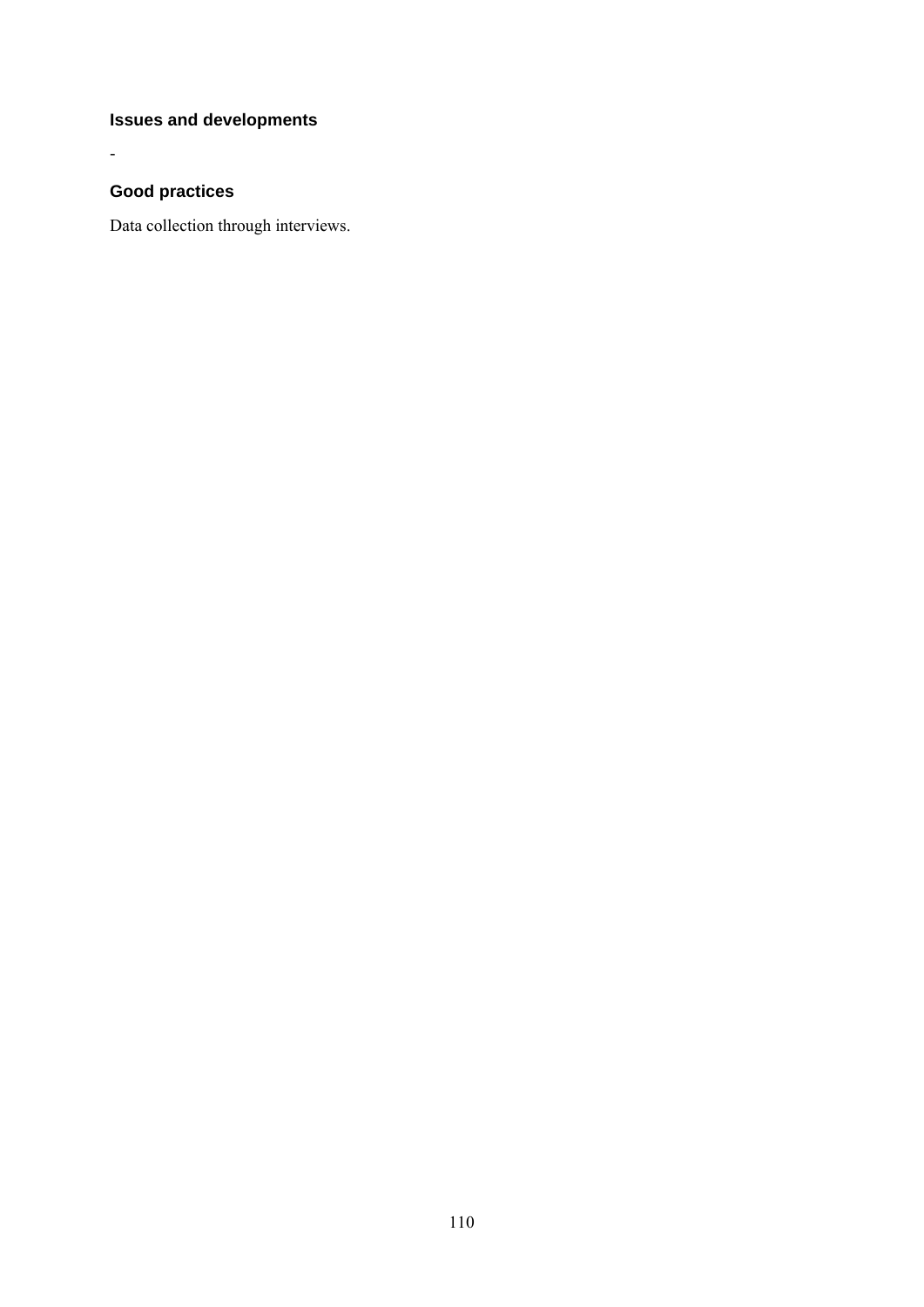## **FEDPAIDBY: Partial or full payment for formal education or training activity**

## **Short description**

This variable indicates the person/service that provided partial or full payment for the tuition, registration, exam fees, expenses for books or technical study means for the most recent formal education or training activity in which the respondent participated during the last 12 months.

### **Standard question**

Which one of the following entities paid in-part or in-full for tuition, registration, exam fees, and expenses for books or technical study means, regarding your studies for the most recent formal education or training activity? (*mark all that apply*)

## **Coding**

o Transmission codes

There should be **5 variables transmitted on the whole**: FEDPAIDBY, FEDPAIDBY\_1, FEDPAIDBY 2, FEDPAIDBY 3, FEDPAIDBY 4

| Variable name                | Codes                      | Labels                                                  |
|------------------------------|----------------------------|---------------------------------------------------------|
| <b>FEDPAIDBY</b><br>$\theta$ |                            | None of the items below                                 |
|                              | $-1$                       | No answer                                               |
|                              | $-2$                       | Not applicable (FEDNUM = 0 or (FEDPAID $\neq$ 2 and 3)) |
| FEDPAIDBY 1                  | Each variable is           | Employer or prospective employer                        |
| FEDPAIDBY 2                  | coded: 1 if                | <b>Public Employment Services</b>                       |
| FEDPAIDBY 3                  | selected, 2 if not         | Other public institutions                               |
| FEDPAIDBY 4                  | selected, -2 for           | A household member or a relative                        |
|                              | not applicable             |                                                         |
|                              | (FEDNUM=0 or               |                                                         |
|                              | (FEDPAID <sup>+2</sup> and |                                                         |
|                              | $FEDPAID\neq 3)$ ), -1     |                                                         |
|                              | if there is no             |                                                         |
|                              | answer                     |                                                         |

o Classification used Not applicable

## **Definition**

| $\circ$ | Filter             | All respondents who participated in at least one formal education or training<br>activity during the last 12 months that was fully/partly paid by somebody else<br>(FEDNUM = 0 or (FEDPAID $\neq$ 2 and 3))                                                                                                                                                                                 |
|---------|--------------------|---------------------------------------------------------------------------------------------------------------------------------------------------------------------------------------------------------------------------------------------------------------------------------------------------------------------------------------------------------------------------------------------|
|         | o Reference period | Last 12 months but payments beyond this period should also be included if<br>they refer to the learning activity (fees might have to be paid prior to the start<br>of the learning activity)                                                                                                                                                                                                |
| $\circ$ | Concept            | Partial or full payment for the most recent formal education or training<br>activity                                                                                                                                                                                                                                                                                                        |
|         |                    | This variable concerns the situation when the direct expenses, which were<br>expected to be paid by the respondent, were fully or partly paid by some other<br>party. In case the worker was employed by a member of his/her household<br>and received financial support from the household but as an employee this<br>should be treated as employer and not household support. In case the |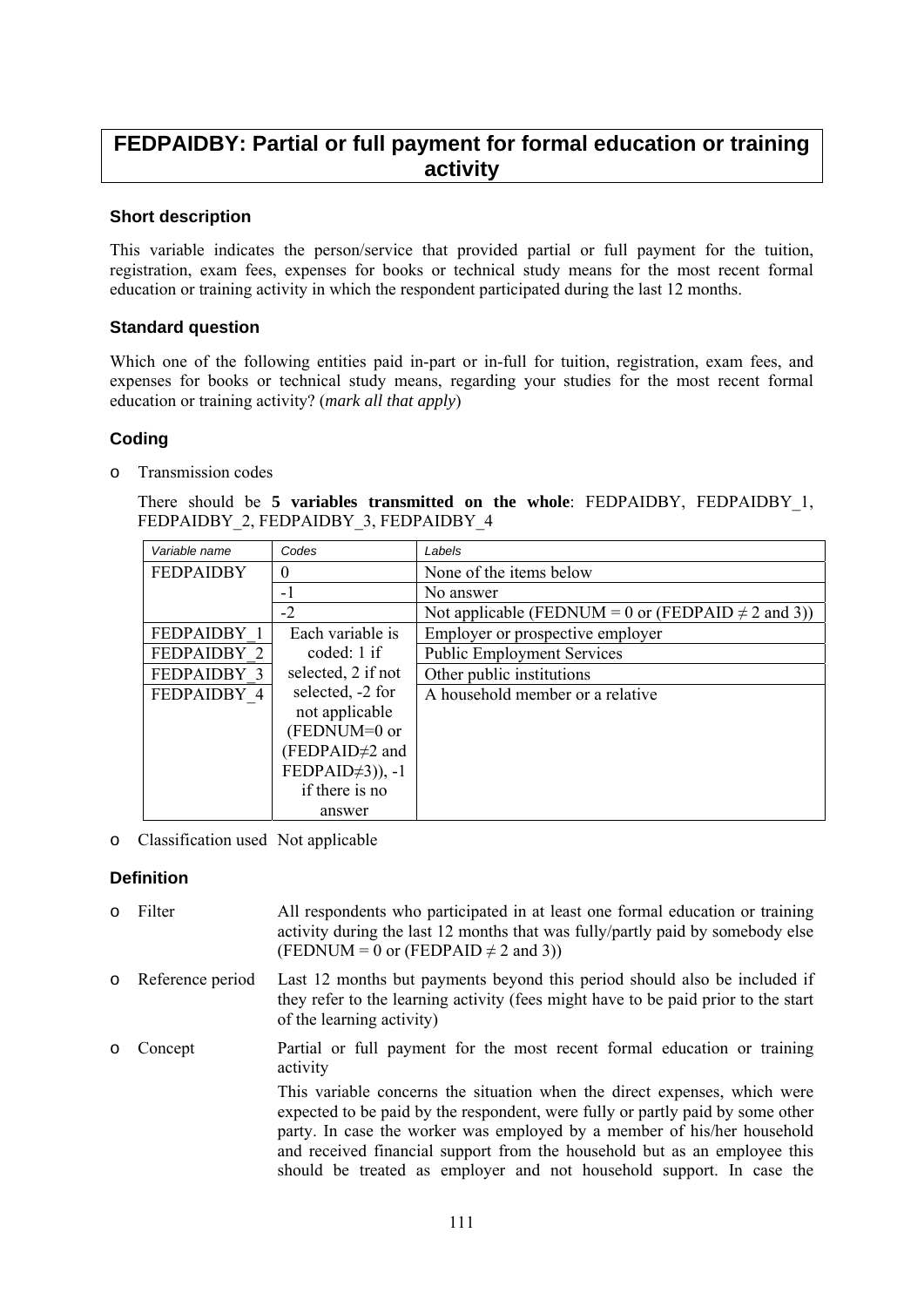|         |                  | respondent was self-employed when participating in education and training<br>and financed the expenses from his/her company sources, that should be<br>coded as employer's support (either full or part).                                                                                                                                                                     |
|---------|------------------|-------------------------------------------------------------------------------------------------------------------------------------------------------------------------------------------------------------------------------------------------------------------------------------------------------------------------------------------------------------------------------|
|         |                  | <i>Technical study means</i> are all the helpful materials respondent was buying for<br>the study, so computer, software, CDs, DVDs, drawing boards (for courses on<br>architecture), clay, etc.                                                                                                                                                                              |
| $\circ$ | Technical issues | The coding of this variable was changed compared to the 2011 AES in order<br>to improve the data collection on payment. A new variable FEDPAID was<br>introduced before FEDPAIDBY (like in the 2011 questionnaire). The<br>information previously collected via FEDPAIDFULL is now obtained<br>through FEDPAID, therefore FEDPAIDFULL is removed compared to the<br>2011 AES. |

## **Rationale**

The issue of investment in human capital and lifelong learning is very important for the future of learning society in Europe. Although solid information on the cost sharing between different actors (source of financial support) and the effect of these different arrangements on access to education and learning would be highly desirable, a household survey has some limitations as a data gathering instrument for these questions.

#### **Issues and developments**

-

#### **Good practices**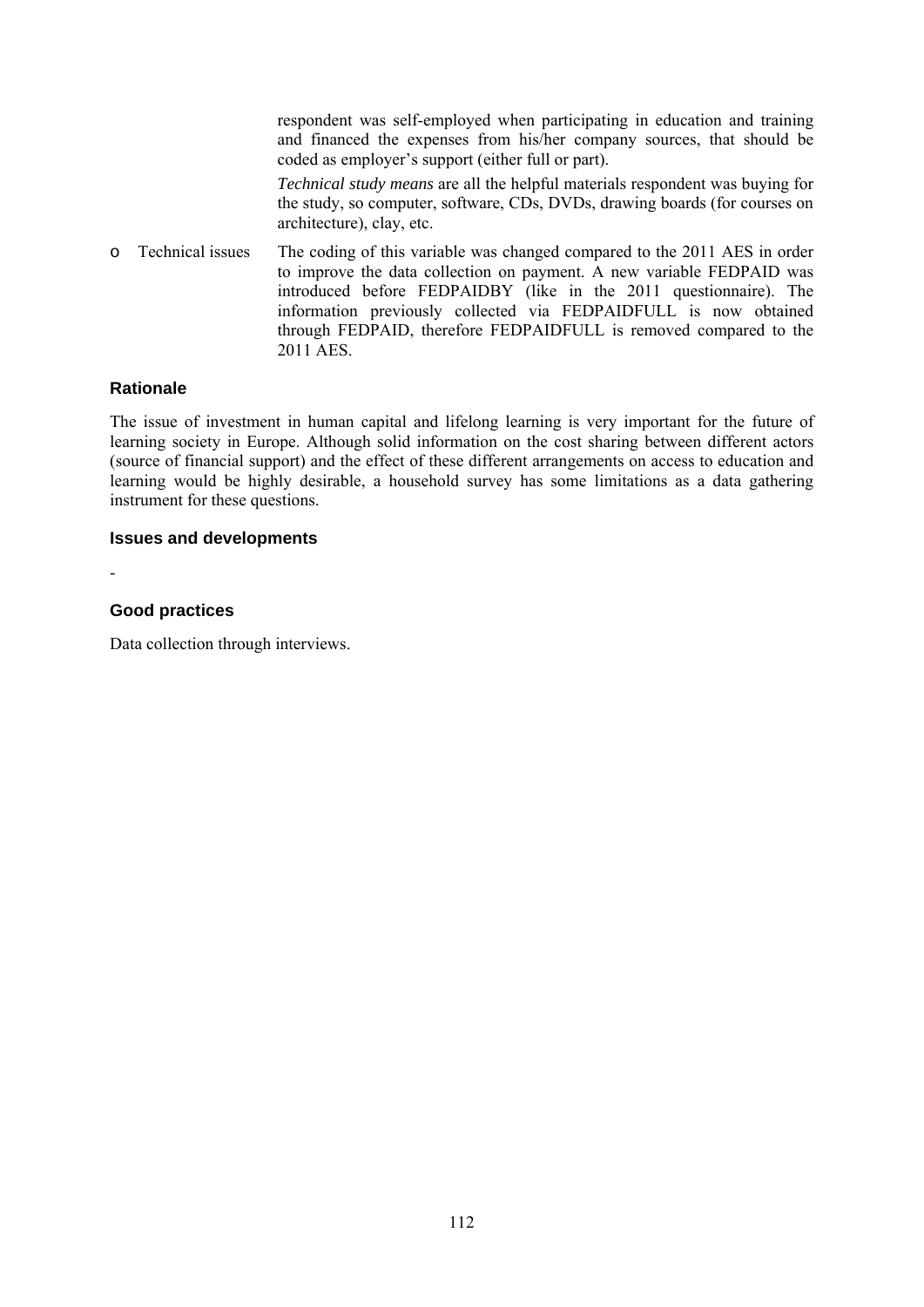## **FEDUSEA: Current use of skills/knowledge from the most recent formal education or training activity**

## **Short description**

This variable assesses the **current** use of skills or knowledge acquired from the most recent formal education or training activity in which the respondent participated

### **Standard question**

How much are you **currently** using the skills or knowledge that you acquired from the most recent formal education or training activity?

## **Coding**

o Transmission codes

| Codes | Labels                         |
|-------|--------------------------------|
|       | A lot                          |
|       | A fair amount                  |
|       | Very little                    |
|       | Not at all                     |
|       | No answer                      |
|       | Not applicable (FEDNUM = $0$ ) |

o Classification used Not applicable

#### **Definition**

| 0 Filter                          | All respondents who participated in at least one formal education or training<br>activity during the last 12 months (FEDNUM $\geq$ 1)              |
|-----------------------------------|----------------------------------------------------------------------------------------------------------------------------------------------------|
| o Reference period Last 12 months |                                                                                                                                                    |
| o Concept                         | The <b>current</b> use (at the moment of the interview) of skills/knowledge<br>acquired from the most recent formal education or training activity |
| o Technical issues                | $\overline{\phantom{0}}$                                                                                                                           |

#### **Rationale**

Information on the usefulness of skills and knowledge acquired from formal education or training activities may determine which activities offer the greatest benefit on the life and work of participants. It can, thus, provide motivations for participating in such activities.

#### **Issues and developments**

-

## **Good practices**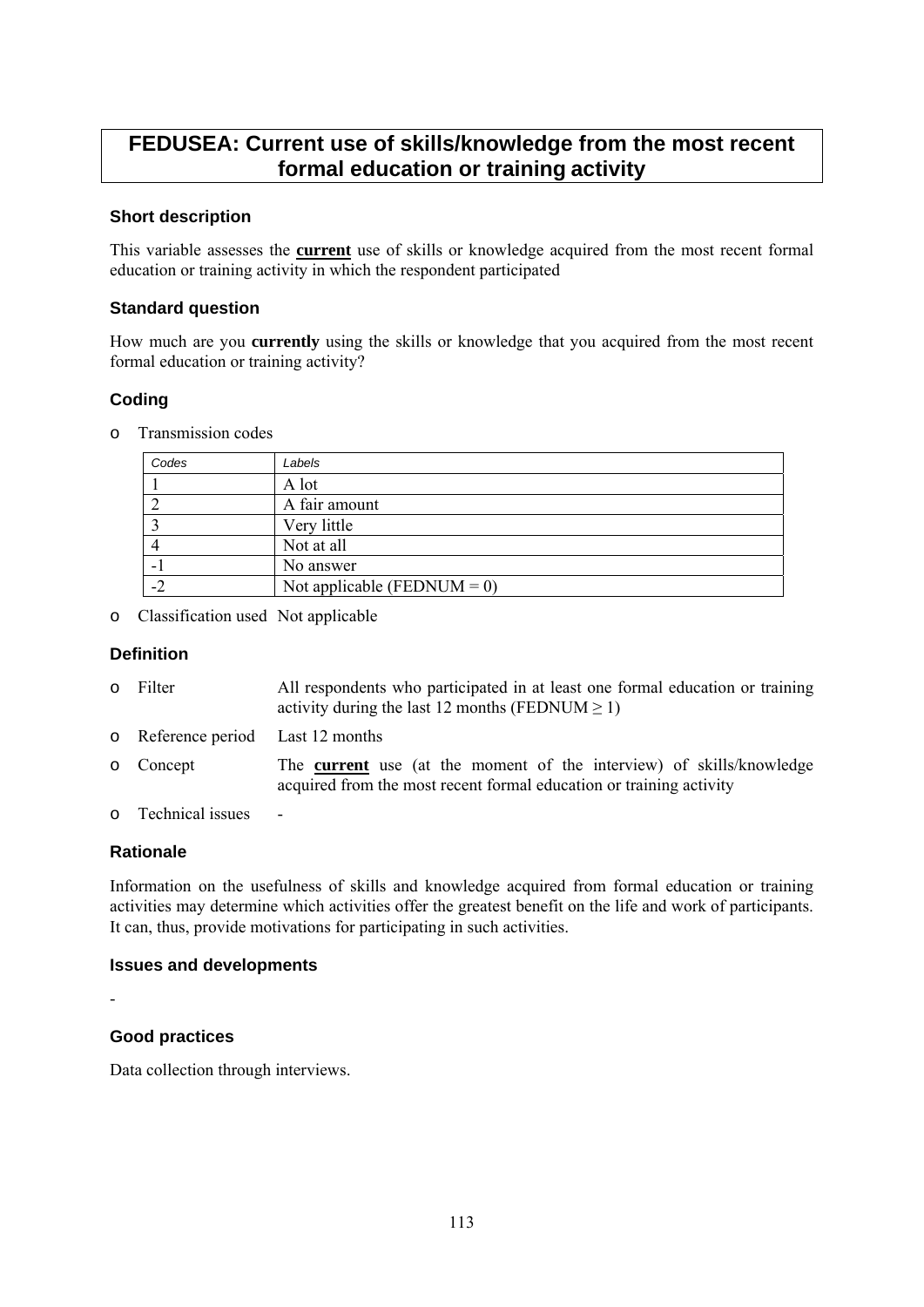## **FEDUSEB: Expected use of skills/knowledge from the most recent formal education or training activity**

## **Short description**

This variable assesses the **expected** use of skills or knowledge acquired from the most recent formal education or training activity in which the respondent participated

### **Standard question**

How much are you **expecting** to use the skills or knowledge that you acquired from the most recent formal education or training activity?

## **Coding**

o Transmission codes

| Codes | Labels                         |
|-------|--------------------------------|
|       | A lot                          |
|       | A fair amount                  |
|       | Very little                    |
|       | Not at all                     |
|       | No answer                      |
|       | Not applicable (FEDNUM = $0$ ) |

o Classification used Not applicable

#### **Definition**

| o Filter | All respondents who participated in at least one formal education or training<br>activity during the last 12 months (FEDNUM $\geq$ 1) |
|----------|---------------------------------------------------------------------------------------------------------------------------------------|
|          | $\cdots$ $\cdots$ $\cdots$                                                                                                            |

- o Reference period Last 12 months
- o Concept The **expected** use (at any moment after the interview) of skills/knowledge acquired from the most recent formal education or training activity
- o Technical issues -

## **Rationale**

See FEDUSEA

#### **Issues and developments**

-

## **Good practices**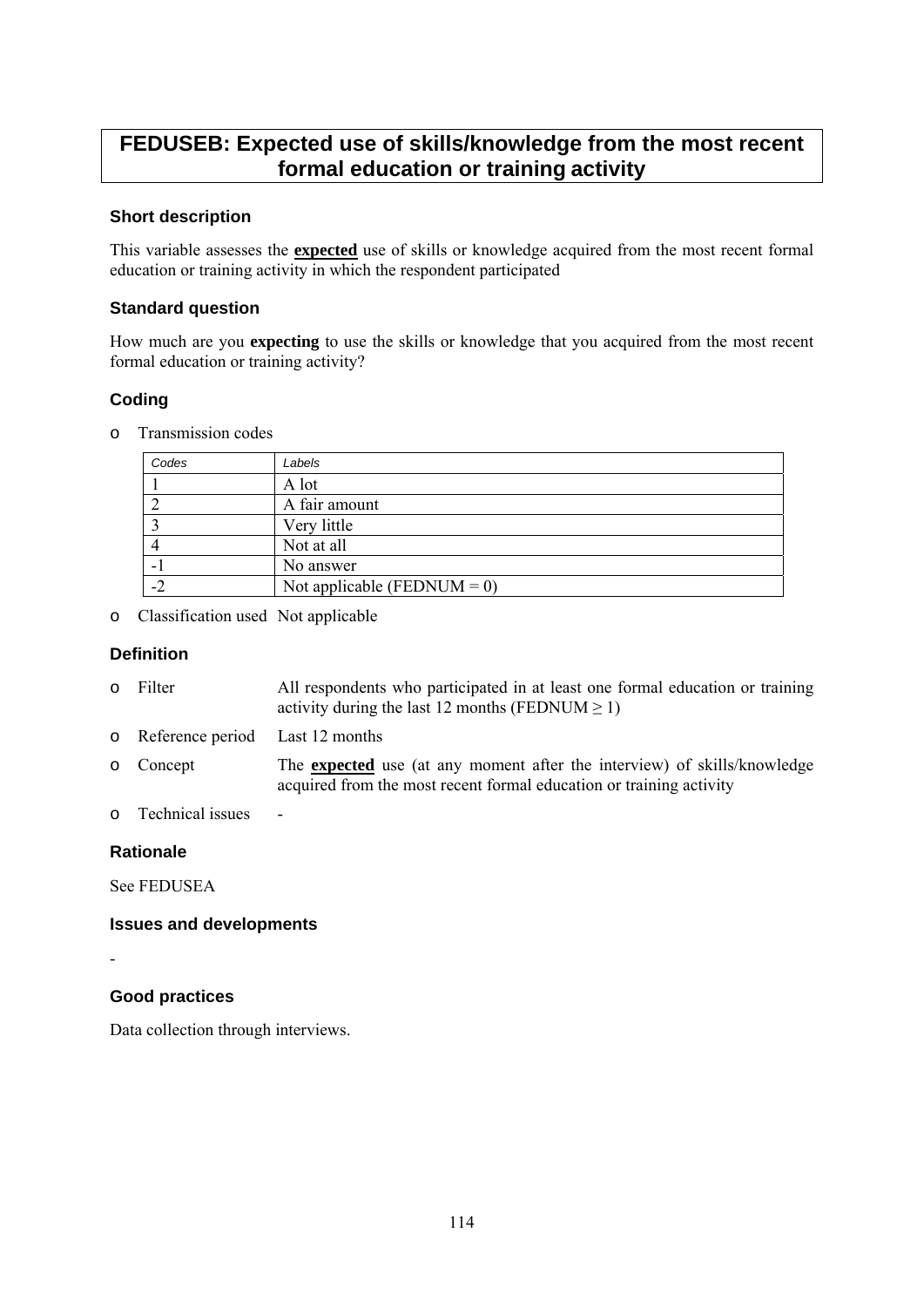## **FEDOUTCOME: Outcomes of the most recent formal education or training activity**

## **Short description**

This variable indicates the outcomes of the new skills/knowledge acquired through the most recent formal education or training activity in which the respondent participated

### **Standard question**

Have the new skills/knowledge acquired through the most recent formal education or training activity helped you in any of the following ways? (*mark all that apply*)

## **Coding**

o Transmission codes

There should be **8 variables transmitted on the whole**: FEDOUTCOME, FEDOUTCOME\_1, FEDOUTCOME 2, FEDOUTCOME 3, FEDOUTCOME 4, FEDOUTCOME 5, FEDOUTCOME 6, FEDOUTCOME 7

| Variable name       | Codes              | Labels                                               |
|---------------------|--------------------|------------------------------------------------------|
| <b>FEDOUTCOME</b>   | $\theta$           | None of the items listed below                       |
|                     | $-1$               | No answer                                            |
|                     | $-2$               | Not applicable (FEDNUM = $0$ )                       |
| FEDOUTCOME 1        | Each variable is   | Getting a (new) job                                  |
| FEDOUTCOME 3        | coded: 1 if        | Higher salary/wages                                  |
| FEDOUTCOME 2        | selected, 2 if not | Promotion in the job                                 |
| FEDOUTCOME 4        | selected, -2 for   | New tasks                                            |
| FEDOUTCOME 5        | not applicable     | Better performance in present job                    |
| FEDOUTCOME 6        | $(FEDNUM=0), -$    | Personal-related reasons (meet other people, refresh |
|                     | 1 if there is no   | your skills on general subjects, etc.)               |
| <b>FEDOUTCOME 7</b> | answer             | No outcome yet                                       |

o Classification used Not applicable

## **Definition**

- o Filter All respondents who participated in at least one formal education or training activity during the last 12 months (FEDNUM  $\geq$  1)
- o Reference period Last 12 months
- o Concept The outcomes of new skills/knowledge acquired through the most recent formal education or training activity

Outcomes, in general, refer to what is ultimately achieved by an activity, as distinct from its outputs which relate to more direct or immediate objectives.

o Technical issues The order of categories 2 and 3 are changed compared to the 2011 AES in order to enhance the logic of the questionnaire, **but the codes are kept as such compared to the 2011 AES**, this is the reason why FEDOUTCOME\_3 comes before FEDOUTCOME\_2 in the list.

Moreover, in order to avoid any confusion with the use and particularly the new variable on the expected use (FEDUSEB), it was recommended by the 2016 AES Task Force to remove the category "No outcome expected" from the list.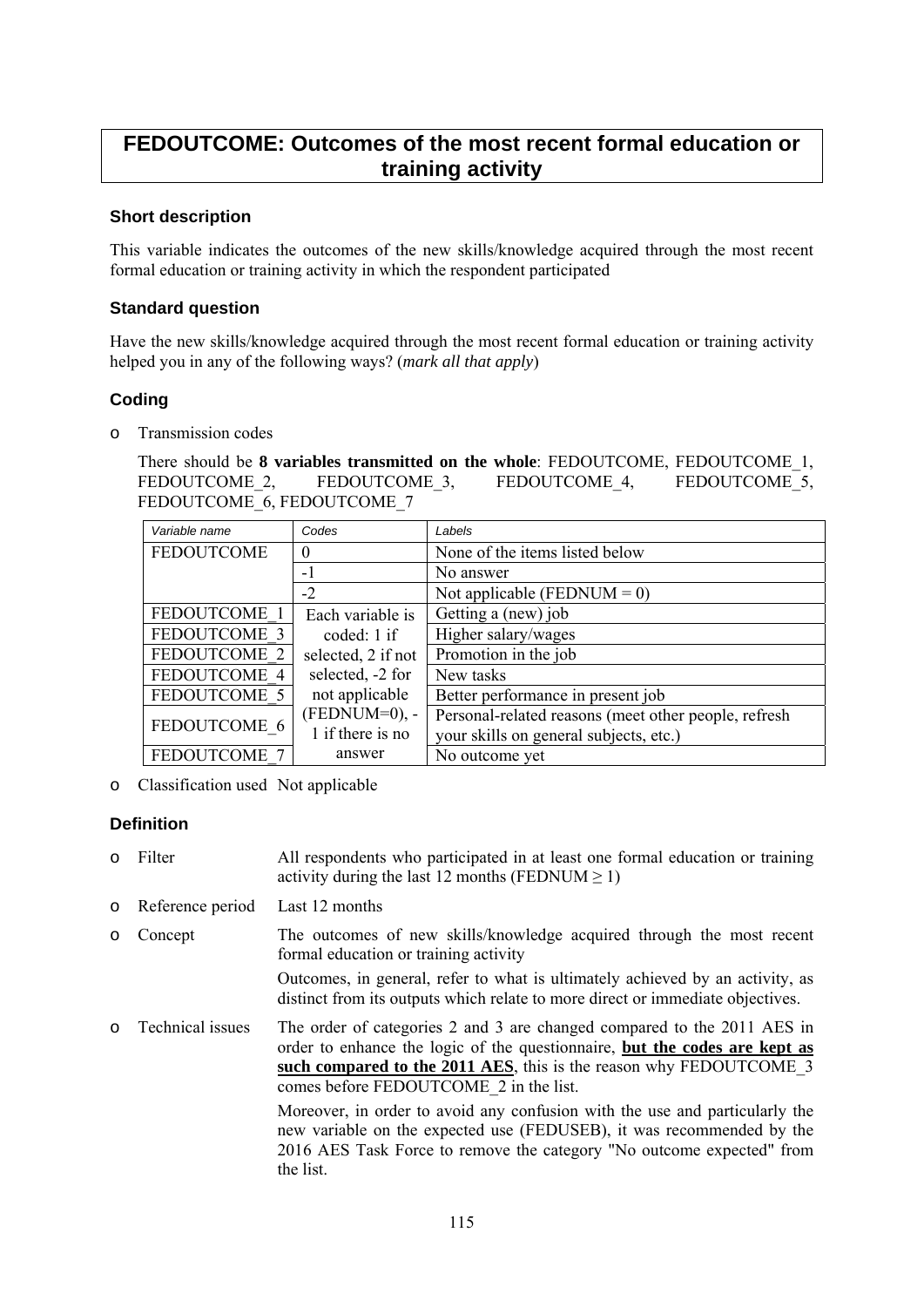The term 'reasons' in the category FEDOUTCOME 6 still refers to an outcome (i.e. participating in the learning activity led to getting to know other people and/or refresh skills, etc...).

## **Rationale**

This variable is very important for the survey as it provides information on the outcomes through formal education or training activities. Such information may be used in order to indicate the most beneficial activities that result in improving the working and living conditions of the individual who participates in such programmes.

#### **Issues and developments**

-

## **Good practices**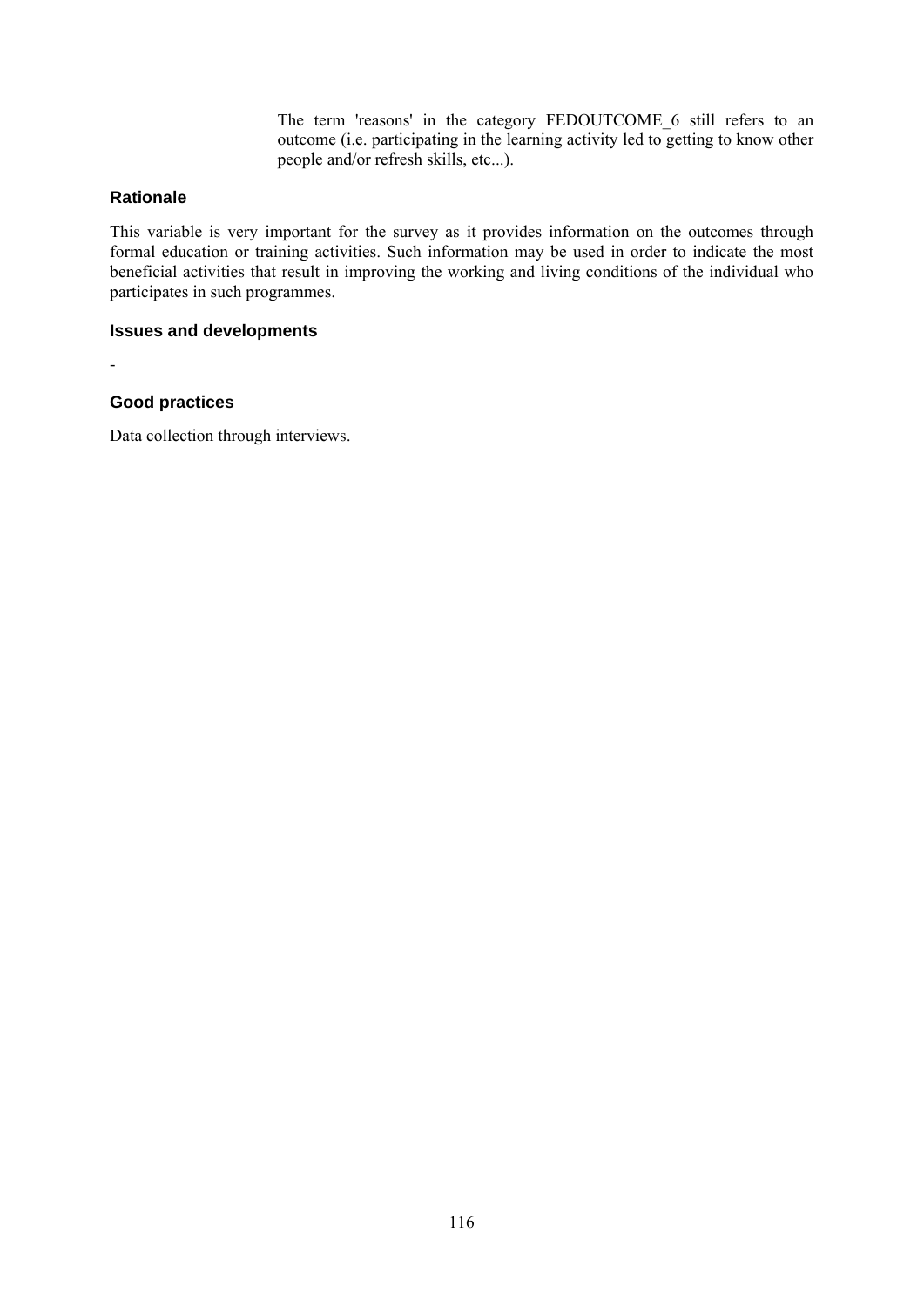## **NFE: Participation in non-formal education and training**

#### **Short description**

This variable refers to the participation in any of the four types of non-formal education and training – i.e. with the intention to improve knowledge/skills in any area (including hobbies) either in leisure time or in working time – during the last 12 months

## **Standard question**

During the last 12 months have you participated in any of the following activities - completed or ongoing - with the intention to improve knowledge or skills in any area (including hobbies) either in leisure time or in working time?

- a) Courses
- b) Workshops and Seminars
- c) Guided on-the-job training
- d) Private lessons?

## **Coding**

o Transmission codes

| Codes       | Labels                         |
|-------------|--------------------------------|
|             | $\mathbf{v}$<br>Yes            |
| $\sim$<br>∼ | $\mathbf{r}$<br>N <sub>0</sub> |

o Classification used Not applicable

## **Definition**

- o Filter None
- o Reference period Last 12 months
- o Concept Participation in any of the following activities:
	- a) Courses (NFECOURSE)
	- b) Workshops and Seminars (NFEWORKSHOP)
	- c) Guided on the job training (NFEGUIDEDJT)
	- d) Private lessons (NFELESSON)
- o Technical issues Taught learning activities which were planned in advance are targeted here.

If the person delivering lessons has as main activity delivering private lessons and has a professional teacher-to-student relationship in this context to the learner then it is non-formal education and training. If the provider/tutor is assisting the learner in the framework of a social relationship then that should be considered as informal learning.

Guided-on-the-job training is training which is **planned** in advance with a designated **teacher/instructor** (therefore different from informal learning from colleagues which is not considered as guided-on-the-job).

Private lessons can even be "formal education" in the case where the national educational system recognises home schooling, as the pupil would participate in institutionalised learning designed to lead to a formal qualification. In this case they should be reported in the module FED.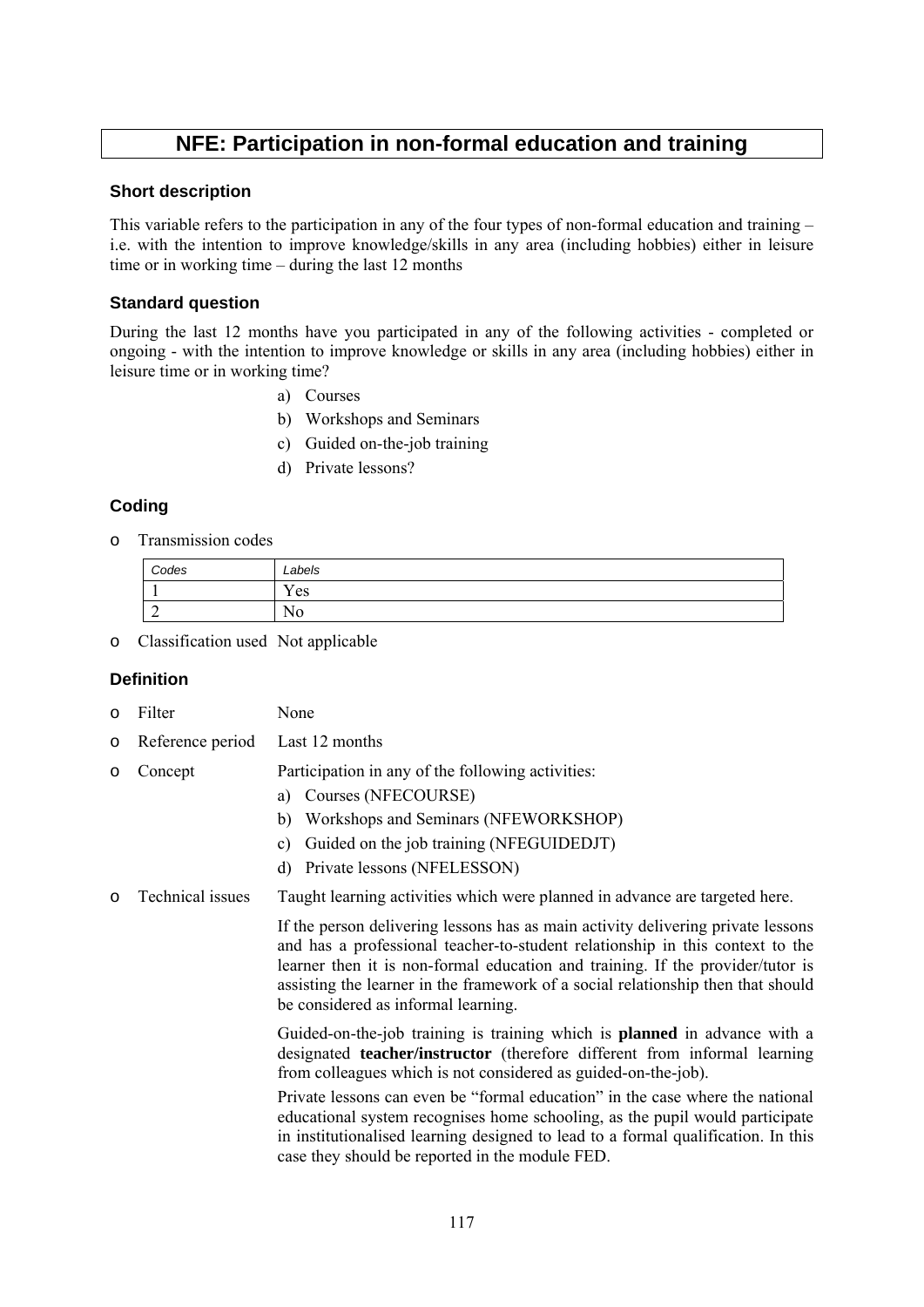There is an implicit hierarchy of the categories "Formal", "Non-formal" and "Informal". "Formal" education and training comes first, then "non-formal" comes second and "informal" comes last. Learning activities carried out as part of another learning activity which is higher in this hierarchy can be considered as part of the higher activity: for example using self-study, additional tutoring, use of internet resources is considered as informal learning but when it is part of the preparation for homework for a formal education programme it can then be considered as part of the formal learning activity.

On the contrary when an activity considered higher in the hierarchy is organised in the framework of a longer activity of a lower level of the hierarchy then it should be considered as a separate activity.

As it is considered a key variable on participation in lifelong learning, the 'No answer' category is not recommended.

Moreover, as it is a key variable, appropriate time should be dedicated by the interviewer to this question.

### **Rationale**

-

#### **Issues and developments**

Some difficulties have been reported during the previous AES waves to separate guided-on-the-job training from other similar job-related learning activities. In this extent it is recommended that the interviewer reminds the respondent about key criteria of guided-on-the-job training and gives proper examples of what is guided-on-the-job training (see Annex 1).

#### **Good practices**

- o Data collection through interviews.
- o Qualification (National Framework Qualification)

When a non-formal learning programme leads to a qualification (in order to receive a formal qualification in the National Framework Qualification), the following rules should be followed:

- if the program directly leads to a NFQ qualification and the final examination is a part of it, it should be considered as formal;

- if the programme is designed to provide help for another formal programme, for instance to prepare for the final exam to obtain the formal NFQ qualification, and the final exam is not included in the programme but has to be taken separately, it should be considered as non-formal.

o Four questions for the four types of non-formal learning activities

In order to properly cover all four types of non-formal learning activities, a better practice than a generic question comprising the four types of activities at the same time can be to split the question in four independent questions properly assessing what each type of non-formal learning activity is along with examples.

Then after each question the number of corresponding non-formal learning activities in which the respondent participated can be asked and the total number (NFENUM) can then be derived as the sum of the four numbers (see suggested questionnaire).

o Pre-call or pre-letter and list of learning activities

A good practice already implemented in some countries during the 2011 AES data collection consists in anticipating the interview by either calling the respondents or sending them a letter to explain the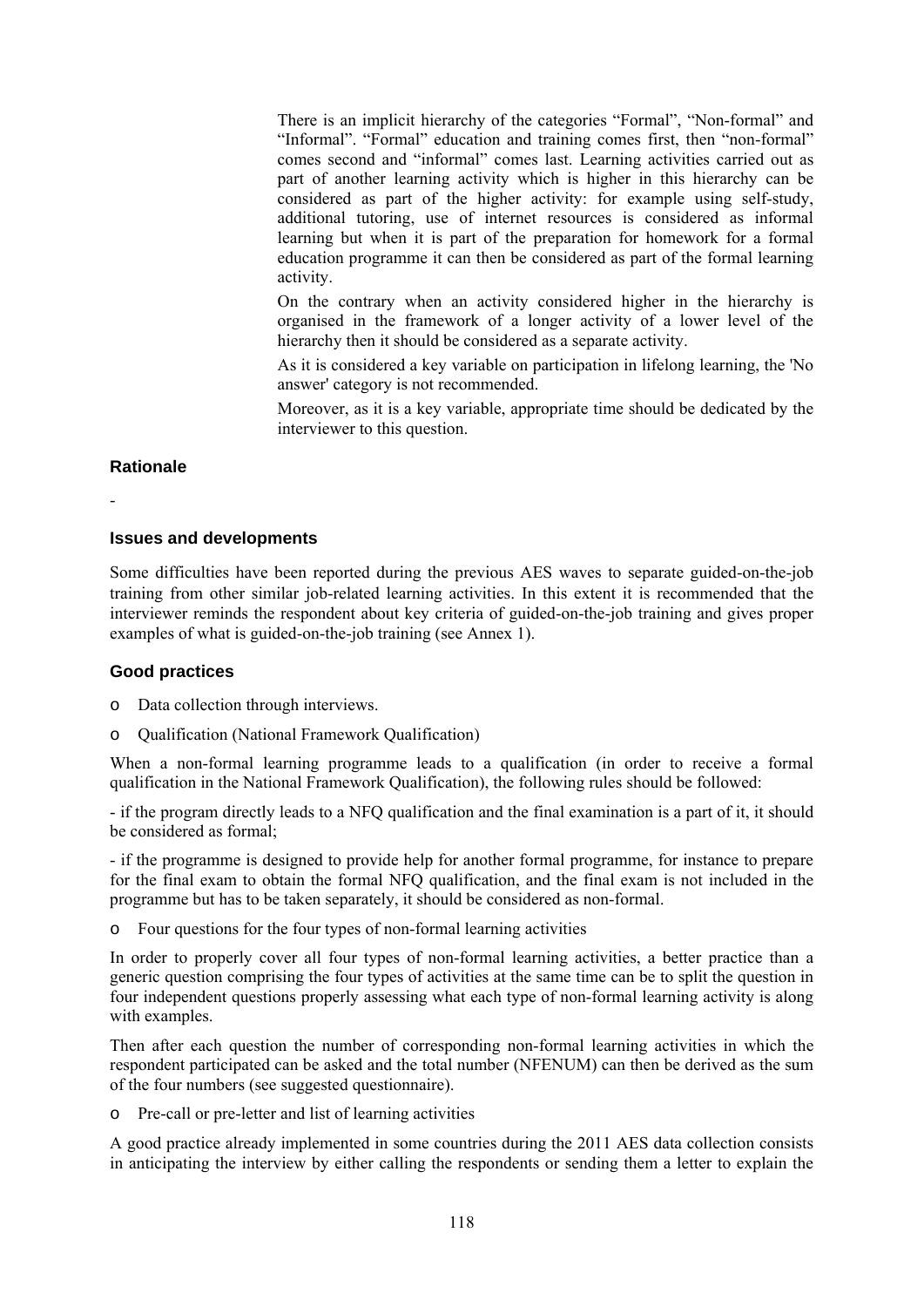aim of the survey and already present the types of learning the respondent will have to remember about.

In case a letter is sent, a form to be filled in by the respondent **prior to the interview** can be included in the letter where they can list all the learning activities (either formal or non-formal) they participated in during the last 12 months, separately for each four types.

The form can be sent along with a letter presenting the survey to the respondent for instance.

By keeping this list close at hand during the interview, it will ease the answering process as the respondents will both have taken some time to already think about their participation and have a list to refer to when it comes to the key questions of the survey.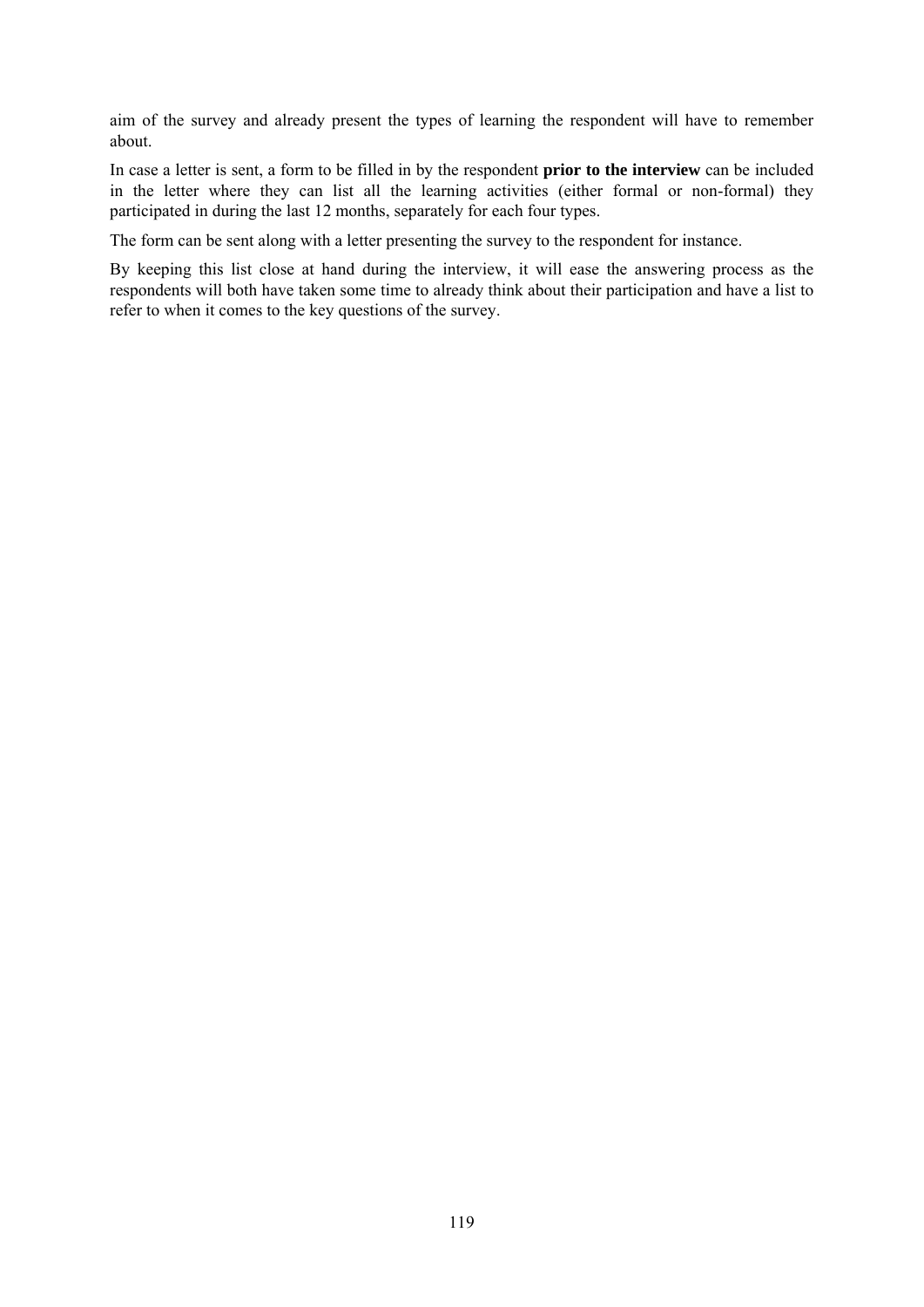## **NFENUM: Number of non-formal learning activities**

#### **Short description**

This variable indicates the number of non-formal learning activities in which the respondent participated during the last 12 months

## **Standard question**

In how many such non-formal learning activities have you participated during the last 12 months?

## **Coding**

o Transmission codes

| Codes | Labels                                                           |
|-------|------------------------------------------------------------------|
| -99 ا | Number of activities                                             |
|       | None (NFECOURSE = NFEWORKSHOP = NFEGUIDEDJT =<br>$NFELESSON = 2$ |

o Classification used Not applicable

## **Definition**

| 0 Filter                          | All respondents who participated in at least one of the activities listed in NFE<br>(NFECOURSE = 1 or NFEWORKSHOP = 1 or NFEGUIDEDJT = 1 or<br>$NFELESSON = 1$ |
|-----------------------------------|----------------------------------------------------------------------------------------------------------------------------------------------------------------|
| o Reference period Last 12 months |                                                                                                                                                                |
| o Concept                         | Number of non-formal learning activities during the last 12 months                                                                                             |
| o Technical issues                | No technical issues linked to this variable                                                                                                                    |

## **Rationale**

-

## **Issues and developments**

-

## **Good practices**

- o Data collection through interviews.
- o The total number NFENUM can then be derived as the sum of the four numbers given for each type of activity (see NFE variable above and suggested questionnaire).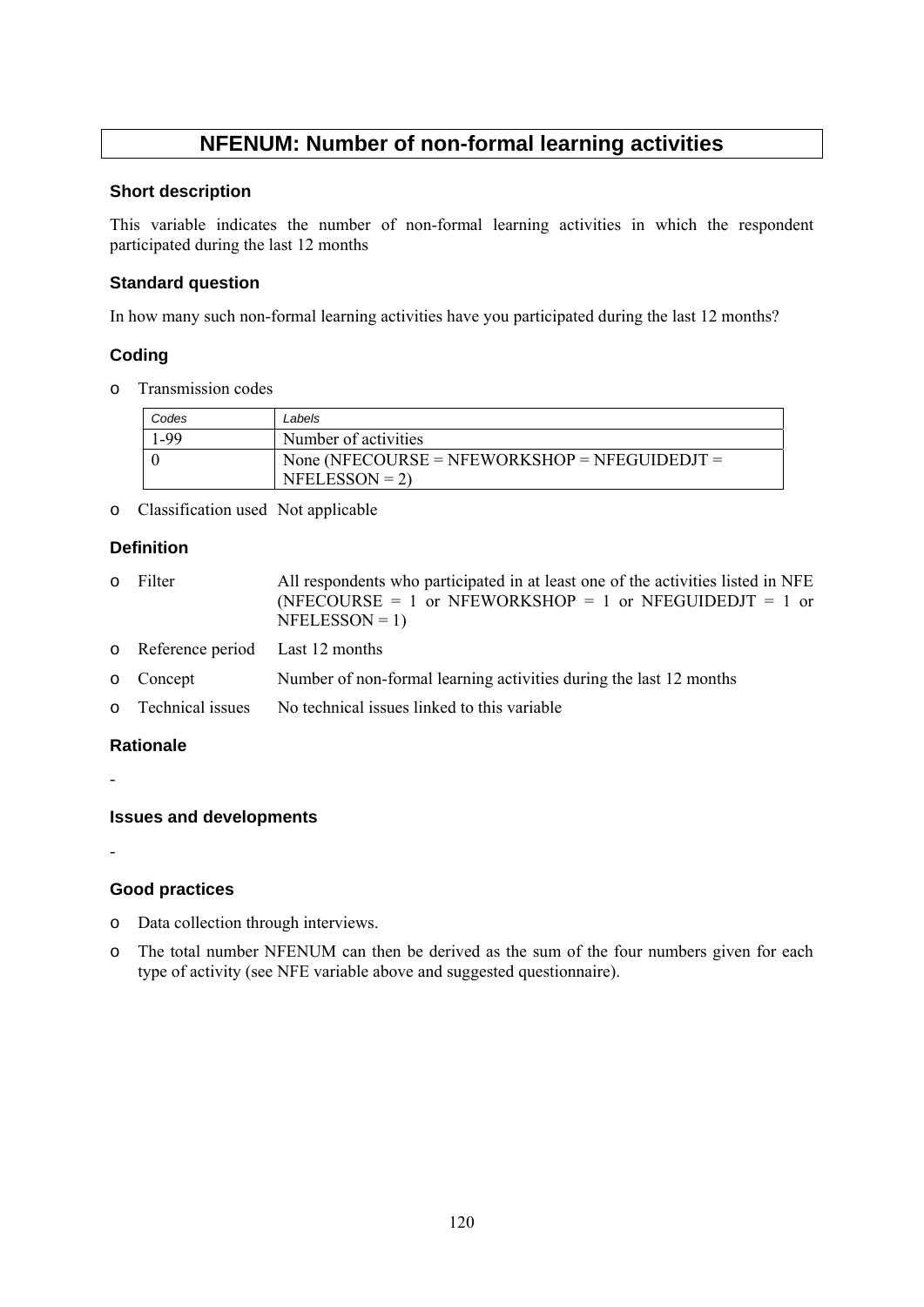## **NFEACTxx\_TYPE: Type of the x non-formal learning activity**

### **Short description**

This variable indicates the type of the xx (xx = 01 to 07) non-formal learning activity in which the respondent participated during the last 12 months. The same information is then repeated in the variable NFERANDxx\_TYPE if the learning activity is selected (randomly) for further description.

## **Standard question**

What was the type of the non-formal learning activity?

## **Coding**

o Transmission codes

| Codes | Labels                         |
|-------|--------------------------------|
|       | Courses                        |
|       | Workshops and seminars         |
|       | Guided-on-the-job training     |
|       | Private lessons                |
|       | No answer                      |
|       | Not applicable (NFENUM = $0$ ) |

o Classification used Not applicable

## **Definition**

- o Filter All respondents who participated in at least one non-formal learning activity during the last 12 months (NFENUM  $\geq$  1)
- o Reference period Last 12 months
- o Concept The type of the first non-formal learning activity
- o Technical issues The type of participation is to be collected for each activity in which the respondent participated during the last 12 months. This question shall be repeated at maximum 7 times in order to identify the type of all non-formal learning activities undertaken.

## **Rationale**

The number of non-formal learning activities the type of which is to be reported is decreased from 10 to 7 compared to the 2011 AES. Indeed, as shown by the structure of the 2011 AES microdata there is no need to collect further information as people having more than 7 non-formal learning activities are very rare in the sample, all countries included. As a counterpart, more information will be collected on each of the 7 learning activities.

## **Issues and developments**

## **Good practices**

-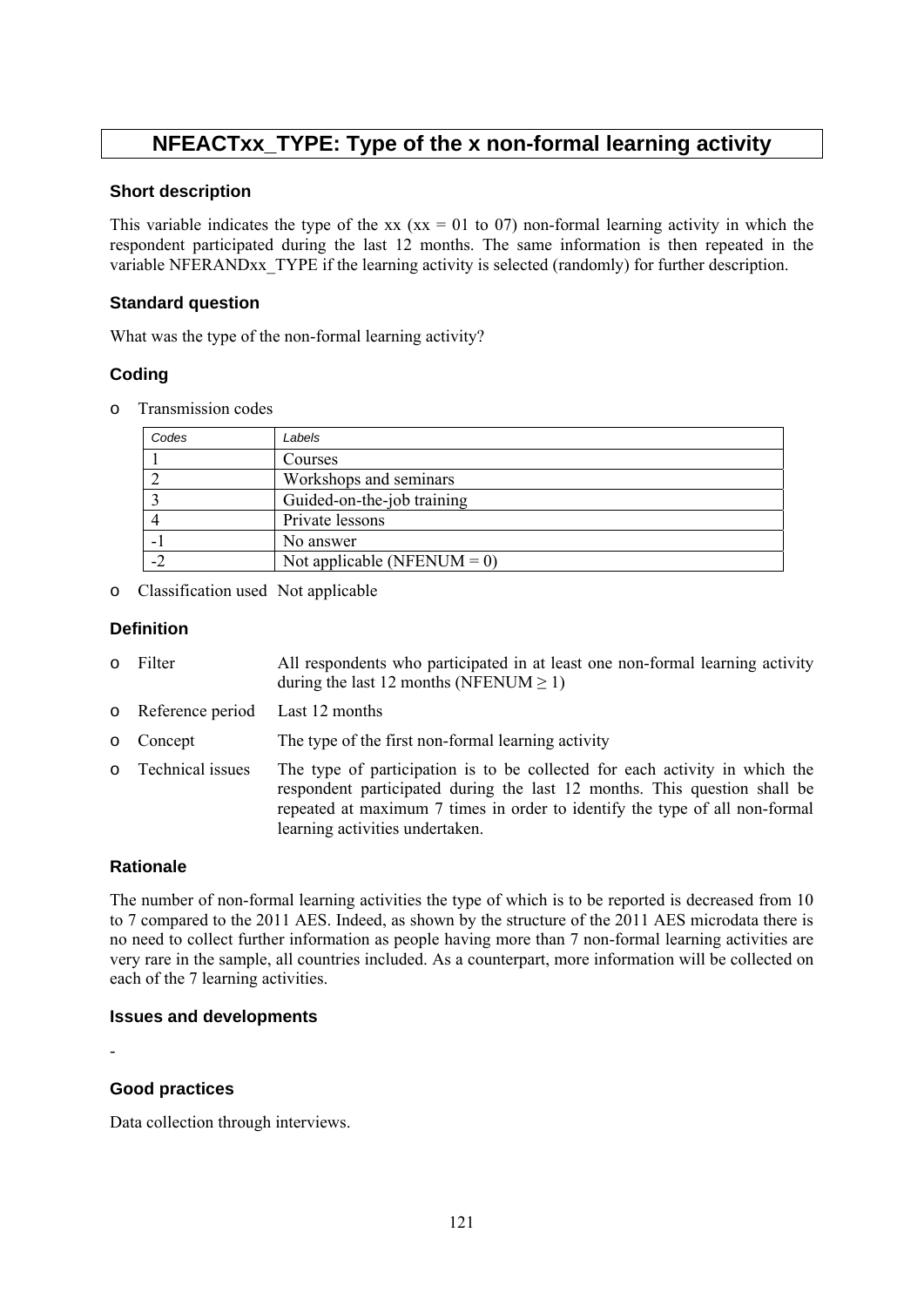## **NFEACTxx\_PURP: Job-related non-formal learning activity**

### **Short description**

This variable assesses whether the non-formal learning activity reported in NFEACTxx\_TYPE is jobrelated

## **Standard question**

Was the non-formal learning activity mainly job-related?

## **Coding**

o Transmission codes

| Codes | Labels                                  |
|-------|-----------------------------------------|
|       | Mainly job-related                      |
|       | Mainly personal/non-job-related reasons |
|       | No answer                               |
|       | Not applicable (NFENUM = 0)             |

o Classification used Not applicable

## **Definition**

- o Filter All respondents who participated in at least one non-formal learning activity during the last 12 months (NFENUM  $> 1$ )
- o Reference period Last 12 months
- o Concept Job related non-formal learning activities during the last 12 months
	- The LFS explanatory notes provide the following definitions:
	- Job-related (professional): the respondent takes part in this activity in order to obtain knowledge and/or learn new skills for a current or a future job, increase earnings, improve job- and/or carrier opportunities in a current or another field and generally improve his/her opportunities for advancement and promotion.
	- Non job-related (personal/social): the respondent takes part in this activity in order to develop competencies required for personal, community, domestic, social or recreational purposes.
- o Technical issues In the 2011 AES, the data collection on non-formal learning activities was such that we only knew whether there was at least one job-related non-formal learning activity among the non-formal learning activities the type of which had been reported (at maximum 10 in the 2011 AES). In the 2016 AES for the first time, the information is available for each non-formal learning activity the type of which is reported by the respondent (at most 7 in the 2016 AES).

The variable answer categories are labelled differently in the regulation. The 'Yes' and 'No' answers suggested here are equivalent and proposed for the sake of simplicity and consistency with the other two variables on the characteristics of the learning activity (i.e. NFEACTxx\_WORKTIME, NFEACTxx\_PAIDBY).

Guided-on-the-job training is by nature job-related so whenever NFEACTxx\_TYPE is coded '3' then NFEACTxx\_PURP should be coded '1'.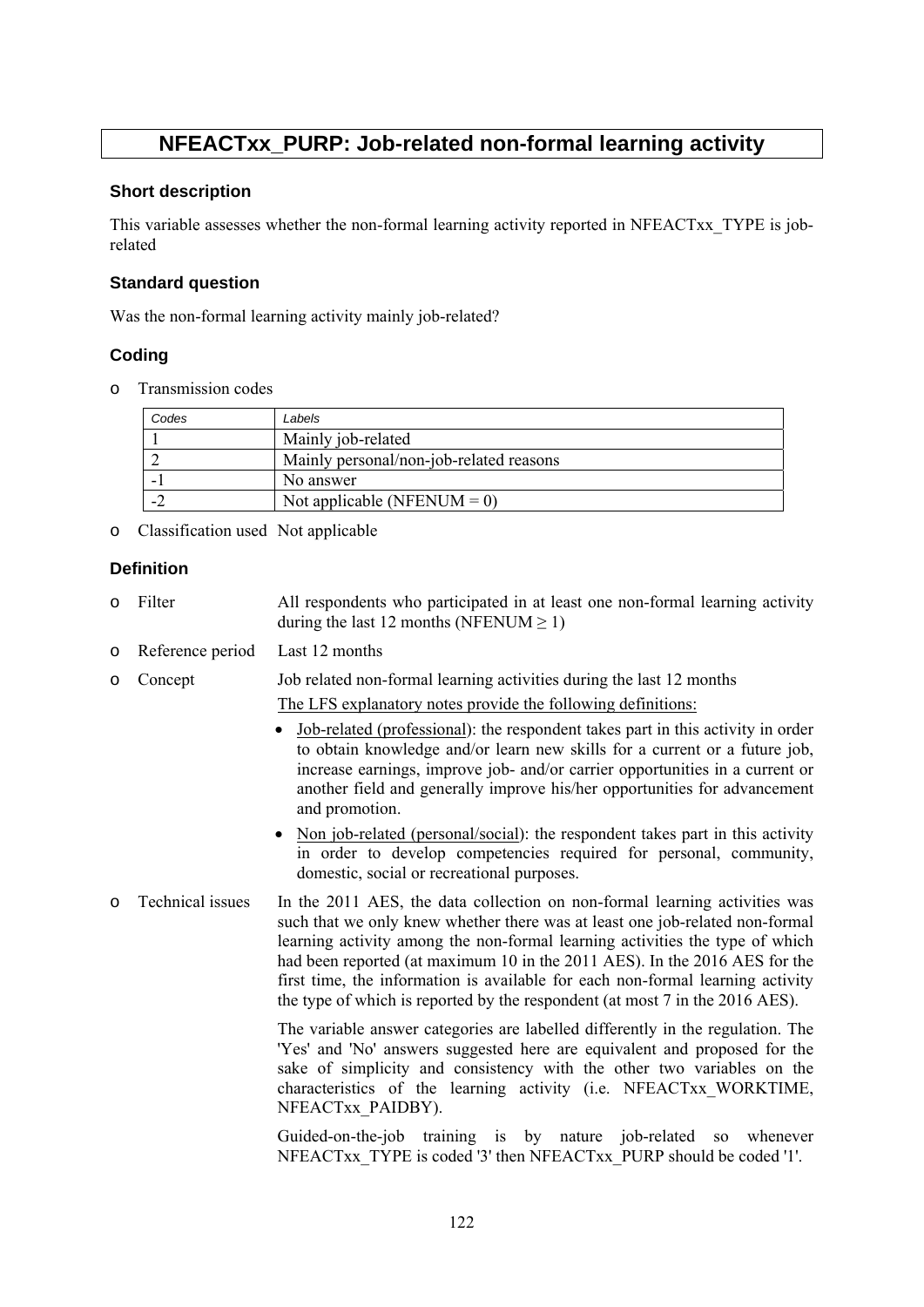## **Rationale**

The variable is meant to provide participation rates in education and training by purpose, with a more precise estimator than in the 2011 AES.

There is a particular interest in distinguishing and measuring participation in, and volume of, jobrelated non-formal learning activities. It was therefore recommended by the 2016 AES Task Force to collect the information for each non-formal learning activity reported by the respondent (at most 7).

#### **Issues and developments**

Some difficulties have been reported from the experience of the pilot AES to separate guided-on-thejob training from other similar job-related learning activities. In this extent it is recommended that the interviewer gives proper examples of what is guided-on-the-job training to the respondent (see NFE variable above).

## **Good practices**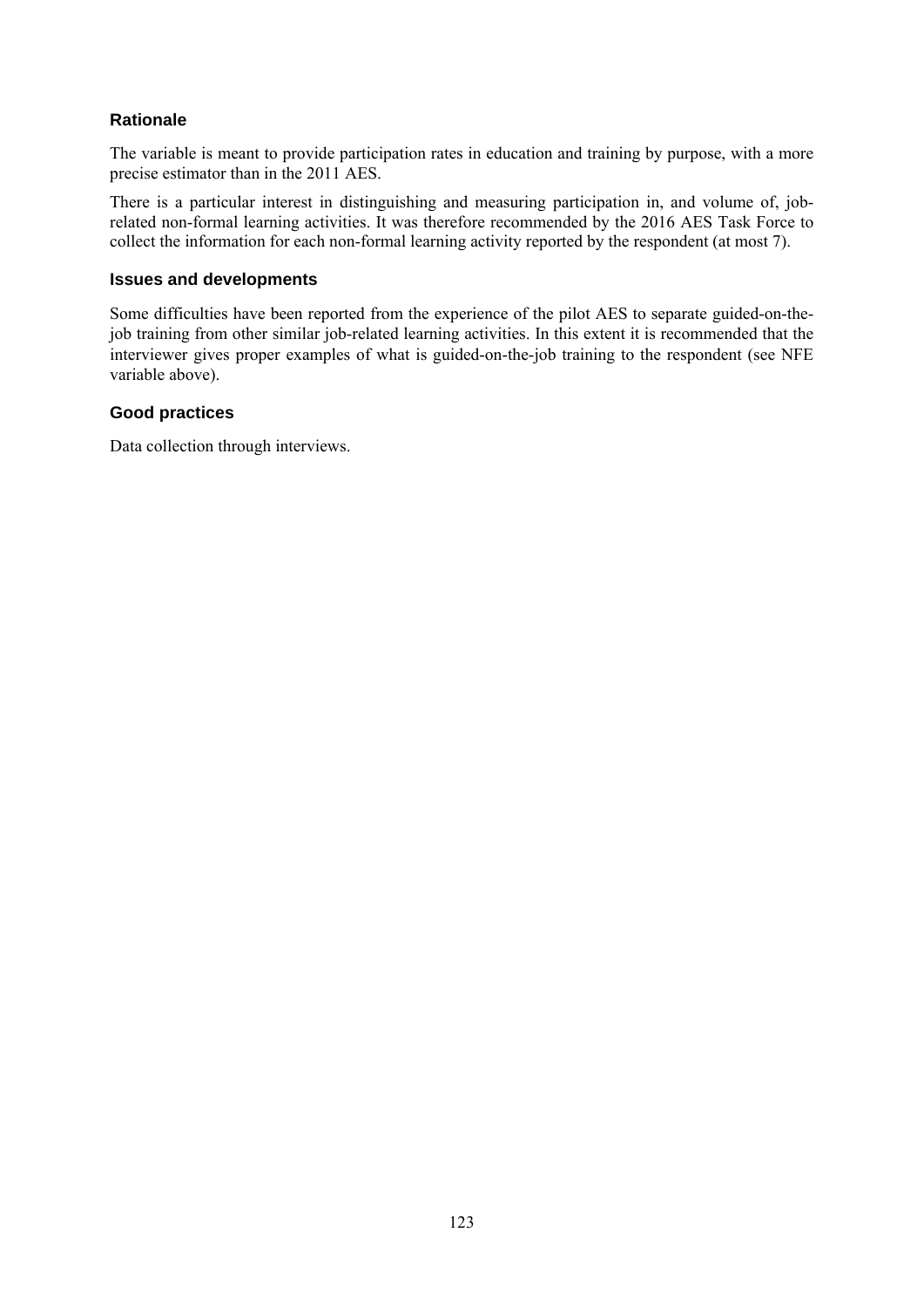## **NFEACTxx\_WORKTIME: Non-formal learning activity during paid working hours**

## **Short description**

This variable assesses whether the non-formal learning activity reported in NFEACTxx\_TYPE took place during paid working hours (including paid leave and recuperation)

### **Standard question**

Did the non-formal learning activity take place mostly or fully during paid working hours (including paid leave or recuperation)?

## **Coding**

o Transmission codes

| Codes | Labels                                  |
|-------|-----------------------------------------|
|       | Yes                                     |
|       | No (including not working at that time) |
| -     | No answer                               |
| $-$   | Not applicable (NFENUM = 0)             |

o Classification used Not applicable

## **Definition**

- o Filter All respondents who participated in at least one non-formal learning activity during the last 12 months (NFENUM  $\geq$  1)
- o Reference period Last 12 months
- o Concept Non-formal learning activity taking place during paid working hours
- o Technical issues In the 2011 AES, the data collection on non-formal learning activities was such that we only knew whether there was at least one non-formal learning activity which took place during paid working hours among the non-formal learning activities the type of which had been reported (at maximum 10 in the 2011 AES). In the 2016 AES for the first time, the information is available for each non-formal learning activity the type of which is reported by the respondent (at most 7 in the 2016 AES).

In case when at least 50% of instruction hours of the activity took place during paid working hours, this variable should be coded "Yes".

The answer should only reflect the participation in the activity itself and not homework. Self-employed should be treated as employed.

## **Rationale**

-

The variable is meant to provide participation rates in education and training supported by the employer in combination with the variable NFEACTxx\_PAIDBY. This would also ensure the link with results from the Continuing Vocational Training Survey.

See also the rationale for the variable FEDWORKTIME.

#### **Issues and developments**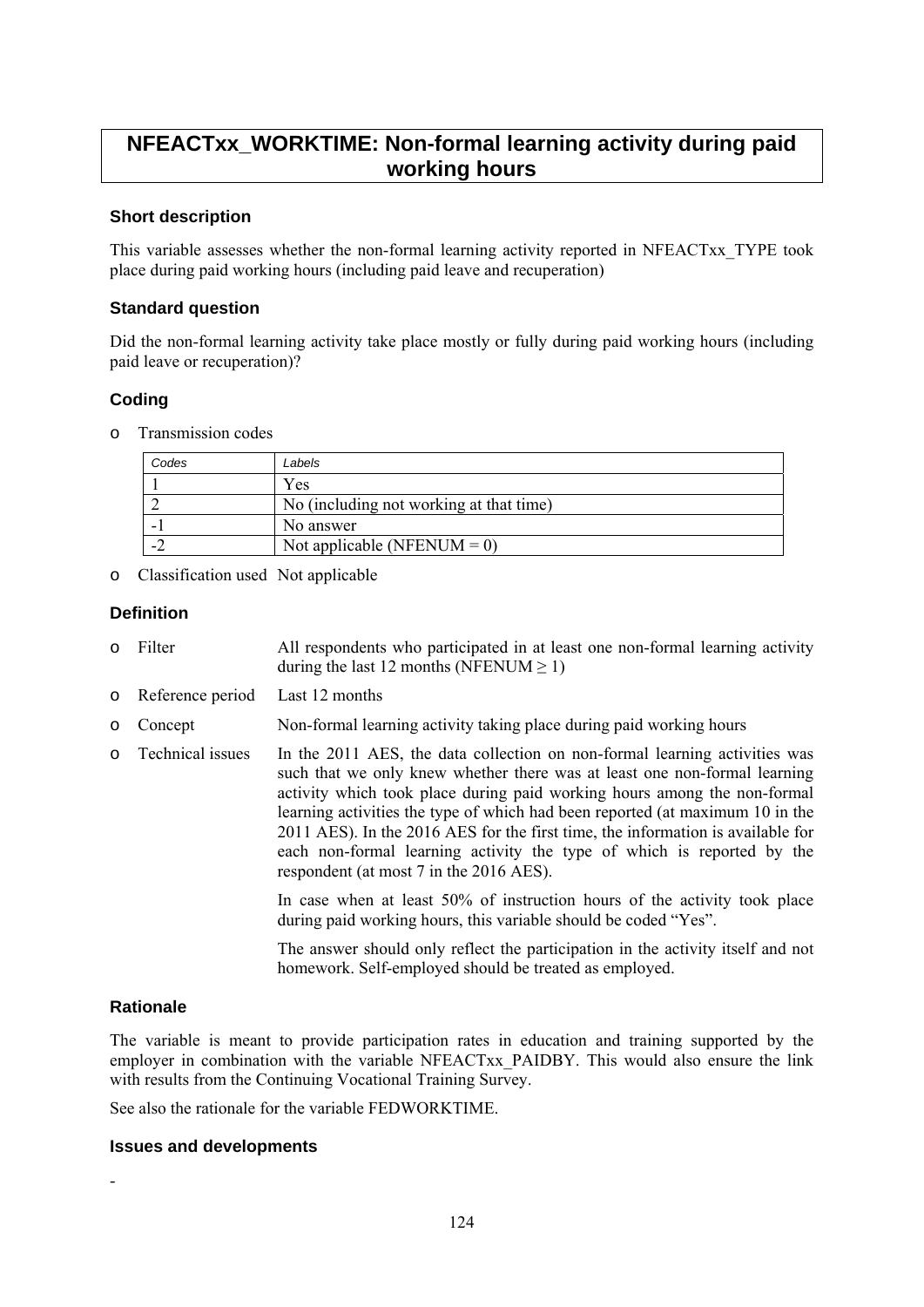## **Good practices**

- o Data collection through interviews.
- o In case the respondent found it difficult to give a direct answer, then the question can be asked with answer categories, following the similar question FEDWORKTIME asked in the section on formal education, and the final coding can be derived as follows

| Labels                            | Derived code for NFEACTxx_WORKTIME |
|-----------------------------------|------------------------------------|
| Only during paid working hours    | п                                  |
| Mostly during paid working hours  |                                    |
| Mostly outside paid working hours | $\overline{2}$                     |
| Only outside paid working hours   | $\overline{2}$                     |
| Not working at that time          | $\overline{2}$                     |
| No answer                         | $-1$                               |
| Not applicable                    | $-2$                               |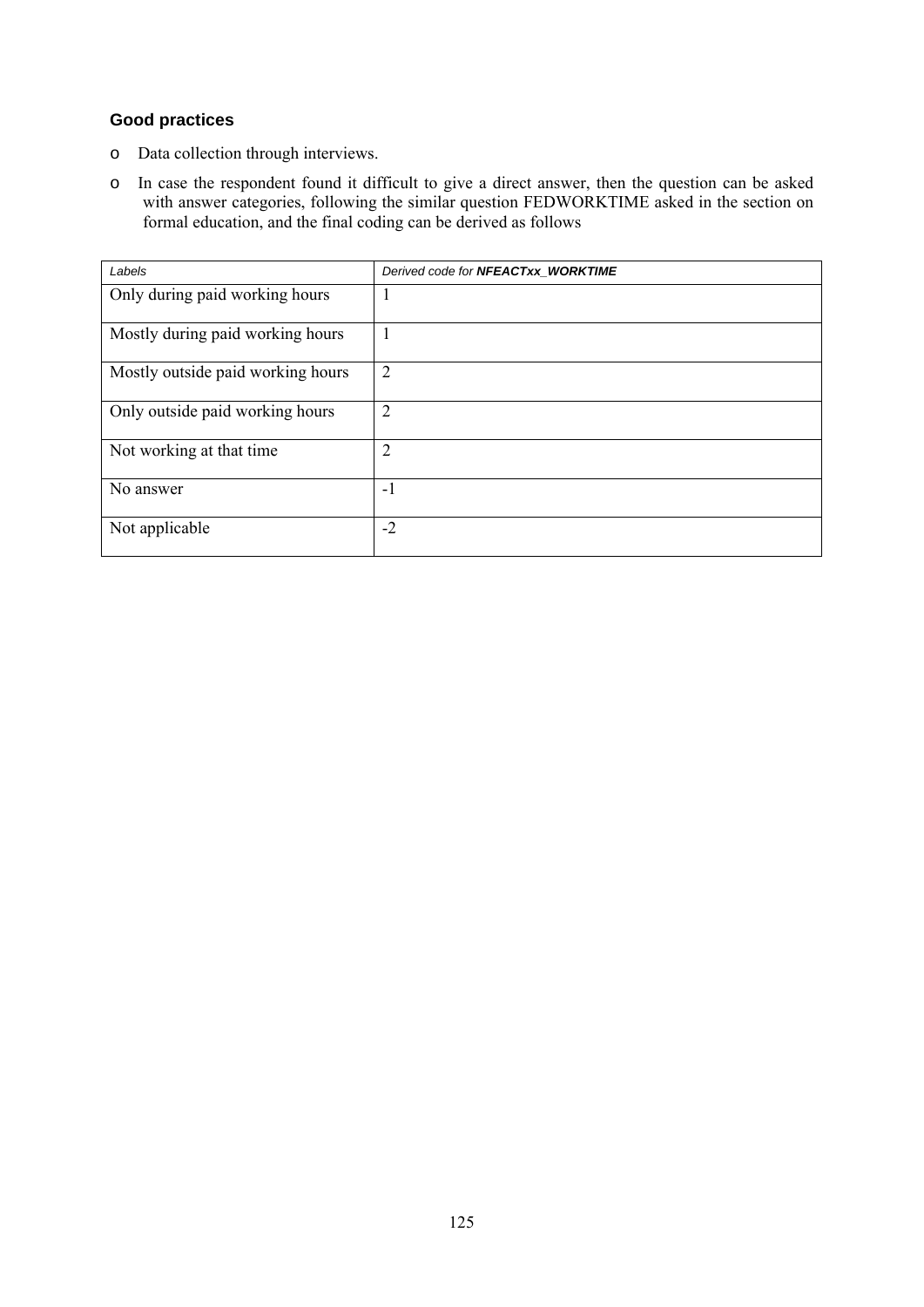## **NFEACTxx\_PAIDBY: Non-formal learning activity partially or fully paid by the employer**

## **Short description**

This variable assesses whether the employer or prospective employer paid fully or partially for the non-formal learning activity reported in NFEACTxx\_TYPE. This only refers to direct costs.

### **Standard question**

Did your employer pay partially or fully for the non-formal learning activity?

## **Coding**

o Transmission codes

| Codes | Labels                                  |
|-------|-----------------------------------------|
|       | Yes                                     |
|       | No (including not working at that time) |
|       | No answer                               |
|       | Not applicable (NFENUM = $0$ )          |

o Classification used Not applicable

### **Definition**

- o Filter All respondents who participated in at least one non-formal learning activity during the last 12 months (NFENUM  $\geq$  1)
- o Reference period Last 12 months
- o Concept Non-formal learning activity partially or fully paid (fees, etc.) by the employer
- o Technical issues In the 2011 AES, the data collection on non-formal learning activities was such that we only knew whether there was at least one non-formal learning activity which the employer or prospective employer paid fully or partially among the non-formal learning activities the type of which had been reported (at maximum 10 in the 2011 AES). In the 2016 AES for the first time, the information is available for each non-formal learning activity the type of which is reported by the respondent (at most 7 in the 2016 AES).

In case a respondent takes a business on their own account – therefore considered a self-employed – and works for one company only, if they participated in a course organised and partially or fully paid by this latter company then variable NFEPAIDBY1\_1 'Paid by the employer or prospective employer' should be selected.

## **Rationale**

The variable is meant to provide participation rates in education and training supported by the employer in combination with the variable NFEACTxx\_WORKTIME. This would also ensure the link with results from the Continuing Vocational Training Survey.

See also the rationale for the variable FEDPAIDBY.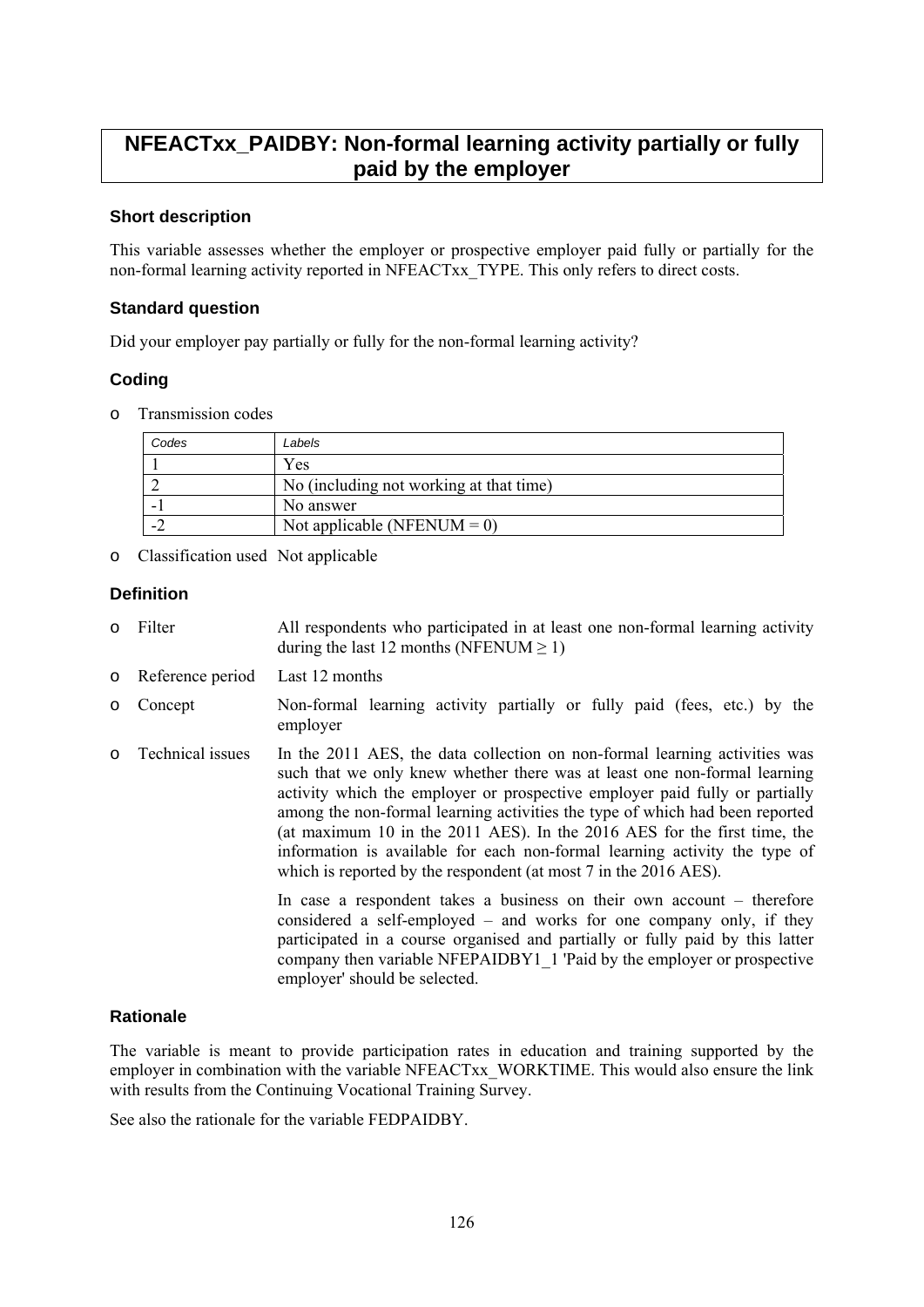## **Issues and developments**

## **Good practices**

-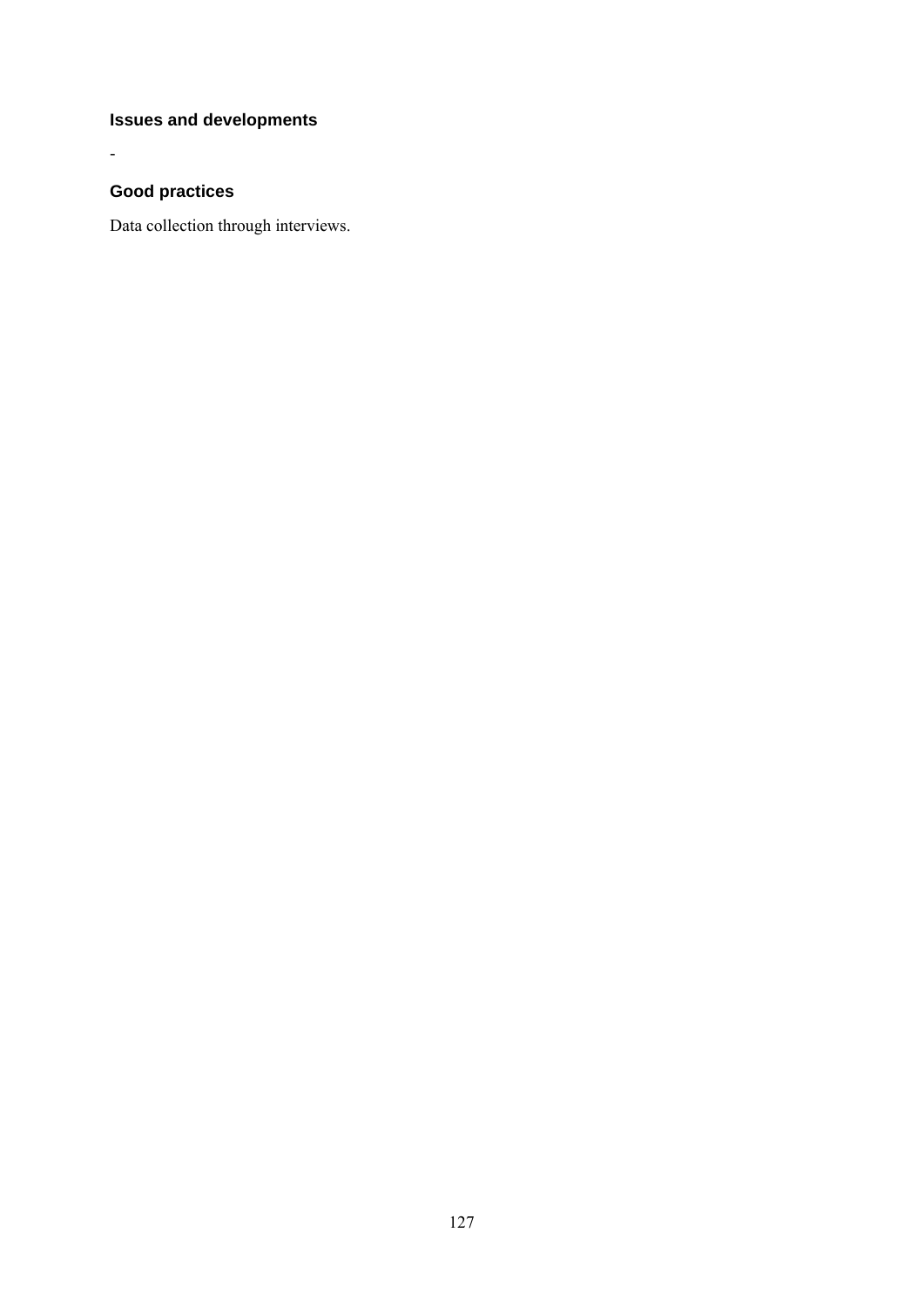## **NFERAND1: Code of the 1st randomly-selected non-formal learning activity**

## **Short description**

This variable refers to the 1<sup>st</sup> randomly-selected non-formal learning activity in which the respondent participated among all (7 at maximum) non-formal learning activities reported previously

## **Standard question**

#### -

## **Coding**

o Transmission codes

| Codes     | Labels                                                                 |
|-----------|------------------------------------------------------------------------|
| $01 - 07$ | Identification code of the activity; same as in the variables NFEACTxx |
|           | Not applicable (NFENUM = $0$ )                                         |

o Classification used Not applicable

## **Definition**

| $\circ$  | Filter                            | All respondents who participated in at least one non-formal learning activity<br>during the last 12 months (NFENUM $\geq$ 1)                                |
|----------|-----------------------------------|-------------------------------------------------------------------------------------------------------------------------------------------------------------|
|          | o Reference period Last 12 months |                                                                                                                                                             |
| $\circ$  | Concept                           |                                                                                                                                                             |
| $\Omega$ | Technical issues                  | The identification code of the randomly-selected non-formal learning activity<br>should coincide with the coding (xx) in variables NFEACTxx (xx = 01 to 07) |

## **Rationale**

-

-

## **Issues and developments**

## **Good practices**

Data collection through interviews.

The selection **has to be random** and not based on a non-statistical principle. In particular, **chronological order of the non-formal learning activities is not at all eligible as a selection criterion** – see section 4.2 of this manual for further details on the random selection procedure.

## **NFERAND1\_TYPE: Type of the 1<sup>st</sup> randomly-selected non-formal learning activity**

## **See the variable NFEACTxx\_TYPE**

In all the variables concerning the randomly-selected activities, the terms  $1<sup>st</sup>$  activity' actually stand for '1<sup>st</sup> randomly-selected' activity'. They are kept shorter for the sake of a non-redundant interviewing.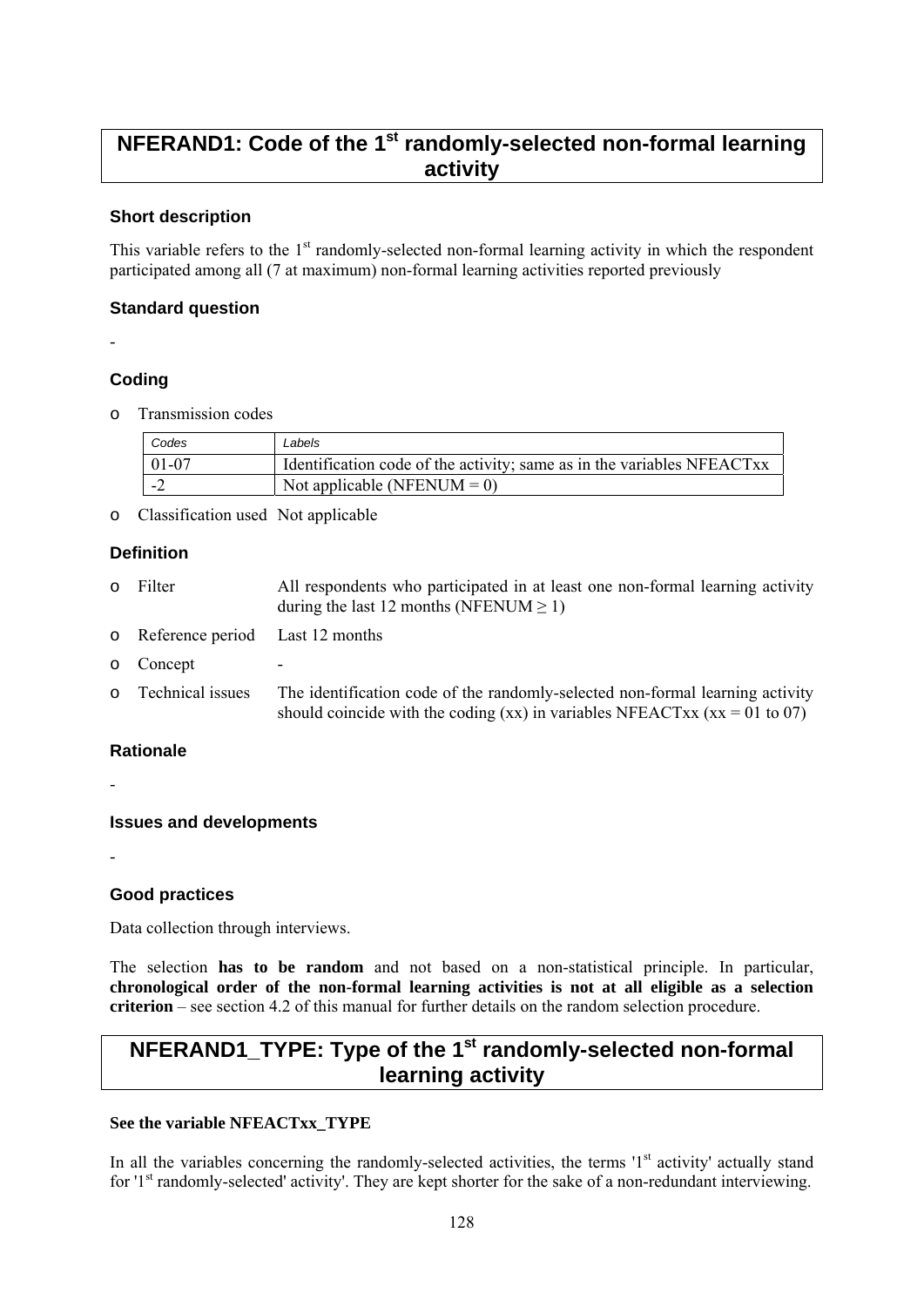## **NFEFIELD1: Field of the 1st non-formal learning activity**

## **Short description**

This variable indicates the field of the  $1<sup>st</sup>$  randomly-selected non-formal learning activity

## **Standard question**

What was the field of the 1<sup>st</sup> non-formal learning activity?

## **Coding**

o Transmission codes

| Codes | Labels                                            |
|-------|---------------------------------------------------|
| 00    | Generic programmes and qualifications             |
| 01    | Education                                         |
| 02    | Arts and humanities                               |
| 03    | Social sciences, journalism and information       |
| 04    | Business, administration and law                  |
| 05    | Natural sciences, mathematics and statistics      |
| 06    | Information and Communication technologies (ICTs) |
| 07    | Engineering, manufacturing and construction       |
| 08    | Agriculture, forestries, fisheries and veterinary |
| 09    | Health and welfare                                |
| 10    | Services                                          |
| 99    | Unknown                                           |
| $-1$  | No answer                                         |
| $-2$  | Not applicable (NFENUM = $0$ )                    |

o Classification used Classification of fields of education and training, at level 1 of the classification. Subdivisions of the classification of fields of education and training can be used on an optional basis.

> The version used for 2016 AES is the 2013 ISCED Fields of Education Classification. Full classification available on the following link: [http://www.uis.unesco.org/Education/Documents/isced-fields-of-education](http://www.uis.unesco.org/Education/Documents/isced-fields-of-education-training-2013.pdf)[training-2013.pdf](http://www.uis.unesco.org/Education/Documents/isced-fields-of-education-training-2013.pdf)

## o Definition

- o Filter All respondents who participated in at least one non-formal learning activity during the last 12 months (NFENUM  $> 1$ )
- o Reference period Last 12 months
- $\circ$  Concept The field of the 1<sup>st</sup> randomly-selected non-formal learning activity
- o Technical issues -

#### **Rationale**

-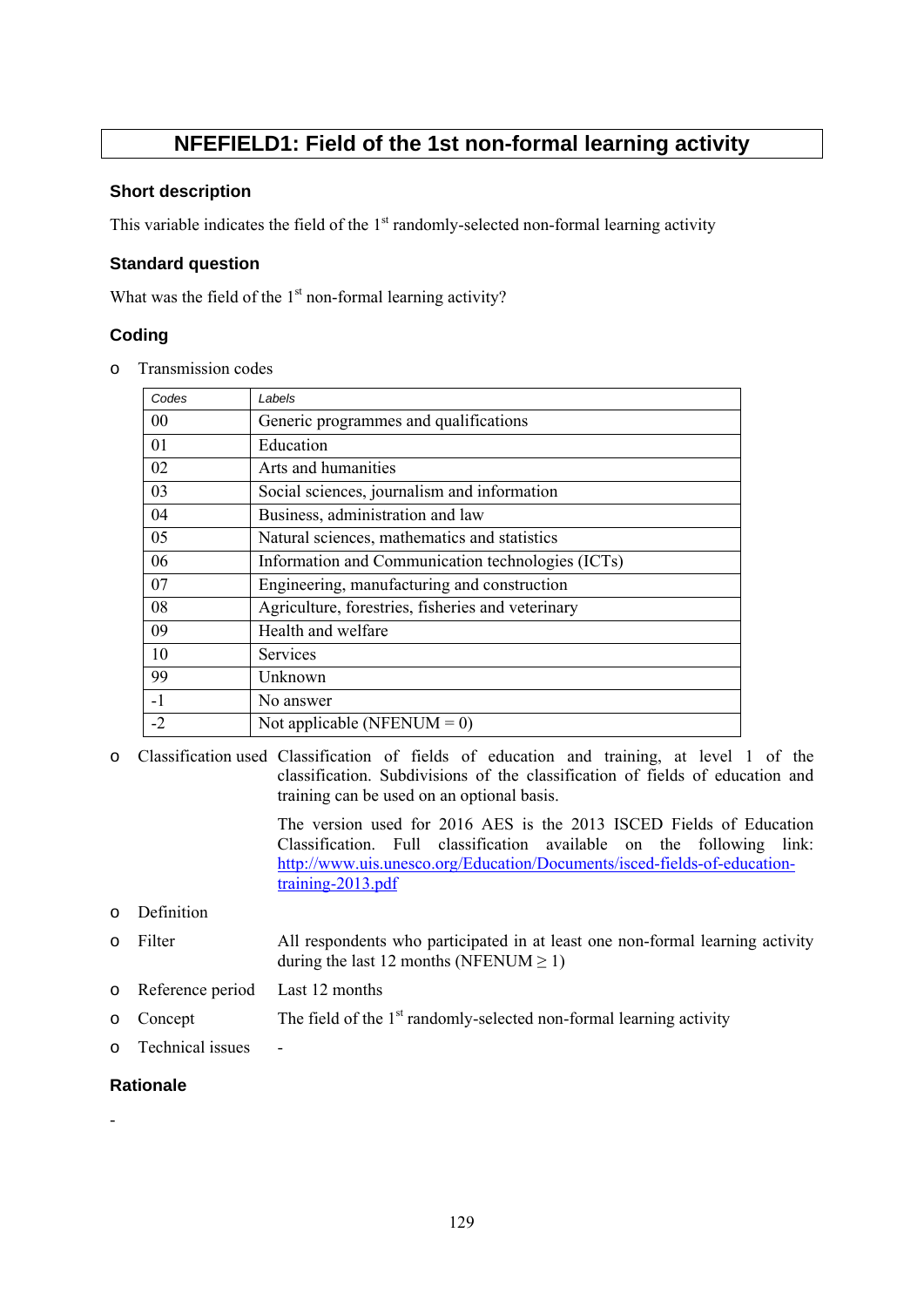## **Issues and developments**

## **Good practices**

-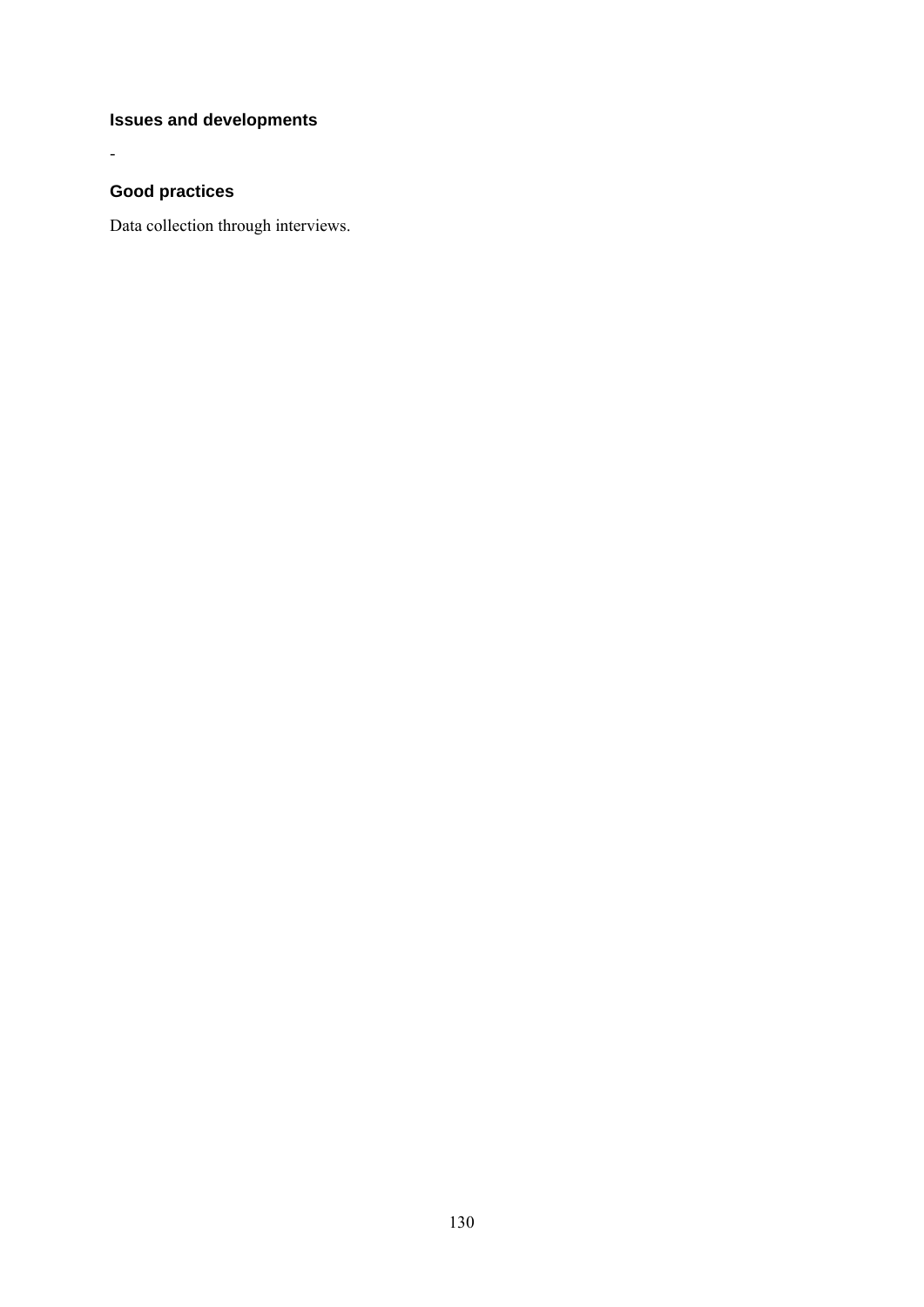## **NFEDIST1: Distance learning for the 1<sup>st</sup> non-formal learning activity**

### **Short description**

This variable indicates whether the  $1<sup>st</sup>$  randomly-selected non-formal learning activity was organised mainly as distance learning

## **Standard question**

Was the 1<sup>st</sup> non-formal learning activity organised mainly as distance learning?

## **Coding**

o Transmission codes

| Codes | Labels                         |
|-------|--------------------------------|
|       | Yes                            |
|       | NΟ                             |
| -     | No answer                      |
| . .   | Not applicable (NFENUM = $0$ ) |

o Classification used Not applicable

## **Definition**

- o Filter All respondents who participated in at least one non-formal learning activity during the last 12 months (NFENUM  $> 1$ )
- o Reference period Last 12 months
- $\circ$  Concept Distance learning mainly used in the 1<sup>st</sup> randomly-selected non-formal learning activity

Distance Learning: learning that takes place via postal correspondence or electronic media, linking instructors or students who are not together in a classroom. For this there is interaction between the teacher and the student, although it doesn't happen immediately but with a delay. *Comments: Distance learning is opposed to other learning patterns such as face-to-face learning, but both are taught learning settings* (based on: European Foundation for the Improvement of Living and Working Conditions)

**Mainly**: respondents should consider that the learning was **mainly** organised as distance learning when this particular mode of learning was used at least 50 % of the instruction time

o Technical issues The question concerns the main method of learning. The fact that during the distance education study there were some meetings organised in order to consult the coach or for some lectures should not change the classification of the activity as distance education if the learning was mainly (at least 50 %) organised as distance learning.

### **Rationale**

The initiative on Opening up Education (*Opening Up Education: Innovative teaching and learning for all through new technologies and open educational resources (COM(2013) 654 final)*) aims at better integrating ICT in education and training systems, in particular exploiting the potential of online learning resources, especially freely available Open Educational Resources (OER).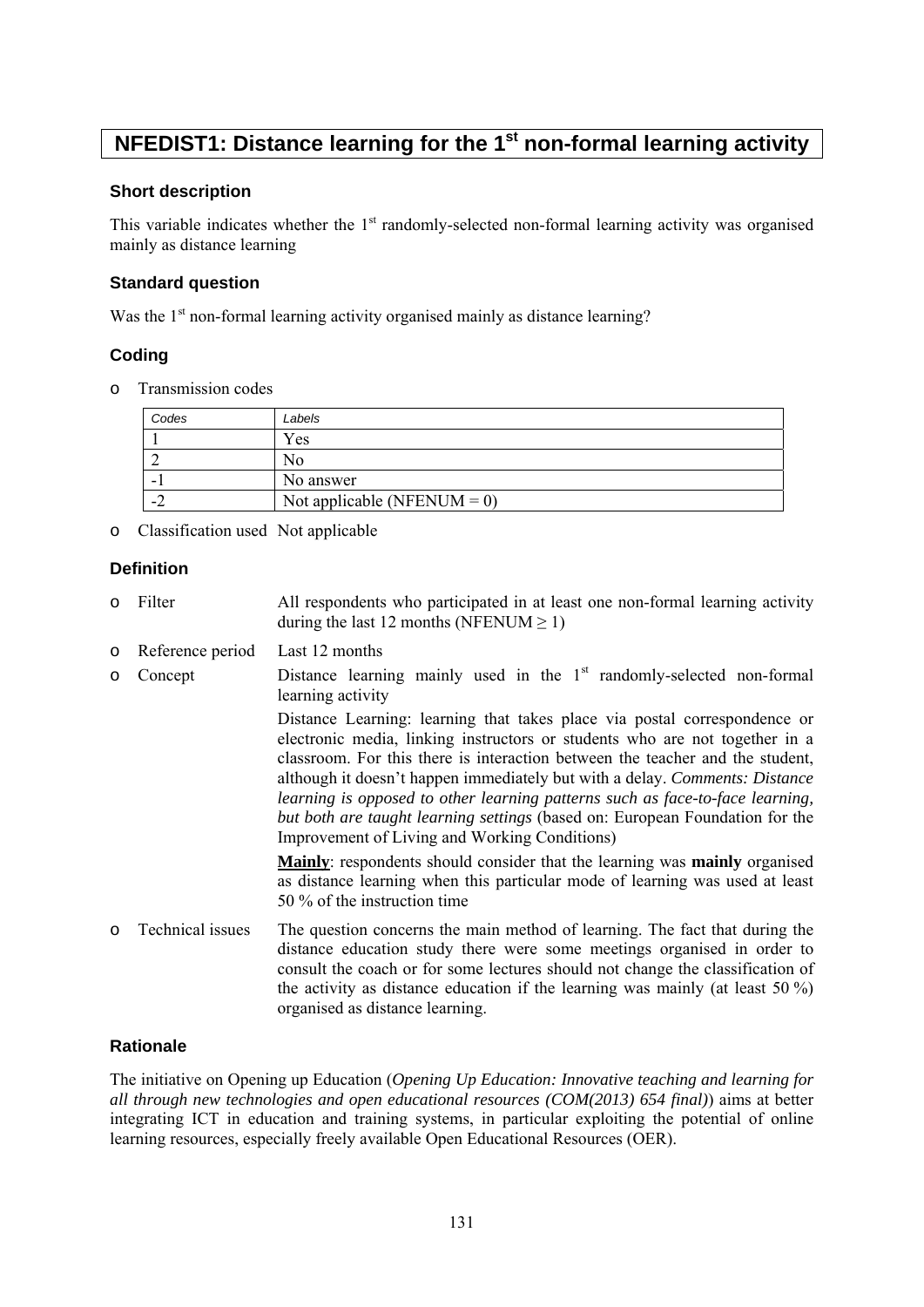In spite of an explosion of OER, like the Massive Open Online Courses (MOOCs), in recent years, there are no reliable data about their real demand. It is relatively easy to obtain data about the number of users of different platforms, but not to estimate the real use of digital technologies and Internet for learning, the time compared with other activities, and what is the educational context of their use (e.g. for formal or non-formal learning, for different fields of learning), etc.

To make the best use of AES and cover important gaps in existing evidence a major change was discussed by the 2016 AES Task Force consisting in a revision of the whole ICT part, to better cover the phenomena of the use of ICT tools for learning rather than ICT usage in general.

On the other hand, questions on ICT usage in general are not often cross-tabulated with education variables in the AES, and it therefore seems more suitable and sufficient to use the Community Survey on the usage of ICT in households and by individuals to collect data on ICT usage in general.

It was therefore proposed to remove the ICT variables from AES (ICTCOMPUTER, ICTINTERNET) and to introduce new variables on the method of learning replacing the former variables on the method used for the learning (FEDMETHOD and NFEMETHODxx) focusing more on ICT-related concepts.

The variable NFEMETHODxx aimed to differentiate between traditional teaching and distance learning. Furthermore they aimed to distinguish between distance learning using online or offline computer and distance learning using traditional teaching material.

The outcome of the discussion during one of the Task Force meetings (December 2013) was that it is still important to be able to distinguish distance learning from non-distance learning, and to identify participation in distance learning through online courses. However, it would be better not to refer to traditional teaching or traditional learning material anymore.

The data collected on the method of learning is more relevant to policy needs if it also captures the use of online learning resources. But unlike the variable for formal education and training (FEOERA), the one on non-formal education (NFEOERA1) and training is a simple binary question instead of a frequency scale.

## **Issues and developments**

-

## **Good practices**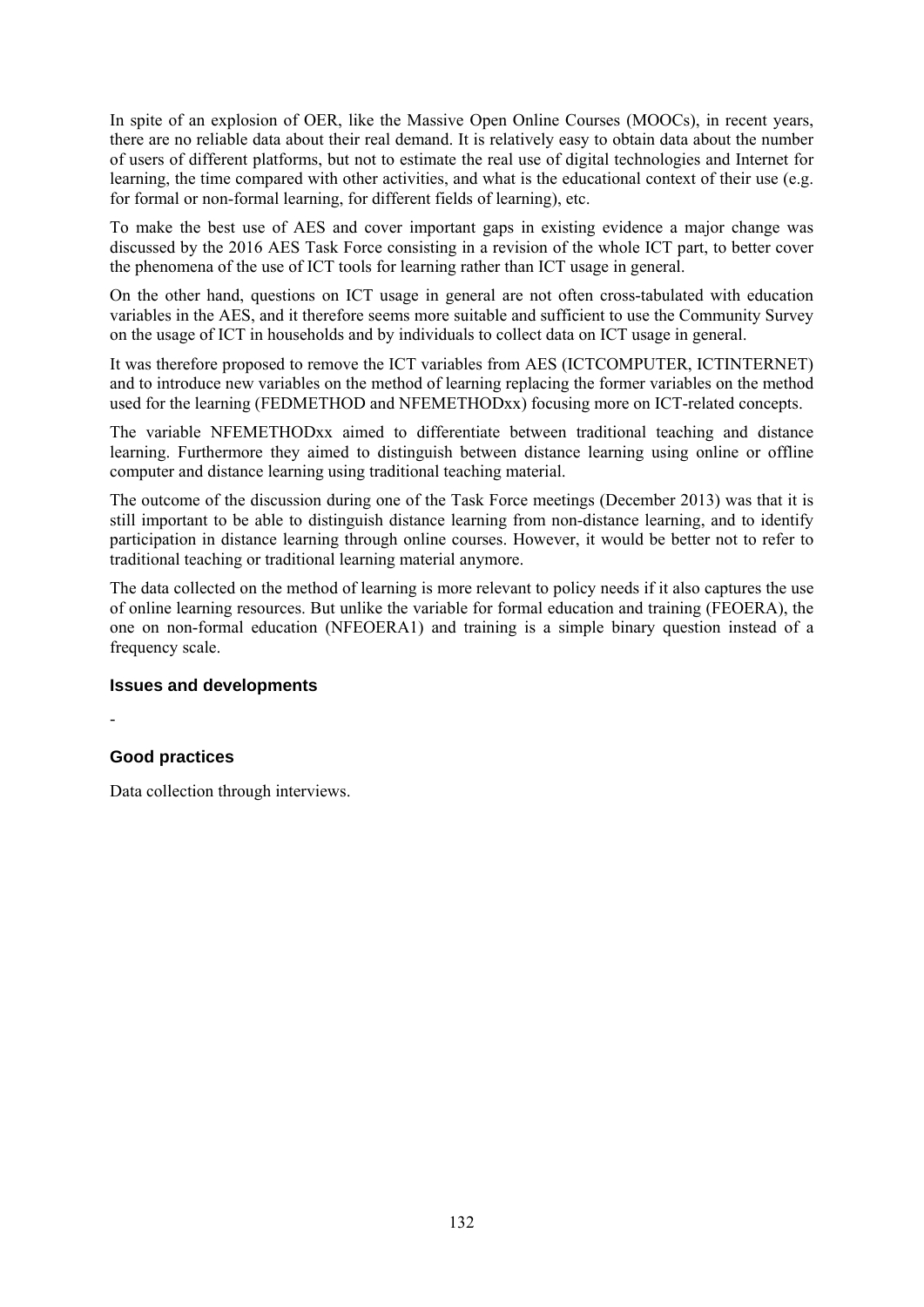## **NFEDISTOL1: Distance learning for the 1st non-formal learning activity organised as an online course**

## **Short description**

This variable indicates whether the  $1<sup>st</sup>$  randomly-selected non-formal learning activity which was mainly organised as distance learning was organised as an online course

#### **Standard question**

Was this distance learning mainly organised as an online course?

## **Coding**

o Transmission codes

| Codes | Labels                             |
|-------|------------------------------------|
|       | Yes                                |
|       | No                                 |
|       | No answer                          |
| . .   | Not applicable (NFEDIST1 $\neq$ 1) |

o Classification used Not applicable

### **Definition**

- o Filter All respondents who participated in at least one non-formal learning activity during the last 12 months (NFENUM  $\geq$  1) which was mainly organised as distance learning (NFEDIST1 = 1)
- o Reference period Last 12 months
- o Concept Distance learning embodied by online courses

Doing an online course reflects both the learner being distant from the place (organisations or employer) where courses can be attended in person (often but not necessarily done from home) and the interaction with teachers, trainers and/or learning material materialising via the Internet. The use of elearning software programmes can also play a role provided that they are connected to the Internet ('online').

### o Technical issues

#### **Rationale**

See NFEDIST1

#### **Issues and developments**

-

## **Good practices**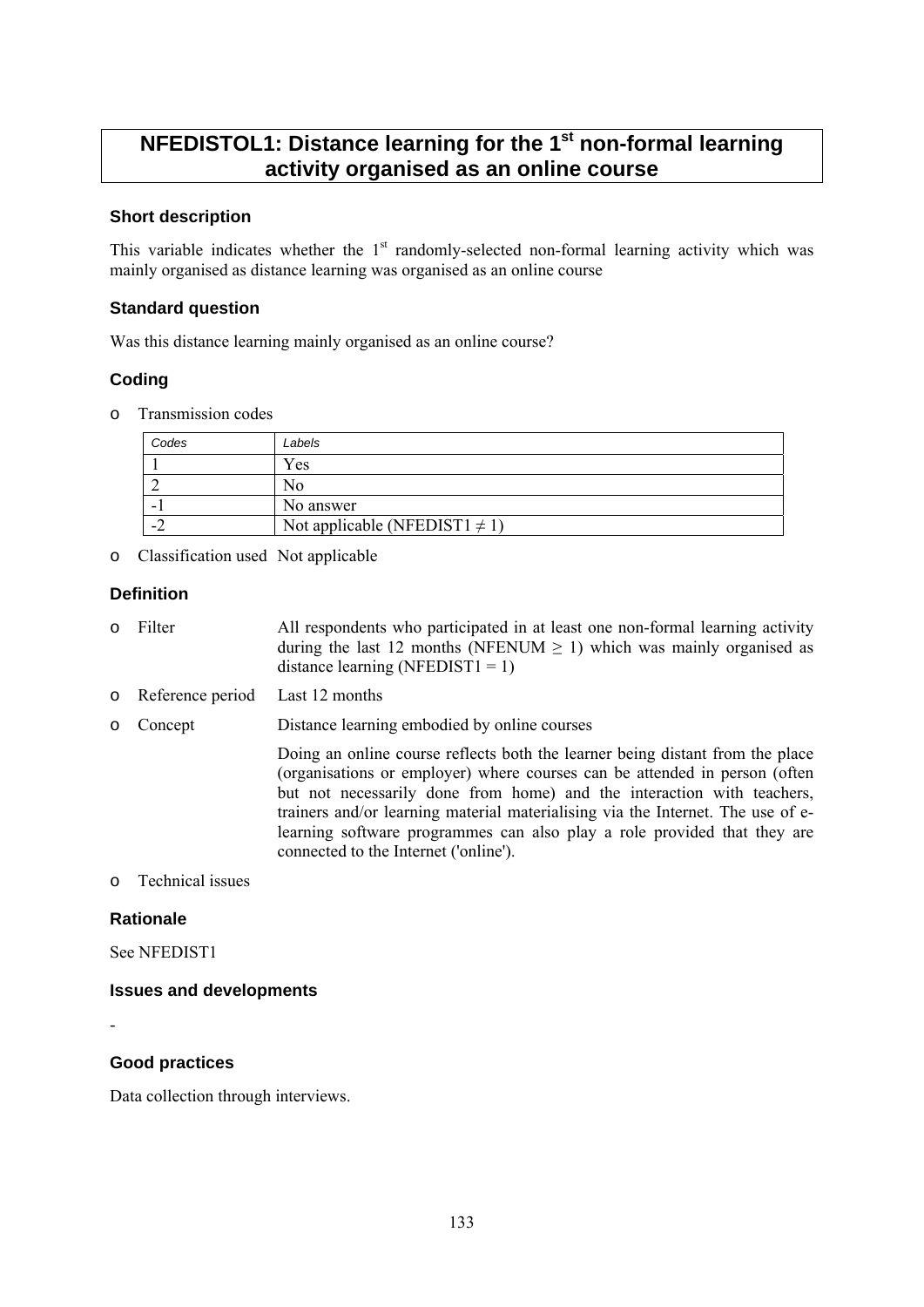## **NFEOERA1: Use of online educational resources for the 1<sup>st</sup> nonformal learning activity**

## **Short description**

This variable refers to the use of online resources for the  $1<sup>st</sup>$  randomly-selected non-formal learning activity

## **Standard question**

Have you used online educational resources for the  $1<sup>st</sup>$  non-formal learning activity?

## **Coding**

o Transmission codes

| Codes          | Labels                         |
|----------------|--------------------------------|
|                | Yes                            |
|                | 'NO                            |
|                | No answer                      |
| $\blacksquare$ | Not applicable (NFENUM = $0$ ) |

o Classification used Not applicable

## **Definition**

- o Filter All participants in non-formal education and training and not only those who learnt through distance learning mainly.
- o Reference period Last 12 months
- o Concept Use of online resources
- o Technical issues -

## **Rationale**

See NFEDIST1

## **Issues and developments**

-

## **Good practices**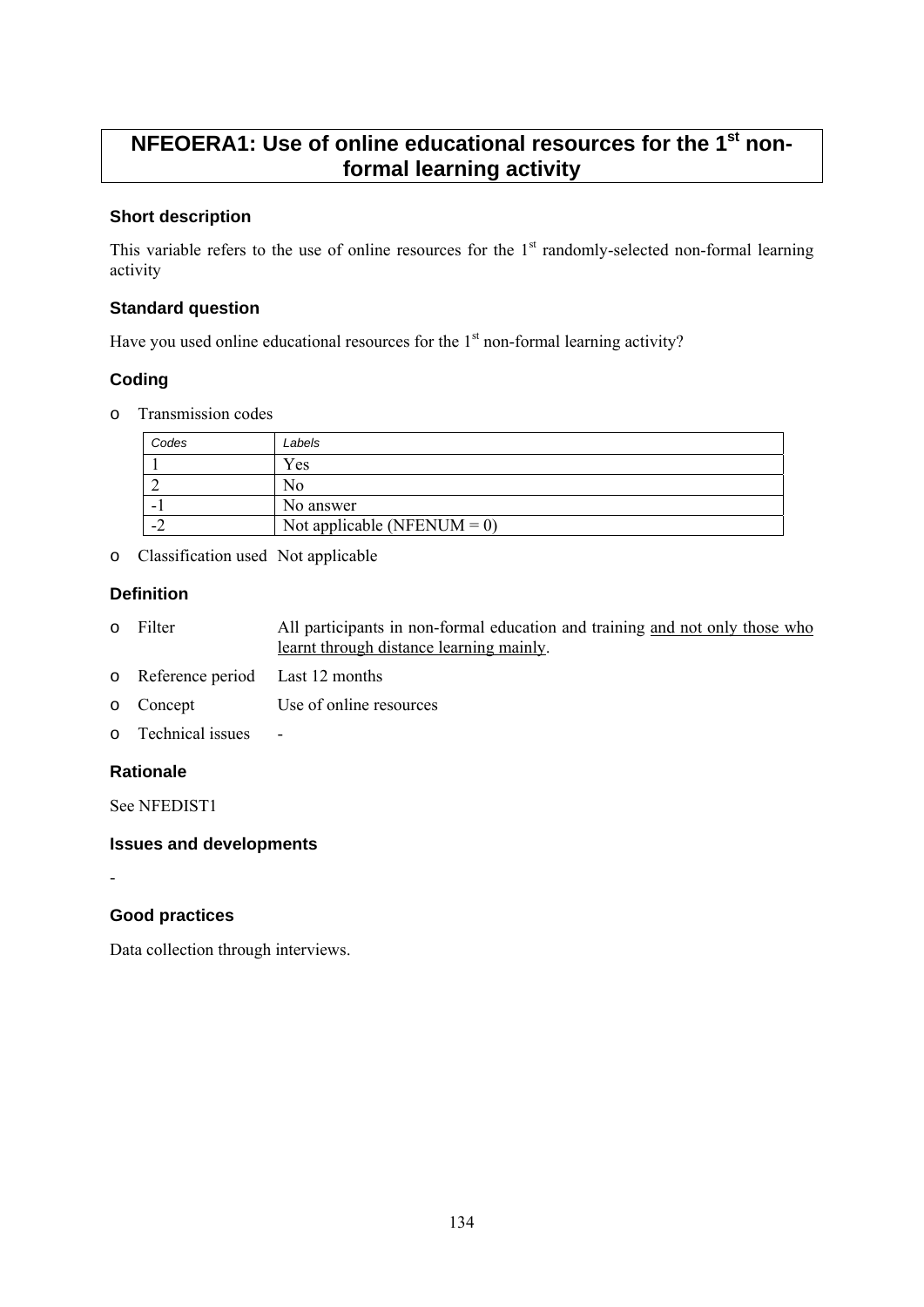## **NFEOERB1: Interaction with other people through the internet for the 1st non-formal learning activity**

## **Short description**

This variable refers to the interaction with other people (e.g. teachers, learners) through educational websites/portals for the 1<sup>st</sup> randomly-selected non-formal learning activity

## **Standard question**

Did you interact with other people (e.g. teachers, learners) through educational websites/portals for the  $1<sup>st</sup>$  non-formal learning activity?

## **Coding**

o Transmission codes

| Codes            | Labels                      |
|------------------|-----------------------------|
|                  | Yes                         |
|                  | N0                          |
| -                | No answer                   |
| $\blacksquare$ . | Not applicable (NFENUM = 0) |

## **Definition**

- o Filter All participants in non-formal education and training and not only those who learnt through distance learning mainly.
- o Reference period Last 12 months
- o Concept Use of online resources
- o Technical issues -

## **Rationale**

-

See NFEDIST1

## **Issues and developments**

## **Good practices**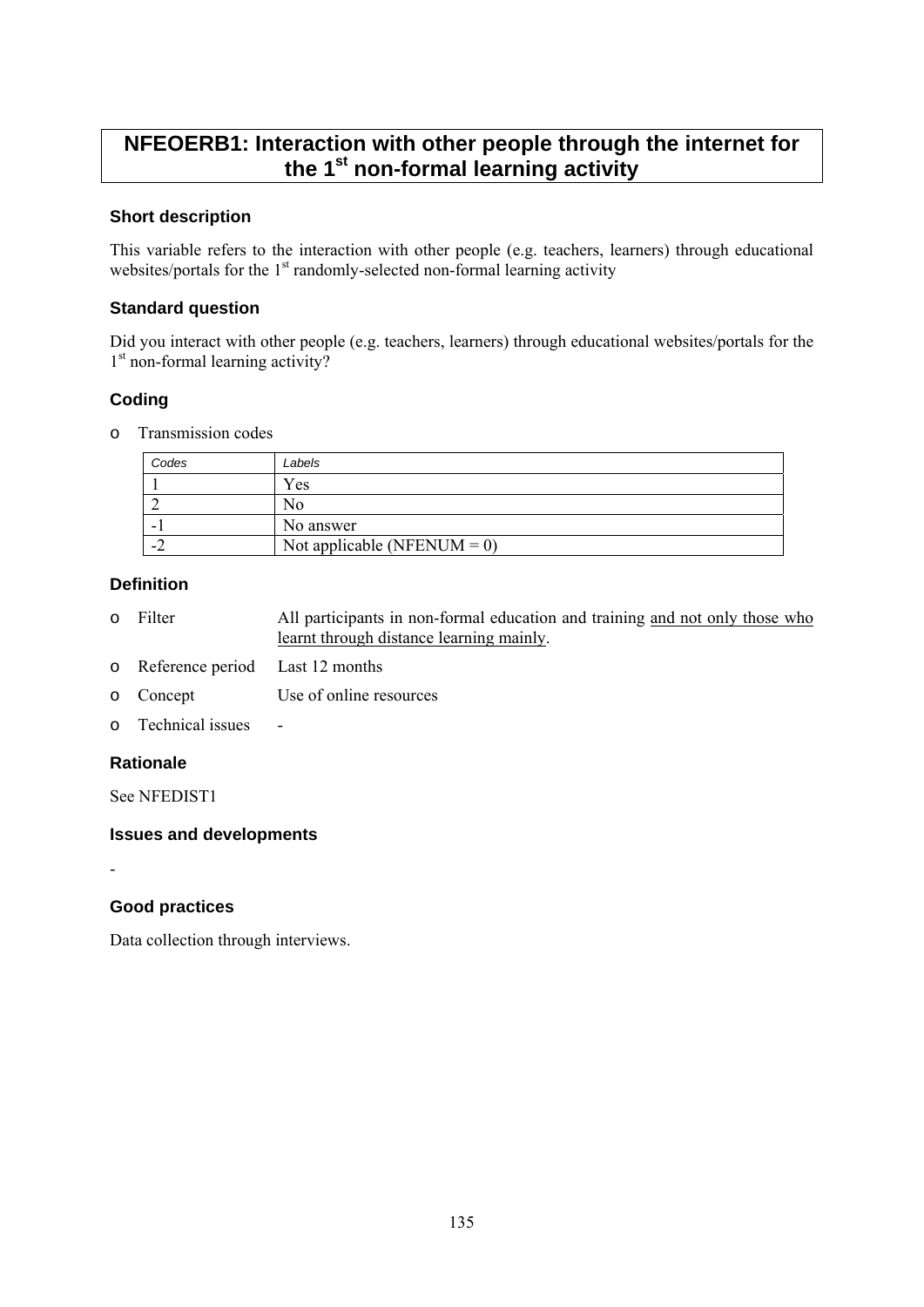## **NFEREASON1: Reasons for participating in the 1st non-formal learning activity**

## **Short description**

This variable provides information on the reasons for which the respondent participated in the  $1<sup>st</sup>$ randomly-selected non-formal learning activity

### **Standard question**

What were the reasons for participating in the 1st non-formal learning activity? (mark all that apply)

### **Coding**

o Transmission codes

There should be **14 variables transmitted on the whole**: NFEREASON1, NFEREASON1\_1a, NFEREASON1\_1b, NFEREASON1\_02, NFEREASON1\_03, NFEREASON1\_04, NFEREASON1 13, NFEREASON1 11, NFEREASON1 06, NFEREASON1 07, NFEREASON1<sup>08</sup>, NFEREASON109, NFEREASON110, NFEREASON112

| Variable name  | Codes                 | Labels                                           |
|----------------|-----------------------|--------------------------------------------------|
| NFEREASON1     | $\theta$              | None of the items below                          |
|                | $-1$                  | No answer                                        |
|                | $-2$                  | Not applicable (NFERAND1 = -2)                   |
| NFEREASON1 01a |                       | To do my job better                              |
| NFEREASON1 01b |                       | To improve my career prospects                   |
| NFEREASON1 02  |                       | To be less likely to lose my job                 |
| NFEREASON1 03  |                       | To increase my possibilities of getting a job or |
|                |                       | changing a job/profession                        |
| NFEREASON1 04  | Each variable is      | To start my own business                         |
| NFEREASON1 13  | coded: 1 if selected, | Because of organisational and/or technological   |
|                | 2 if not selected, -2 | changes at work                                  |
| NFEREASON1 11  | for not applicable    | Required by the employer or by law               |
| NFEREASON1 06  | $(NFERAND1=-2)$ ,     | To get knowledge/skills useful in my everyday    |
|                | -1 if there is no     | life                                             |
| NFEREASON1 07  | answer                | To increase my knowledge/skills on a subject     |
|                |                       | that interests me                                |
| NFEREASON1 08  |                       | To obtain certificate                            |
| NFEREASON1 09  |                       | To meet new people / for fun                     |
| NFEREASON1 10  |                       | For health reasons                               |
| NFEREASON1 12  |                       | To do voluntary work better                      |

o Classification used Not applicable

## **Definition**

| 0 Filter                          | All respondents for whom there was at least one randomly-selected non-<br>formal learning activity (NFERAND1 $\neq$ -2). |
|-----------------------------------|--------------------------------------------------------------------------------------------------------------------------|
|                                   | Reasons 1a, 1b, 2, 3, 4 and 13 should only be asked if the activity is job-<br>related (NFEACTxx $PURP = 1$ ).           |
| o Reference period Last 12 months |                                                                                                                          |
| o Concept                         | Reasons for participating in the $1st$ randomly-selected non-formal learning<br>activity                                 |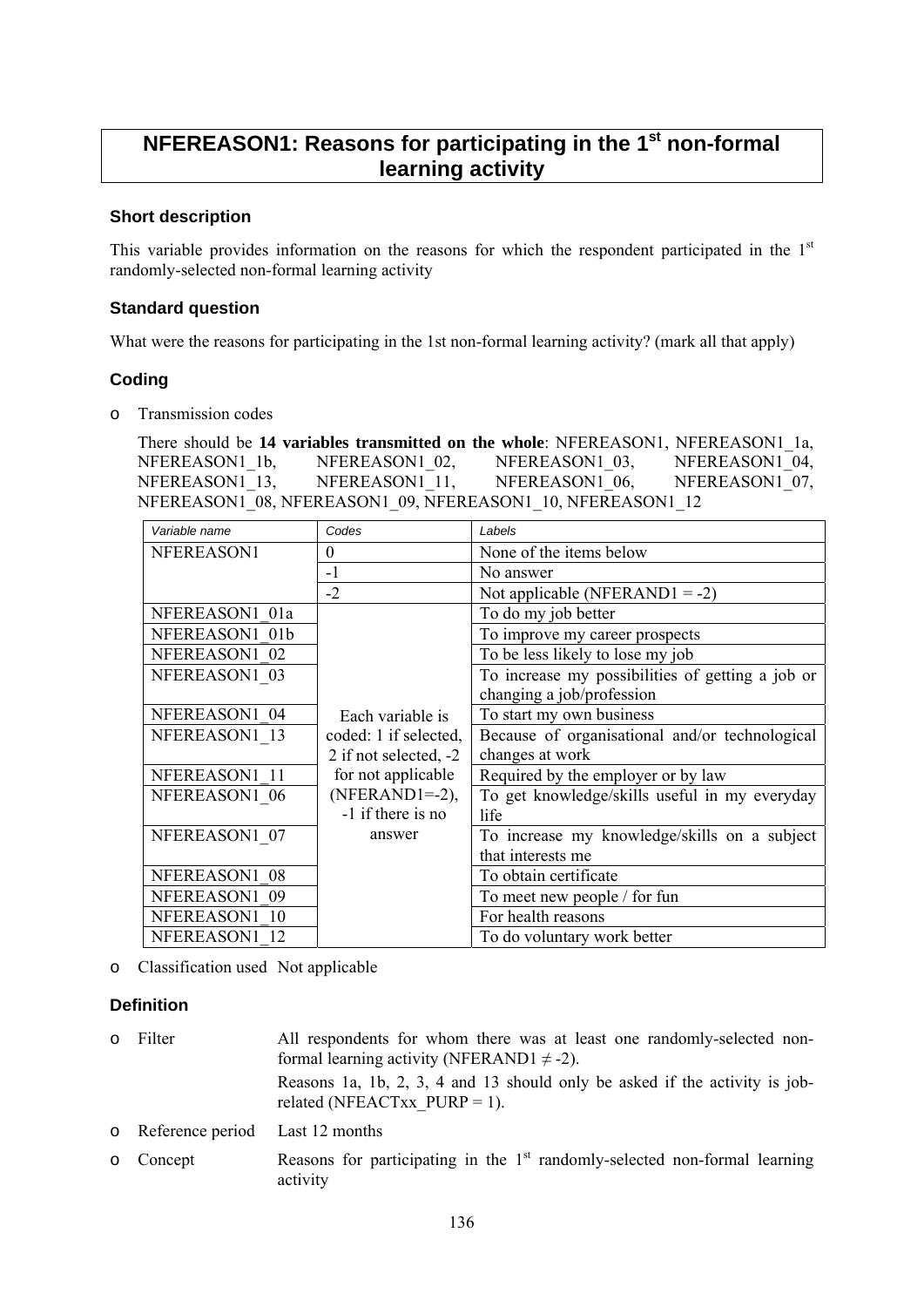o Technical issues This variable should be implemented as a multiple choices question. For further guidance on the coding of this variable, please refer to the AES Codebook.

## **Rationale**

**Issues and developments** 

-

-

## **Good practices**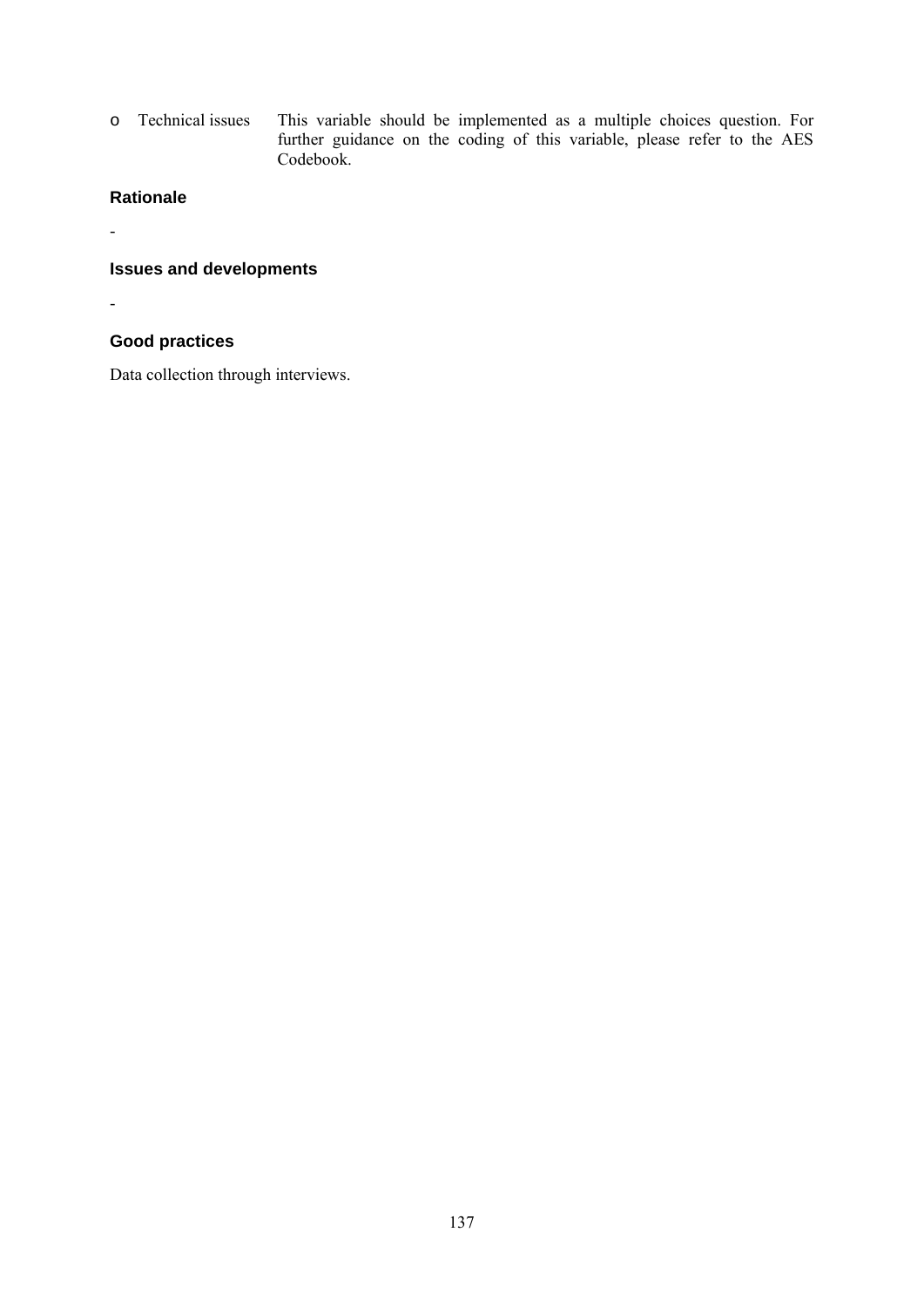## **NFENBHOURS1: Volume of instruction of the 1st non-formal learning activity – Number of hours**

## **Short description**

This variable refers to the total number of instruction hours the respondent has attended for the  $1<sup>st</sup>$ randomly-selected non-formal learning activity

#### **Standard question**

How many instruction hours did you receive for the  $1<sup>st</sup>$  non-formal learning activity during the last 12 months?

## **Coding**

o Transmission codes

| Codes    | Labels                            |
|----------|-----------------------------------|
| 3 digits | Total number of instruction hours |
|          | No answer                         |
|          | Not applicable (NFERAND1 = -2)    |

o Classification used Not applicable

## **Definition**

- o Filter All respondents for whom there was at least one randomly-selected nonformal learning activity (NFERAND1  $\neq$  -2).
- o Reference period Last 12 months
- o Concept Number of instruction hours

We are interested in the volume of the programme the respondent participated in during the last 12 months. It may be difficult to measure this time (some of the programmes have compulsory number of hours a person should participate in, but calculated for all the programme duration or for the duration in the school year and not for the last 12 months). So we should rather ask about number of hours the respondent really attended during the last 12 months.

o Technical issues The respondent may find it difficult to provide a precise number of hours. He/She may also forget about his/her absence caused by illness, professional duties, etc. An alternative solution to compute the number of hours is proposed in the item 'Good Practices' below.

## **Rationale**

-

## **Issues and developments**

-

## **Good practices**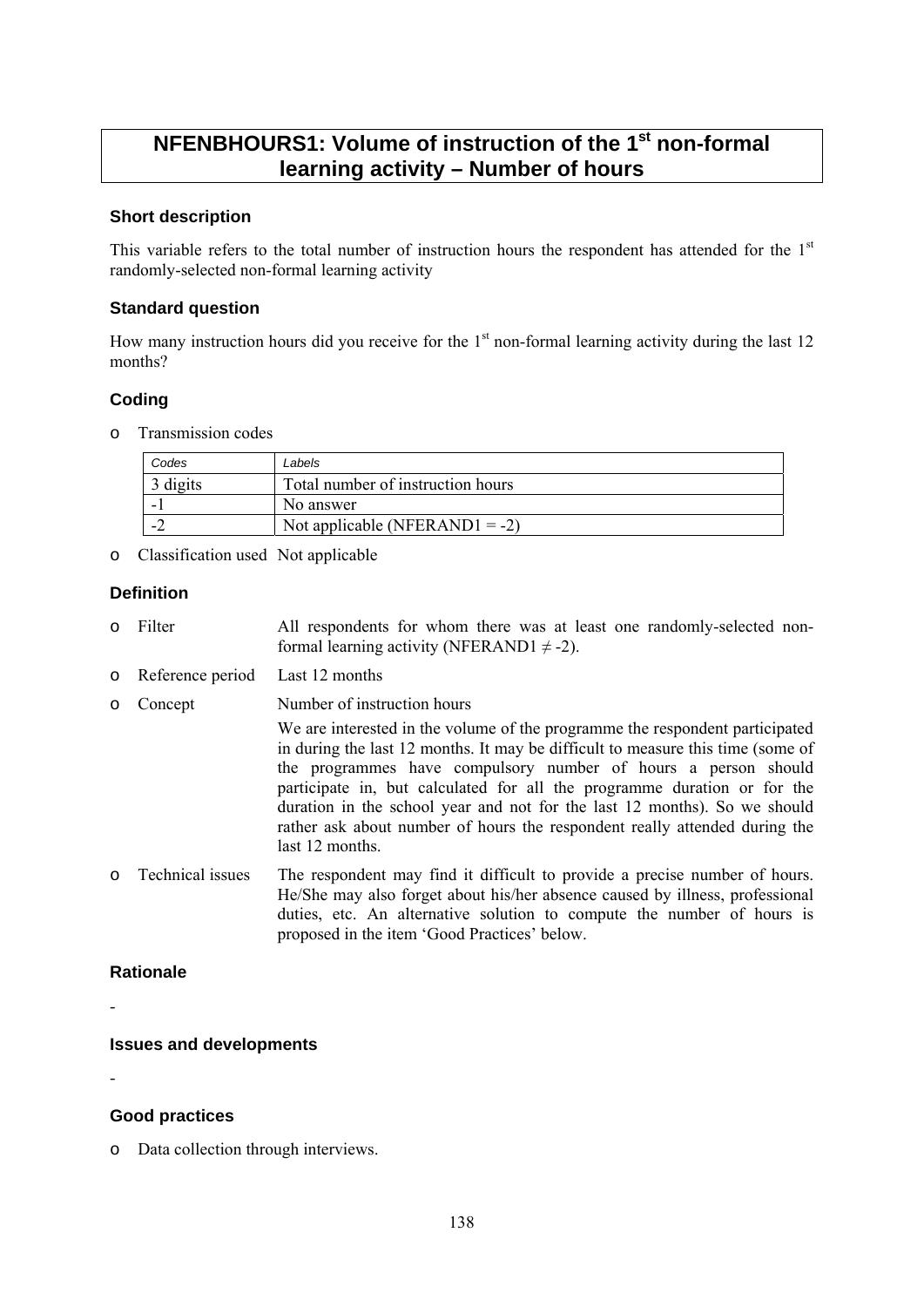- o Alternatively to the variable NFENBHOURS1, the interviewer may ask both NFENBWEEKS1 (number of weeks) and NFEDURPERWEEK1 (average number of instruction hours per week) to compile the NFENBHOURS1 variable. Proposed ways of asking questions for this variable:
	- *How many weeks during the last 12 months you participated in the "include the name of the program/course"? (NFENBWEEKS1)*
	- *What was the number of instruction hours per week on average? (NFEDURPERWEEK1)*

Only the number of hours (NFENBHOURS1) should be transmitted to Eurostat.

o In case of difficulties to properly answer and in order to avoid non-response, the interviewer could ultimately ask for the best estimate that the respondent can provide.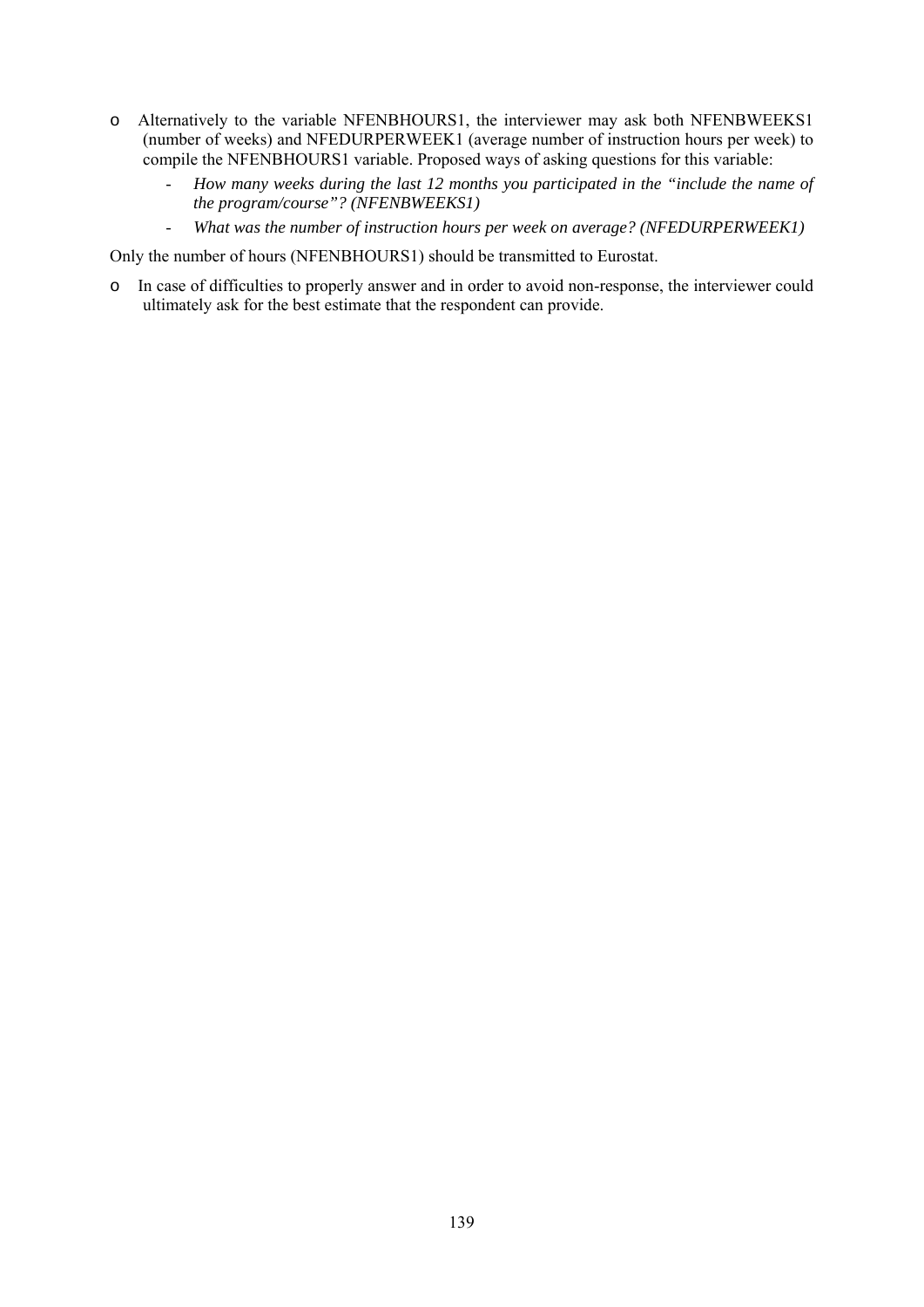## **NFEPROVIDER1: Provider of the 1<sup>st</sup> non-formal learning activity**

## **Short description**

This variable indicates the provider of the  $1<sup>st</sup>$  randomly-selected non-formal learning activity

## **Standard question**

Who was the provider of the  $1<sup>st</sup>$  non-formal learning activity?

## **Coding**

o Transmission codes

| Codes          | Labels                                                             |
|----------------|--------------------------------------------------------------------|
|                | Formal education institution                                       |
| $\overline{2}$ | Non formal education and training institutions                     |
| 3              | Commercial institution where ET is not the main activity (e.g.     |
|                | equipment suppliers)                                               |
| $\overline{4}$ | Employer                                                           |
| 5              | Employers' organisations, chambers of commerce                     |
| 6              | Trade unions                                                       |
|                | Non-profit associations, e.g. cultural society, political party    |
| 8              | Individuals (e.g. students giving private lessons)                 |
| 9              | Non-commercial institution where ET is not the main activity (e.g. |
|                | libraries, museums, ministers)                                     |
| 10             | Other                                                              |
| $-1$           | No answer                                                          |
| $-2$           | Not applicable (NFERAND1= $-2$ )                                   |

o Classification used Not applicable

## **Definition**

- o Filter All respondents for whom there was at least one randomly-selected nonformal learning activity (NFERAND1  $\neq$  -2).
- o Reference period Last 12 months
- $\circ$  Concept Provider of the 1<sup>st</sup> non-formal learning activity
- o Technical issues It can be difficult for the respondent to understand the definition of "training provider". Ideally, this should be an open question to be post-coded using given categories. Each country is also encouraged to use a national list of providers, which can then be coded according to the proposed categories.
	- $\triangleright$  The provider of education is defined as an enterprise/municipality/ governmental authority/private person which provides the teacher, lecturer or instructor for the learning activity.
	- $\triangleright$  The place for learning activity or the organisation/enterprise that paid for the learning activity should consequently not be stated.

## **Rationale**

-

140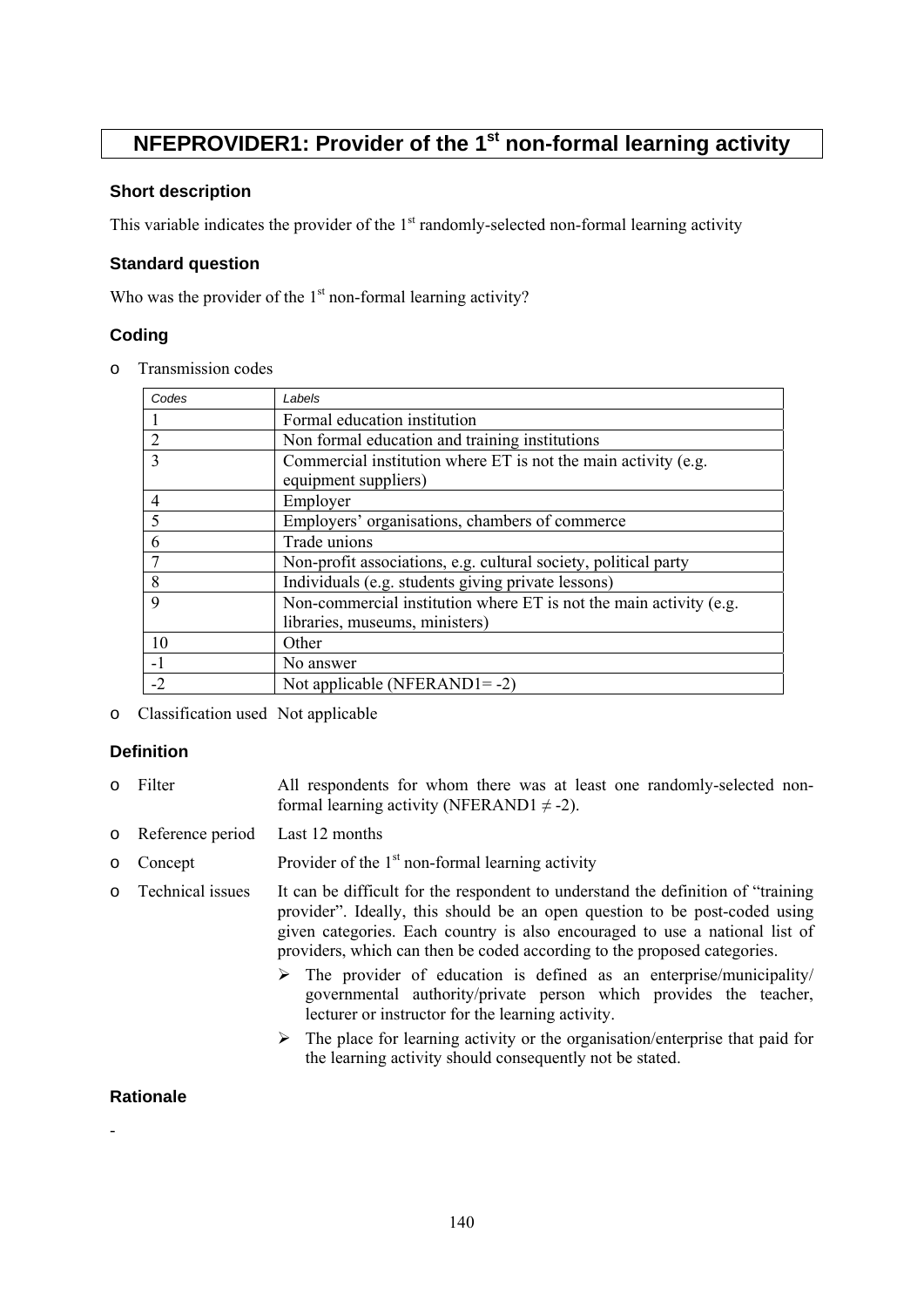## **Issues and developments**

## **Good practices**

-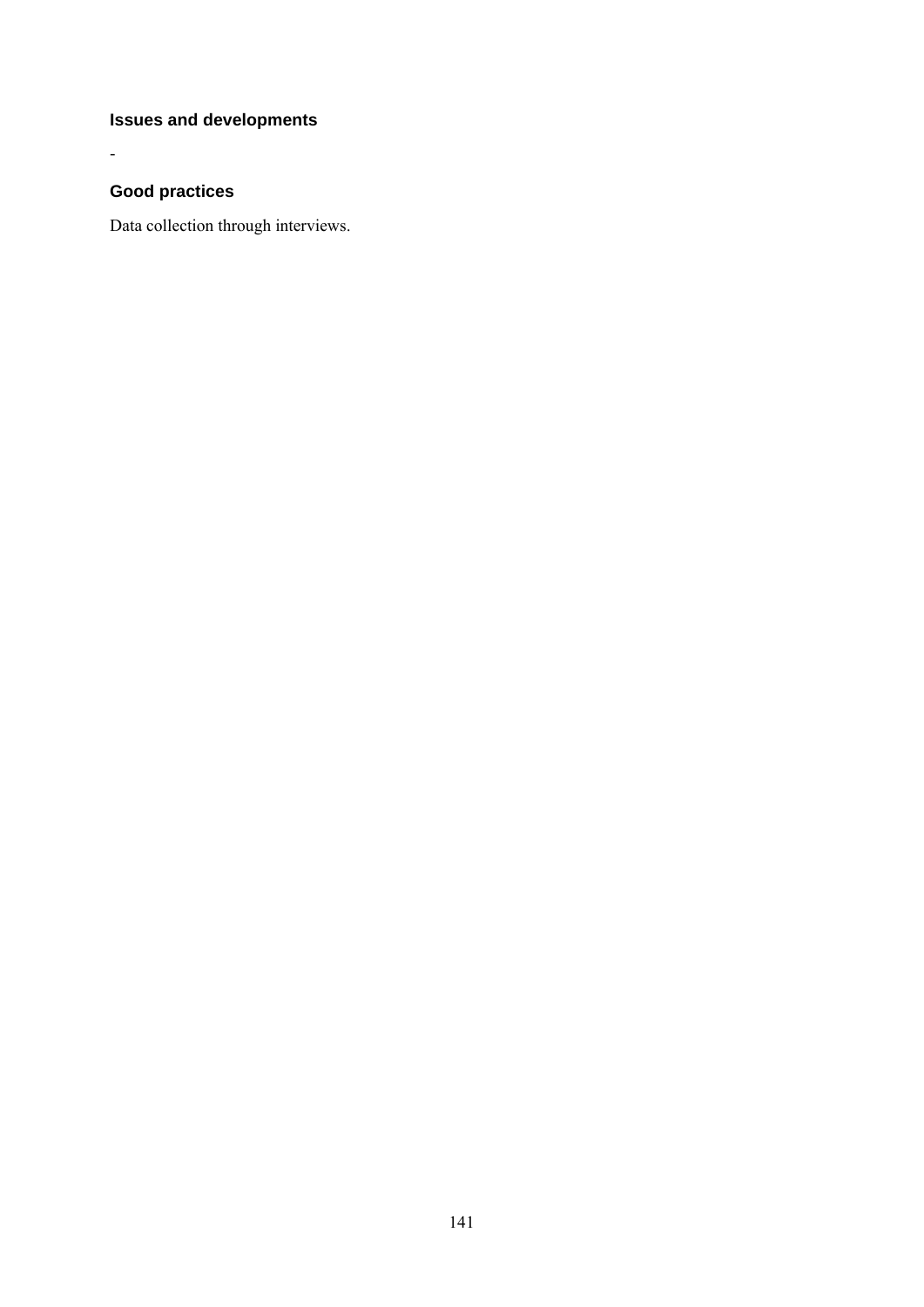## **NFECERT1: Certificate after the 1<sup>st</sup> non-formal learning activity**

## **Short description**

This variable refers to the certificate obtained by the respondent after the completion of the  $1<sup>st</sup>$ randomly-selected non-formal learning activity

## **Standard question**

Does the  $1<sup>st</sup>$  non-formal learning activity lead to a certificate? If yes, was this certificate required by employer or professional body for the execution of current or planned activity as employer or employee?

## **Coding**

o Transmission codes

| Codes | Labels                                                             |
|-------|--------------------------------------------------------------------|
|       | Yes, required by the employer or a professional body or by law     |
|       | Yes, not required by the employer or a professional body or by law |
|       | No (acknowledgement of attendance)                                 |
|       | No answer                                                          |
|       | Not applicable (NFERAND1 = -2)                                     |

o Classification used Not applicable

## **Definition**

- o Filter All respondents for whom there was at least one randomly-selected nonformal learning activity (NFERAND1  $\neq$  -2).
- o Reference period Last 12 months
- o Concept Certificate obtained after the 1st activity
- This question assesses whether the certificate obtained by the respondent for the completion of the 1st non-formal learning activity was required by the employer/professional body/law or not.
- o Technical issues As this variable mixes binary 'Yes/No' information with further details for the 'Yes' category, the question can be split in two.

## **Rationale**

The variable allows identifying whether a qualification was obtained or will be obtained (if the activity normally leads to a certificate).

#### **Issues and developments**

-

## **Good practices**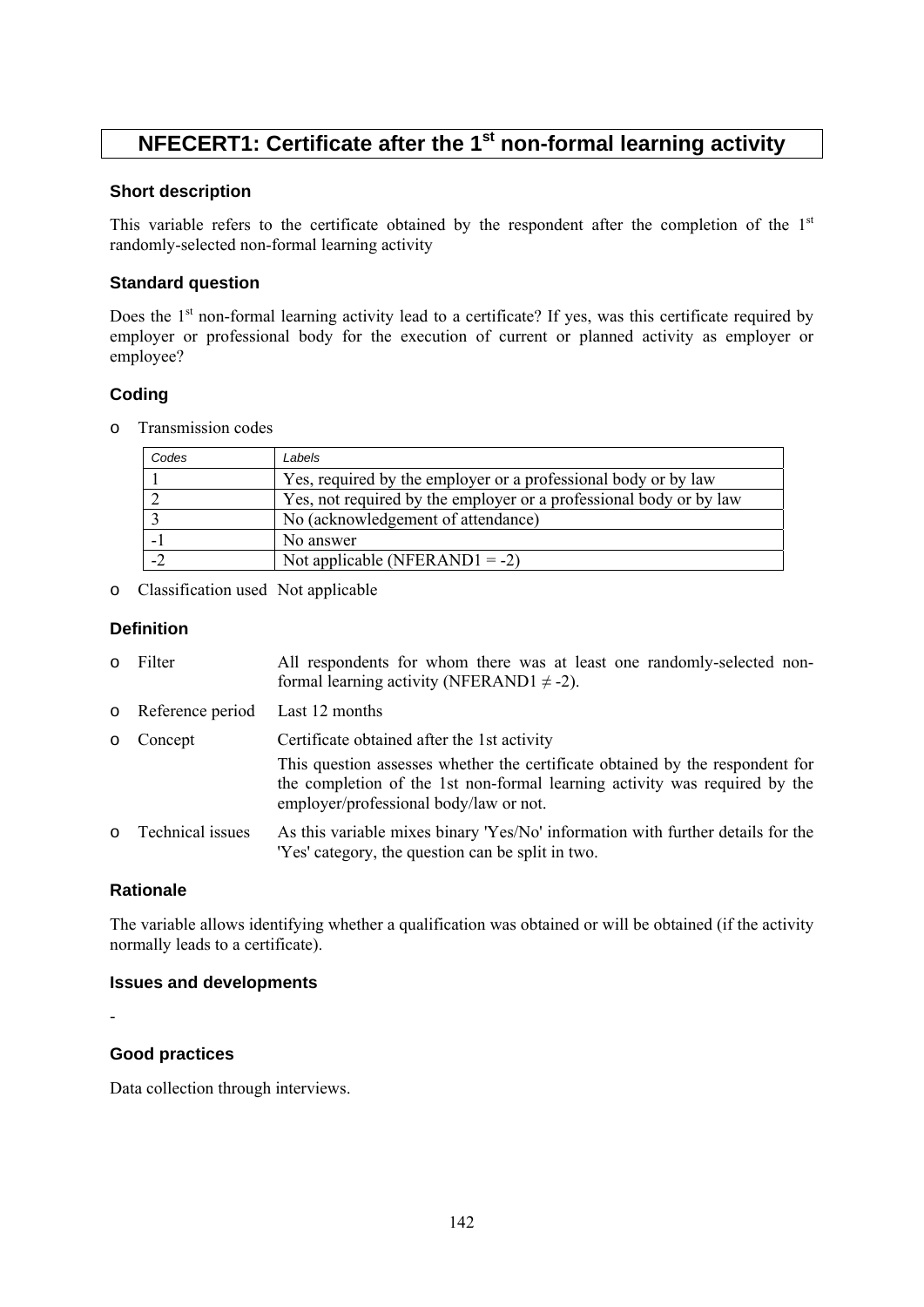# **NFEPAID1: Payment for the 1<sup>st</sup> non-formal learning activity**

### **Short description**

This variable refers to the payment for tuition, registration, exam fees, expenses for books or technical study means for the  $1<sup>st</sup>$  randomly-selected non-formal learning activity

## **Standard question**

Which one of the following cases best describes the payment for tuition, registration, exam fees, and expenses for books or technical study means, regarding your studies for the  $1<sup>st</sup>$  activity?

## **Coding**

o Transmission codes

| Codes | Labels                                              |
|-------|-----------------------------------------------------|
|       | Fully paid by yourself                              |
|       | Partly paid by yourself and partly by somebody else |
|       | Fully paid by somebody else                         |
|       | Free activity                                       |
|       | You do not know                                     |
|       | No answer                                           |
| $-2$  | Not applicable (NFERAND1 = -2)                      |

o Classification used Not applicable

#### **Definition**

| $\circ$ | Filter           | All respondents for whom there was at least one randomly-selected non-<br>formal learning activity (NFERAND1 $\neq$ -2).                                                                                                                                                                                                                                                                                                                                                                                                                    |
|---------|------------------|---------------------------------------------------------------------------------------------------------------------------------------------------------------------------------------------------------------------------------------------------------------------------------------------------------------------------------------------------------------------------------------------------------------------------------------------------------------------------------------------------------------------------------------------|
| $\circ$ | Reference period | Last 12 months but payments beyond this period should also be included if<br>they refer to the learning activity (fees might have to be paid prior to the start<br>of the learning activity)                                                                                                                                                                                                                                                                                                                                                |
| $\circ$ | Concept          | Respondent involved or not in paying for the most recent non-formal learning<br>activity                                                                                                                                                                                                                                                                                                                                                                                                                                                    |
|         |                  | In categories 2 and 3, 'somebody else' may refer to a relative, a friend but also<br>to the employer for instance. If somebody else is involved in the payment<br>(categories 2 and 3), then the next question NFEPAIDBY1 aims at knowing<br>who was in charge of contributing to the payment.                                                                                                                                                                                                                                              |
| $\circ$ | Technical issues | In the 2011 AES, this variable was only included in the AES standard<br>questionnaire: it was not part of the list of variables of the Commission<br>Regulation. For sake of clarity, the 2016 AES Task Force recommended to<br>introduce it into the list of variables of the 2016 AES wave and to remove the<br>variable NFEPAIDFULL1 instead. In the 2011 AES, a category for 'free<br>activities' was missing as reported by many national coordinators of the AES.<br>Therefore an extra 'free activity' category has been added here. |

## **Rationale**

See rationale for NFEPAIDBY1 hereafter.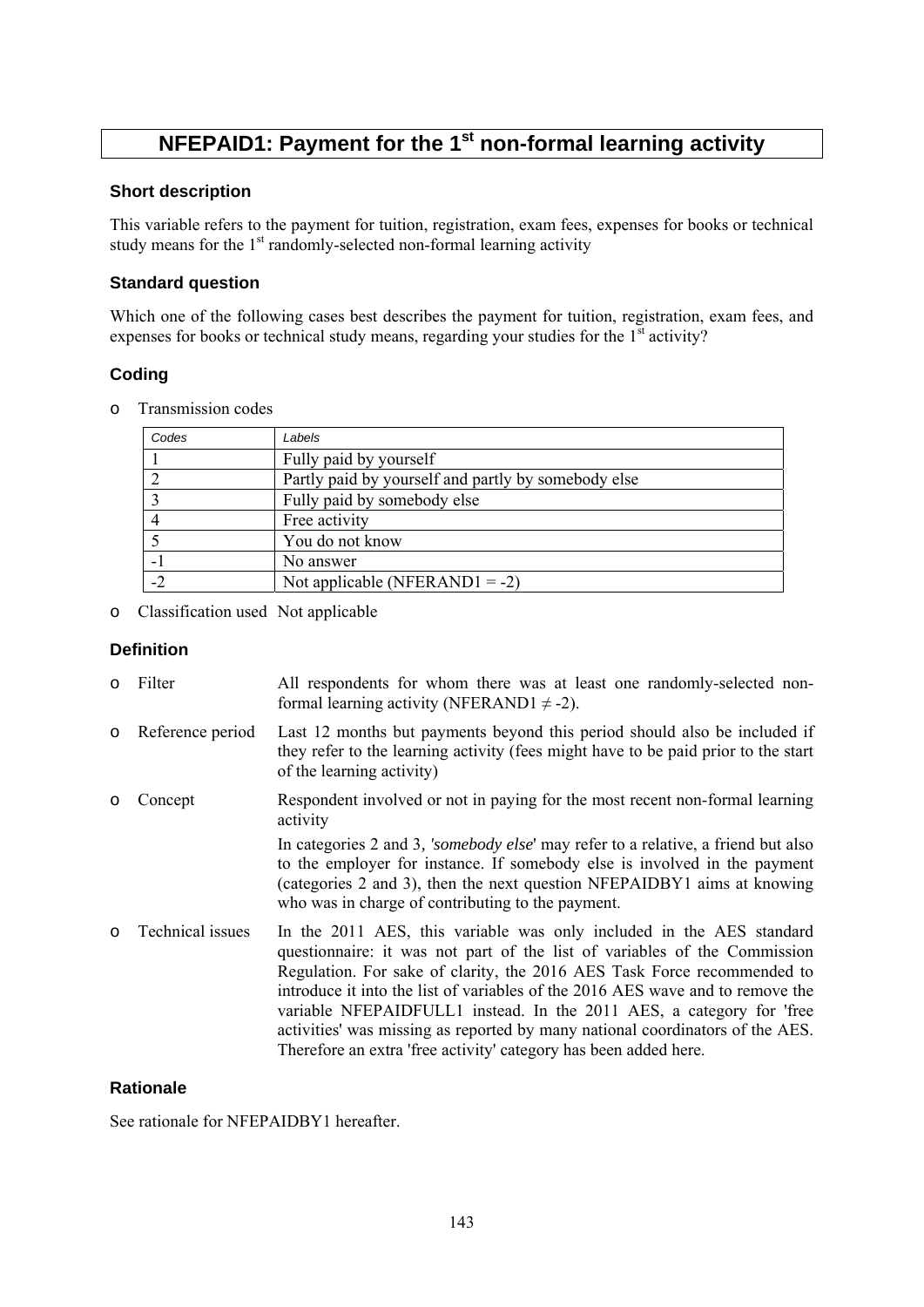## **Issues and developments**

## **Good practices**

-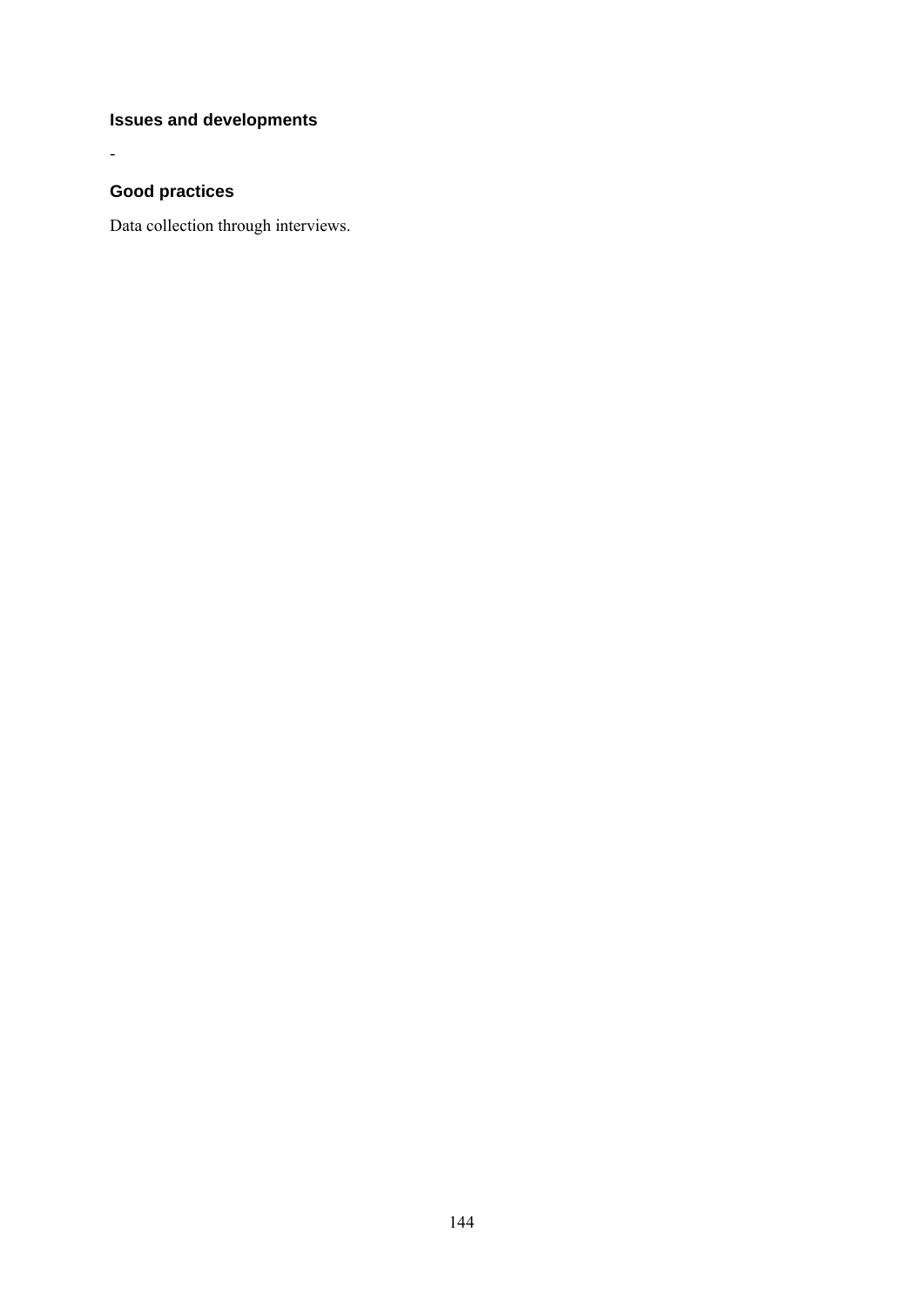## **NFEPAIDBY1: Partial or full payment for the 1<sup>st</sup> non-formal learning activity**

#### **Short description**

This variable indicates the person/service that provided partial or full payment for the tuition, registration, exam fees, expenses for books or technical study means for the  $1<sup>st</sup>$  randomly-selected nonformal learning activity

#### **Standard question**

Which one of the following entities paid in-part or in-full for tuition, registration, exam fees, and expenses for books or technical study means, regarding your studies for the 1<sup>st</sup> non-formal learning activity? (mark all that apply)

#### **Coding**

o Transmission codes

There should be **5 variables transmitted on the whole**: NFEPAIDBY1, NFEPAIDBY1\_1, NFEPAIDBY1\_2, NFEPAIDBY1\_3, NFEPAIDBY1\_4

| Variable name | Codes                   | Labels                                              |  |
|---------------|-------------------------|-----------------------------------------------------|--|
| NFEPAIDBY1    | $\theta$                | None of the items below                             |  |
|               | $-1$                    | No answer                                           |  |
|               |                         | Not applicable (NFERAND1 = -2 or (NFEPAID1 $\neq$ 2 |  |
|               | $-2$                    | or $3)$                                             |  |
| NFEPAIDBY1    | Each variable is        | Employer or prospective employer                    |  |
| NFEPAIDBY1 2  | coded: 1 if selected,   | <b>Public Employment Services</b>                   |  |
| NFEPAIDBY1 3  | 2 if not selected, $-2$ | Other public institutions                           |  |
| NFEPAIDBY1 4  | for not applicable      | A household member or a relative                    |  |
|               | $(NFENUM=0 or$          |                                                     |  |
|               | (NFEPAID1 $\neq$ 2 and  |                                                     |  |
|               | NFEPAID1 $\neq$ 3)), -1 |                                                     |  |
|               | if there is no          |                                                     |  |
|               | answer                  |                                                     |  |

o Classification used Not applicable

#### **Definition**

o Filter All respondents for whom there was at least one randomly-selected nonformal learning activity (NFERAND1  $\neq$  -2 and (NFEPAID1 = 2 or 3)). o Reference period Last 12 months but payments beyond this period should also be included if they refer to the learning activity (fees might have to be paid prior to the start of the learning activity) o Concept Partial or full payment for the most recent non-formal learning activity This variable concerns the situation when the direct expenses, which were expected to be paid by the respondent, were fully or partly paid by some other party. In case the worker was employed by a member of his/her household and received financial support from the household but as an employee this should be treated as employer and not household support. In case the respondent was self-employed when participating in the non-formal learning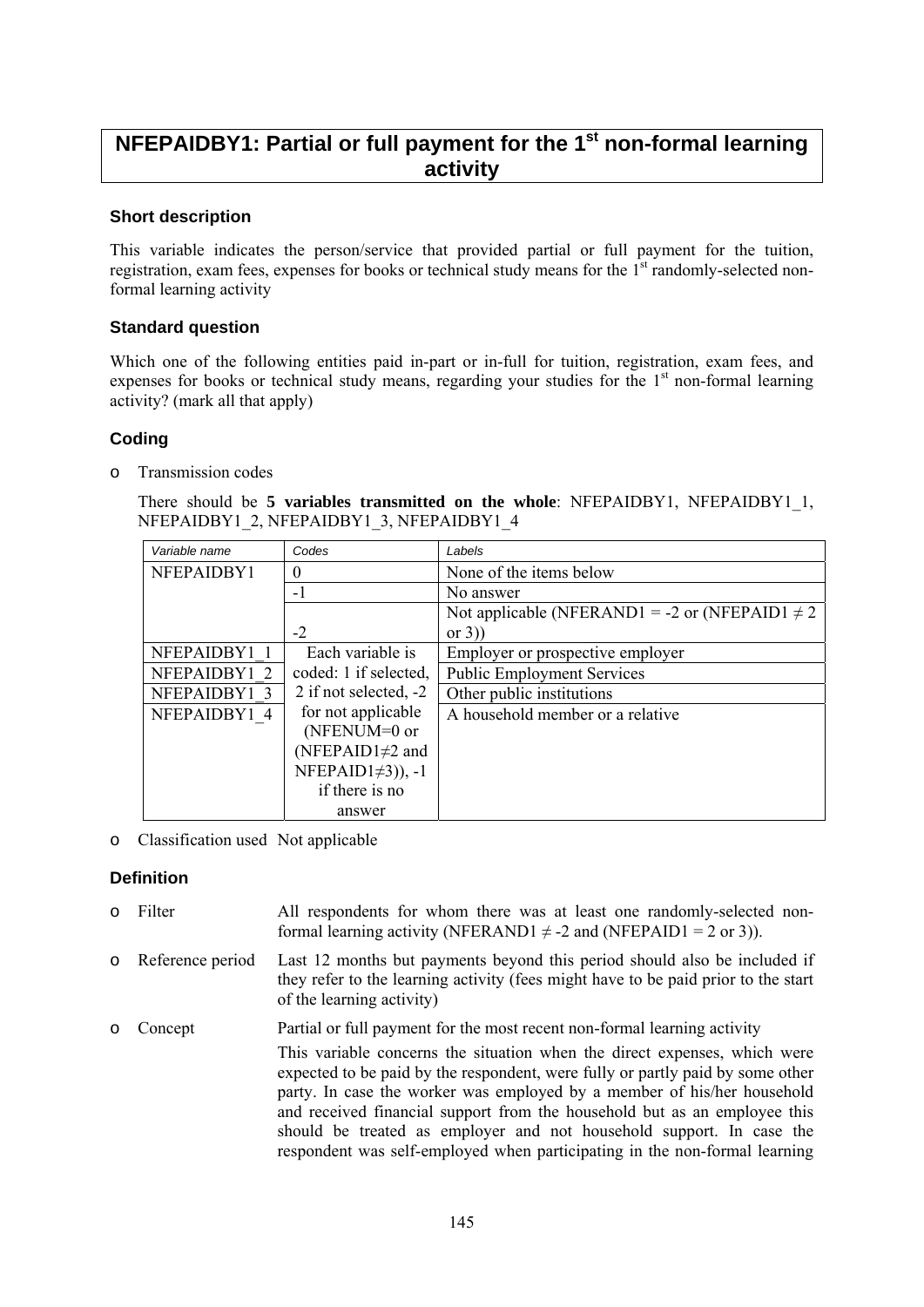activity and financed the expenses from his/her company sources, that should be coded as employer's support (either full or part).

*Technical study means* are all the helpful materials respondent was buying for the study, so computer, software, CDs, DVDs, drawing boards (for courses on architecture), clay, etc.

o Technical issues The coding of this variable was changed compared to the 2011 AES Commission regulation in order to improve the data collection on payment. A new variable NFEPAID1 was introduced in the 2016 AES Commission Regulation before NFEPAIDBY1 (it was inspired by the 2011 AES questionnaire which had been already enhanced accordingly in spite of the absence of the variable in the 2011 AES Commission Regulation). The information previously collected via NFEPAIDFULL1 is now obtained through NFEPAID1, therefore NFEPAIDFULL1 is removed compared to the 2011 AES.

> When the employer was involved in the payment this variable becomes redundant with NFEACTxx\_PAIDBY (see Issues and developments below).

> In case a respondent takes a business on their own account – therefore considered a self-employed – and works for one company only, if they participated in a course organised and partially or fully paid by this latter company then variable NFEPAIDBY1\_1 'Paid by the employer or prospective employer' should be selected.

#### **Rationale**

The issue of investment in human capital and lifelong learning is very important for the future of learning society in Europe. Although solid information on the cost sharing between different actors (source of financial support) and the effect of these different arrangements on access to education and learning would be highly desirable, a household survey has some limitations as a data gathering instrument for these questions.

#### **Issues and developments**

In order not to collect the same information twice, we recommend to apply the following automatic coding when the employer was involved in the payment:

If NFEACTxx\_PAIDBY = 1 then NFEPAYDBY1\_1 = 1.

#### **Good practices**

Data collection through interviews.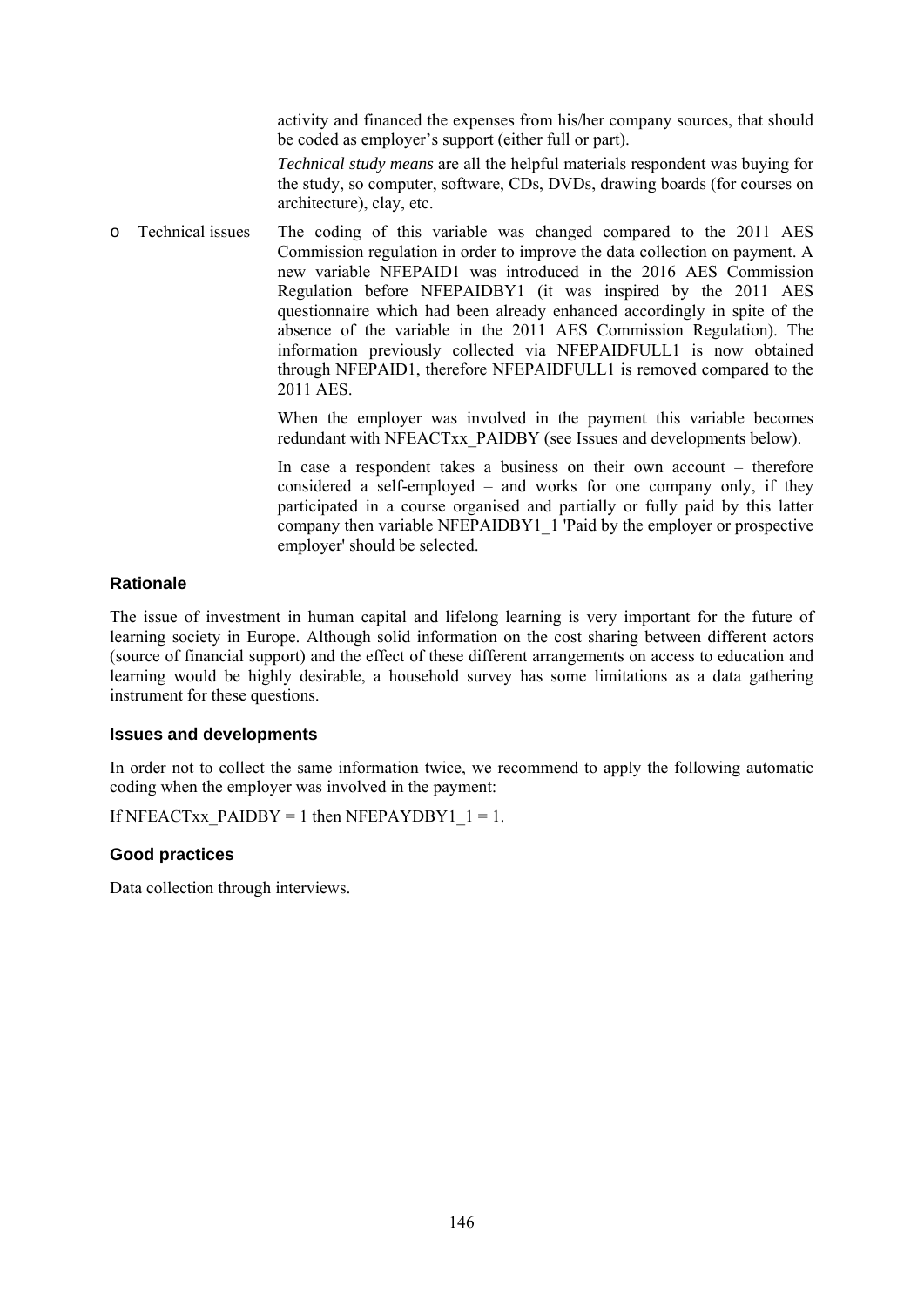## **NFEPAIDVAL1: Costs paid for 1<sup>st</sup> non-formal learning activity**

#### **Short description**

This variable refers to the costs paid personally or by any household member or relative for tuition, registration, exam fees, books, and/or technical study means regarding studies in the 1<sup>st</sup> randomlyselected non-formal learning activity

#### **Standard question**

How much did you personally or any member of your household or relative pay for tuition, registration, exam fees, and expenses for books or technical study means, regarding your studies for the  $1<sup>st</sup>$  non-formal learning activity?

### **Coding**

o Transmission codes

| Codes | Labels                                                                                                   |  |
|-------|----------------------------------------------------------------------------------------------------------|--|
|       | In Euros                                                                                                 |  |
|       | No answer                                                                                                |  |
|       | Not applicable [NFEPAID1 $\neq$ 1 and NFEPAID1 $\neq$ 2 and (NFEPAID1 =<br>3 and NFEPAIDBY1 $4 \neq 1$ ] |  |
|       |                                                                                                          |  |

o Classification used Not applicable

#### **Definition**

| o Filter           | All respondents who participated in at least one non-formal learning activity<br>during the last 12 months (NFENUM $\geq$ 1) which was paid either in part or full<br>by themselves or a household member or a relative (NFEPAID1 = 1 or<br>NFEPAID1 = 2 or (NFEPAID1 = 3 and NFEPAIDBY1 $4 = 1$ )) |  |
|--------------------|-----------------------------------------------------------------------------------------------------------------------------------------------------------------------------------------------------------------------------------------------------------------------------------------------------|--|
| o Reference period | Last 12 months but payments beyond this period should be included if it<br>relates to the selected activity within the last 12 months                                                                                                                                                               |  |
| o Concept          | Costs paid for the $1st$ non-formal learning activity given in Euros                                                                                                                                                                                                                                |  |
| o Technical issues | The reference to the Euro conversion rates will be added in the next version of<br>the manual (for countries outside the Euro Area)                                                                                                                                                                 |  |

#### **Rationale**

-

#### **Issues and developments**

-

#### **Good practices**

- o Data collection through interviews.
- o In order to help the respondents to give the total costs, the interviewer should recall each component separately with a pause between each type of cost: tuition, registration, exam fees, and expenses for books or technical study means.
- o In case of difficulties to properly answer and in order to avoid non-response, the interviewer could ultimately ask for the best estimate that the respondent can provide.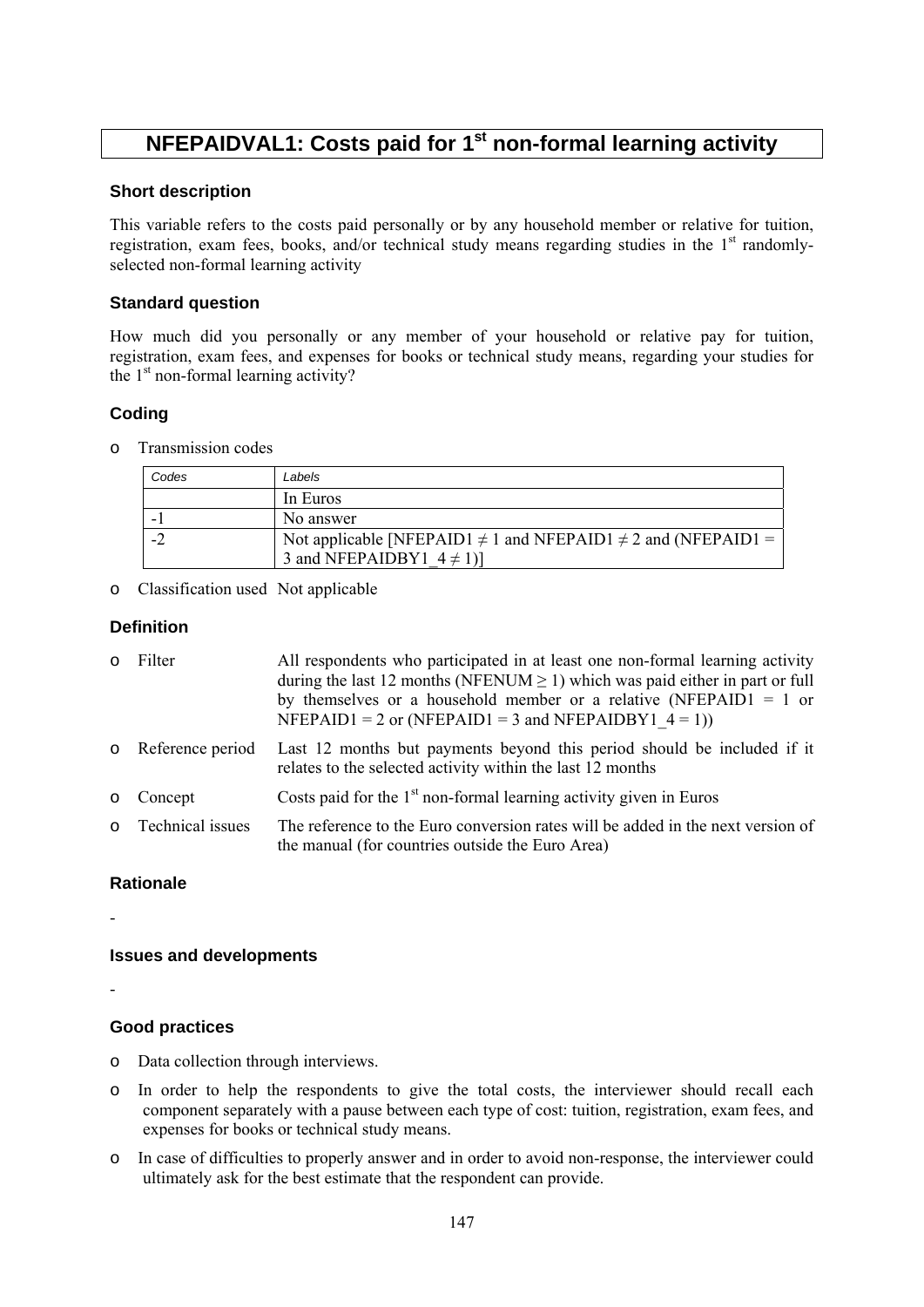## **NFEUSEA1: Current use of skills/knowledge from the 1st non-formal learning activity**

#### **Short description**

This variable assesses the **current** use of skills or knowledge acquired from the 1<sup>st</sup> randomly-selected non-formal learning activity

#### **Standard question**

How much are you **currently** using the skills or knowledge that you acquired from the 1<sup>st</sup> non-formal learning activity?

### **Coding**

o Transmission codes

| Codes | Labels                         |
|-------|--------------------------------|
|       | A lot                          |
|       | A fair amount                  |
|       | Very little                    |
|       | Not at all                     |
|       | No answer                      |
|       | Not applicable (NFERAND1 = -2) |

o Classification used Not applicable

#### **Definition**

| 0 Filter                                   | All respondents for whom there was at least one randomly-selected non-<br>formal learning activity (NFERAND1 $\neq$ -2).            |  |  |
|--------------------------------------------|-------------------------------------------------------------------------------------------------------------------------------------|--|--|
| o Reference period Last 12 months          |                                                                                                                                     |  |  |
| o Concept                                  | The <b>current</b> (at the moment of the interview) use of skills/knowledge<br>acquired from the $1st$ non-formal learning activity |  |  |
| $\mathbf{T}$ 1 $\mathbf{T}$ 1 $\mathbf{T}$ |                                                                                                                                     |  |  |

o Technical issues -

#### **Rationale**

Information on the usefulness of skills and knowledge acquired from non-formal learning activities may determine which activities offer the greatest benefit on the life and work of participants. It can, thus, provide motivations for participating in such activities.

#### **Issues and developments**

-

### **Good practices**

Data collection through interviews.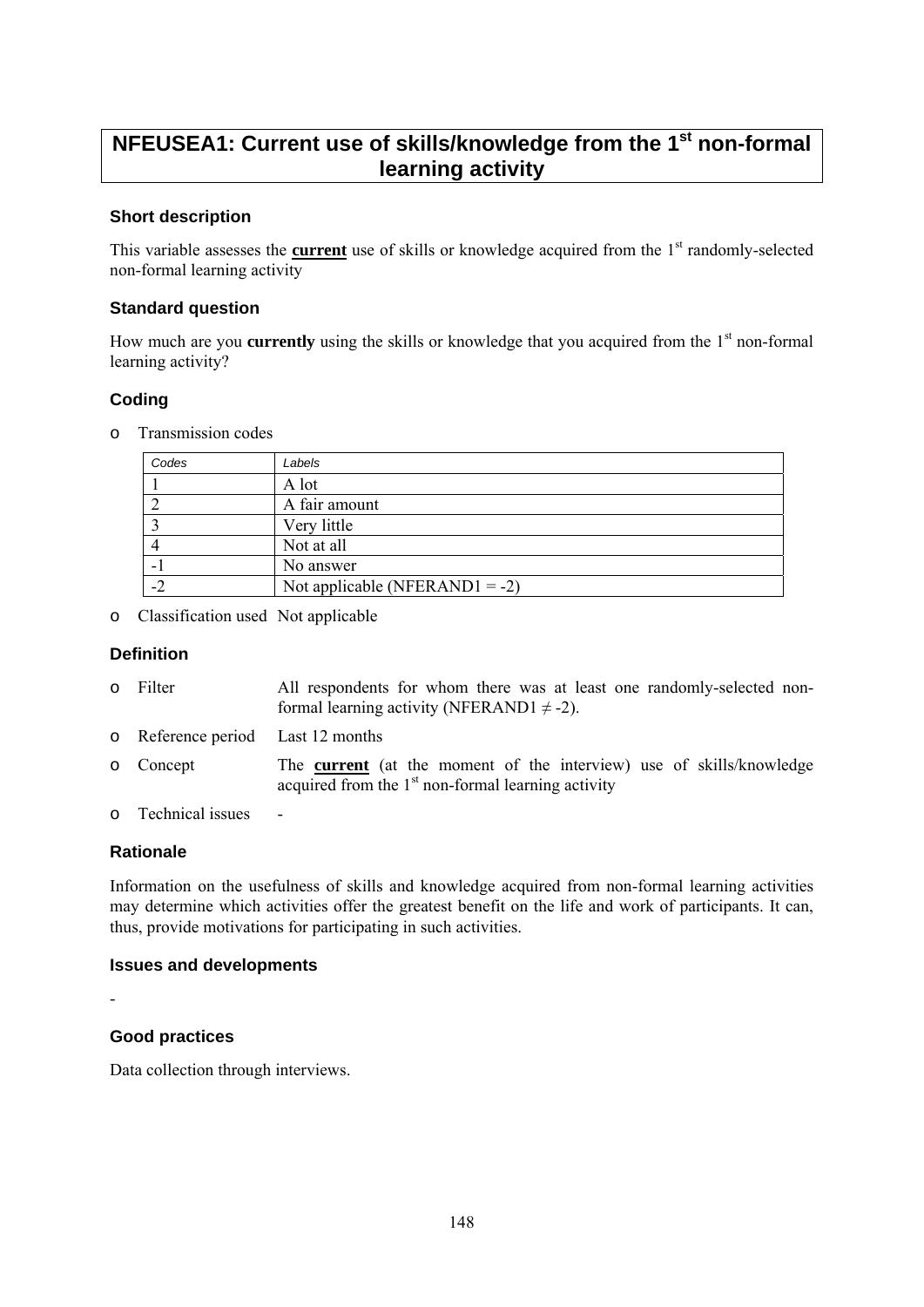## **NFEUSEB1: Expected use of skills/knowledge from the 1st nonformal learning activity**

#### **Short description**

This variable assesses the **expected** use of skills or knowledge acquired from the 1<sup>st</sup> randomly-selected non-formal learning activity

#### **Standard question**

How much are you **expecting** to use the skills or knowledge that you acquired from the 1<sup>st</sup> non-formal learning activity?

### **Coding**

o Transmission codes

| Codes | Labels                         |
|-------|--------------------------------|
|       | A lot                          |
|       | A fair amount                  |
|       | Very little                    |
|       | Not at all                     |
|       | No answer                      |
|       | Not applicable (NFERAND1 = -2) |

o Classification used Not applicable

#### **Definition**

| o Filter | All respondents for whom there was at least one randomly-selected non- |
|----------|------------------------------------------------------------------------|
|          | formal learning activity (NFERAND1 $\neq$ -2).                         |

- o Reference period Last 12 months
- o Concept The **expected** (at any moment after the interview) use of skills/knowledge acquired from the  $1<sup>st</sup>$  non-formal learning activity
- o Technical issues -

#### **Rationale**

See NFEUSEA1

#### **Issues and developments**

-

#### **Good practices**

Data collection through interviews.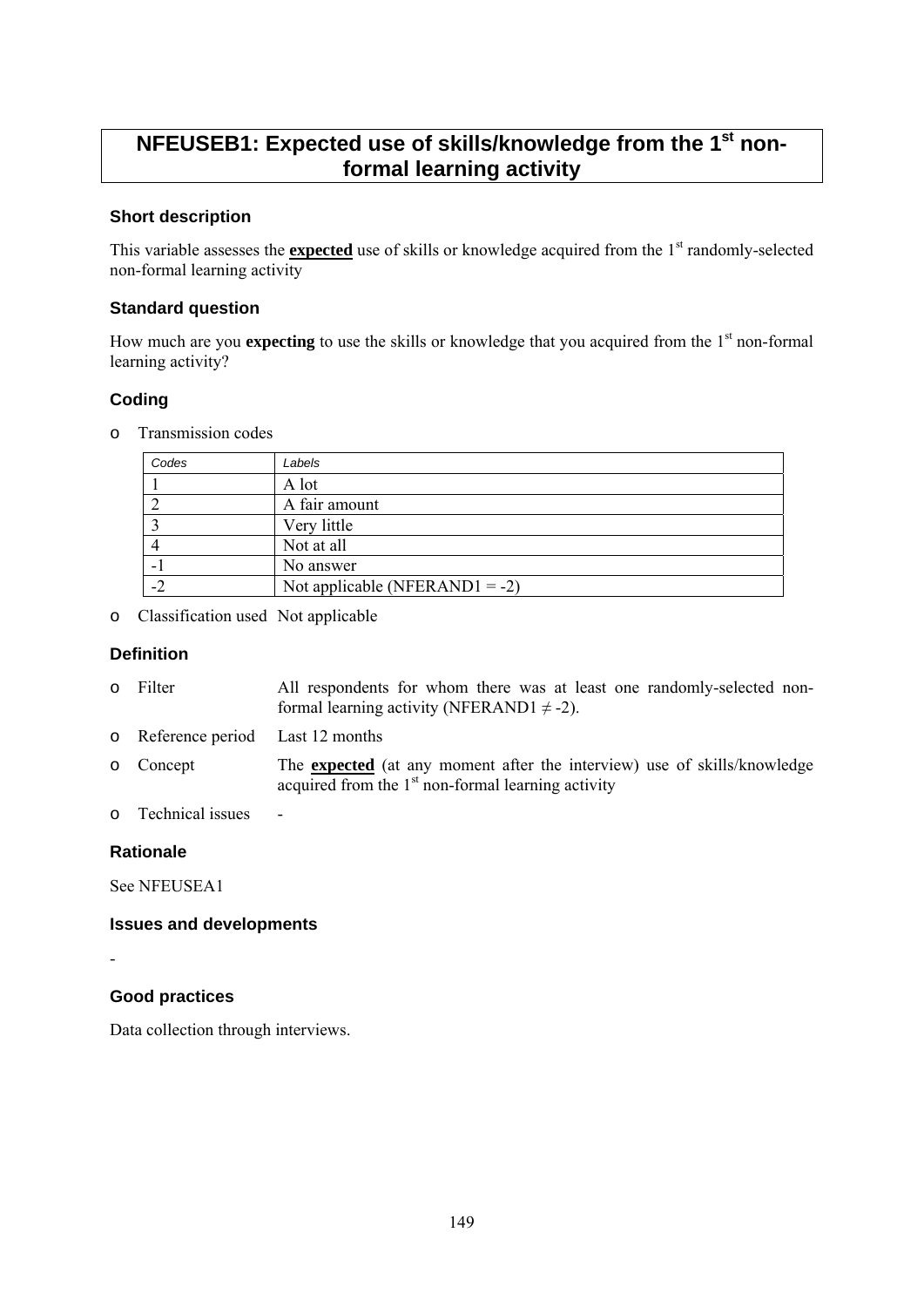## **NFEOUTCOME1: Outcomes of the 1<sup>st</sup> non-formal learning activity**

#### **Short description**

This variable indicates the outcomes of the new skills/knowledge acquired through the  $1<sup>st</sup>$  randomlyselected non-formal learning activity

#### **Standard question**

Have the new skills/knowledge acquired through the  $1<sup>st</sup>$  non-formal learning activity helped you in any of the following ways? (*mark all that apply*)

#### **Coding**

o Transmission codes

There should be **8 variables transmitted on the whole**: NFEOUTCOME1, NFEOUTCOME1\_1, NFEOUTCOME1\_2, NFEOUTCOME1\_3, NFEOUTCOME1\_4, NFEOUTCOME1\_5, NFEOUTCOME1<sup>6</sup>, NFEOUTCOME17

| Variable name | Codes                 | Labels                                         |
|---------------|-----------------------|------------------------------------------------|
| NFEOUTCOME1   | $\theta$              | None of the items listed below                 |
|               | $-1$                  | No answer                                      |
|               | $-2$                  | Not applicable (NFERAND1 = -2)                 |
| NFEOUTCOME1 1 |                       | Getting a (new) job                            |
| NFEOUTCOME1 3 | Each variable is      | Higher salary/wages                            |
| NFEOUTCOME1 2 | coded: 1 if selected, | Promotion in the job                           |
| NFEOUTCOME1 4 | 2 if not selected, -2 | New tasks                                      |
| NFEOUTCOME1 5 | for not applicable    | Better performance in present job              |
| NFEOUTCOME1 6 | $(NFERAND1=-2)$ , -1  | Personal-related reasons (meet other people,   |
|               | if there is no answer | refresh your skills on general subjects, etc.) |
| NFEOUTCOME1   |                       | No outcome yet                                 |

o Classification used Not applicable

#### **Definition**

- o Filter All respondents for whom there was at least one randomly-selected nonformal learning activity (NFERAND1  $\neq$  -2).
- o Reference period Last 12 months
- $\circ$  Concept The outcomes of new skills/knowledge acquired through the 1<sup>st</sup> non-formal learning activity

Outcomes, in general, refer to what is ultimately achieved by an activity, as distinct from its outputs which relate to more direct or immediate objectives.

o Technical issues The order of categories 2 and 3 are changed compared to the 2011 AES in order to enhance the logic of the questionnaire, **but the codes are kept as such compared to the 2011 AES**, this is the reason why NFEOUTCOME1\_3 comes before NFEOUTCOME1\_2 in the list.

> Moreover, in order to avoid any confusion with the use and particularly the new variable on the expected use (NFEUSEB1), it was recommended by the 2016 AES Task Force to remove the category "No outcome expected" from the list.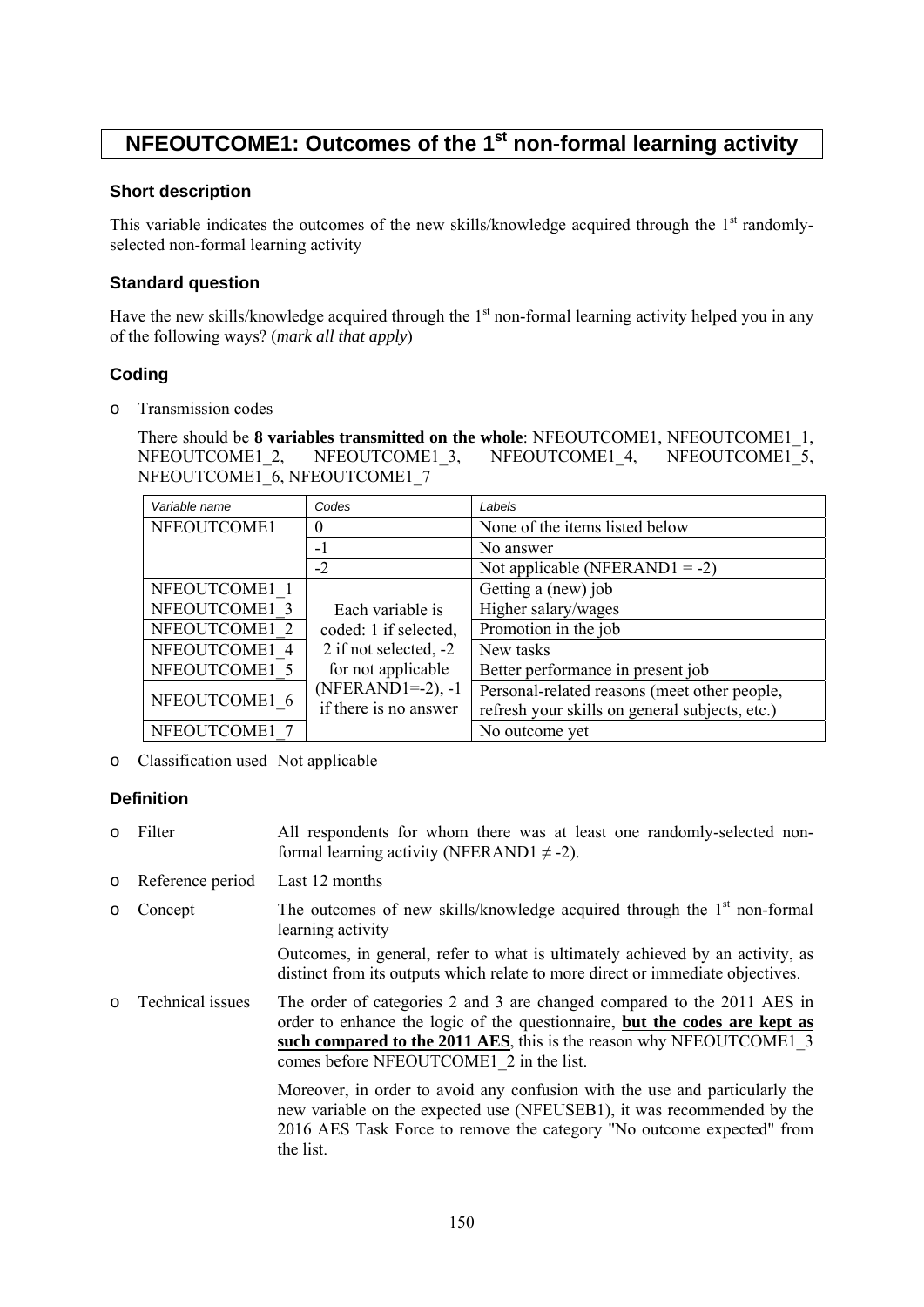The term 'reason' in the category NFEOUTCOME1\_6 still refers to an outcome (i.e. participating in the learning activity led to getting to know other people and/or refresh skills, etc.).

#### **Rationale**

This variable is very important for the survey as it provides information on the outcomes of nonformal learning activities. Such information may be used in order to indicate the most beneficial activities that result in improving the working and living conditions of the individual who participates in such programmes.

#### **Issues and developments**

-

#### **Good practices**

Data collection through interviews.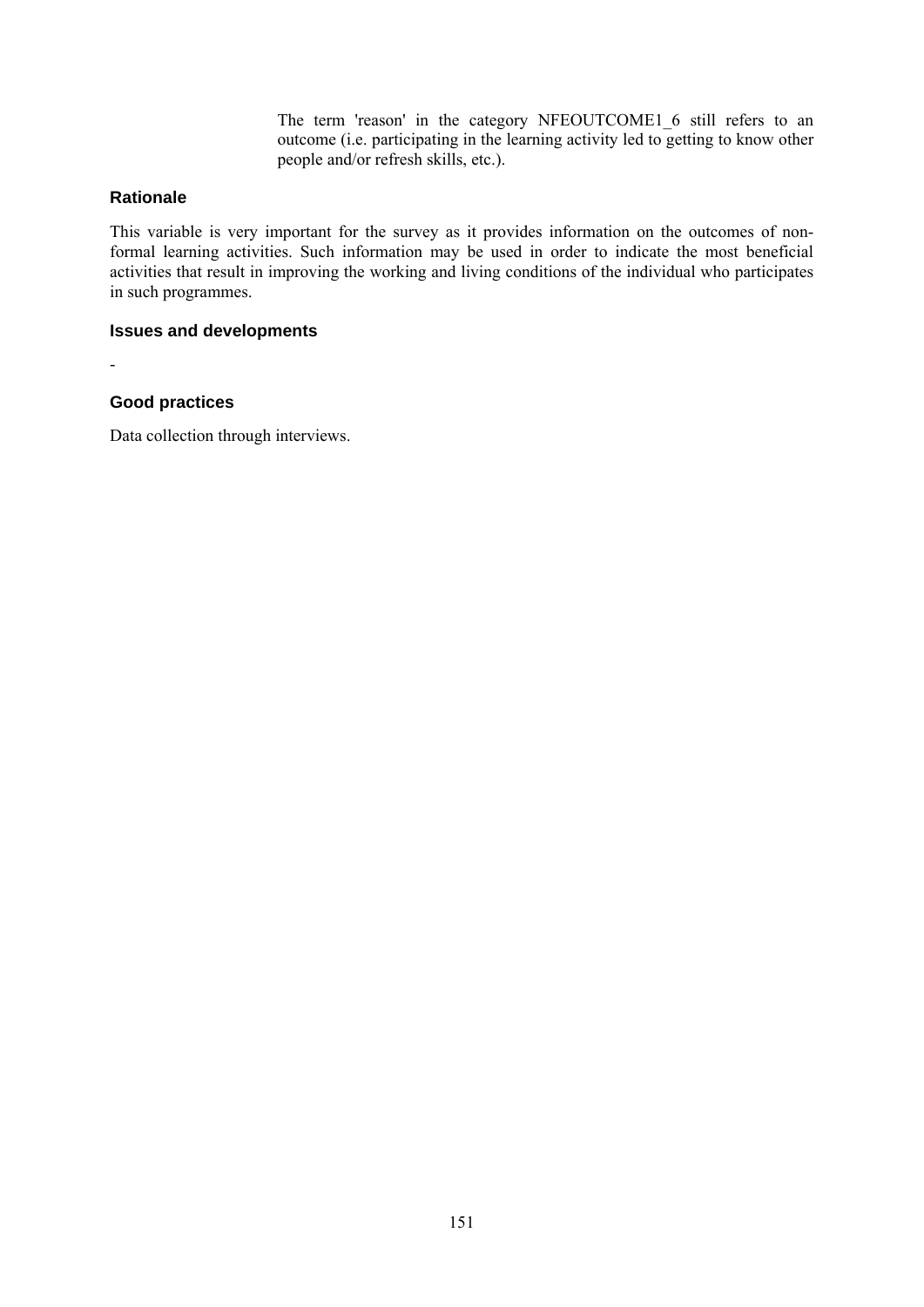## **DIFFICULTY: Difficulties related to participation (or more participation) in education and training**

#### **Short description**

Difficulties (with the meaning of obstacles) related to participation (or more participation) in education and training during the last 12 months.

#### **Standard question**

During the last 12 months have you experienced difficulties to participate (or participate more) in education and training?

This question should however clearly be addressed differently whether the respondent participated or not in formal or non-formal education and training – see the suggested questionnaire.

#### **Coding**

o Transmission codes

| Codes | Labels                                                           |
|-------|------------------------------------------------------------------|
|       | You participated in formal or non-formal education and did not   |
|       | want to participate more                                         |
|       | You participated in formal or non-formal education but wanted to |
|       | participate more                                                 |
|       | You did not participate in formal or non-formal education and    |
|       | training and did not want to participate                         |
|       | You did not participate in formal or non-formal education but    |
|       | wanted to participate                                            |
|       | No answer                                                        |

o Classification used Not applicable.

#### **Definition**

- o Filter None
- o Reference period Last 12 months
- o Concept This variable aims at splitting the target population in four groups of people in order to ease the answering process for the questions on difficulties (DIFFTYPE and DIFFMAIN). These four groups are:
	- 1. Those who already participated and did not want to participate more (deliberately or due to certain factors).
	- 2. Those who already participated but wanted to participate more (by factors preventing more participation).
	- 3. Those who did not participate and did not want to participate (deliberately or due to certain factors).
	- 4. Those who did not participate but wanted to participate (by factors preventing participation).
- o Technical issues When looking at difficulties it is important to differentiate between participants and non-participants. The different groups of people are presented in the table below.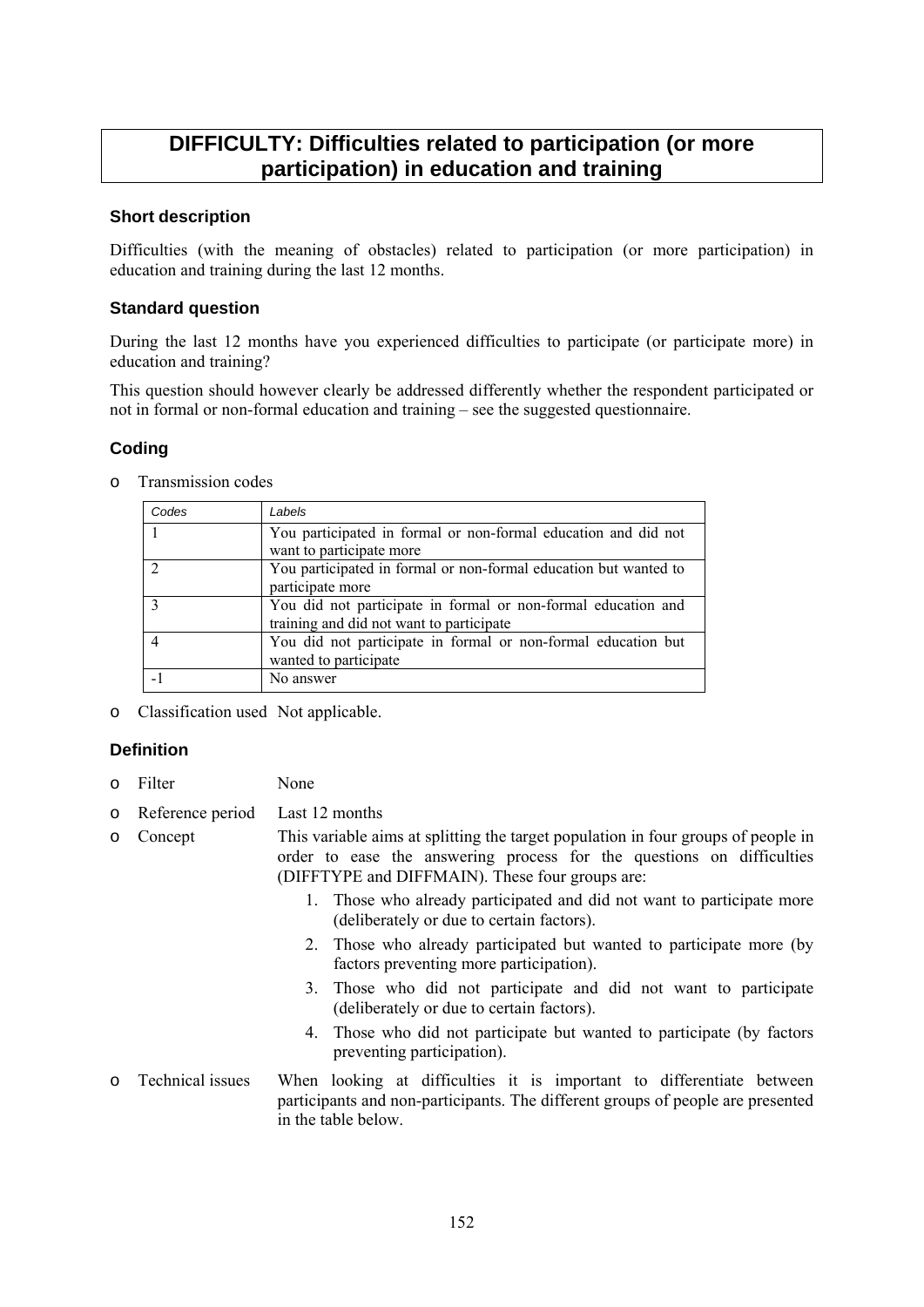|                                                |            | <b>PARTICIPATED IN</b><br><b>EDUCATION AND</b><br><b>TRAINING</b> |    |
|------------------------------------------------|------------|-------------------------------------------------------------------|----|
|                                                |            | YES                                                               | NΟ |
| WANTED TO PARTICIPATE<br>/ PARTICIPATE MORE IN | <b>YES</b> |                                                                   |    |
| <b>EDUCATION AND</b><br><b>TRAINING</b>        | NO.        |                                                                   |    |

It is advised to address the question differently whether the respondent participated or not in formal or non-formal education and training:

- Those who participated in some kind of activity, either in formal or in non-formal education and training:  $FED = 1$  or NFECOURSE = 1 or  $NFEWORKSHOP = 1$  or  $NFEGUIDEDJT = 1$  or  $NFELESSON = 1$ .
- Those who did not participate either in formal or in non-formal education and training:  $FED = 2$  and  $NFECOURSE = 2$  and  $NFEWORKSHOP = 2$ and NFEGUIDEDJT =  $2$  and NFELESSON =  $2$ .

Therefore the corresponding question in the suggested questionnaire is split into two (DIFFICULTY\_A and DIFFICULTY\_B).

#### **Rationale**

Relevant statistics are needed at policy level on obstacles to participation. The focus is particularly set on two groups: those that did not participate but wanted to and those that did not participate and did not want to. Aggregated statistics by pooling all population together is not very relevant in that extent. Therefore separating the four groups is crucial.

#### **Issues and developments**

The implementation of the variable was recognised as difficult in the 2011 AES. This is reflected through the various questions proposed in the standard questionnaire for one unique variable of the Commission Regulation.

The 2011 AES results proved that its implementation needed to be simplified, therefore the questionnaire was updated accordingly (see Section 2).

As this variable is of high relevance at policy level (see Rationale), it is of utmost importance that this variable is properly implemented and non-response avoided as much as possible.

#### **Good practices**

See the suggested questionnaire.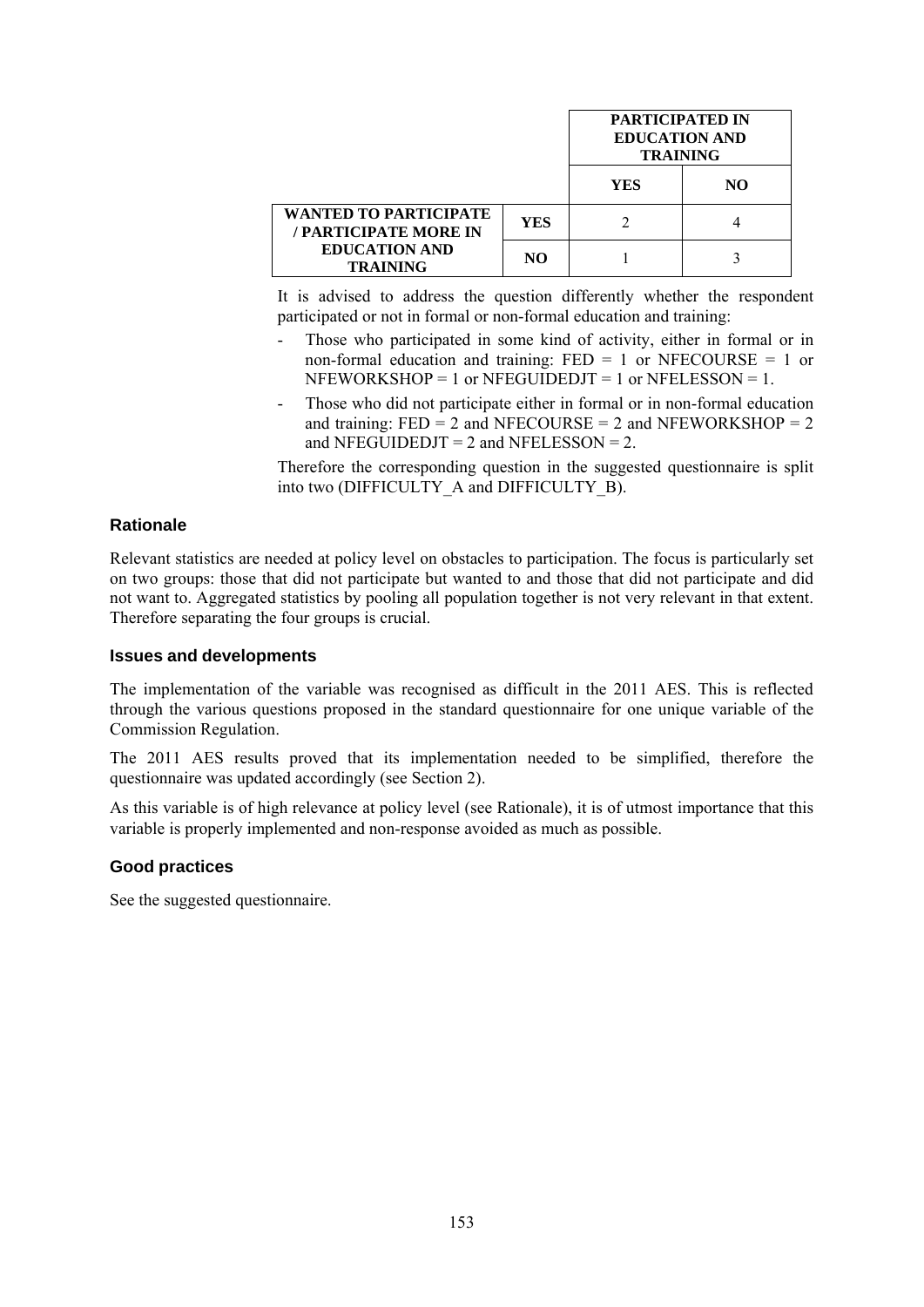## **NEED: No need for (further) education and training**

#### **Short description**

This variable assesses whether the reason why respondents who did not want to participate in education and training at all (DIFFICULTY = 3) or did not want to participate more (DIFFICULTY = 1) did not feel like they needed (further) education and training.

#### **Standard question**

You did not want to participate (or participate more) in education and training because you did not need (further) education and training. Is it correct?

#### **Coding**

o Transmission codes

| Codes | Labels                                    |
|-------|-------------------------------------------|
|       | Yes                                       |
|       |                                           |
| -     | No answer                                 |
|       | Not applicable (DIFFICULTY $\neq$ 1 or 3) |

o Classification used Not applicable

#### **Definition**

- o Filter All respondents who did not want to participate in education and training at all (DIFFICULTY = 3) or did not want to participate more (DIFFICULTY = 1).
- o Reference period Last 12 months
- o Concept The need for education and training
- o Technical issues -

#### **Rationale**

In the 2011 AES, the need for education and training was approached through possible obstacles/difficulties (through DIFFTYPE), but it proved to be counterintuitive for respondents.

In order to simplify the questionnaire and clarify the aim of the variable on difficulties, the 2016 AES Task Force recommended to rather isolate the need in a separate variable to be asked first and then focus on obstacles.

#### **Issues and developments**

-

#### **Good practices**

- o Data collection through interviews.
- o Like for DIFFICULTY, we recommend to address the question differently whether the respondent participated or not in formal or non-formal education and training – see the suggested questionnaire.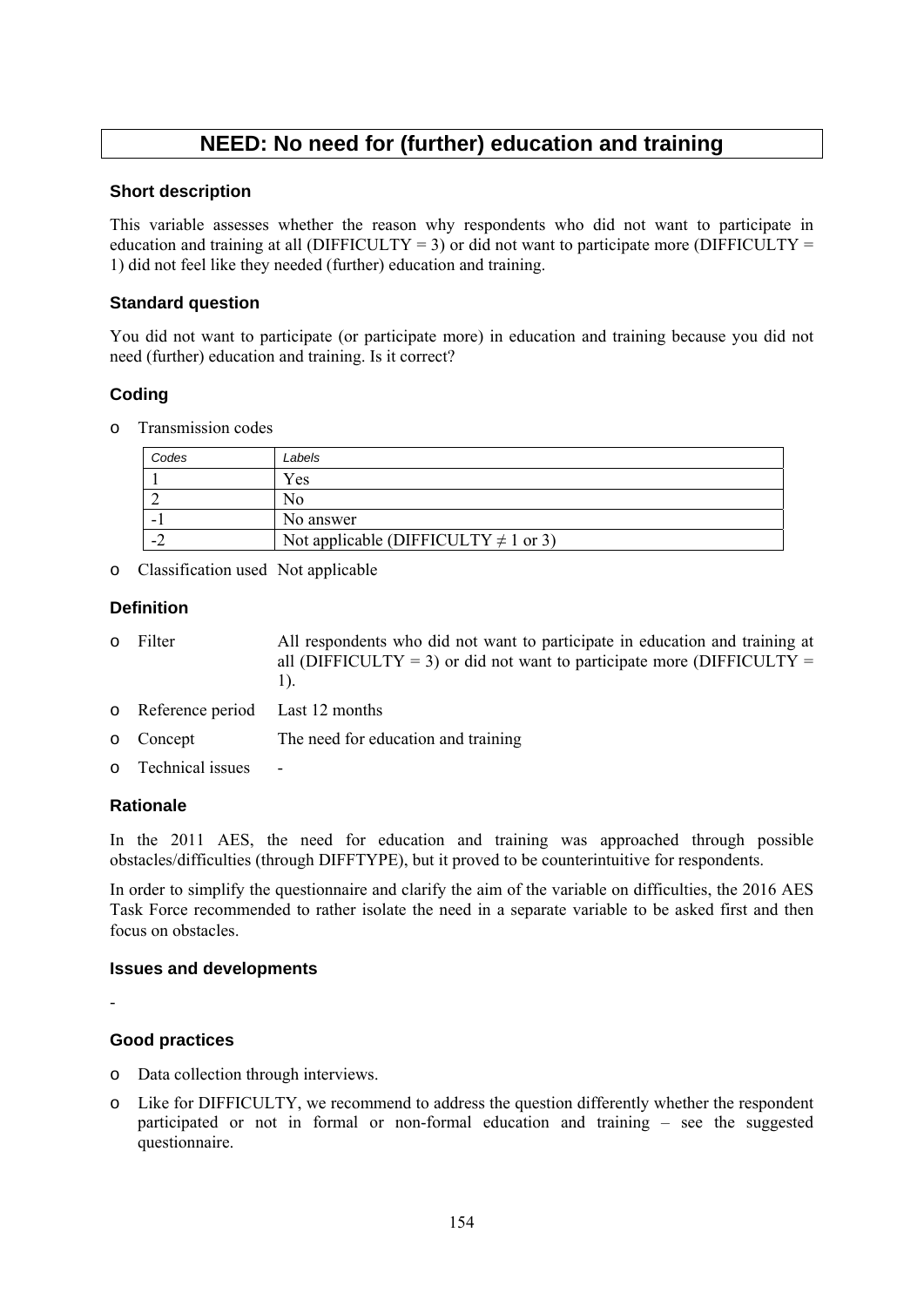## **DIFFTYPE: Type of difficulties encountered for any kind of education and training**

#### **Short description**

Type of difficulty (ies) faced by the respondent willing to participate (more) in education and training resp. experienced with participation/attempt to participate in education and training.

#### **Standard question**

Which of the following obstacles prevented you from participation in education and training? (mark all that apply)

### **Coding**

o Transmission codes

There should be 13 variables transmitted on the whole: DIFFTYPE, DIFFTYPE 1, DIFFTYPE 2, DIFFTYPE 3, DIFFTYPE 4, DIFFTYPE 5, DIFFTYPE 6, DIFFTYPE 7, DIFFTYPE 8a, DIFFTYPE 8b, DIFFTYPE 9, DIFFTYPE 10, DIFFTYPE 12

| Variable name   | Codes                                                                      | Labels                                                                         |
|-----------------|----------------------------------------------------------------------------|--------------------------------------------------------------------------------|
| <b>DIFFTYPE</b> | $\Omega$                                                                   | None of the items listed below                                                 |
|                 | $-1$                                                                       | No answer                                                                      |
|                 | $-2$                                                                       | Not applicable (DIFFICULTY $\neq$ 2 or 4<br>and NEED $\neq$ 2)                 |
| DIFFTYPE 01     |                                                                            | Difficulty $01$ – Prerequisites                                                |
| DIFFTYPE 02     |                                                                            | Difficulty $02 - Cost$                                                         |
| DIFFTYPE 03     |                                                                            | Difficulty 03 – Lack of employer support<br>or lack of public services support |
| DIFFTYPE 04     |                                                                            | Difficulty 04 – Schedule                                                       |
| DIFFTYPE 05     | Each variable is coded:<br>1 if selected, 2 if not<br>selected, -2 for not | Difficulty $05 - Distance$                                                     |
| DIFFTYPE 06     |                                                                            | Difficulty $06 - No$ access to a computer or<br>internet                       |
| DIFFTYPE 07     | applicable<br>(DIFFICULTY $\neq$ 2 or 4                                    | Difficulty $07$ – Family responsibilities                                      |
| DIFFTYPE 08a    | and NEED $\neq$ 2), -1 if<br>there is no answer                            | Difficulty 08a - Health                                                        |
| DIFFTYPE 08b    |                                                                            | Difficulty $08b - Age$                                                         |
| DIFFTYPE 09     |                                                                            | Difficulty $09 -$ Other personal reasons                                       |
| DIFFTYPE 10     |                                                                            | Difficulty $10 - No$ suitable education or<br>training activity (offer)        |
| DIFFTYPE 12     |                                                                            | Difficulty $12$ – Negative previous learning<br>experience                     |

o Classification used Not applicable.

#### **Definition**

- o Filter All respondents willing to participate (more) in education and training  $(DIFFICULTY = 2 or 4)$  or  $(NEED = 2)$
- o Reference period Last 12 months
- o Concept Difficulties with participation in education and training These difficulties can be classified in the following way: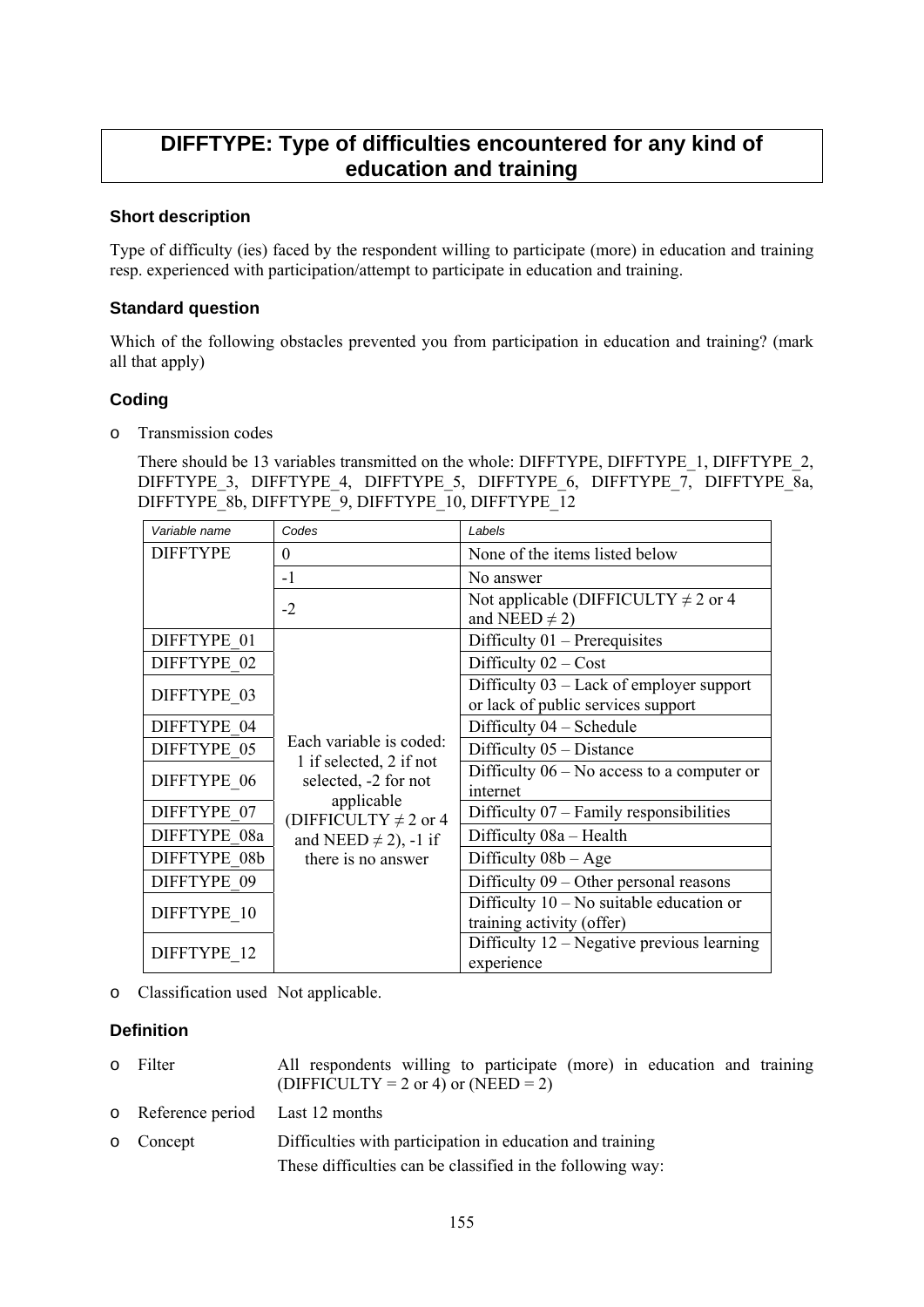- Situational (related to a person's life situation e.g. lack of time because of work, family responsibility, etc.)
- Institutional (practices and procedures that hinder participation, e.g. fees, lack of evening courses, entrance requirements, etc.)
- Dispositional (person's attitude towards further learning, lack of motivation)
- Informational (lack of information about education and learning offers)
- o Technical issues It is **strongly advised** to list the potential difficulties in the question before getting to the question to collect the ones that apply. A person might indeed reply he/she had no difficulty if he/she does not know about the list (e.g. health) while he/she would definitely select one difficulty if a list was proposed to him/her. **Filters or questions like 'did you face difficulties?'**  (without any list of potential difficulties) **should therefore be avoided.**

Certain types of difficulties might be considered as unusual. It is advised to give examples to interviewers in order to illustrate what is meant since they should not restrict the list themselves. This is particularly true for people who participated and for which reasons such as age, health, no prerequisites, no suitable activity might not have applied to the first activity they carried out (e.g. short non-formal) but might apply to others (e.g. formal).

The category DIFFTYPE\_10 refers to the offer of education and training, and more specifically to the content. It aims at knowing whether the respondent faced problems in finding a learning activity that would satisfy their expectations in terms of topic. It is not related to other issues, such as distance for instance, which are addressed in the other categories.

#### **Rationale**

It is of high policy interest to understand the difficulties that respondents face with participation in education and training. This allows taking appropriate actions to facilitate or increase participation in such activities (where necessary). One particular policy issue is to make learning activities more attractive for those who declared they did not want (more) education and training. This group could hide potential discouraged participants.

For a proper data analysis, it is necessary to get additional information on the groups of people identified both thanks to the variables DIFFICULTY (DIFFICULTY = 2 and 4: people who wanted to participate or participate more) and NEED (NEED  $= 2$ : people who needed or needed further education and training).

#### **Issues and developments**

### **Good practices**

-

See the suggested questionnaire.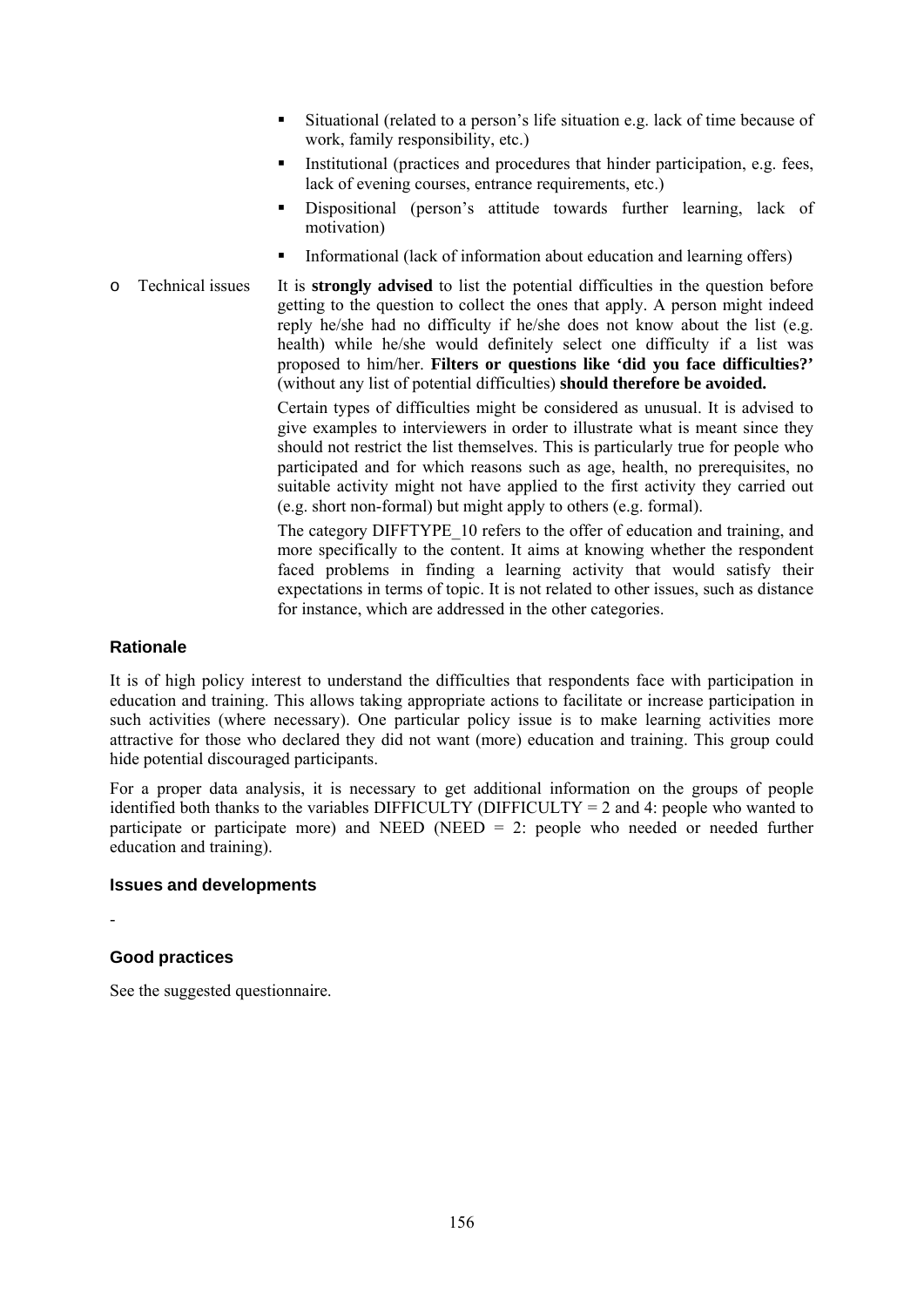## **DIFFMAIN: Most important difficulty encountered for any kind of education and training**

#### **Short description**

Most important difficulty for not participating (more) in education and training activities for the respondents willing to participate (more) in education and training

#### **Standard question**

Among the obstacles that you mentioned previously, which one was the most important?

### **Coding**

o Transmission codes

| Codes    | Labels                               |
|----------|--------------------------------------|
| 3 digits | Code of the difficulty from 01 to 12 |
|          | No answer                            |
|          | No applicable (DIFFICULTY = 1 or 3)  |

o Classification used Codes of the difficulty as in the variable DIFFTYPE

### **Definition**

| 0 Filter                          | All respondents willing to participate (more) in education and training<br>(DIFFICULTY = 2 or 4) or (NEED = 2) |
|-----------------------------------|----------------------------------------------------------------------------------------------------------------|
| o Reference period Last 12 months |                                                                                                                |
| o Concept                         | Most important obstacle                                                                                        |
| o Technical issues                | The most important obstacle will be selected from the list of difficulties (See<br>Table in DIFFTYPE).         |

### **Rationale**

-

-

See Rationale for 'DIFFTYPE'.

**Issues and developments** 

**Good practices**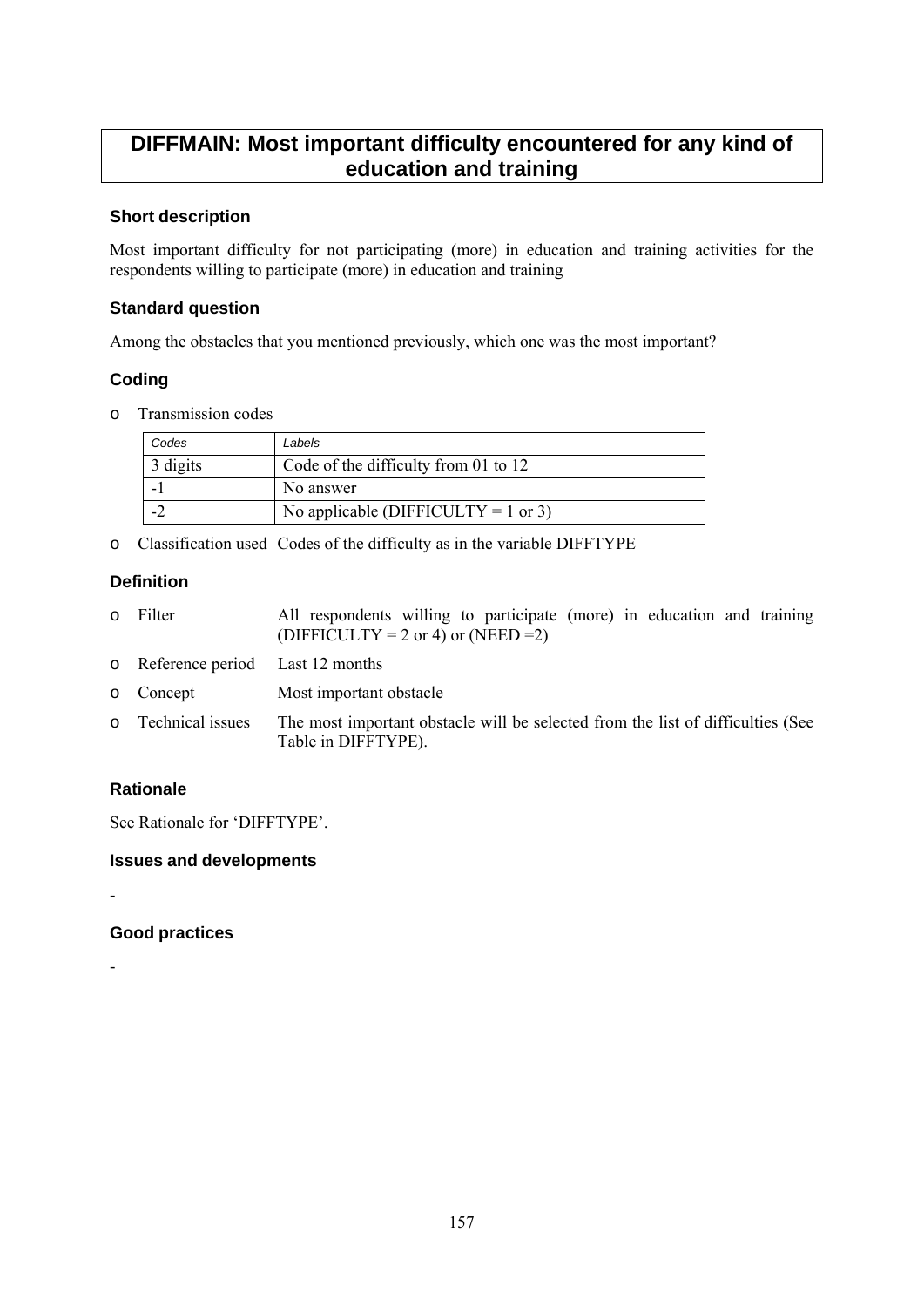## **INF: Informal learning**

#### **Short description**

Participation in informal learning activities

#### **Standard question**

During the last 12 months, apart from the activities mentioned earlier, have you **deliberately** tried to learn anything at work or during your free time to improve your knowledge or skills through any of the following means?

#### **Coding**

o Transmission codes

There should be 7 variables transmitted on the whole: INF, INFFAMILY, INFMATERIAL, INFCOMPUTER, INFMEDIA, INFMUSEUM, INFLIBRARIES

| Variable name       | Codes                                                   | Labels                                                  |
|---------------------|---------------------------------------------------------|---------------------------------------------------------|
| <b>INF</b>          |                                                         | Yes                                                     |
| <b>INF</b>          | 2                                                       | N <sub>0</sub>                                          |
| <b>INFFAMILY</b>    | Each variable is<br>coded: $1$ if<br>selected, 2 if not | Learning from a family member, a friend or a            |
|                     |                                                         | colleague                                               |
| <b>INFMATERIAL</b>  |                                                         | Learning by using printed material (books, professional |
|                     |                                                         | magazines, etc.)                                        |
| <b>INFCOMPUTER</b>  |                                                         | Learning by using computers (online or offline)         |
| <b>INFMEDIA</b>     |                                                         | Learning through television/radio/video                 |
| <b>INFMUSEUM</b>    | selected                                                | Learning by guided tours in museums, historical or      |
|                     |                                                         | natural or industrial sites                             |
| <b>INFLIBRARIES</b> |                                                         | Learning by visiting learning centres (including        |
|                     |                                                         | libraries)                                              |

o Classification used Not applicable

#### **Definition**

- o Filter None
- o Reference period Last 12 months
- o Concept Informal learning is always intentional, but is less organised and less structured than formal and non-formal education and training (it is not institutionalised). It may include for instance learning events (activities) that occur in the family, in the work place, and in the daily life of every person, on a self-directed, family-directed or socially-directed basis.
- o Technical issues As it is considered a key variable on participation in lifelong learning, the 'No answer' category is not recommended. All six questions should be answered.

#### **Rationale**

In the framework of the Lifelong learning approach the issue of informal learning is very relevant and the Adult Education Survey is the only source of information for informal learning. Participation in and characteristics of this kind of activities have proven to be difficult to identify and to measure in both the pilot AES and the 2011 AES. Therefore, in order to still keep a few variables on informal learning, the set of variables were substantially simplified compared to the 2011 AES data collection.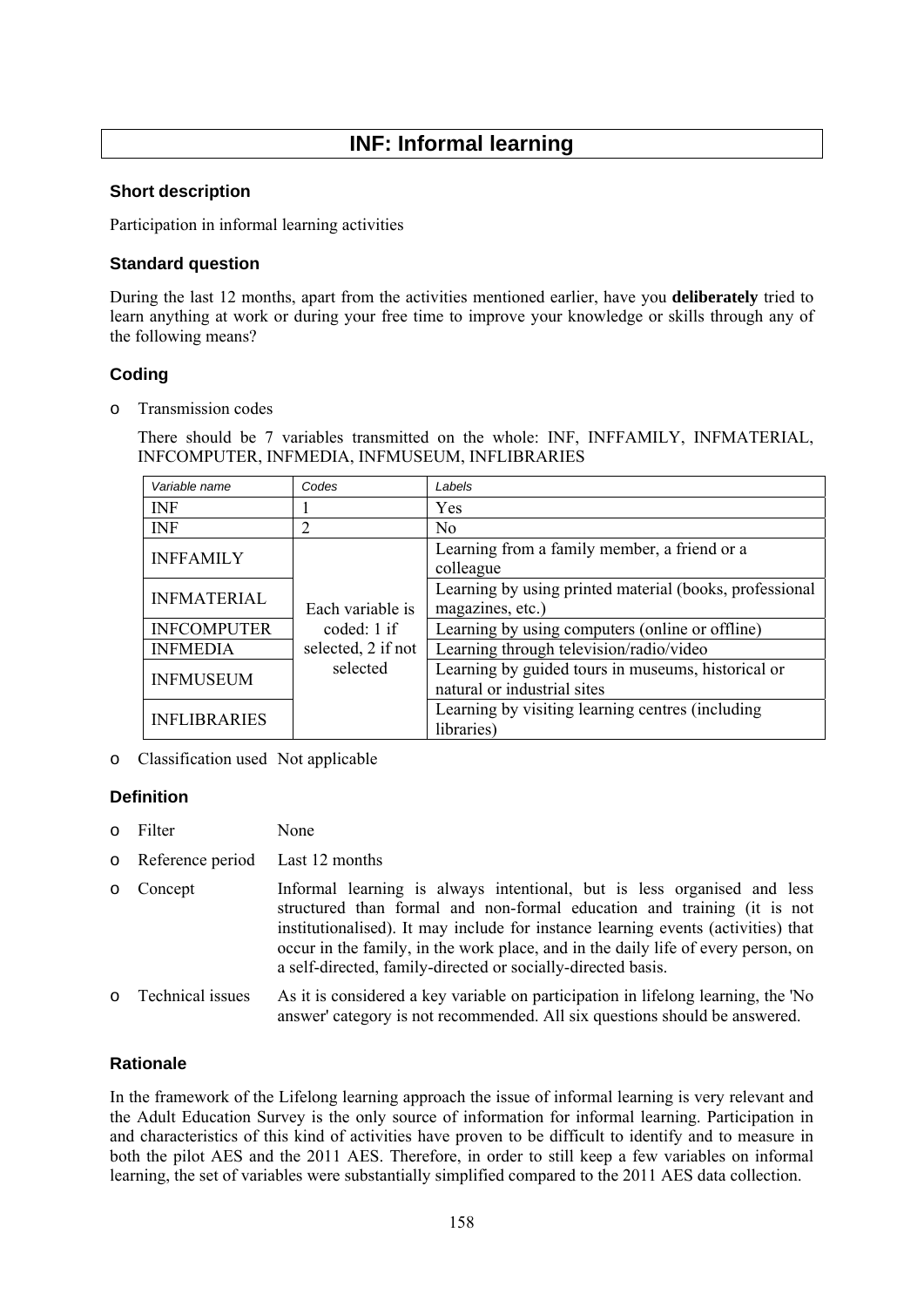#### **Issues and developments**

The 2003 LFS ad hoc module on lifelong learning included a limited set of four methods for informal learning according to the following:

- Making use of printed material (professional books, magazines and the like)
- Computer based learning/training; online internet based web education
- Making use of educational broadcasts or offline computer based material
- Visiting facilities aimed at transmitting educational content (library, learning centre)

Based on these four aspects, six variables had been defined in the pilot AES to cover all types of informal learning through as many specific examples as possible.

The questions on informal learning in the 2011 AES proved to be too complex and too detailed. There were problems to properly define informal learning and to account for borders with non-formal learning. Moreover, there are possible differences in the results across countries depending on how informal learning was perceived by the interviewers and respondents.

The 2016 AES Task Force therefore recommended to simplify and resort to several questions which would be more specific, linked to easy-to-understand examples like in the pilot AES in order to cover all types of informal learning.

Therefore, six sub-questions (INFFAMILY, INFMATERIAL, INFCOMPUTER, INFMEDIA, INFMUSEUM, INFLIBRARIES) are asked to the respondent in order to compute the participation in informal learning (INF).

Sub-question INFMEDIA is intended to cover programmes or material that explicitly serve learning purposes (similar to guided tours in the case of museum visits for INFMUSEUM).

#### **Good practices**

The variable on participation in informal learning (INF) is not asked directly. Six different types of informal learning are asked. The variable INF is then derived from the six questions. It is coded '1 – Yes' if at least one of the six variables is coded  $1 - Yes'$ . Otherwise it is coded  $2 - No'$ .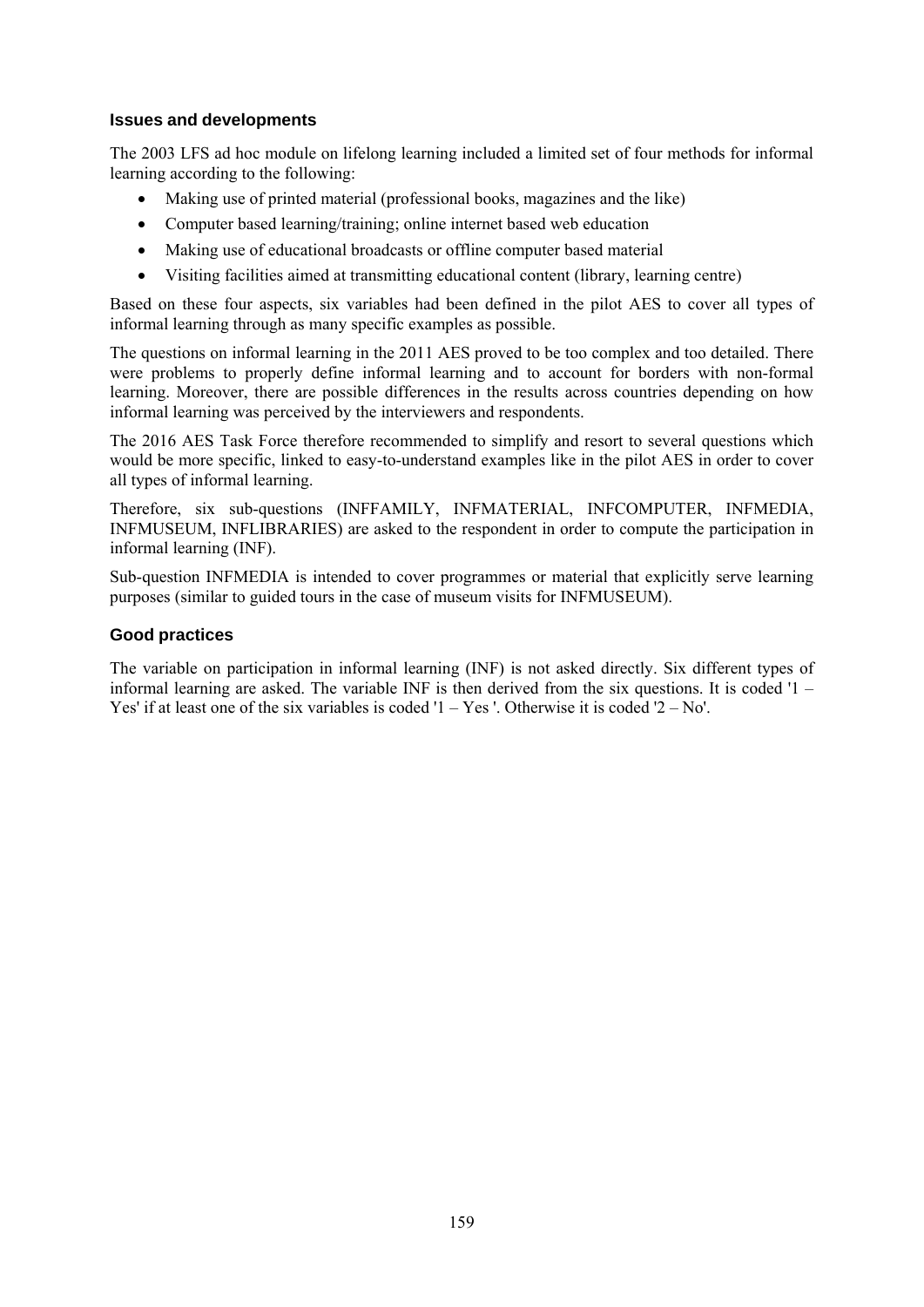## **LANGMOTHER: Mother tongue(s)**

#### **Short description**

Mother tongue(s) of the respondent

#### **Standard question**

Which language(s) is (are) your mother tongue(s)?

#### **Coding**

o Transmission codes

| Codes    | Labels                                        |
|----------|-----------------------------------------------|
| 3 digits | 1 - Code of the first language                |
| 3 digits | 2 - Code of the second language or 000 (none) |

o Classification used ISO country classification [\(ISO 639 alpha-2, ISO 639 alpha-3\)](http://www.loc.gov/standards/iso639-2/php/code_list.php)

### **Definition**

- o Filter None
- o Reference period No specific reference period should be mentioned
- o Concept Mother tongue(s)

'Mother tongue' refers to the first language learned at home in childhood and still understood by the individual at the time of the survey. The term 'mother tongue' should not be interpreted to mean that it is the language of one's mother. In bilingual homes the language of the father could be the most dominant, in the sense that it is used for in-house communication. Or it could also be that both languages, of mother and father, were used; in which case the person has more than one mother tongue. In some cases or in a few countries mother tongue can be referred to as 'first language'.

There could also be cases that the mother or/and both parents of the respondent died when the respondent was a child; in that case, 'mother tongue' is the language used by the people that raised up the respondent. 'Mother' in the term 'mother tongue' has the meaning of origin.

o Technical issues Although the Regulation asks for 2-digits language codes, it is recommended that a more detailed list of codes is made available to respondents (at 3-digit) level to cover as many languages as possible.

### **Rationale**

Language skills information is directly linked with education outcomes and lifelong learning. Lifelong learning policies seek to achieve wide development of the skills required for the knowledge society. The skills most often mentioned include skills of reading, writing and mathematics, as well as learning to learn, Information and Communication Technology (ICT) skills, foreign language skills, technological culture, entrepreneurship and social skills.

The AES 2016 is restricted to self-reporting of language skills.

Interest in mother tongue and other languages that the respondent speaks lies in what concerns the ability of the European citizens to commute within European countries and communicate in an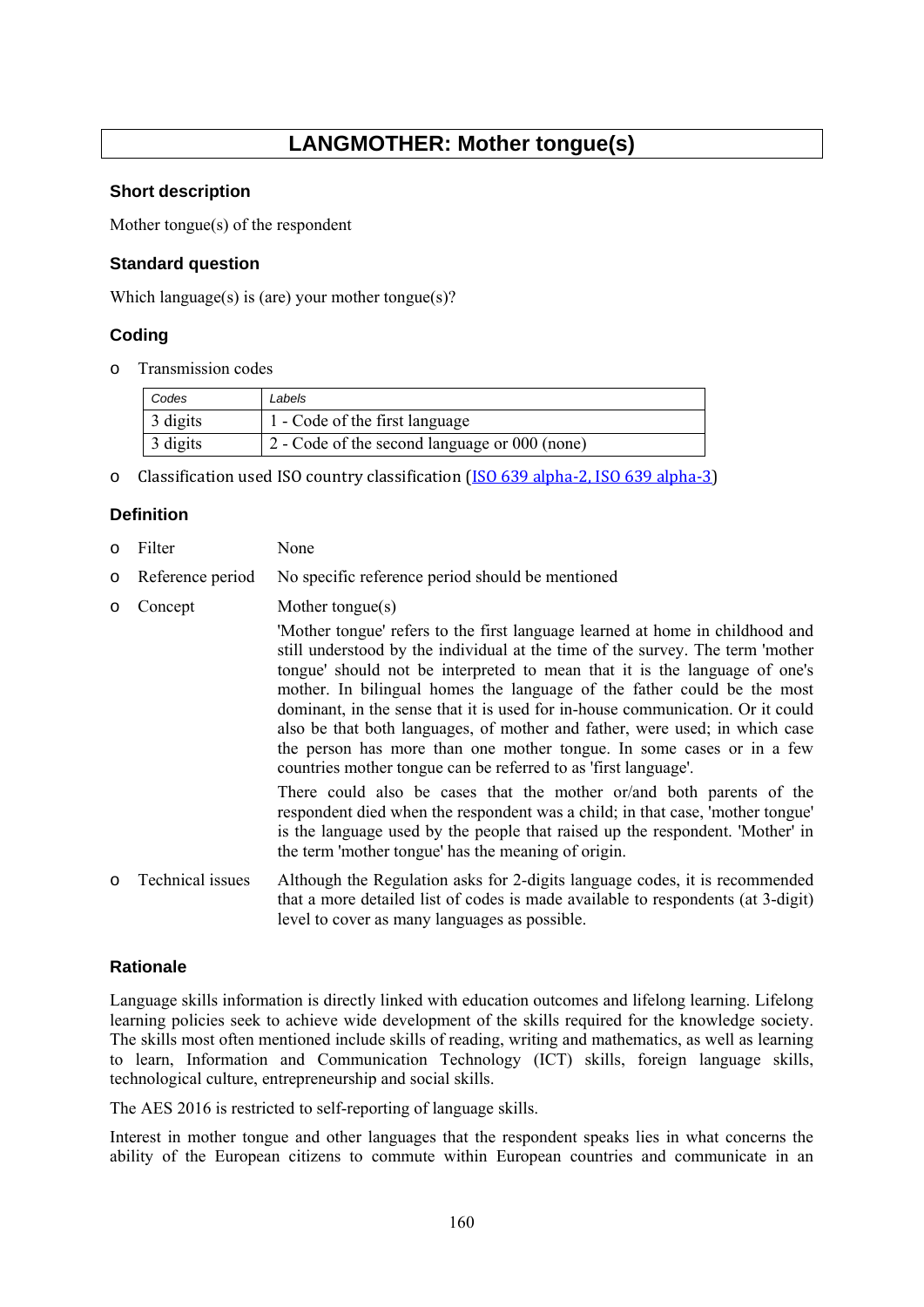efficient way. It is therefore of interest to learn about the most commonly used languages at EU level as well as competence for communication of the European citizens.

#### **Issues and developments**

The definition of mother tongue has been put in a generic way, so as to cover all exceptionally cases, like mother not in life, mother tongue learnt at very early years but abandoned after the age of 10, for example. In the latter case the first/'mother' language may be forgotten and person communicates today with the language learnt afterwards.

It is therefore necessary to clarify that mother tongue is the tongue for communication that is still alive and that the person is still competent to use it at Level 3, i.e. be able to understand a wide range of demanding texts and use the language flexibly and master the language almost completely.

#### **Good practices**

-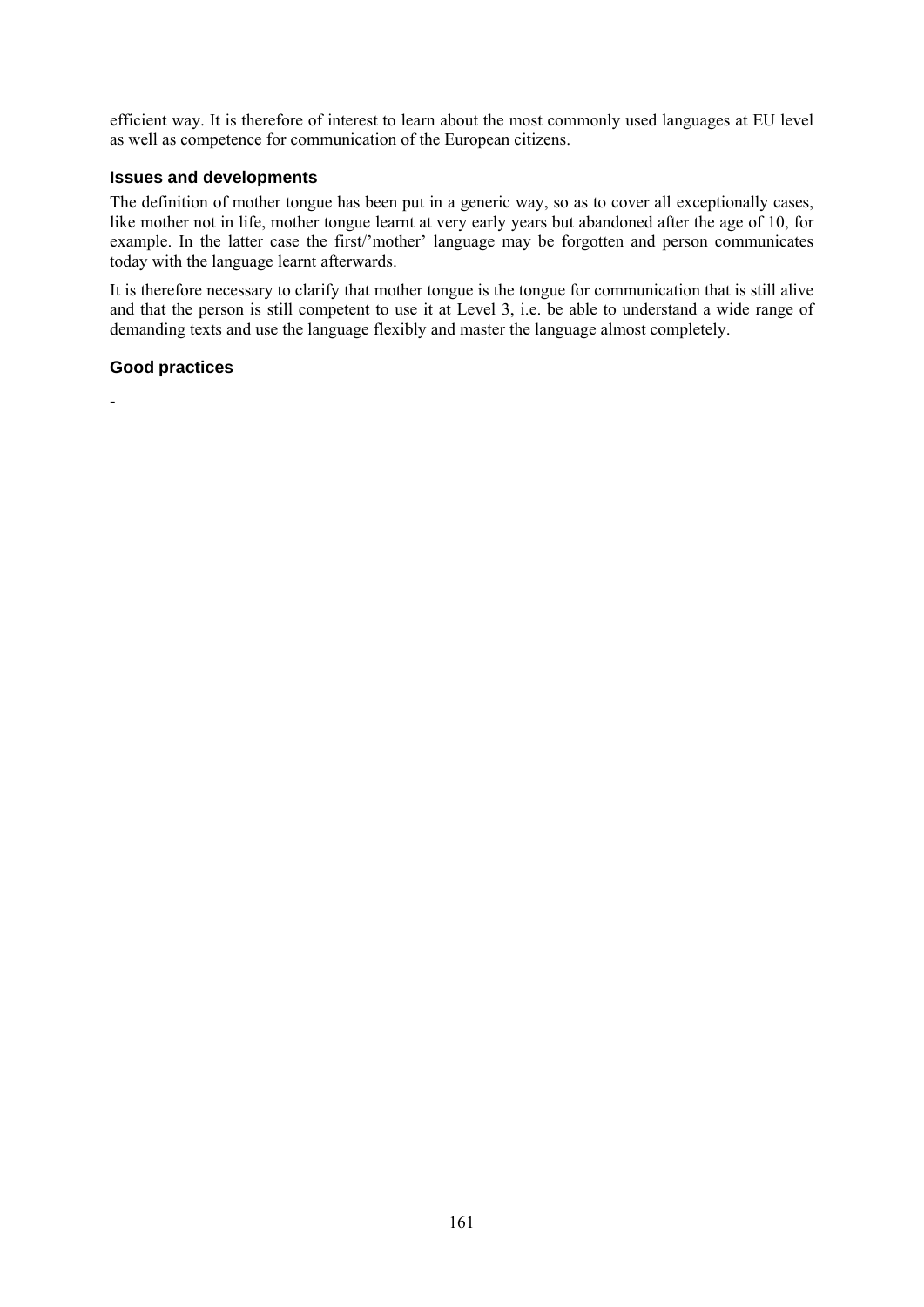## **LANGUSED: Language(s) used other than mother tongue**

#### **Short description**

All languages used by the respondent except his/her mother tongue(s).

#### **Standard question**

How many languages can you use, except you mother tongue(s)? List all languages.

#### **Coding**

o Transmission codes

There should be **8 variables transmitted on the whole**: LANGUSED, LANGUSED\_1, LANGUSED 2, LANGUSED 3, LANGUSED 4, LANGUSED 5, LANGUSED 6, LANGUSED\_7

| Variable name     | Codes          | Labels                                         |
|-------------------|----------------|------------------------------------------------|
| <b>LANGUSED</b>   | Numeric (0-99) | Number of other languages                      |
|                   | $-1$           | No answer                                      |
| LANGUSED 1        | 3 digits       | 1 - Code of the first language or 000 (none)   |
| <b>LANGUSED 2</b> | 3 digits       | 2 - Code of the second language or 000 (none)  |
| <b>LANGUSED 3</b> | 3 digits       | 3 - Code of the third language or 000 (none)   |
| <b>LANGUSED 4</b> | 3 digits       | 4 - Code of the fourth language or 000 (none)  |
| <b>LANGUSED 5</b> | 3 digits       | 5 - Code of the fifth language or 000 (none)   |
| LANGUSED 6        | 3 digits       | 6 - Code of the sixth language or 000 (none)   |
| <b>LANGUSED 7</b> | 3 digits       | 7 - Code of the seventh language or 000 (none) |

o Classification used ISO language code list [\(ISO 639 alpha-2, ISO 639 alpha-3\)](http://www.loc.gov/standards/iso639-2/php/code_list.php) 

#### **Definition**

- o Filter None
- o Reference period No specific reference period should be mentioned
- o Concept Language(s) used other than mother tongue
- o Technical issues Although the Regulation asks for 2-digits language codes, it is recommended that a more detailed list of codes is made available to respondents (at 3-digit) level to cover as many languages as possible.

#### **Rationale**

Language skills information is directly linked with education outcomes and lifelong learning.

Lifelong learning policies seek to achieve wide development of the skills required for the knowledge society. The skills most often mentioned include skills of reading, writing and mathematics, as well as learning to learn, Information and Communication Technology (ICT) skills, foreign language skills, technological culture, entrepreneurship and social skills.

The 2016 AES is restricted to self-reporting of language skills.

#### **Issues and developments**

We have avoided using the term 'foreign language' to describe languages other than mother tongue so that this is not misunderstood by respondents of different cultural background, etc.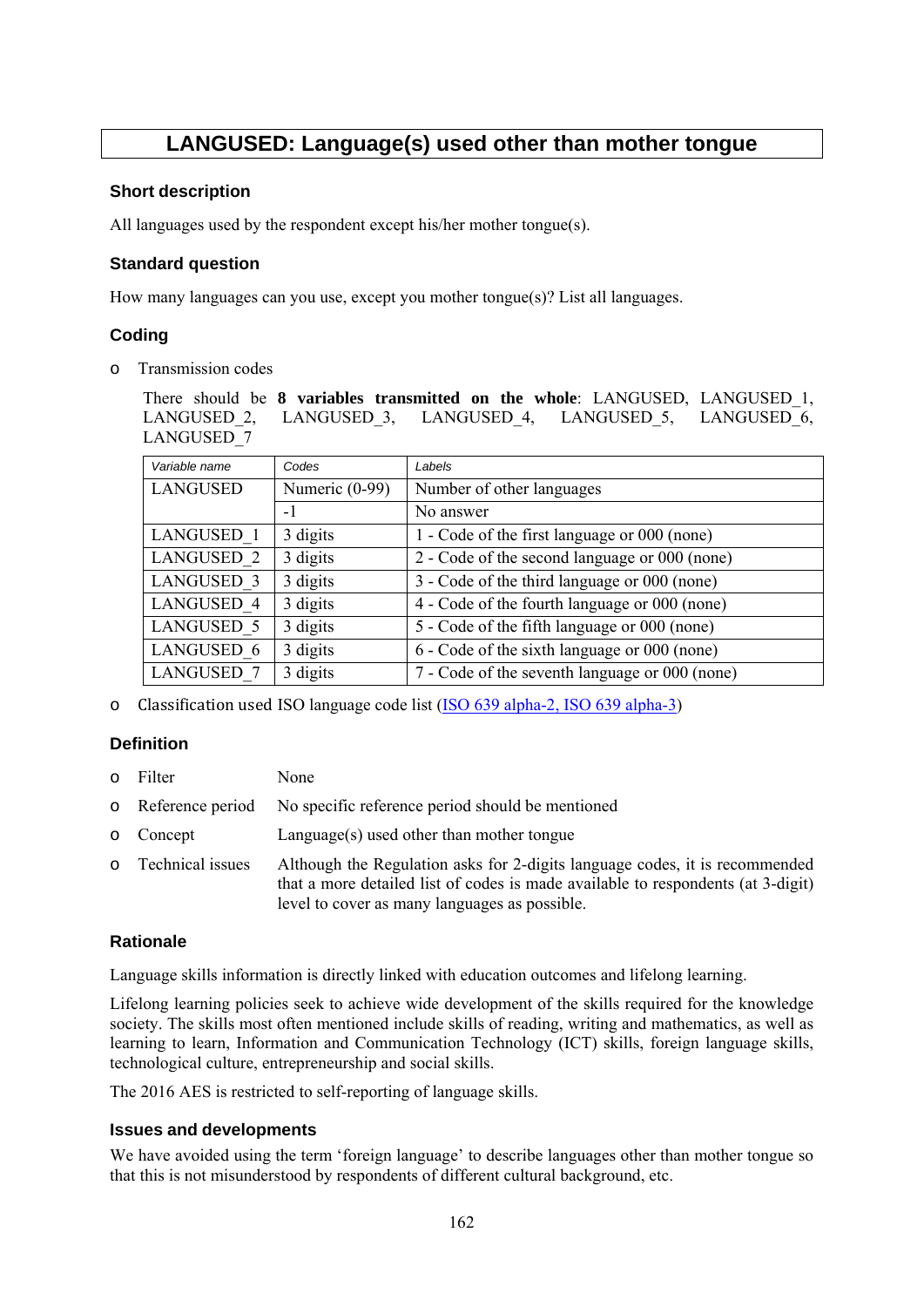There are cases that official languages used in a country are more than one. And if these do not coincide with mother tongue(s), then it is misleading to refer to these languages as 'foreign languages'.

Another example is when, for instance, an English native speaker lives and goes to school in Spain. In such a case Spanish is neither the mother tongue nor foreign language.

#### **Good practices**

-

163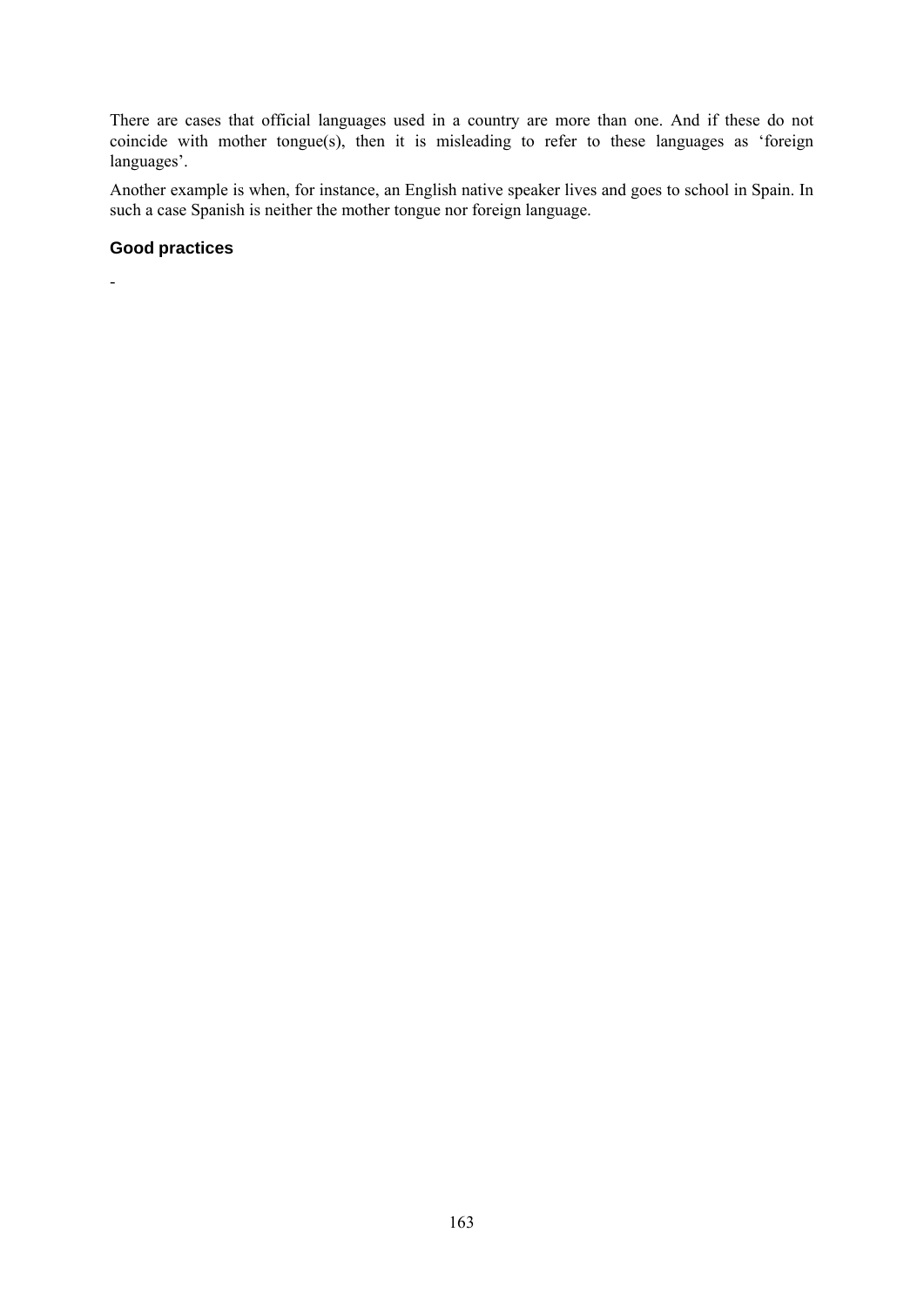## **LANGBEST1: First best-known language other than mother tongue**

#### **Short description**

Best-known language out of all languages used by the respondent except his/her mother tongue(s) language.

#### **Standard question**

Which of the languages you mentioned before (excluding mother tongue) do you know best?

#### **Coding**

o Transmission codes

| 3 digits | 1st language (2digits code)          |
|----------|--------------------------------------|
|          | No answer                            |
|          | Not applicable (LANGUSED = $0, -1$ ) |

o Classification used ISO country classification [\(ISO 639 alpha-2, ISO 639 alpha-3\)](http://www.loc.gov/standards/iso639-2/php/code_list.php)

#### **Definition**

o Filter The respondent knows and can use at least one additional language, other than his/her mother tongue language (LANGUSED  $\neq$  0, -1). o Reference period No specific reference period should be mentioned o Concept Self-assessed linguistic skills and literacy performance: talking, understanding, reading and writing for all languages apart from mother tongue(s). o Technical issues Foreign language skills are determined on the basis of the respondent's own assessment of their skill level. Although the Regulation asks for 2-digits language codes, it is recommended that a more detailed list of codes is made

#### **Rationale**

The rationale behind the language modules is also to measure languages skills with respect to participation in education and training. In addition, measurement of skills levels in languages is important for participation in internet-based courses and also for the purposes of mobility.

available to respondents (at 3-digit) level to cover as many languages as

#### **Issues and developments**

possible.

-

#### **Good practices**

-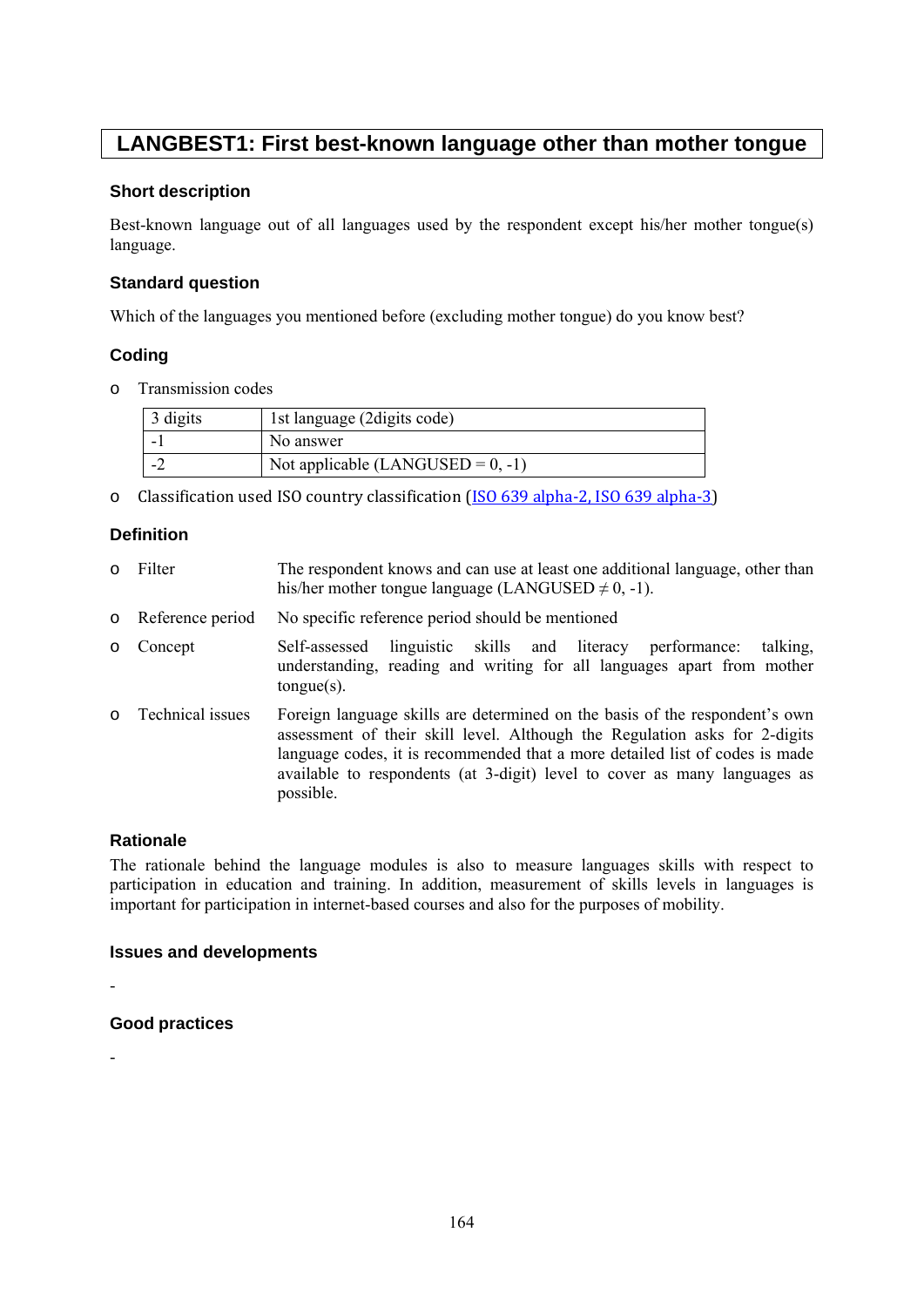## **LANGLEVEL1: First best-known language knowledge (other than mother tongue)**

#### **Short description**

Level of knowledge of first best-known language used by the respondent other than his/her mother tongue(s) language.

#### **Standard question**

Which one of the following cases best describes your knowledge about the first best known language you mentioned before (excluding mother tongue)?

### **Coding**

o Transmission codes

| Codes         | Labels                                                                                                                                                 |
|---------------|--------------------------------------------------------------------------------------------------------------------------------------------------------|
| $\Omega$      | I only understand and can use a few words and phrases                                                                                                  |
|               | I can understand and use the most common everyday<br>expressions. I use the language in relation to familiar things<br>and situations.                 |
| $\mathcal{D}$ | I can understand the essential of clear language and produce<br>simple text. I can describe experiences and events and<br>communicate fairly fluently. |
| $\mathbf{3}$  | I can understand a wide range of demanding texts and use<br>the language flexibly. I master the language almost<br>completely.                         |
| $-1$          | No answer                                                                                                                                              |
| $-2$          | Not applicable $(LANGBEST1 = -1, -2)$                                                                                                                  |

o Classification used The currently used classification of foreign language skill levels is based on the 'Council of Europe scale'.

### **Definition**

- o Filter The respondent knows and can use at least one additional language, other than his/her mother tongue language, and has provided the language that he/she best knows (LANGBEST1  $\neq$  -1, -2).
- o Reference period No specific reference period should be mentioned

concept for the 2016 AES.

- o Concept Linguistic skills and literacy performance (self-assessed) talking, understanding, reading and writing for all languages other than mother tongue(s). The term 'international languages' as used in the 2011 AES proved to be confusing. The 2016 AES Task Force recommended to get rid of such a
- o Technical issues Foreign language skills are determined on the basis of the respondent's own assessment of their skill level

#### **Rationale**

The rationale behind the language modules is also to measure languages skills with respect to participation in education and training. In addition, measurement of skills levels in languages is important for participation in internet-based courses and also for the purposes of mobility.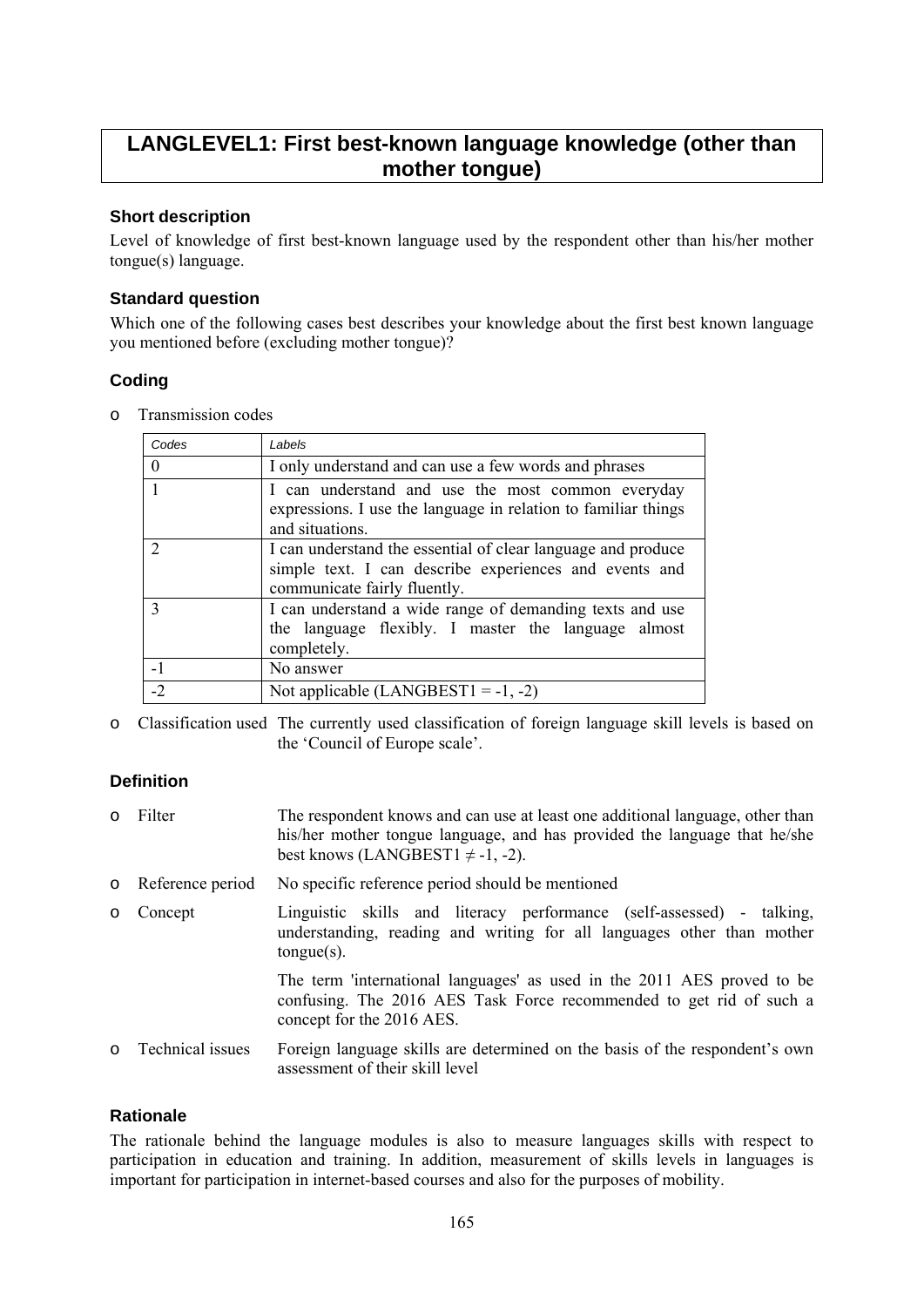The most commonly taught languages are recommended to be prioritized in the selection of the languages for skills measurement. Other languages can also be included even if it is not among the list presented.

#### **Issues and developments**

**Good practices** 

-

-

## **LANGBEST2: Second best-known language other than mother tongue**

**See the variable LANGBEST1** 

## **LANGLEVEL2: Second best-known language knowledge (other than mother tongue)**

**See the variable LANGLEVEL1**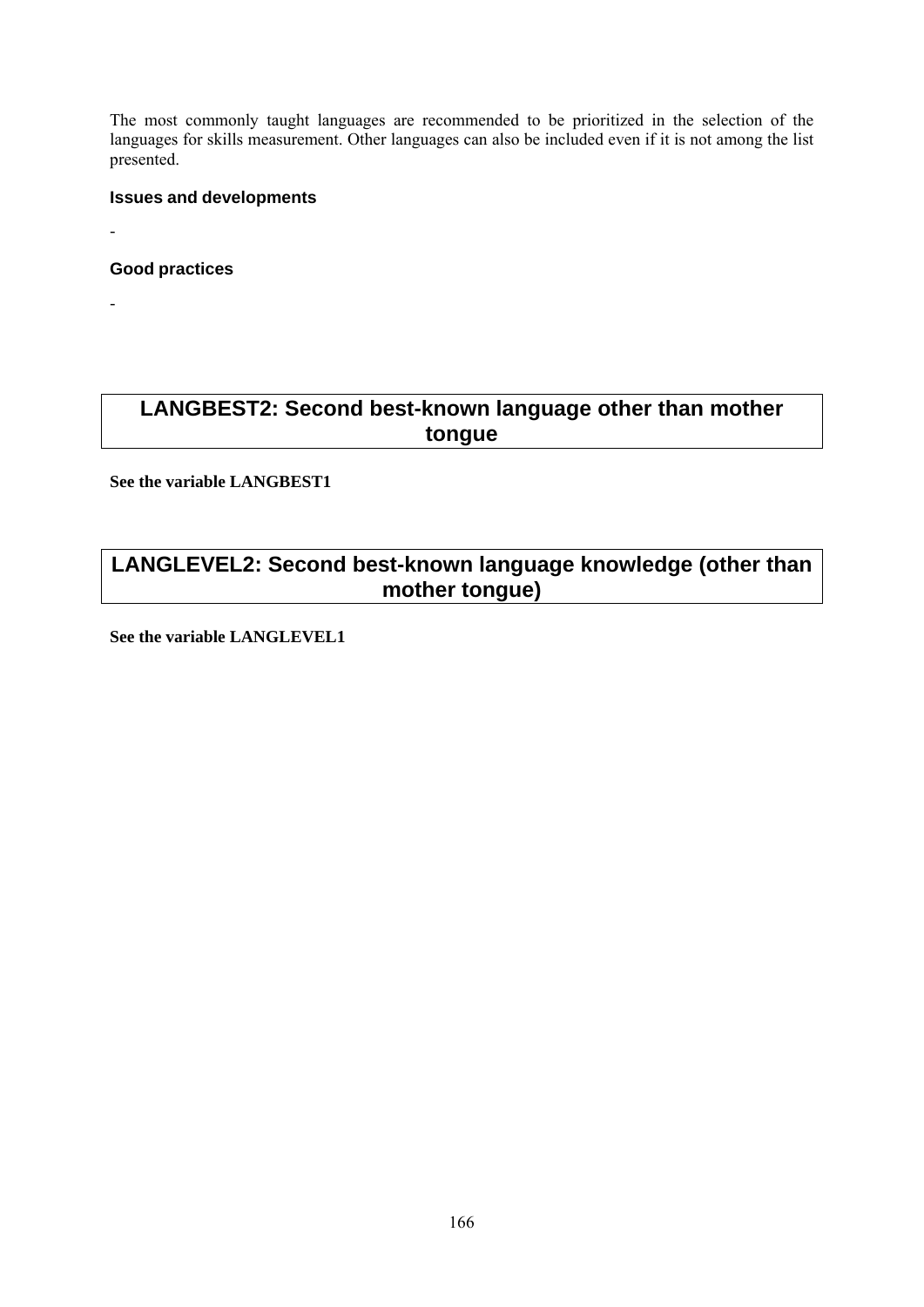# **SECTION 4: SURVEY GUIDELINES**

This section provides guidance to national authorities about methods and good practices to follow when planning and carrying out their national Adult Education Survey. It is split in three sub-sections. Section 4.1 provides requirements about particular aspects of the AES which must be satisfied by the national implementations. Section 4.2 provides recommendations about the remaining aspects of AES but national authorities may adopt a different approach as long as they meet the requirements mentioned in section 4.1. Finally section 4.3 summarises the timetable of the 2016 AES project.

## *4.1 Requirements*

## *a) Target population*

The target population of the AES consists in individuals living in private households and aged 25 to 64 years. **The recommendations of this manual** regarding coverage, sample sizes, precision of the produced statistics, etc., **refer to this particular population**.

National authorities may expand the surveyed population to younger age groups (18-24) as well as older age groups (65-74 for instance) if they want to, but must pay attention not to lower the quality of statistics about the target population defined above.

People living in institutions, e.g. residential homes for the elderly, nursing homes, prisons, etc., should be excluded from the survey. One of the reasons for this is that access to institutions may be difficult and special arrangements may be required making the survey quite expensive.

The respondent's age is calculated with the following formula:

### $\overline{AGE} = \text{int}((REFYEAR * 12 + REFMONTH) - (BIRTHYEAR * 12 + BIRTHMONTH))/12)$

It is therefore of utmost importance **to select individuals aged 25 to 64 at the time of interview**. This remark is particularly relevant for countries which draw the sample long in advance before the fieldwork period.

### *b) Reference period*

**The last 12 months before the interview** is the reference period for all variables on the participation in lifelong learning (in formal or non-formal education and training and informal learning) and the detailed description of the learning activities (in formal or non-formal education and training).

### *c) Sample size and precision requirements*

Annex 2 of the AES Commission Regulation (see annex 15 to this manual) sets the precision requirements for key indicators. Annex 10 to this manual presents the corresponding sample sizes required for simple random surveys and participation rates.

### *d) Selection of non-formal learning activities for detailed information*

#### **1.0 Introduction**

The first wave of the AES run under a legal framework (2011 AES) took place in 2011 and 2012. For collecting details about formal activities, only the last formal education or training activity was reported and described. As regards non-formal education or training activities, up to 10 activities were reported and up to two activities (or up to three on an optional basis) out of the total number were randomly-selected for detailed information.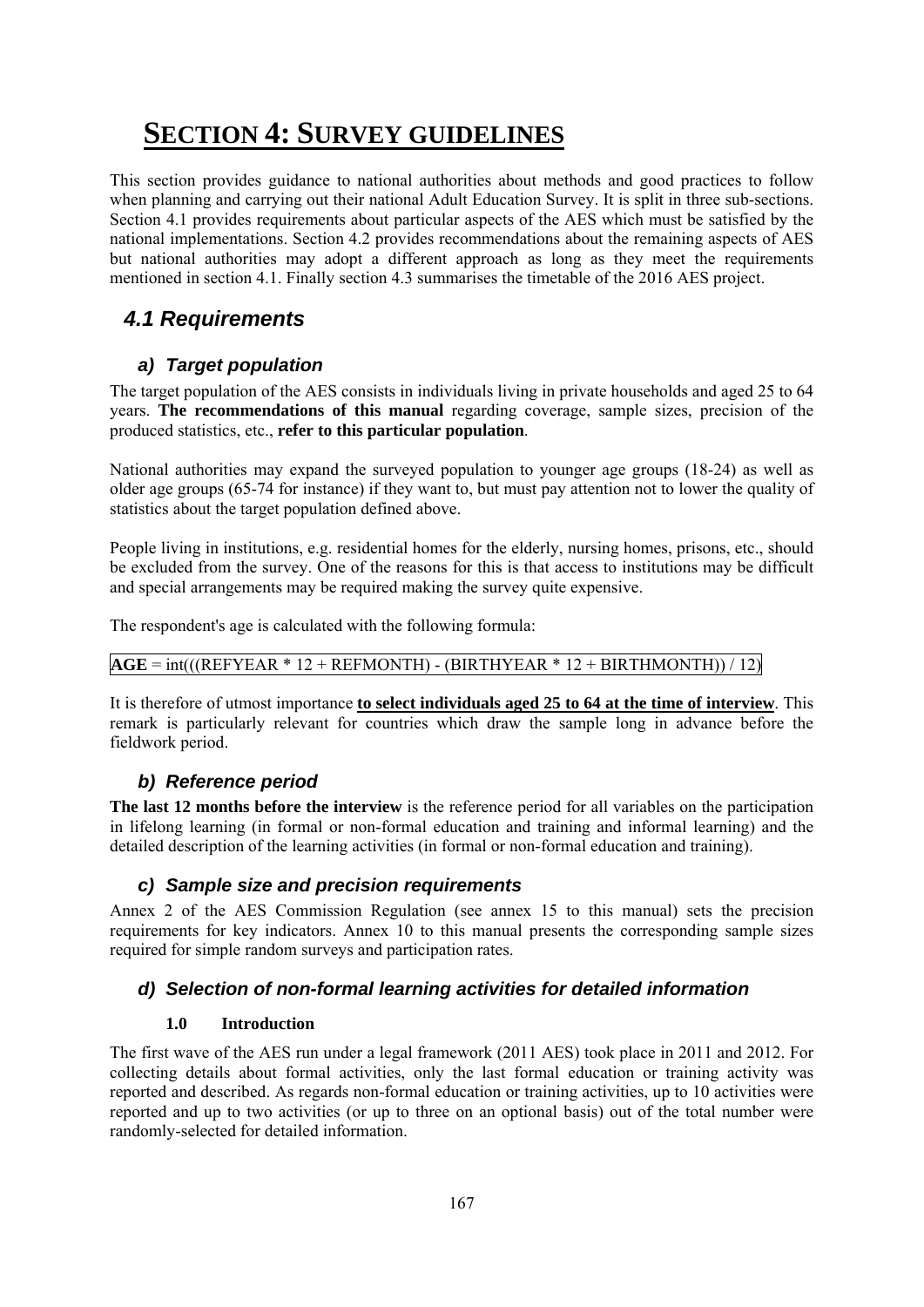Compared to the 2011 AES, the collection of details on formal education and training in the 2016 AES is identical. On the other hand, the collection of details on non-formal education and training is slightly changed.

An analysis of the 2011 AES data showed that the average number of non-formal learning activities was around two for non-formal education and training and that the maximum of non-formal learning activities was extremely rarely superior to 7. In preparation for the new wave, the 2016 AES Task Force recommended to reduce the number of activities for which the type and basic characteristics (see paragraph 3.0 below) would be collected to 7 instead of 10, and to go for the random selection of 2 out of these 7 activities (see paragraph 2.0 below).

In case a respondent participated in more than 7 non-formal learning activities (N activities, N being equal or superior to 8), there could be a random-selection of 7 non-formal activities out of all the activities (i.e. 7 out of N) to be reported through the new variables mentioned in paragraph 3.0 below. Then the usual procedure of random-selection of 2 non-formal learning activities for further details (mentioned in paragraph 2.2 and 2.3 below) would apply to those 7 activities selected.

### **2.0 Guidelines for selection**

#### 2.1. Formal education and training

For formal education and training, the last activity is selected for detailed information. In order to help the respondent, a **good practice** consists in **giving a name** to this learning activity and to refer to it via this name during the part of the interview dedicated to it.

### 2.2 Non-formal education and training

A random selection of learning activities only applies to the cases when the respondent participated in more than two non-formal education and training activities. There are no pre-criteria or methods imposed for the selection but **it is very important that every activity has an equal chance of being selected** and the process results in the random selection of activities in order to avoid any statistical bias.

- For the computer-assisted (CAPI or CATI) surveys the selection can be done automatically in the data collection software by using the appropriate techniques (random algorithm);
- For web-based surveys, the random selection algorithm can be plugged directly in the features of the web-based application for filling in the questionnaire;
- For the paper-based (PAPI) interviews, random-selection tables can be provided to the respondent (in case of postal questionnaire) or to the interviewer (in case of a face-to-face interview or telephone interview) in order to ease the selection procedure and avoid that respondents systematically pick the longest learning activities and/or the most recent (intuitively those they remember the most at the time of the interview). These tables must be very simple to use in order not to discourage the respondent going through the rest of the questionnaire.

The first two collection modes simplify the random selection process of the non-formal learning activities for they involve the use of computers.

In any case, Eurostat recommends that the method used is documented in the quality report.

2.3 Number of randomly-selected non-formal learning activities

Unlike the 2011 AES wave, the 2016 AES **does not include** detailed information for a third nonformal learning activity on an optional basis.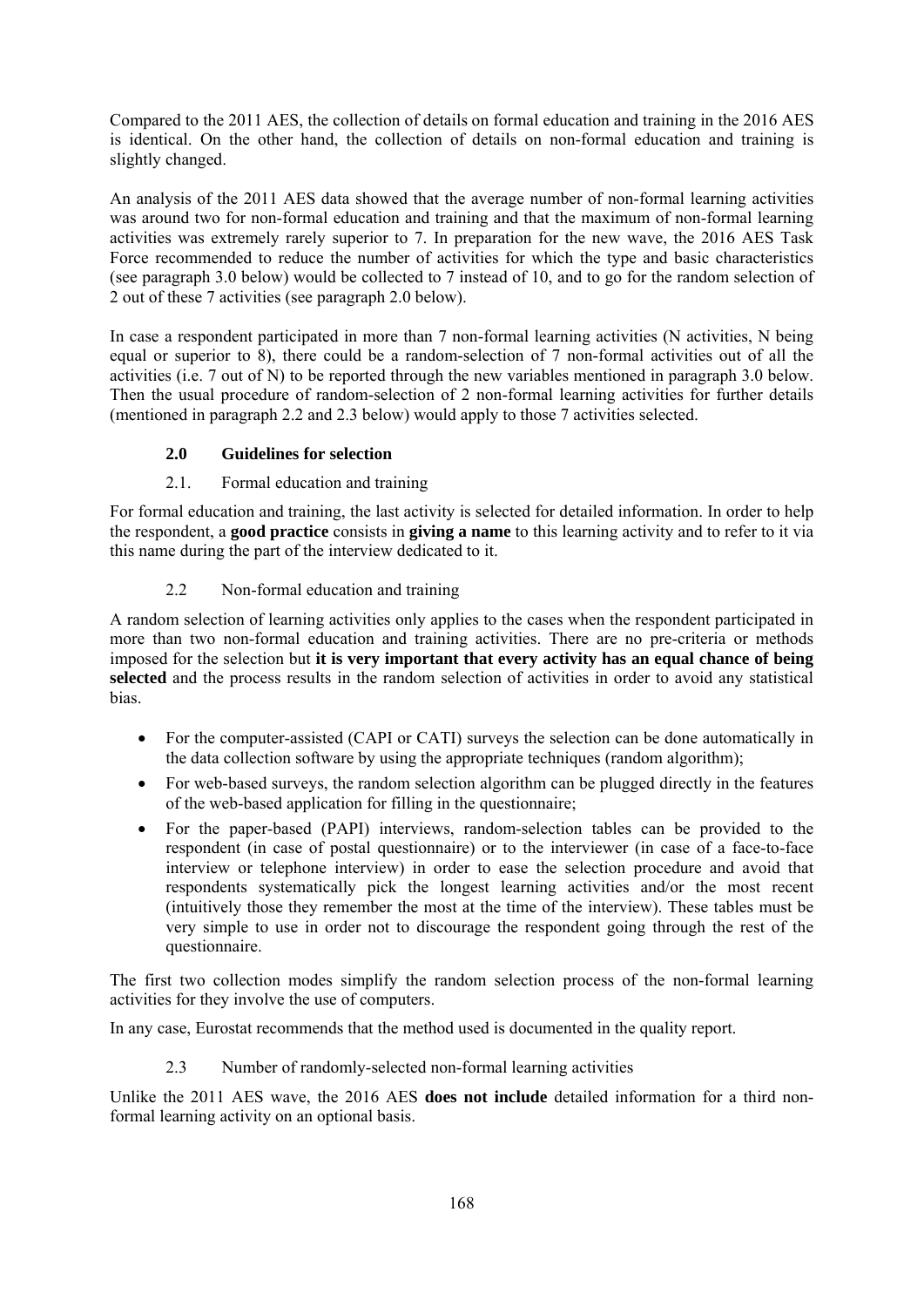#### **3.0 New variables on the characteristics of the learning activities**

Three new variables were introduced to get information on all of non-formal learning activities the type of which is reported by the respondent (i.e. up to 7 activities). **NFEACTxx\_PURP, NFEACTxx\_WORKTIME, NFEACTxx\_PAIDBY.** These variables replacing the previous **NFEPURP10, NFEWORKTIME10, NFEPAIBY10** respectively indicate whether the non-formal learning activities were mainly job related, took place during paid working time and/or were paid by the employer.

Therefore the 2016 AES data collection is improved concerning the basic characteristics of the nonformal learning activities as these three criteria are now known independently for all non-formal learning activities and not only for those that are randomly-selected.

## *4.2 Recommendations*

#### *a) Survey frame*

A survey frame (also called the sampling frame in case of a sample survey) is a source used for statistical purposes for accessing the members of the target population. It may be a list of people, such as a population register or a postal address file. It may also be a geographical/geolocalised file like a map of city blocks, which enables the sampling of blocks and subsequently the sampling of people living in selected (drawn) blocks.

What is important is that the frame is of good quality. In order to ensure this the following principles should be applied:

- The frame should adequately **cover** the target population. The population units accessible via the frame comprise the so-called frame population. The produced statistics actually refer to the frame population. Therefore the larger the discrepancies between target and frame population the larger the coverage problems of the frame;
- The frame should contain information that is **up-to-date** with respect to the survey's reference period;
- The frame should use **standardised concepts, definitions and classifications** that are easily understood by the data user;
- The **accuracy** of the frame's data should be assessed in means of:
	- o coverage errors (undercoverage, overcoverage and duplication), i.e. what is the extent of missing, out-of-scope or duplicate units on the frame
	- o classification errors, i.e. the extent to which all units are properly classified

Both coverage and classification errors should be kept at minimum;

• The frame should be **accessible** and **easy to use**, i.e. its information should also be available electronically and easy to organise (in case different lists/files needed to be combined).

Some guidelines for choosing and making best use of a sampling frame are given below:

- When deciding which frame to use, assess different possible frames at the planning stage of the survey for their suitability and quality;
- Avoid using multiple frames whenever possible (multiple frame can be considered in when no single frame exists as such);
- Include descriptions of the target and survey population, frame and coverage in the survey documentation;
- Monitor the quality of the frame coverage periodically by verifying information during data collection;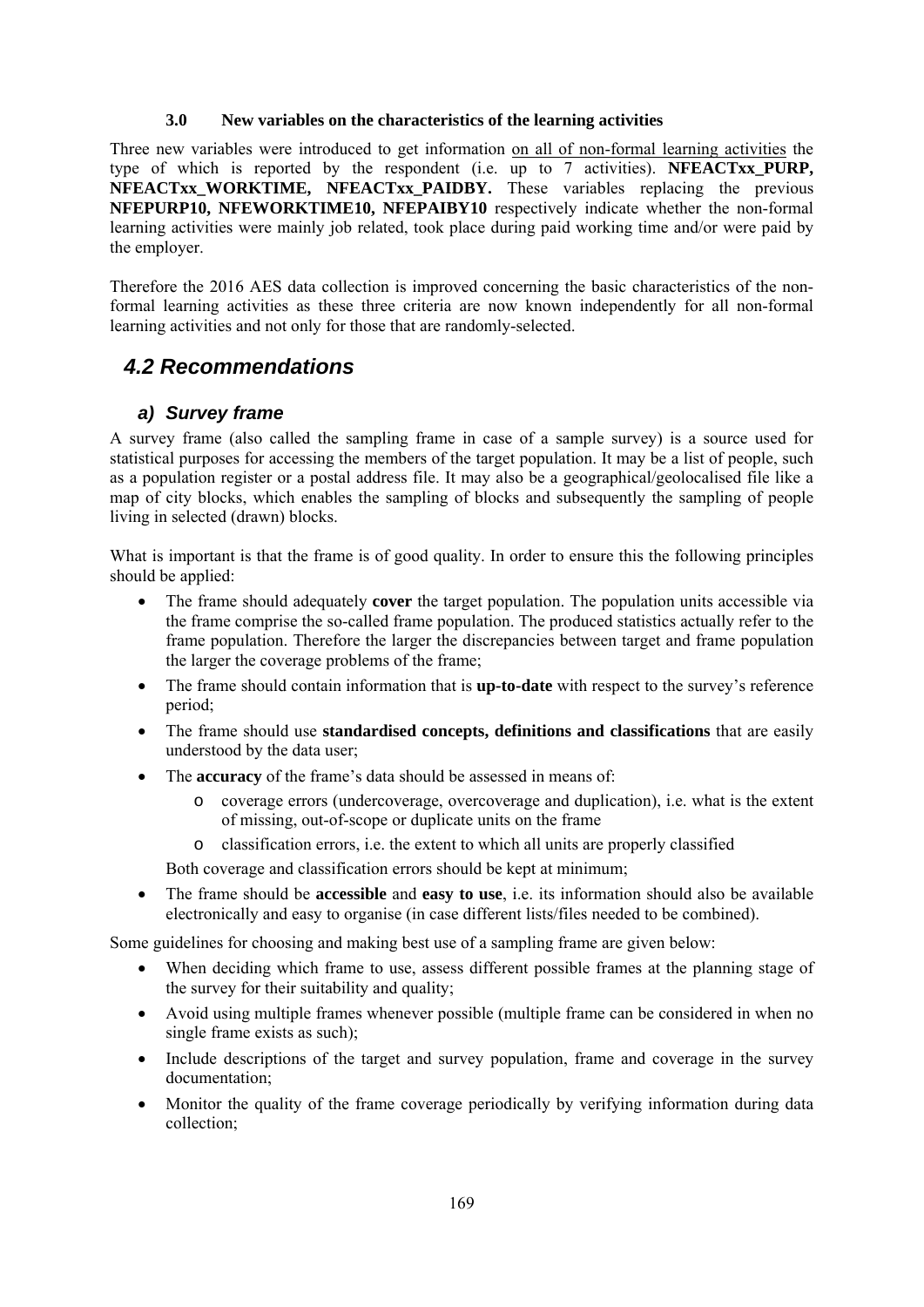• Incorporate frame updates and procedures to eliminate duplication, out-of-scope units and any other changes in the frame information in order to improve and/or maintain the level of quality of the frame throughout the data collection and between waves.

### *b) Sample design*

Depending on the quality of the sampling frame and the auxiliary information that is available countries are advised to use any of the following sampling methods:

- **Simple random sampling** (SRS) in which each person has an equal chance of inclusion in the sample. Its main advantages are:
	- o It is the simplest sampling technique
	- o No additional (auxiliary) information on the frame is required in order to draw the sample. The only information required is a complete list of survey population and contact information.
	- o It needs no technical development, i.e. the theory of SRS is well established and the formulas for determining the sample size, population estimates and variance estimates are easy to use

The main disadvantages of SRS are:

- o It makes no use of auxiliary information if this exists resulting to less efficient estimates than if another sample design had been used
- o It can be expensive if personal interviews are used since the sample may be widely spread out geographically
- o It is possible to draw a 'bad' sample that is not well dispersed and poorly represents the population since all samples have an equal chance of being included
- **Stratified sampling** (STR) where the population is divided into homogeneous, mutually exclusive groups called strata and then independent samples are selected from each stratum. The advantages of stratified sampling are:
	- o It is statistically efficient since it can increase the precision of overall population estimates and guarantee that important subgroups of the population are well represented in the sample
	- o It can be operationally or administrative convenient
	- o It can protect against selecting a 'bad' sample
	- o It allows different sampling frames and procedures to be applied to different strata

The main disadvantages of stratified sampling are:

- o It requires high quality auxiliary information for all units on the frame (not only for those in the sample but also for those used for stratification). This results to a more costly and complex sampling frame than the one used for SRS
- o It can result in less efficient estimates than SRS for survey variables that are not correlated to stratification variables
- o Estimation is slightly more complex than SRS
- **Multi-stage cluster sampling** where a sample is selected in two or more successive stages. A common multi-stage sampling involves a two-stage cluster sampling: At the first stage, the primary sampling units are selected (PSU's), e.g. city blocks and at the second stage, the second stage units (SSU's) units are selected, e.g. dwellings in the city block.

The advantages of a multi-stage sampling are:

o It can greatly reduce the travel time and cost of personal interviews as a result of the sample being less dispersed than SRS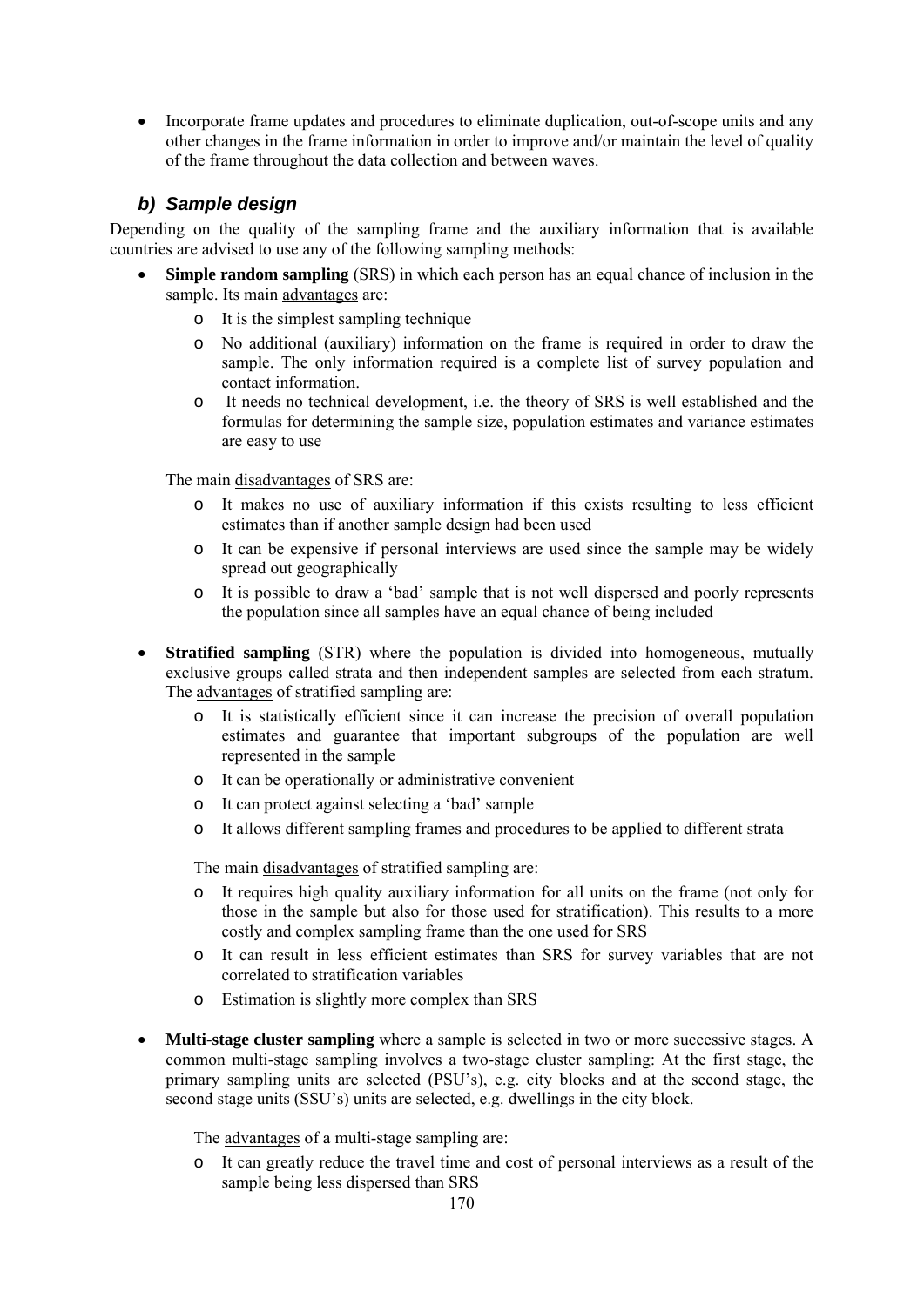o It is not necessary to have a frame for the entire population. All that is needed is a good frame at each stage of sample selection

The disadvantages of the multi-stage sampling are:

- o It is not as statistically efficient as a SRS
- o The final sample size is not known in advance since it is not usually known how many units are within a cluster until the survey has been conducted
- o Its formulas for calculating estimates and sampling variances can be complex

### *c) Data collection methods*

The basic data collection methods are:

- Postal questionnaire
- Web-based questionnaire
- Face-to-face interviews
- Telephone interviews

For the first two collection methods among the four listed above the respondent fills in the questionnaire without the assistance of an interviewer. In this case, the questionnaire is delivered to and returned by the respondent by mail (postal questionnaire) or electronically (web-based questionnaire).

This is usually the least expensive form of data collection, but not the best one since it often has low response rates and it is also time consuming, particularly if the questionnaire is delivered and returned by mail (it requires a lot of post treatment of the data).

In the case of a web-based questionnaire, the respondents may not represent the total adult population due to differences in age, educational attainment level, etc. while there are many of them who do not use the internet.

On the other hand, the latter two data collection methods are done either in person, i.e. an interviewer assists the respondent to fill in the questionnaire at the respondent's residence or place of work or over the telephone. Both can be either paper-based (PAPI) or computer-assisted (CAPI or CATI). The main advantage of computer-assisted methods is that data collection and capture are combined. However, considerable time and cost is required to develop the computer application.

The main advantage of face-to-face interviews (PAPI or CAPI) is the reduction of measurement errors, i.e. errors due to the misunderstanding of a question or a concept definition, since the interviewer assists the respondent to fill in the questionnaire. Such interviews are recommended for surveys with complex or extensive questions and they can yield high response rates. The main drawback is the high cost required not only for developing the computer application for CAPI but also for visiting respondents (especially when he/she cannot be reached over the phone or he/she has a low literacy level).

On the other hand, telephone interviews (PAPI or CATI) are less expensive than face-to-face ones and it takes less time to conduct them. They can cover a bigger geographical area. However, it might appear problematic if the list of telephone numbers from which the sample is drawn is out-of-date or the random digit dialling is inefficient.

For the reasons mentioned above**, it is recommended to use an interviewer-assisted method (personal or telephone interview)** when collecting data for the AES due to the nature of its questions.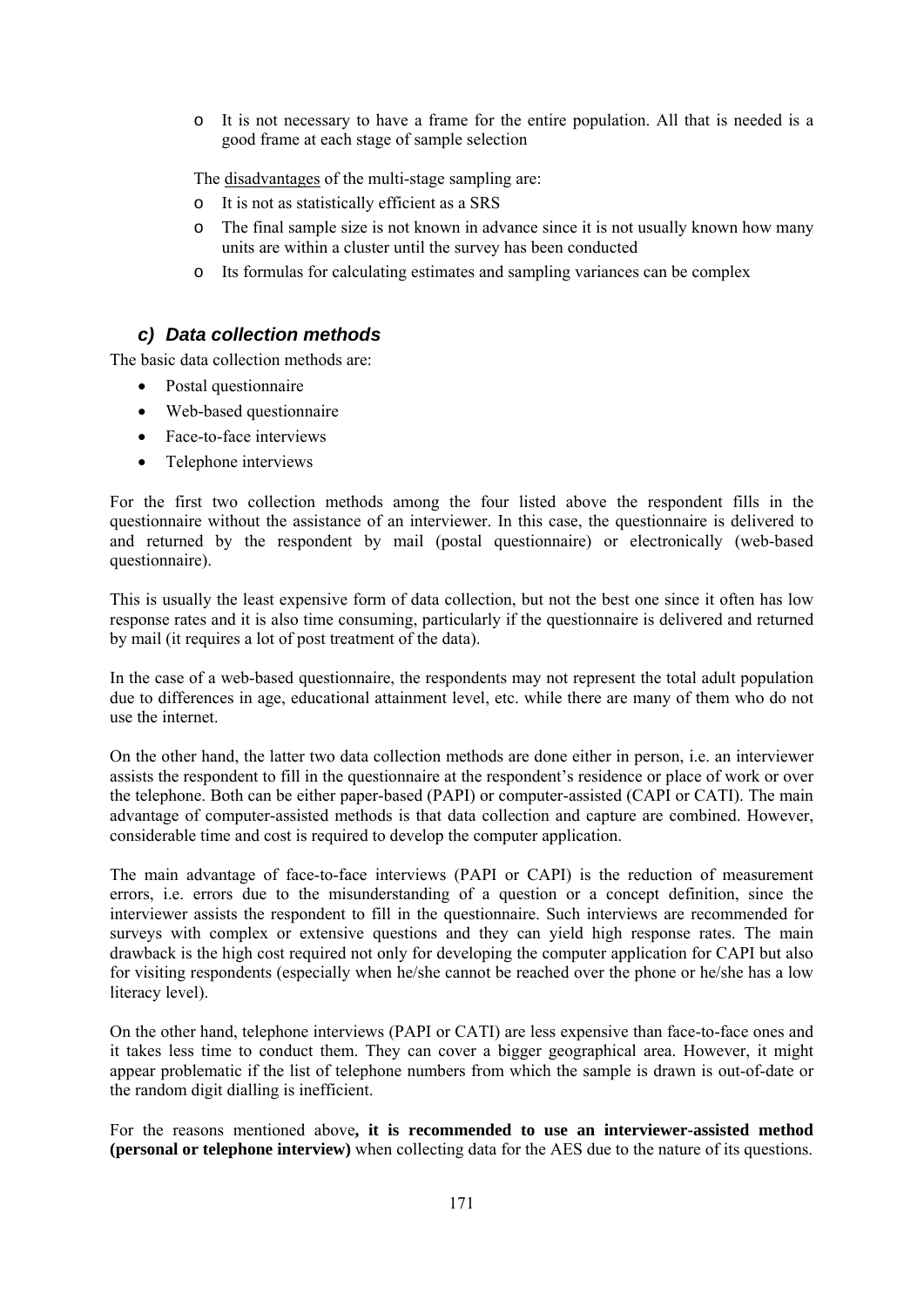It is preferable to use a personal (face-to-face) interview and in particular computer-assisted (CAPI) in order to eliminate mistakes and inconsistencies already in the fieldwork. The computer-assisted methods are an excellent approach to the random-selection of the non-formal learning activities for further questions. However, when this is not feasible, a telephone or web interview can be conducted or even a combination of a personal and telephone interview (the latter can be used for the follow-up of the respondents).

### **d) Proxy interviews**

**Eurostat strongly recommends avoiding proxy interviews**. Regulation states that proxy answer shall be avoided whenever possible (regulation 452/2008).

Indeed, the Adult Education Survey is focused on individuals and their participation in lifelong learning which is a topic closely linked to personal lifestyle and personal behaviour towards learning. Therefore in case of a proxy interview it might be very difficult for a relative/other member of the household to know about the participation of the respondent (especially for education and training that occurred at the workplace).

Pre-information policies, call backs and appropriate introduction of the survey could help convincing selected individuals to respond (justification of the survey, including usefulness for policies).

### **e) Data processing**

Data processing of the incoming questionnaires should be carried out by the national authorities. Specifically, once data has been collected, countries must ensure that all necessary information has been received and legibly recorded, that interviewer notes have been reviewed and some preliminary edits have been performed to eliminate obvious errors and inconsistencies.

Then coding should be carried out during which any written answers to open questions should be coded into the system. After coding, the data should be captured electronically into a computer (in case a PAPI data collection method was used) and more coding may be carried out.

The data processing is then going on with detailed editing and imputation. Questionnaires that fail one or more checks should be put aside for further examination, either for a follow-up from the respondent or for imputation.

Moreover, outlier detection should be carried out to identify suspicious or extreme values. Finally, the data should be stored on a database to facilitate data manipulation during the post-processing activities.

## **f) Editing**

Data editing involves validity and consistency edits. The former kind of edits verify the syntax of responses including checking of non-numeric characters reported in numeric fields and checking for missing values. Moreover, validity edits can check that the coded data lies within an allowed range of values, e.g. the respondent's age should range between 0 and 125.

On the other hand, consistency edits verify that the relationship between questions (i.e. the logical flow of questions) is respected, e.g. if a person is not carrying out a job or profession they cannot declare a professional status.

### **g) Imputation**

Imputation is the process used to determine plausible values for replacing missing, invalid or inconsistent data. The following are some guidelines for imputation:

• Imputed records should closely resemble the failed edit record. To achieve this, the minimum number of variables is imputed preserving as much as possible original data;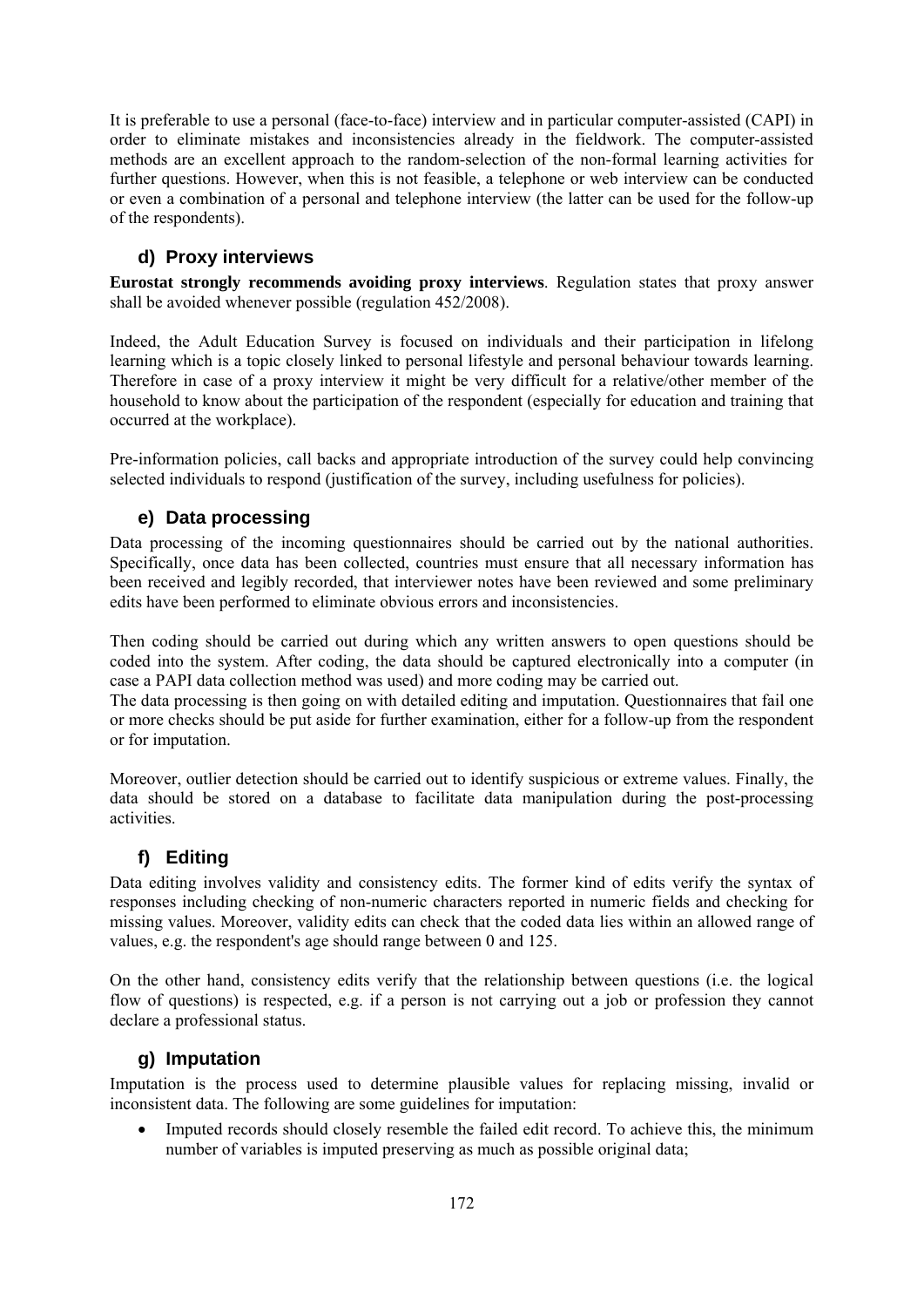- Imputed values should be flagged and the methods and sources of imputation should be clearly identified. Both imputed and initial values should be kept until the dataset is made final in order to assess the impact of imputation;
- Imputed records should satisfy all edits;
- The imputation methods should be chosen carefully taking into account the type of data to be imputed;
- The imputation method should aim to reduce non-response bias and preserve the relationship between variables as much as possible;
- The imputation system should be specified, programmed and tested in advance;
- The imputation system should be able to handle any pattern of missing or inconsistent fields;
- For donor imputation methods, the imputed record should closely resemble the donors selected. This will ensure that the combination of imputed and original responses for the record subject to imputation not only satisfies the edits but is also plausible.

### **h) Estimation and weighting**

When estimating the parameters of interest, i.e. totals, means or proportions, countries should consider the following important points:

- Estimation must take into account the sample design. Therefore, design weights, defined as the inverse of the unit's inclusion probability, should be incorporated in the estimation process;
- The initial design weights should be adjusted for non-response;
- Auxiliary information of adequate quality and correlated with the main survey variables, should be used whenever possible to improve the consistency and precision of the estimates;
- The sample design and sample allocation should be used to meet the requirements of domains of interest. If this is not possible at the design stage, special estimation methods should be considered at the estimation stage;
- Outlier detection and treatment should be considered in estimation since outliers can lead to large variability in the estimates;
- Survey estimates should include an estimate of their sampling error in the form of sampling variance, standard error, coefficient of variation, margin error or confidence interval.

This applies to both results on individual and non-formal learning activities in the Adult Education Survey which are grossed-up by two different weighting factors.

#### - **Weighting factor for individuals (RESPWEIGHT)**

In the Adult Education Survey, respondents' weighting factors are calculated according to standard weighting systems depending on the sampling techniques in each country. Generally, demographic characteristics like age, sex or region is used in the weighting. These weights are computed according to the selection probabilities.

The individual weighting factor is the inverse of the individual inclusion probability. The final weighting factor for the individuals is a product of the individuals design weighting factors and the coefficient for re-weighting (to take into account non-response and/or calibration).

Individual weighting factors are used when calculating indicators which are relevant for individuals (e.g. the number of participants in formal and non-formal education and training) and have to be included in the microdata to be transmitted to Eurostat.

#### - **Weighting factor for non-formal learning activities (NFEACTWEIGHT)**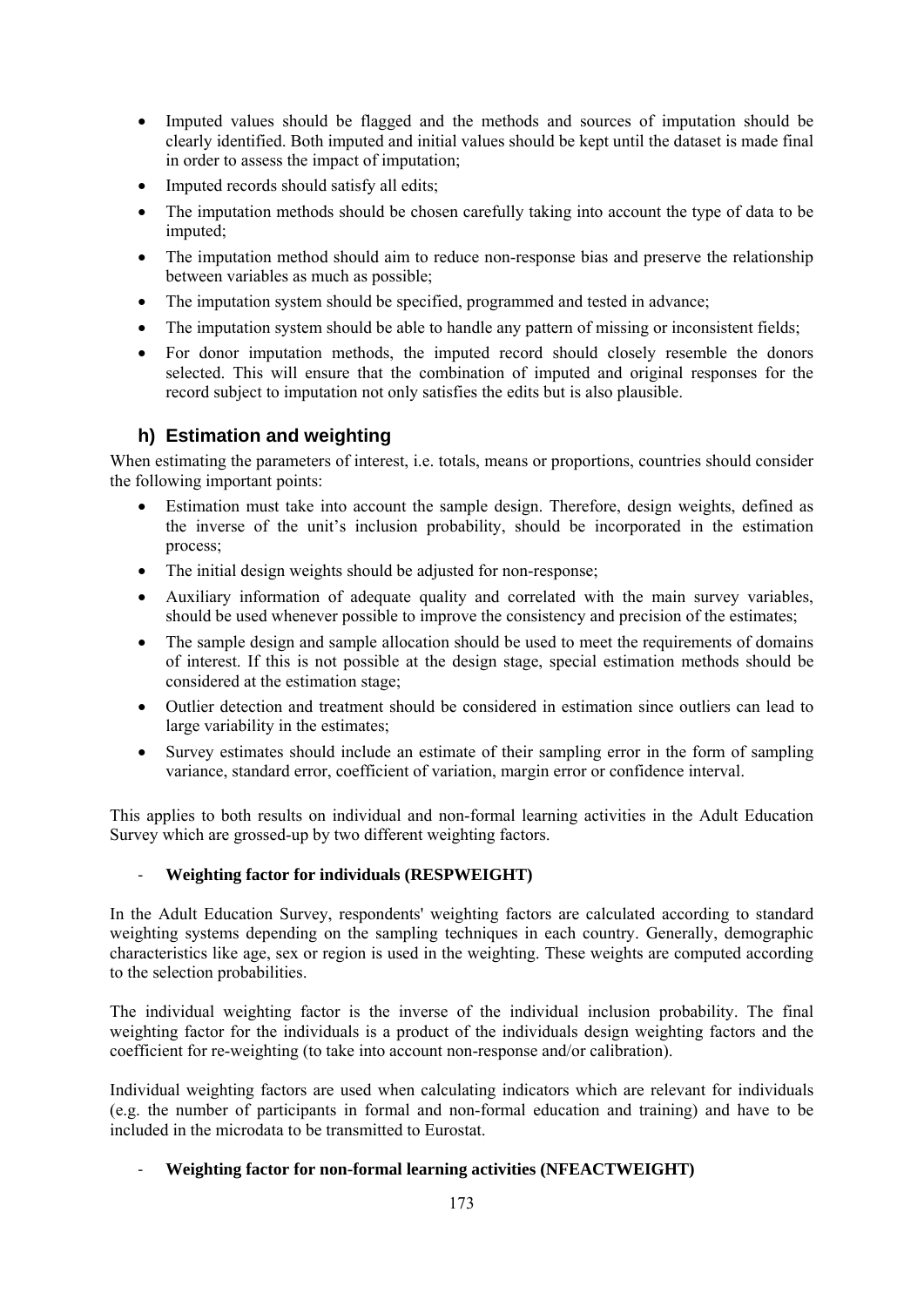Data on up to 7 activities are collected in the 2016 Adult education survey for non-formal education and training. There is a random selection of **two** activities for more detailed information or at least one activity if the individual has taken part in one non-formal learning activity only.

The regulation proposes one unique weighting factor named NFEACTWEIGHT for the non-formal learning activities. It can be used to calculate indicators which are relevant for non-formal learning activities for example the average duration of learning activities.

Eurostat applies the following rule to calculate the weighting factor NFEACTWEIGHT for a given activity.

#### **NFEACTWEIGHT = RESPWEIGHT \* (NFENUM / number of selected NFE activities**   $(NFERANDx > 0)$

#### **Example**:

#### **NFEACTWEIGHT**

#### **= RESPWEIGHT \* (NFENUM / NFENUM) = RESPWEIGHT**

if the individual participated in 1 or 2 activities (then they will all be selected for further details)

#### **= RESPWEIGHT \* (NFENUM / 2).**

if the individual participated in at least 3 activities (a maximum of 2 will be selected to represent all of the individual's activities)

If a respondent participated in many non-formal learning activities, the weights will be higher.

The sum of all **NFEACTWEIGHT** of the sample represents all the activities followed by the population of the country during the reference period.

Unfortunately, there is no existing source to know the real number of non-formal learning activities in which people took part (i.e. real margins). If so, the next statistical step would have been to operate a calibration on these margins.

In case some countries decided to use any additional statistical method to calculate these NFEACTWEIGHT (for example to deal with non-response), Eurostat should be informed on this particular implementation and the technique used should be mentioned in the quality report.

#### **i) Multiple choice questions**

Unlike the 2011 AES data collection, it is not required to transmit the number of modalities chosen by the respondent when asking a question with multiple answer categories. This simplification aims at reducing the burden for national statistical authorities. The focus is on categories themselves. The main variable shall only be filled in in case there was no suitable answer at all for the respondent (code *0*), no answer for non-response (code *-1*) or when the item was not applicable (code *-2*).

## *4.3 Timetable and data transmission to Eurostat*

The timing for the 2016 AES as defined in the Commission Regulation is:

- **Fieldwork** (data collection) should be carried out between 1 July 2016 and 31 March 2017;
- **Processing** (including quality control, editing and imputation) and **transmission** of microdata to Eurostat should take place within 6 months after the survey;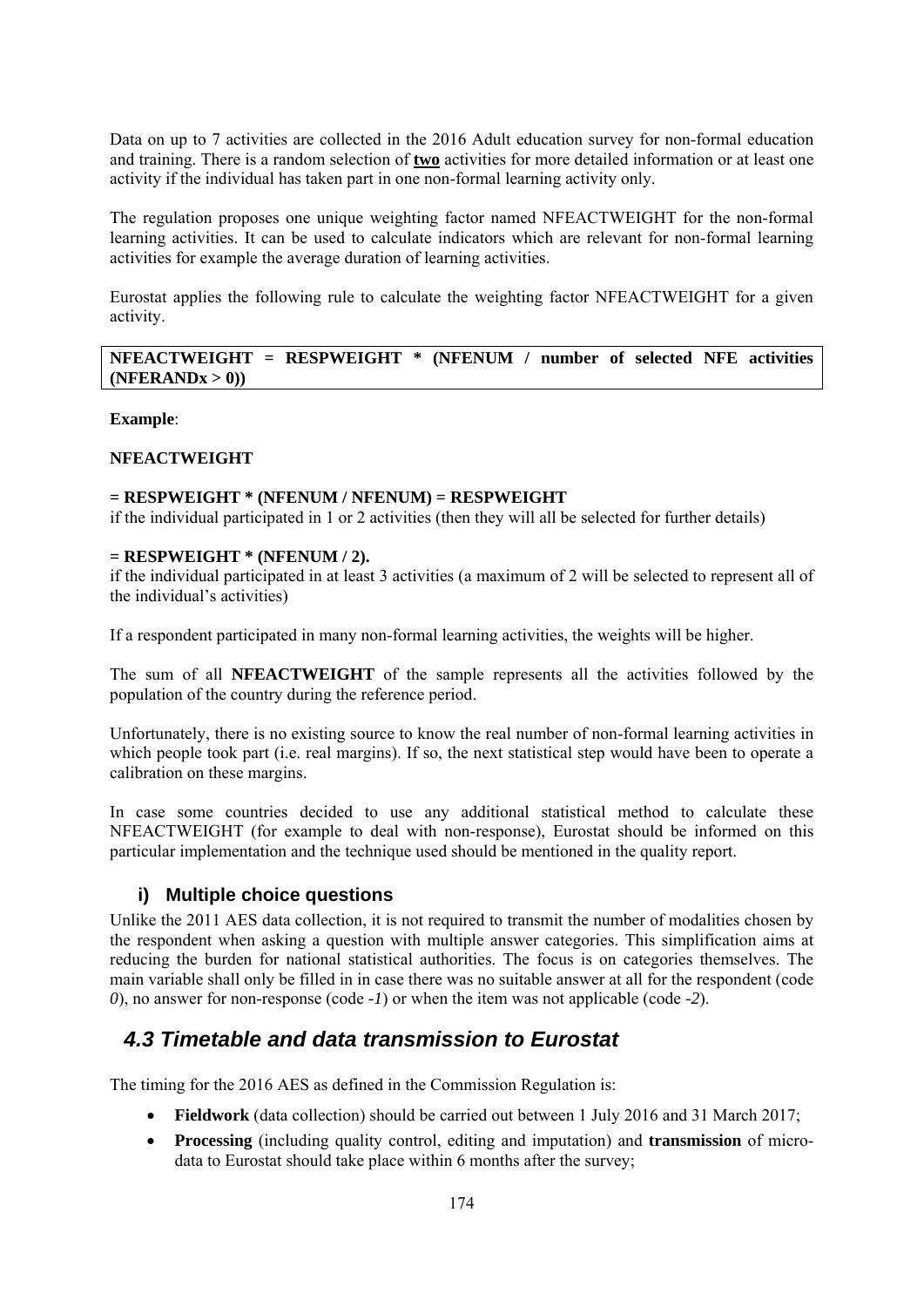• **Quality reports** should be sent to Eurostat 3 months after the microdata.

**The structure of the data is very accurate**: all columns should be sorted in a specific order, which is the order of variables in the codebook.

On top of all controls automatically run by national statistical authorities, further checking of the structure of the data and the performance of logical tests are highly recommended by Eurostat. A tool – EDIT – will be made available by Eurostat for that purpose (see paragraph 5.1 hereafter).

Data shall be transmitted in CSV format by means of a secure data transmission application (EDAMIS) the access to which will be made available by Eurostat on request of the national AES coordinators.